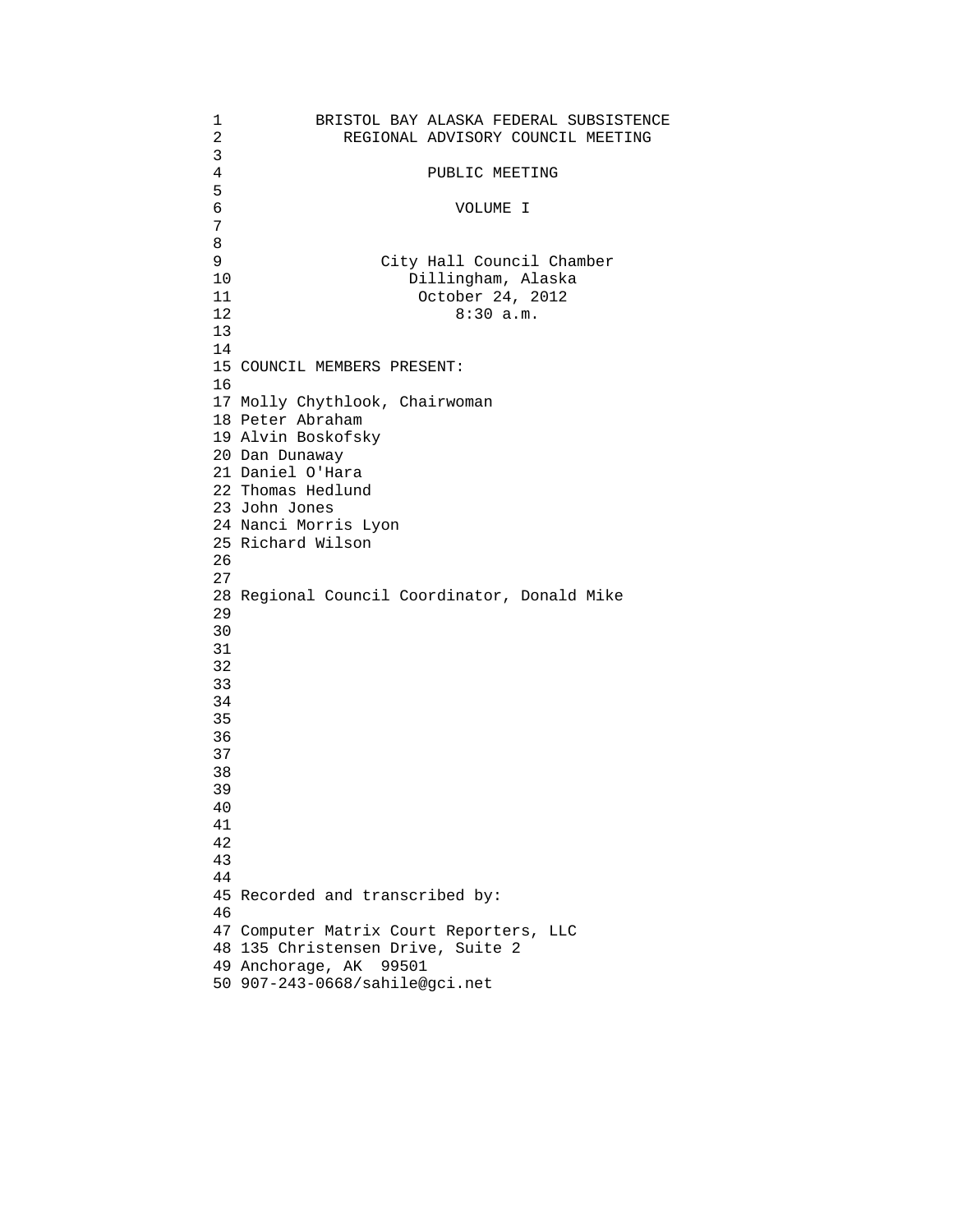1 P R O C E E D I N G S 2 3 (Dillingham, Alaska - 10/24/2012) 4 5 (On record) 6 7 MADAME CHAIR CHYTHLOOK: Good morning 8 everybody that's here. It's 8:30, a little bit after 9 8:30. So I'm going to call the meeting to order. We 10 have a couple of our Council members haven't arrived 11 yet, but they should be here shortly. It looks like 12 8:32. I'll call the meeting to order. 13 14 And I've asked Pete Abraham to give an 15 invocation, so let's all stand for that. 16 17 Thank you. 18 19 MR. ABRAHAM: (In Yup'ik) 20 21 MADAME CHAIR CHYTHLOOK: Thank you, 22 Pete. Okay. We're at agenda item number 3. 23 24 I think before we do a roll call, I'm 25 going to go ahead and go through the agenda items 26 quickly. We have one change that I know of, Donald. 27 So as I go through the agenda items, Donald, and, you 28 know, if there's others, then you'll let me know. 29 Okay. 30<br>31 Number 3 on the agenda item is roll 32 call and establish quorum. 33 34 Number 4, welcome and introduction. 35 36 Number 5, review and adopt agenda. 37 38 Number 6, review and approve March 28, 39 2012 meeting minutes. 40 41 And then number 7 are the reports. A, 42 Council member reports. Chair's report. C, Council 43 coordinator, administrative items. 44 45 Number 8, I'm -- number 8, yes. Public 46 and tribal comment on non-agenda items. 47 48 And then here's the change. Number 5 49 under agency reports, briefing on tribal consultation 50 policy, has been moved under 8. So that's the change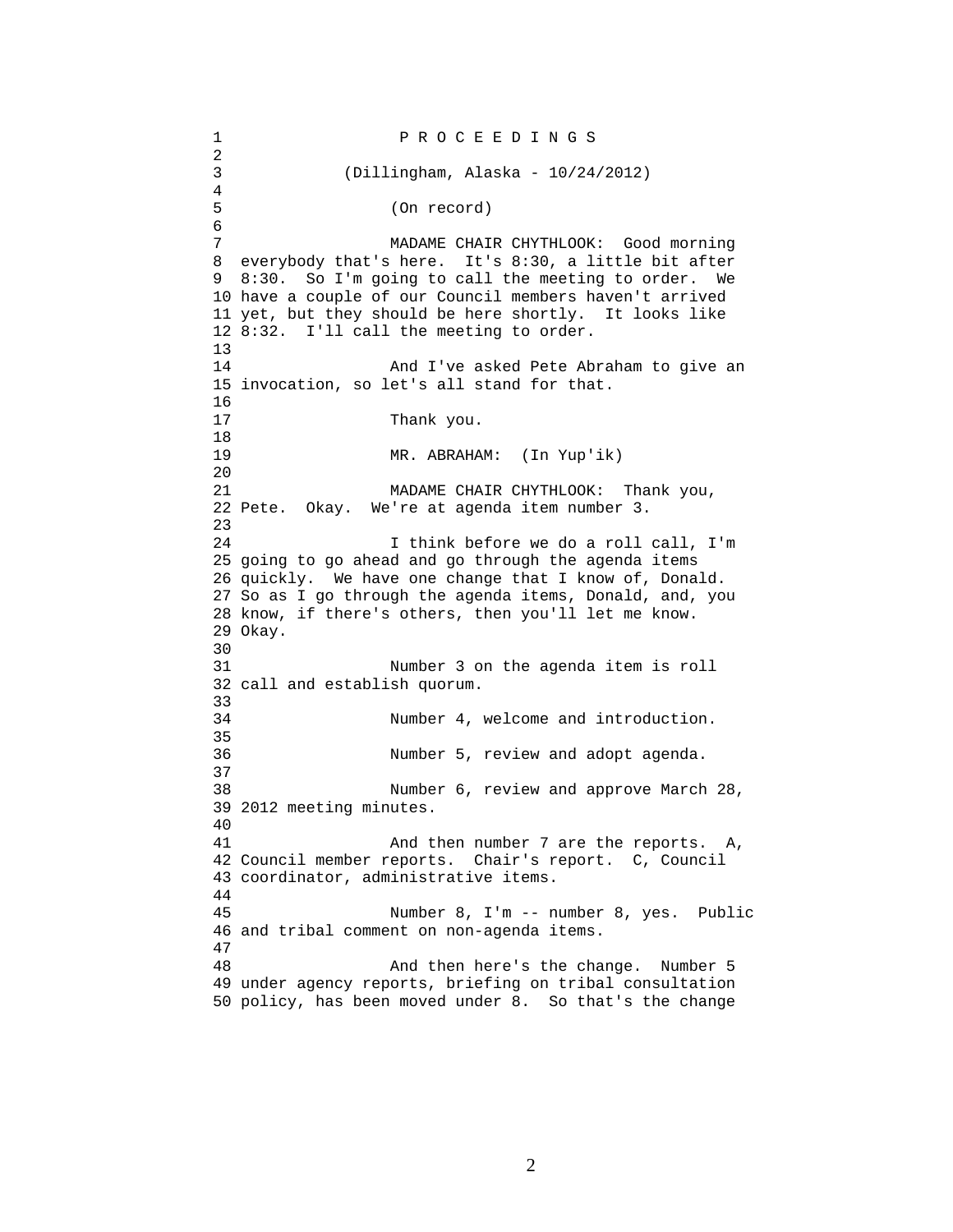```
1 on the agenda item. 
2 
3 Number 9, regulatory proposals. 
4 Chignik area. And there's two of them, A and B. FP13- 
5 12, salmon, revise methods and means. B, FP13-13, 
6 salmon, open closed areas in the Chignik River 
7 drainage. 
8 
9 Number 10 is the old business. A, 
10 review the draft memorandum of understanding between 
11 Federal Subsistence Board and State of Alaska and 
12 develop comments and recommendations. 
13 
14 Number 11, new business. A, discussion 
15 of open Council application/nomination period and 
16 outreach to increase the number of 
17 applications/nominations for Regional Advisory Council 
18 membership. B, review Federal Subsistence Board's 
19 annual report reply. D, Fisheries Resource Monitoring 
20 Program priority information needs. D, regulatory 
21 cycle review, comments and recommendations. E, 
22 identify FY 2012 annual report topics. F, Council 
23 charter review. 
24 
25 Number 12 on the agenda are the agenda 
26 reports. A is the OSM, and number 1, staffing update. 
27 2, budget update. 3, Council membership application 
28 nomination update. 4, rural determination process and 
29 method review. 
30<br>31
                  And then B is NPS. Number 1, the
32 Katmai environmental assessments; a, National Preserve 
33 guide concessions.; b is Brooks Camp. Then, 2, SRC 
34 membership. 
35 
36 And then C, U.S. Fish and Wildlife 
37 Service report. Togiak National Wildlife Refuge 
38 bulletin. 
39 
40 D, BLM. Hunting guide capacity study, 
41 review and provide scoping comments. 
42 
43 Then the E is ADF&G reports. 
44 
45 Native organizations. And then the 
46 Native organizations would BBNA and then under that, 
47 a, is AVCP draft resolution 12-10. 
48 
49 And then 13, future meetings. A, 
50 confirm date and location of winter 2013 meeting B,
```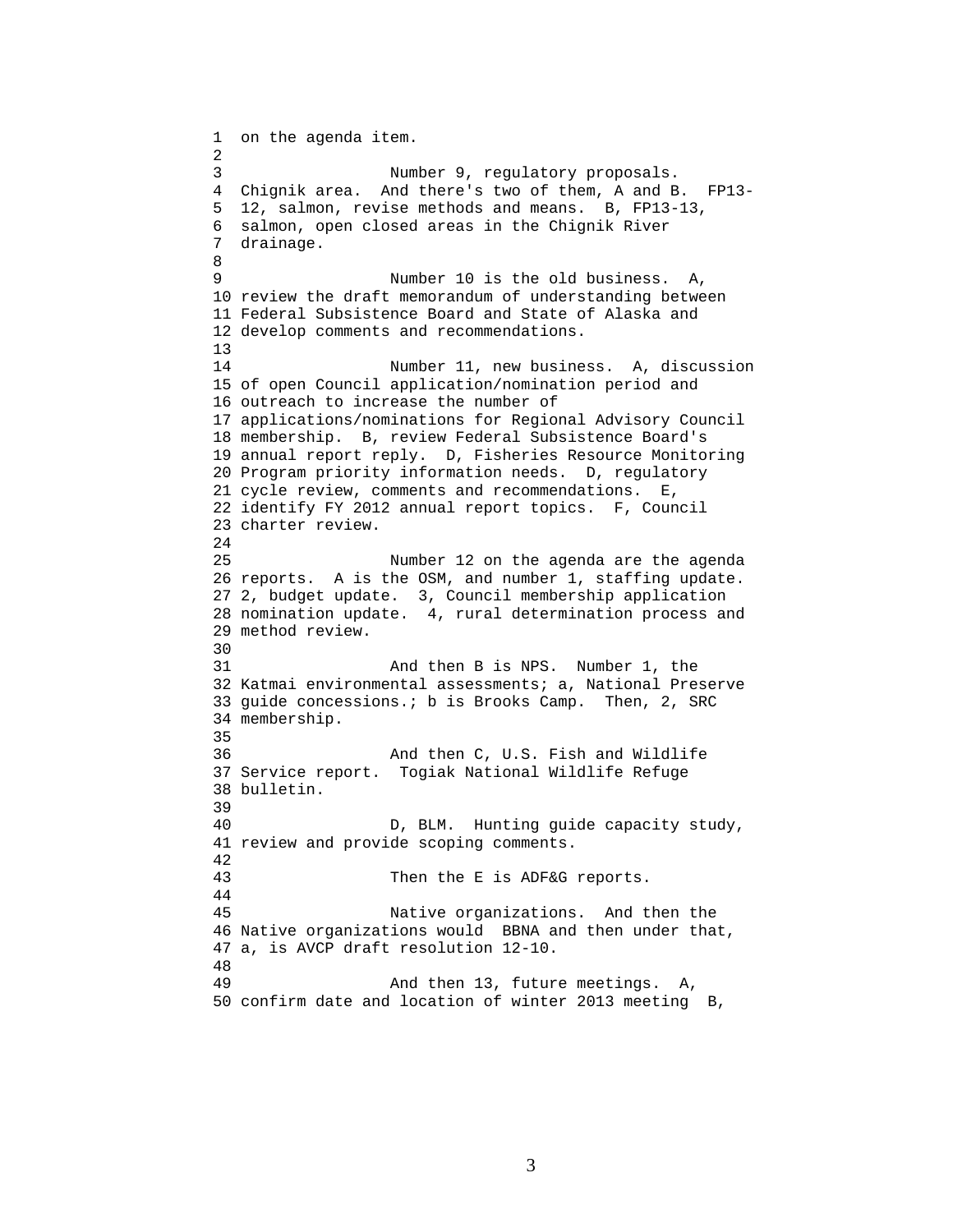1 select date and location of fall 2013 meeting. 2 3 14 is the closing comments. 4 5 15, adjournment. 6 7 So we're back on the agenda. The roll 8 call and establish quorum. Donald. 9 10 MR. MIKE: Thank you, Madame Chair. 11 Donald Mike, Regional Council Coordinator. 12 13 Roll call for the Bristol Bay Regional 14 Advisory Council. 15 16 Mr. Pete Abraham.  $\begin{array}{c} 17 \\ 18 \end{array}$ MR. ABRAHAM: Yes. 19 20 MR. MIKE: Mr. Dan O'Hara. 21 22 MR. WILSON: He's here, but he's not at 23 the table. 24 25 MR. MIKE: Okay. I think Mr. O'Hara 26 will be here momentarily; is that correct? Okay. 27 28 Ms. Nanci Morris. 29 30 MS. MORRIS LYON: Here. 31 32 MR. MIKE: Ms. Molly Chythlook. 33<br>34 MADAME CHAIR CHYTHLOOK: Here. 35 36 MR. MIKE: Mr. Alvin Boskofsky. 37 38 MR. BOSKOFSKY: Here. 39 40 MR. MIKE: Mr. John Jones. 41 42 MR. JONES: Here. 43 44 MR. MIKE: Mr. Dan Dunaway. 45 46 MR. DUNAWAY: Here. 47 48 MR. MIKE: Mr. Moses Toyukak. Madame 49 Chair. Mr. Toyukak, I contacted Mr. Toyukuk. He was 50 out of state and he's unable to attend the meeting.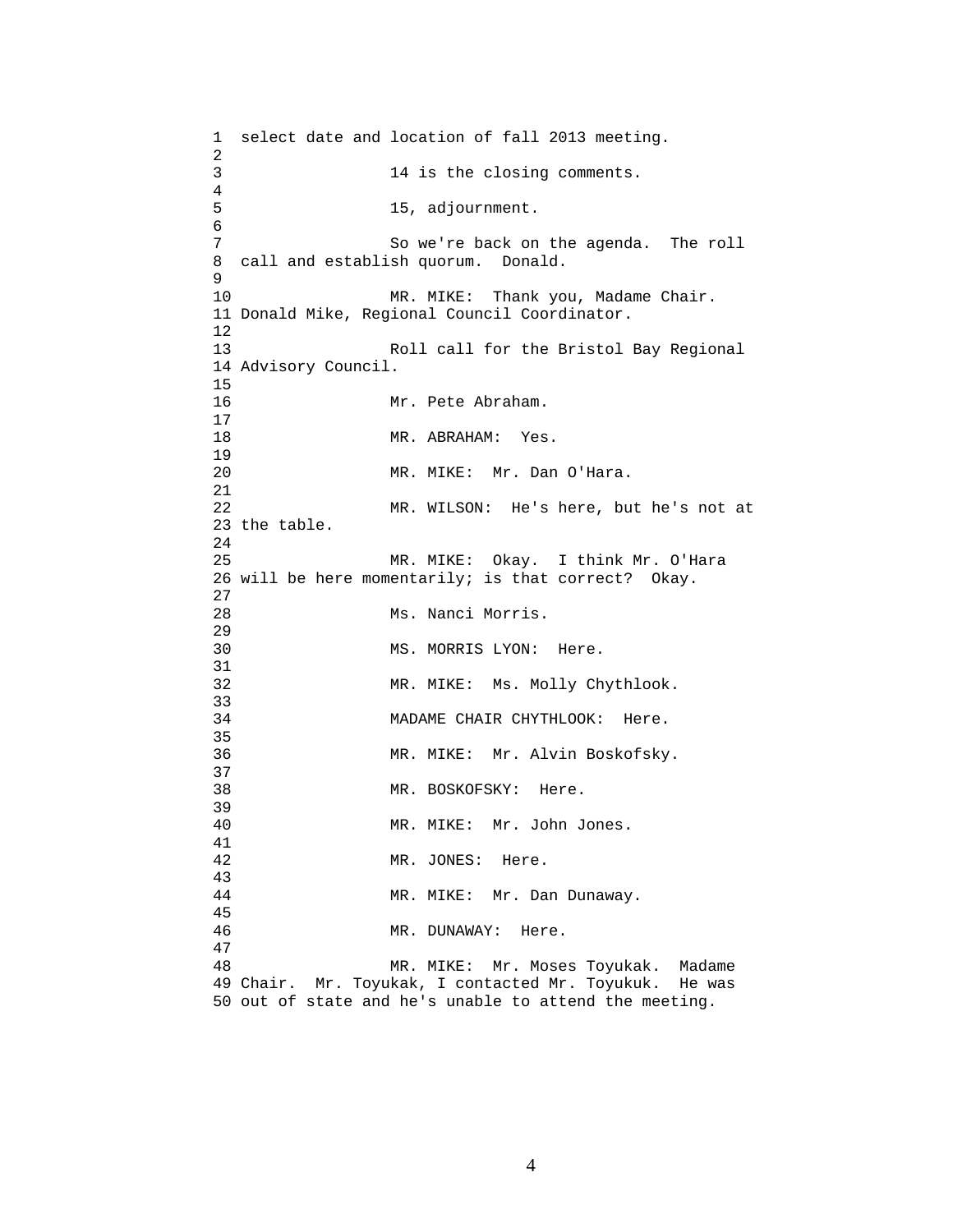1 Mr. Thomas Hedlund.  $\frac{2}{3}$ MR. HEDLUND: Here.  $\frac{4}{5}$ MR. MIKE: Mr. Richard Wilson. 6<br>7 MR. WILSON: Here. 8 9 MR. MIKE: Madame Chair. You have a 10 quorum. 11 12 MADAME CHAIR CHYTHLOOK: Thank you, 13 Donald. 14 15 Okay. Number 4 is the welcome and 16 introductions. And again I'd like to invite out -- not 17 invite -- welcome everybody that came to this meeting. 18 The weather's been really nice. So after our harsh 19 summer and part of the fall when we were trying to 20 harvest our subsistence resources, the weather wasn't 21 quite agreeing with this. But now the weather's nice, 22 and so good weather to going to our winter season. 23 24 And I guess we'll start from the back 25 row, and I'd like to have you start introducing. Well 26 start from I think where Joe is sitting in the back. 27 And could you please stand up and state your name and 28 where you're from and your agency, public. 29 30 Thank you. 31 32 MR. CHYTHLOOK: My name is Joe 33 Chythlook. I'm from Alaska. 34<br>35 (Laughter) 36 37 MR. CHYTHLOOK: Dillingham. I work for 38 Molly. 39 40 (Laughter) 41 42 MR. CHYTHLOOK: And I currently serve 43 on BBNC, Chairman of BBNC Board, and also just last 44 year I got appointed to Nushagak Advisory Committee 45 after retiring from State of Alaska as regional 46 coordinator for Fish and Game for years. So I'll be 47 here just to help her and learn something today. 48 Thank you. 50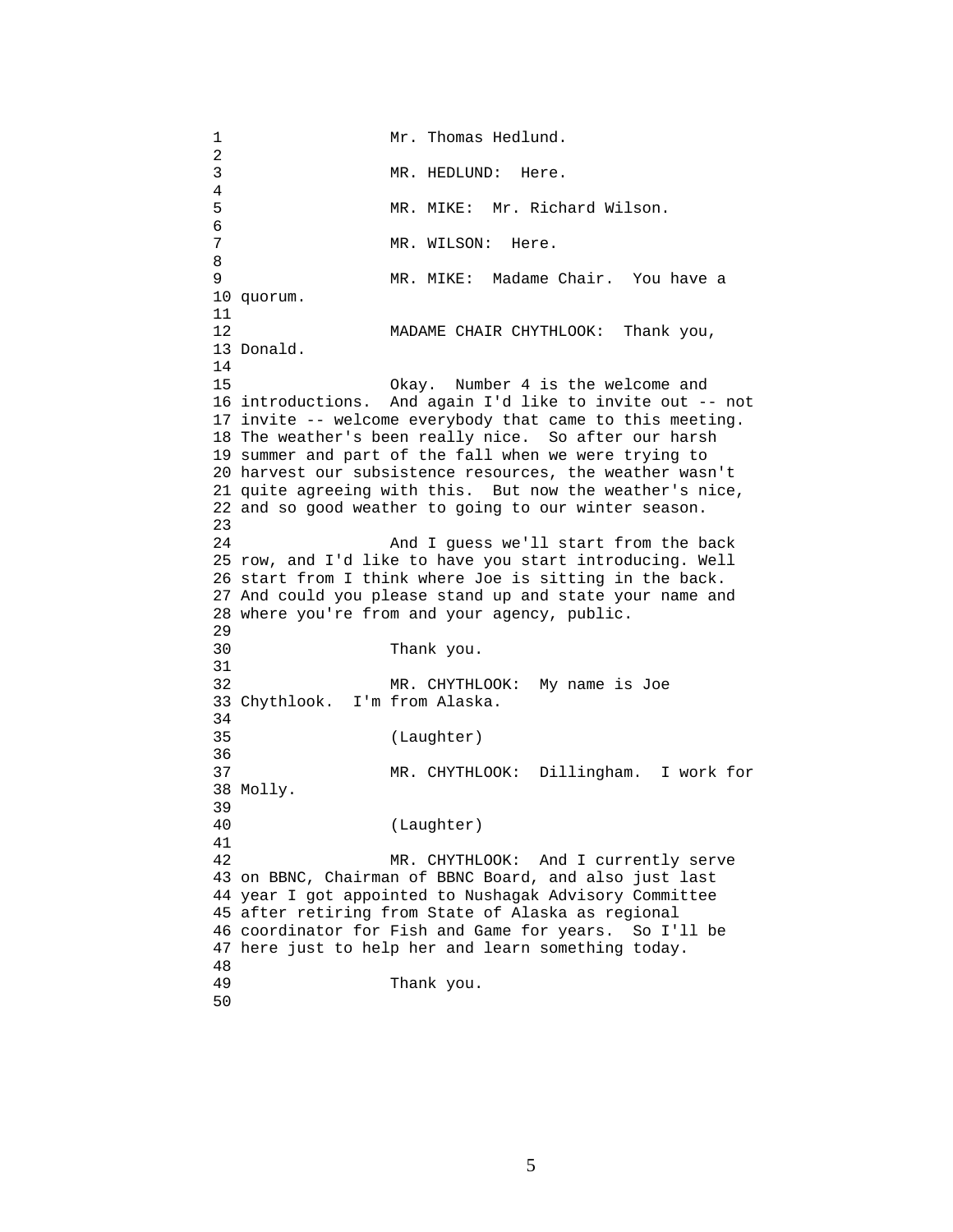1 MR. WOODS: Frank Woods, BBNA, 2 Subsistence Division. I'm in Dillingham currently. 3 4 SAM: (In Yup'ik) Togiak. 5 6 MR. LIEDBERG: Paul Liedberg, manager 7 with the Yukon -- or formerly with the Yukon, now with 8 the Togiak National Wildlife Refuge. 9 10 MS. ROY: Johnna Roy. I am working in 11 Anchorage for the Office of Subsistence Management. 12 I'm on a job swap with Chuck Ardizzone. My real job is 13 back in Washington, D.C., so I'm here for 30 days. 14 15 MR. JOHNSON: Good morning. Carl 16 Johnson with the Office of Subsistence Management in 17 Anchorage. Thank you. 18 19 MADAME CHAIR CHYTHLOOK: Let's go to 20 the back person there. 21 22 MS. CLARK: Hi. I'm Karen Clark. I'm 23 with the Fish and Wildlife Service in the regional 24 office in Anchorage. 25 26 MR. LORRIGAN: I'm Jack Lorrigan. I'm 27 the Native liaison with OSM and Fish and Wildlife 28 Service. Anchorage. 29 30 MS. WOODS: Good morning. I'm Gayla 31 Woods, and I'm with BBNA in the Subsistence Department. 32 33 MR. CAMPBELL: John Campbell with the 34 Park Service out of King Salmon. 35 36 MR. HAMMOND: And Troy Hammond with the 37 Park Service in King Salmon. 38 39 MR. TOWARAK: I'm Tim Towarak. I'm the 40 Chairman of the Federal Subsistence Board. I'm from 41 Unalakleet, and I'm glad to be here. 42 43 MADAME CHAIR CHYTHLOOK: Yeah. A 44 special welcome to Tim. He's the man that we report 45 to, so welcome to Dillingham, Tim. 46 47 MR. TOWARAK: Thank you. 48 49 MS. PETRIVELLI: I'm Pat Petrivelli, 50 and I'm the BIA subsistence anthropologist and I work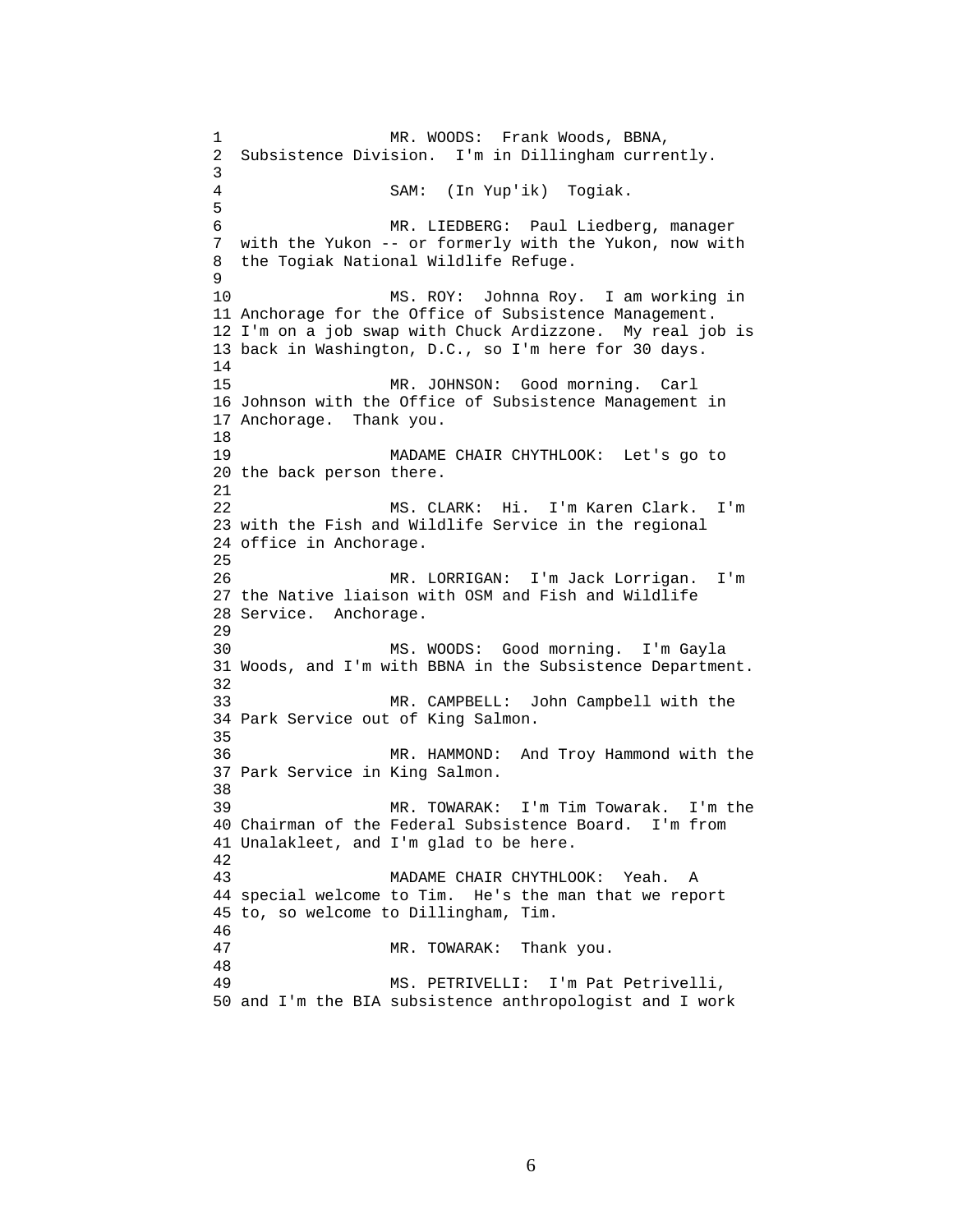1 out of Anchorage. 2 3 MS. HYER: Good morning. I'm Karen 4 Hyer, and I'm with the Office of Subsistence Management 5 also. 6 7 MR. FORSLING: Good morning. Jonathan 8 Forsling, Tribal Administrator for the Traditional 9 Council of Togiak. I'm Chair of the Togiak Fish and 10 Game. 11 12 MS. JENKINS BRITO: My name is Susie 13 Jenkins Brito. I'm the new Southwest Regional 14 Coordinator for Fish and Game. I took over from the 15 position that Joe Chythlook used to hold. 16 17 MR. MASON: Mike Mason, KDLG public 18 radio here in Dillingham. 19 20 MADAME CHAIR CHYTHLOOK: Okay. Well, 21 welcome, and I'm going to go through and have the Board 22 members introduce themselves, too, so starting from 23 Donald. 24 25 MR. MIKE: Donald Mike. I'm the 26 Regional Council Coordinator for Bristol Bay. 27 28 MR. BOSKOFSKY: Alvin Boskofsky from 29 Chignik Lake, Board member. 30<br>31 MR. O'HARA: Dan O'Hara. Naknek. 32 33 MR. WILSON: Richard Wilson, Naknek. 34 35 MS. MORRIS LYON: Nanci Morris Lyon, 36 King Salmon. 37 38 MADAME CHAIR CHYTHLOOK: Molly 39 Chythlook, Dillingham. 40 41 MR. JONES: John Jones, Chignik Lagoon. 42 43 MR. ABRAHAM: Pete Abraham, Togiak. 44 45 MR. DUNAWAY: Dan Dunaway, Dillingham. 46 47 MR. HEDLUND: Tenny Hedlund, Iliamna. 48 49 MADAME CHAIR CHYTHLOOK: Okay. Thank 50 you. We'll I guess go on to number 5, and that's to

7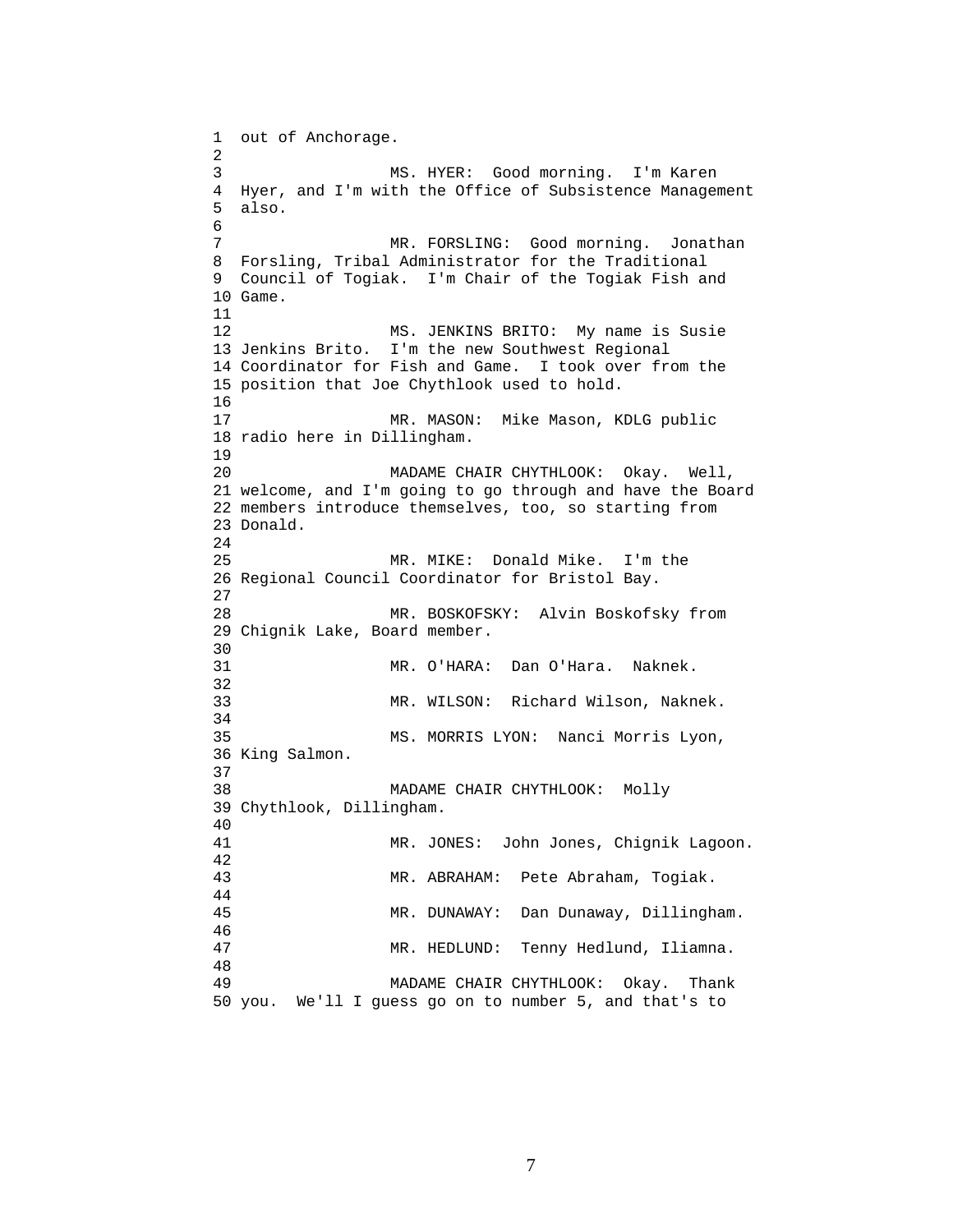1 review and adopt agenda. 2 3 Nanci. 4 5 MS. MORRIS LYON: Yeah. Madame Chair. 6 I would go ahead and make a motion that we adopt the 7 agenda as changed, with the additional note to notify 8 you that I know a few of us are needing to leave 9 earlier on Thursday than what the original schedule was 10 for. And I would ask that you would keep that in 11 consideration as far as anything we need to make any 12 Board decisions on. 13 14 And I'm not sure actually, I guess I 15 would ask for members, I know that we need to leave 16 around 4:00 o'clock, isn't it? 4:00 o'clock. But I 17 think that there's some others here that need to leave 18 earlier. 19 20 MR. HEDLUND: I have to leave around 10 21 I think tomorrow. 22 23 MADAME CHAIR CHYTHLOOK: Okay. When 24 you look at the agenda items, there's asterisks that 25 identifies action items. So I guess we could keep in 26 mind tomorrow morning where we're at and deal with the 27 action items first. But we'll keep the agenda as we 28 reviewed it this morning. 29 30 Dan. 31 32 MR. O'HARA: I'll second the motion and 33 call for the question. 34 35 MADAME CHAIR CHYTHLOOK: I think Mike 36 Donald had a question. 37 38 MR. MIKE: Yeah, I'm sorry, Madame 39 Chair. I wanted to inform the Council they have this 40 yellow packet on your table, but it is the Board of 41 Game proposals for wildlife, and I'll leave it up to 42 the Council. And if you want to review it tonight and 43 review the proposals and identify which particular 44 proposals you wish to address and comment on, but we 45 have Staff in Anchorage that review and comment to 46 these proposals. But if it's the wish of the Council, 47 we can identify which proposals you want to discuss and 48 make comments on those tomorrow if you wish to do so. 49 50 So, Madame Chair, if it's the wish of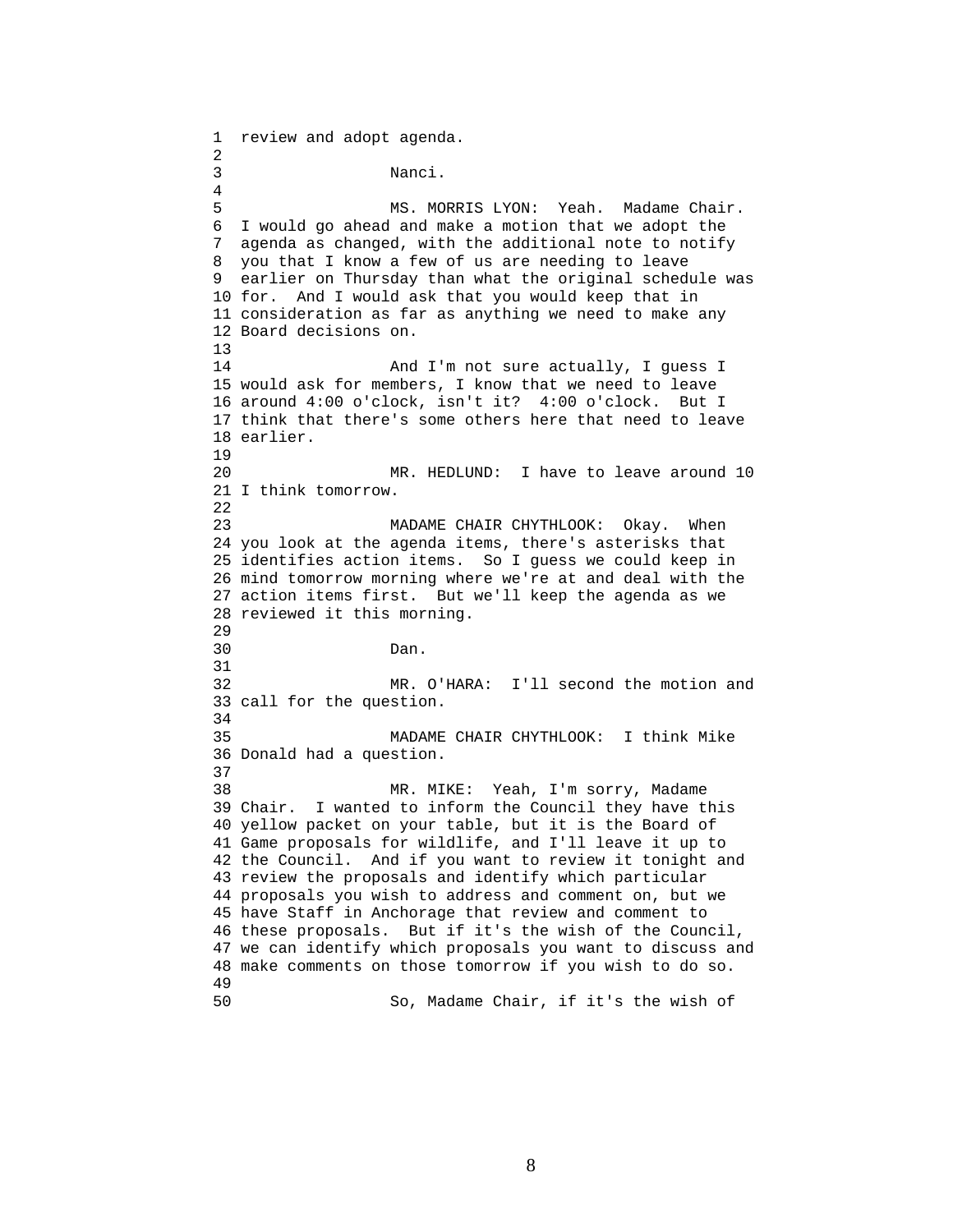1 the Council, you can put it under new business under G, 2 but I'll leave it up to the Council. 3 4 Madame Chair. Thank you. 5 6 MADAME CHAIR CHYTHLOOK: Okay. There's 7 been a motion and seconded by Dan to adopt the agenda. 8 All in favor of the motion signify by saying aye. 9 10 IN UNISON: Aye. 11 12 MADAME CHAIR CHYTHLOOK: Any 13 opposition. 14 15 (No opposing votes) 16 17 MADAME CHAIR CHYTHLOOK: Hearing none, 18 the agenda items has been adopted. 19 20 Okay. I guess we're going to stand 21 down for about a minute or two. 22 23 (Connecting to teleconference) 24 25 MADAME CHAIR CHYTHLOOK: Donald. 26 27 MR. MIKE: Sorry, Madame Chair. I just 28 forgot to dial in and sorry for the disruption. 29 30 Thank you, Madame Chair. And we can 31 identify who all is on line this morning. 32 33 MADAME CHAIR CHYTHLOOK: Okay. I guess 34 there's a couple of people on line. Would you 35 introduce yourselves. 36 37 MR. FOX: Yes. Trevor Fox with OSM. 38 39 MR. CRAWFORD: Drew Crawford with Fish 40 and Game, Subsistence, liaison team, in Anchorage. 41 42 MADAME CHAIR CHYTHLOOK: Okay. Thank 43 you. 44 45 The next item on our agenda is number 46 6, review and approve March 28, 2012 meeting minutes. 47 48 Nanci. 49 50 MS. MORRIS LYON: Yes, Madame Chair.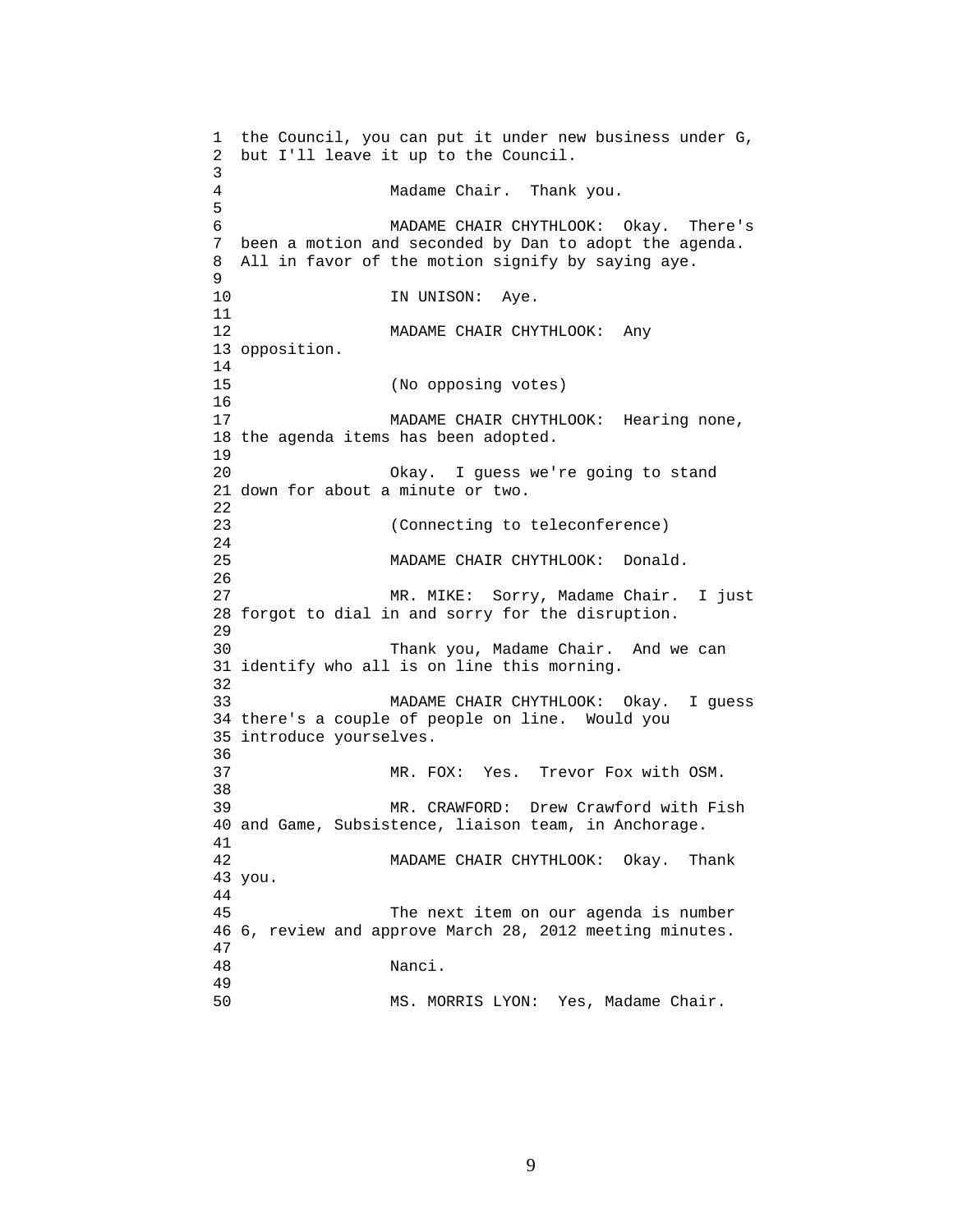1 I'll move that we approve the March 28th, 2012 meeting 2 minutes. 3 4 MADAME CHAIR CHYTHLOOK: Okay. There's 5 been a motion by Nanci to approve the March 28, 2012 6 meeting minutes. 7 8 MR. BOSKOFSKY: Second. 9 10 MADAME CHAIR CHYTHLOOK: Seconded by 11 Alvin. All in favor of the motion signify by saying 12 aye.  $\frac{13}{14}$ IN UNISON: Aye. 15 16 MADAME CHAIR CHYTHLOOK: Any 17 opposition. 18 19 (No opposing votes) 20 21 MADAME CHAIR CHYTHLOOK: Hearing none, 22 the March 28, 2012 minutes have been approved. 23 24 And we're down to the reports. Council 25 member. Is there any Council member reports. 26 27 (No comments) 28 29 MADAME CHAIR CHYTHLOOK: I don't see 30 anybody from the Council with any reports, so we'll 31 move down to..... 32 33 MR. ABRAHAM: Madame Chair. 34 35 MADAME CHAIR CHYTHLOOK: Pete. 36 37 MR. ABRAHAM: Excuse me. Togiak. We 38 have now more hunters, moose hunters than usual the 39 past few years. We've got over 138 permits given, 40 because I think the people make a little bit more money 41 than usual for our fishing season. And I think they 42 only harvest 28 though. I guess it's got to do with 43 the river -- I mean rain and river flooding and stuff. 44 45 So that's my report from west out of 46 here. Thank you. 47 48 MADAME CHAIR CHYTHLOOK: Okay. Thank 49 you, Pete. 50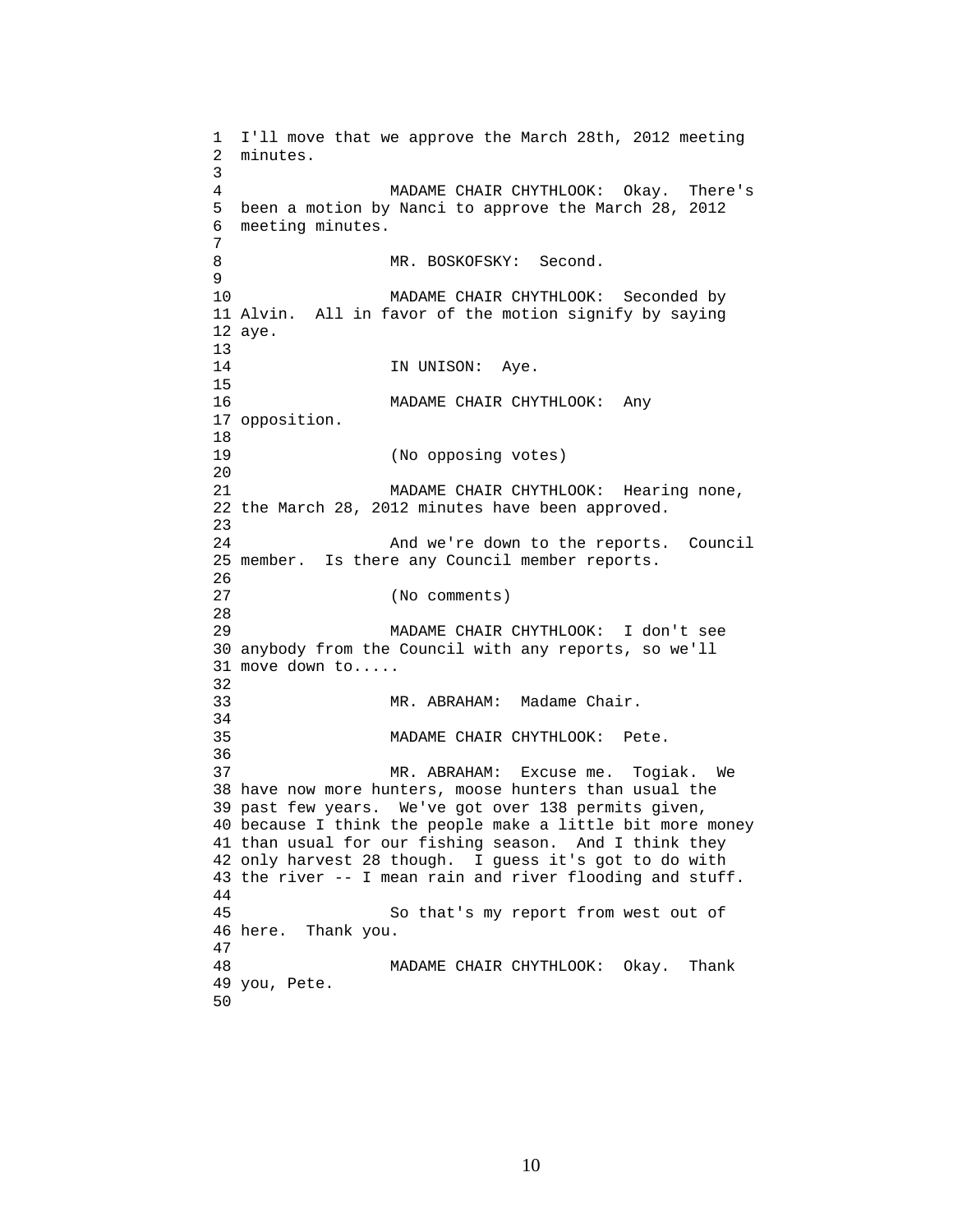1 Any comments or questions for Pete. 2 3 MR. DUNAWAY: Just to clarify, that's 4 moose this fall? You're speaking of moose hunting this 5 fall? 6 7 MADAME CHAIR CHYTHLOOK: You need to 8 turn on mic. 9 10 MR. DUNAWAY: Oh, okay. For the record 11 again, I was just asking Pete if he was speaking to the 12 moose hunting this fall in the Togiak area. 13 14 Thank you. 15 16 MR. ABRAHAM: That's correct. 17 18 MADAME CHAIR CHYTHLOOK: Okay. Any 19 other comments, questions. 20 21 (No comments) 22 23 MADAME CHAIR CHYTHLOOK: Okay. Seeing 24 none, B, Chair's report. Donald, do you have anything. 25 26 MR. MIKE: Madame Chair. I don't have 27 anything to report under the Chair's report, but if you 28 have any items you want to discuss with the Council, 29 this would be a good time. But other than that, we can 30 move on. 31 32 MADAME CHAIR CHYTHLOOK: Okay. I guess 33 if any of us here have anything, any comments. 34 35 (No comments) 36 37 MADAME CHAIR CHYTHLOOK: Okay. Seeing 38 none, we'll move on down to Number C, Council 39 coordinator. 40 41 MR. MIKE: Thank you, Madame Chair. As 42 I discussed earlier today, I handed this yellow 43 pamphlet on the Board of Game proposals, and as I 44 stated earlier, we have Staff in Anchorage that would 45 be willing to go over the Board of Game proposals and 46 give you a summary and identify which proposals may 47 particularly affect subsistence users on Federal public 48 lands. 49 50 And that's all I have.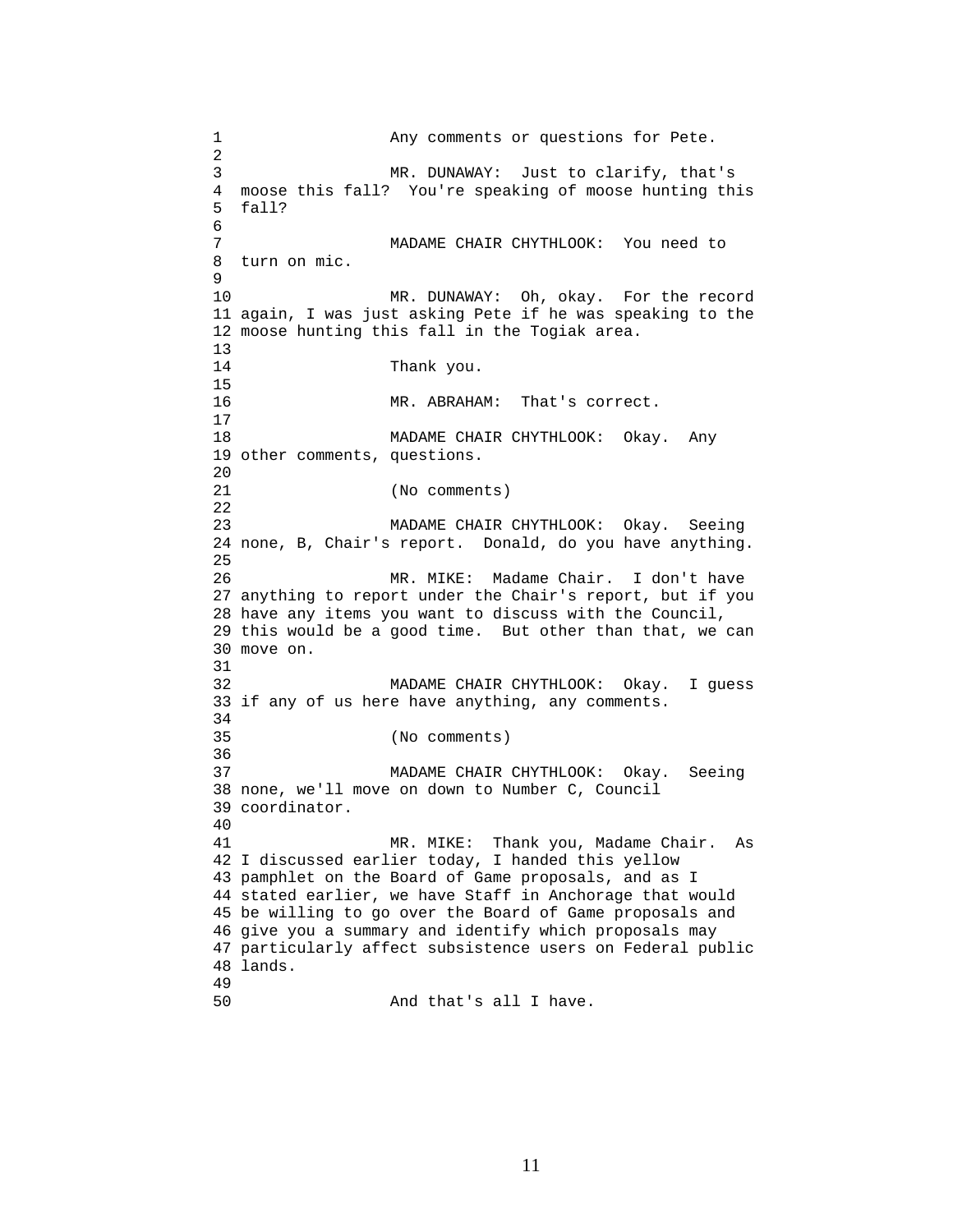1 And the other item, too, is, you know, 2 if the agenda items before you, if you feel that you 3 won't be able to complete all of your business by 4 tomorrow, you know, there's always the option to having 5 an evening session for you to consider. 6 7 And as far as other administrative 8 matters, you know, like I said, you know, I'm flexible 9 and I can change -- make some travel changes, so just 10 let me know and I'll work on it. 11 12 Thank you, Madame Chair. 13 14 MADAME CHAIR CHYTHLOOK: Okay. Any 15 questions, comments for Donald. Nanci. 16 17 MS. MORRIS LYON: Thank you, Madame 18 Chair. 19 20 I would like time to review what's in 21 this packet. I think it's important that we have an 22 opportunity to look at it so we can voice our opinion 23 on anything that's going to affect our subsistence 24 issues for our area as far as for the Board of Fish as 25 well. So I guess my thought would be that we would 26 have an opportunity to perhaps go through them tonight 27 and mark the ones that we feel should at least be 28 discussed amongst ourselves that we find are going to 29 affect our areas and bring them to the table at some 30 point tomorrow morning for discussion. 31 32 I don't know, Donald, can we submit 33 comments without taking Board action or do we need -- 34 how would you propose we address that? 35 36 MR. MIKE: Madame Chair. You can 37 submit comments as an individual, or if the Council 38 wishes to do so, the Council can submit comments as a 39 Council, you know, take action and either support or 40 oppose particular proposals and your justification. 41 And I can develop those correspondence and submit those 42 comments to the Board of Game. 43 44 MADAME CHAIR CHYTHLOOK: Okay. Any 45 other. Dan. 46 47 MR. DUNAWAY: Yeah. Thank you, Madame 48 Chair. 49 50 Yeah. Along the same lines, I was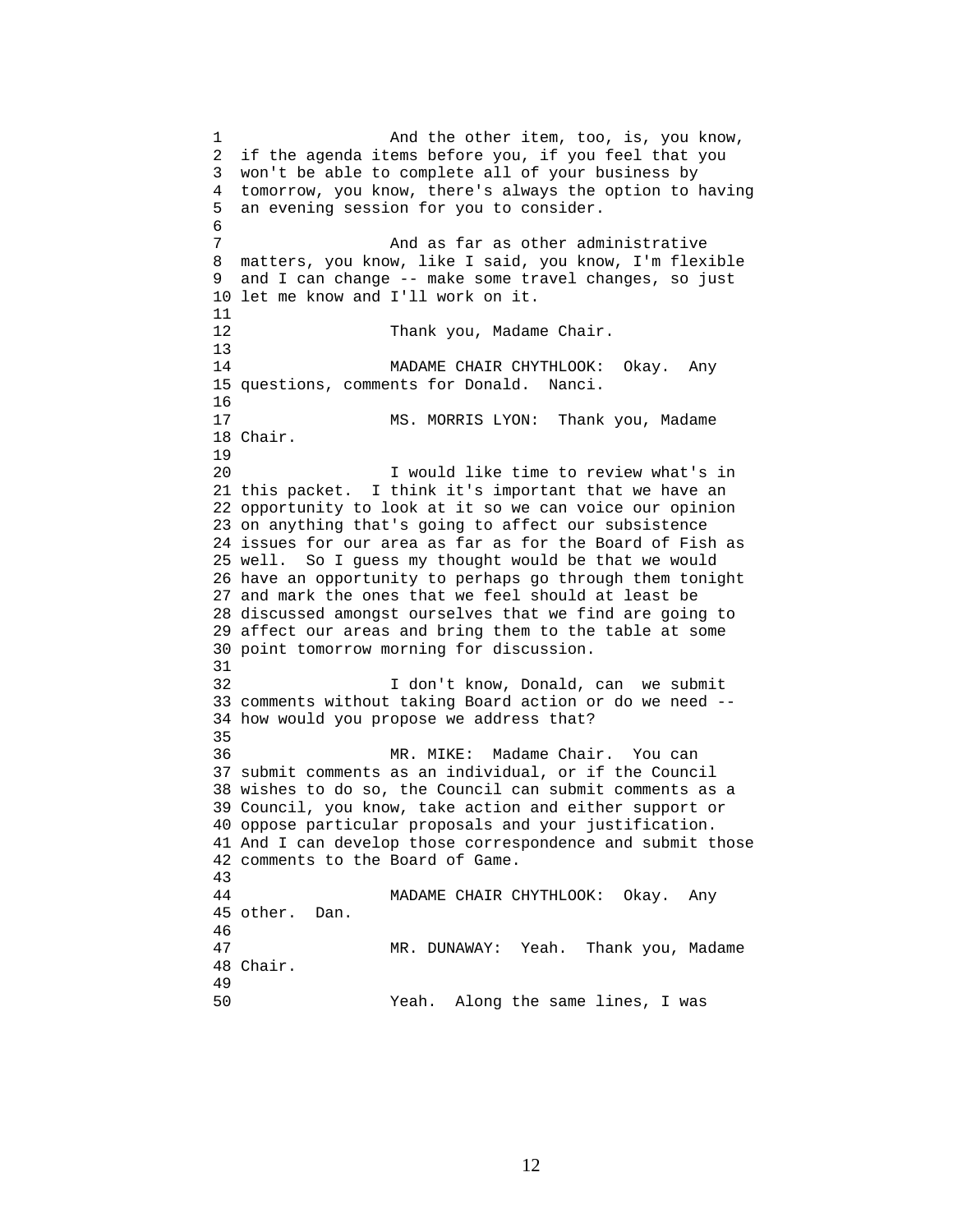1 wondering, just kind of throw this out to the Council 2 here, but given the genetic information that the 3 State's going to be bringing to the Board of Fisheries 4 this winter, I'm just curious to kind of look around 5 the Council, are there any fisheries proposals or maybe 6 general statements that we're inclined to provide to 7 the Board of Fish for the upcoming Board meetings. And 8 I have some kind of really unstructured thoughts about 9 it, but just I'm kind of hoping the other folks want to 10 speak up on what they want to do on that. 11 12 Thank you. 13 14 MADAME CHAIR CHYTHLOOK: Okay. Any 15 other comments. 16 17 (No comments) 18 19 MADAME CHAIR CHYTHLOOK: Okay. So we 20 have, the Council members have kind of a work -- not 21 work, but would have a chance to review this packet in 22 the yellow folder this evening. And hopefully we can 23 come in with a little bit more information to develop, 24 if there should be anything that we need to do under 25 these proposals. 26 27 Okay. Moving on to number 8. This is 28 a chance for the public to make non-agenda item 29 comments. Public and/or tribal. So we'll give the 30 floor to anybody that would like to make any comments 31 right now. 32 33 Frank Woods. 34 35 MR. WOODS: Madame Chair. Members of 36 the Board. Good morning. Is this the time I make 37 comments, or agency reports? I'm sorry. 38 39 I've got one request I guess before you 40 adjourn today, is that we held a Togiak AC meeting. 41 This might be out of order, and maybe a clarification 42 from you or Donald. But we worked until 5:00 o'clock 43 yesterday. We got home about six and I didn't have a 44 chance to meet up with Donald or you. 45 46 We have the moose management plan for 47 17A to review and sign. Maybe the elder members on the 48 Board remember that Togiak had a moose management plan 49 that was approved by the four entities: Togiak AC, 50 Nushagak AC, and the RAC, ADF&G, and Fish and Wildlife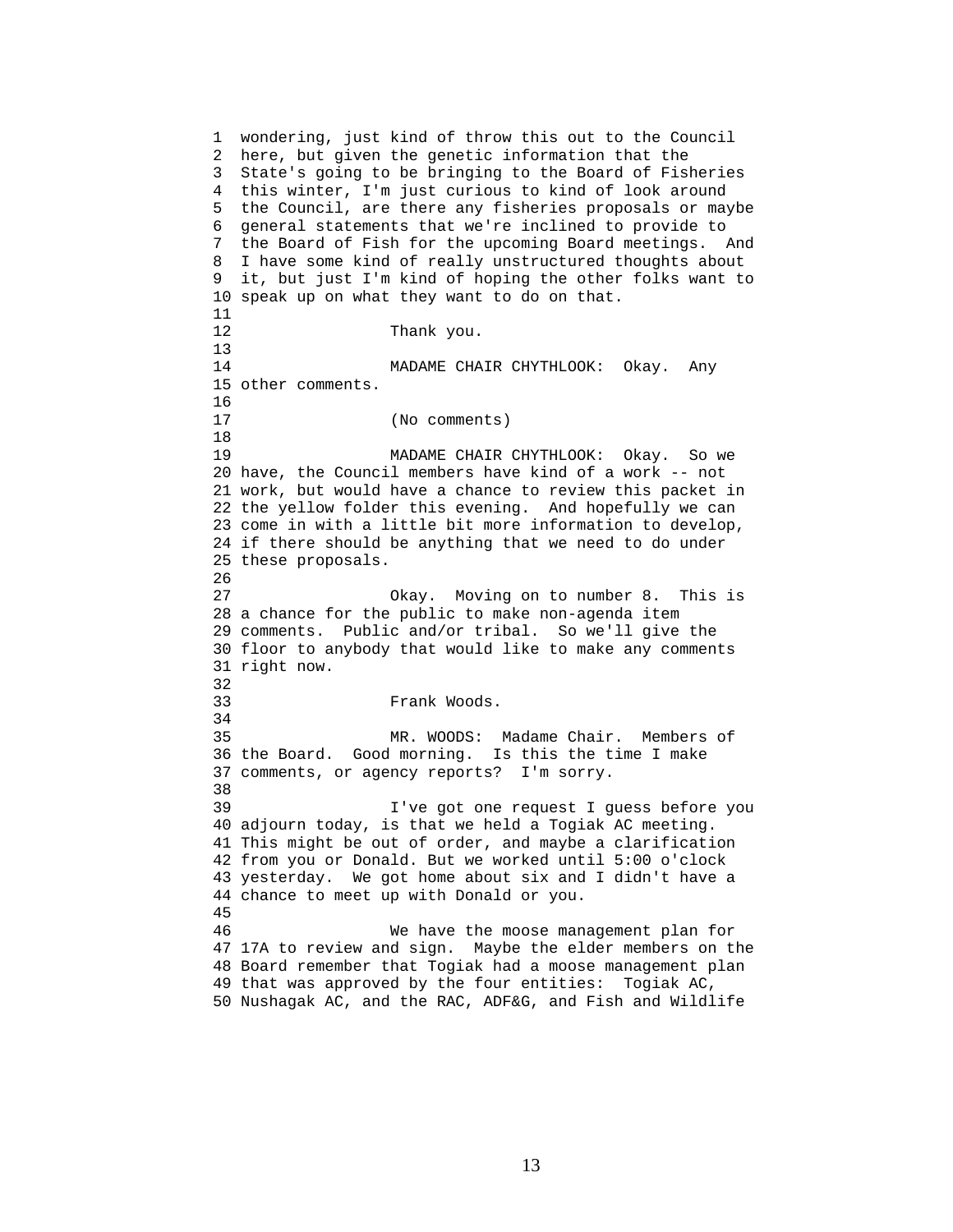1 Service, Togiak Refuge. Five I guess. 2 3 The issue we have is that we haven't 4 been able to track down a signed document. The 5 original -- I think the original was passed in '04. I 6 mean, it started in '96, but the original draft was 7 passed in '04. And I guess we're asking the Board to 8 review that draft plan, and those that can remember, 9 the signatory on that needs to be kind of solidified. 10 11 MS. MORRIS LYON: Actually Dan was our 12 Chair at that time. 13 14 MR. WOODS: So if we could, I think I 15 gave the hard copies to Donald. 16 17 And then what we'd like to do is have 18 the review of that document, since it's an annual 19 review, is the we made some language changes that 20 reflect today's numbers basically. Like in 17A there's 21 no longer 300 moose, there's 1100. So then it's just 22 technical changes within that document to review and 23 pass. And at the next meeting or later on when you 24 have a -- after all the signatories have signed on, is 25 that draft review will be presented to them later on in 26 January so that at that time we can have the actual 27 numbers and edit changes that need to happen in place. 28 29 MADAME CHAIR CHYTHLOOK: Okay. There's 30 a hand raised. You need to come to the mic. 31 32 MS. JENKINS BRITO: I just wanted to 33 run..... 34 35 REPORTER: Identify yourself, please. 36 37 MS. JENKINS BRITO: I'm sorry. My name 38 is Susie Jenkins Brito. I'm with the Alaska Department 39 of Fish and Game. I'm the Southwest Regional 40 Coordinator for Board Support. 41 42 I just wanted to lend a little 43 clarification about this document It's been a little 44 over 10 years in the making, and the last time the 45 document was updated was in 2004. Back in 2004 the 46 five entities that are listed on the last page of the 47 document had agreed to sign, but we did not have a 48 meeting where the signing took place. 49 50 What we're hoping to accomplish before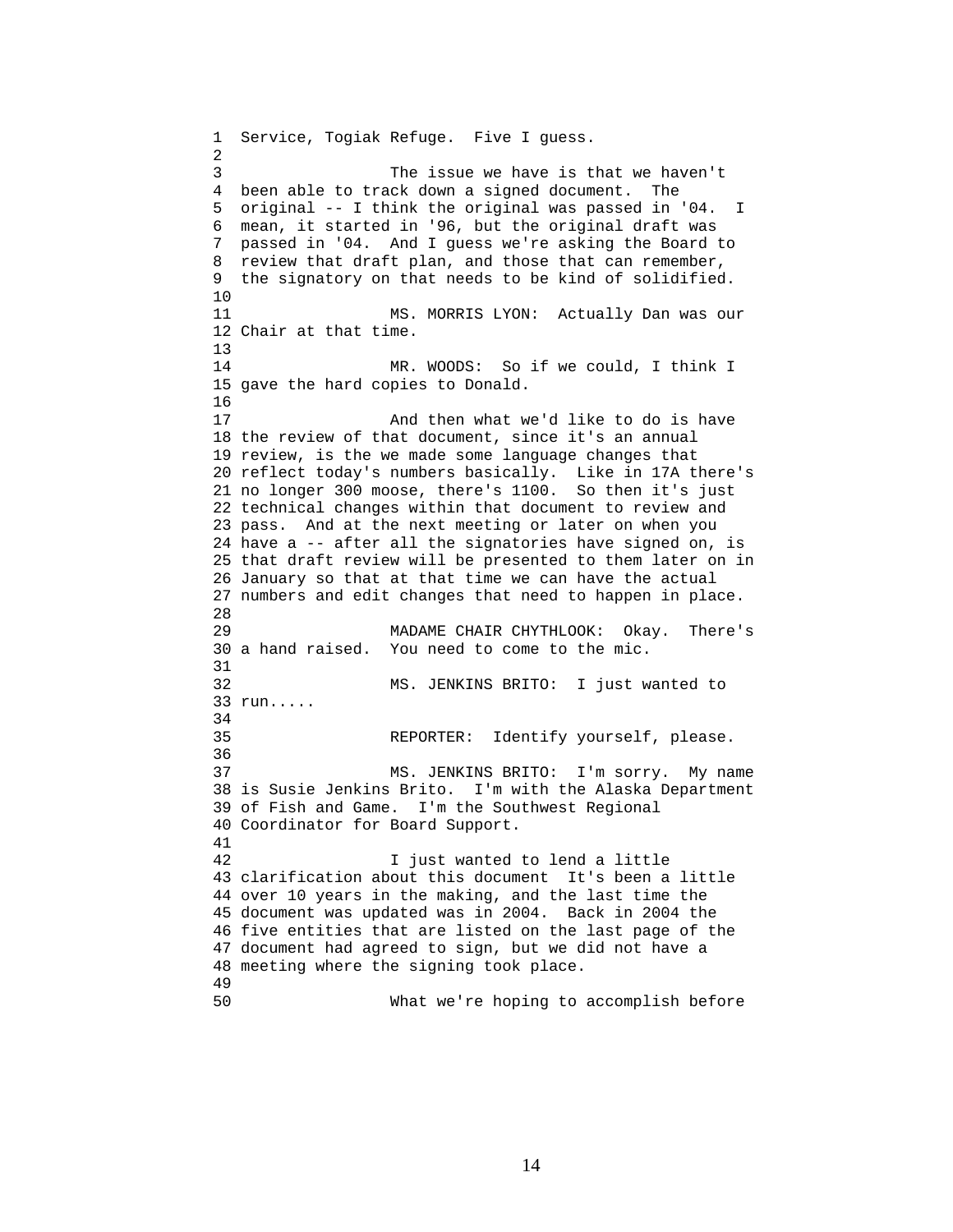1 the 2013 Board of Game meeting in February in Wasilla 2 for the Southcentral/ Southwest Region is to present 3 this moose management plan to the Board of Game. But 4 before we can do that, we need to do some modifications 5 to the plan. And there's a memorandum attached to the 6 front page of the plan that Donald has in front of him. 7 And it just lists the sort of housekeeping that we need 8 to do on the document. 9 10 What we're hoping to see happen is that 11 -- yesterday the Togiak Advisory Committee signed off 12 on the 2004 plan. The Chairman, Hans Nicholson, for 13 the Nushagak Advisory Committee will sign off at the 14 November 1st and 2nd Nushagak AC meeting. And we're 15 hoping today that we could have Molly Chythlook sign 16 off for the Bristol Bay RAC on the moose management 17 plan as it was approved back in 2004. In January we 18 will recycle the document with the housekeeping 19 modifications to it, and then at the Board of Game 20 meeting in Wasilla in February the Chairs from the 21 Togiak Advisory Committee and the Nushagak Advisory 22 Committee will present this moose management plan to 23 the Board of Game. 24 25 The entities that were involved in 26 writing the moose management plan were the Togiak 27 Traditional Council, the Twin Hills Tribal Council, 28 U.S. Fish and Wildlife, ADF&G, the Bristol Bay RAC, and 29 the two advisory committees for the western region of 30 Bristol Bay. 31 32 MADAME CHAIR CHYTHLOOK: Okay. Thank 33 you. Thanks for the clarification. That makes it a 34 little bit easier I think for us to -- it's just a 35 stage for us to -- you know, when we review this with 36 the background information. So thank you. 37 38 Is there any questions for Susan from 39 any of the Board members. Or Frank. 40 41 MR. DUNAWAY: Madame Chair. More 42 question for you or Donald. Can we insert this into 43 our agenda here or how do we go about doing that. 44 45 MADAME CHAIR CHYTHLOOK: Donald. 46 47 MR. MIKE: Madame Chair. You know, my 48 suggestion would be to, you know, add it under the 49 Board of Game proposals, but if action needs to be 50 taken today, you know, we can have copies made and have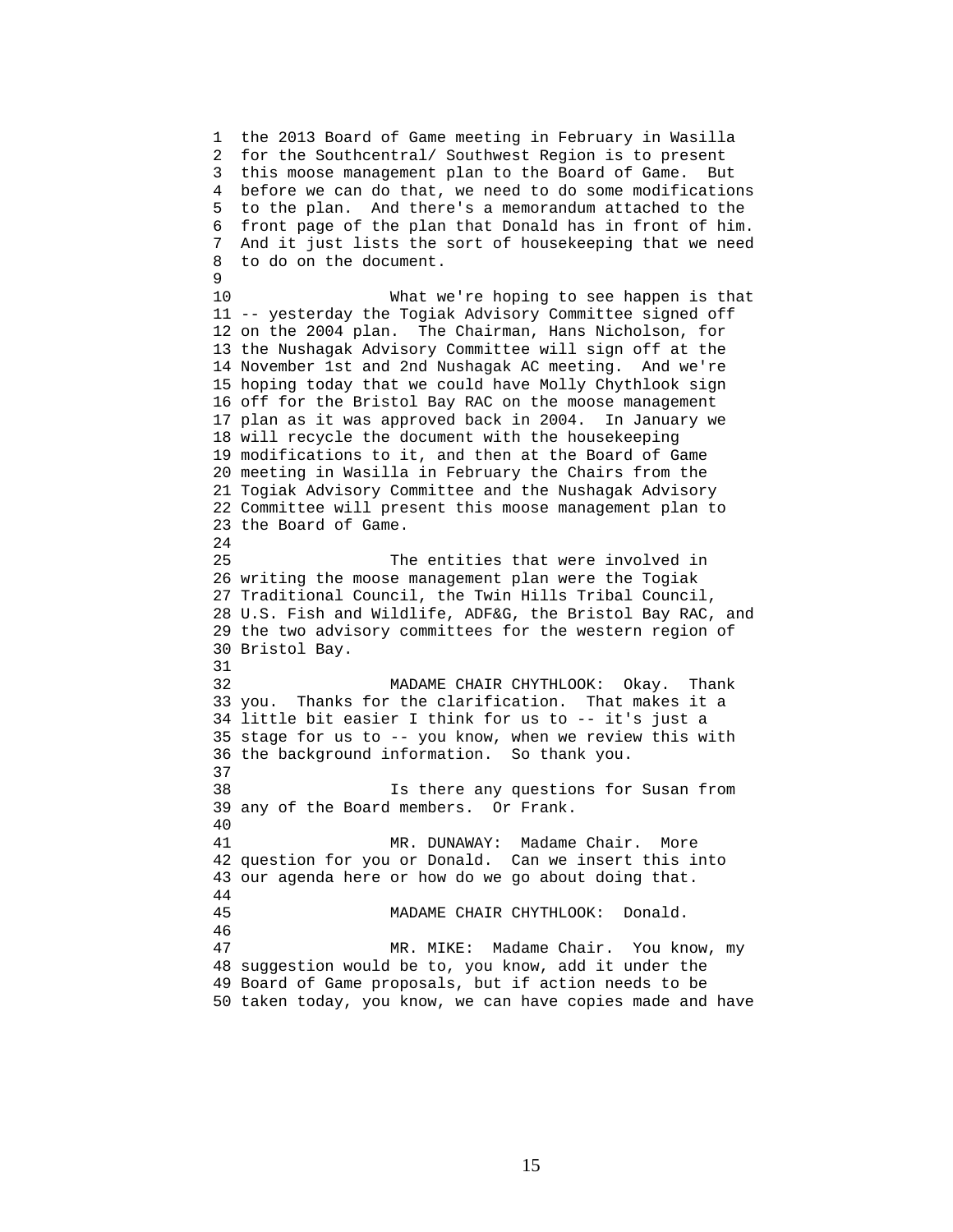1 the Council members review it during lunch time, and 2 then take action on it this afternoon. 3 4 Thank you, Madame Chair. 5 6 MADAME CHAIR CHYTHLOOK: Does the 7 action need to happen today or could we have some time 8 for us to review this document.  $\mathsf{Q}$ 10 MS. JENKINS BRITO: Madame Chair. Our 11 hope is that we can have the -- we could have the Chair 12 for the Bristol Bay RAC sign off on this moose 13 management plan before the close of your meeting. I 14 can submit copies of the moose management plan to all 15 the Board members for review this evening if they'd 16 like to go over it, and then hopefully if everybody is 17 in consensus, we can have you sign off on it before the 18 close of the meeting. 19 20 Thank you. 21 22 MADAME CHAIR CHYTHLOOK: Okay. Thank 23 you. My understanding is that the reason for the 24 signature today is to sign the 2004 document, because 25 it was not signed back then, and then the rest of the 26 information for further comments would happen once we 27 get the 2004 document signed? 28 29 MS. JENKINS BRITO: That's correct, 30 Madame Chair. When this plan was approved back in 31 2004, it just was never finalized and signed. And so 32 it's not a final document. It will always be a working 33 plan. And so if at ny time in the future the RAC or 34 any other entity wishes to make a change or a 35 modification, that can certainly happen. 36 37 What we want to see happen is to sign 38 the old plan so we can implement the changes that are 39 stated in the memorandum that Donald has, which I can 40 also submit copies of for everybody. 41 42 And prior to the Nushagak and Togiak 43 Advisory Committee meetings that are tentatively 44 scheduled for January, we'll update the moose 45 management plan to reflect the new numbers and 46 information, and then recirculate the document between 47 all interested parties and re-sign off on it. 48 49 The main goal of this plan, the Board 50 of Game had asked for a copy of the moose management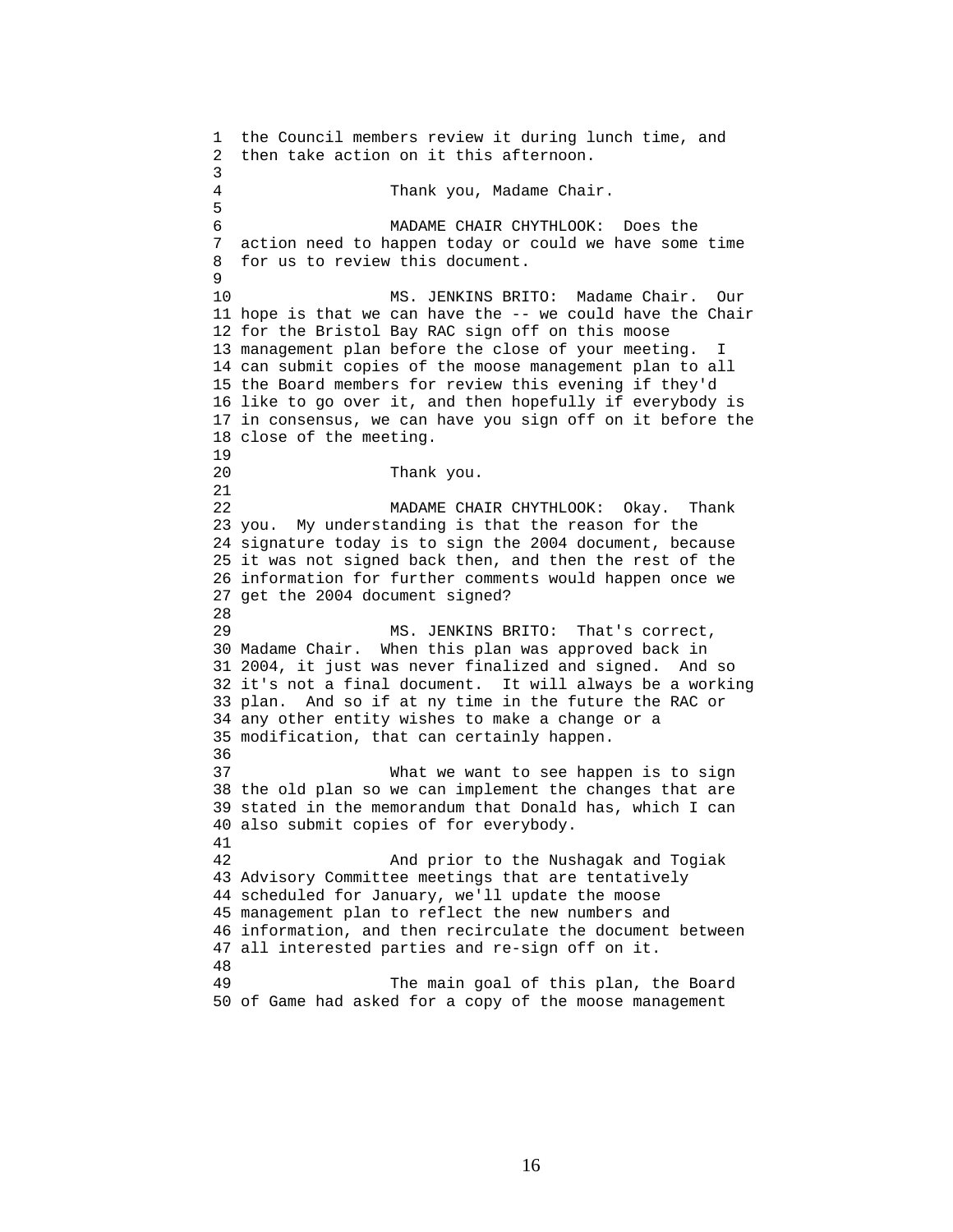1 plan at the last Board of Game cycle. They knew that 2 one had been in the process of being created, and they 3 wanted to see a final draft of that. So this is what 4 that is. And our hope is that the Togiak and Nushagak 5 Advisory Committee can then present this to the Board 6 of Game so we can better manage the moose population in 7 Game Unit 17A. 8 9 MADAME CHAIR CHYTHLOOK: Okay. Nanci. 10 11 MS. MORRIS LYON: Yes. Thank you, 12 Madame Chair. 13 14 Susie, for me, I remember the 15 management plan when we went over it. I liked it then, 16 and I had no idea that it hadn't been, you know, signed 17 or implemented, but I would be mostly interested just 18 to see the changes to approve, although I know some of 19 the Board members probably would prefer to see the 20 whole plan, but you might want to find out. You can 21 maybe save a tree or two by just finding out who might 22 just want to see the changes. 23 24 Thank you. 25 26 MS. JENKINS BRITO: So the main changes 27 we can -- I can speak to them right now. The main 28 changes would be in Page 1, it states that the last 29 survey was done in 2004. Obviously we've done many 30 Department surveys since then. So that would update 31 the last survey and the moose population numbers. 32 33 And then under our goals for the moose 34 management plan, we want to remove the term carrying 35 capacity to the moose population, because the 36 population in 17A has already exceeded that number, and 37 so we know that the habitat there can support the 38 number of moose that we had termed as carrying capacity 39 before. So we want to take that term out. 40 41 And then the last change would be -- I 42 don't have it in front of me, but if I can -- and the 43 last change would be under the first goal, would be 44 removing the specifications for the collaring of moose 45 within 17A. Right now U.S. Fish and Wildlife has 39 46 collars out. The goal in the moose management plan 47 states to have a minimum of 20. And under that 20 they 48 specify that 15 should be females and 5 should be 49 bulls. What we want to do is remove that sex 50 indicator, because U.S. Fish and Wildlife is currently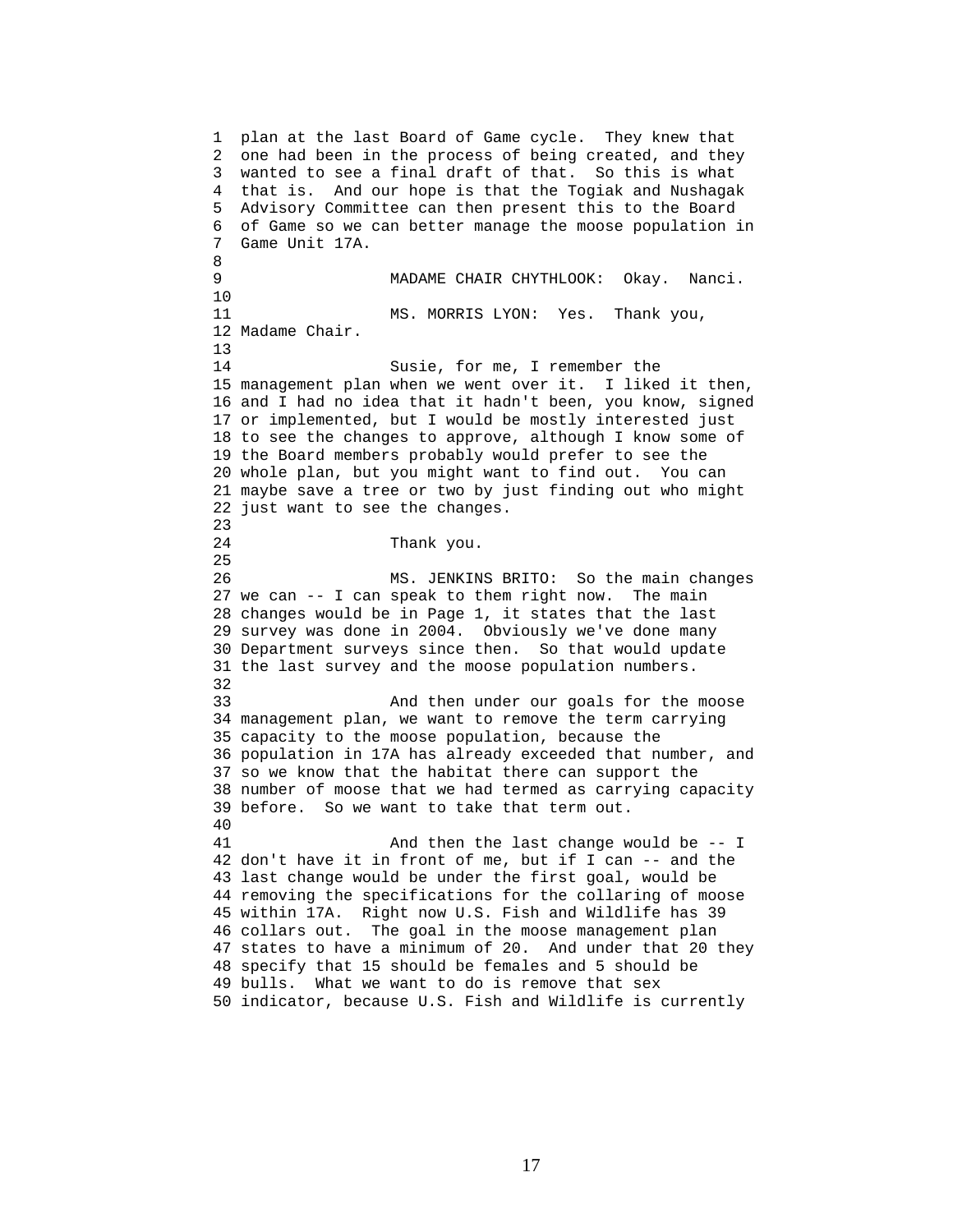1 not really tagging, collaring bulls any longer, so we 2 want to take that specification out just to say that 3 we'd like to see a 20-collar minimum within 17A. 4 5 And the -- I believe I missed one in 6 the memorandum that Gayla just called to my attention. 7 We want to take out the moose population monitoring 8 parameters of the sex/age composition numbers and 9 distribution, and just leave it as population 10 parameters. 11 12 So what I can do is distribute a copy 13 of the memorandum. I can update it today during lunch 14 and bring it back this afternoon for the Board members 15 to review it. I can bring a couple copies of the 16 management plan just to circulate around. 17 18 MADAME CHAIR CHYTHLOOK: Okay. 19 Richard, did you have a comment.  $20$ 21 MR. WILSON: Madame Chair. No, that 22 was my hope was that we can get ahold of this 23 information later today and get a chance to look it 24 over so we could give it some clout here tomorrow. 25 26 Thanks. 27 28 MS. JENKINS BRITO: Thank you. 29 30 MADAME CHAIR CHYTHLOOK: That would be 31 helpful, because we have new Board members that were 32 not on board in 2004. 33 34 And I just want to express my 35 appreciation for you, because for some time we haven't 36 had a stable person to help us with our Regional 37 Councils here in the Bay, so welcome, and I sure 38 appreciate your -- it looks like we're going to be 39 moving forward positively. 40 41 MS. JENKINS BRITO: Thank you, Madame 42 Chair. 43 44 MADAME CHAIR CHYTHLOOK: I think Joe 45 Chythlook. 46 47 MR. CHYTHLOOK: Madame Chair and Board. 48 RAC members. Not to belabor the discussion on this, 49 but I guess just a little history. 50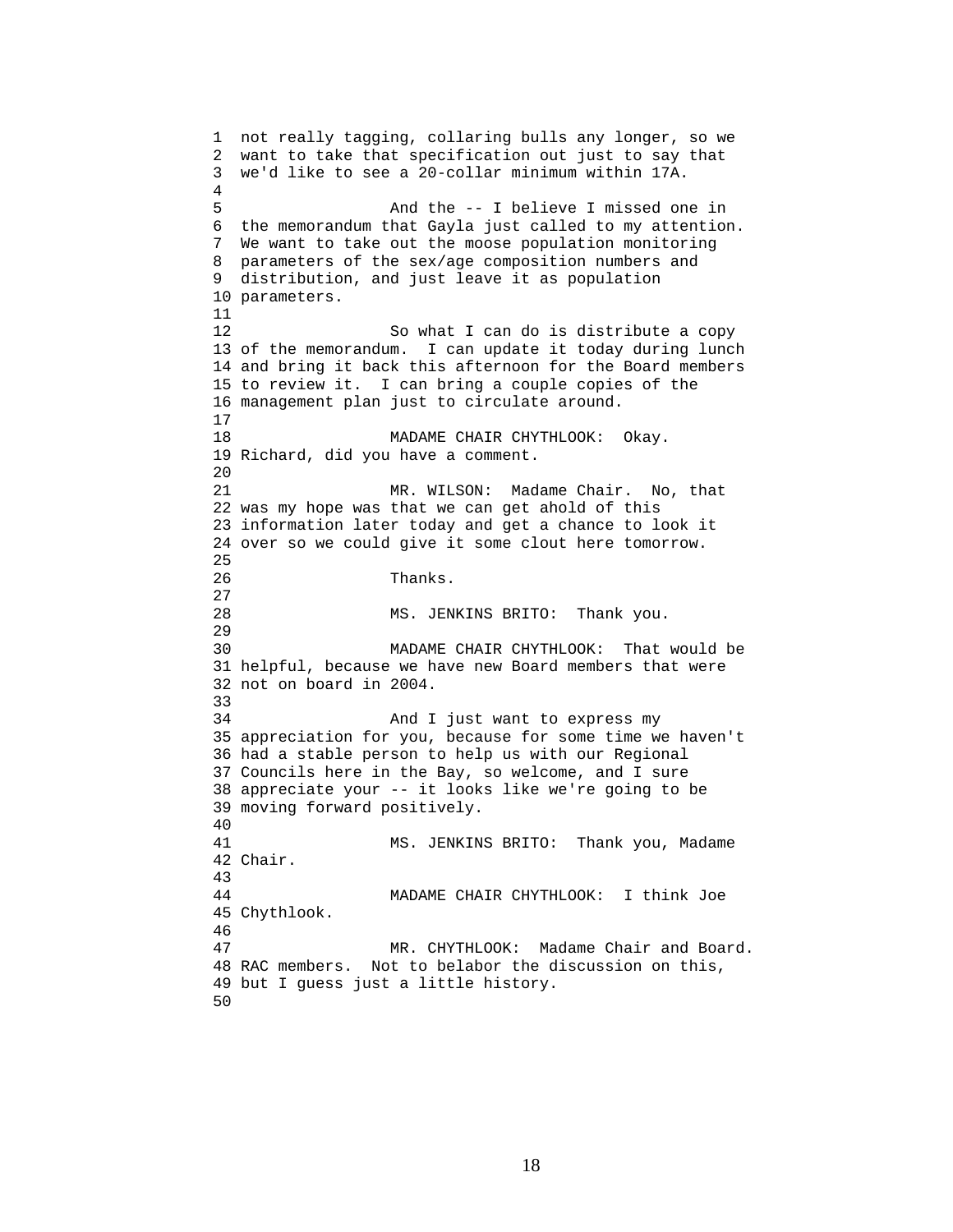1 This has been, this moose management 2 plan in Togiak has been in the works for quite a while, 3 and I know that one of the main reasons why it wasn't 4 signed off before now is there was some concerns, at 5 least on the Togiak end, of some of the triggers and 6 numbers that were kind of put into play when the 7 document was first discussed. And I'm hoping that, you 8 know, these have been addressed by Togiak Advisory 9 Committee and the Togiak Traditional Council, because, 10 you know, when moose management plan in 17A was first 11 thought of, there was no moose in Togiak. And then the 12 idea was to provide subsistence opportunity for folks 13 in Togiak first. 14 15 And I guess I don't think anybody 16 envisioned that the population of moose would really 17 move that fast to build up. But the last few years it 18 has really come into the numbers that we have today. 19 And I think it's good. 20 21 But I think the concern that the Togiak 22 folks had was that they didn't want influx of hunters 23 like we have in other parts of Unit 17 to where the 24 opportunity for subsistence would be diminished, 25 because of some of the opportunities, new opportunities 26 that's come in. So there's been some very careful I 27 think discussion of this in the past, and I hope that 28 that continues. 29 30 But I think it's about time that maybe 31 to move on, and whatever the Council and Advisory 32 Committees decide. I know we have a meeting in 33 November. I'm on that Advisory Committee as well now. 34 It will be discussed. But I guess the Board of Game 35 meets when? 36 37 MS. JENKINS BRITO: It meets in 38 February, the first week of February in Wasilla. 39 40 MR. CHYTHLOOK: Okay. I'm just hoping 41 that, you know, nobody feels pressured to sign 42 something unless everybody's satisfied, because it's 43 been a long process, and if everybody's satisfied and 44 understands, I think it would be good. But we always 45 don't want to -- in my opinion, in the process we want 46 to make sure everybody understands, because if they 47 don't, it will come back and bite us again later. 48 49 So that's just my suggestion. Madame 50 Chair.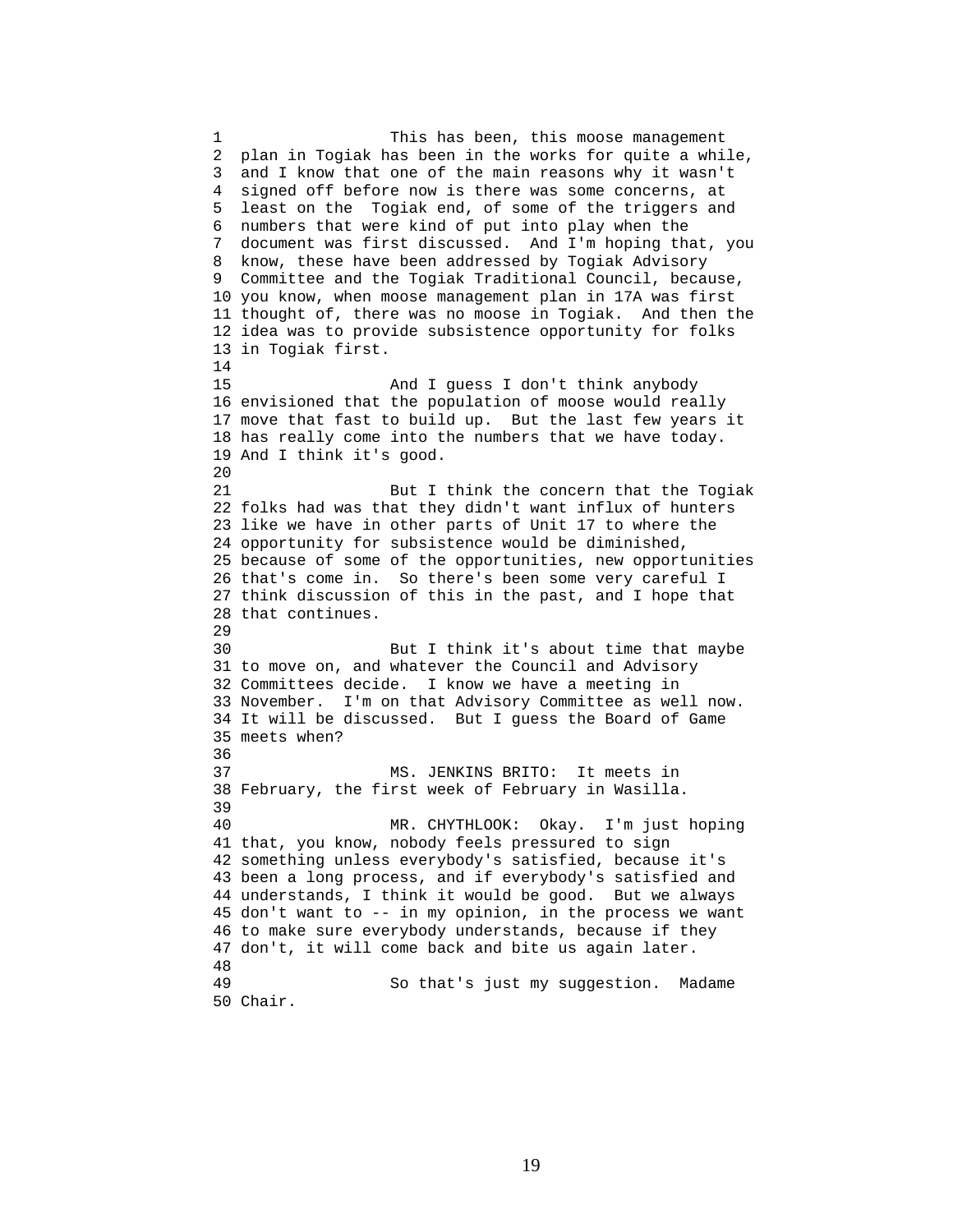1 MADAME CHAIR CHYTHLOOK: Thank you, 2 Joe. I guess my understanding is that the 2004 3 document -- sorry. The 2004 document has been 4 approved. It just needs a signature. Sorry. So it 5 just needs a signature for now, and then the other 6 information will be processed through comments and 7 other meetings. 8 9 Any other comments and questions. 10 Jonathan. 11 12 MR. FORSLING: Thank you, Madame Chair. 13 14 15 The Togiak AC..... 16 17 MADAME CHAIR CHYTHLOOK: Could you 18 state your name. 19 20 MR. FORSLING: Yeah. I'm Jonathan 21 Forsling. I'm the Chairman for the Togiak Advisory 22 Committee. 23 24 And Togiak AC discussed this management 25 plan at length yesterday, and decided to sign the 26 document as it was written in 2004. And if nobody has 27 any problems with any of the changes on the memorandum, 28 we would like those changes to be looked at and 29 considered before this meeting concludes so our two 30 chairs can -- or Nushagak Advisory Committee and the 31 Togiak Advisory Committee can also make those changes 32 before the Board of Game meets. 33 34 At the last Board of Game meeting there 35 was -- some of the words of -- we're looking at 36 changing some of those words were identified by the 37 Board and the Board voted four to three to open up 17A 38 to non-resident hunts, which is against what the plan 39 is -- the triggers that are in the plan. 40 41 So if the changes in the memorandum are 42 okay with all the Board members, if you guys could 43 please take a look at those and adopt those changes as 44 well. 45 46 Thank you, Madame Chair. 47 48 MADAME CHAIR CHYTHLOOK: Okay. Thank 49 you, Jonathan. 50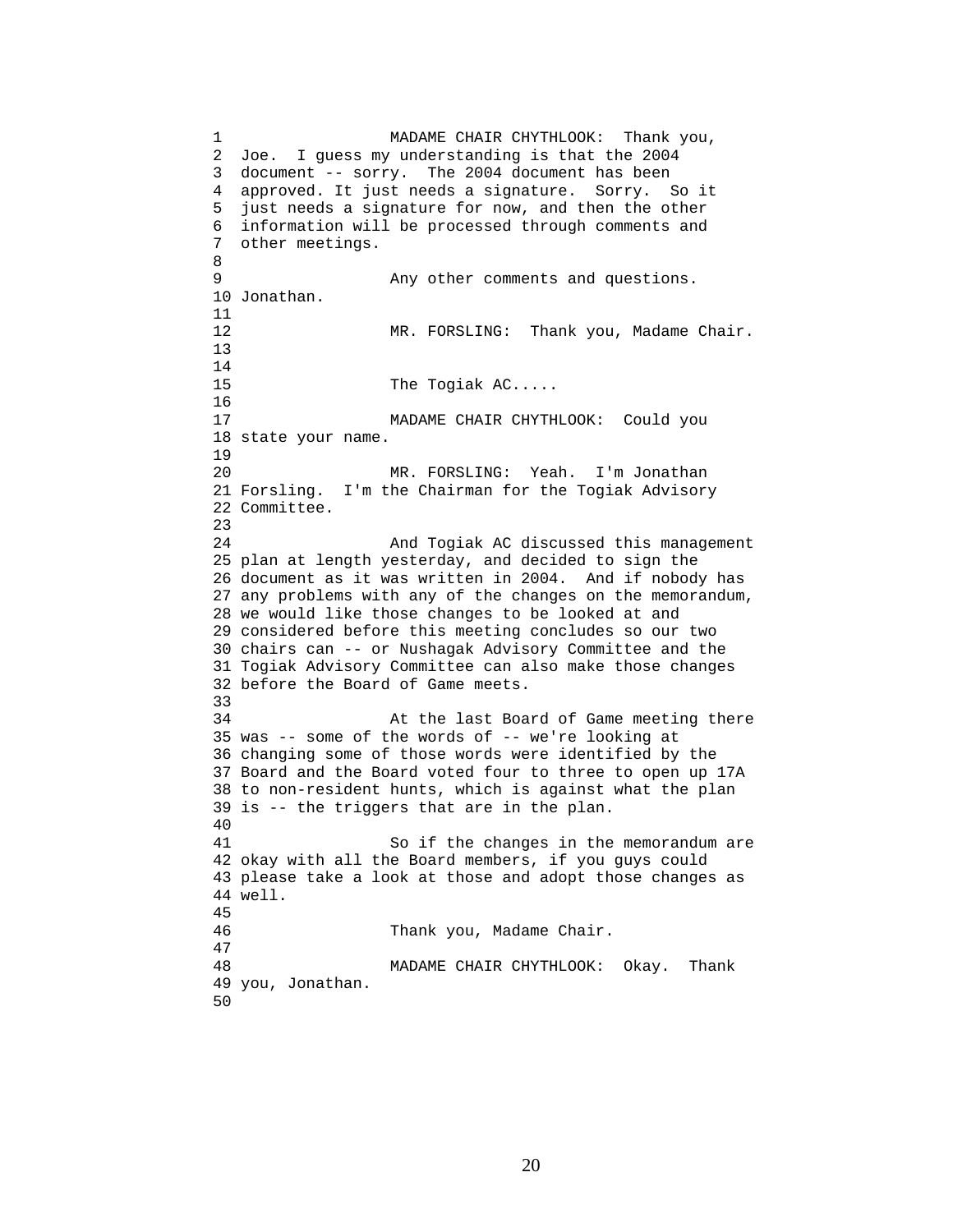1 Any questions. Any more comments. 2 Pete. 3 4 MR. ABRAHAM: (In Yup'ik) 5 6 MADAME CHAIR CHYTHLOOK: That means we 7 need to move on. 8 9 (Laughter) 10 11 MADAME CHAIR CHYTHLOOK: Okay. Moving 12 on to the next agenda item, and this next agenda item 13 was moved from item 12, briefing on tribal 14 consultation, to this period now. So come on up and 15 introduce yourself. 16<br>17 Thank you. 18 19 MR. LORRIGAN: Thank you, Madame Chair. 20 I guess I could introduce myself again and give you 21 guys an idea of who I am, where I'm from. 22 23 My name is Jack Lorrigan. I'm the 24 Native liaison for the Office of Subsistence Management 25 in Anchorage. I've taken Carl Jack's old position. 26 And I'm from Southeast Alaska, Sitka to be exact. I 27 got my degree from Sheldon Jackson. I sat on the Sitka 28 Advisory Committee, the subsistence seat, for a number 29 of years. I was appointed to the RAC, the Southeast 30 RAC, briefly before I'd resigned and take a subsistence 31 related job. And I was a biologist for the Sitka 32 Ranger District and Hoonah District. I was their 33 biologist. My clan affiliation, I'm adopted Coho by 34 John Littlefield. My Coho name is Kaa Wootk', and my 35 grandmother gave me a Dog Salmon name from Kootznoowoo 36 is (In Native language). 37 38 I'd like to thank you for your 39 indulgence. We had a tribal consultation on the 18th 40 and 19th of September. We sent notice out to all the 41 tribes and the corporations to have a call-in 42 conference with us. And on the 18th we had nine tribes 43 call in. And then on the 19th we had three more call 44 in to listen in on the corporation side. And they were 45 to take -- the goal was to have them talk about the 46 proposals that you have before. 47 48 Not so many people called in on the two 49 that you're going to be taking up today, but we had 50 people call in from the Kuskokwim and the Yukon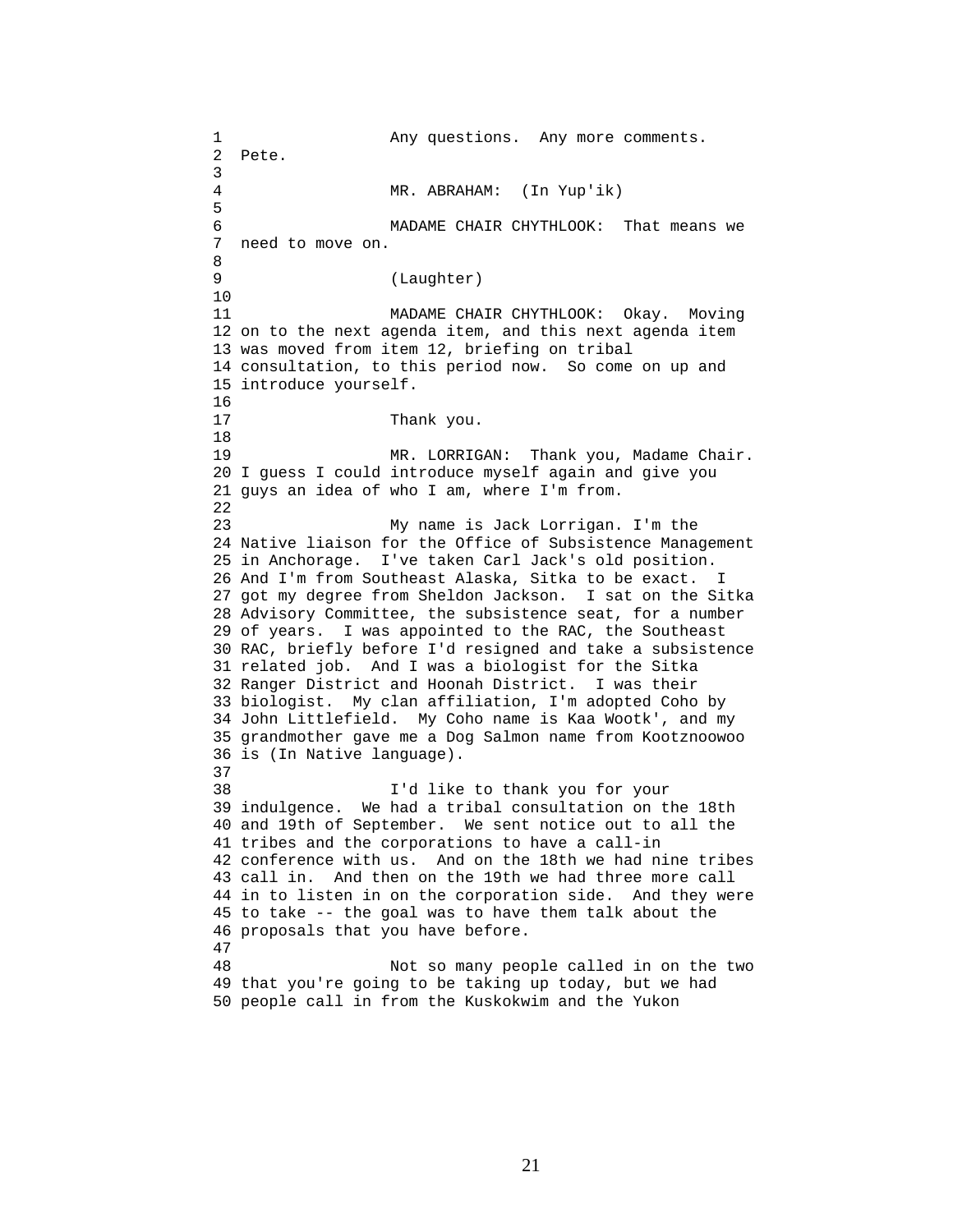1 proposals. A lot of them felt that -- they had 2 different feelings about the proposals. 3 4 One in particular was the Ninilchik 5 fishwheel. They have a temporary fishwheel in place, 6 and they want to make that permanent. Stuff like that. 7 8 Sitka Tribe called in on the Makhnati 9 herring issue. They want to make the Federal waters 10 around Makhnati Causeway a Federally-protected waters 11 from commercial herring harvest. 12 13 The corporations called in. There was 14 an individual from the Doyon Corporation. She stated 15 that she felt the traditional lifeways on the river are 16 going away, because it costs too much to put up a fish 17 camp for the return and the fish product that they were 18 getting, so people were not going to fish camps any 19 more. 20 21 And that's just a brief overview of the 22 conference call. Not a lot of people called in on the 23 two issues you have before you today.  $2.4$ 25 Madame Chair. 26 27 MADAME CHAIR CHYTHLOOK: Okay. Thank 28 you, Jack. 29 30 Any questions, comments for Jack. 31 32 (No comments) 33 34 MADAME CHAIR CHYTHLOOK: I see none. 35 Thank you. Carl. 36 37 MR. JOHNSON: Thank you, Madame Chair. 38 Carl Johnson, Office of Subsistence Management. 39 40 I thought it would be appropriate given 41 this place on the agenda to note that while the Board 42 has approved and finalized the tribal consultation 43 policy, it is in the process of working on a draft 44 implementation guideline, which will basically guide 45 the mechanics of how we engage in tribal consultation. 46 And the Board will approve that draft at its winter 47 meeting in January. And then at your winter meeting 48 you will have the opportunity to review that draft 49 implementation guideline so you can provide comment and 50 feedback back to the Board as it finalizes that next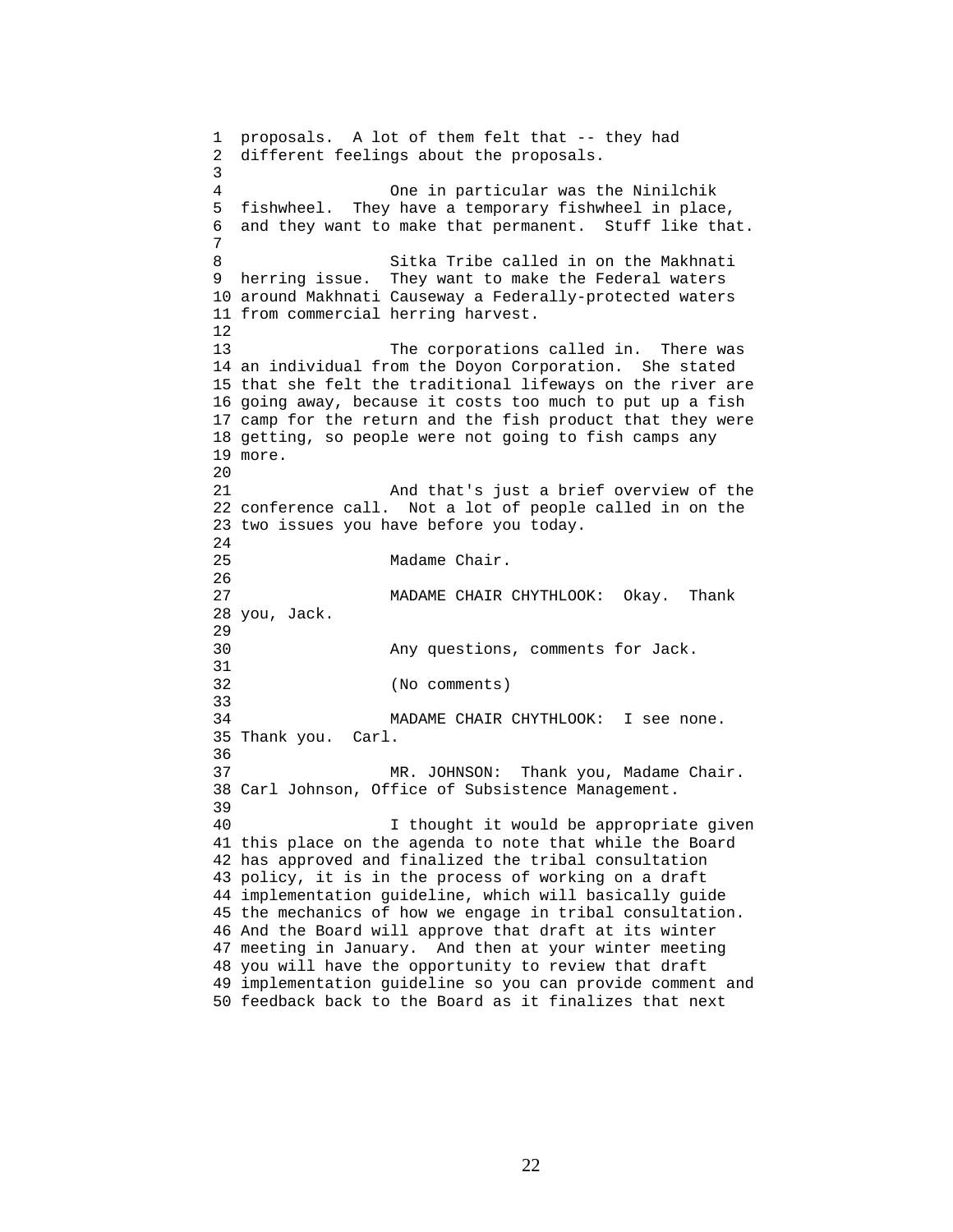1 document for this process. 2 3 Thank you, Madame Chair. 4 5 MADAME CHAIR CHYTHLOOK: Okay. Any 6 comments, questions. 7 8 (No comments) 9 10 MADAME CHAIR CHYTHLOOK: I've got a 11 question. I was reading through one of these areas on 12 consultation. Maybe it was a document from when it 13 started, but there was a comment about electing another 14 working group, or is that all completed? 15 16 MR. JOHNSON: I believe that working 17 group is in reference to the consultation policy that 18 they are working on for the ANCSA corporation 19 consultation. They hadn't finalized that, because they 20 were waiting for the Department of Interior to finalize 21 its ANCSA consultation policy, and then, of course, we 22 have to wait until they're done before we can do our 23 own that's specialized specifically to the subsistence 24 part of it. And I believe that is the next -- that was 25 a working group. There was a call this summer that 26 came out for nominations to that working group that 27 went out to different organizations. And I believe 28 that's what you're referring to, and Jack can correct 29 me if I'm wrong. 30 31 MS. PETRIVELLI: That was for the 32 implementation guidelines. 33 34 MR. JOHNSON: Oh, that was for the 35 implementation guidelines? Okay. Well, Pat corrected 36 me. So that was actually a working group to form those 37 implementation guidelines that I was referring to just 38 a moment ago. 39 40 MADAME CHAIR CHYTHLOOK: Thank you. 41 Any other comments. 42 43 (No comments) 44 45 MADAME CHAIR CHYTHLOOK: Thank you, 46 Carl. Tim. 47 48 MR. TOWARAK: Thank you, Madame Chair. 49 Again I'm Tim Towarak. I'm the Chairman of the Federal 50 Subsistence Board.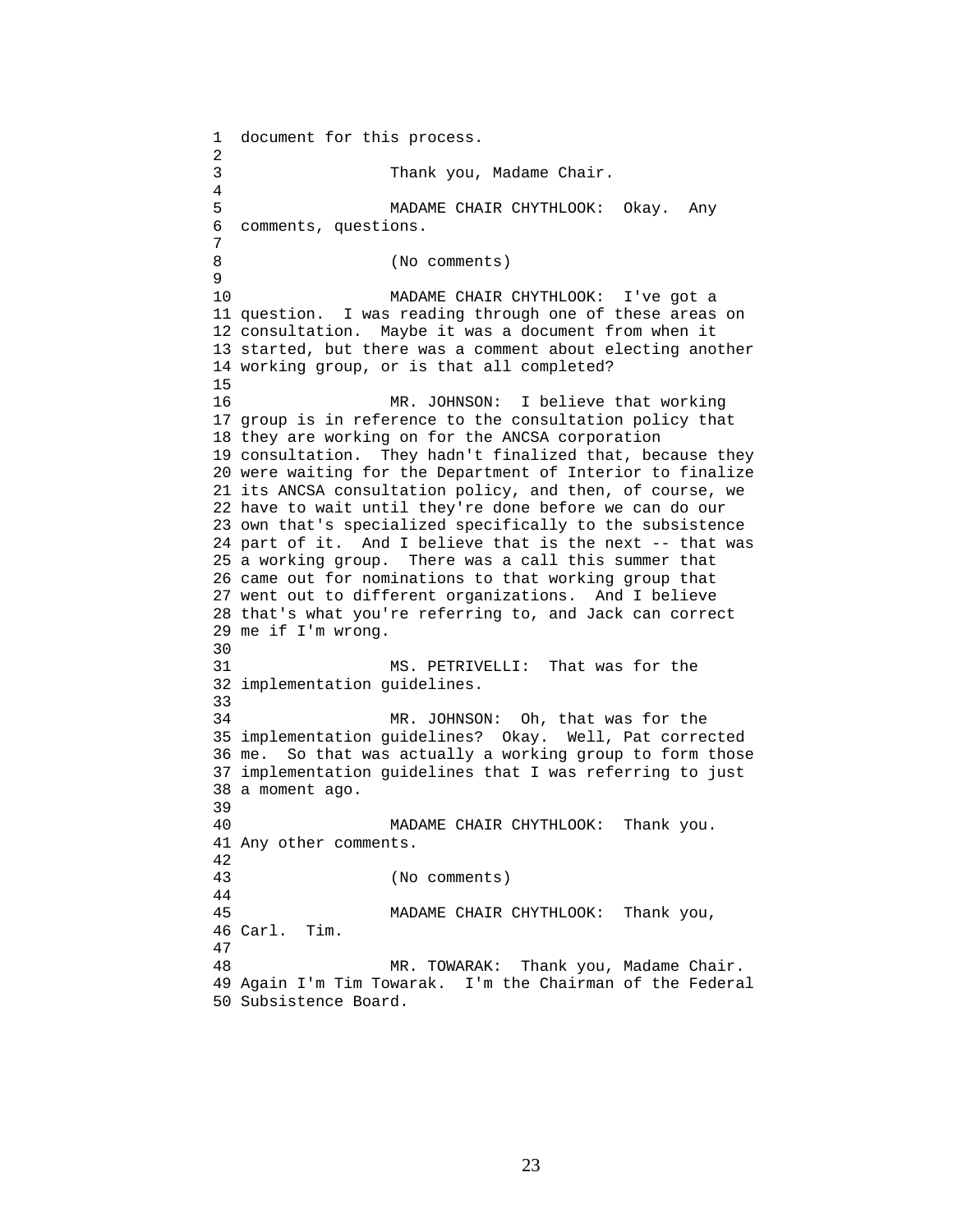1 And I would like to mention a couple of 2 things before you get too far on your agenda. The 3 first thing I wanted to point out is that since I took 4 over the Chair of the Federal Subsistence Board, and it 5 came down as a directive from the Secretary of the 6 Interior, is that before the Federal Subsistence Board 7 makes any decision, we have to hear from each Regional 8 Council Chairman or Chairperson if it affects that 9 area. And if there's an issue that comes up to the 10 Board that reflects management of subsistence in the 11 Bristol Bay region, I personally will ask Molly to give 12 us recommendations on how we should vote based on her 13 discussions with you and on any discussions that take 14 place here at the Advisory Council level. 15 16 Personally, I think that's really 17 important for the process. If we don't get directions 18 from each local Advisory Council on how we vote, we've 19 got five people that are on that Board that probably 20 have never been out here. They don't know what life is 21 like out here, and they're making decisions for all of 22 us. And when the Secretary of the Interior came to AFN 23 and spoke to us, he said that subsistence from what 24 he's heard in Alaska is broken, the Federal subsistence 25 program is broken. And I'm going to try to make that a 26 real strong point in all the decisions that we make at 27 the Federal Subsistence Board level. And Molly is 28 going to be your mouthpiece to get to the full Board. 29 30 The added two more subsistence users. 31 I was the lone ranger for a couple of years. I was the 32 only one that felt like I was a subsistence user. The 33 other five are directors of the Federal agencies that 34 manage Federal lands in Alaska. And they give it their 35 best effort in making a decision for subsistence on 36 Federal lands, but as you all know, you know, that's 37 like asking Washington, D.C. to make a decision for how 38 we live in rural Alaska. So adding those two 39 additional people, one from Barrow, Charlie Brower from 40 Barrow, and also Tony Christianson from -- he's 41 originally from Prince of Wales Island. I can't 42 remember exactly which community he's from, but he 43 gives it a good perspective of Southeast Alaska, and 44 Charlie gives us the northern perspective, and I feel 45 like I represent you folks along with the Yukon and 46 also the Bering Straits and the NANA region. And I 47 also feel like I represent some of the Interior people, 48 too, because we live very close to them, and I know a 49 lot of their issues.

50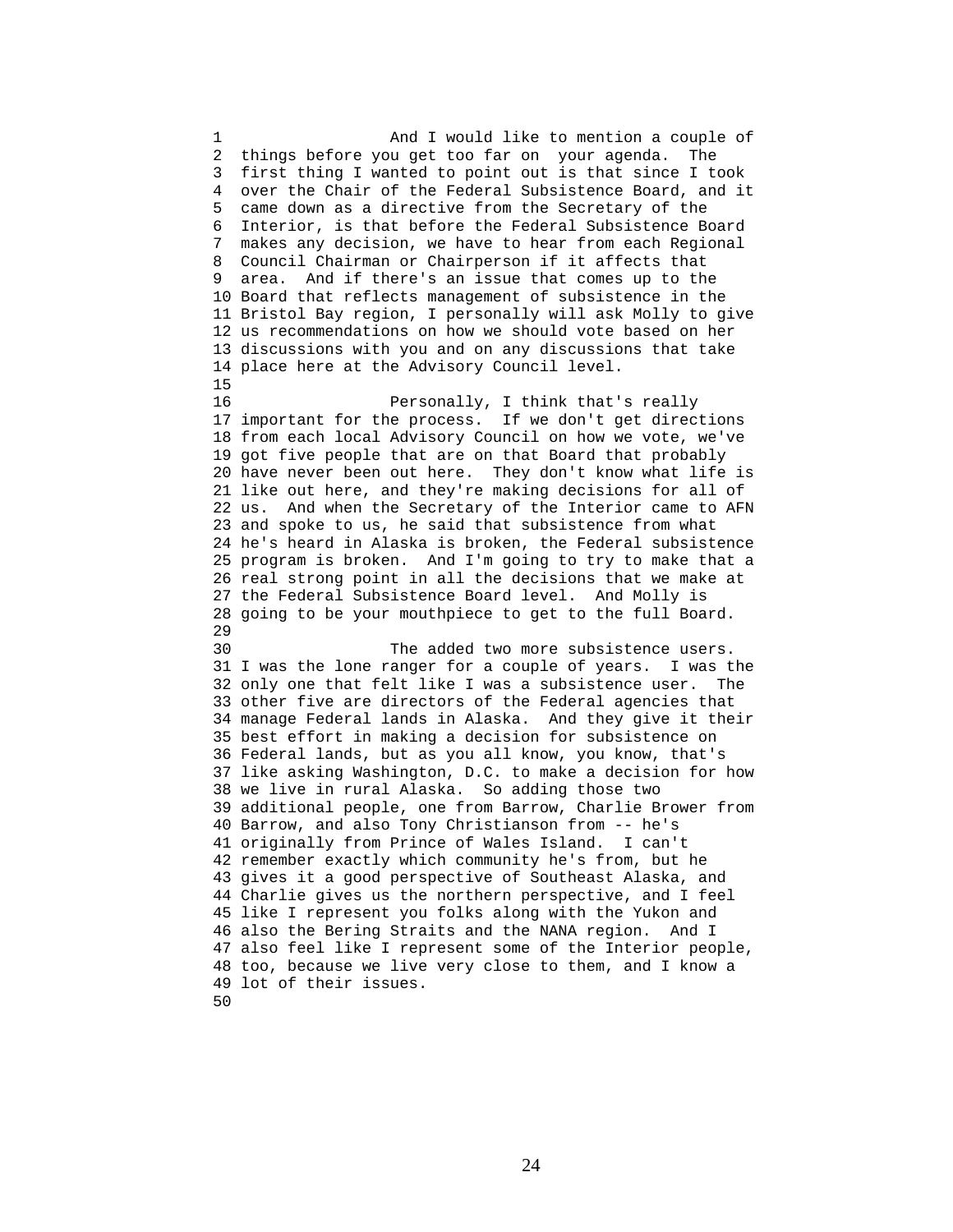1 But I just wanted to make that point, 2 is that the decisions that you make here at this level 3 comes at least to me before I make a vote on any issues 4 that you have, you feel are important. 5 6 With regard to tribal consultation, 7 it's been a somewhat controversial discussion right 8 from the beginning, and they asked me to be involved in 9 helping get it started. But it came from President 10 Obama. He wants to try to listen to American Indians 11 and Alaska Natives. So he's doing it through the 12 tribes. 13 14 Senator Stevens as you know made the 15 corporations a tribal organization. They don't don't 16 have government-to-government capabilities like tribes 17 do, but he wanted them to be heard during the tribal 18 process. So there's some tribal organizations in the 19 whole State that don't like having the corporations 20 being part of the tribal consultation process, but it's 21 something that we can't do anything about. It's 22 something that Senator Stevens created a few years ago, 23 and it's part of the legislative process that we can't 24 change. 25 26 Which brings me to my third and final 27 point. Ever since I took over, you know, I've learned 28 a lot about the Federal subsistence program, and 29 there's some issues that we, and including you folks as 30 Advisory Council, we as a Board, can do and there's a 31 lot of things we can't do because of how this structure 32 was set up originally. 33 34 Just specifically in your case, I was 35 reading your letter to me on your annual report. You 36 folks had a situation on the Naknek River. It ways the 37 conditions along the harvest of redfish within the 38 Naknek River drainage of Katmai National Park are 39 determined by the National Park Service. That means we 40 as the Subsistence Board can't do anything about it. 41 IT's the Park Service that's going to have to make a 42 decision on an issue that you folks are interested in 43 doing thing about. I'd like to see some of that 44 change. 45 46 On a statewide basis, another issue 47 that we can't deal with is predator control. We can't 48 do anything about wolf control. We can't do anything 49 about how bears eat young moose every spring, you know. 50 Those are all handled by the different agencies. And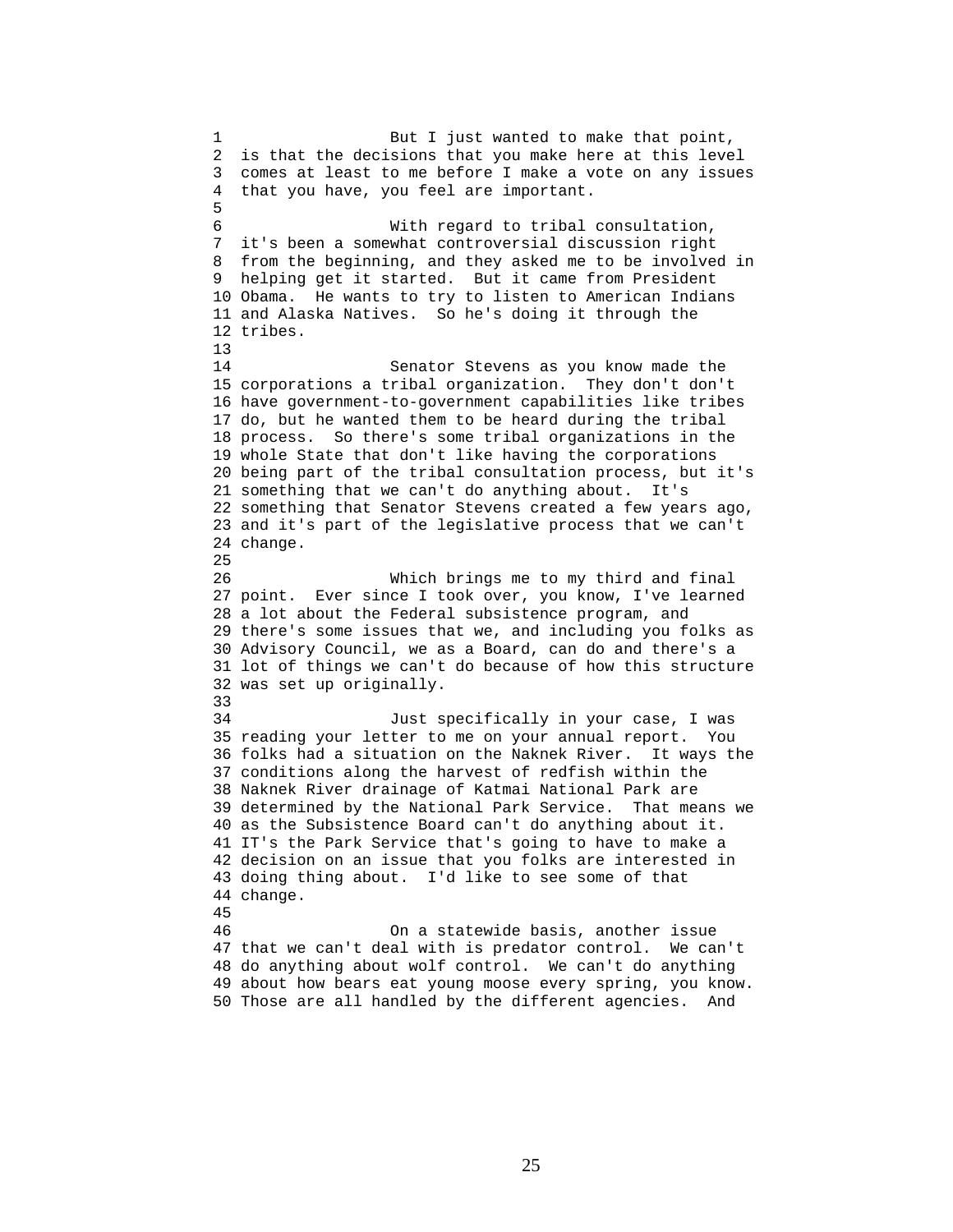1 some of those changes would require legislative action 2 at the Congressional level, and changes in regulations 3 in the various departments. 4 5 But I have a sense, and I've just been 6 guessing but I have a sense those are some of the 7 decisions that we should be making as the people that 8 live with the decisions of subsistence regulations. 9 And I just wanted you to know that that's my position. 10 It might not be the position of some of the other Board 11 members, but personally I would like to see those kinds 12 of changes. 13 14 **I** wanted to also point out real briefly 15 that the Federal Government is struggling financially. 16 I just attended -- about three weeks ago I attended a 17 Regional Council Board meeting in Bethel, and they 18 represent both the Yukon and the Kuskokwim. And we 19 had to meet in Bethel so everybody from the Yukon came 20 over to the Kuskokwim region for our regional meeting. 21 They used to try to have it in St. Mary's on the Yukon 22 to try to -- as an outreach to people, but because of 23 money, the Staff is regulated to do it wherever it's 24 cheapest, and you folks are having your meeting here in 25 Bethel -- I mean Dillingham, because it's cheaper to 26 bring everyone here. And I know that in our region we 27 would like to spread the meeting out, too, to get to 28 some of the bigger villages. We have our meetings in 29 Nome. I'd like to see them come to Unalakleet, or go 30 up to Shishmaref, or, you know, other places in the 31 region. But hopefully the national financial situation 32 will change and hopefully we'll -- I'm going to 33 advocate for having our meetings spread out in the 34 region. How far I can get with that, I'm not sure, but 35 I just wanted you to know that's my feeling, and 36 hopefully it's something that you agree with. 37 38 I appreciate you folks coming. And I 39 know it's a volunteer position. That issue has come 40 up. I've attended different meetings and with the 41 amount of money that the Federal Government had, some 42 people wonder why t hey have to volunteer their time to 43 protect their way of life. And I really appreciate you 44 folks volunteering your time to go through this. 45 46 I myself am just a part-time position. 47 I fill this position out of Unalakleet, and I just 48 travel wherever I'm asked to travel. And I want to go 49 to every single Regional Advisory Council meeting 50 throughout the State. I've already been to the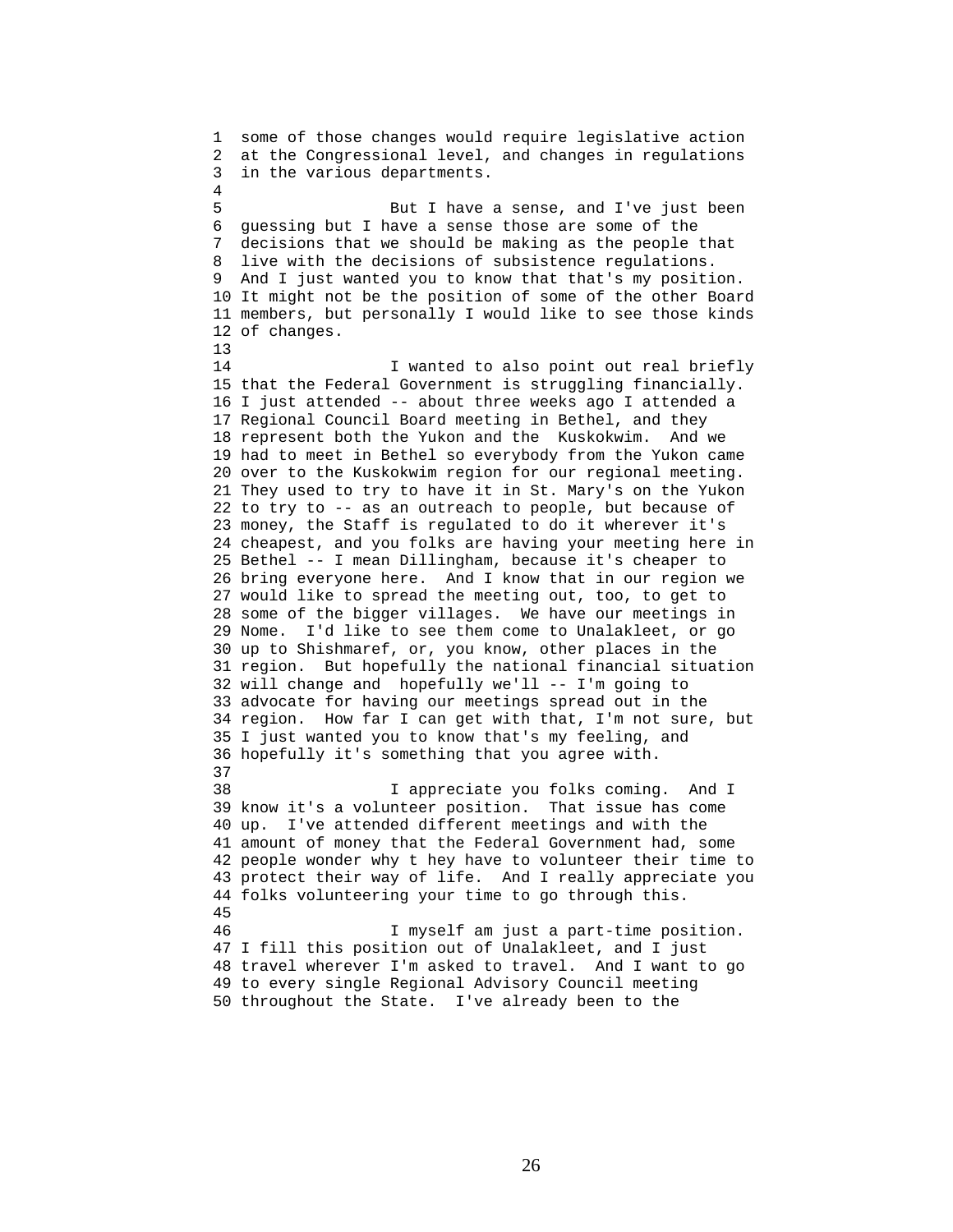1 Fairbanks area. I've been to the Bethel meeting. I've 2 come here. I've attended some of the Southcentral 3 meetings. I need to go up to the -- and I've been to 4 Southeast. So I'm trying to fill in the gaps and get a 5 grasp of what's going on in the whole State. 6 7 And I appreciate you taking the time. 8 I know you folks have a real tight schedule. so I just 9 want you to know some of the things that are on my mind 10 as I sit here and listen to you. And I'm here to 11 listen. I"m not here to help you make any decision. I 12 just want to listen. 13 14 Thank you, Madame Chair. 15 16 MADAME CHAIR CHYTHLOOK: Okay. Thank 17 you. We appreciate your willingness to come and listen 18 to us and get a perspective, because each region is 19 different. Subsistence and culture. And I just want 20 to express my appreciation for taking the time to come 21 and meet with us and observe our meeting session here. 22 23 I think Richard has a question. 24 25 MR. WILSON: Madame Chair. 26 27 Tim, thank you for coming here and also 28 thank you for our sensitivity to the issues like the 29 redfish issue that we have over there within our 30 national monument areas. It is quite a struggle trying 31 to dig up a piece of language that might change a 32 little something to help us there, because we've been 33 denied so much. So I know it's quite a struggle. And 34 so, yeah, I appreciate your input there, and if there's 35 anything ever that we can do with that language in 36 helping, we'd be more than welcome to. 37 38 MADAME CHAIR CHYTHLOOK: Okay. Pete. 39 40 MR. ABRAHAM: Quyana. (In Yup'ik) 41 42 MADAME CHAIR CHYTHLOOK: Any other 43 comments. Dan. 44 45 MR. O'HARA: Yeah. Tim, we appreciate 46 you being here. This committee, I think we started in 47 1992 is when the Advisory Councils took their -- began 48 dealing with Title VIII. This Advisory Committee has 49 worked very well with the State of Alaska, and we -- 50 actually there was some -- you know, it's difficult.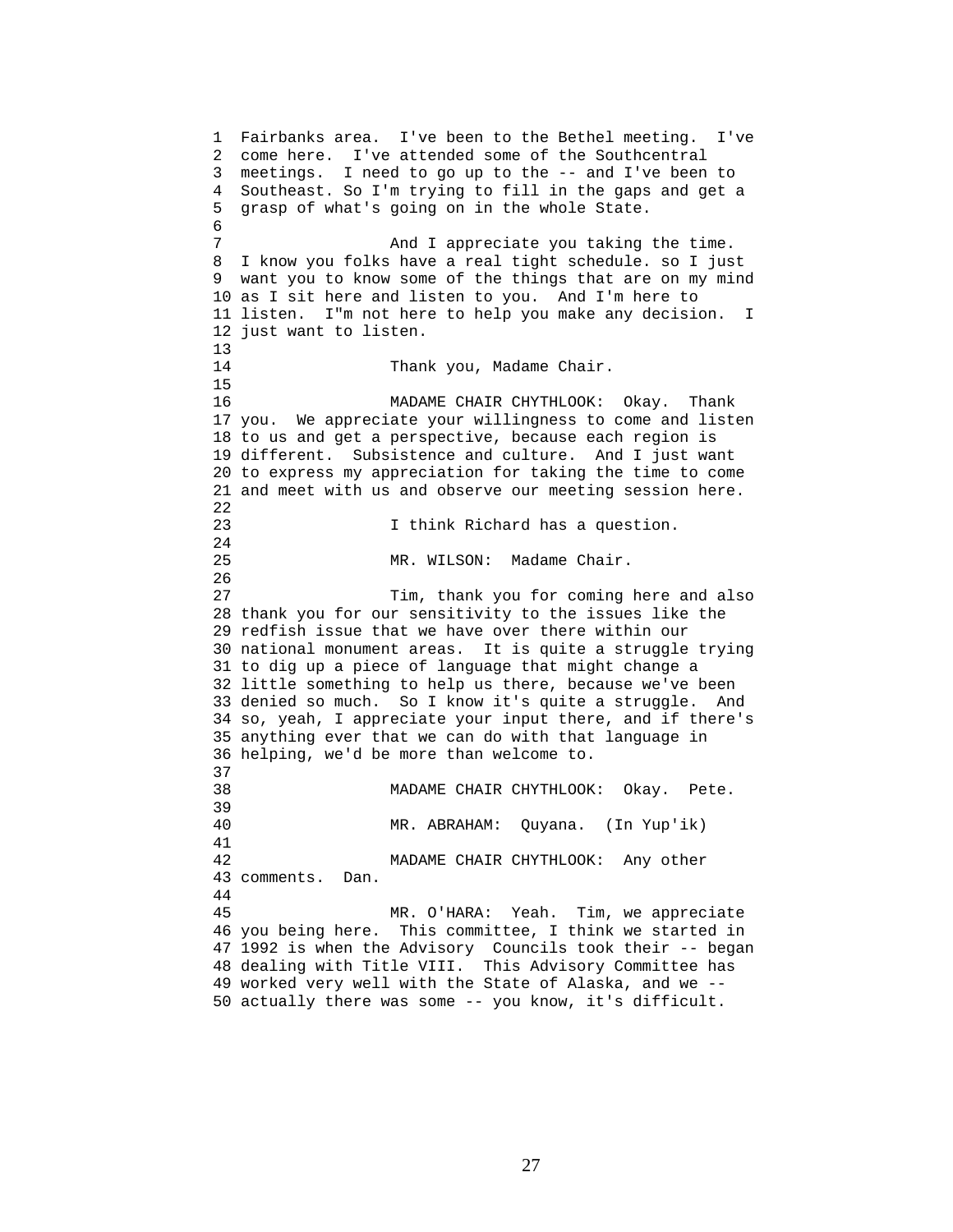1 The fish and game don't have any boundaries, and it's 2 truly a rural preference, so that always sets people 3 against each other sometimes. And we have worked with 4 the State of Alaska, our committee has worked with the 5 State of Alaska very well. In fact, we just took off 6 and pretty much had a lot of things done within about a 7 five-year period of time, and were on our way. 8 9 I think if we had a fly in the ointment 10 type of a thing, it's with the Federal Government, and 11 that is the fact that they will not deal with 12 predators. The Federal Government doesn't. The Park 13 Service, U.S. Fish and Wildlife, and all of them, they 14 don't want to deal with predators, and we need to push 15 them to deal with the State of Alaska on the wolves in 16 our area, you know, to get a predator program. And so 17 that's something that we just need to deal with. 18 19 We are given the responsibility of game 20 management, and we need to make sure that, you know, we 21 have recruitment stock to make sure that Togiak gets 22 their mama moose they need for subsistence. And that's 23 our job to do that. 24 25 And the SRCs, which are the advisories 26 to the advisors, that works very well in our area. And 27 we heard from Lake Clark and Lake Iliamna, and down at 28 Chigniks. They meet with their advisors. 29 30 And so it's one thing to have the 31 Federal Board and then this Subsistence Council, but 32 it's also important that you get right down to where 33 the villages are at and to see how they work, and 34 that's what makes the things work. 35 36 In our area, and Pat Pourchot, we've 37 known him a long time, when he was in the legislature 38 down in Juneau, and he and I have had a lot of 39 discussions. And our system is not broken. and maybe 40 it needs to be broken if it's working too well. We 41 might be leaving something out. But I think it's been 42 a real opportunity for the people in small areas that 43 have the first right of refusal on subsistence. 44 45 And as Chair, we appreciate you coming. 46 We'd like to have some of those Federal guys go down to 47 Perryville and have a meeting and stay there for a 48 week, because you couldn't get out otherwise. But they 49 won't do it, so that's okay. 50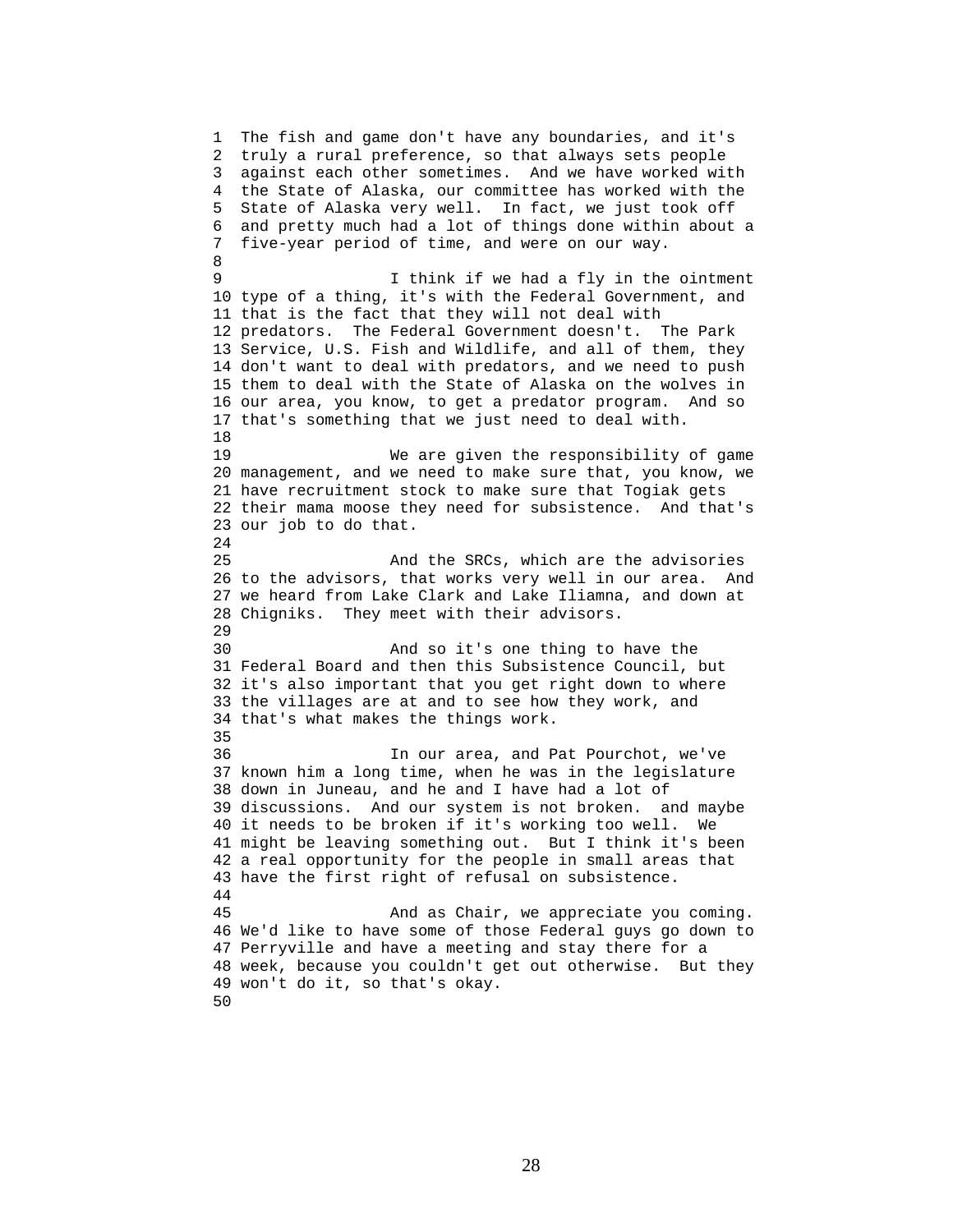1 MR. TOWARAK: Thank you, Dan. 2 3 MADAME CHAIR CHYTHLOOK: Okay. Thank 4 you. 5 6 MR. TOWARAK: And I agree with you on 7 the station, I've been involved with our State advisory 8 process. We had -- Unalakleet is a little miniature 9 Bristol Bay. 10 11 MR. O'HARA: It is. 12 13 MR. TOWARAK: We have interest in 14 commercial fishing. It's small. It never as big as 15 Bristol Bay, but we have the same issues. And we had 16 been ignored for many years, even by the State. Norton 17 Sound was nothing to then. But we've worked with the 18 process and changed. 19 20 And you'll notice on the agenda the 21 memorandum of agreement between the Federal Subsistence 22 Program and the State is part of your agenda. And at 23 our next meeting we expect to sign the document with 24 the State. We believe in a close working relationship 25 with the State also. The State is valuable in that it 26 has biologists out on the field. The Federal has some 27 biologists, but not as much as the State, so they've 28 got information that we need to make a decision in our 29 process. So we have to have a good working 30 relationship with the State. And I'm glad to see it's 31 working well. You know, just from the Togiak 32 discussion this morning I could see it is working well, 33 and we promote that. I promote it. It's whatever is 34 the best decision to make for the local level is 35 anything I support. And if it means working very 36 closely with the State, we should do that. 37 38 Thank you for your time. 39 40 MADAME CHAIR CHYTHLOOK: Thank you, 41 Tim. I think Nanci has a question or a comment. 42 43 MS. MORRIS LYON: I do, Tim, and I also 44 thank you very much for coming out. I've sat on this 45 Council for a long time and it's been a really long 46 time since we had the Chair come and attend one of our 47 meetings. So I truly appreciate your time here, and 48 acknowledge what you've given up to be here. 49 50 I would also thank you for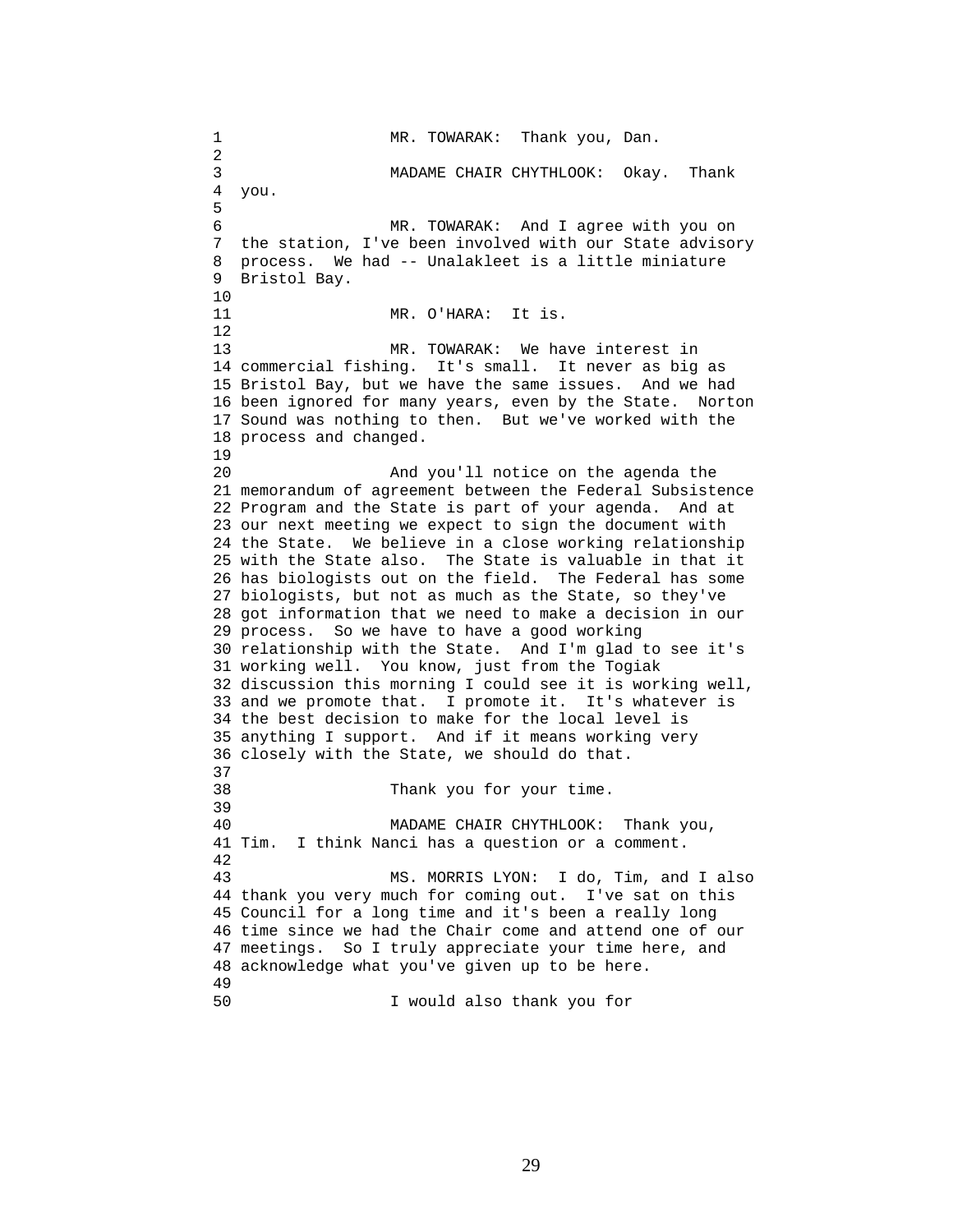1 acknowledging the need to have this memorandum of 2 understanding between the State and the Feds, because 3 as it was said earlier, the fish and the wildlife in 4 this State or any other state do not have any 5 boundaries. For that, I'm very grateful. But without 6 working together, they also do not have proper 7 protection. So I appreciate you seeing that as well. 8 9 MADAME CHAIR CHYTHLOOK: Okay. Alvin. 10 11 MR. BOSKOFSKY: Yeah. Tim, I'd like to 12 thank you for coming, too, and your one new Board 13 member, I went through high school with him, Charlie 14 Brower. I saw him in Anchorage. It was good to see 15 him and get to talk with him. 16<br>17 Thank you very much. 18 19 MR. TOWARAK: Thank you, Alvin. 20 21 MADAME CHAIR CHYTHLOOK: Dan. 22 23 MR. DUNAWAY: Thank you, Madame Chair. 24 25 Yes, thanks again, Mr. Towarak, for 26 coming. It's fun to see you in person. I hear your 27 name radio an in newspapers. 28 29 I wanted to echo what Mr. O'Hara said, 30 that I hear talks of the Federal system being broken, 31 and from our perspective here, I don't see it broken. 32 You know, you can always improve it, you can always do 33 it better. 34 35 But one of the things I think that's 36 helped out here is some of the very first members, 37 which I think Mr. O'Hara is, set a pretty darn high 38 standard for how we do business, and I want to give a 39 nod to all those early members. I feel rather humbled 40 to be sitting on it now. Yeah, Pete's probably been 41 there, too. 42 43 And so I think there's been a real 44 determination to make it work out here, too. 45 46 So, anyway, thanks for coming. And 47 thank you, Madame Chair. 48 49 MADAME CHAIR CHYTHLOOK: Okay. Any 50 other comments.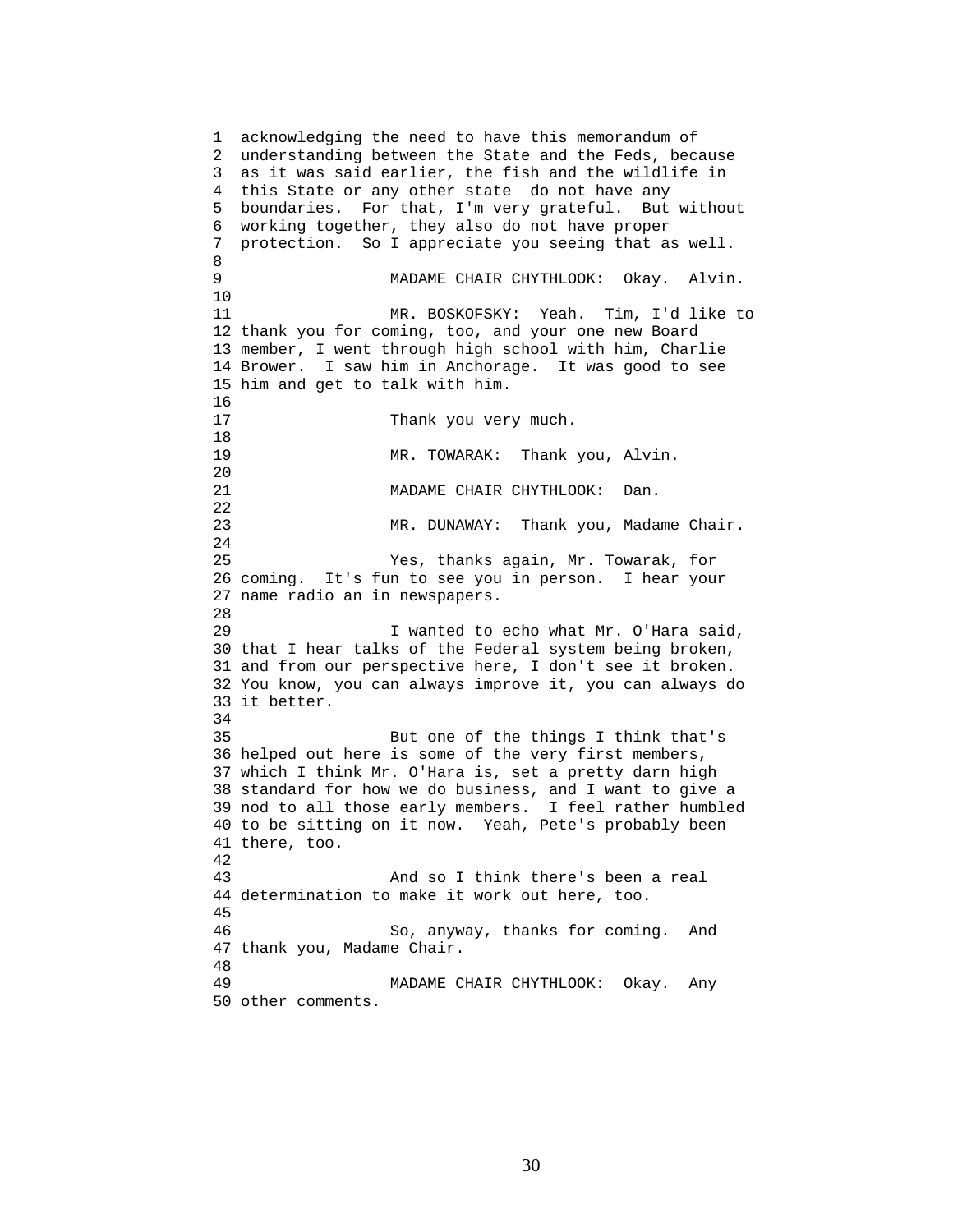1 (No comments) 2 3 MADAME CHAIR CHYTHLOOK: I just want to 4 -- I've made my career working for Subsistence 5 Division. And every time I hear a comment about 6 subsistence being broken, where I -- after working with 7 all the communities one-on-one, where I see -- it's not 8 broken as far as subsistence is concerned in the 9 communities that I visited. Where I've sensed it's 10 broken is understanding from Washington, D.C. and the 11 agencies. 12 13 What I think made Bristol Bay one of 14 the I guess productive, as far working with the 15 agencies, is we've -- like Dan O'Hara said, we've 16 worked very well with State agencies, and we've 17 fortunately have had and still have good agency people 18 working for us within the State that understand you 19 know, where each community is coming from. Within the 20 region, even within the region here, the cultures are 21 different, but if we have agency people that are 22 trained, the cultural and traditional. I think that's 23 one of the areas that still needs to be fixed is when 24 an agency person comes in to work within a region, 25 there needs to be training to, you know, introduce them 26 to the perspectives of the region so that they can work 27 well with us. 28 29 And so it's -- again I've never 30 believed the subsistence being broken, because I think 31 when we harvest and gather and do whatever under the 32 regulations, and there's a lot of the resources that 33 aren't under regulation, we have enough. Again, where 34 I think it's broken is the understanding from, you 35 know, D.C. and other agencies, like, for instance the 36 Federal Subsistence Board. I've attended those, and 37 there's some that are just green as far as 38 understanding. 39 40 And again thank you for coming. We 41 really appreciate it. 42 43 MR. TOWARAK: Thank you. Just in a 44 follow up as part of your discussion there's some 45 problems with some of the tribes about using 46 corporations and there's some issues on the statewide 47 level that I think are more political than affects 48 subsistence. I like what Albert Kookesh said. You 49 know, he was brought to court by the State here a 50 couple years ago, and he defended himself But he said,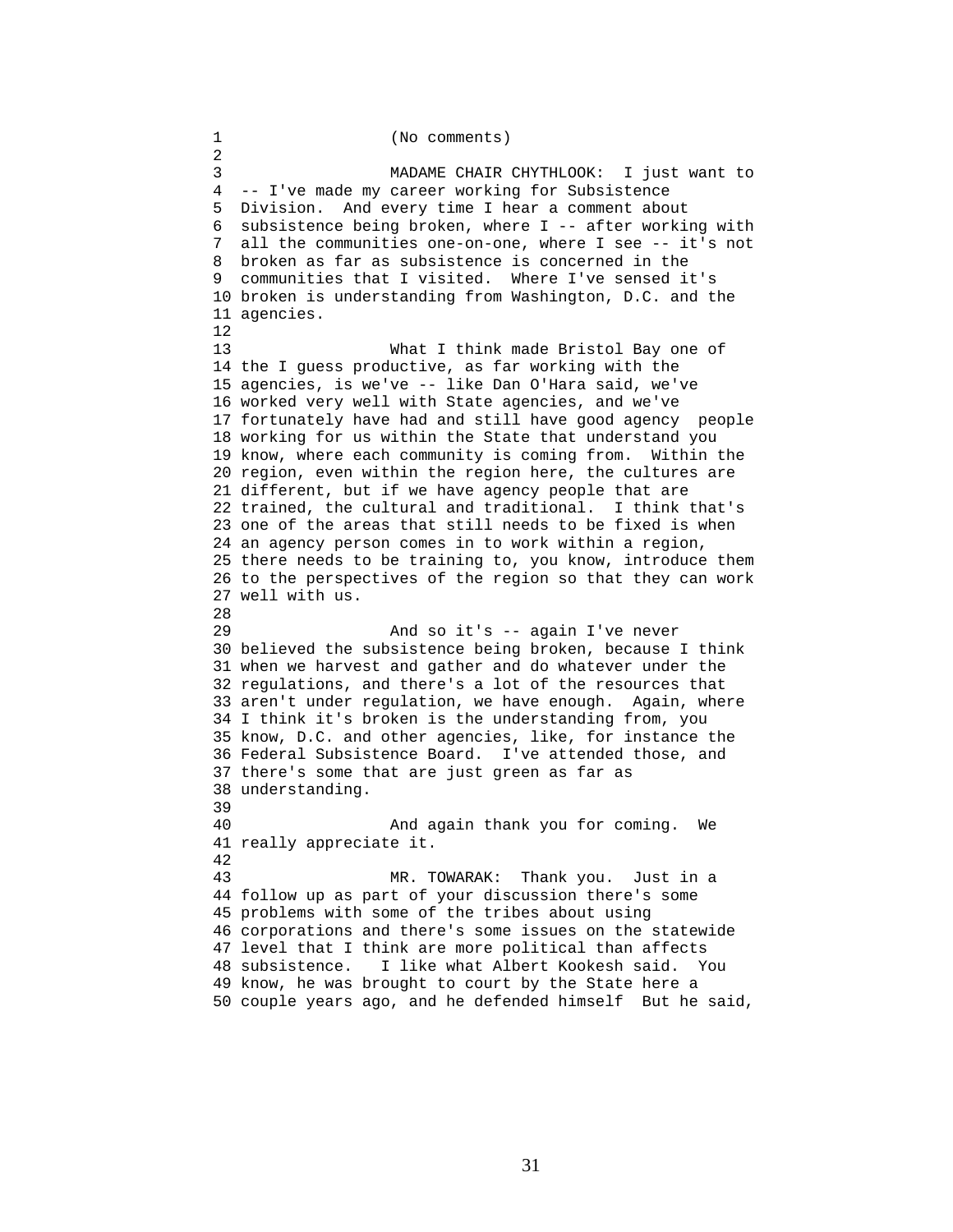1 you know, the Federal Government or the State 2 Government could try to regulate subsistence, but they 3 can't change our way of life. We'll live a subsistence 4 life no matte what. So I think I agree with you. 5 6 And with that, I'll be here for the 7 rest of the next two days, and if you have any 8 questions, feel free to ask. 9 10 Thank you for your time. 11 12 MR. O'HARA: Madame Chair.  $\frac{13}{14}$ MADAME CHAIR CHYTHLOOK: Dan. 15 16 MR. O'HARA: Yeah, we had a redfish 17 issue in Katmai National Park, and I see the biologist 18 here, Troy, here today. And it was just a 19 misunderstanding that took place. And we fixed it up. 20 Richard here was one of the guys who got together with 21 the village council, Naknek Village Council, 22 Traditional Council, and got the redfish thing taken 23 care of. And in fact it cleared it up to the place 24 where it had been sitting broken. There's a broken 25 situation where, you know, I sat on the BBNC board for 26 many, many years and we went to Congress and passed a 27 law that said we could put a net in the park, never 28 heard of before. And so we worked that out on the 29 local level, and then we had a gathering with the Staff 30 before they went out into the field, with Troy and his 31 people, and they came down and we had a potluck with 32 them and all the people in Naknek brought whitefish, 33 and they thought it was halibut, and so it worked out 34 perfectly fine, and they were happy. 35 36 (Laughter) 37 38 MR. O'HARA: And we were happy. And so 39 every year now they come down. They will come down 40 every year, and I hope they got rid of some of that 41 whitefish, and that's okay, but, you know, we will have 42 a potluck with those people every year before they go 43 out in the field. So when they see us coming up to 44 Naknek Lake with what we do in the way of subsistence 45 -- those are the type of things that it doesn't have to 46 go to the Federal Board, but it worked itself out. 47 48 And Ralph Moore, who was our 49 superintendent for six years, pretty rare to have a guy 50 there for six years. In fact, I went and met him and I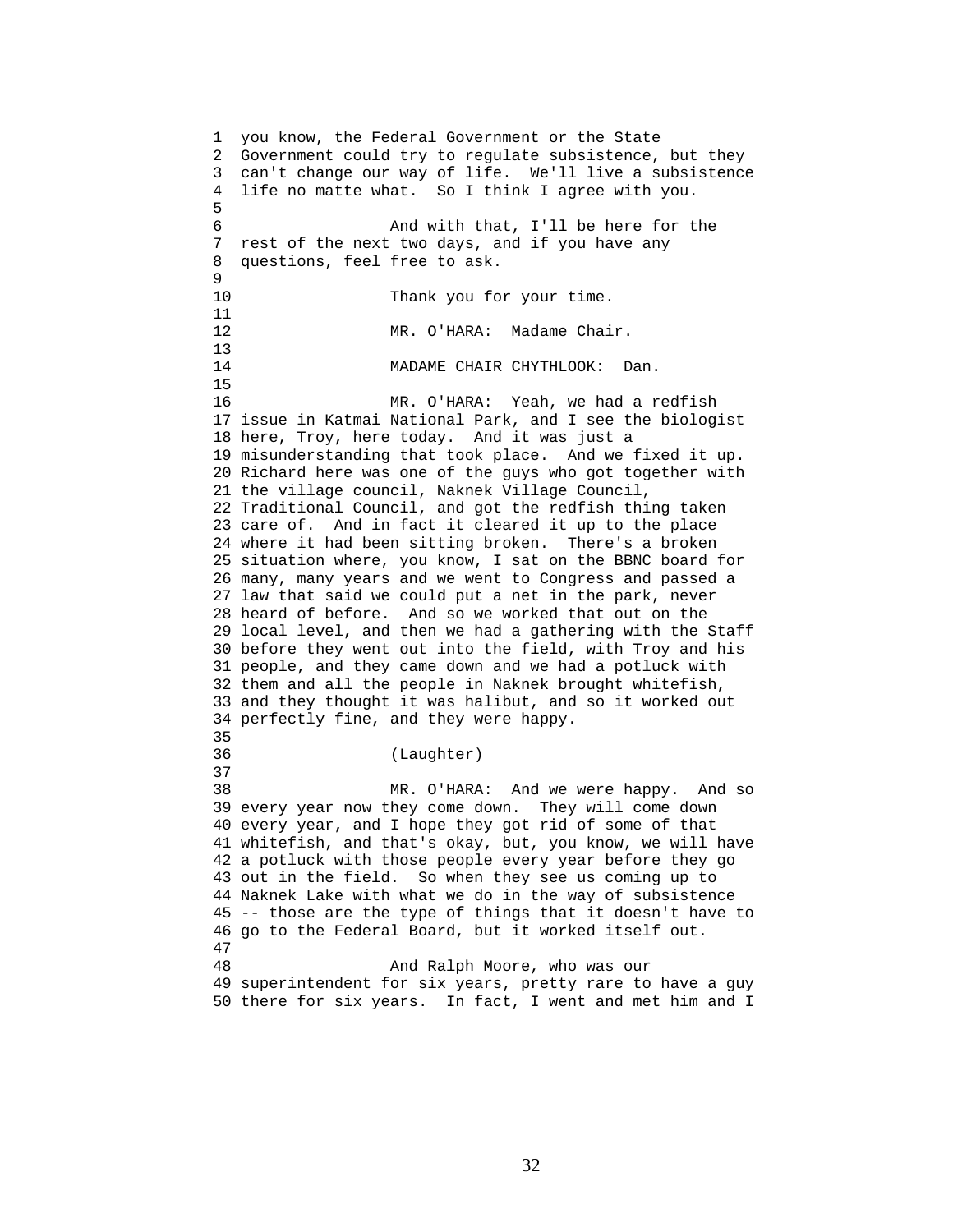1 said, now, the first thing you need to do is sign a 2 contract to be here for five years. Well, he didn't 3 and he stayed for six years, and then he retired. He's 4 gone now. But he was a big proponent of getting 5 recreational vehicles into some Federal lands. I don't 6 know if he ever got it passed through or not. Very 7 touchy-feely issue. But he was very, very good in 8 working with us.  $\mathsf{Q}$ 10 And so this Council has worked well 11 with some of those issues that necessarily didn't have 12 to go to your level, be we appreciate it.  $\frac{13}{14}$ MADAME CHAIR CHYTHLOOK: Tim. 15 16 MR. TOWARAK: Yeah. As I leave you, I 17 might point out something very interesting that 18 probably a lot of you don't know, but Unalakleet 19 rebroadcasts KDLG 24 hours a day, but we take about 20 four hours of the daytime schedule to do local 21 Unalakleet issues and Unalakleet programming. But we 22 know more about Dillingham than you guys know about 23 Unalakleet from KDLG. 24 25 (Laughter) 26 27 MR. TOWARAK: So thank you. 28 29 MADAME CHAIR CHYTHLOOK: Okay. Pete, 30 did you have a comment. 31 32 MR. ABRAHAM: (In Yup'ik) 33 34 MADAME CHAIR CHYTHLOOK: Our timekeeper 35 says time to move on. I think we're going to take a 36 10-minute break before we get into the regulatory 37 proposals. So let's take a 10-minute break,a nd then 38 back to deal with the regulatory proposals. 39 40 (Off record) 41 42 (On record) 43 44 MADAME CHAIR CHYTHLOOK: Okay. I'm 45 going to call the meeting back to order. 46 47 Okay. We'll start with the first 48 proposal, FP13-12, salmon. And this is under revise 49 methods and means. And we have? 50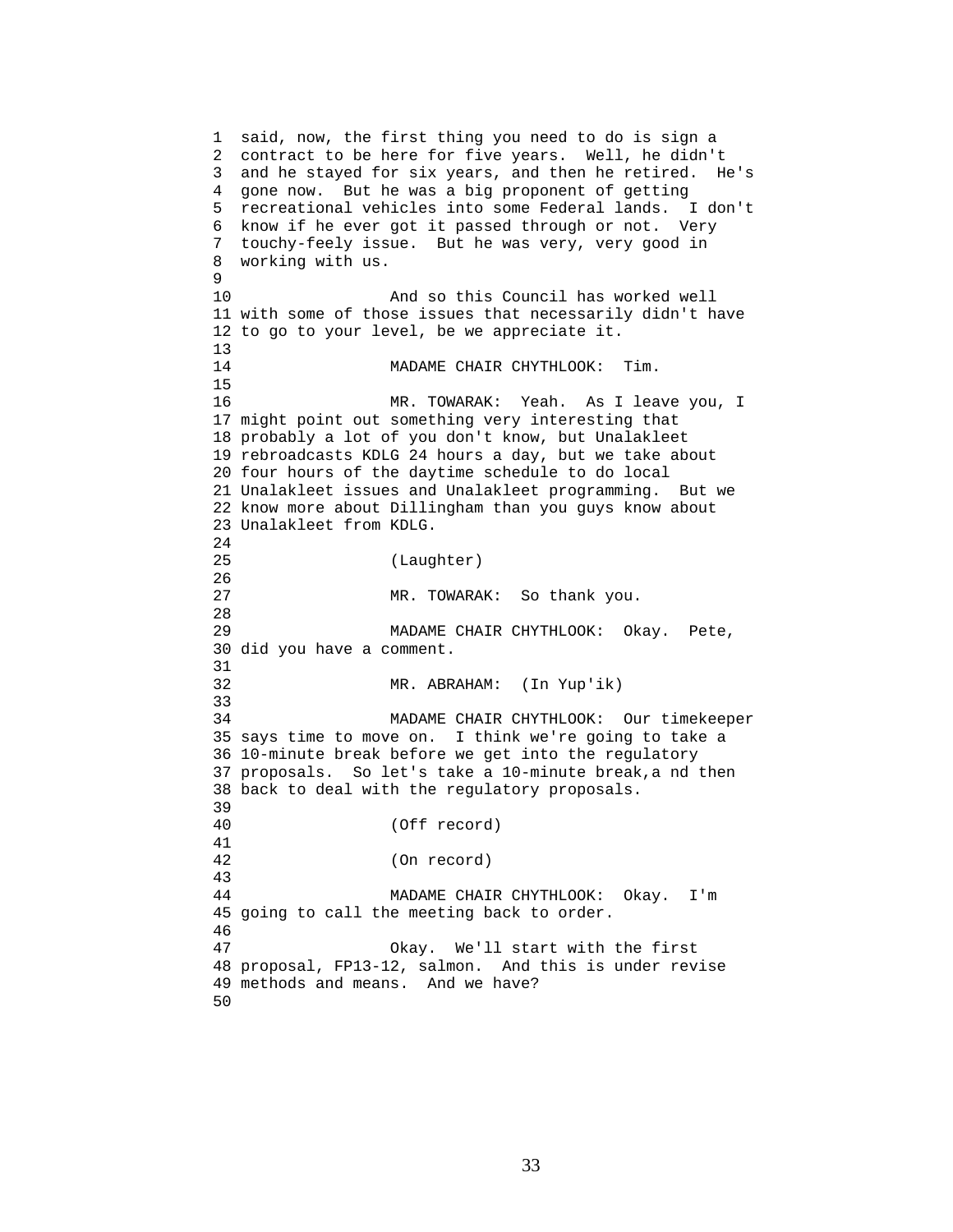1 MS. HYER: Good morning, Madame 2 Chairman and Council members. For the record, my name 3 is Karen Hyer, and I'm going to introduce to you the 4 fisheries proposals 13-12 and 13-13. 5 6 So 13-12 starts on Page 13 actually, 7 and so if you turn there, we can get going here. 8 9 Proposal FP13-12 was submitted by Bruce 10 Barrett on behalf of Chignik Regional Aquaculture 11 Association, to clarify the locations and methods of 12 traditional and historic subsistence salmon harvest in 13 the Chignik area and align State and Federal 14 regulations. 15 16 In addition the proponent wishes to 17 exclude rod and reel as a gear type for Federal 18 subsistence harvest to prevent conflict with sportfish 19 users and resource management. 20 21 The proponent requests an area upstream 22 of Mensis Point be closed to the talking of salmon with 23 purse seines. This area currently is under both State 24 and Federal jurisdiction. And as proposed, if the 25 restrictions on power seines were implemented, the 26 seine gear in the Chignik River from Mensis Point 27 upstream would be excluded only for Federally-qualified 28 subsistence users. Other users in the area could fish 29 under State regulations in the same area. 30<br>31 And then the proponent also requests 32 that rod and reel, which has been used in that area by 33 Federal subsistence users, be excluded as a gear type. 34 And currently Federal subsistence users can use rod and 35 reel or they can -- and under our regulations it's 36 defined as handlines, handline or rod and reel. And 37 that's the way we word it in our regulations. 38 39 So currently all five species are 40 harvested in the Chignik area for subsistence use, but 41 the most frequently harvested type, salmon type is 42 sockeye salmon, but Chinook salmon are also important 43 in that area, and are harvested. And currently the 44 sockeye salmon run is meeting all the escapement goals. 45 It's either meeting them or it's above average. But 46 Chinook salmon in this area have been less plentiful as 47 they have throughout the State. And this year, due to 48 low Chinook salmon counts at the Chignik River weir, 49 the Chinook salmon sportfishery was restricted on July 50 12th.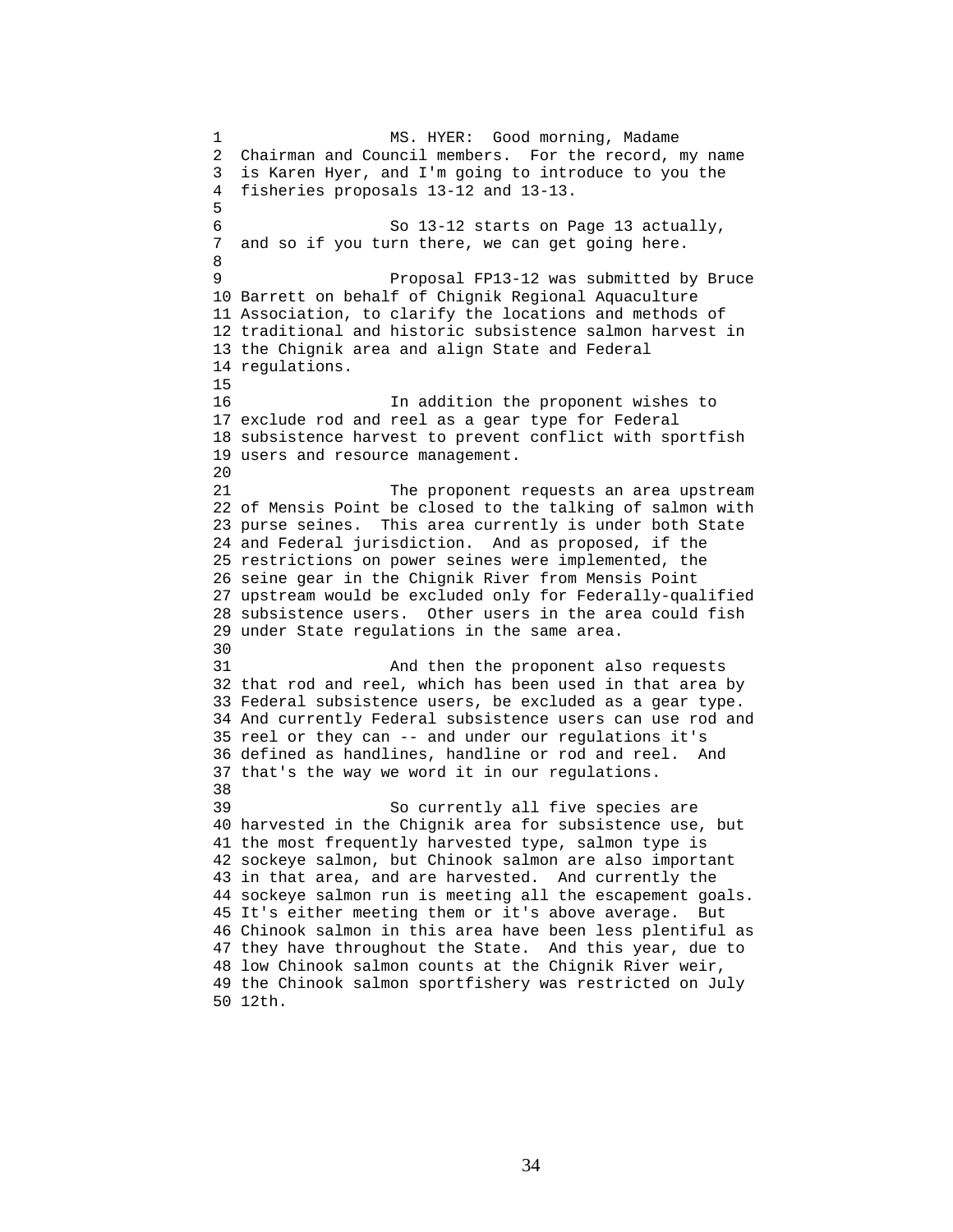1 And currently there's no subsistence 2 fishery where the sportfishery occurs. And you'll see 3 that as we go into Proposal 13-13, it addresses that 4 area. 5 6 But sportfishing for Chinook salmon 20 7 inches and greater was limited to catch and release 8 only, and then it was closed until August 9th when the 9 sportfishery was closed by regulation. 10 11 The Chignik River weir saw a passage of 12 1,449 salmon for this season, which fell above the 13 lower ground of the escapement goal, but it didn't 14 surpass the escapement goal. Historically it's 15 actually surpassed the escapement goal. 16 17 Now, if these proposals were 18 implemented -- or if these proposed regulations were 19 implemented, these restrictions we feel would 20 unnecessarily decrease harvest opportunities currently 21 available to the Federal subsistence user in the 22 Chignik area, and there are no conservation concerns 23 that can't be addressed through in-season management as 24 the Chignik River Chinook salmon escapement was 25 addressed this year. 26 27 And so OSM's preliminary conclusion is 28 to oppose Proposal 13-12. 29 30 And now I'd like your comments on it. 31 32 MADAME CHAIR CHYTHLOOK: We're going to 33 be going down the list, and we need to have the agency 34 comments following your introduction to the proposal. 35 So the next -- or the agency we need comments from is 36 the Alaska Department of Fish and Game. 37 38 MR. CRAWFORD: Madame Chair. This is 39 Drew Crawford of the Alaska Department of Fish and 40 Game, Federal subsistence liaison team in Anchorage. 41 42 You can find the State of Alaska's 43 comments on Fisheries Proposal 13-12 on Page 26 through 44 30 in your book. 45 46 And on this proposal, FP13-12, the 47 State of Alaska agrees with the OSM on their 48 recommendation. We also oppose this proposal. 49 50 Over.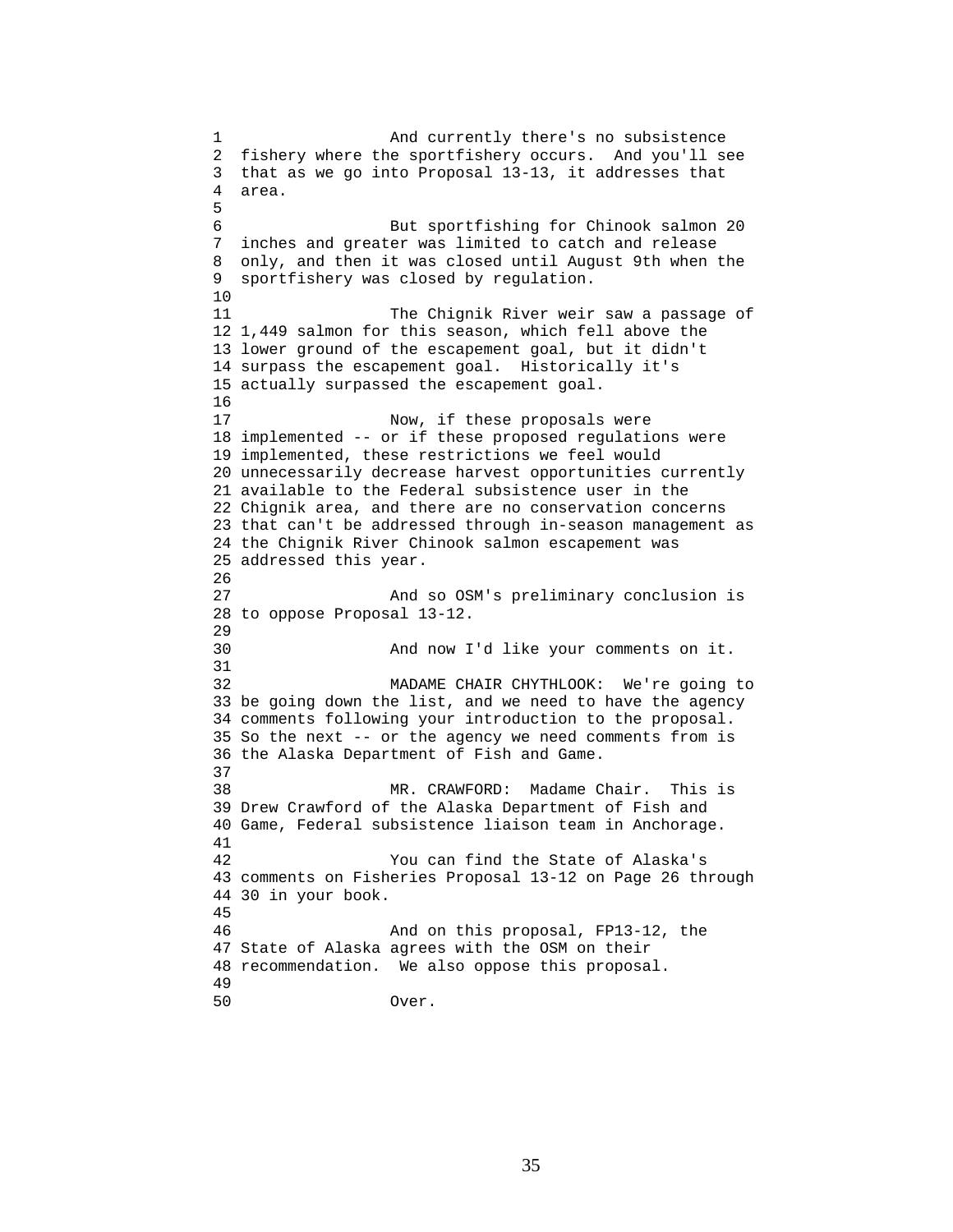1 \*\*\*\*\*\*\*\*\*\*\*\*\*\*\*\*\*\*\*\*\*\*\*\*\*\*\*\*\*\*\* 2 STATE OFFICIAL WRITTEN COMMENTS 3 4 5 Alaska Department of Fish and Game 6 Comments to the Regional Advisory Council 7 8 Fisheries Proposal FP13-12: Revise 9 salmon methods & means for the lower 1 mile of the 10 Clark River and Home Creek and the Chignik River from 11 Mensis Point upstream to Chignik Lake. 12 13 Introduction: 14 15 The Chignik Regional Aquaculture 16 Association submitted this proposal seeking to 17 eliminate the use of the following gear types: 18 19 \* rod and reel in the lower one mile of 20 Clark River and Home Creek; and eliminate the use of 21 rod and reel in Chignik Lake; 22 23 \* rod and reel, purse seines, gillnets, 24 or seines in the Chignik River from Mensis Point 25 upstream to Chignik Lake; 26 27 \* purse seines, and gillnet or seine 28 for salmon upstream of a point one mile from the stream 29 mouth in both Home Creek and Clark River; 30<br>31 \* gillnet or seine for salmon in all 32 other Chignik Lake tributaries, and in Black River and 33 its tributaries, Black Lake, and Black Lake 34 tributaries; and 35 36 \* take of salmon without a permit by 37 rod and reel within 300 feet of the Chignik River 38 weir, in the Chignik River upstream of the weir from 39 July 1 through August 31, and upstream of a point 1 40 mile from the stream mouths of both Clark River and 41 Home Creek. 42 43 The proposal states further that: 44 45 salmon may not be taken at any time 46 within 300 feet of the Chignik River weir or in the 47 Chignik River upstream of the Chignik River weir from 48 July 1 through August 31. 49 50 Impact on Subsistence Users: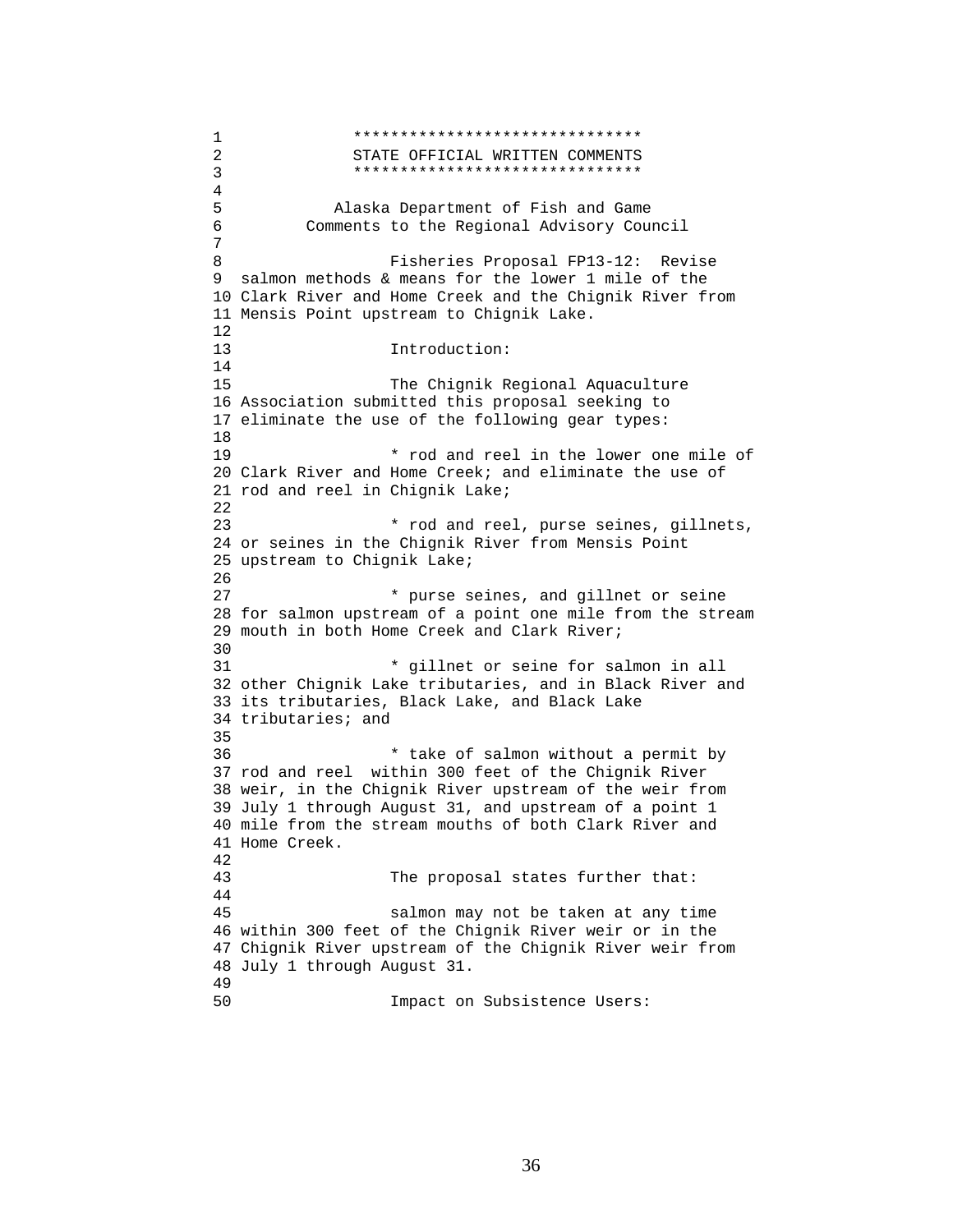1 1 If adopted as proposed, 2 federally-qualified subsistence users would be allowed 3 to subsistence fish in the Chignik River watershed, 4 with the exception of the abovementioned exclusions. 5 6 Impact on Other Users: 7 8 If this proposal is adopted it will 9 restrict or prohibit sport and recreational users from 10 using rod and reel in the abovementioned areas. 11 Adoption of this proposal (amended or otherwise) could 12 have significant impacts on other users, particularly 13 anglers but potentially the commercial fishery. 14 Additional inriver harvesting (either documented or 15 perceived) of king salmon by subsistence fishers is 16 likely to result in more conservative inseason 17 management of the sport fishery in order to ensure 18 escapement objectives are met, which at least 19 occasionally will result in decreased sport fishing 20 opportunity. Likewise, concern over achievement of the 21 king salmon escapement goal as a result of increased 22 inriver harvest may impact status quo management of 23 the commercial salmon fishery in Chignik Bay. 24 25 Opportunity Provided by State: 26 27 Gillnets and purse seines are allowable 28 gear under state subsistence regulations. The State of 29 Alaska provides a subsistence preference on all lands 30 and provides liberal salmon subsistence fisheries on 31 the Alaska Peninsula. Subsistence fisheries in the 32 Chignik area provide an annual household limit of 250 33 fish, and subsistence fishermen can be authorized to 34 take more, if needed. For the Chignik area subsistence 35 salmon fishery, gear types allowed include gillnets and 36 seines, except purse seines may not be used in Chignik 37 Lake. Gillnets may be used in Clark River and Home 38 Creek one linear mile upstream from their confluences 39 with Chignik Lake. Additional gear types can be added 40 to the state subsistence permit (5 AAC 01.470). 41 42 State subsistence permits for each 43 management area carry stipulations specific to that 44 area, such as timing restrictions to separate 45 subsistence and commercial fishing, gillnet length 46 limits in areas open to commercial fishing, and waters 47 closed to subsistence fishing. Commercial salmon 48 license holders and Commercial Fisheries Entry 49 Commission (CFEC) salmon permit holders in this area 50 may subsistence fish for salmon during a commercial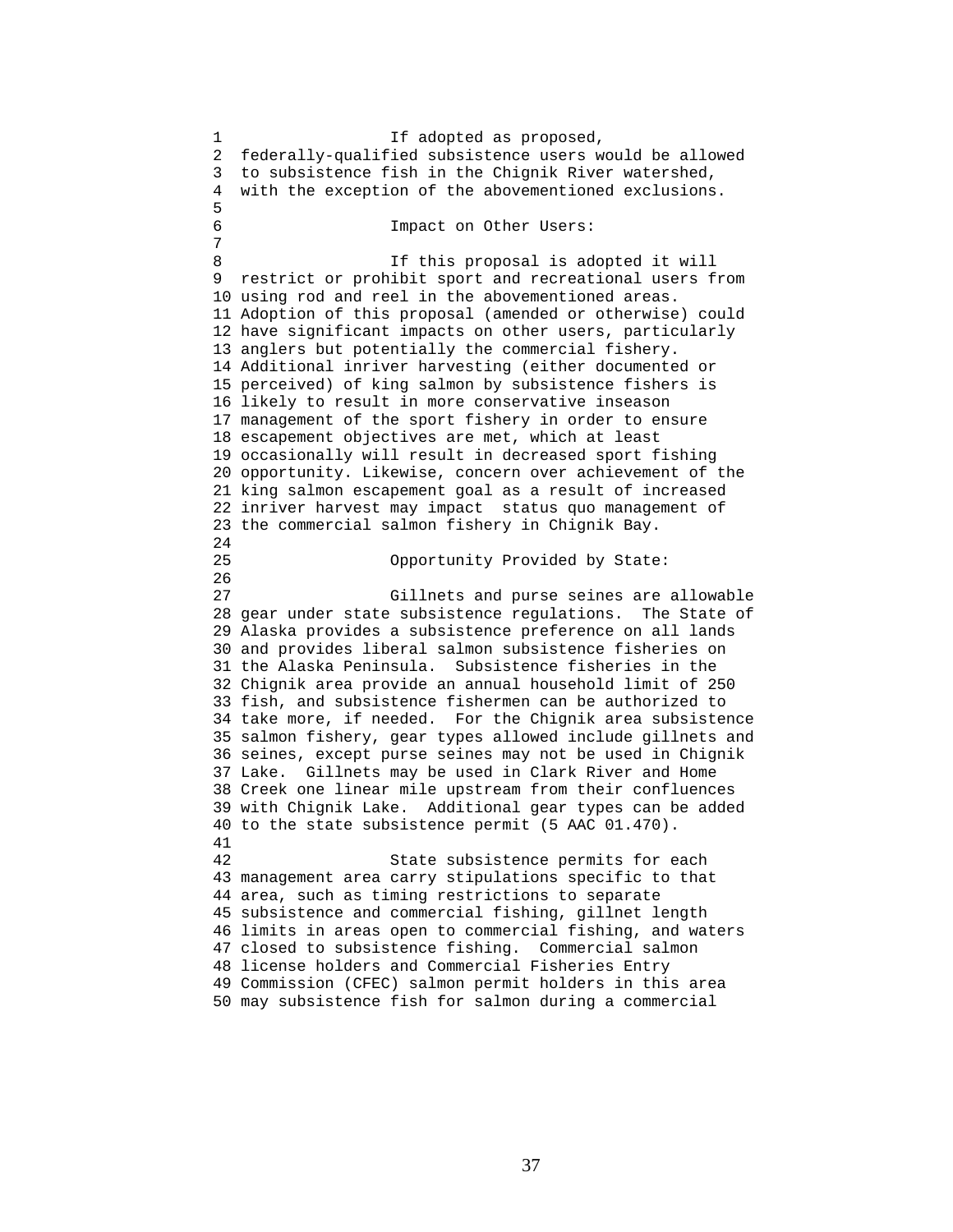1 salmon fishing period (5AAC01.485), but may not 2 subsistence fish 12 hours before or 12 hours after each 3 commercial fishing period. Commercial salmon license 4 holders and CFEC permit holders in the Chignik 5 Management Area that subsistence fish in Chignik 6 Lagoon, Chignik Lake, or Chignik River are required to 7 contact department staff at the Chignik weir in order 8 to separate the reporting of subsistence and commercial 9 harvests. 10 11 The Alaska Board of Fisheries (BOF) 12 established a combined amount reasonably necessary for 13 subsistence (ANS) for communities in the Alaska 14 Peninsula area as 34,000 56,000 salmon annually. The 15 combined ANS for the Chignik Area (Chignik Bay and the 16 Central and Eastern districts of the Chignik Management 17 Area) is 7,700 14,250 salmon annually. Liberal state 18 subsistence fisheries are allowed on all lands (state, 19 federal, and private), so adoption of this proposal is 20 not necessary to provide a meaningful subsistence 21 opportunity. 22 23 Conservation Issues: 24 25 No salmon stocks on the Alaska 26 Peninsula are currently listed as stock of concern by 27 the BOF. Recent late-run sockeye salmon returns, which 28 return primarily to Chignik Lake and its tributaries, 29 have decreased slightly recently. If the Federal 30 Subsistence Board approves this proposal, but does not 31 require a federal permit, increases in undocumented 32 in-tributary exploitation would not be detectable due 33 to the lack of a federal reporting requirement. 34 Significant increases of unreported harvest in Chignik 35 River watershed may lead to conservation issues that 36 would not be detected in a timely manner and may 37 require severe fishery restrictions when detected. 38<br>39 The July 1 through August 31 40 subsistence fishery closure was established by the BOF 41 in Chignik River many years ago to prevent inadvertent 42 harvest and harassment of spawning Chinook salmon. 43 Reopening the Chignik River to subsistence fishing with 44 gillnets would have immediate impacts on the Chinook 45 salmon population that spawns in approximately 80% of 46 the 1.8 river miles that extends from the outlet of 47 Chignik Lake downstream to the department s Chignik 48 weir and near the outlet of Chignik Lake. Chinook 49 salmon have not been found to habitually transit beyond 50 Chignik Lake.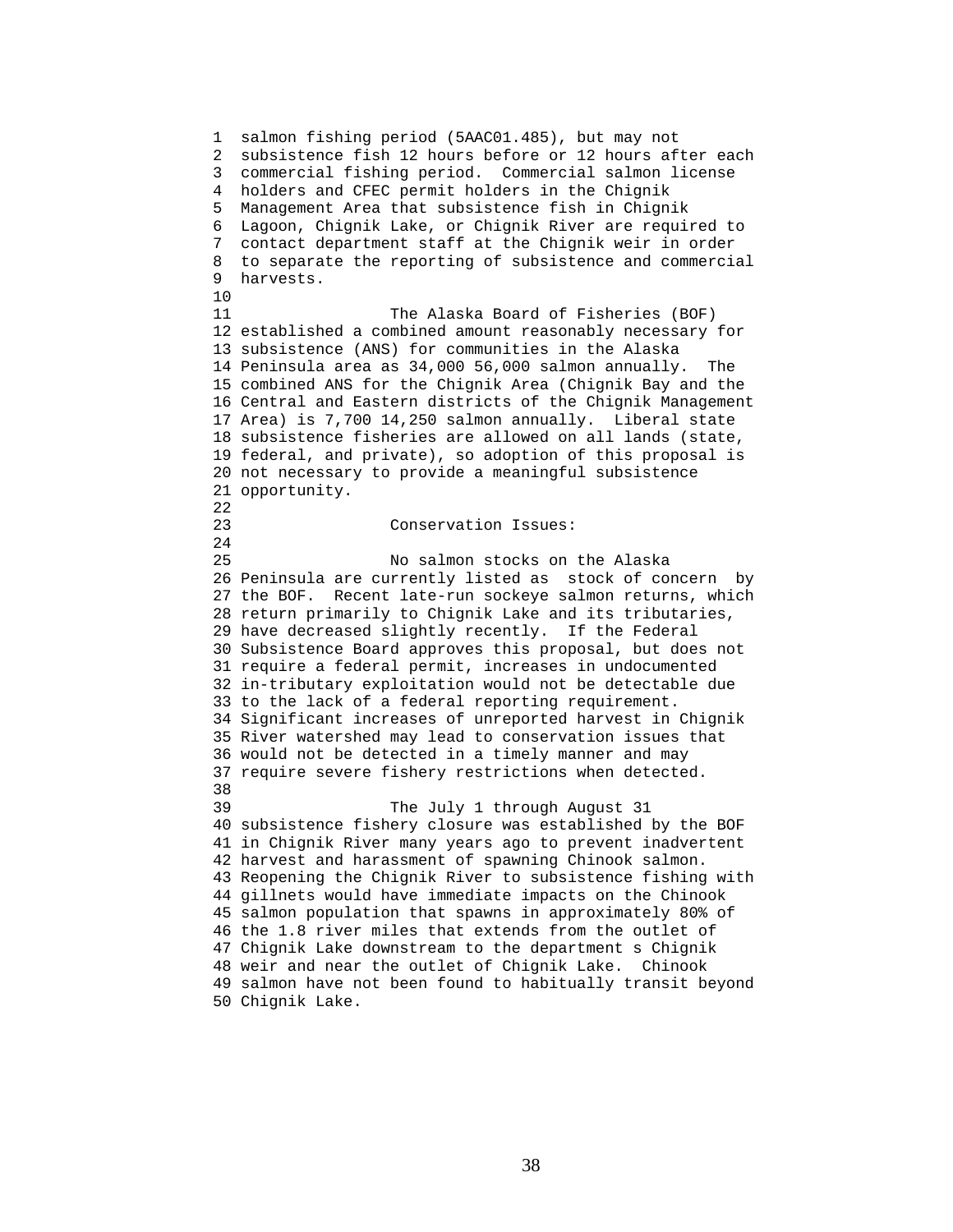1 The Federal Subsistence Board recently 2 liberalized allowable methods and means for federal 3 subsistence fisheries and eliminated permitting and 4 reporting requirements for federally-qualified users 5 who utilize rod and reel, bow and arrow, spear, 6 bare-hand capture, and snagging. Elimination of 7 permitting and reporting requirements by 8 federally-qualified users causes the department serious 9 concern about localized depletion of sockeye salmon 10 stocks in Chignik River watershed tributaries, 11 especially if a significant increase of harvest 12 results. Since the Federal Subsistence Board does not 13 monitor the federal subsistence fishery in this area, 14 authorizing additional freshwater subsistence fisheries 15 that target unmonitored wild stocks is not consistent 16 with principles of sound management and conservation of 17 fish and wildlife resources. 18 19 Three Federal Subsistence Board members 20 discussed their support of proposal FP08-11 at the 21 December 2007 meeting because the expected increase in 22 harvest was estimated to be reasonably small and the 23 proponent s intent was to harvest one or two fish at a 24 time (Federal Subsistence Board Transcripts, December 25 20, 2007, pages 228 and 229). Further discussion by 26 the Federal Subsistence Board and Regional Advisory 27 Council chairs also focused on liberalizing federal 28 subsistence users methods and means to allow for 29 harvests of individual salmon for immediate sustenance, 30 while traveling lightly in the course of camping, berry 31 picking, or hunting. Discussions did not consider 32 impacts that adoption of FP08-11 would have on sockeye 33 salmon stocks within Clark River and Home Creek, 34 because both were closed to federal subsistence fishing 35 at the time. The impacts of cumulative unreported 36 harvests from creeks that are near communities and 37 easily accessible were also not considered by the 38 Federal Subsistence Board. 39 40 The Federal Subsistence Board approved 41 FP08-11, which liberalized methods and means to allow 42 snagging, bare-hand capture, and similar means for 43 light travelers on the Alaska Peninsula and eliminated 44 reporting requirements, based on information that 45 suggested the level of harvest would be a small number 46 of fish by subsistence users traveling lightly in the 47 field. During 2008, the department received reports of 48 federal subsistence users harvesting their winter 49 supply of salmon from these tributaries of concern by 50 federal methods and means and without the benefit of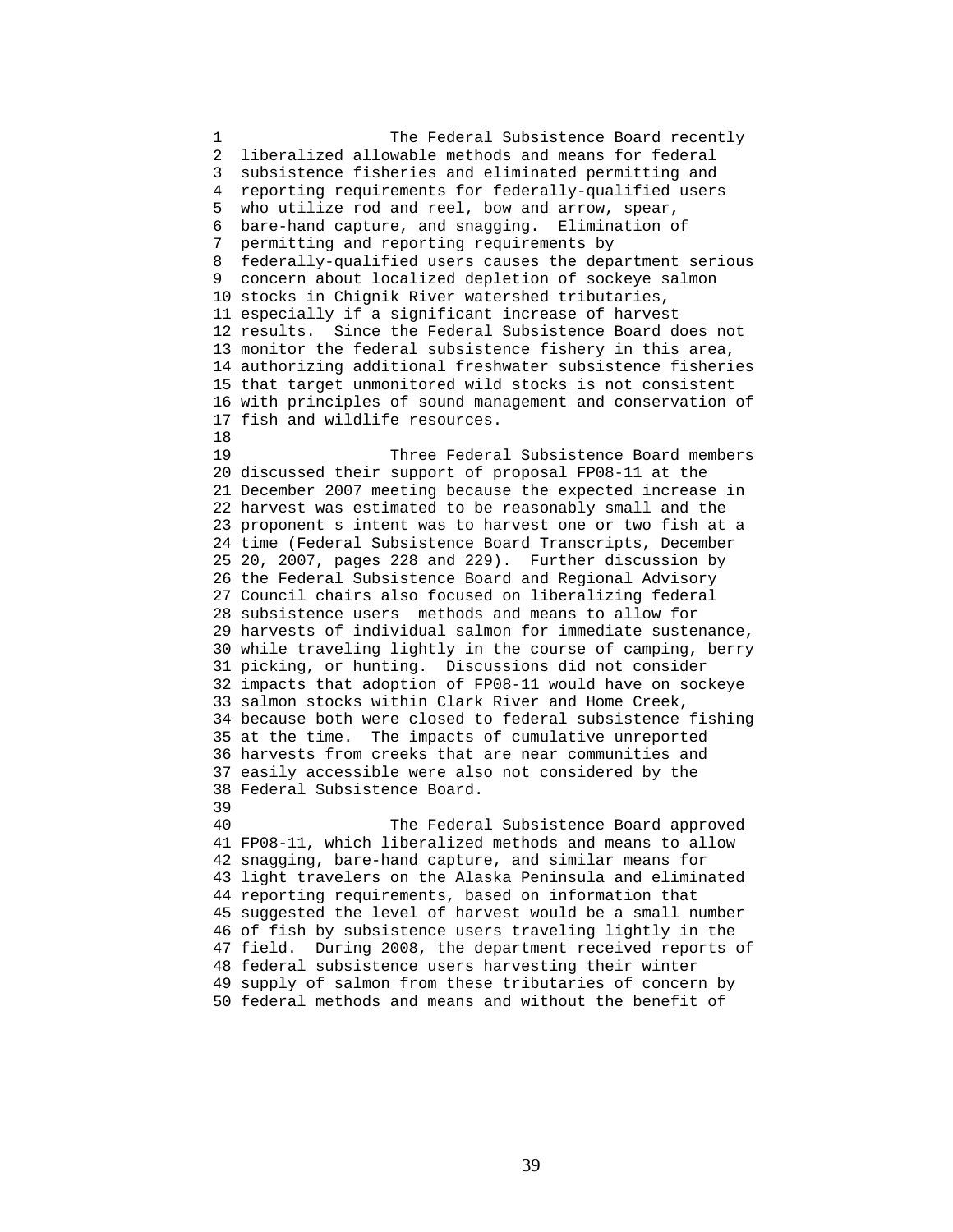1 permits and harvest reporting. As stated in objections 2 to FP08-11, the department has serious conservation 3 concerns with unreported harvests and the liberalized 4 methods and means. Those concerns increase with 5 consideration of FP09-11 and FP11-10, and the potential 6 of significant federal subsistence harvests in Home 7 Creek and Clark River. 8 9 Enforcement Issues: 10 11 None noted at this time. 12 13 Jurisdiction Issues: 14 15 While standing on state and private 16 lands (including state-owned submerged lands and shore 17 lands), persons must comply with state laws and 18 regulations. If this proposal is adopted, detailed 19 maps are needed that depict land ownership and specific 20 boundaries of areas where federal regulations are 21 claimed to apply in order to reduce risk of violation 22 for federal subsistence fishermen. During the December 23 2007 Federal Subsistence Board meeting, Alaska wildlife 24 trooper testimony (Federal Subsistence Board 25 Transcripts December 11, 2007, pages 89-91) explained 26 the importance of users understanding and knowing 27 jurisdiction and land status. When an enforcement 28 officer encounters an individual conducting an activity 29 that is prohibited by state regulations while standing 30 on state or private lands, including state-owned 31 submerged lands, the person may be cited. 32 33 Other Issues: 34 35 An identical proposal (#96) was 36 submitted to the BOF for consideration during the 37 January 16 18, 2011, meeting in Anchorage. Proposal 96 38 was supported unanimously by the Chignik Advisory 39 Committee, it was supported with modifications by the 40 USFWS/Federal Subsistence Management Program, and the 41 BOF voted to take no action on this proposal. 42 43 A similar Fisheries Proposal (FP)11-10, 44 submitted by the Chignik Lake Traditional Council to 45 the Federal Subsistence Board, requested the same 46 changes to federal subsistence fishing regulations for 47 the Chignik Management Area as proposals 95 and 96 48 brought before the BOF in 2011. In addition, FP11-10 49 requests elimination of the July 1 through August 31 50 salmon fishing closure in the Chignik River from a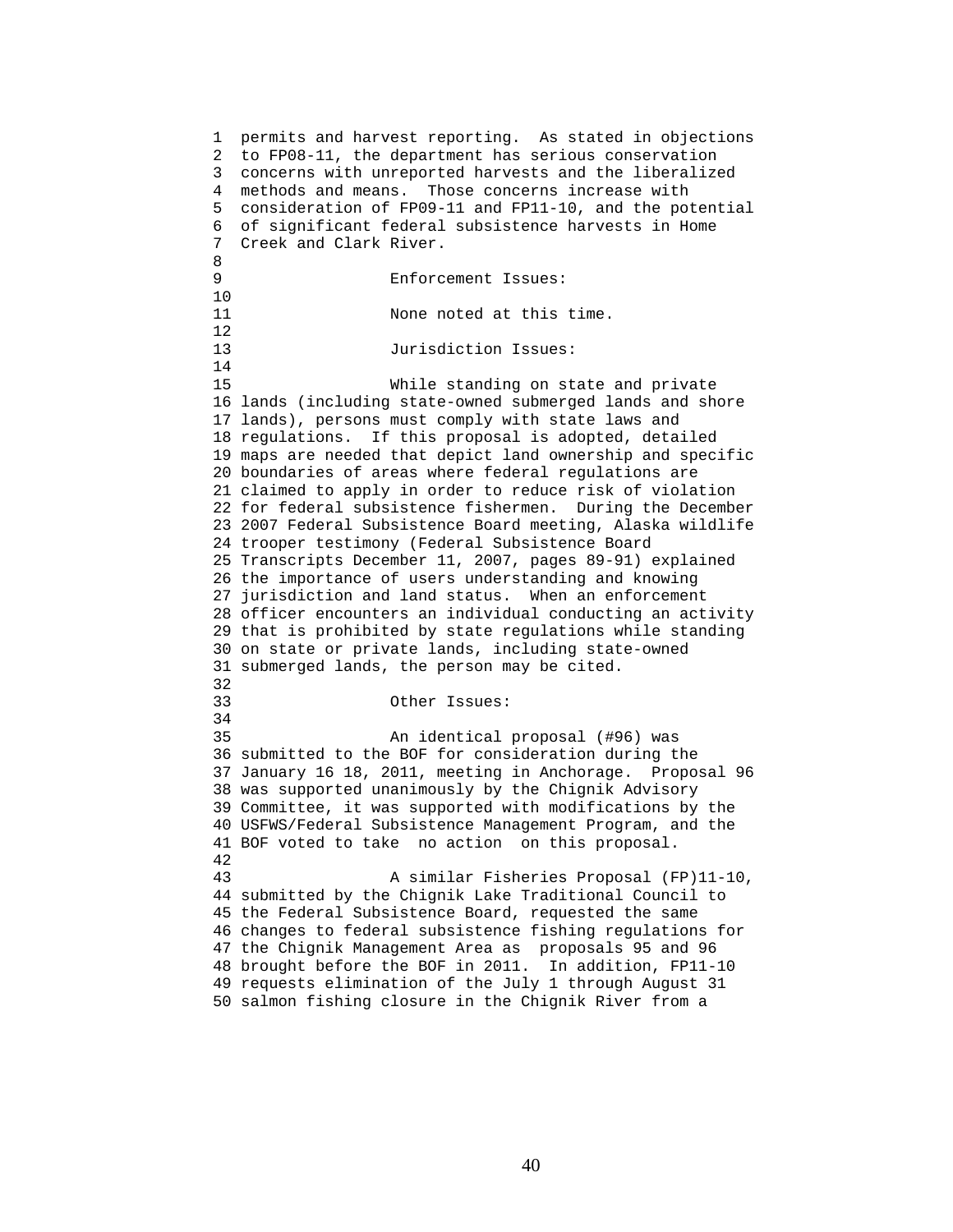1 point 300 feet upstream from the Chignik weir to 2 Chignik Lake. 3 4 The Federal Subsistence Management 5 Program has stated concern that opening the tributaries 6 of Black and Chignik lakes to subsistence salmon 7 fishing with nonselective fishing gear types, such as 8 gillnets, could potentially result in unsustainable 9 harvests of other, nontarget, species (for example, 10 Dolly Varden/char). These other species may be more 11 susceptible to overfishing than the more abundant 12 salmon species, but fishing effort is expected to be 13 low. If either of these proposals is adopted, harvest 14 of nontarget species would need to be monitored to 15 ensure they remain within sustainable limits. 16 17 Alaska Statute 16.05.258. 'Subsistence 18 Use and Allocation of Fish and Game', defines a 19 subsistence priority for state-managed fisheries in the 20 context of resource abundance (and not the context of 21 parity based on geographic location of fishing effort) 22 and also directs the Board of fisheries when adopting 23 regulations to provide a "reasonable opportunity" for 24 subsistence use. There are numerous examples under both 25 state and federal regulations where 'reasonable 26 opportunity' is provided for subsistence use without 27 also matching the open waters boundaries of subsistence 28 fishing with those of angling (e.g., all freshwaters of 29 Afognak Island are closed to state/federal subsistence 30 but open to sport fishing). The Department cautions 31 the board to avoid confusing priority use with 32 reasonable opportunity as it considers this proposal. 33 34 The Bristol Bay Federal Subsistence 35 Regional Advisory Council (Council) met September 23, 36 2010, and recommended to support FP11-10 with 37 modifications, including 38 retaining the July 1 through August 31 closure of the 39 Chignik River. The Council recommended opening these 40 areas to subsistence use, and pointed out that these 41 areas are already open to sport fishing. Finally, the 42 Council was concerned about the potential need of 43 multiple or dual federal/state permits and preferred 44 seeing the same changes in both federal and state 45 regulations, if possible, to avoid the need for 46 separate/dual permits. 47 48 The Office of Subsistence Management 49 (OSM) staff recommendation to the Federal Subsistence 50 Board is to support FP11-10 with modifications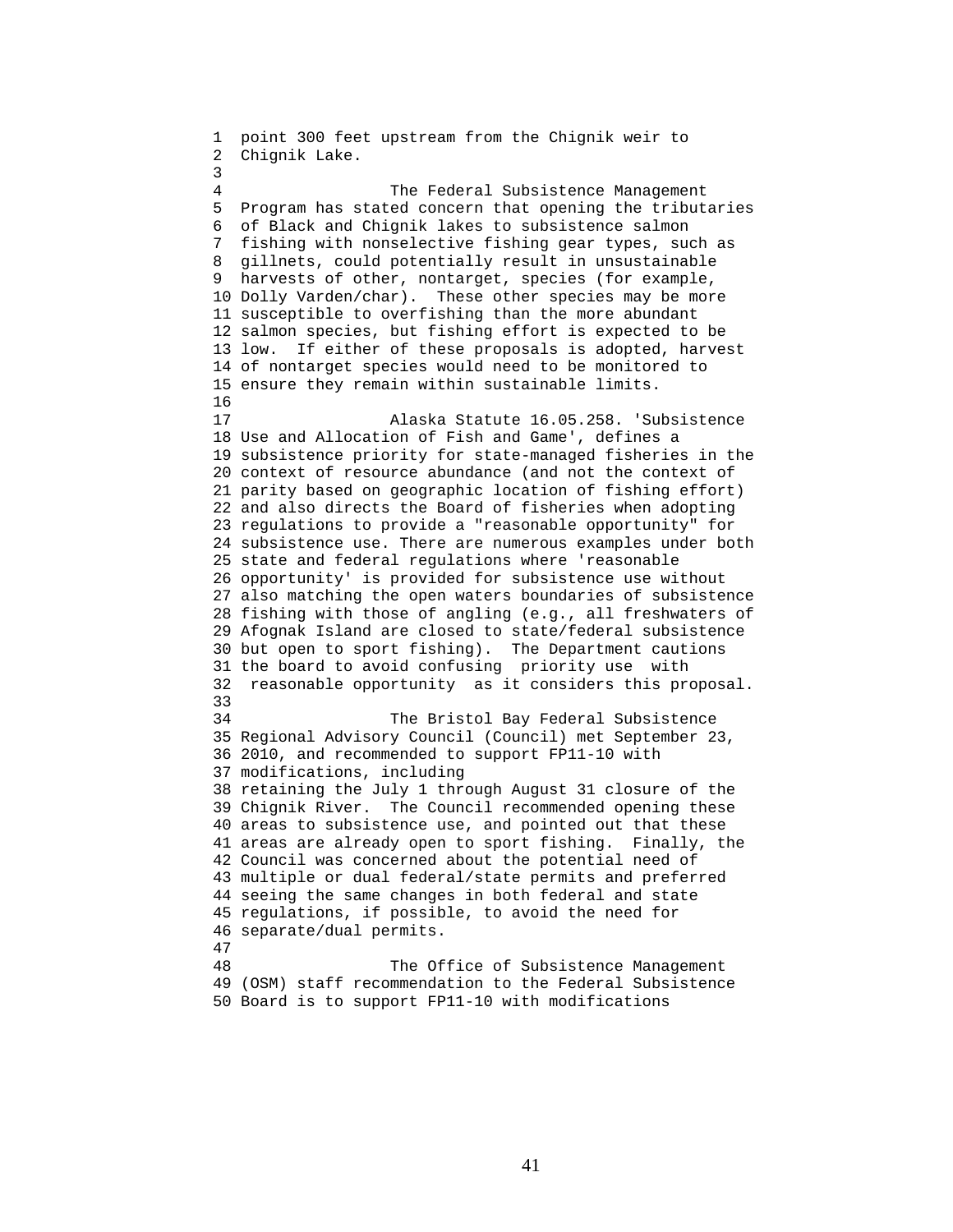1 including but not limited to: 1) opening the areas of 2 Black Lake and its tributaries to subsistence fishing, 3 but excluding the use of gillnets and seine gear; 2) 4 removing the requested restriction for using "hook and 5 line" gear in the Chignik River; 3) retaining the 6 existing July 1 through August 31 fishing closure in 7 the Chignik River above the ADF&G weir; and 4) 8 retaining the prohibition of purse seine (both power 9 and hand) in Chignik Lake. 10 11 The Federal Subsistence Board 12 considered FP11-10 during its January 19 21, 2011, 13 meeting in Anchorage and approved it as modified by the 14 Regional Advisory Council [ 15 The 300-foot closure upstream of Chignik River weir was 16 established for safety reasons and to prevent 17 interference with weir operations; this closed area 18 should be retained. The July 1 through August 31 19 subsistence fishery closure in Chignik River was 20 established to protect spawning Chinook salmon and 21 these closure dates should be retained. The Department 22 recommends against adopting gillnets as a legal gear 23 type for federal subsistence fishing in Black Lake or 24 tributaries of Black and Chignik lakes, and Chignik 25 River because opening these tributaries to subsistence 26 salmon fishing with nonselective fishing gear types 27 such as gillnets could potentially result in 28 unsustainable harvests of other nontarget species (for 29 example, Dolly Varden/char). 30<br>31 Recommendation: Oppose. 32 33 MADAME CHAIR CHYTHLOOK: Okay. That's 34 your conclusion of the comment for ADF&G? 35 36 MR. CRAWFORD: Yes, Madame Chair. 37 38 MADAME CHAIR CHYTHLOOK: Okay. Thank 39 you. I guess right now I'd like to ask if the Council 40 members have a question for Karen. 41 42 MR. O'HARA: Madame Chair. 43 44 MADAME CHAIR CHYTHLOOK: Dan O'Hara. 45 46 MR. O'HARA: Karen, what's your last 47 statement, the very last statement you made? Was it 48 you oppose this proposal? 49 50 MS. HYER: Yes. Madame Council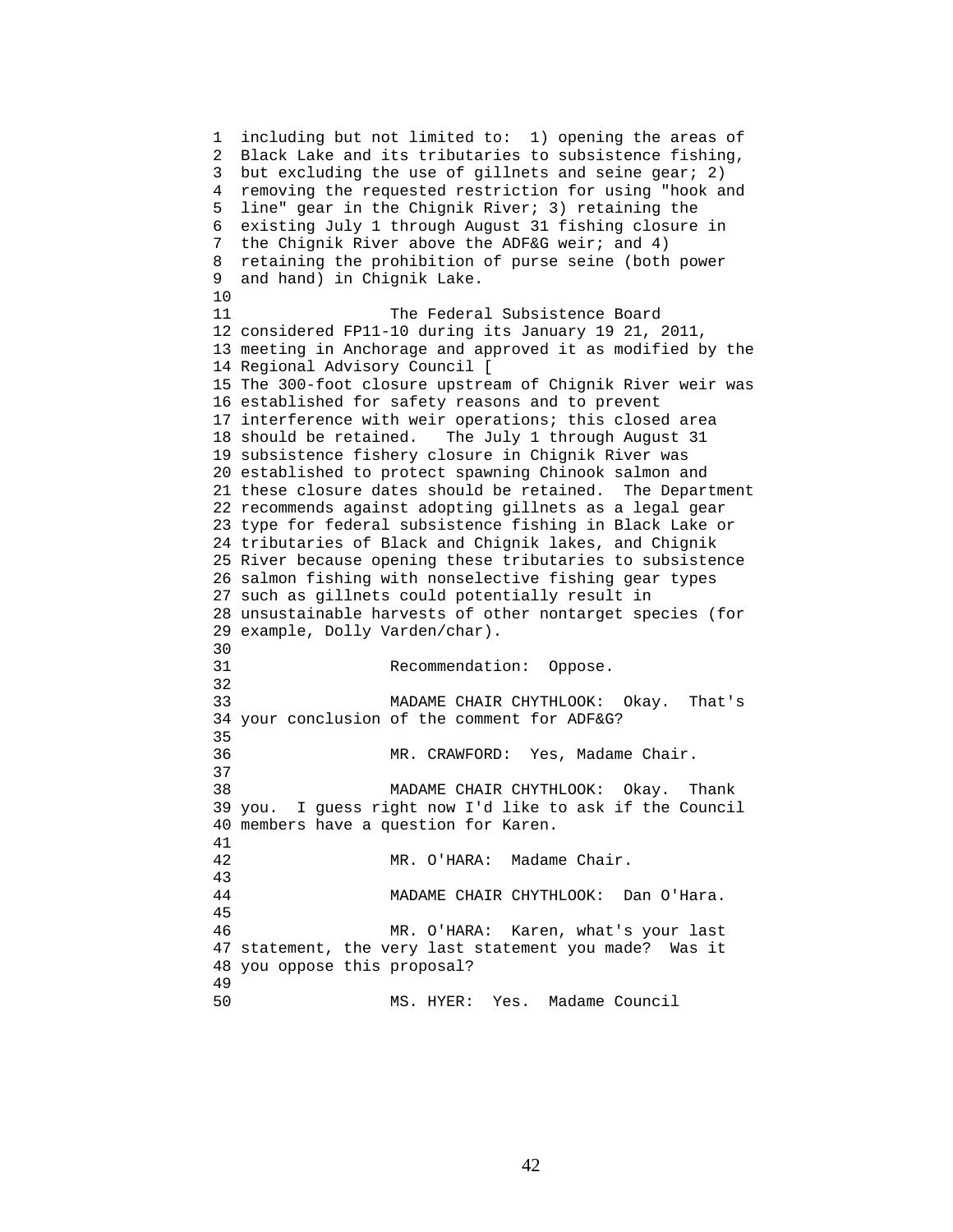1 members, Chair members [sic]. OSM opposes this 2 proposal. 3 MR. O'HARA: Okay. Thank you. 5 6 MADAME CHAIR CHYTHLOOK: Okay. Any 7 other Council questions, comments. 8 9 (No comments) 10 11 MADAME CHAIR CHYTHLOOK: Okay. If not, 12 then the next one would be the Federal agencies. Is 13 there anybody from the Federal agencies that would like 14 to make a comment regarding this proposal. 15 16 (No comments) 17 18 MADAME CHAIR CHYTHLOOK: I guess seeing 19 none, do we have anybody from the Native of tribal 20 village or others that would like to make a comment. 21 Nanci. 22 23 MS. MORRIS LYON: Yes, I'd asked John 24 if he has any words of wisdom he'd care to share with 25 us on this proposal. 26 27 MR. JONES: Well, I was reading this 28 part, and then I was reading the comments over here. 29 But I'd have to reject this proposal, too. I have 30 never seen a purse seine up above the weir, but -- 31 yeah. I think the way things are in Chignik for 32 subsistence part of it is perfectly fine. I don't 33 know. There's a lot of comments that Fish and Game 34 have. 35 36 The thing that I would like to see is 37 -- the Fish and Game guy's still on the phone, right? 38 Okay. 39 40 I would like to see more fish go 41 through the weir to add for the subsistence taken out 42 of the lake. Every year the redfish and whatever you 43 get out of there, you know, a lot of times you have bad 44 weather during it, so you have multiple times of 45 getting redfish. And every time you take fish out of 46 the lake for subsistence, you lose that amount of fish 47 for the return. so that would -- that's my comments on 48 this thing. I don't really -- I'd like to read all the 49 rest of the Fish and Game comments back here to..... 50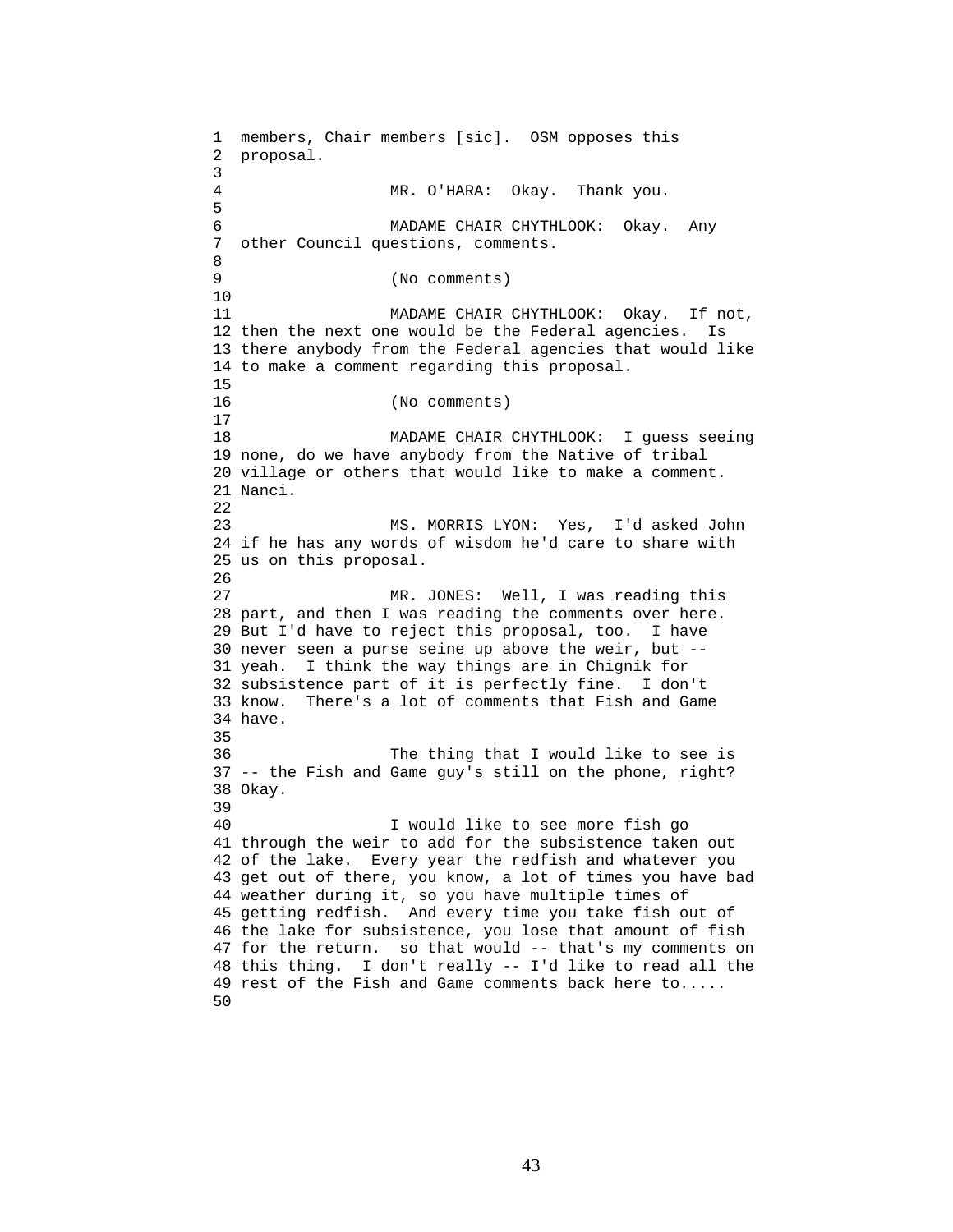1 MADAME CHAIR CHYTHLOOK: Okay. Thank 2 you. Anybody. 3 4 MR. BOSKOFSKY: Madame Chair. 5 6 MADAME CHAIR CHYTHLOOK: Alvin. 7 8 MR. BOSKOFSKY: I would oppose this, 9 too. I mean, it puts a restriction on the subsistence 10 user, If he did want t use a rod or reel, then 11 according this proposal if it went through, it would 12 restrict us.  $13$ <br> $14$ MADAME CHAIR CHYTHLOOK: Okay. Nanci. 15 16 MS. MORRIS LYON: Thank you, Madame 17 Chair. 18 19 Yeah, that was I guess the only 20 question I have left in my mind is, you know, have you 21 guys seen or hard of this conflict that he's alluding 22 to, and that supposedly prompted him to write this 23 proposal? And is that anything that we need to address 24 or have any concerns with? 25 26 MR. BOSKOFSKY: Yeah. I think this 27 might have came about from when they had their meeting 28 at Chignik Lake last spring. And when I put that other 29 proposal in for trying to get subsistence use from 300 30 feet above the weir up, which is that proposal that's I 31 think after this one. Yeah. I don't know where -- you 32 know, it was brought up that subsistence users don't 33 really use pole unless needed, you know, and that was 34 where I guess Bruce was trying to put the restriction 35 there. And it's just going to restrict subsistence 36 that much more. 37 38 MADAME CHAIR CHYTHLOOK: Okay. Nanci. 39 40 MS. MORRIS LYON: Yeah. Thank you, 41 Alvin. I was curious, because a lot of times that's -- 42 pole's my preferred method and a lot of times I can, 43 you know, be more specific about the amount I take, and 44 I certainly would not appreciate somebody taking it 45 away from me, so I wasn't sure how things went down 46 there, because I know you do things a bit differently 47 sometimes. 48 MR. JONES: I've got one more. 50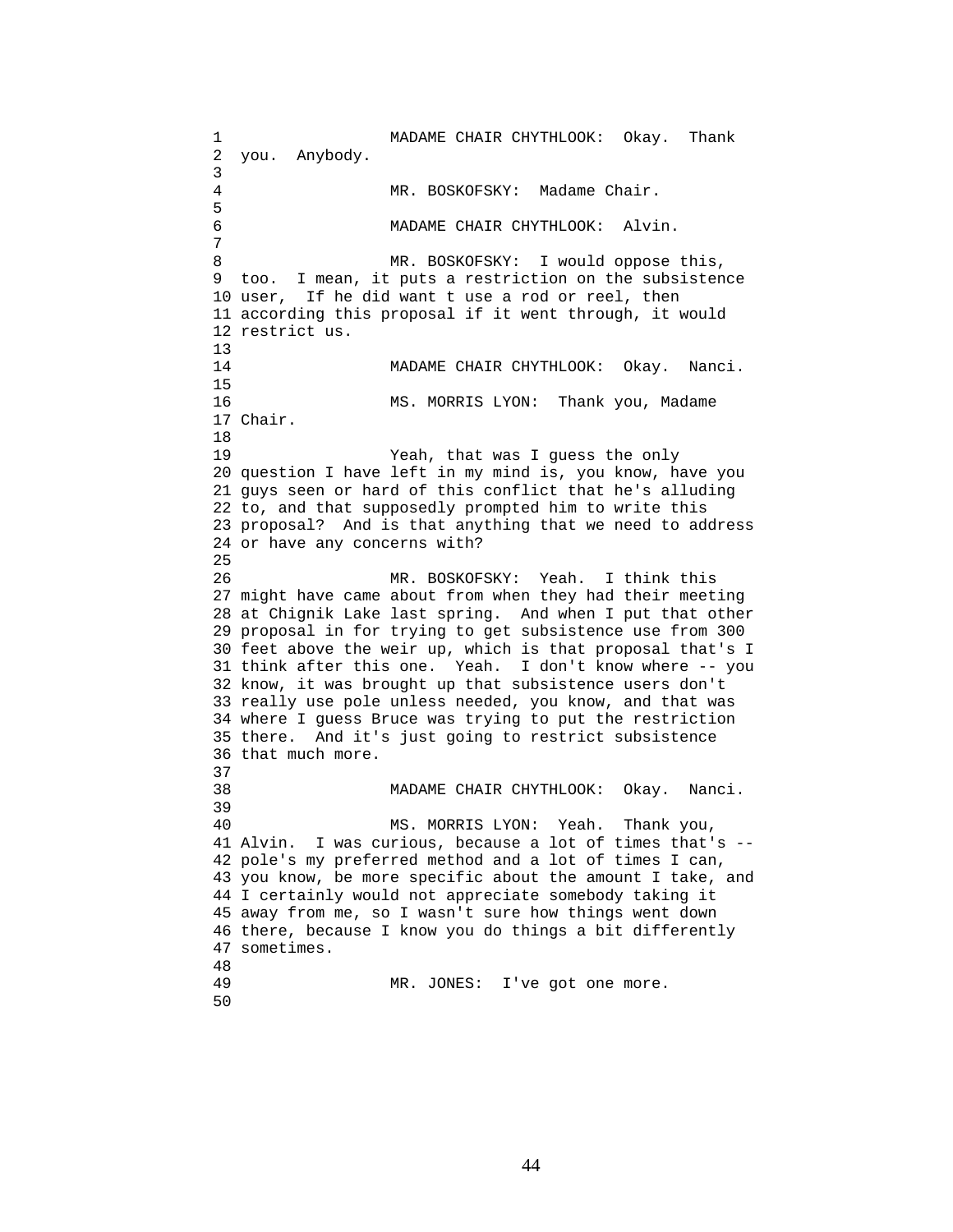1 MADAME CHAIR CHYTHLOOK: John. 2 3 MR. JONES: You know, when you're 4 subsistence fishing and you don't want to take like 2, 5 300 fish, a fishing pole is nice to use. Or say you 6 want only 10 fish. It would be easier to go get them 7 with a fishing pole than putting a gillnet out there 8 and disturbing the rest of the fish.  $\mathsf{Q}$ 10 But I'd like to only see that in the 11 lake system, not in the river system, because when 12 you're out there in the river system and you're trying 13 to subsistence fish with a pole, you're also disturbing 14 like king salmon that are going up there, and they're 15 in the shallowest part of that river for spawning. And 16 I notice that every year when people are taking the 17 redfish that are early redfish that are in the river 18 system are disturbing spawning grounds for those king 19 salmon. 20 21 So that's just what I had to say about 22 that. 23 24 MADAME CHAIR CHYTHLOOK: Okay. Any 25 other. Pete. 26 27 MR. ABRAHAM: John, how many users do 28 you have in the area there for your redfish. 29 30 MR. JONES: How many users? 31 32 MR. ABRAHAM: How many people harvest 33 like redfish and whatever, you know, with the seine or 34 whatever system you use? 35 36 MR. JONES: Well, out of the lagoon 37 you've got about 10, 15 people that get the redfish. 38 And as far as the lake would go, Alvin would have a 39 little more how many people at a lake go and get them. 40 But mainly we target the fish that are up into the lake 41 already, you know. Like I won't get my redfish until 42 when I go home, you know. So the later it is the 43 better. So right now you go up there and you make a 44 haul up there, or put a gillnet in there, you're going 45 to get 85, 90 percent bright fish. 46 47 MR. ABRAHAM: So the fish on the lake 48 area is abundant. Will this subsistence we heard 49 operation down there? 50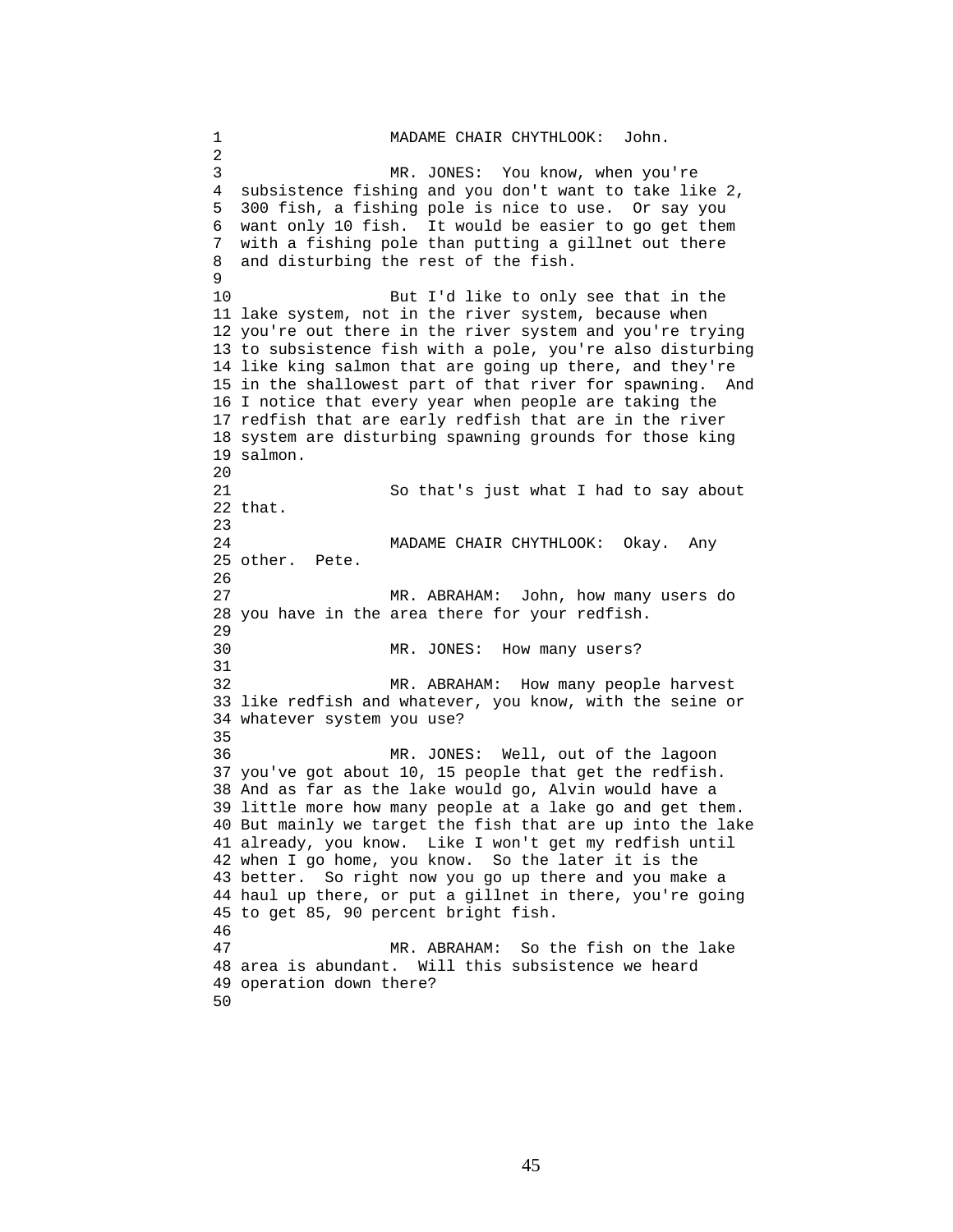1 MR. JONES: Well, yeah, the lake has a 2 lot of fish in it. You know, it's not as many as 3 you've seen in the past, but there's a lot of fish in 4 there, but it also has it in the river system, too. 5 And the river system fish seem like they turn red 6 before the lake ones, you know, because they're in the 7 -- whatever occurs to a fish. I'm not a biologist, but 8 you can go in there in the middle of the summer and get 9 redfish out of the river system above the weir. You 10 know, they're turning faster in he river. The ones 11 that stay in the river. Whether they go up into a 12 different creek that's off to the side, I don't know, 13 you know, exactly where they go, but you can actually 14 start getting redfish in the middle of the summer, but 15 you can get your bulk of them now out of the lake. 16 17 MR. ABRAHAM: So your escapement up 18 there in that area is safe escapement? What is the -- 19 I mean, what is the count, approximate count on the 20 escapement? 21 22 MR. JONES: Let's see, what do they 23 get. They're micromanaging it now, so I think the 24 first run was 350,000 for Black Lake. And I think they 25 -- I'm not too sure if they hit the Chignik Lake 26 escapement, but that's 300 and some thousand, too. I 27 think they hit 250, something like that. 28<br>29 MR. BOSKOFSKY: 250, 30<br>31 MR. ABRAHAM: So with the 15 people 32 harvesting down there, and with this restriction over 33 here, to me is some kind of ridiculous for 15 users, 15 34 people harvesting reds down there. Well, 15 times, you 35 know, 100, that's not going to even, I mean, effect 36 them at all. 37 38 MR. JONES: Well, here's the other 39 thing is you've got, what, 30, 40 people out of Chignik 40 Lake that get redfish? 41 42 MR. BOSKOFSKY: Yeah, probably, yeah, 43 30 households get redfish. 44 45 MR. JONES: You've got about 35 people 46 out of Perryville that get them, and you've got Port 47 Heiden comes over and gets redfish out of there, so 48 you're actually getting a lot of people getting redfish 49 out of the system, you know, if you add them all up. 50 Every year the number changes.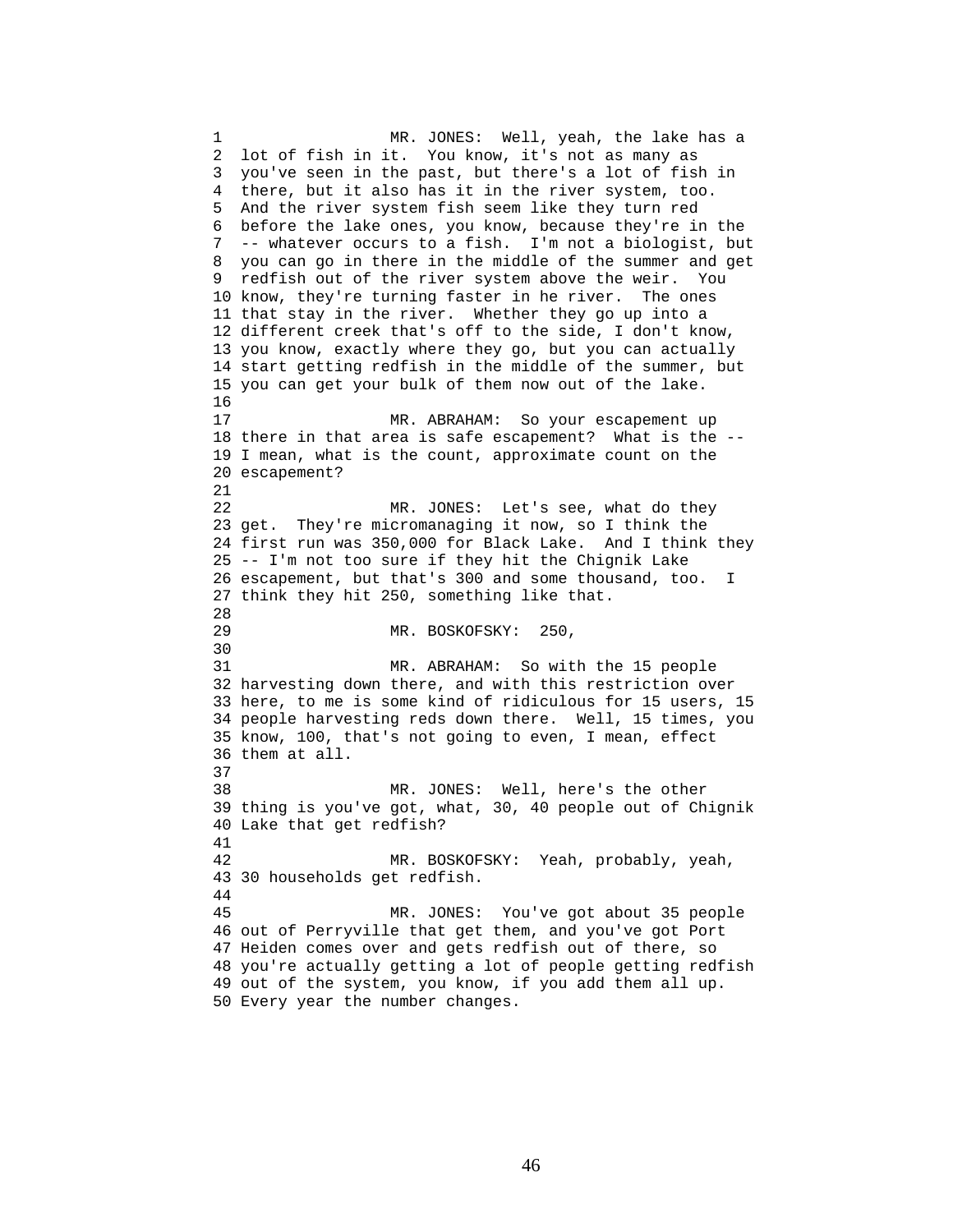1 I did a survey on my own one year of 2 everybody that went up and did redfish. And they 3 started early in the year. They went up and they got 4 200 redfish. And then it rained. So the automatic 5 thing was let's replace these redfish. So they 6 replaced them, and then it still -- the weather changed 7 and you spoil your fish. Well, there was over 2,000 8 fish for subsistence that year, and it was not an 9 official deal, you know, I, oh, what happened to your 10 fish? It spoiled, you know. How many you had in 11 there? 200. You know. 12 13 And if you take those numbers every 14 time you spoil fish, and you do that, then you add the 15 predator on top of that, that's a lot of fish. And the 16 predators are getting to be more and more in that lake 17 system. You've got the bears in there that are 18 fishing. And now you've got wolves that are fishing, 19 and they're better fishermen than the bear. 20 21 So numberwise, I think they ought to 22 raise the number going up into that lake system, 23 because right now you fly over those deltas in those 24 rivers -- I flew up here yesterday, and there's bears 25 eating like it's a buffet. 26 27 MR. ABRAHAM: Well, I didn't realize 28 there was so many subsistence users down there, but you 29 take Togiak over there, and we have 1,000 people over 30 there, and, of course, you know, when they subsist 31 redfish up there, when it rains, like you say, they're 32 spoiled. They have to replace them. But out of 1,000 33 people, there were -- I think about 25 percent of them 34 are going after fish over there. 35 36 But in your case over there, 350,000 37 escapement over there, with 80 people to 100 people, I 38 don't think it's going to hurt anything down there. 39 While Togiak escapement is about 150, 170,000 40 escapement over there, and 25 percent of 1,000 people 41 over there are harvesting, so looking at something like 42 about maybe 500 red fish being harvested over there. 43 So in your case, you know, your estimate is what? With 44 these restrictions over here, I don't know. There's 45 always escapement and you're not going to hurt it over 46 there. 47 Thank you. 49 50 MR. BOSKOFSKY: August is when they

47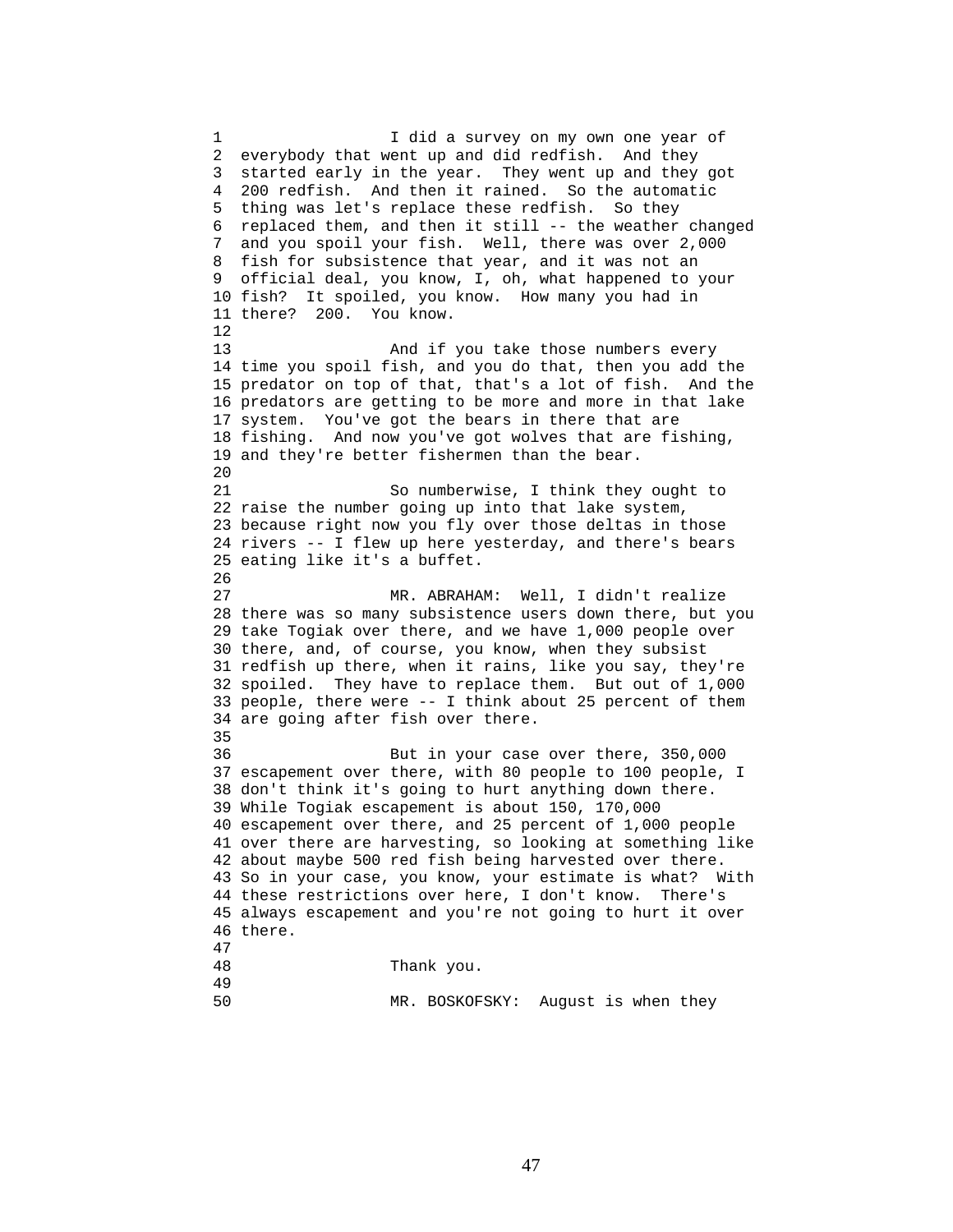1 take 50,000 for that late run fishery escapement. 2 3 MR. JONES: But in they past they've 4 got the August escapement and now they don't get it. I 5 mean, right now there are still reds and silvers 6 tricking in up through that river system, and there's 7 more bears in that system than there was 20 years ago. 8 And there's more wolves in that system than there was 9 20 years ago. Plus you've got the people. I hate to 10 deprive people of fish, so let them take the fish, but 11 the animals, they're going to get them, too. And the 12 more populated you get with the animals, you know -- 13 the bear count is going way out of control there. It's 14 -- right now, when I left there, there was four bears 15 running around town. 16 17 So, I don't know. When you come to 18 subsistence, and you come to Fish and Game where you're 19 doing a commercial fishery, every time that a few fish 20 are taken out of a system, it hurts the system a little 21 bit, because you know how many the people take, but you 22 don't know how many the predator takes. 23 24 MADAME CHAIR CHYTHLOOK: Okay. Thank 25 you, John. 26 27 Well, my understanding regarding this 28 proposal is to restrict rod and reel. And it sounds 29 like it's because supposedly it's kind of conflicting 30 with the sports rod and reel users. But with no 31 conservation concern, and OSM opposing this, hopefully 32 it will sustain itself here. 33 34 If there's no more comments and 35 questions, we'll move on to -- is there any more from 36 tribal or InterAgency comments regarding this proposal. 37 38 (No comments) 39 40 MADAME CHAIR CHYTHLOOK: Okay. If not, 41 let's see, the advisory group comments. We'll move on 42 to advisory group comments. Is there anybody from any 43 advisory groups. 44 45 (No comments) 46 47 MADAME CHAIR CHYTHLOOK: Or neighboring 48 Regional Council. 49 50 (No comments)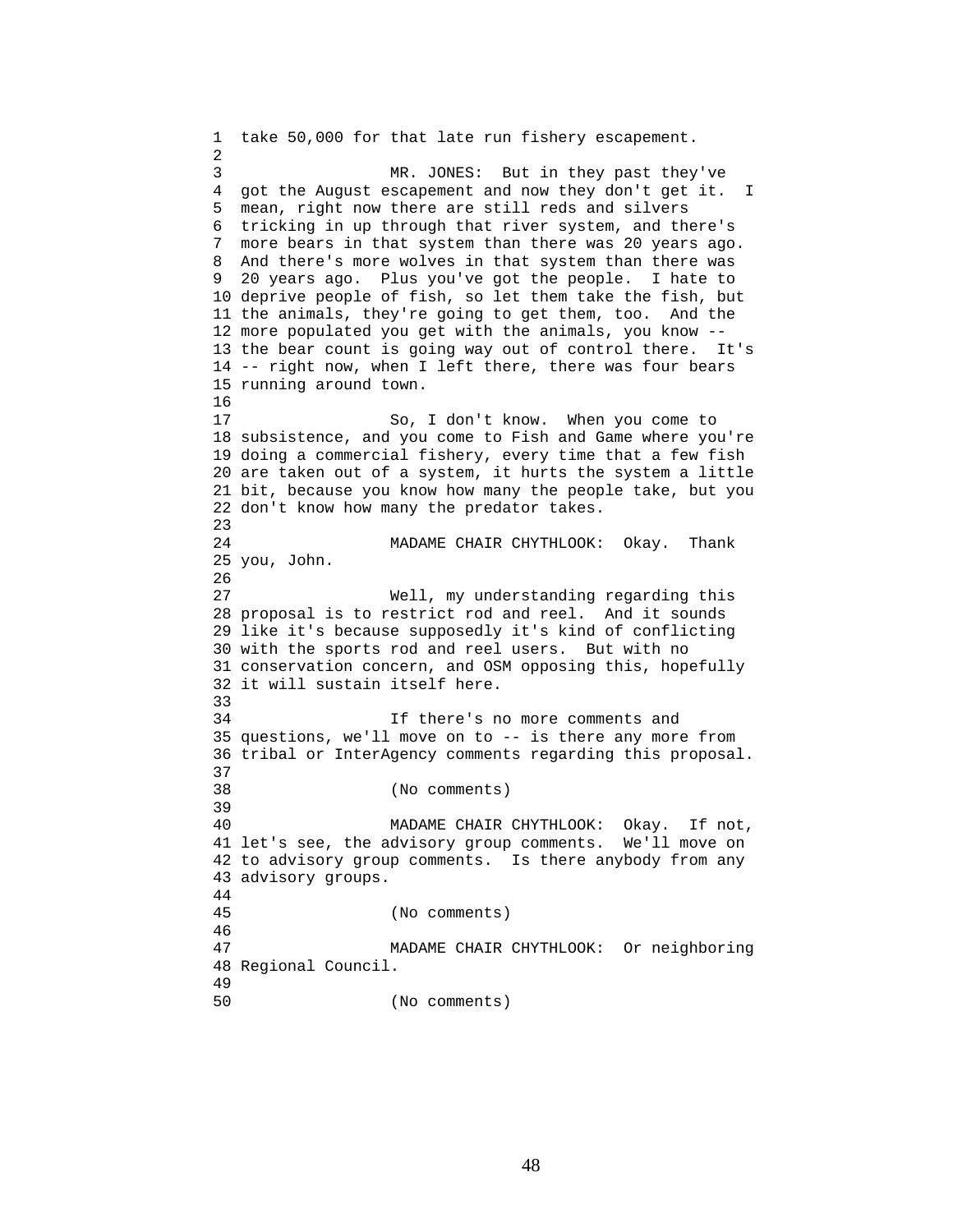1 MADAME CHAIR CHYTHLOOK: Or local Fish 2 and Game Advisory Councils regarding this. 3 4 (No comments) 5 6 MADAME CHAIR CHYTHLOOK: How about the 7 National Park Subsistence Resource Commission. 8 9 (No comments) 10 11 MADAME CHAIR CHYTHLOOK: No comments 12 from you guys. Okay . We're down to the summary of 13 written comments. Donald. 14 15 MR. MIKE: Thank you, Madame Chair. We 16 did not receive any written public comments on this 17 proposal. 18 19 Thank you. 20 21 MADAME CHAIR CHYTHLOOK: Okay. The 22 public testimony regarding this proposal. 23 24 MR. MIKE: Madame Chair. I did not 25 receive any requests for public comments. 26 27 MADAME CHAIR CHYTHLOOK: Okay. I quess 28 it's the Regional Council recommendation. Motion 29 regarding this proposal. 30<br>31 Dan, did you have a..... 32 33 MR. O'HARA: Well, I guess, you know, 34 that this is something that Alvin and John has to deal 35 with basically is what I understand, and so, you know, 36 I've spent a lot of time in the Chigniks, all down 37 through there. What they're talking about I 38 understand. So I think whatever they would prefer, 39 that they would have for their community is probably 40 the way this Council should help them out on that. 41 42 MR. BOSKOFSKY: Madame Chair. I would 43 like to make a motion to oppose this FP13-12 proposal. 44 45 MADAME CHAIR CHYTHLOOK: Donald, did 46 you have a..... 47 48 MR. MIKE: Yeah. Madame Chair. Thank 49 you. Just to keep things moving slowly, I'd rather see 50 a motion made in the affirmative and then a second and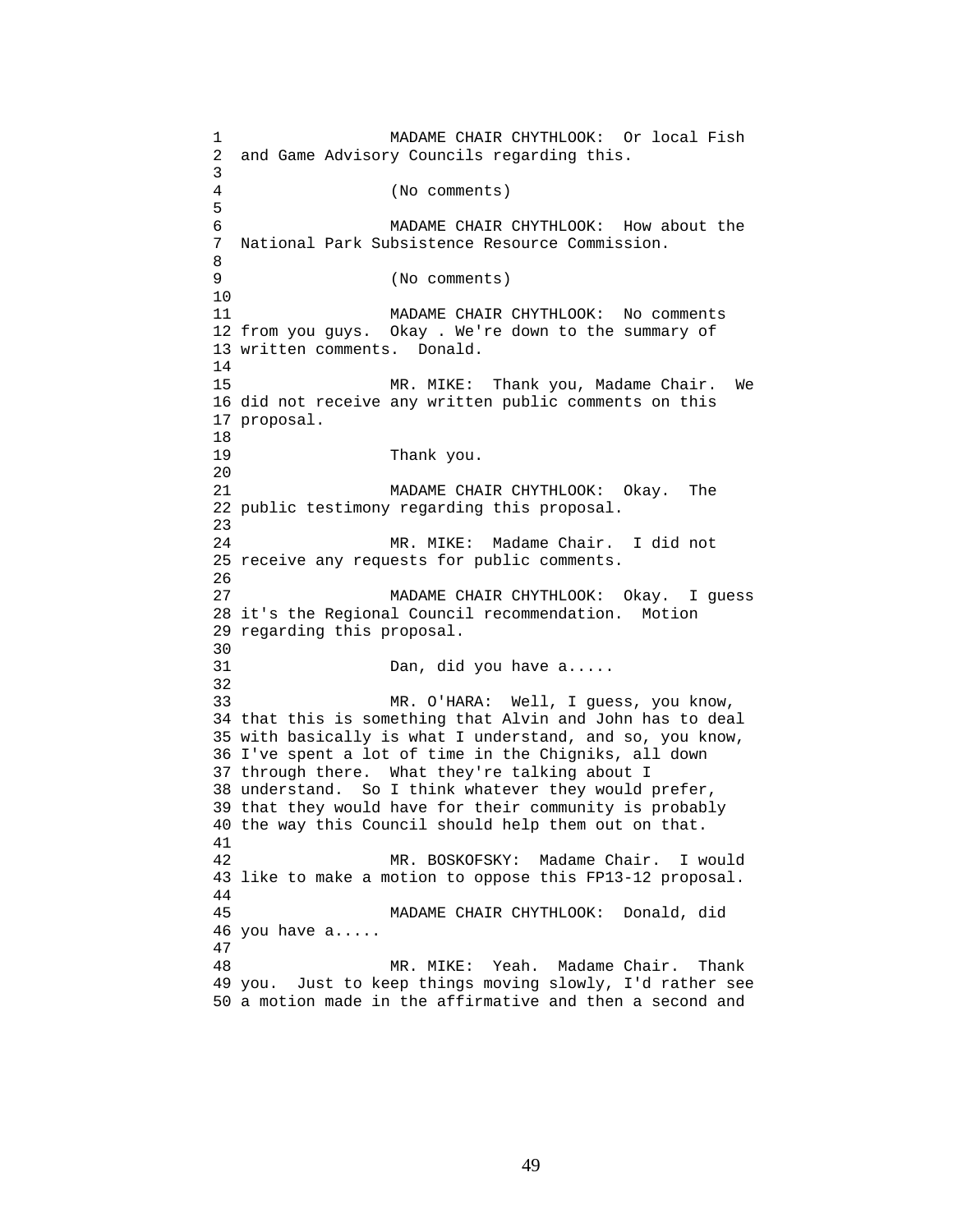```
1 then discuss it, and then you can either vote up or 
2 down on a particular proposal. 
3 
4 Thank you. Madame Chair. 
5 
6 MR. O'HARA: As a point of order, we 
7 had a motion, and we're not to discuss anything until 
8 there was a second, and then if you wanted to address 
9 that I think is important. 
10 
11 MADAME CHAIR CHYTHLOOK: Thank you,
12 Dan. 
13 
14 There's a motion. Alvin, do you want 
15 to turn your mic off. There was a motion. 
16 
17 MR. WILSON: I'll second that motion. 
18 
19 MADAME CHAIR CHYTHLOOK: And Richard 
20 seconded the motion. Discussion. 
21 
22 MR. O'HARA: Madame Chair. 
23 
24 MADAME CHAIR CHYTHLOOK: Dan. 
25 
26 MR. O'HARA: Yeah. Should we withdraw 
27 this motion and go in the affirmative? Would it be 
28 better for what you do, Donald, if we withdrew the 
29 motion and then go with your orders, or how do you want 
30 to handle it? 
31 
32 MR. MIKE: Madame Chair. As far as 
33 procedures, I think it would be more clear if the 
34 Council adopt this motion in the affirmative. And that 
35 would reduce any confusion. The way it was stated, to 
36 move to oppose the proposal -- I mean, it would be more 
37 clear if the Council members moved to adopt a proposal 
38 and have a second. So I think that would be more 
39 parliamentary, clearer. 
40 
41 Thank you. 
42 
43 MR. O'HARA: Madame Chair. 
44 
45 MADAME CHAIR CHYTHLOOK: Dan. 
46 
47 MR. O'HARA: I think that it's a 
48 procedural thing that he wants to deal with. So if 
49 Alvin doesn't mind, if he can withdraw his motion and 
50 the second and then make it in the positive, we don't
```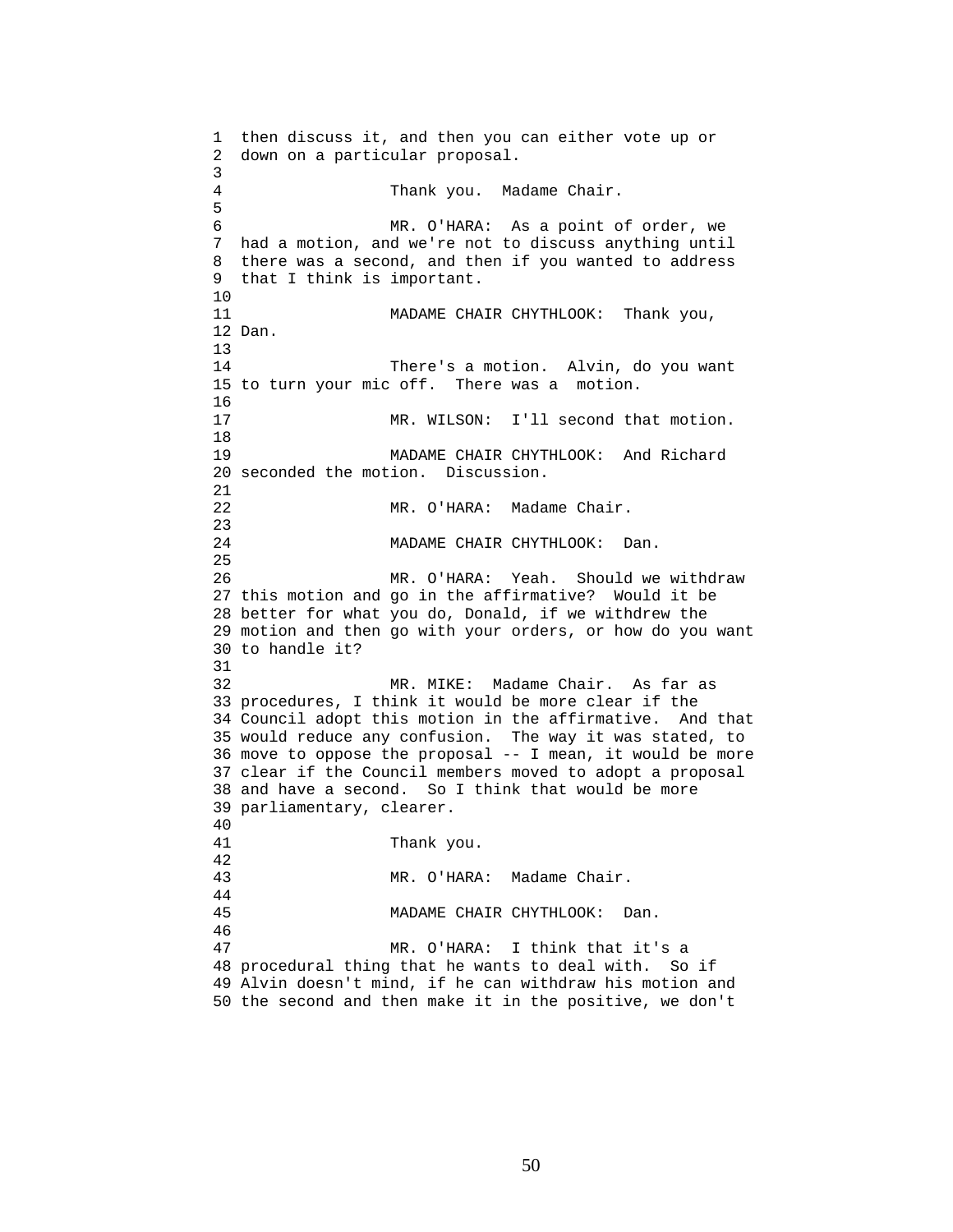```
1 have to support it, and I don't think we are going to 
2 support it is the feeling I get. It's just a matter 
3 of, you know, protocol. 
4 
5 MR. BOSKOFSKY: Madame Chair. I'll 
6 withdraw my motion. 
7 
8 MADAME CHAIR CHYTHLOOK: And Richard.
9 
10 MR. WILSON: Madame Chair. Yes, I'll 
11 withdraw my second. 
12 
13 MR. BOSKOFSKY: I'll move to adopt the 
14 Proposal FP13-12. 
15 
16 MADAME CHAIR CHYTHLOOK: Okay. There's 
17 been a motion to adopt the proposal. 
18 
19 MR. WILSON: Madame Chair. I'll second 
20 that. 
21 
22 MADAME CHAIR CHYTHLOOK: And Richard 
23 has seconded the motion. All in favor. 
24 
25 MS. MORRIS LYON: We have to have 
26 discussion of the motion. 
27 
28 MADAME CHAIR CHYTHLOOK: Oh, I'm sorry. 
29 We need to do the discussion part. 
30<br>31
                Alvin, you want to turn your mic off,
32 please. 
33 
34 Nanci. 
35 
36 MS. MORRIS LYON: Thank you, Madame 
37 Chair. And after reviewing this proposal, and speaking 
38 with the other members of this Council, and myself 
39 being a subsistence user who oftentimes prefers to use 
40 rod and reel, I just do not see this as anything but a 
41 hardship for anybody who wishes to use subsistence in 
42 the area, and I will not be voting to approve this 
43 proposal. 
44 
45 Thank you. 
46 
47 MADAME CHAIR CHYTHLOOK: Okay. Any 
48 other comments. 
49 
50 (No comments)
```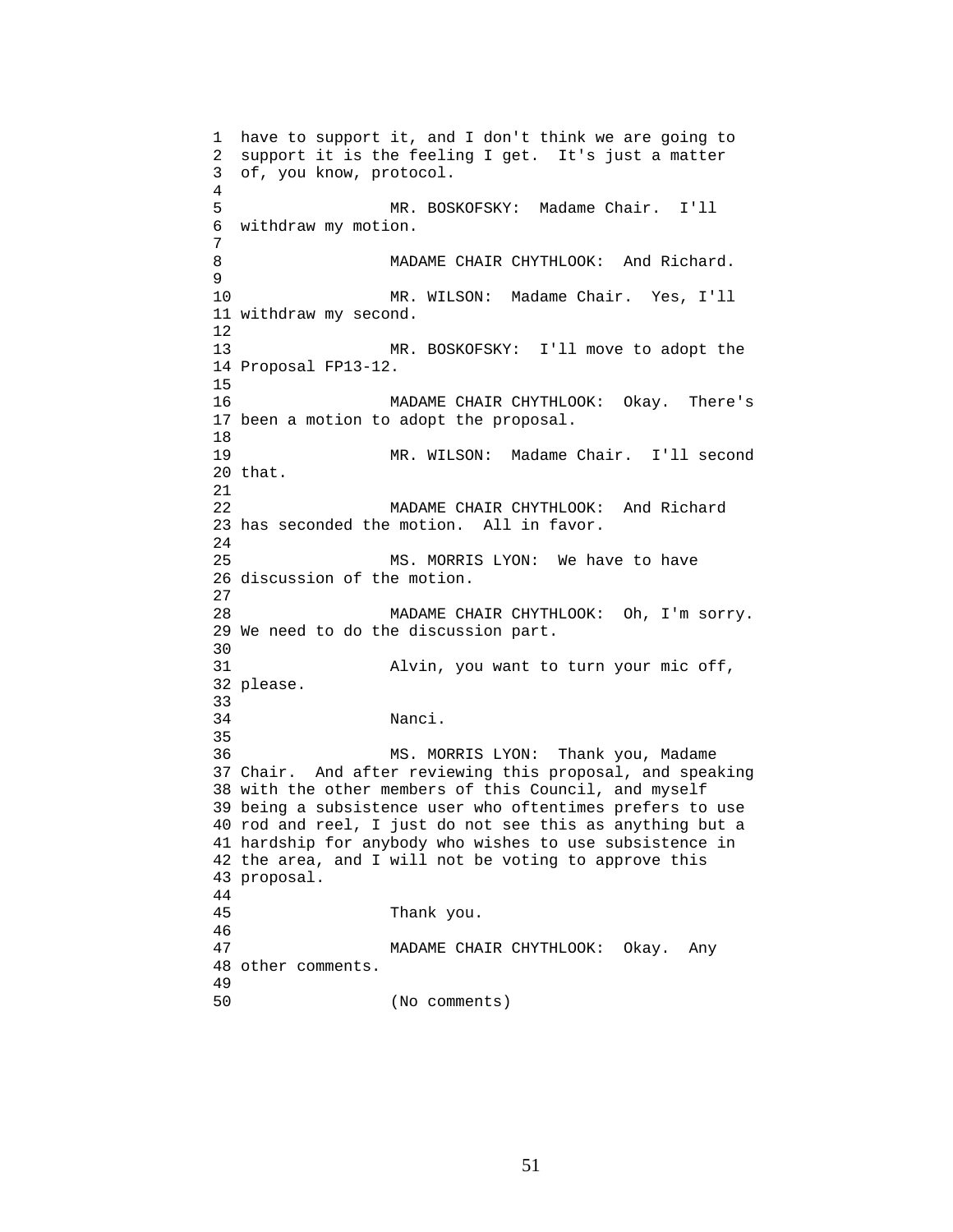1 MADAME CHAIR CHYTHLOOK: Dan, did 2 you..... 3 4 MR. O'HARA: Call for the question. 5 6 MADAME CHAIR CHYTHLOOK: Okay. There's 7 been a question called. All in favor -- let's see. 8 9 MS. MORRIS LYON: Yeah, that's right. 10 11 MADAME CHAIR CHYTHLOOK: Yeah. All in 12 favor of this motion signify by saying aye.  $\frac{13}{14}$ (No affirmative votes) 15 16 MADAME CHAIR CHYTHLOOK: All opposing.  $\begin{array}{c} 17 \\ 18 \end{array}$ IN UNISON: Aye. 19 20 MADAME CHAIR CHYTHLOOK: Okay. Aye has 21 it. Thank you. The motion. 22 23 Okay. the next -- I guess we have Joe. 24 25 MR. CHYTHLOOK: Madame Chair. Maybe 26 you can help me out. I think it would be good..... 27 28 REPORTER: Your microphone, sir. 29 30 MADAME CHAIR CHYTHLOOK: You need to 31 come up to the microphone. 32 33 MR. CHYTHLOOK: I'm not your regional 34 coordinator or anything, but I think what John was 35 trying to get at..... 36 37 MADAME CHAIR CHYTHLOOK: You need to 38 sit down and turn the mic on. 39 40 MR. CHYTHLOOK: My name is Joe 41 Chythlook. I'm trying to help you out, Madame Chair. 42 43 I think the procedure that would be 44 clear on record would be when you come to a proposal, 45 have somebody make a motion right up front before you 46 even ask the Department or Federal boys or girls say 47 what they have to say and have them discuss it and then 48 just go down that procedure. That way it's already on 49 the table. And then when it comes to your final 50 action, it just comes right down to the question. I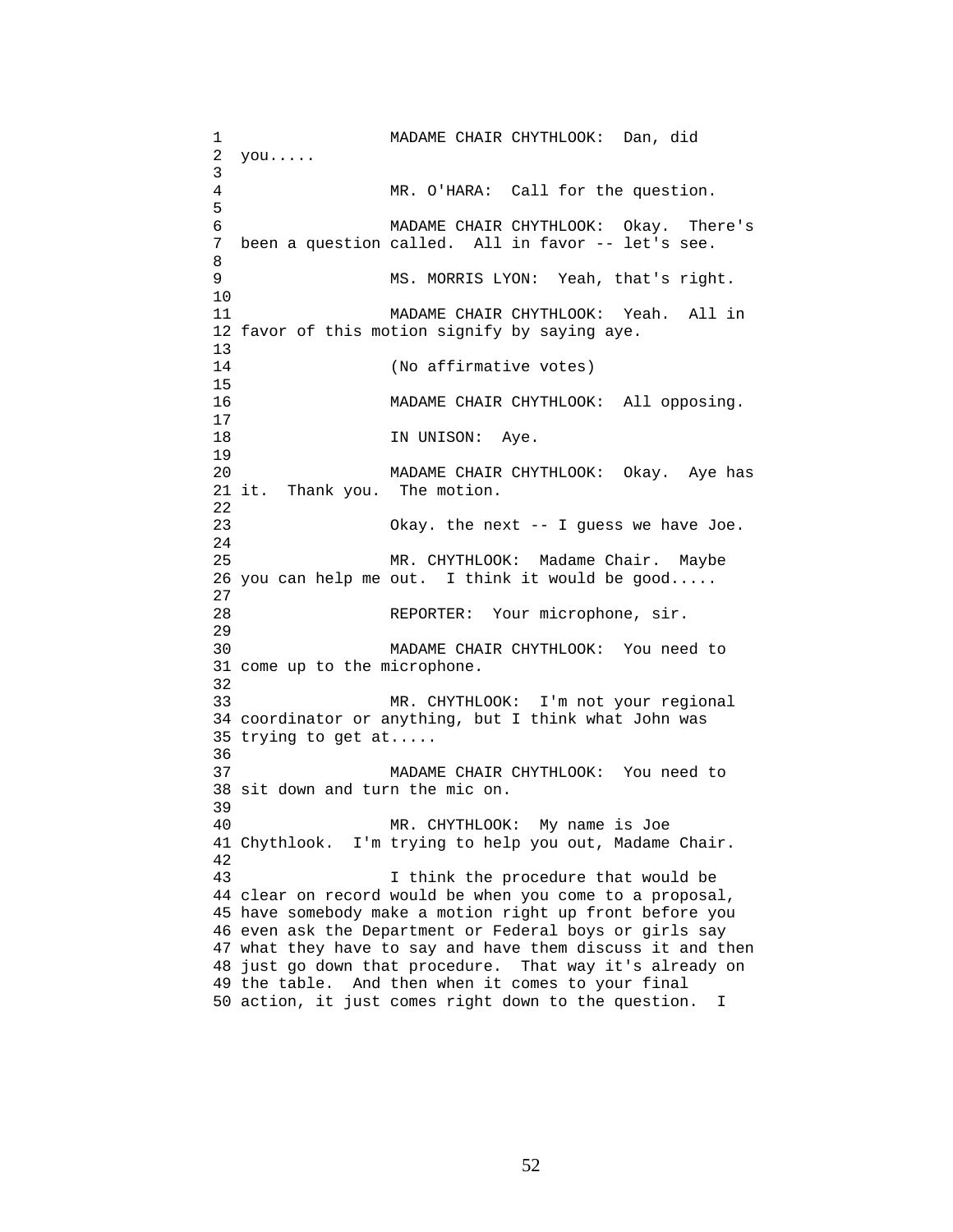1 think that's the parliamentary procedure that would 2 help your process, make it more clearer on the record. 3 I just wanted to -- because you're my wife, I wanted to 4 explain that to you. 5 6 (Laughter) 7 8 MR. CHYTHLOOK: Thank you. 9 10 MADAME CHAIR CHYTHLOOK: Thank you, 11 Joe. I was just trying to follow the procedures for 12 proposals. And if Carl could help us out here. 13 14 MR. JOHNSON: Yes. Carl Johnson for 15 the record again. 16 17 Madame Chair. You were following the 18 procedure correctly. And the reason why it's set up 19 this way is it provides the Council an opportunity to 20 hear from different agencies, different organizations 21 and from the public before it begins its own 22 deliberations and discussions based on a motion. So 23 the way it is set up, the Council is informed. It has 24 an opportunity to listen before there's even a motion 25 and then a discussion. And it gives you an opportunity 26 to be informed and be educated and to contemplate and 27 listen, and then you as a Council take action. 28 29 And I'll just affirm your Council 30 coordinator's approach, and that is, you know, stating 31 motions in a positive. And since your recommendations 32 are either to support or oppose based on your action, 33 then, you know, a motion to support, and then voting it 34 down as the way the Council just did is the correct way 35 to go. 36 37 Thank you, Madame Chair. 38 39 MADAME CHAIR CHYTHLOOK: Thank you, 40 Carl. 41 42 I just need to make each step a little 43 bit more aggressive and understandable. So we'll try 44 it again. 45 46 We're moving on to the next proposal. 47 48 MS. HYER: Okay. Madame Chair. 49 Council members Proposal FP13-13 begins on Page 31. 50 Okay. Proposal FP13-13 was submitted by Alvin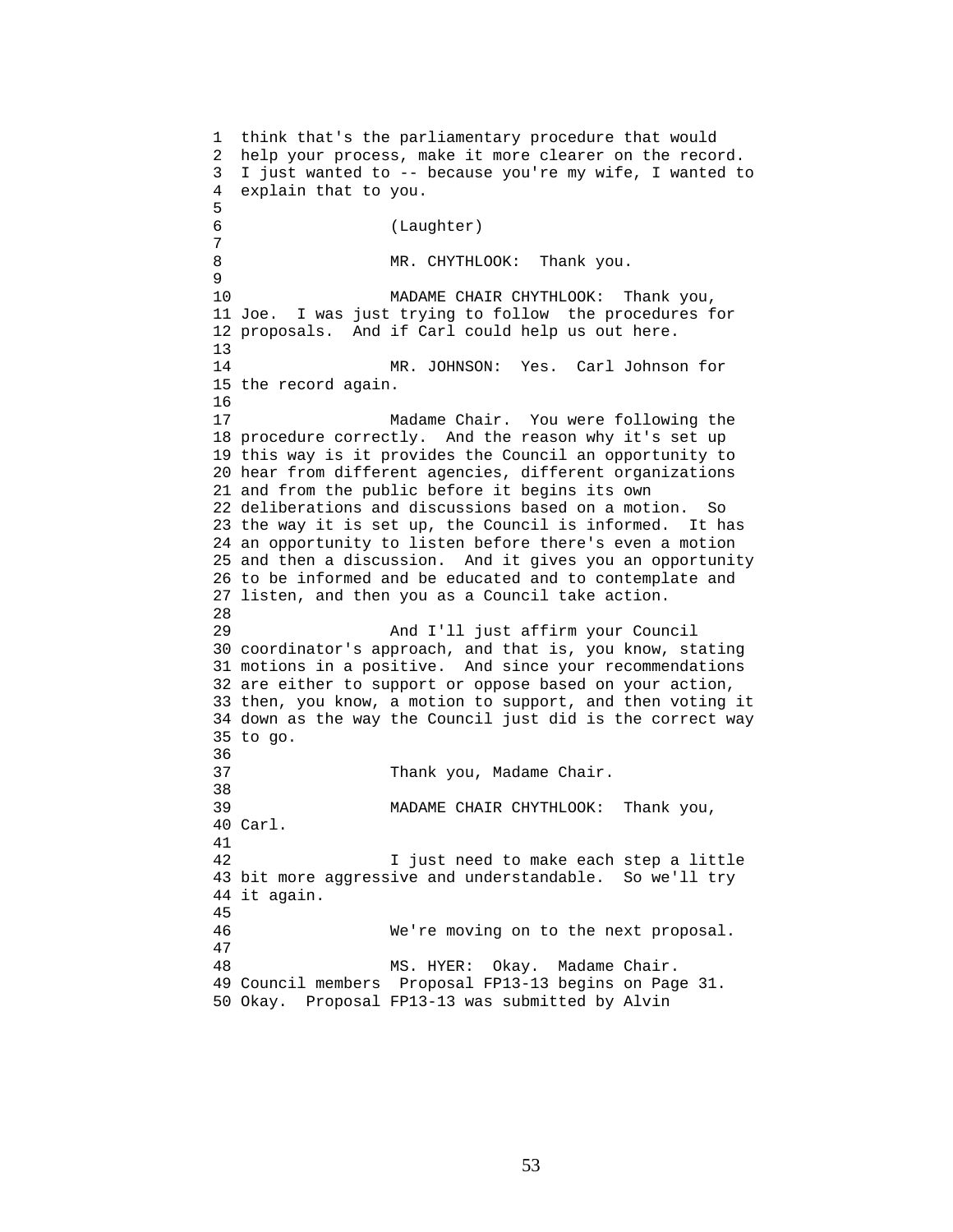1 Boskofsky on behalf of the Traditional Tribal Council. 2 And it requests the taking of salmon be permitted above 3 the weir. Hang on a second here. It requests that 4 taking salmon be permitted above the weir in the 5 Chignik River with no restrictions on gear type. 6 Currently this area upstream of the weir is closed to 7 the harvest from July 1 through August 31st under 8 Federal Subsistence regulations.  $\mathsf{Q}$ 10 The proponent also requests that the 11 taking of salmon by gillnets be permitted in Black Lake 12 and any tributary to Black Lake and Chignik Lake. 13 14 The proponent requests the regulations 15 for harvest of salmon be liberalized in the Chignik 16 area to provide additional harvest opportunity for 17 Federally-qualified subsistence users. 18 19 Currently Chinook salmon spawn in the 20 1.8 river miles that extend from the outlet of Chignik 21 Lake to upstream of the weir. And this area is closed 22 to subsistence harvest to prevent harassment of these 23 salmon and also to prevent over-harvest of salmon in 24 this area. But right now under State regulation it's 25 open to sportfish harvest. And currently in the area 26 users harvest under these regulations, but they 27 consider themselves subsistence harvesters, not 28 sportfish harvester, in addition to people that harvest 29 and consider themselves sportfish harvesters. 30<br>31 And currently gillnets are not allowed 32 in Black Lake and its tributaries, because of a 33 potential conservation concern with resident species. 34 Users may harvest salmon with seines, rod and reel, 35 snagging, a spear, bow and arrow, and hand-capture in 36 Black Lake and its tributaries, because these methods 37 allow the user to target salmon while conserving the 38 resident species. 39 40 If this proposal was adopted as 41 written, it would allow Federally-qualified subsistence 42 users to use any gear type to harvest salmon in an area 43 of Chignik River that is currently closed because of 44 conservation concerns. During the spawning, as I 45 stated earlier, a large number of salmon are present 46 on the spawning grounds above the weir, and allowing a 47 harvest could result in over-harvest of Chinook salmon 48 in this area. It also, as written, would allow Black 49 Lake and its tributaries to be opened to gear type that 50 would not allow for selective harvest of salmon in the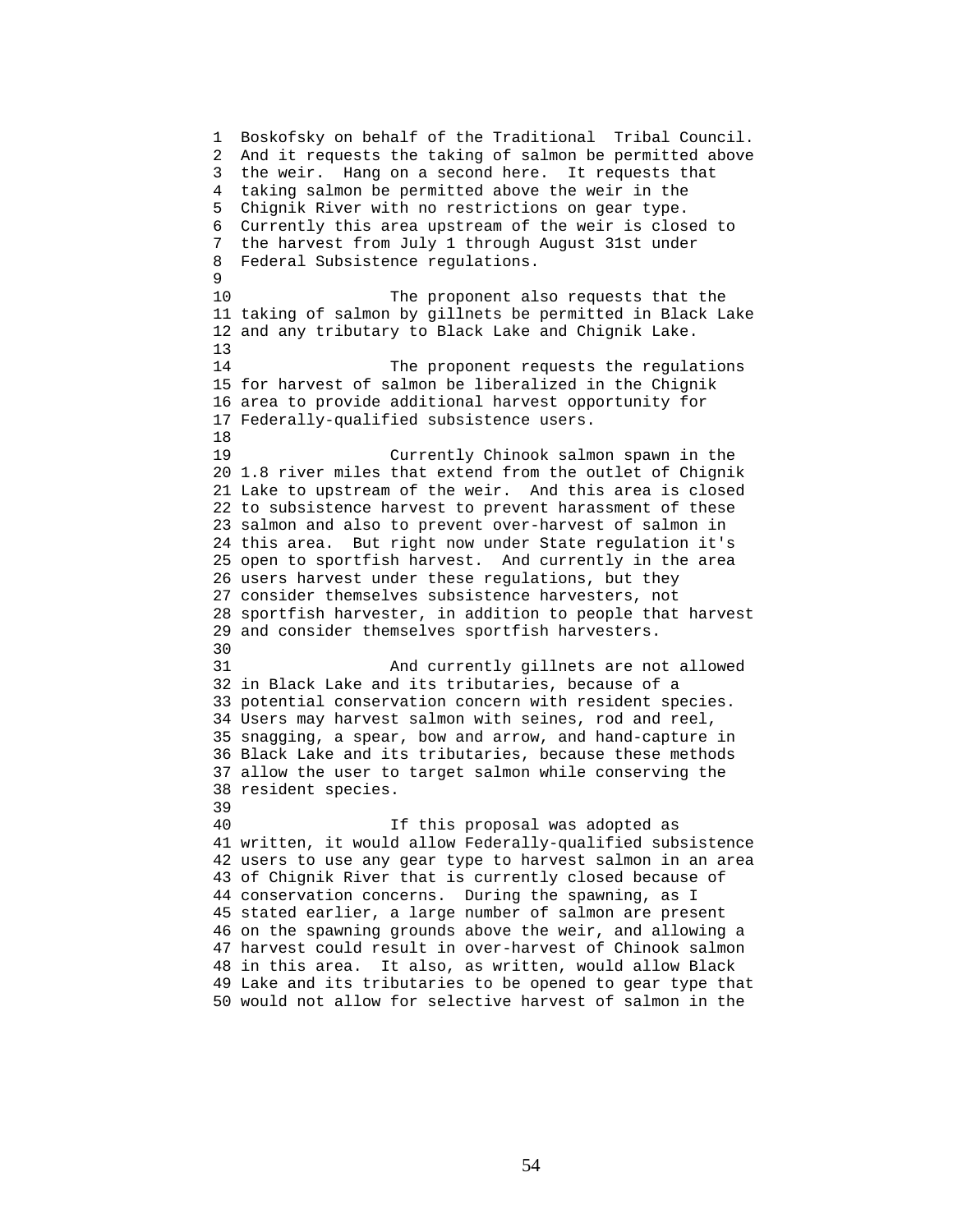1 area. 2 3 So currently OSM's draft recommendation 4 is to supply this proposal with modification. And the 5 modification would be to open the Chignik River to 6 harvest of salon with rod and reel between january 1st 7 and August 9th. The harvest limit would match the 8 States sportfish bag limit for the daily harvest limit 9 and the daily possession limit; however, no annual 10 harvest limit would be imposed on the Federally-11 qualified subsistence users. 12 13 If adopted, this modified proposal 14 would deviate from the State subsistence regulations to 15 the point that it may require a Federal subsistence 16 permit. 17 18 And that ends my presentation. 19 20 MADAME CHAIR CHYTHLOOK: Okay. I quess 21 we need -- any comments from, or questions from the 22 Board. Richard. 23 24 MR. WILSON: Madame Chair, I believe at 25 this time we need to make a motion to adopt Proposal 26 13-13? 27 28 MADAME CHAIR CHYTHLOOK: I thought we 29 go through the comment period first before we do any -- 30 Dan. 31 32 MR. DUNAWAY: No, I don't have any. 33 34 MADAME CHAIR CHYTHLOOK: I guess we're 35 -- if you have any questions regarding this proposal. 36 37 MR. DUNAWAY: Yeah. Thank you, Madame 38 Chair. Yes. 39 40 Maybe we could ask Ms. Hyer? 41 42 MS. HYER: It's Hyer, yes. 43 44 MR. DUNAWAY: I got to thinking about a 45 couple other things when you were going through some of 46 the parts of the modification. Would you be able to 47 kind of show us briefly the differences between the 48 Federal, your proposed modification and why it would 49 require a different permit than the State permit. 50

55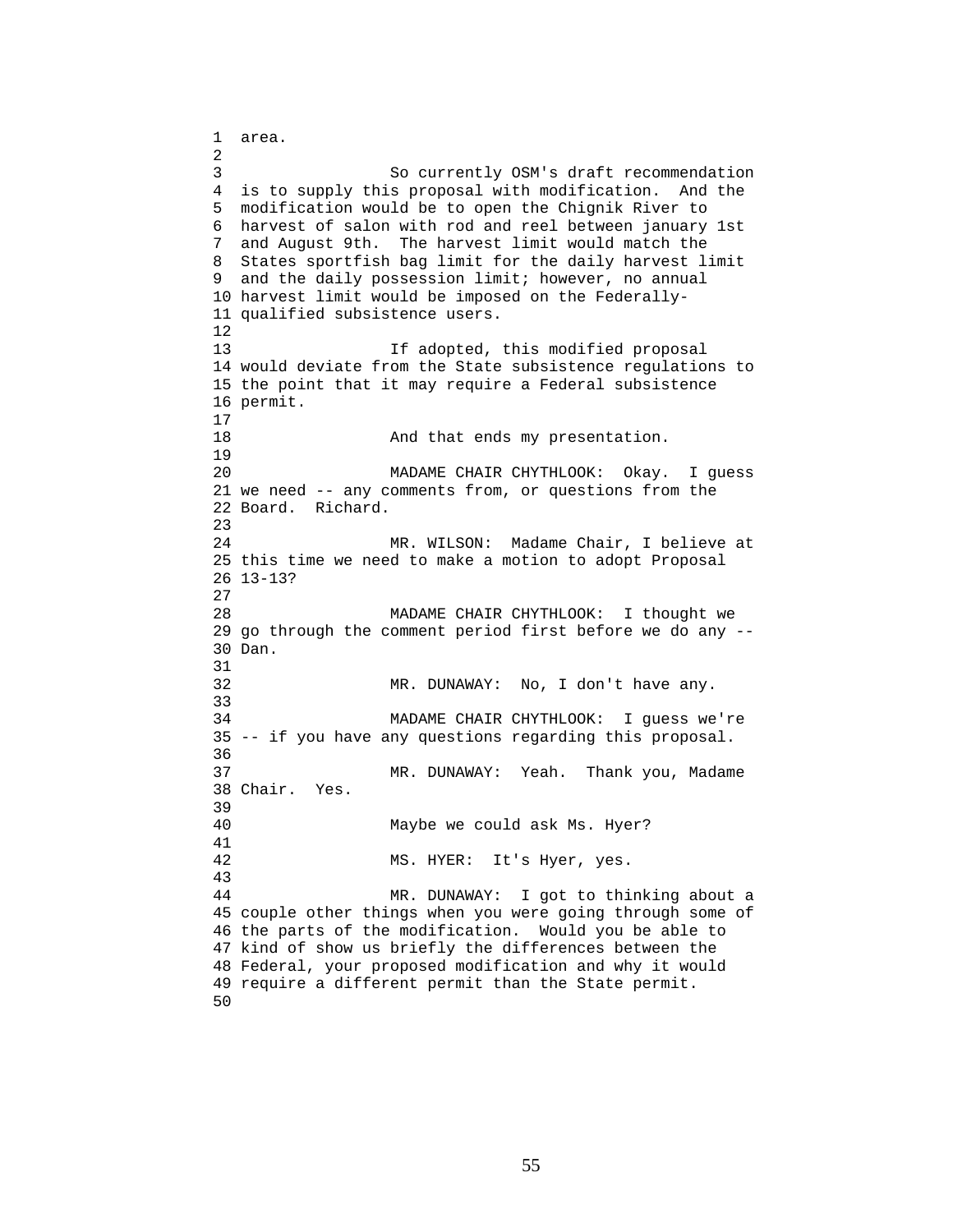1 Thank you. 2 3 MS. HYER: Madame Chairman. Council 4 members. I don't know specifically that it would 5 require a different permit, but it is possible. 6 Currently to harvest subsistence fish in the area under 7 both State and Federal subsistence fishing, we require 8 a State permit. Now, in areas where we deviate 9 significantly from that to the point that the State 10 permit cannot handle or cannot be modified to have 11 proper reporting on our fishery, we then have had to 12 institute a Federal permit. And so it could be a 13 possibility, because this could deviate significantly 14 enough that the State permit couldn't accommodate it, 15 if the proposal was passed. 16 17 MADAME CHAIR CHYTHLOOK: Okay. Any 18 other comments or questions. 19 20 MR. JONES: I question for Alvin. 21 22 MADAME CHAIR CHYTHLOOK: John. 23 24 MR. JONES: I've got a question for 25 you, Alvin. Is this proposal made so you could gillnet 26 up at the mouth of the Lake? Is this what  $I - - I'm$ 27 trying to..... 28<br>29 MR. BOSKOFSKY: This was put in so that 30 subsistence users could have right to fish that river 31 for kings with any method and means, because a lot of 32 the users smoke kings, too. And we're being held from 33 this by having to only take under State regulations. 34 And we don't always use rod and reel, and we'd like to 35 see it opened for us where -- it's just like 36 discrimination, because we can't get our subsistence 37 fish from the river. And that's where the kings are. 38 When we want to harvest kings, we can't get them. 39 40 MR. JONES: Under the State you can put 41 a gillnet at the mouth of the river, right, up across 42 from the village? 43 44 MR. BOSKOFSKY: Yeah, in the lake you 45 can. 46 47 MR. JONES: So on the same..... 48 49 MR. BOSKOFSKY: But you don't always 50 get kinds there.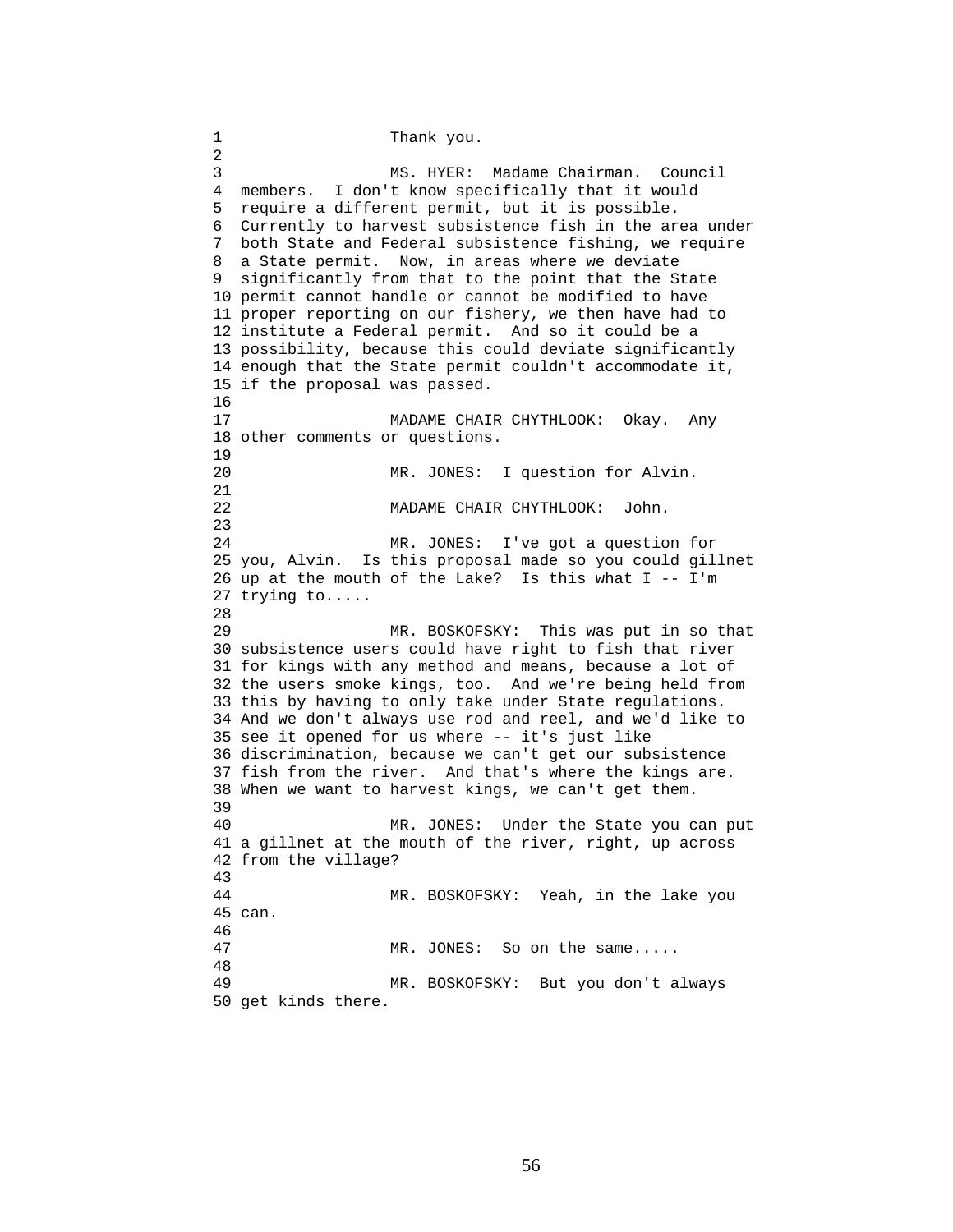1 MR. JONES: On the same means that when 2 you're fishing so you don't have to go all the way down 3 past the weir to subsistence fish, you would be able to 4 catch kings in a gillnet. Of course, you'd require a 5 bigger gillnet size to catch kings as they entered the 6 lake, and they do that by the FRI place there, because 7 I run a sportsfishing and we catch them there. But I 8 don't know how many kings under subsistence that you're 9 allowed. 10 11 I mean, you've got sportsfishing that 12 has regulations on kings, and you have a very small run 13 of kings that go up that Chignik River. If you started 14 subsistence fishing them, you'd wipe them out. What, 15 there are only 1,000 fish went up there this year. 16 17 MR. BOSKOFSKY: Well, I don't think 18 you're asking for to take 200 kings, you know. This is 19 maybe 5, 10 kings with a net that, you know, you can 20 harvest. You're not looking to take a great big 21 amount. 22 23 MR. JONES: Well, I understand the 24 problem with the lake of a lot of the elder people 25 don't like to go down through the weir and go down 26 below the weir and subsistence fish, and I could see 27 that reason, because it's kind of a pain to go through 28 the weir. And especially to go down and be down there 29 all day where you could fish right across from the 30 deal. But if you want it under subsistence for trying 31 to harvest your kings, I think it should be regulated 32 pretty -- I mean, you could end up wiping out the king 33 run in Chignik. 34 35 MR. BOSKOFSKY: I don't think so. 36 37 MR. JONES: Because, you know, there's 38 an over-abundance of kinds taken out of Chignik every 39 year. People don't realize that. For that small of a 40 run of kings, if you go to AFN, those people that are 41 selling those king strips on that, I don't know what 42 they classify that under, if that's under subsistence 43 or how they do that, but all those kings come out of -- 44 that are sold up there, and I know there's quite a few 45 of them that are sold outside that AFN. And those, is 46 that considered your subsistence fish being sold, which 47 is against the law? You know, I mean, a lot of people, 48 that's all they do with those kings, and there's quite 49 a few of them. And I don't quite understand that. 50 You're to supposed to sell your subsistence, but yet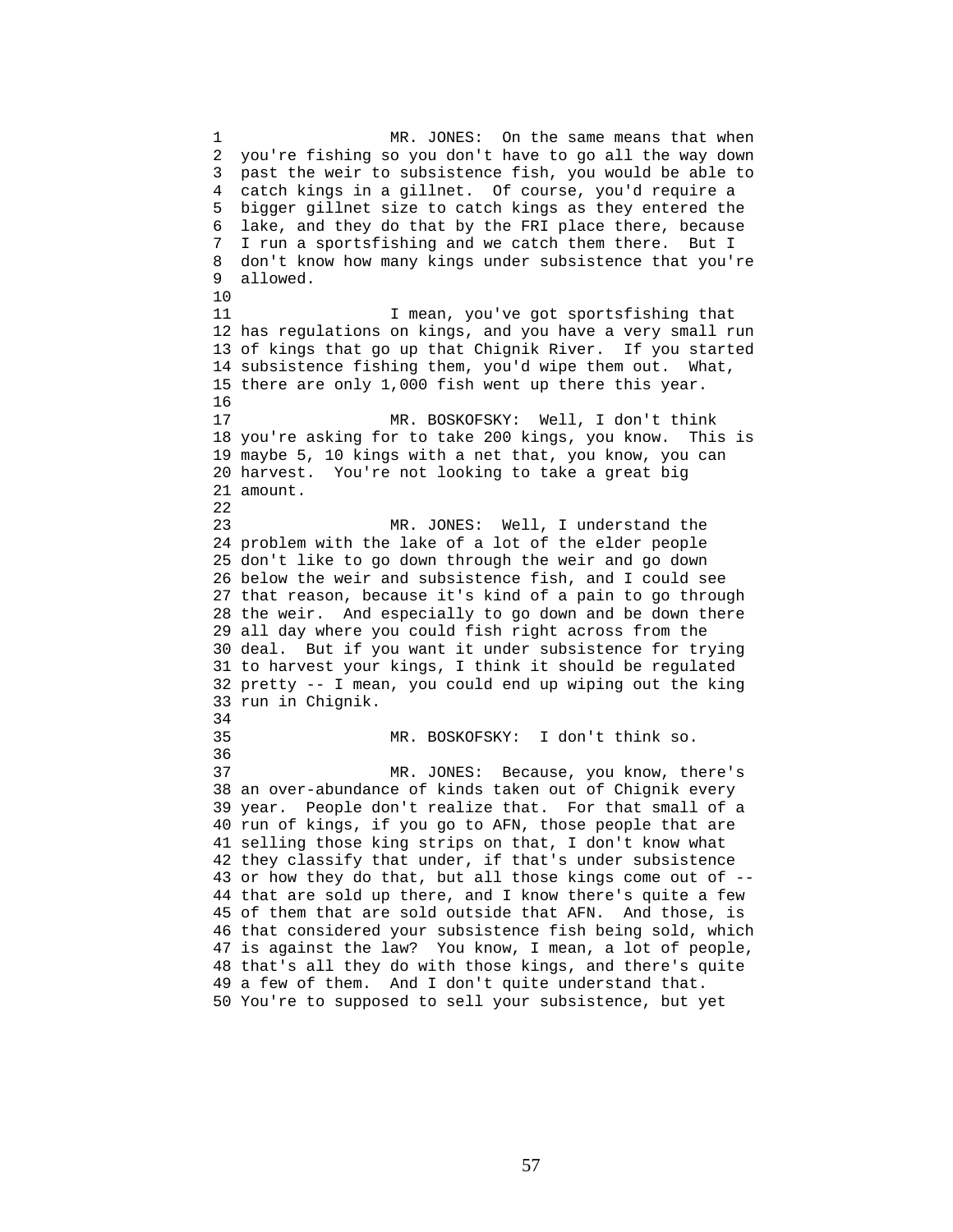1 you're selling it \$5 or \$10 a bag at AFN. that's 2 selling your subsistence, because those things aren't 3 harvested through commercial and put on the ticket 4 saying they're going to be sold at AFN. 5 6 So I don't quite understand why people 7 would want to harvest a whole bunch of them, you know. 8 I take kings, I take about five or six kings, and I 9 smoke them, but they don't leave my freezer. 10 11 So, I don't know. I don't know what 12 the thoughts of this proposal would be to, what the 13 benefit of it would be under subsistence, you know. 14 Unless it just makes it easier for an elder to go 15 fishing without a sportsfishing license. And that's 16 depriving the State of money again. I don't know. 17 After a certain age you don't have to buy a 18 sportsfishing license. 19 20 Okay. I dwelled enough on it. 21 22 MADAME CHAIR CHYTHLOOK: Any other 23 comments. 24 25 (No comments) 26 27 MADAME CHAIR CHYTHLOOK: My question is 28 the reason why the net is prohibited is because of 29 potential conservation concerns of resident fish. So 30 it the resident fish a fresh water fish or is it all 31 salmon. And does anybody know the amount of whatever 32 resident fish are in that lake to determine that there 33 is going to be a conservation concern regarding these 34 resident fish. 35 36 MS. HYER: Madame Chairman. Council 37 members. There are two issues going on in this 38 proposal. One is the nets, the gillnets on the 39 spawning grounds above the weir. And there's the 40 potential conservation concern there for over-harvest 41 of Chinook salmon. 42 43 There is the gillnets in Black Lake. 44 And the concern there is the potential for overharvest 45 of resident species. And to date I think that there 46 haven't been studies done to estimate the abundance of 47 those resident species, so that's why we're calling it 48 a potential conservation concern. We don't have that 49 information.

50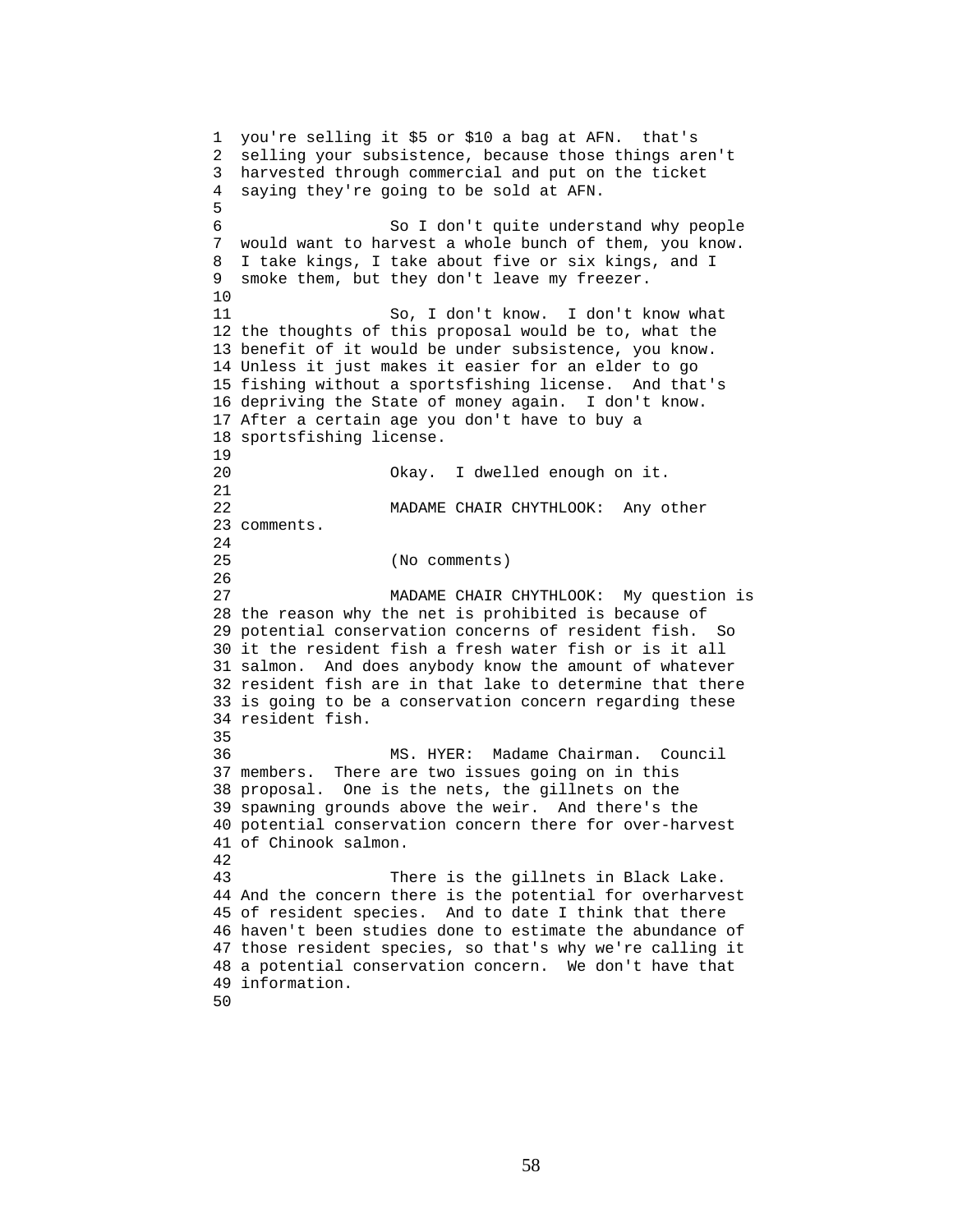1 MADAME CHAIR CHYTHLOOK: I guess my 2 question is what are the resident fish? Are they 3 freshwater fish, salmon or all? 4 5 MS. HYER: It's the freshwater fish 6 that they're concerned about. 7 8 MADAME CHAIR CHYTHLOOK: Do you know 9 the species of the freshwater fish? 10 11 MS. HYER: They are listed in the 12 proposal, and let me look and see here. 13 14 MR. O'HARA: Page 32. 15 16 MS. HYER: Yeah, Dollies and rainbows. 17 18 MADAME CHAIR CHYTHLOOK: Okay. I know 19 that -- I don't know if it's true in that area, but 20 rainbows have always been considered non-subsistence 21 species, so maybe that's like this is happening here. 22 23 Is there any more comments or 24 questions. 25 26 MR. O'HARA: Madame Chair. 27 28 MADAME CHAIR CHYTHLOOK: Dan. 29 30 MR. O'HARA: Subsistence is -- I mean, 31 rainbow is a subsistence fish. And we had a big knock-32 down, drag-out fight with the Federal Board and we won 33 that fight by one vote. And that was rainbow is a 34 subsistence fish. They wanted to make it a sportsfish, 35 and we've lived on rainbows all of our life, I mean, 36 you know, and subsistence is not going to hurt the 37 rainbow catch. Maybe other gear types might. 38 39 Thank you. 40 41 MADAME CHAIR CHYTHLOOK: John. 42 43 MR. JONES: So if you support a deal 44 like this, is there a way you put limits of what you 45 catch in that system? I don't know. Is there somebody 46 who can answer that question that's a biologist or 47 whatever? Because I'd really like to know, because, 48 you know, I'd love to see people get what they want to 49 get under subsistence, but there's a fine line between 50 subsistence and fishing. I mean, you know, some people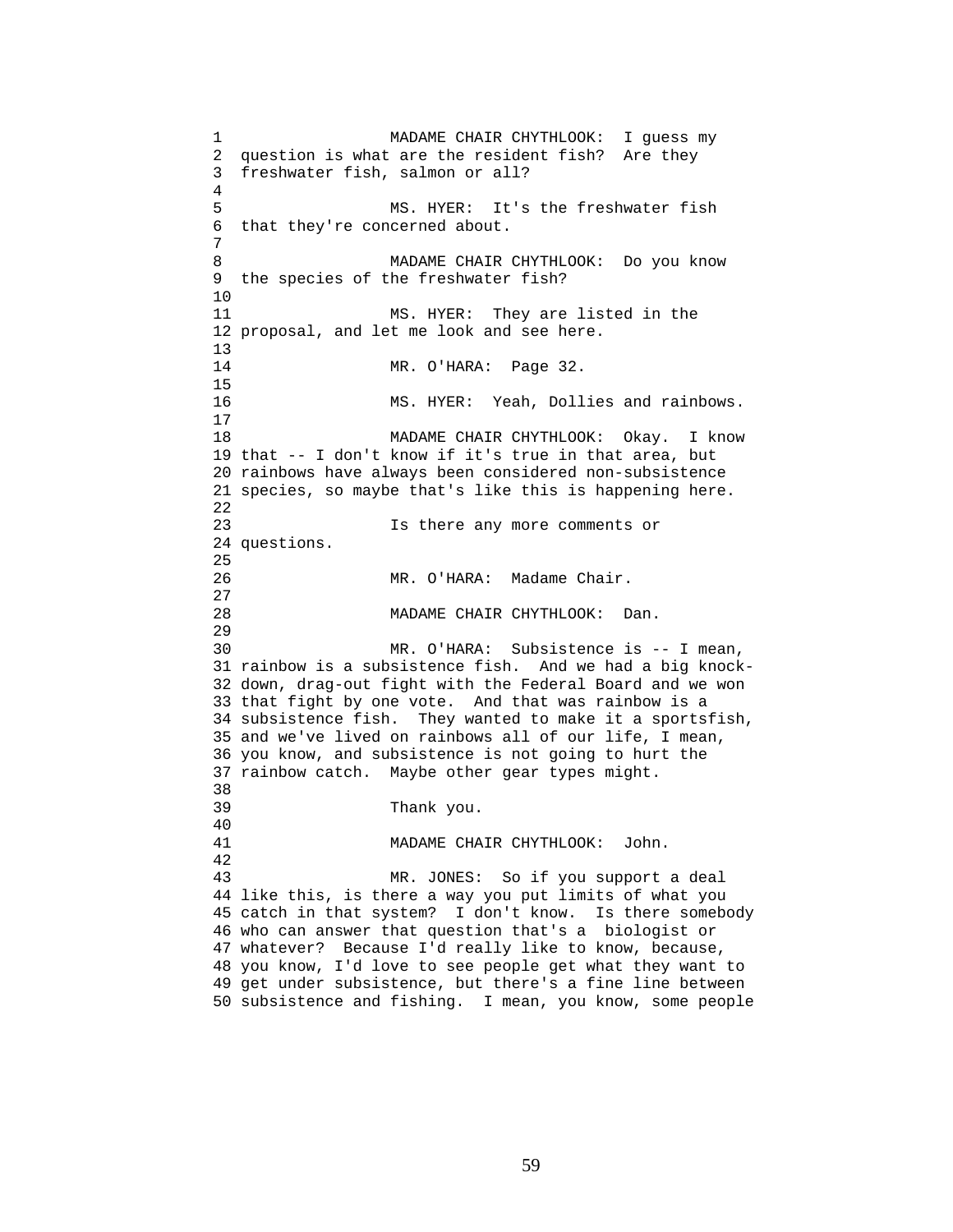1 call it subsistence, some people call it sport, some 2 call it I'm just surviving, you know. But there's a 3 fine line in there of what you decide to do, you know. 4 At a peak year, if you go out there and you target king 5 salmon, and I think the biggest run of king salmon 6 that's been up through the Chignik system, and I've 7 been there for 40 years, and I think 12,000 something 8 went up there one year, and that was it, you know. And 9 on the average year you're getting, you know, 3, 4,000 10 fish up there. And if you talk -- you know, we've had 11 this discussion at our AC meeting, and let's make it 12 legal to go up there and sports -- or subsistence fish 13 with a pole in the river for kings. But every time I 14 ask the question, how many kings are you going to take 15 out of that system, you know, it's a dying system of 16 not only Chignik, it's throughout the whole State of 17 Alaska. King salmon are dwindling. I heard on KDLG 18 one time that there was only like in Mohler or one of 19 those places down there, it was only 58 kings went up 20 through that system. Or 58 kings caught, one of the 21 two, they had on their Fish and Game report one time. 22 And that was the season was over for that. So it's not 23 only Chignik that you're going to -- you know, when you 24 put a proposal in for king salmon that is going bad 25 around the whole State of Alaska, you've got to 26 regulate it. You can't just say, well, we're going to 27 go get these under subsistence, to heck with the 28 sportsfishermen, heck with whatever else is going on 29 here. You can't; you'll wipe it out by putting 30 something under subsistence. You've got to learn to 31 protect these things by putting a number on them, you 32 know. You just can't go wild on them, you know. Some 33 guy might want to put 200 kings in his freezer. 34 That's a big chunk out of 1,000. 35 36 So that would be my concerns with any 37 proposals that you put under subsistence catching in 38 the river, that these things spawn in the river in two 39 places. One is above the weir, one is below the weir. 40 And they do go up into wherever they go up into that 41 lake around the corner, I don't know. But you can wipe 42 them out under subsistence just as bad as you can under 43 sportsfishing and commercial fishing. 44 45 So I'd like answers to some of those. 46 47 MR. BOSKOFSKY: I don't think any 48 subsistence user is going to go out and take 200 kings. 49 Right now it's sportsfishing. And you can imagine how 50 many they take out. But I say subsistence users, we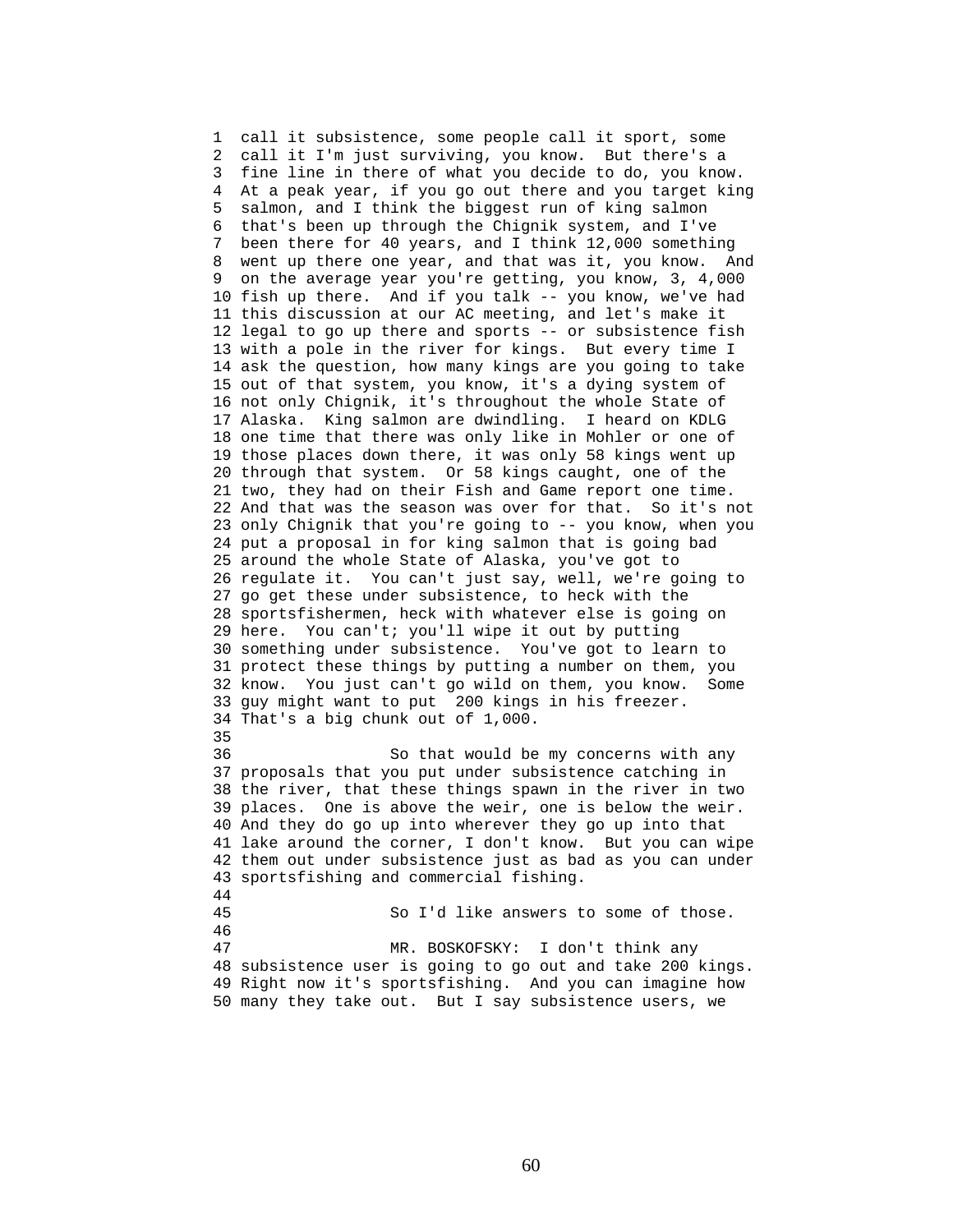1 can't go in the river and get our kings. It's not 2 fair. We're not looking to take 50 kings. We're not 3 looking to take that much. We're trying to get enough 4 just to smoke. And I shouldn't have to use a rod and 5 reel to do it as a subsistence user. And that's the 6 whole point is right now it's the sportsfishery is the 7 one that's got it controlled. So it's legal for them 8 to come and take three to five kings, whatever their 9 bag limit is going to be, and we don't get to. It's 10 not right. 11 12 MR. JONES: Well, when you have a 13 fishery that the State closes down because of lack of 14 fish, shouldn't that be for everybody, even though it's 15 for sportsfishing? I mean, sportsfishermen -- you're 16 acing out the sportsfisherman. Okay. But under 17 subsistence you're still going to take those. That 18 still hurts the run. You know what I'm saying, Alvin 19 is a lot of people catch -- commercial fisheries, you 20 know, I caught quite a few kings down below there, and 21 I'm actually as a commercial fisherman hurting the 22 return of those things by taking five, six of them 23 home, you know. But there's also other people that 24 catch them down below there that take more than five or 25 six home, and they're non-reported fish, and it's still 26 killing off a king run, you know. I put mine on the 27 ticket, okay, I took my kings home, you know. 28 29 I don't know. It's a decision that has 30 to be made. I'd love to see everybody get kings. But 31 you've got to have a rule in there that stops them from 32 eliminating the whole thing. 33 34 MADAME CHAIR CHYTHLOOK: Okay. Is that 35 done? 36 37 MR. JONES: Yeah. I don't know what 38 else to say on it. 39 40 MADAME CHAIR CHYTHLOOK: I think Tim 41 Towarak has a comment. 42 43 MR. TOWARAK: This might help explain 44 to Mr. Jones. The same issue is a big issue on the 45 Yukon River, and they've got multiple users, you know, 46 all the way through Canada. So it is a statewide 47 problem. 48 49 And your mention of AFN, that's exactly 50 why it came up as an issue on the Yukon River. And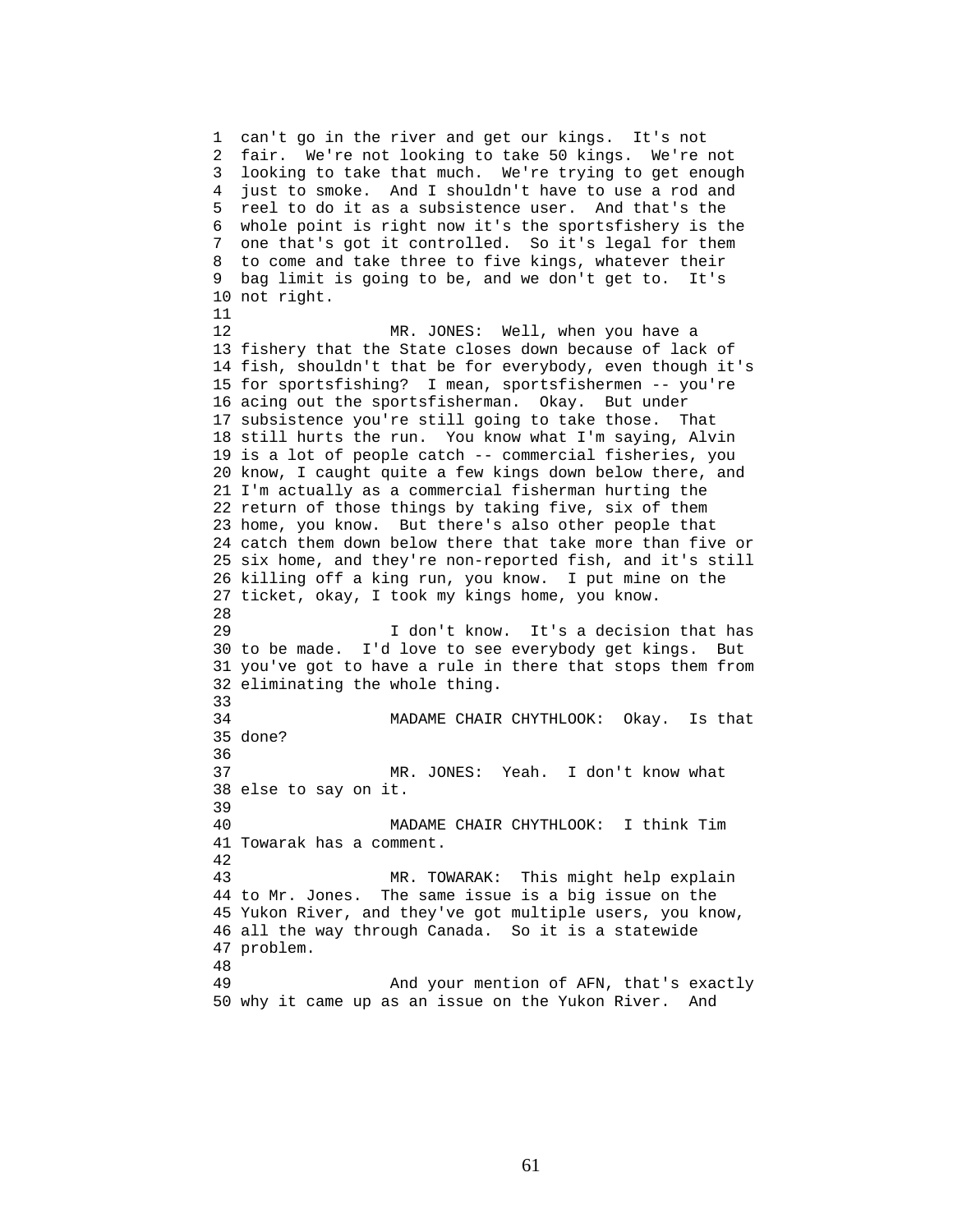1 what the Board is doing now is reviewing our definition 2 of customary and traditional use of subsistence salmon. 3 And a big part of that is because of that Yukon River 4 use of king salmon and the sale of smoked salmon during 5 AFN. 6 7 I don't know if you remember right, 8 about three or four years ago when we had the 9 convention in Fairbanks, during the fall the Federal 10 agents went into villages and arrested people and got 11 orders to look into their freezers. They took out 12 food. You know, it was done very poorly by the Federal 13 Government. And so there were proposals brought up to 14 the full Board about customary and traditional use of 15 especially Chinook salmon on the Yukon. 16 17 But what we're trying to draft, and I 18 think it's a discussion later on with this Advisory 19 Council on the definition of customary and traditional 20 use for subsistence-caught salmon. There's proposals, 21 and I don't know what your position was, I think it's 22 something like 250 or \$750 limit on sale of salmon 23 strips. That's a discussion that we're having at the 24 Board level. 25 26 So it is a statewide problem, and it is 27 a statewide challenge to the Federal subsistence 28 process to come up with a solution that everyone can 29 live with. I just wanted to explain that. 30<br>31 MR. JONES: I have a question. 32 33 MADAME CHAIR CHYTHLOOK: Okay. John. 34 35 MR. JONES: So on this river you have 36 sportsfishermen and you have subsistence users on the 37 same river. And what happens if the sportsfishing is 38 closed down? Does the subsistence person still go out 39 and get his fish? 40 41 MR. TOWARAK: I should get someone from 42 Federal regulations to explain that. 43 44 MR. JONES: That's what I'm getting to 45 is if it's closed to sportsfishermen, is it closed to 46 subsistence fishermen? You know, it's not the idea of 47 I'd like to throw a single aye in. I'd like to clarify 48 it before I vote on it, you know. If I'm voting on 49 something, I'd like to know if it's closed to one 50 person, is it closed to everybody. You know, fairness.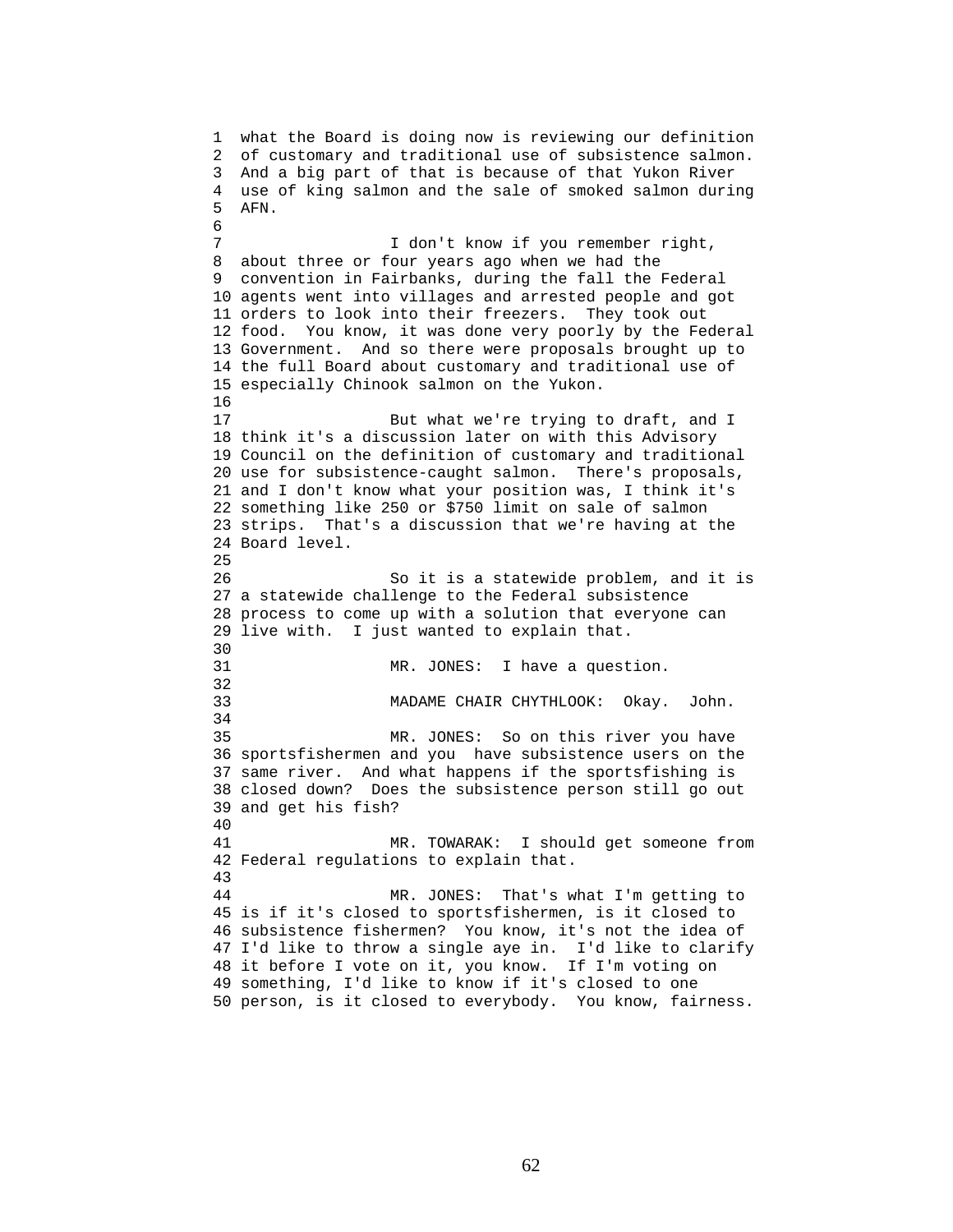1 MS. KENNER: Madame Chair. 2 3 MADAME CHAIR CHYTHLOOK: Yes. 4 5 MS. KENNER: Madame Chair. This is 6 Pippa Kenner with OSM in Anchorage, and I'd like to 7 respond to the Council member through the Chair. 8 9 MADAME CHAIR CHYTHLOOK: You've got the 10 floor. 11 12 MS. KENNER: And the answer to his 13 question is that the closure to, excuse me, to the 14 sportfishery occurs separately than the closure to the 15 subsistence fishery. And generally the sport closure 16 occurs before the subsistence closure, but subsistence 17 closures are common. 18 19 MR. JONES: So the subsistence 20 fisherman still goes if it's closed to sportsfishing; 21 that's what you're telling me? 22 23 MS. KENNER: Council member through the 24 Chair. Yes, unless the sportfishery is closed, it is 25 open -- excuse me, unless the subsistence fishery is 26 closed, it's open. They don't close together 27 automatically. 28 29 MR. JONES: But at any given time are 30 they both closed due to the lack of them? 31 32 MS. KENNER: Through the Chair. Yes. 33 34 MR. JONES: That sounds like a solution 35 then. 36 37 MADAME CHAIR CHYTHLOOK: Nanci. 38 39 MS. MORRIS LYON: Thank you, Madame 40 Chair. 41 42 John, just for clarification, I'm not 43 as familiar with your systems and the regulations down 44 there as I am with those right around my village, but, 45 you know, usually we've got trigger points in place 46 that create different things. In some cases like over 47 here on the Nushagak, you've got multiple, multiple 48 trigger points for many different things. And I know 49 on the less regulated streams then you've got base 50 trigger points that allow the Departments to close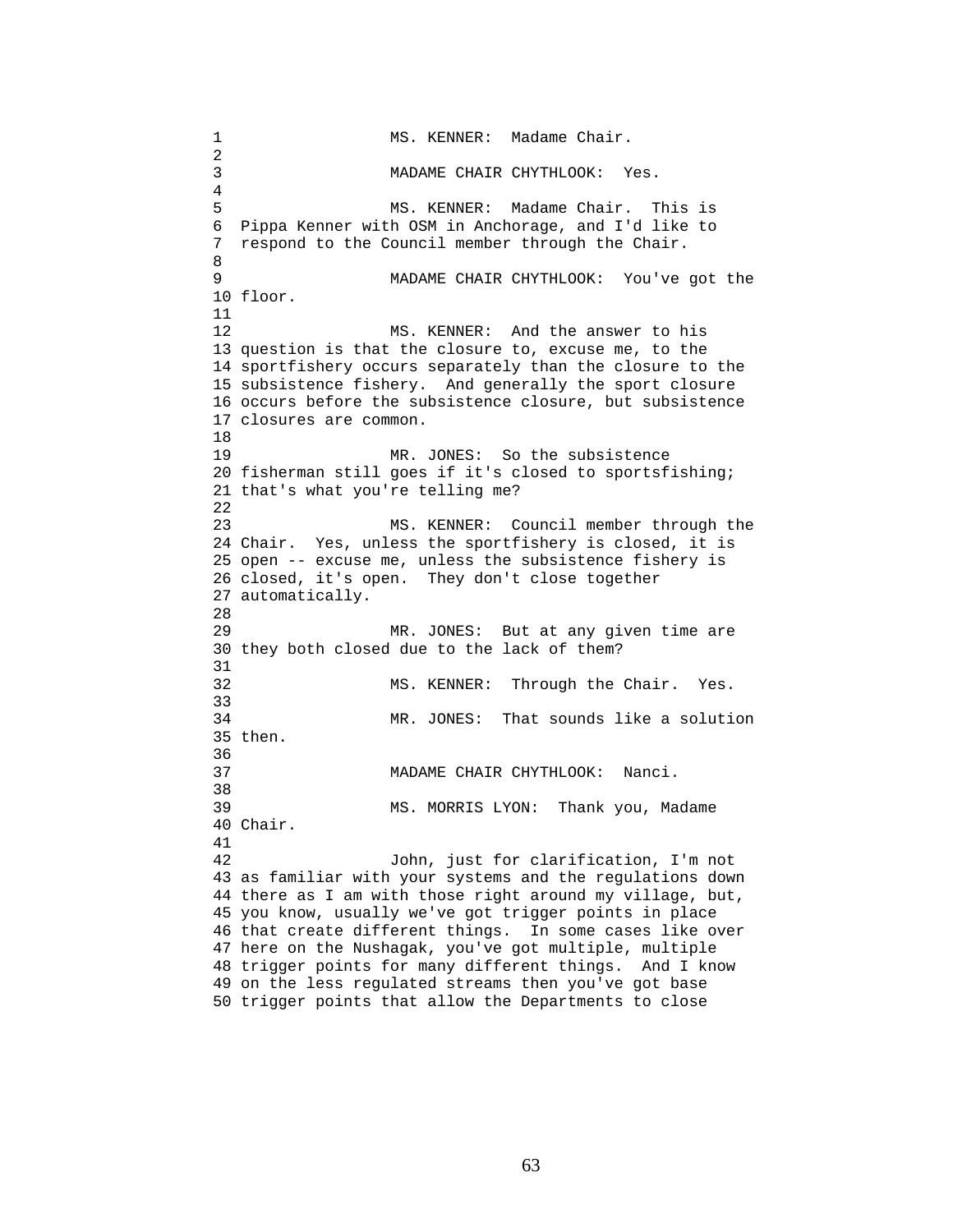1 those to sport and subsistence fish if they see they're 2 not coming in in good enough numbers. 3 4 MR. JONES: Yeah. Well, this year I 5 had a total of 10 sportsfishermen and I canceled them 6 during the king season actually, because I have strong 7 feelings about catch and release, so I told them, well, 8 we ain't going to go up there and sportsfish for kings 9 and do catch and release, because catch and release 10 kills them just as bad as anything else. So as a 11 sportsfisherman, I'm still trying to get the Chignik 12 king run up, you know. I wouldn't allow it. And there 13 is three or four other sportsfishermen there, you know, 14 run the system, and they allowed catch and release. 15 And I don't see that, you know. All that is is another 16 problem. It's creating another problem with catch and 17 release, because they're laying up dead against the 18 weir. You can't catch a king salmon after that fight 19 and release it without harming it in one way or 20 another. 21 22 MADAME CHAIR CHYTHLOOK: Dan. 23 24 MR. O'HARA: Richard and Nanci, we had 25 our permit to do subsistence from the Alaska Department 26 of Fish and Game. And we put down, you know, like I'll 27 put down, we'll get 100 reds, which we only get about 28 60. And then they'll say, well -- they'll say, I 29 think and I need to ask you guys about this, because I 30 don't know if they recommend we get 10 kings or not. 31 Is there a limit that they put on us for kings? And 32 then we bring that back and give it -- at the end of 33 the season we give it back to the Alaska Department of 34 Fish and Game with the number of fish that we've taken 35 so they can keep track of these. 36 37 But I don't know if they put a 38 restriction on the number of kings we have in the 39 Naknek River or they just maybe suggest that we have 40 it. Madame Chair. 41 42 MADAME CHAIR CHYTHLOOK: Nanci. 43 44 MS. MORRIS LYON: Yeah. Those are 45 suggestions, Dan. 46 47 MR. O'HARA: A suggestion only. Okay. 48 MS. MORRIS LYON: Yeah. 50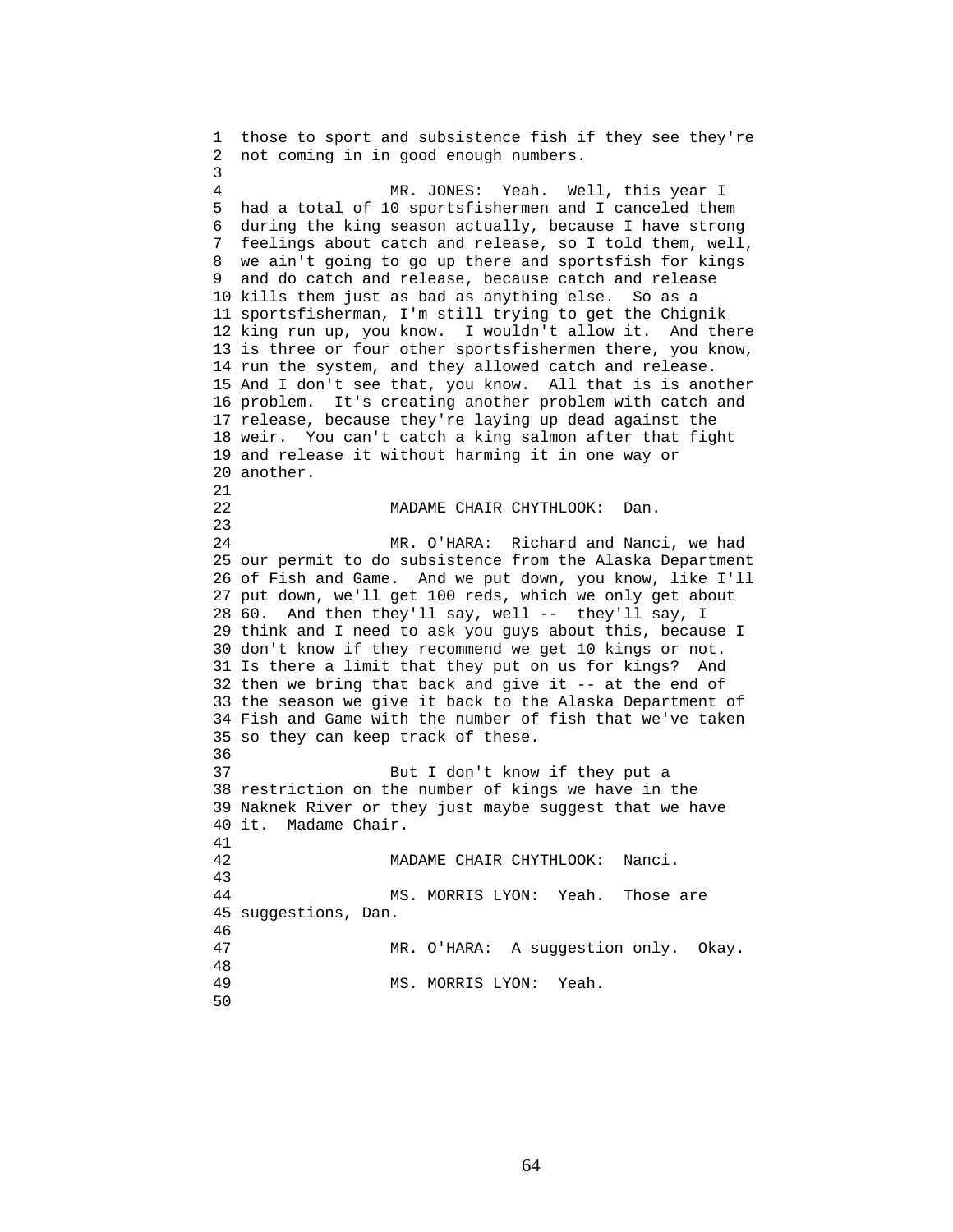1 MR. O'HARA: We only caught one. But I 2 wanted to ask you guys, if I could, Madame Chair. You 3 use seven-inch mesh gear for our kings down at Chigniks 4 in your lakes and rivers? 5 6 MR. BOSKOFSKY: No, we don't have king 7 gear. 8 9 MR. JONES: Yeah, but I catch mine when 10 I'm commercial fishing. And I put them on my fish 11 ticket. I'm a sportfisherman guide, but I hate 12 sportsfishing. So can that answer your question? 13 14 (Laughter) 15 16 MR. JONES: I mean, I'd rather catch it 17 with a net than throw that hook out there. So it's 18 just a business, you know. That's all it is to me. 19 It's just another business, you know. You've got to 20 have multiple businesses in the village to survive. 21 22 Back to this proposal, I'd like to see 23 people get their subsistence kings, but I'd like to 24 have it regulated some way that isn't going to wipe 25 them out on the first on the first year of subsistence 26 kings on that river system. And that would be the only 27 qualm I have with this proposal. 28 29 MADAME CHAIR CHYTHLOOK: Okay. I think 30 we'll move on to the agency comments. Does ADF&G 31 subsistence or ADF&G have any comments. 32 33 MR. CRAWFORD: Yes, Madame Chair. This 34 Drew Crawford with the Alaska Department of Fish and 35 Game in Anchorage. 36 37 MADAME CHAIR CHYTHLOOK: Yes. 38 39 MR. CRAWFORD: Your can find the State 40 comments on Page 40 to 43 in your book for this 41 Proposal FP13-13. 42 43 And Fish and Game's recommendation on 44 this proposal is that we oppose it. And the 45 justification is the 300-foot closure upstream of the 46 Chignik River weir was established for safety reasons 47 to prevent interference with weir operations. We 48 believe that this closed area should be retained. The 49 July 1st through August 31st subsistence closure in 50 Chignik River was established to protect spawning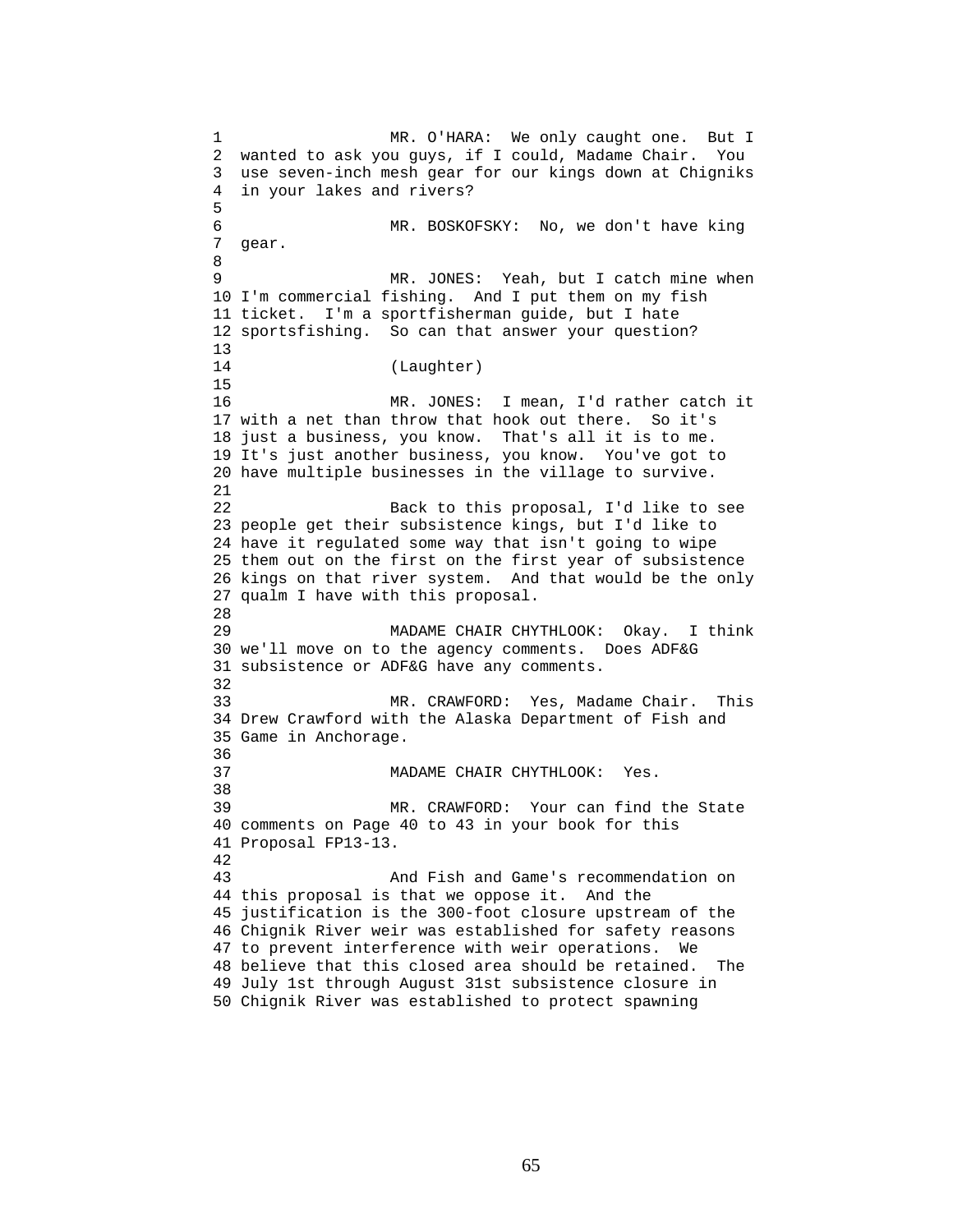1 Chinook salmon and these closure dates should also be 2 maintained. 3 4 The Department recommends against 5 adopting gillnets as a legal gear type for Federal 6 subsistence fishing Black Lake or tributaries or Black 7 and Chignik Lake and Chignik River, because opening 8 these tributaries to subsistence fishing with non-9 selective fishing gear could potentially result in 10 unsustainable harvest of non-targeted species such as 11 Dolly Varden and char. 12 13 Over. 14 15 \*\*\*\*\*\*\*\*\*\*\*\*\*\*\*\*\*\*\*\*\*\*\*\*\*\*\*\*\*\*\* 16 STATE OFFICIAL WRITTEN COMMENTS 17 \*\*\*\*\*\*\*\*\*\*\*\*\*\*\*\*\*\*\*\*\*\*\*\*\*\*\*\*\*\*\* 18 19 Alaska Department of Fish and Game 20 Comments to the Regional Advisory Council 21 22 Fisheries Proposal FP13-13: Open 23 closed areas in the Chignik River drainage for the 24 taking of spawned out sockeye salmon by gillnet. 25 26 Introduction: 27 28 The Chignik Traditional Council submitted this 29 proposal in order to obtain additional opportunities to 30 harvest spawned-out sockeye salmon for subsistence and 31 stipulates the following: 32 33 1. Eliminate the 300-foot closure 34 upstream of Chignik River weir. 35 36 2. Eliminate the July 1 through August 37 31 subsistence fishery closure in Chignik River. 38 39 3. Expand legal gear types for federal 40 subsistence fishing in Black Lake or tributaries of 41 Black and Chignik lakes and Chignik River to include 42 gillnets. 43 44 Impact on Subsistence Users: 45 46 If adopted as proposed, 47 federally-qualified subsistence users would be allowed 48 to subsistence fish in the Chignik River watershed with 49 a gillnet under the authority of a federal subsistence 50 fishing permit. If adopted, federal subsistence users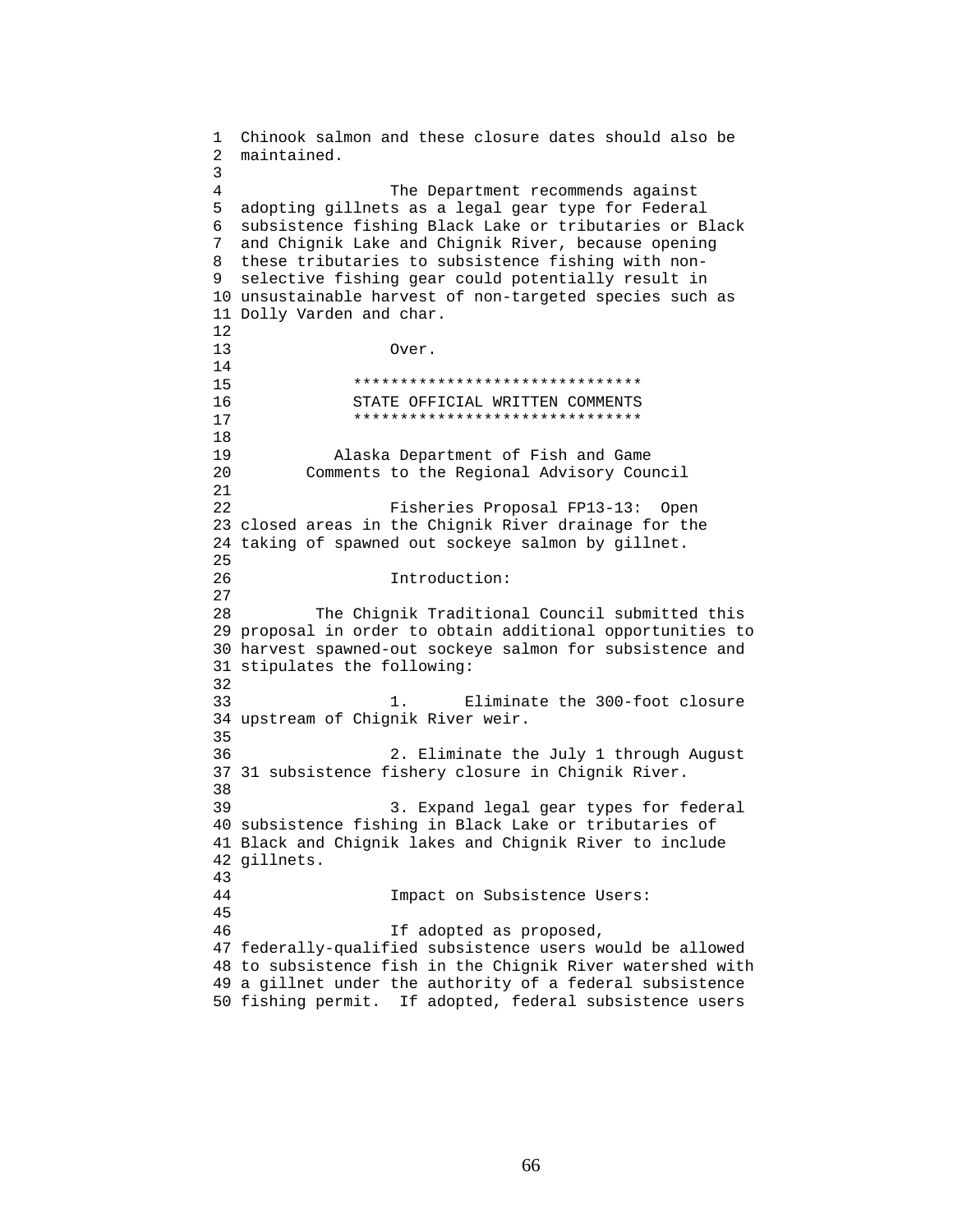1 who choose to use a gillnet would be restricted to 2 Chignik River, Chignik Lake, the lower one mile of 3 Clark River and Home Creek, and Black Lake or 4 tributaries of Black and Chignik lakes. The Federal 5 Subsistence Board authorized expanded methods and 6 means, and eliminated some permit and reporting 7 requirements in the Chignik River watershed. If this 8 proposal is adopted, federal regulations would allow 9 federally-qualified subsistence users to utilize 10 methods and means significantly different from those 11 allowed under state regulations in the tributaries of 12 Chignik and Black lakes (with the exception of Clark 13 River and Home Creek, neither of which require a 14 federal subsistence permit or other reporting method). 15 Though this proposal does not request that all gear 16 types be allowed for federal subsistence fishing in the 17 tributaries of Chignik and Black lakes, as allowed in 18 the Clark River and Home Creek, state regulations 19 prohibit using spears and hook and line for subsistence 20 fishing. Adoption of this proposal would expose 21 federally-qualified users to state citation because 22 there are no federal public lands in the Chignik River 23 watershed. Fishermen using methods and means not 24 authorized under state law or who fish in areas closed 25 to subsistence fishing in state regulations would risk 26 being cited while standing on state and private land, 27 including state-owned submerged lands and shore lands. 28 29 Impact on Other Users: 30<br>31 None noted at this time. 32 33 Opportunity Provided by State: 34 35 Gillnets and purse seines are allowable 36 gear under state subsistence regulations. The State of 37 Alaska provides a subsistence preference on all lands 38 and provides liberal salmon subsistence fisheries on 39 the Alaska Peninsula. Subsistence fisheries in the 40 Chignik area provide an annual household limit of 250 41 fish, and subsistence fishermen can be authorized to 42 take more if needed. For the Chignik area subsistence 43 salmon fishery, gear types allowed include gillnets and 44 seines, except purse seines may not be used in Chignik 45 Lake. Gillnets may be used in Clark River and Home 46 Creek one linear mile upstream from their confluences 47 with Chignik Lake. Additional gear types can be added 48 to the state subsistence permit (5 AAC 01.470). 49 50 State subsistence permits for each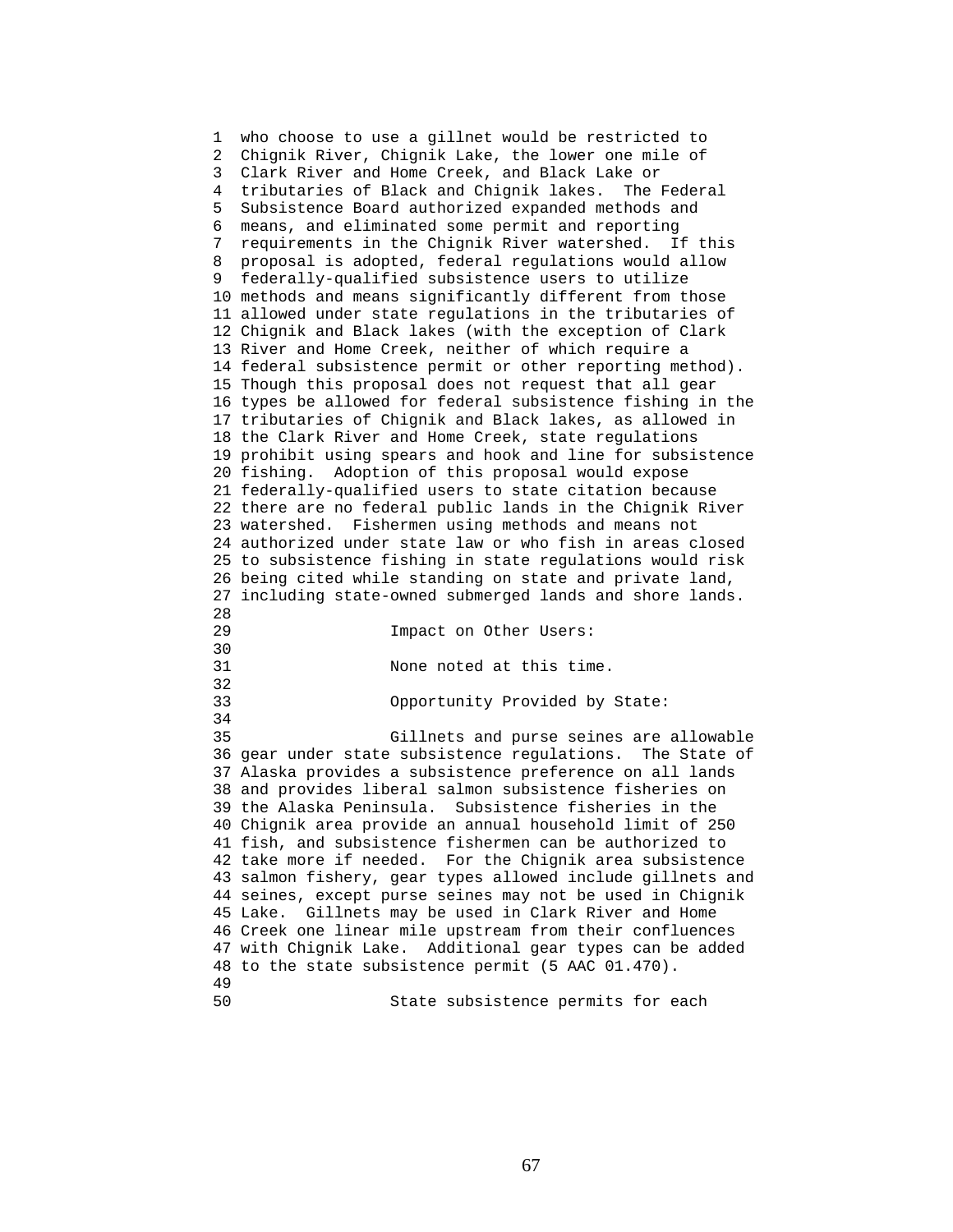1 management area carry stipulations specific to that 2 area, such as timing restrictions to separate 3 subsistence and commercial fishing, gillnet length 4 limits in areas open to commercial fishing, and waters 5 closed to subsistence fishing. Commercial salmon 6 license holders and Commercial Fisheries Entry 7 Commission (CFEC) salmon permit holders in this area 8 may subsistence fish for salmon during a commercial 9 salmon fishing period (5AAC01.485), but may not 10 subsistence fish 12 hours before or 12 hours after each 11 commercial fishing period. Commercial salmon license 12 holders and CFEC permit holders in the Chignik 13 Management Area that subsistence fish in Chignik 14 Lagoon, Chignik Lake, or Chignik River are required to 15 contact department staff at the Chignik weir in order 16 to separate the reporting of subsistence and commercial 17 harvests. 18 19 The Alaska Board of Fisheries (BOF) 20 established a combined amount reasonably necessary for 21 subsistence (ANS) for communities in the Alaska 22 Peninsula area as 34,000 56,000 salmon annually. The 23 combined ANS for the Chignik Area (Chignik Bay and the 24 Central and Eastern districts of the Chignik Management 25 Area) is 7,700 14,250 salmon annually. Liberal state 26 subsistence fisheries are allowed on all lands (state, 27 federal, and private), so adoption of this proposal is 28 not necessary to provide a meaningful subsistence 29 opportunity. 30<br>31 Conservation Issues: 32 33 No salmon stocks on the Alaska 34 Peninsula are currently listed as stock of concern by 35 the BOF. Recent late-run sockeye salmon returns, which 36 return primarily to Chignik Lake and its tributaries, 37 have decreased slightly recently. If the Federal 38 Subsistence Board approves this proposal, but does not 39 require a federal permit, increases in undocumented 40 in-tributary exploitation would not be detectable due 41 to the lack of a federal reporting requirement. 42 Significant increases of unreported harvest in Chignik 43 River watershed may lead to conservation issues that 44 would not be detected in a timely manner and may 45 require severe fishery restrictions when detected. 46 47 The July 1 through August 31 48 subsistence fishery closure was established by the BOF 49 in Chignik River many years ago to prevent inadvertent 50 harvest and harassment of spawning Chinook salmon.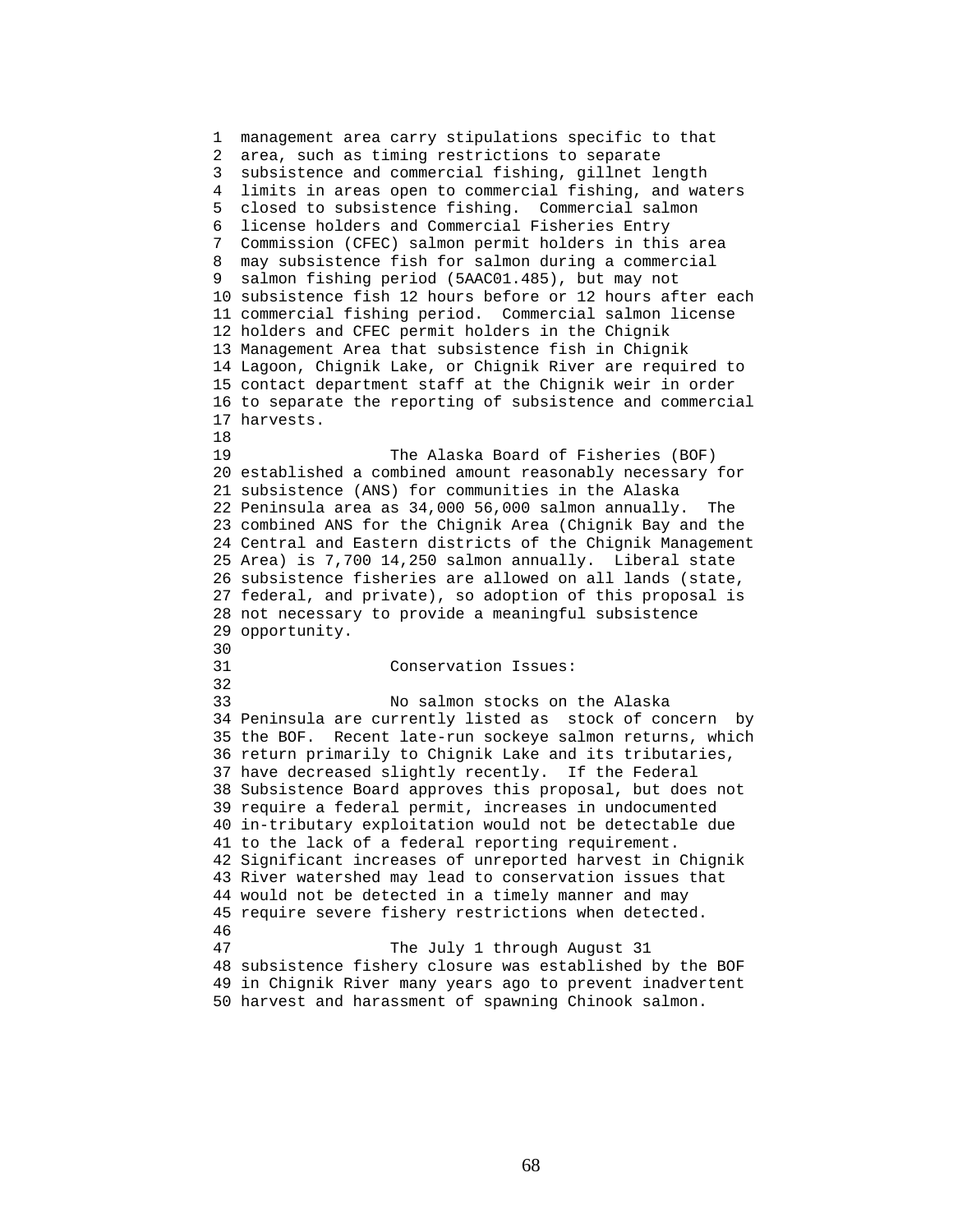1 Reopening the Chignik River to subsistence fishing with 2 gillnets would have immediate impacts on the Chinook 3 salmon population that spawns in approximately 80% of 4 the 1.8 river miles that extends from the outlet of 5 Chignik Lake downstream to the department s Chignik 6 weir and near the outlet of Chignik Lake. Chinook 7 salmon have not been found to habitually transit beyond 8 Chignik Lake.  $\mathsf{Q}$ 10 The Federal Subsistence Board recently 11 liberalized allowable methods and means for federal 12 subsistence fisheries, and eliminated permitting and 13 reporting requirements for federally-qualified users 14 who utilize rod and reel, bow and arrow, spear, 15 bare-hand capture, and snagging. Elimination of 16 permitting and reporting requirements by 17 federally-qualified users causes the department serious 18 concern about localized depletion of sockeye salmon 19 stocks in Chignik River watershed tributaries, 20 especially if a significant increase of harvest 21 results. Since the Federal Subsistence Board does not 22 monitor the federal subsistence fishery in this area, 23 authorizing additional freshwater subsistence fisheries 24 that target unmonitored wild stocks is not consistent 25 with principles of sound management and conservation of 26 fish and wildlife resources. 27 28 Three Federal Subsistence Board members 29 discussed their support of proposal FP08-11 at the 30 December 2007 meeting because the expected increase in 31 harvest was estimated to be reasonably small and the 32 proponent s intent was to harvest one or two fish at a 33 time (Federal Subsistence Board Transcripts, December 34 20, 2007, pages 228 and 229). Further discussion by 35 the Federal Subsistence Board and Regional Advisory 36 Council chairs also focused on liberalizing federal 37 subsistence users methods and means to allow for 38 harvests of individual salmon for immediate sustenance 39 while traveling lightly in the course of camping, berry 40 picking, or hunting. Discussions did not consider 41 impacts that adoption of FP08-11 would have on sockeye 42 salmon stocks within Clark River and Home Creek, 43 because both were closed to federal subsistence fishing 44 at the time. The impacts of cumulative unreported 45 harvests from creeks that are near communities and 46 easily accessible were also not considered by the 47 Federal Subsistence Board. 48 49 The Federal Subsistence Board approved 50 FP08-11, which liberalized methods and means to allow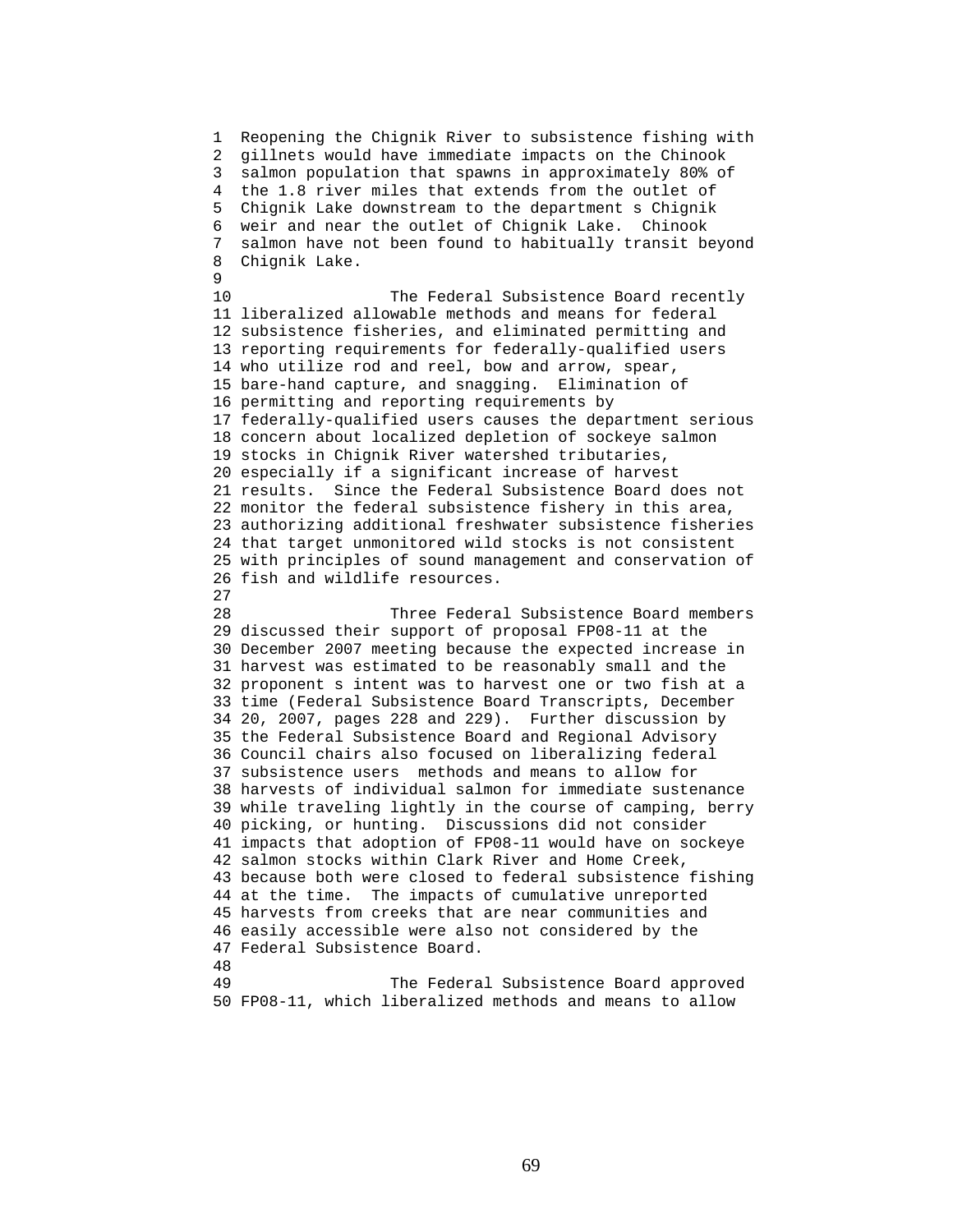1 snagging, bare-hand capture, and similar means for 2 light travelers on the Alaska Peninsula and eliminated 3 reporting requirements, based on information that 4 suggested the level of harvest would be a small number 5 of fish by subsistence users traveling lightly in the 6 field. During 2008, the department received reports of 7 federal subsistence users harvesting their winter 8 supply of salmon from these tributaries of concern by 9 federal methods and means and without the benefit of 10 permits and harvest reporting. As stated in objections 11 to FP08-11, the department has serious conservation 12 concerns with unreported harvests and the liberalized 13 methods and means. Those concerns increase with 14 consideration of FP09-11 and FP11-10 and the potential 15 of significant federal subsistence harvests in Home 16 Creek and Clark River.  $\frac{17}{18}$ 18 Enforcement Issues: 19 20 None noted at this time. 21 22 Jurisdiction Issues: 23 24 While standing on state and private 25 lands (including state-owned submerged lands and shore 26 lands), persons must comply with state laws and 27 regulations. If this proposal is adopted, detailed 28 maps are needed that depict land ownership and specific 29 boundaries of areas where federal regulations are 30 claimed to apply in order to reduce risk of violation 31 for federal subsistence fishermen. During the December 32 2007 Federal Subsistence Board meeting, Alaska wildlife 33 trooper testimony (Federal Subsistence Board 34 Transcripts December 11, 2007, pages 89-91) explained 35 the importance of users understanding and knowing 36 jurisdiction and land status. When an enforcement 37 officer encounters an individual conducting an activity 38 that is prohibited by state regulations while standing 39 on state or private lands, including state-owned 40 submerged lands, the person may be cited. 41 42 Other Issues: 43 44 An identical proposal (#96) was 45 submitted to the BOF for consideration during the 46 January 16 18, 2011, meeting in Anchorage. Proposal 96 47 was supported unanimously by the Chignik Advisory 48 Committee, it was supported with modifications by the 49 USFWS/Federal Subsistence Management Program, and the 50 BOF voted to take no action on this proposal.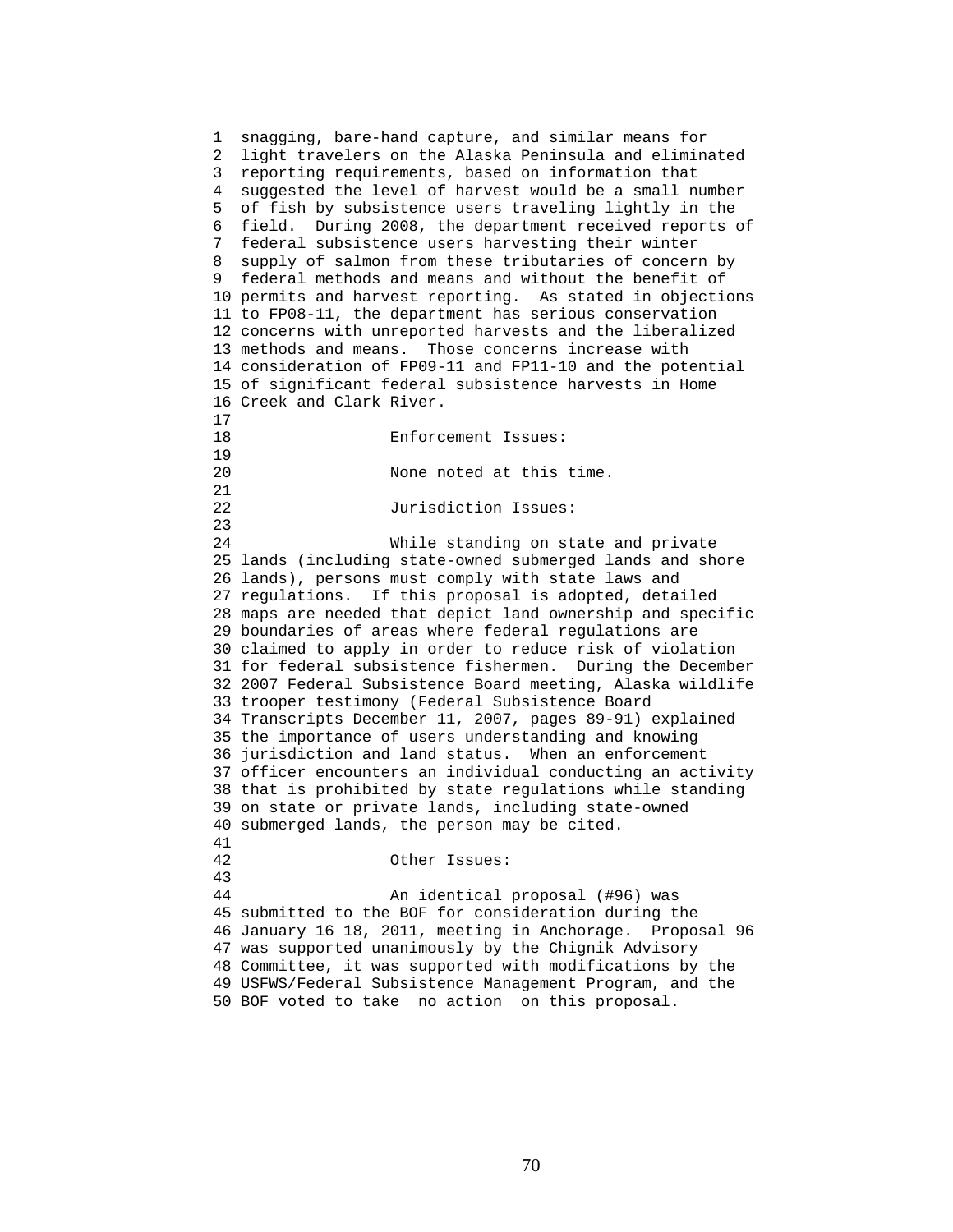1 A similar Fisheries Proposal (FP) 2 11-10, submitted by the Chignik Lake Traditional 3 Council to the Federal Subsistence Board, requested the 4 same changes to Federal subsistence fishing regulations 5 for the Chignik Management Area as State Proposals 95 6 and 96. In addition, FP 11-10 requests elimination of 7 the July 1 through August 31 salmon fishing closure in 8 the Chignik River from a point 300 feet upstream from 9 the Chignik weir to Chignik Lake. 10 11 The Federal Subsistence Management 12 Program is concerned that opening the tributaries of 13 Black and Chignik lakes to subsistence salmon fishing 14 with nonselective fishing gear types, such as gillnets, 15 could potentially result in unsustainable harvests of 16 other nontarget species (for example, Dolly 17 Varden/char). These other species may be more 18 susceptible to overfishing than the more abundant 19 salmon species, but fishing effort is expected to be 20 low. If either of these proposals is adopted, harvest 21 of nontarget species would need to be monitored to 22 ensure they remain within sustainable limits. 23 24 The Bristol Bay Federal Subsistence 25 Regional Advisory Council (Council) met September 23, 26 2010, and recommended to support FP11-10 with 27 modifications including retaining the July 1 through 28 August 31 closure of the Chignik River. During that 29 meeting, the Council did not express any concerns about 30 overharvest of nonsalmon species if the area is open to 31 subsistence salmon fishing because effort is expected 32 to be low. The Council recommended opening these areas 33 to subsistence use, and pointed out that these areas 34 are already open to sport fishing. Finally, the 35 Council was concerned about the potential need of 36 multiple or dual federal/state permits and preferred 37 seeing the same changes in both federal and state 38 regulations, if possible, to avoid the need for 39 separate/dual permits. 40 41 The Office of Subsistence Management 42 (OSM) staff recommendation to the Federal Subsistence 43 Board is to support FP11-10 with modifications 44 including but not limited to: 1) opening the areas of 45 Black Lake and its tributaries to subsistence fishing, 46 but excluding the use of gillnets and seine gear; 2) 47 removing the requested restriction for using "hook and 48 line" gear in the Chignik River; 3) retaining the 49 existing July 1 through August 31 fishing closure in 50 the Chignik River above the ADF&G weir; and 4)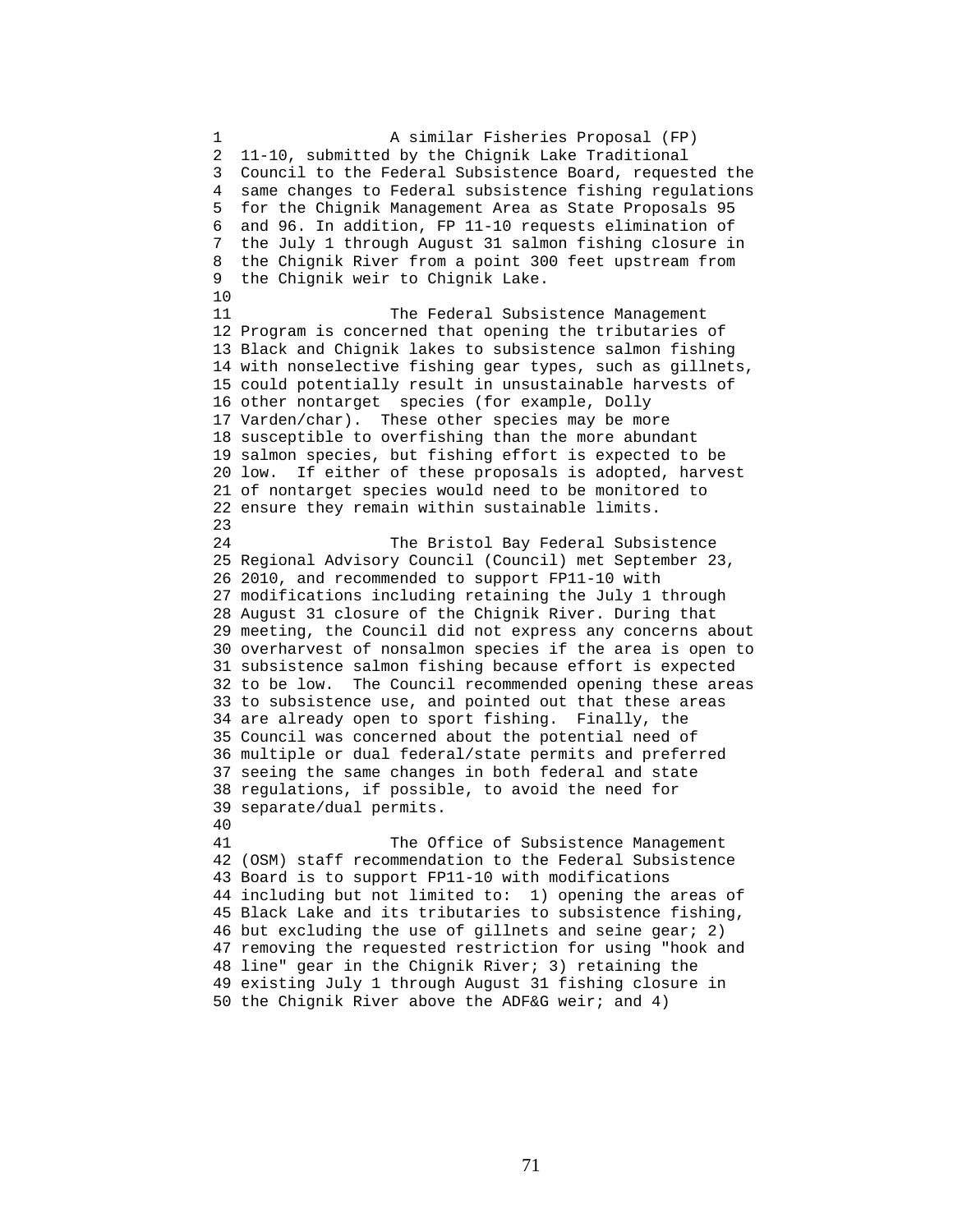```
1 retaining the prohibition of purse seine (both power 
2 and hand) in Chignik Lake. 
3 
4 The Federal Subsistence Board 
5 considered FP11-10 during its January 19-21, 2011, 
6 meeting in Anchorage and approved it as modified by the 
7 Regional Advisory Council. 
8 The 300-foot closure upstream of Chignik River weir was 
9 established for safety reasons and to prevent 
10 interference with weir operations; this closed area 
11 should be retained. The July 1 through August 31 
12 subsistence fishery closure in Chignik River was 
13 established to protect spawning Chinook salmon and 
14 these closure dates should be retained. The Department 
15 recommends against adopting gillnets as a legal gear 
16 type for federal subsistence fishing in Black Lake or 
17 tributaries of Black and Chignik lakes, and Chignik 
18 River because opening these tributaries to subsistence 
19 salmon fishing with nonselective fishing gear types 
20 such as gillnets could potentially result in 
21 unsustainable harvests of other nontarget species (for 
22 example, Dolly Varden/char). 
23 
24 Recommendation: Oppose. 
25 
26 MADAME CHAIR CHYTHLOOK: Okay. Nanci. 
27 
28 MS. MORRIS LYON: Yes. Thank you, 
29 Madame Chair. 
30 
31 Drew, my question is, is the 
32 sportfishing also closed from July 1st through August 
33 31st to protect those spawning fish. 
34 
35 MR. CRAWFORD: I'll have to -- I don't 
36 have that information right in front of me, but I can 
37 find it and get back to you. 
38 
39 MADAME CHAIR CHYTHLOOK: Okay. John. 
40 
41 MR. JONES: Yeah, it's open for 
42 sportsfishing during those period. The king fishing 
43 closes August 9th, 10th, whatever it is. And as far as 
44 Dollies and whatever else you're fishing in that 
45 system, it's open. 
46 
47 MADAME CHAIR CHYTHLOOK: Okay. Dan. 
48 
                 MR. DUNAWAY: Thank you, Madame Chair.
50
```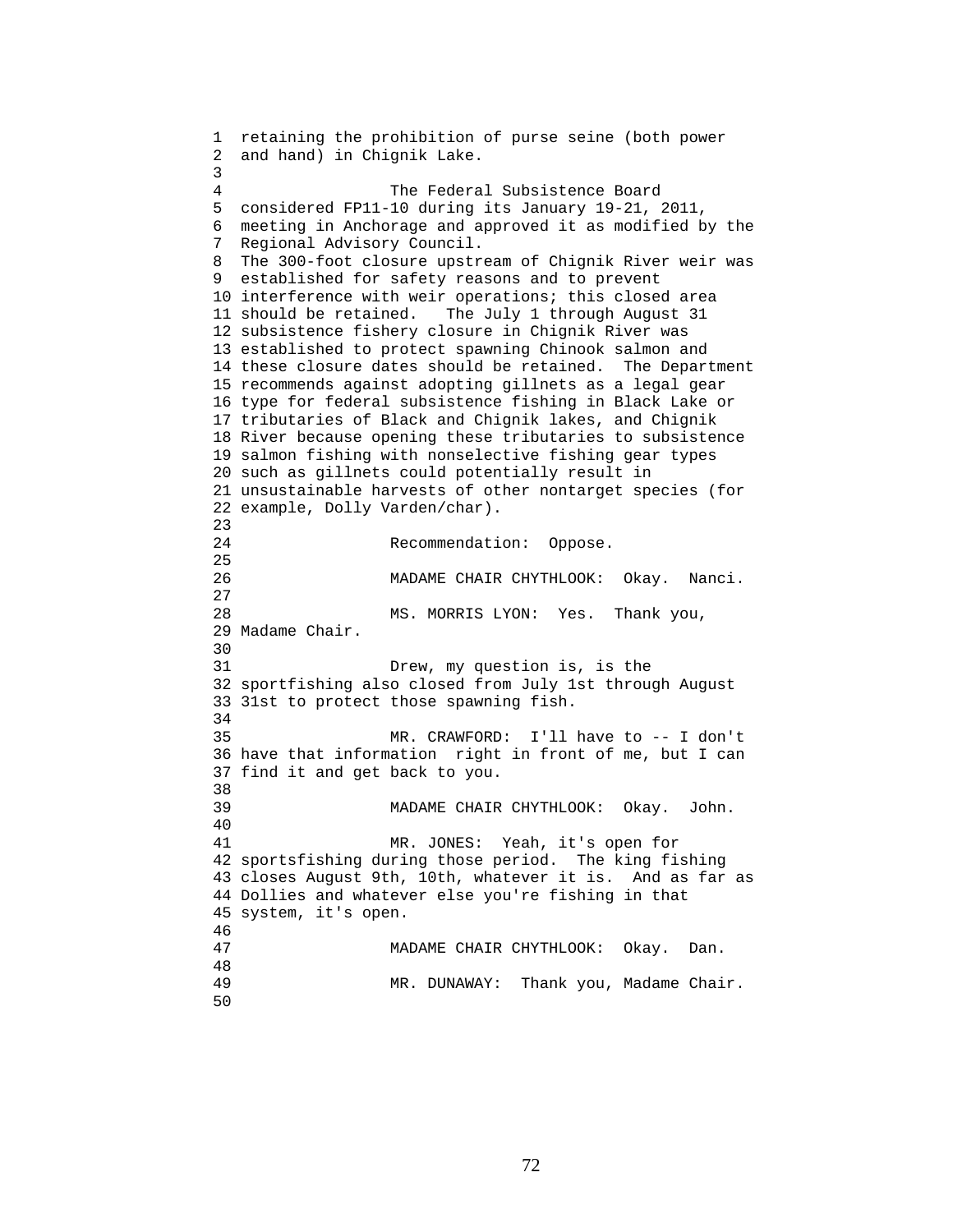1 One thing maybe for Drew to hear and 2 pass on to the State, we're bumping up against a bunch 3 of questions here that could probably be fairly easily 4 answered if we had a few more of the State fish and 5 game biologists attending. And I"m noticing a 6 decreasing level of participation by the State in this. 7 When I was working for the State, I was mandated to be 8 at these, and I jumped through some pretty tight hoops 9 to do that. It makes it difficult here to help get 10 things coordinated and it makes it difficult to 11 sometimes have a fully informed decision. So I'm 12 really disappointed that a few more State biologists 13 aren't available for this information. 14 15 I've read through some of the comments 16 that are published -- or the whole comment that was 17 published in the book here. One thing I want to bring 18 to the Council's attention here is I'm a little 19 concerned if we go with this, we're going to be 20 appearing pretty inconsistent when it was only in 2010 21 that we recommended and I believe eventually the 22 Subsistence Board adopted a proposal that kind of 23 pretty much established the regulations that we 24 currently have down there. 25 26 It's been really helpful to hear Alvin 27 and John talk, because I'm not very familiar with that 28 area, but I am a little concerned that, you know, two 29 years later or three years later we're kind of redoing 30 something that we just pushed for relatively recently. 31 32 And with that I'll kind of defer to 33 other folks until we hear from more folks. 34 35 Thank you. 36 37 MADAME CHAIR CHYTHLOOK: Okay. Any 38 other comments. 39 40 (No comments) 41 42 MADAME CHAIR CHYTHLOOK: Okay. We'll 43 move to the Federal agencies. Anybody from the Federal 44 agencies have any comments regarding this proposal. 45 46 (No comments) 47 48 MADAME CHAIR CHYTHLOOK: How about the 49 Native, tribal, village or other. 50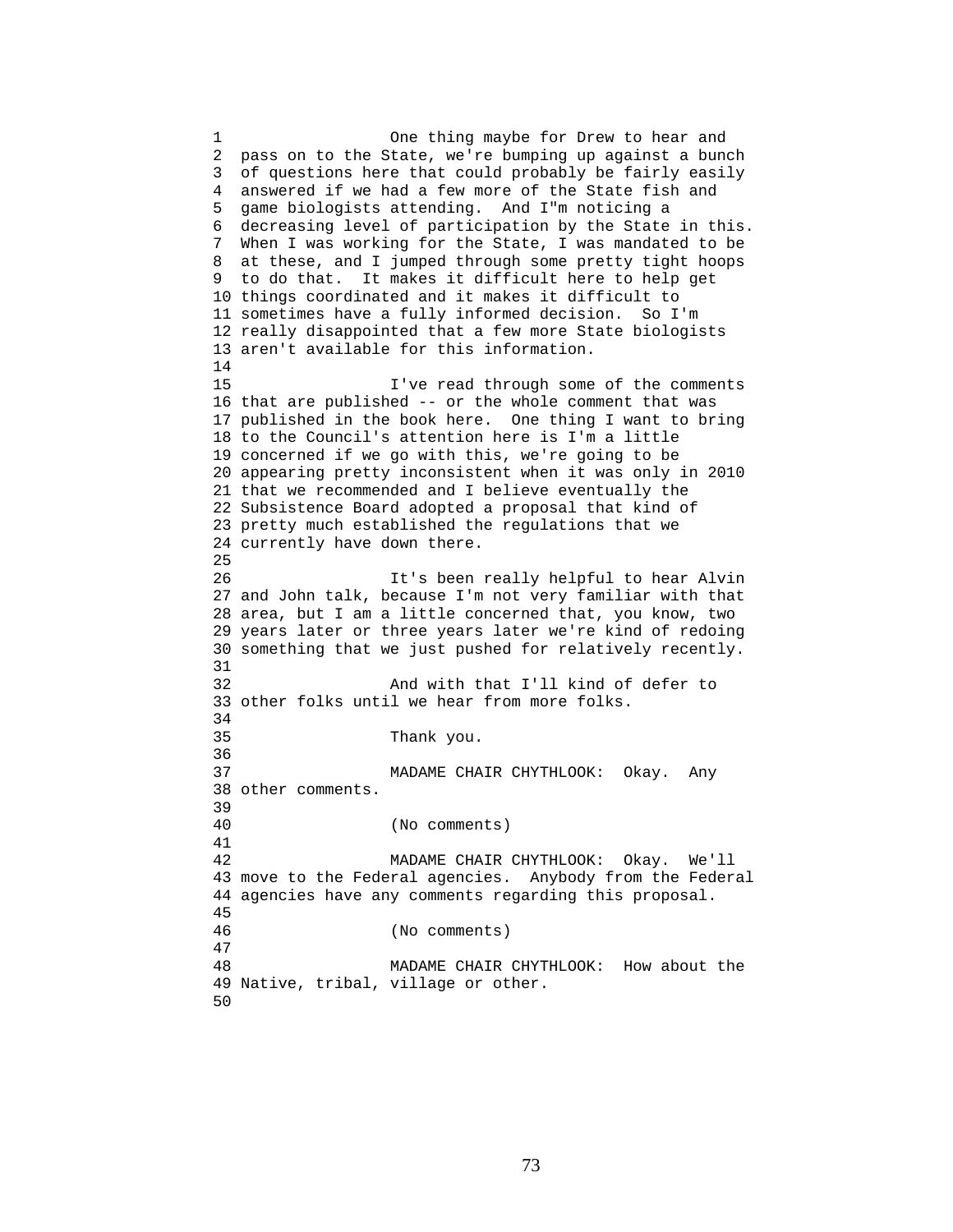1 And, Frank, are you going to be 2 addressing? 3 4 And by the way, we have these blue 5 cards in the back for the public, if you want to make 6 any comments, fill out these forms., and we'll deal 7 with them 8 9 Frank. 10 11 MR. WOODS: Yeah, Frank Woods, Bristol 12 Bay Native Association, subsistence. 13 14 14 I think there's like three issues here. 15 Number 1, I think that John Jones has some legitimate 16 concerns that, number 1, the issue of conservation is 17 huge. I think that not only this Board, but the State 18 boards look at that. 19 20 Under the justification for this is 21 that Federally-qualified subsistence users can harvest 22 salmon within the tributaries. I think that's the 23 biggest issue before the Board. 24 25 The second one is how do you co-manage 26 or dually manage a fishery in the light of subsistence. 27 And you've got to coexist with the commercial 28 fishermen, the sports industry, the recreational user, 29 the different entities that control this, is I think I 30 think out of the ballpark as far as the RAC is 31 concerned. In my opinion, the RAC is to help the 32 subsistence user coexist with the existing dual 33 management regulations. 34 35 In the spirit of Dan's comments earlier 36 that Bristol Bay RAC has worked diligently at 37 cooperating with the State and the Feds and all 38 agencies to help people meet their needs, and I think 39 that's the spirit of this whole proposal. 40 41 **In light of that, BBNA would fully** 42 support something to help the people of Chignik Lake 43 and the Chignik region. Being that they're qualified 44 subsistence users, it puts them in a different 45 category. You know, they have rural preference of 46 subsistence priority. And that goes down to zip code. 47 99576 does not qualify me to go down there and harvest 48 kings to sell at AFN, does not qualify me to go down 49 and harvest in that area with that methods and means of 50 where they're going to be fishing, to take them kings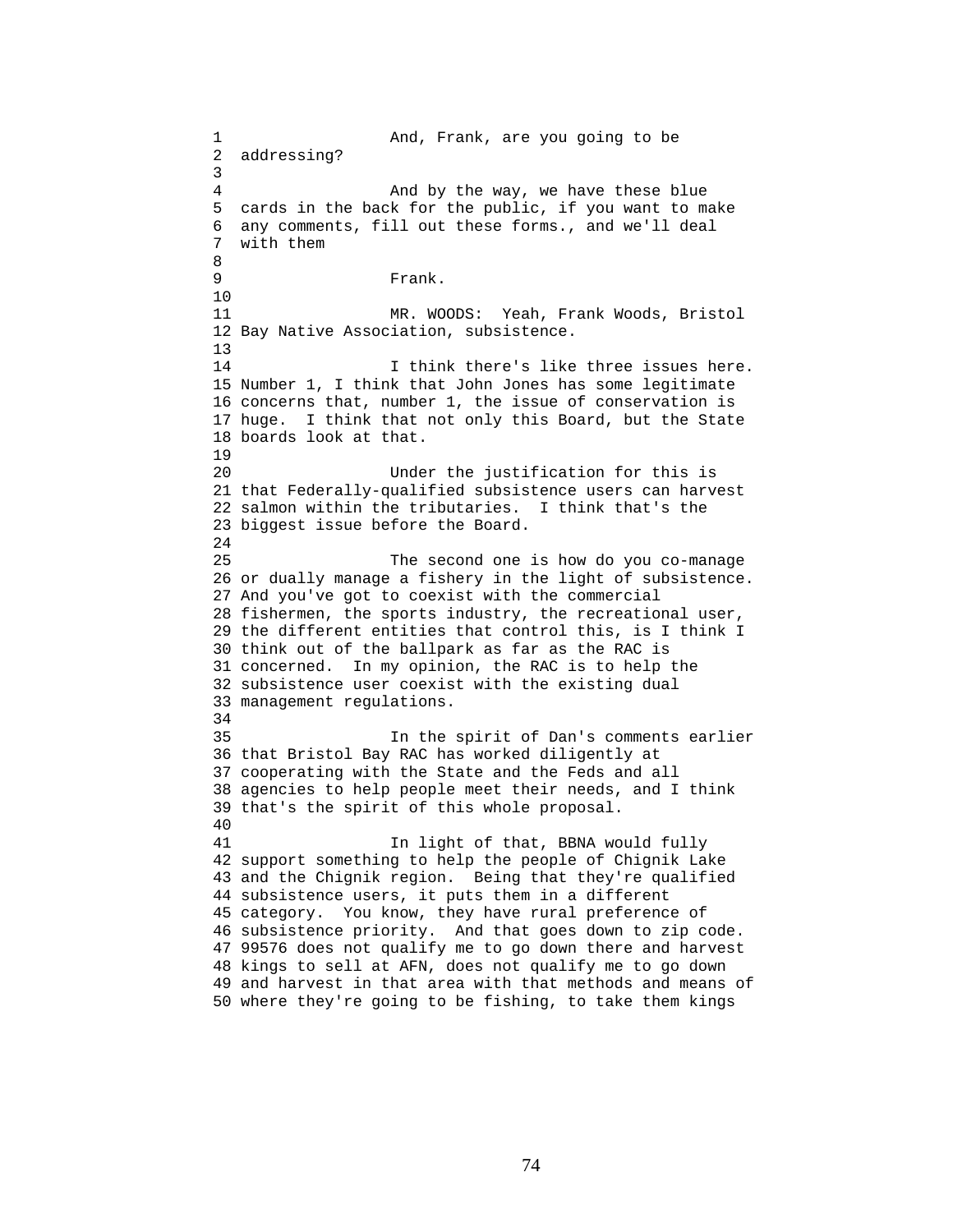1 out of that region and for me to subsist off of. 2 3 Does that make sense, John? Does that 4 help answer your question? 5 6 MR. JONES: Well, there is people out 7 at Chignik that I know for a fact that sell kings and 8 reds and all that at AFN. That was the part I was 9 getting to. Now, is that filed under subsistence, you 10 know? 11 12 MR. WOODS: And I think maybe Mr. 13 Towarak answered that question. It's a big issue 14 for..... 15 16 MR. JONES: Yeah, I know it is a big 17 issue, but, you know, that was the only concern I had, 18 is if you're going to -- you know, king strips are nice 19 to eat. I love them, you know. But when you've got a 20 run that's depleting, why keep adding more to what 21 you're doing with it, you know. And that's the part 22 that really concerns me. And a lot of times it 23 concerns me with different species of fish, too, it's 24 just not the kings, you know. Chignik, if you go up 25 certain rivers in there, there's steelhead in there, 26 but there's not very many of them, you know. It's 27 really a low count on them. 28 29 You know, I lived in Kodiak Island for 30 quite a few years down in Karluk, and they have a nice 31 steelhead run there. It's really good, but Chignik you 32 know, you get a few sportsfishermen in there and you're 33 killing that off quicker than it's growing. 34 35 So, you know, that was my concerns with 36 a lot of this stuff, you know, is why do something to 37 something that isn't really abundance of it, you know. 38 There's got to be a limit on everything you do, or you 39 won't have any more. And, you know, I'll have it, but 40 my kids won't have it, and my grandkids won't have it, 41 because we wiped it out. And that's the part that 42 always scares me when you go into subsistence and you 43 go into the other parts of it, is once you wipe it out 44 -- a salmon run, if you deplete it, it takes 25 years 45 to build it back up. And 25 years is a long time, and 46 that's only a maybe if it comes back. 47 So that's what I was getting at. 49 50 MR. WOODS: And this will be a Federal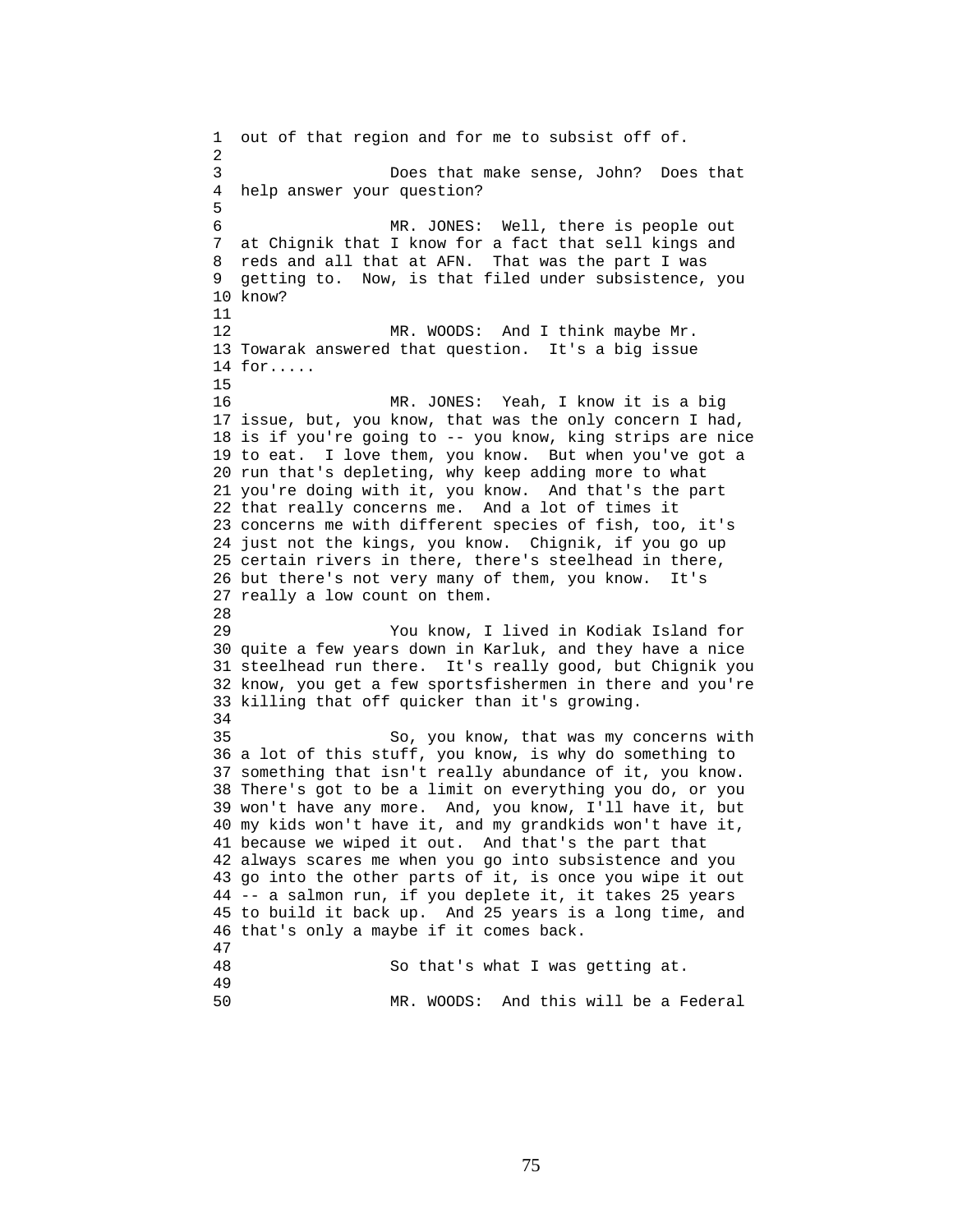1 regulation to help subsistence users, Federally-2 qualified subsistence users in Chignik area fill their 3 smoke houses. 4 5 The other issue for the State is do 6 they have a Chinook management plan that they operate 7 off of that triggers to close, trigger to open? And I 8 know that there's seasons, both subsistence, sports, 9 and commercial, but do they have an amount necessary 10 for subsistence use for the Chignik, my question for 11 the State would be. 12 13 MADAME CHAIR CHYTHLOOK: Do we have 14 somebody on line to answer Frank's question? Somebody 15 from the State? 16 17 MS. JENKINS BRITO: I can maybe help 18 shed a little bit of light. 19 20 UNIDENTIFIED VOICE: Your name. 21 22 MS. JENKINS BRITO: Oh, I'm sorry. My 23 name is Susie Jenkins Brito with the Alaska Department 24 of Fish and Game. 25 26 In the Chignik area, as far as I know 27 from reviewing recently the regulations that are in 28 place over there for the sport, commercial and 29 subsistence fisheries, from what I can gather, there's 30 not a Chinook management plan. And I think what --- in 31 place that's comparable to like the Nushagak Chinook 32 Management Plan, which here is triggered off of the 33 Portage Creek sonar. And that's how we determine in 34 like the Nushagak District when sport, commercial and 35 subsistence fishermen can fish. And we don't have 36 closures here for subsistence fishermen that are 37 regulated by the sonar; they're done by like a weekly 38 schedule. 39 40 But in the Chigniks, it's set up -- 41 from what I understand, the subsistence is set up over 42 there not based on a Chinook management plan like 43 Woodsy's referring to, but it is based more off of..... 44 45 MR. JONES: Escapement. 46 47 MS. JENKINS BRITO: Escapement, yeah. 48 Thanks, John. That's all I was referring to, that 49 helps. 50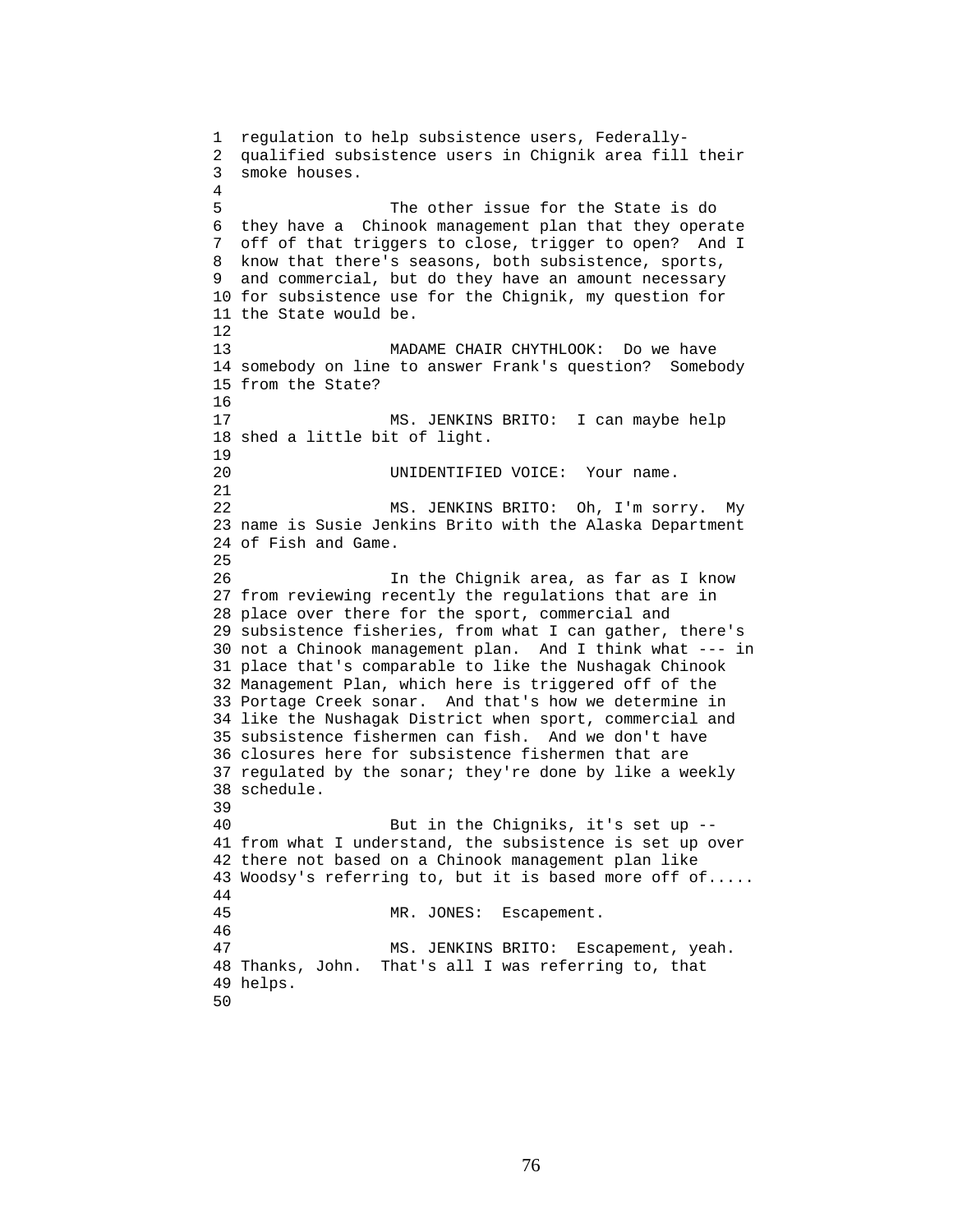1 But I also wanted to say that if the 2 Council would like the regulations that are in 3 conjunction for the Chinook managing over there for 4 sport and subsistence, I can bring those back with me 5 this afternoon. 6 7 MADAME CHAIR CHYTHLOOK: John. 8 9 MR. JONES: Yeah. Sportsfishing over 10 there for kings is regulated through Kodiak. And 11 whatever Kodiak goes from, the escapement at a certain 12 date, that's when they determine if it's one fish or 13 two fish instead of five. And it goes down from that. 14 And then it goes to catch and release. And then they 15 also move it so you can't catch it unless you're out 16 into Federal waters. And that's the way it goes. It's 17 not managed any other way. 18 19 MS. JENKINS BRITO: In response to 20 earlier when you were talking about asking how closures 21 were set up for sport, subsistence and commercial, they 22 all are independent entities. So if the sport fishing 23 is automatically closed in State waters, it does not 24 mean that subsistence is automatically closed, or 25 commercial fishing, as you probably well know. But 26 those entities within the Department do communicate 27 with each other and rely on each other to provide 28 information from each fishery resource user group to 29 make decisions on closures. So if sportsfishing is 30 automatically shut down and restricted, it doesn't 31 necessarily mean that subsistence fishing would 32 automatically shut down or be restricted. They would 33 do that within each user group independently, but they 34 would communicate inter-departmentally to decide 35 closures within different user groups. 36 37 If that helps shed a little bit of 38 light. Maybe Dan has any more to add, I don't know. 39 40 MADAME CHAIR CHYTHLOOK: Okay. Frank, 41 do you have any more comments. 42 43 MR. WOODS: No, just that, you know, 44 the subsistence user's always asked to coexist with all 45 the other user groups, and I think this is just a 46 proposal to help the Chignik Federally-qualified users 47 to -- and I think it would be in the best interest that 48 this Board look really hard at passing it. 49 50 Thanks.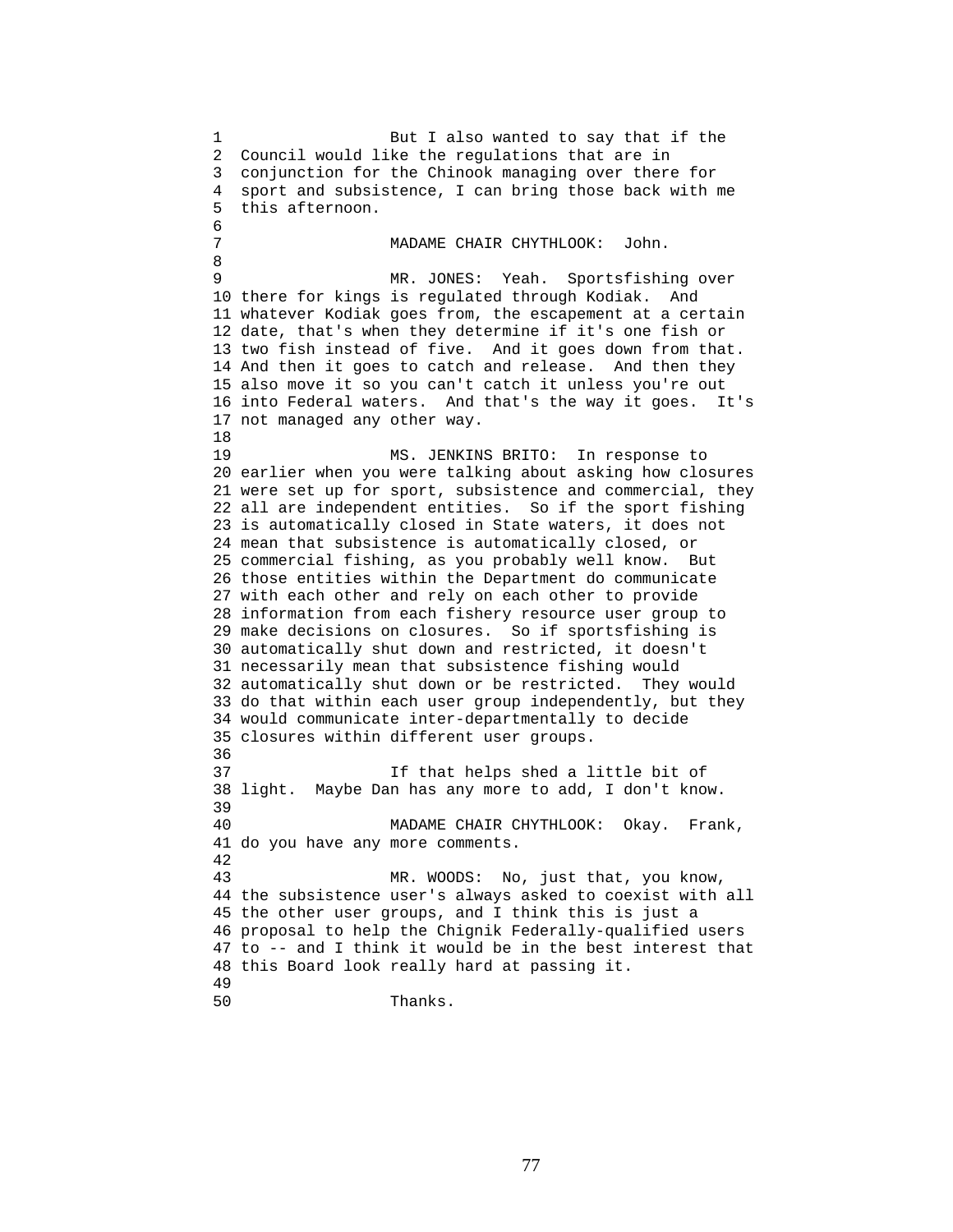1 MADAME CHAIR CHYTHLOOK: Okay. Dan. 2 Or John. 3 4 MR. O'HARA: Yeah. John and Alvin, I 5 go to Chigniks there all the time and I see nets in the 6 water all the time. They're catching kings and 7 everything. I mean, they're catching probably rainbows 8 and char and reds, silvers..... 9 10 MR. JONES: Mesh size. 11 12 MR. O'HARA: .....king salmon. So 13 what's different than what we're dealing with on this 14 proposal. 15 16 MR. JONES: I've never caught a king in 17 my gillnet. I never have. The mesh size is too small, 18 and, you know, it's..... 19 20 MR. BOSKOFSKY: The difference is that 21 most of your kings spawn right in the river and below 22 the weir. 23 24 MR. O'HARA: Below the weir? 25 26 MR. JONES: Below it. 27 28 MR. BOSKOFSKY: Yeah, below it, on the 29 shallow waters there below the weir. 30<br>31 MR. JONES: And at 300 from above the 32 weir is because at Devil's Nose there's a shallow spot 33 in there where the kings -- and that's the other reason 34 there, they have this in there. 35 36 MR. BOSKOFSKY: Most of them spawn 37 between the mouth of the lake and the weir. But they 38 probably don't even have a record of the ones that are 39 caught below the weir to shallows. 40 41 MR. O'HARA: By who? 42 43 MR. BOSKOFSKY: The guys that are up 44 above report at the weir of what they get. The guys 45 below, they just go wherever they want. 46 47 MR. O'HARA: Madame Chair. Who are 48 those guys below the weir? 49 50 MR. BOSKOFSKY: It's sportsfishermen,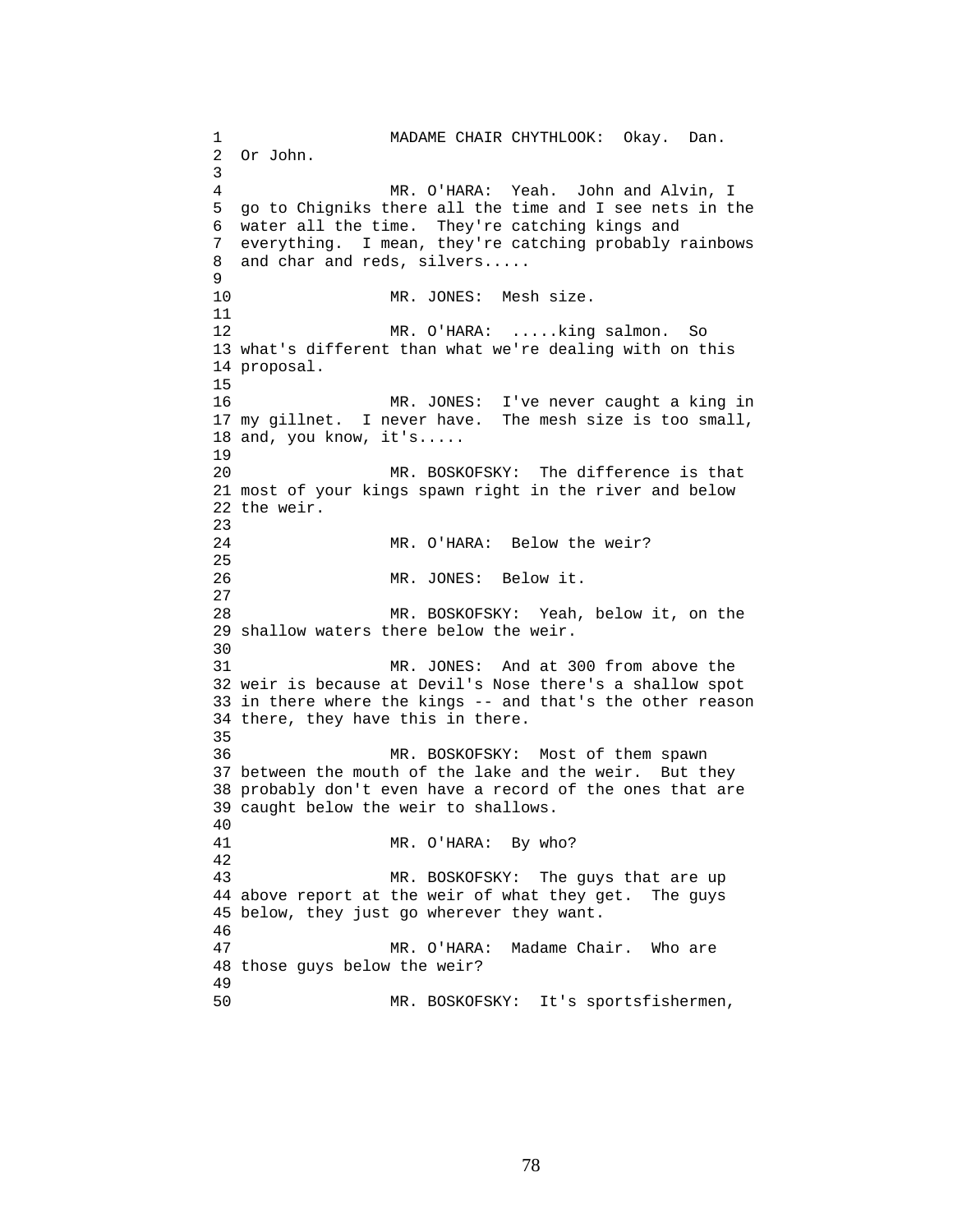```
1 come up with skiffs. Guys from the Bay, and probably 
2 even some from the Lagoon. They bring clients up there 
3 and fish and I don't know how their reporting is being 
4 done. 
5 
6 MADAME CHAIR CHYTHLOOK: Okay. John, 
7 did you have any more comment. 
8 
9 MR. JONES: The other thing that really 
10 concerns me on a proposal of a gillnet in the 
11 navigational waters, that would be a really big concern 
12 of mine. And that river isn't really that wide. 
13 
14 MR. O'HARA: They do it all the time. 
15 
16 MR. JONES: I know. But I mean, you're 
17 running navigational waters for -- you know, there's a 
18 lot of lunds that go up and down that thing, and if you 
19 put a 25 fathom gillnet across some of those spots, 
20 they actually hit. So, I don't know. 
21 
22 MR. BOSKOFSKY: According to the 
23 proposal, it was supposed to be stipulated in there 
24 that the net can't go more than halfway across the 
25 stream. 
26 
27 MADAME CHAIR CHYTHLOOK: Dan. 
28 
29 MR. DUNAWAY: Yeah. Thanks, Alvin. I 
30 think you probably covered it, because I think the 
31 basic -- at least the State says, yeah, you can't 
32 obstruct more than half the stream. So if you got too 
33 much net, you've got to pile some of it on the beach. 
34 
35 Thank you. 
36 
37 MADAME CHAIR CHYTHLOOK: Okay. Any 
38 other comments. 
39 
40 (No comments) 
41 
42 MADAME CHAIR CHYTHLOOK: I guess we're 
43 now to the InterAgency Staff comment. 
44 
45 (No comments) 
46 
47 MADAME CHAIR CHYTHLOOK: None. How 
48 about the advisory groups. Different advisory groups 
49 comments regarding this proposal. 
50
```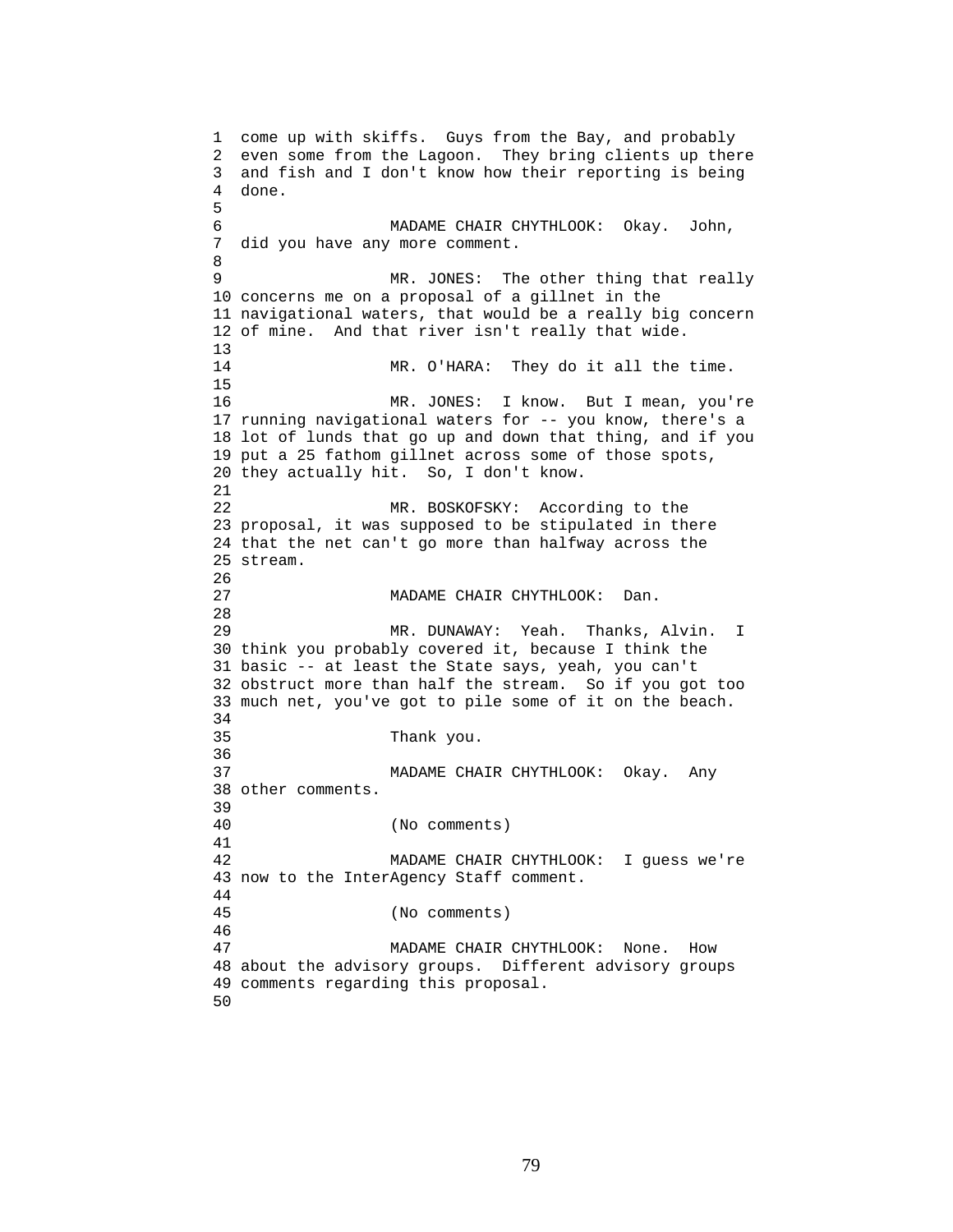1 (No comments) 2 3 MADAME CHAIR CHYTHLOOK: Seeing none, 4 now about the National Park Service Subsistence 5 Committee. National Park Subsistence Resource 6 Commission. 7 8 (No comments) 9 10 MADAME CHAIR CHYTHLOOK: Seeing none, 11 how about the summary of written comments. Was there 12 any written comments. 13 14 MR. MIKE: Madame Chair. There were no 15 written comments received on this proposal. 16 17 MADAME CHAIR CHYTHLOOK: Public 18 testimony. Any public testimony regarding this. 19 20 (No comments) 21 22 MADAME CHAIR CHYTHLOOK: Okay. It's 23 the Regional Council recommendation. Now for a motion. 24 25 MR. O'HARA: Madame Chair. Before we 26 do that, could I ask our director here a question. 27 28 MADAME CHAIR CHYTHLOOK: Yes. 29 30 MR. O'HARA: The SRC, have they met and 31 weighed in on this proposal, Donald. 32 33 MR. MIKE: The Aniakchak SRC did not 34 meet, is that correct, Alvin? 35 36 MR. BOSKOFSKY: (Nods affirmative) 37 38 MR. MIKE: Due to a lack of quorum. 39 40 MADAME CHAIR CHYTHLOOK: Okay. Any 41 other Council recommendations. And I guess this is the 42 time when we have a motion regarding this proposal. 43 44 MR. BOSKOFSKY: Madame Chair. I move 45 to adopt the proposal. 46 47 MADAME CHAIR CHYTHLOOK: Okay. There's 48 been a motion to adopt this FP13-13 I think is the 49 proposal. 50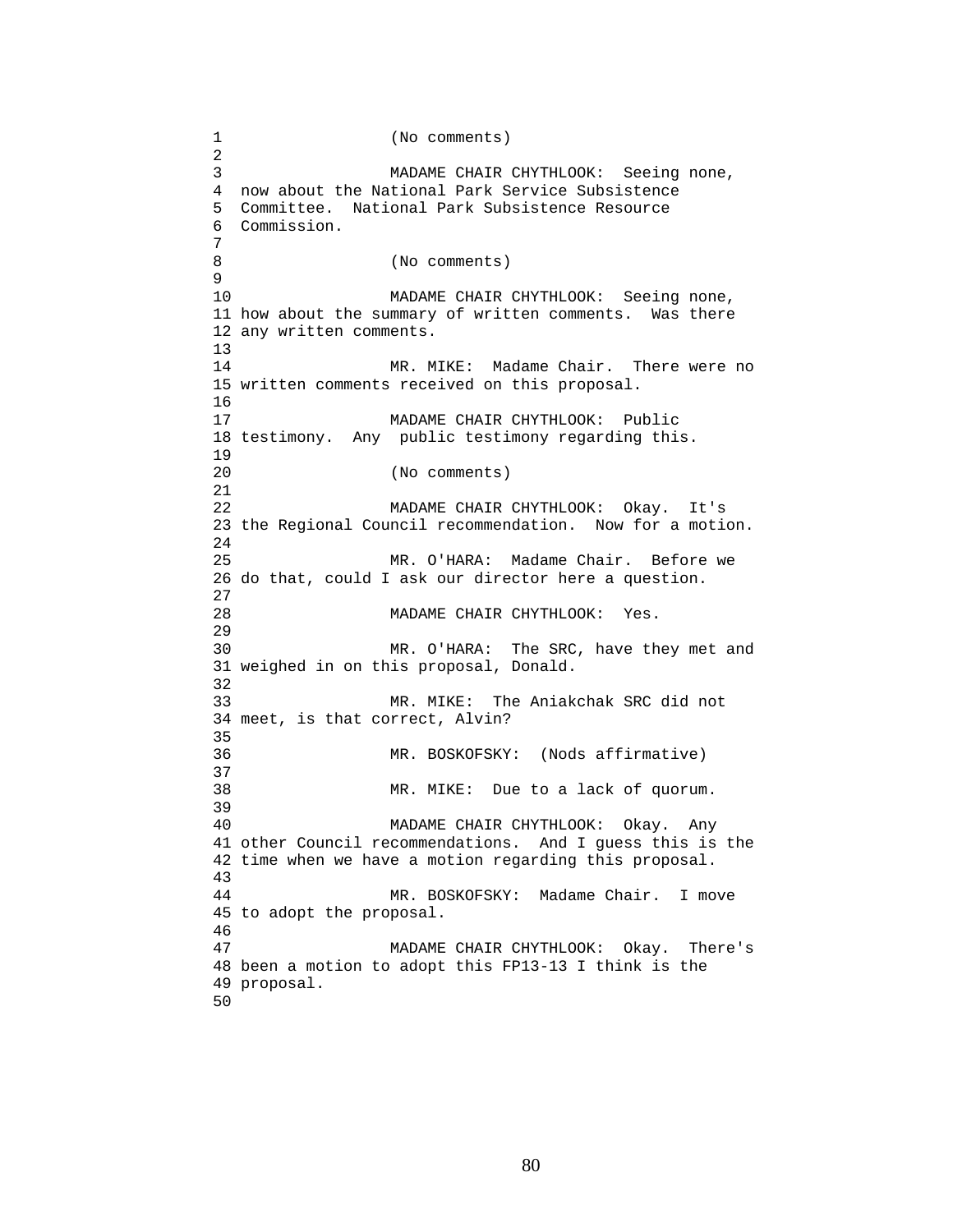1 MS. MORRIS LYON: Correct. 2 3 MADAME CHAIR CHYTHLOOK: I'm waiting 4 for -- we need a second. Nanci. 5 6 MS. MORRIS LYON: I'll second it. 7 8 MADAME CHAIR CHYTHLOOK: Seconded by 9 Nanci. 10 11 Any comments. Dan. 12 13 MR. DUNAWAY: Yeah. Thank you, Madame 14 Chair. 15 16 It's been really interesting to listen 17 to the discussion here, and then looking at some of the 18 other materials. 19 20 I'm inclined to just oppose this at 21 this point. It appears to me that probably the folks 22 down in that area need to get together and kind of work 23 out a few more details. I'd like to address parts of 24 it, but it seems like it's not fully formed at this 25 point, and I'm even hesitant to go with the 26 recommendation of OSM for a modified proposal. 27 28 And I'll repeat my concerns for the 29 consistency of our Board that if we were to push this 30 much, it's pretty inconsistent with what we did just a 31 really short time ago. 32 33 So, you know, it's a shame that the SRC 34 couldn't meet. It would have been interesting to hear 35 what the Fish and Game Advisory Committee down there 36 might feel like, but it looks like to me like it needs 37 a lot more work before we address it. 38 39 Thank you. 40 41 MADAME CHAIR CHYTHLOOK: Nanci. 42 43 MS. MORRIS LYON: Thank you, Madame 44 Chair. 45 46 I hear what your concerns are, Dan, but 47 I also -- my biggest concern with this that makes me 48 want to vote in favor of it is the issue I have a real 49 problem with sportfishing being opened until August 9th 50 when subsistence fishing isn't allowed from July 1st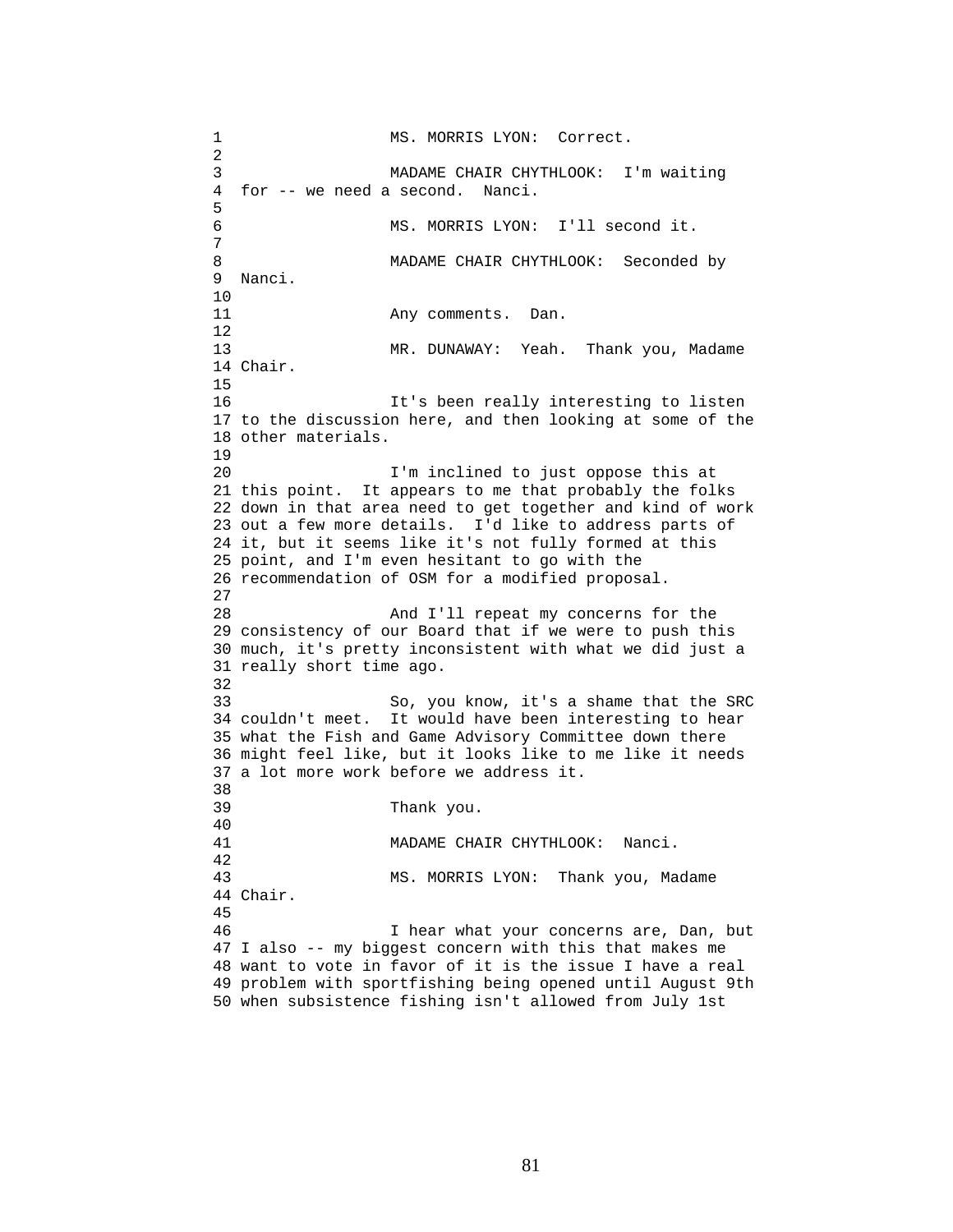1 on. I feel like, you know, it is a priority fishery, 2 much more so than sportfishery. And if for no other 3 reason, I feel like I need to support this so that we 4 have a fishery to deal with so we can address the 5 sportfishing issue having priority over the subsistence 6 fishing. 7 8 So I don't know that I'm necessarily 9 convinced in either direction at this point 10 unfortunately. I would like, I guess, to hear from 11 both Alvin and John how they feel about the 12 sportfishing having priority over the subsistence 13 fishery over there. 14 15 MR. BOSKOFSKY: Well, really that's one 16 of the bigger issues. You know, we've been subsistence 17 in that area for years before Fish and Game ever came 18 around. And to be restricted, I don't think it's fair 19 that from July 1st until August 31st sportsfishermen 20 could go into the river and fish, and we can't get our 21 kings. 22 23 We're not looking at taking -- you 24 know, wiping out king fishery. Myself, I'd probably 25 use five kings to smoke. And that's usually about what 26 we put. We don't sell them. It goes into our freezer 27 and it's kept there. But it's the idea of not being 28 able to get our subsistence food when the sportsfisher 29 can fish. And if they are getting good escapement 30 goals, well, they're hauling fish out of there steady, 31 and we're not able to get them, which I don't think is 32 fair. 33 34 Now, we're not -- we're subsistence 35 users. We don't go in to look to deplete any kind of 36 run. If it gets bad enough, we won't even touch them. 37 So we've got more common sense than that. 38 39 So that's what I had. 40 41 MR. JONES: I've got one. 42 43 MADAME CHAIR CHYTHLOOK: Okay. John. 44 45 MR. JONES: Well, it says here, you 46 know, from July 1st to August, subsistence fishery will 47 be closed in the Chignik River. Well, kings come into 48 Chignik at the end of June and towards the end of 49 August they're done. Actually after the 10th there are 50 very few. I think if you look at the weir numbers,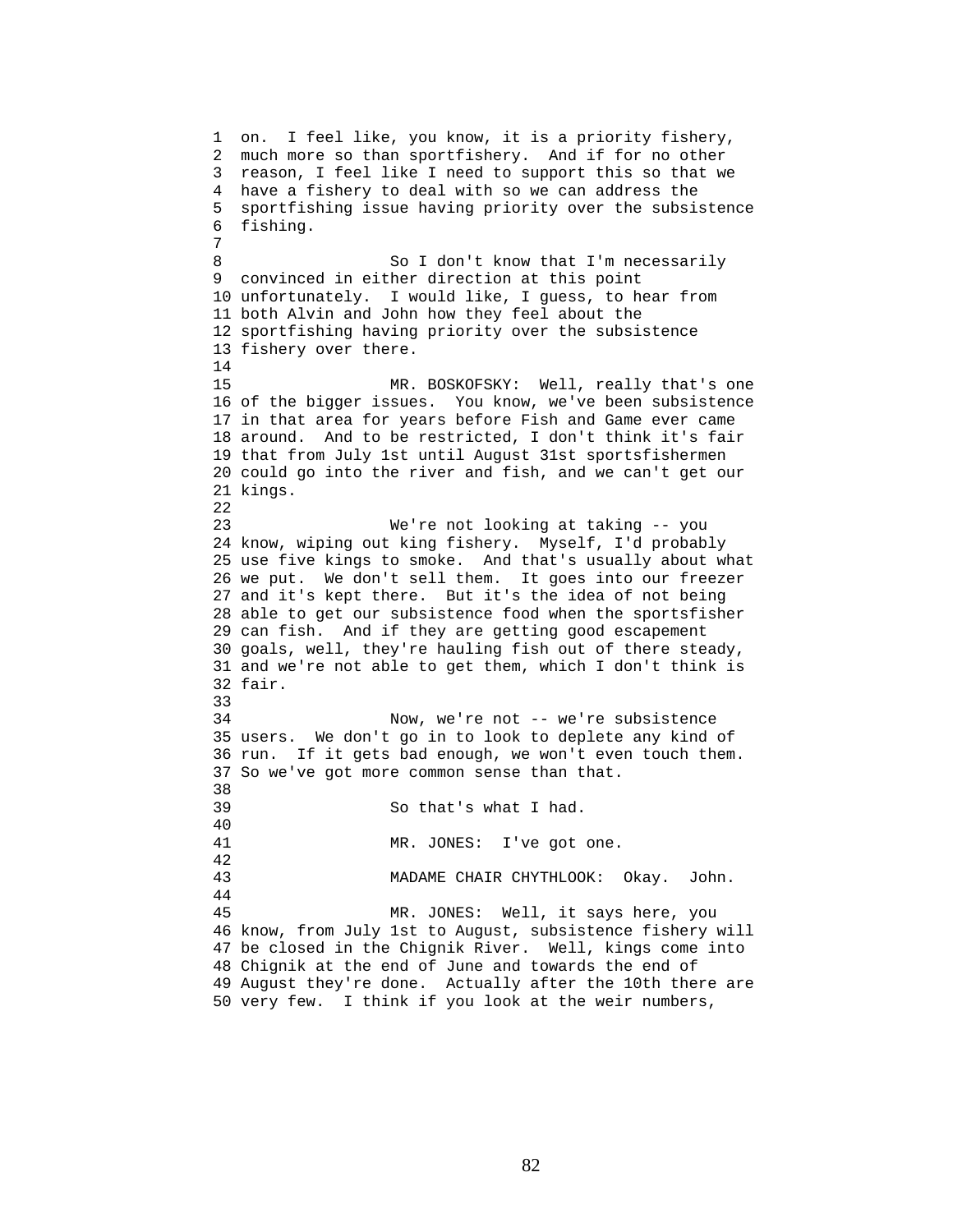1 you've only got one, two a week coming through there. 2 3 So if you had a subsistence fishery in 4 that river system through that period of time, and you 5 were mainly targeting kings, you wouldn't catch them 6 anyhow if it was closed after those periods. They're 7 spawned. They're spawning in August, so why would you 8 want to go get a red, ugly looking king. Of course, 9 those are good eating, too. 10 11 (Laughter) 12 13 MADAME CHAIR CHYTHLOOK: Nanci. 14 15 MS. MORRIS LYON: So, John, would you 16 feel more comfortable with this proposal if it had date 17 restrictions to it? 18 19 MR. JONES: I would feel really 20 comfortable if it had date restrictions to it and it 21 had amounts. 22 23 You know, you could take a proposal and 24 put it on the table, and you could vote it and you can 25 vote against it. But later down the road you could 26 always change it, too, you know, if you vote for it. 27 And if you start it out small with something like this, 28 I'd be in favor of it. You know, if you start it out, 29 say that you're -- if you go up there and you want to 30 get five kings out of there, and the system is 31 supporting it, then give it to them. But just to go up 32 there and, you know, have no limit on something, I 33 wouldn't be in support of it. 34<br>35 MR. O'HARA: Madame Chair. 36 37 MADAME CHAIR CHYTHLOOK: Dan. 38 39 MR. O'HARA: We can amend the motion. 40 So if we want, you know, dates that need to be charged 41 or put a limit on the number of fish because of 42 conservation, then that's something that these guys, 43 this is their fishery, this is their fish, and I kind 44 of feel like I'm -- you know, we need to be sensitive 45 to what their needs are, so I think we..... 46 47 I really support the motion, but I 48 think that -- I guess really we, this Council has got 49 to encourage our director and that SRC to meet. If 50 not, we need to make some new appointments of people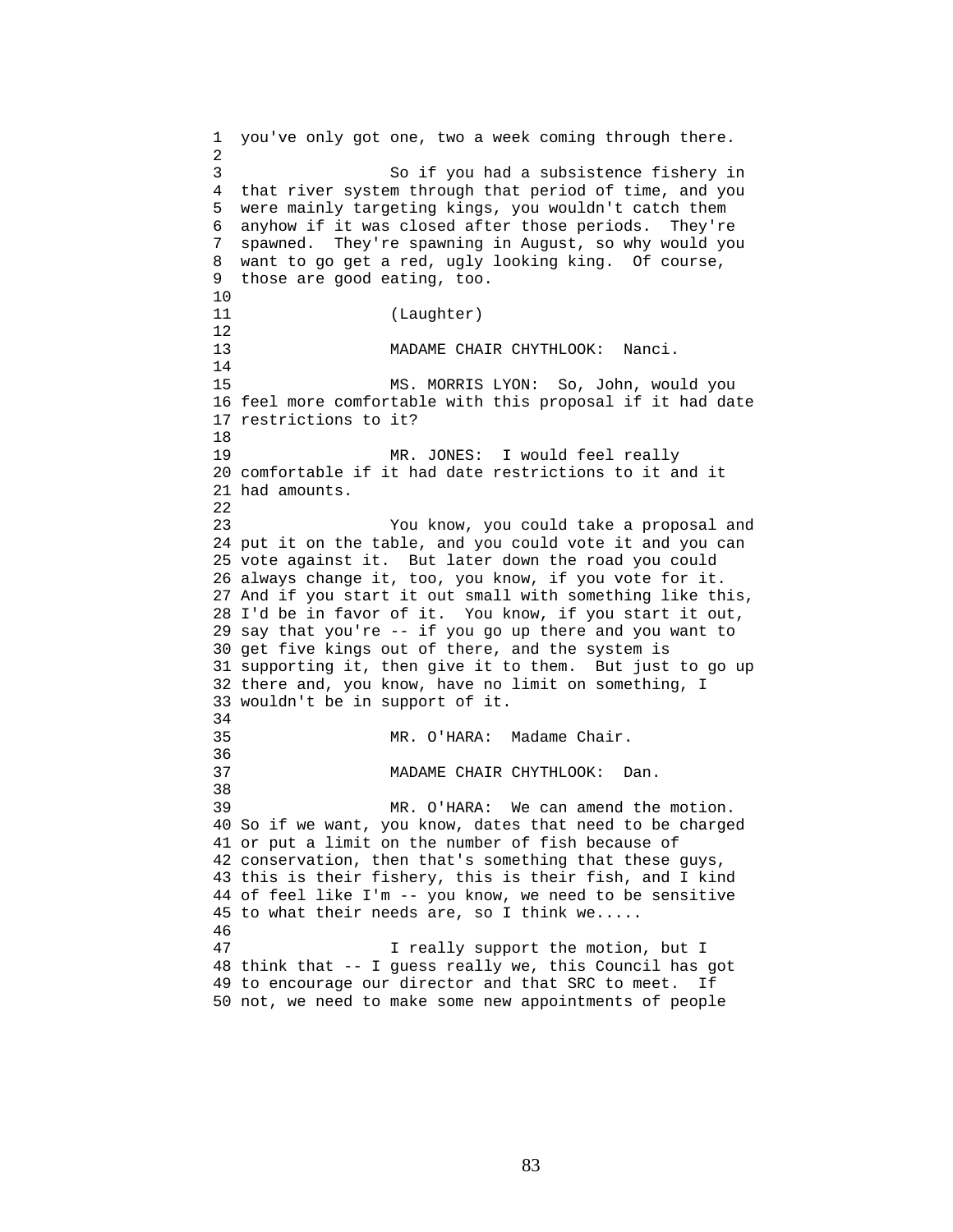1 get on board and get this work down. We come here two 2 times a year for two or three days, and they need to 3 take a day. And they can come up with an airplane and 4 get those guys and meet in Chignik Lake or Port Heiden 5 and get the work done and be back the same day. I've 6 flown them before. They can get their work done. We 7 just need to get an SRC that is going to do their job, 8 because this is really too valuable for us not to do 9 this, you know. We count and name every fish in 10 Bristol Bay, and there's about 40 million of them. 11 12 MR. BOSKOFSKY: See, this is one of the 13 problems we're having down there is the SRC hasn't -- 14 we haven't been able to get quorum. And I'm kind of in 15 the process of trying to get another person. One guy 16 taken off, and another guy to replace him, because 17 we've been trying to have a meeting now for almost 18 three years that we haven't been able to get the SRC 19 together. There's no quorum. 20 21 MR. O'HARA: Madame Chair. A Park 22 Service lady, she was enforcement, she wanted to -- 23 they were going to go down there. We were going to 24 have a meeting in Port Heiden. And I was flying for 25 Pen Air. And she went with me, and she was sorry she 26 went with me. She didn't come back, because it was 27 really blowing hard. At 10:00 o'clock these guys were 28 still in bed down there. I buzzed the town, nobody 29 showed up. Went to Alvin's house I guess and made some 30 phone calls, got them out of bed, took them up there 31 and brought them back. So maybe I need to go back to 32 work for Grant or something. 33 34 (Laughter) 35 36 MADAME CHAIR CHYTHLOOK: Nanci. 37 38 MS. MORRIS LYON: Thank you, Madame 39 Chair. 40 41 John, I feel like not -- well, to 42 address what Dan said first. I would totally entertain 43 as second to the motion the consideration of an 44 amendment, including some dates. However, with the 45 limitation restriction, I think without having our 46 numbers person here from Fish and Game, we have to 47 trust them to in their management methods to be able to 48 close it down when the take gets too large or too 49 great, or the pressure involved there is such, because 50 we don't have.....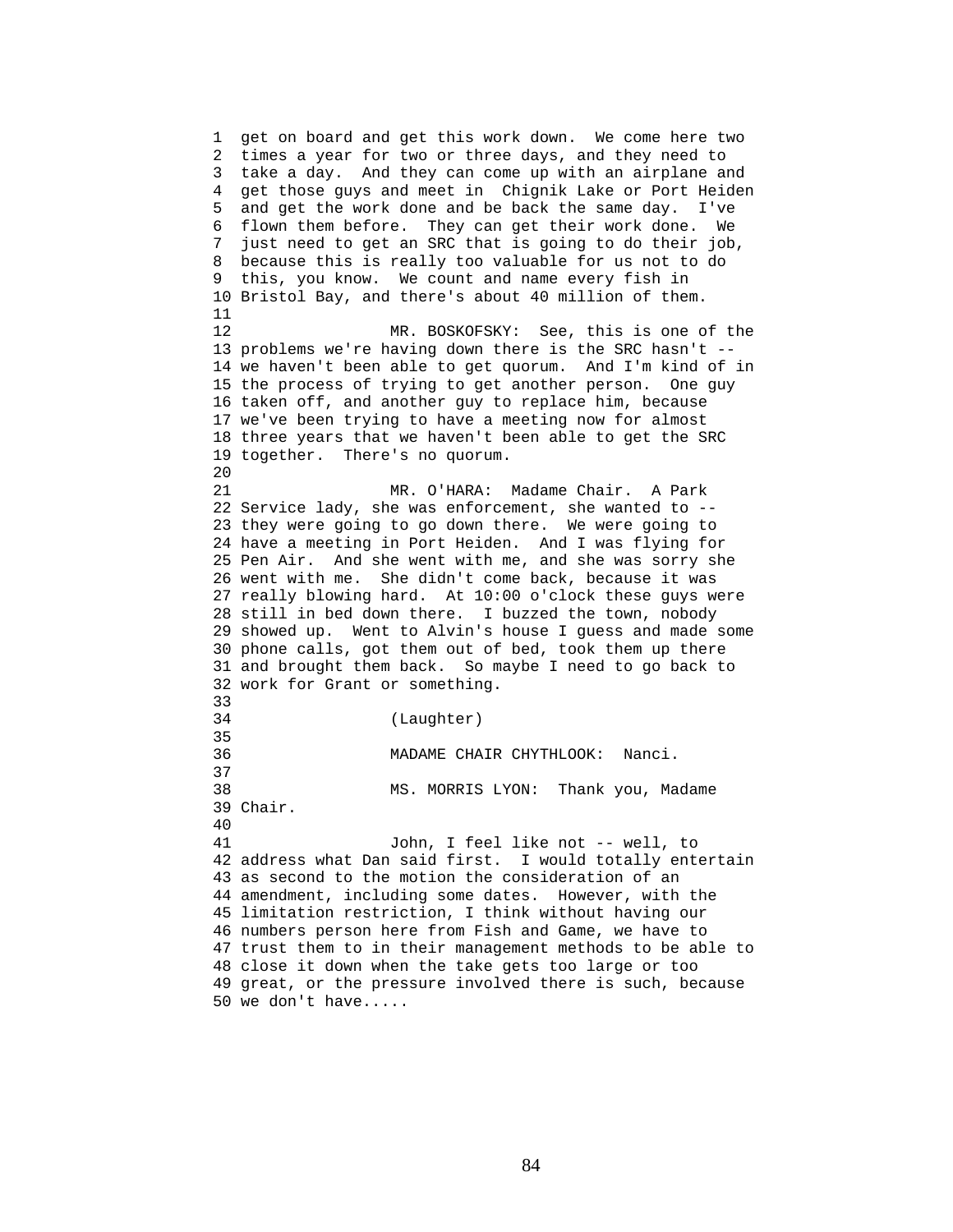1 And the other problem I would have with 2 numbers, quite frankly, is unless the sportfishermen 3 are regulated by numbers first, I would have a real 4 problem putting a number on subsistence fishermen 5 first. And we're doing the same thing to ourselves, 6 basically shooting ourselves in the foot by doing it 7 here and now rather than, you know, later when numbers 8 are established or a Chinook management plan or 9 something like that is in place. 10 11 MR. JONES: Well, sportsfishermen are 12 regulated by numbers of catch. And if the run isn't 13 big enough, their numbers go down. If the run is over-14 abundant, their numbers go up. So you can do the same 15 thing..... 16 17 MS. MORRIS LYON: No, typically they 18 still have an annual bag limit down there, don't they? 19 20 MR. JONES: Well, I'll tell you. Last 21 summer we had catch and release for kings. The summer 22 before we had five and don't tag any of them. Five a 23 day. So take a look at that. What do you get out of 24 that? 25 26 MS. MORRIS LYON: Well, what I -- yes, 27 I agree with that. However, your sportfishermen are 28 limited personally in their numbers; however, the 29 number of sportfishermen arriving there to take the 30 fish is not limited. And that's where I'm saying 31 management can come in to say, halt, stop, slow down, 32 whatever is needed. And at some point we have to trust 33 them to do that. 34 35 MR. JONES: I think there's a number of 36 how many sportsfishermen, and it's somewhere -- if you 37 go back a couple years on it, I think the amount of 38 kings taken out of there by sportsfishermen is only in 39 the 50s per season. I think there was maybe one season 40 that went up into 60s or the 70s, but as a total, 41 there's only about 58 I think the year before. 42 43 MS. MORRIS LYON: Right, John. But I 44 guess my point is, is without a defined number being 45 given to sportfishermen as a sport take, as a seasonal 46 limit, I hate to limit subsistence users first. That's 47 my point. 48 49 MR. JONES: yeah. Well, I would see it 50 as regulating both with a high number of, you know,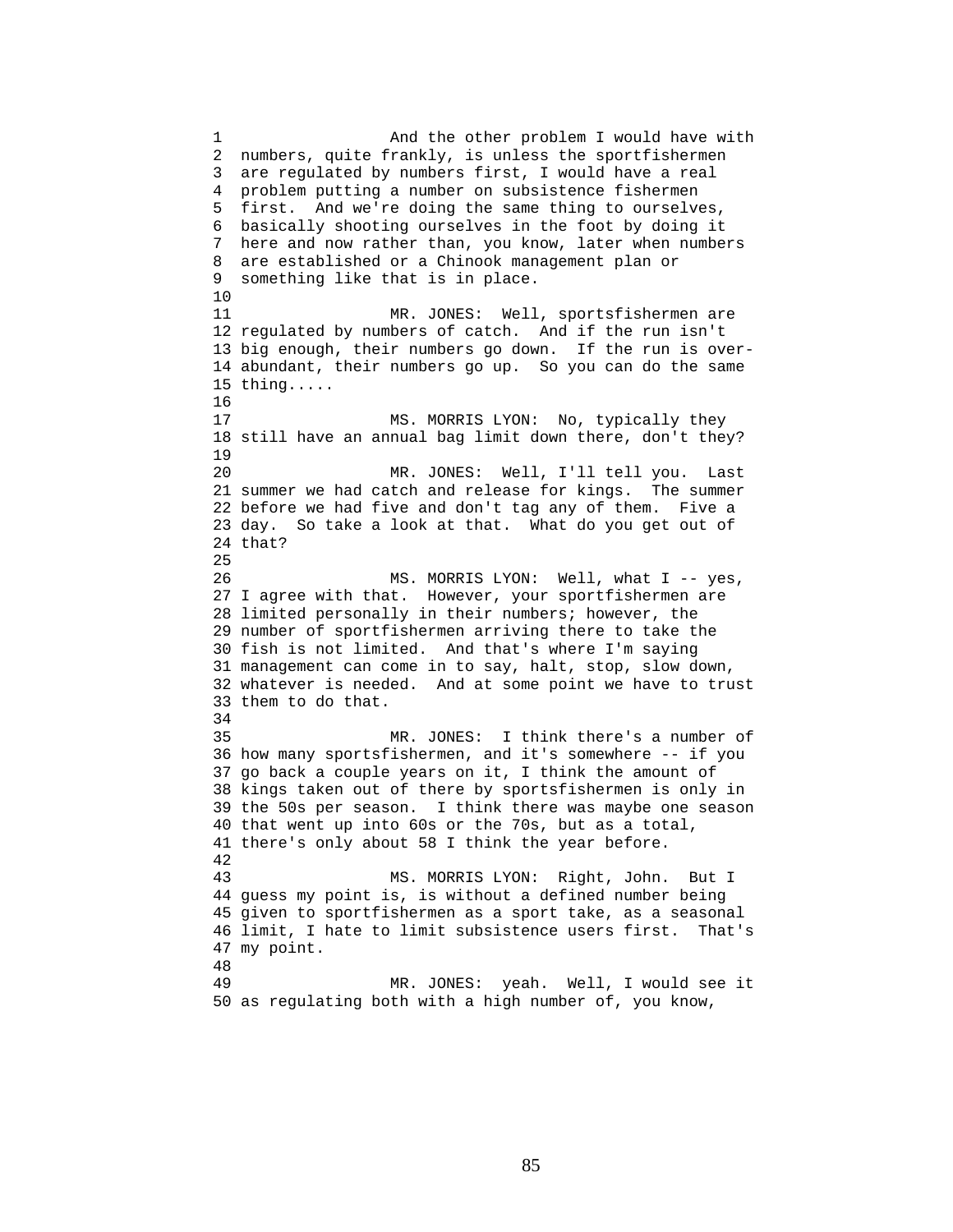1 saying, well, you guys only get -- I'd cut the numbers 2 down for the sportsfishermen and keep it low for the 3 subsistence user, too. I mean, one king is better than 4 no king. 5 6 MR. O'HARA: Madame Chair. 7 8 MADAME CHAIR CHYTHLOOK: Okay. Dan. 9 10 MR. O'HARA: You know, we had a pretty 11 good run of kings in the Naknek this year I think, 12 yeah, which we're really thankful for. And we work 13 very carefully with the recreational people and 14 subsistence people. And I think -- I've heard a lot of 15 -- I'm on a lot of boats in my business, and guys have 16 -- if they got a king that was alive, they threw it 17 overboard again. They just didn't keep it. You guys 18 that seine, you guys are swimming around in the seine, 19 you should throw them all back, except five. 20 21 But it might be good if we table this 22 until after lunch, and maybe -- it's hard to try to 23 come to a number sitting, you know, with the recording 24 going on and the pressure's on. And I don't mind 25 pressure, but it might be good to try to talk with each 26 a little bit at lunch time on if there's something that 27 we can come to that would help the subsistence user 28 along with the recreational guys. I mean, they're an 29 industry, too. I mean, you know, we're obligated to 30 take care of those people. 31 32 But that's up to you, Madame Chair. 33 34 MR. BOSKOFSKY: Probably off the top of 35 my head, I would guess there's probably about maybe 36 three people that smoke kings at the lake. We're not 37 asking for, like I said, you know, to deplete the run. 38 We'll use about five kings to smoke, and that's it. 39 And the other families are probably three to five at 40 the most. It's not a big number, so that's all we're 41 trying to -- we're just trying to get equal rights of 42 being able to fish in that river. 43 44 MR. JONES: Well, Alvin has low numbers 45 at the lake, but, you know, at the lagoon you see a 46 smokehouse full of fish. My fish that I can hang in 47 mine, I can put 250 reds in my smoke house. And I 48 could put even more kings in there if I wanted to in 49 strips. And there is quite a few smokehouses that are 50 full of kings. As a matter of fact most people smoke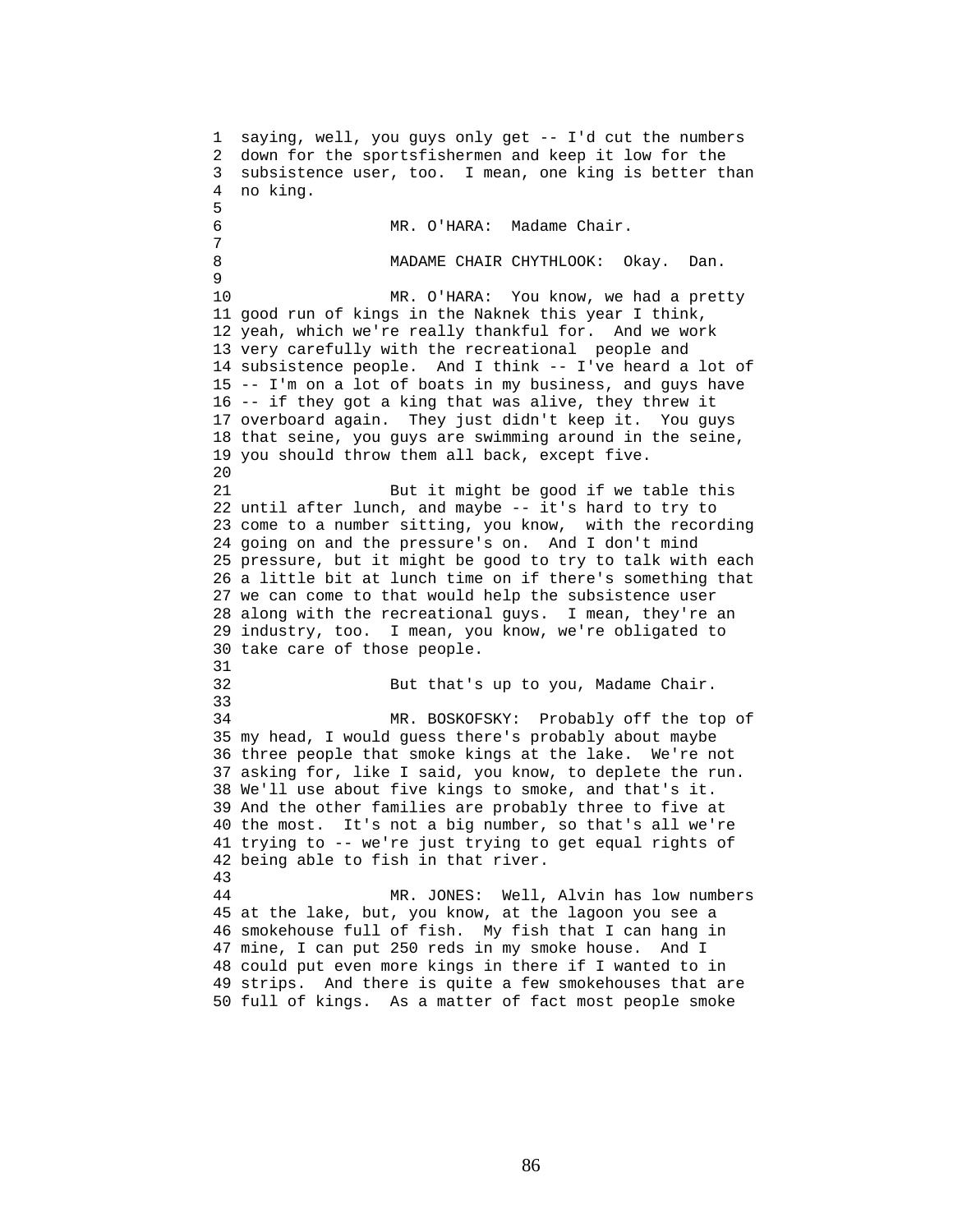1 their kings this time of the year. So when you bring 2 out totes of kings to smoke this time of the year, and 3 Alvin probably knows who I'm talking about, but it's a 4 lot of kings, and if they can get that many kings 5 without being under subsistence, why would they need 6 subsistence? 7 8 MADAME CHAIR CHYTHLOOK: Okay. I quess 9 we need to maybe -- there was a suggestion to table 10 this until after lunch. If that's your wish, I guess 11 we can do that to maybe possibly develop numbers or bag 12 limits and whatever else. 13 14 **I'm inclined to support this proposal,** 15 but like both the Dans said, there's some informational 16 gaps here that I'm reluctant to make a firm decision 17 on. And the reason why I'm inclined to support this is 18 that it's not only this area that the subsistence users 19 are limited. Not only limited, but aren't given the 20 opportunity to harvest. We have some areas even in the 21 park and preserve areas that the subsistence users 22 can't even harvest food, resources that they've been 23 using before ANILCA came into place. And it's just 24 unfairness of the subsistence harvesters that I think 25 makes the person -- the users finally come to a 26 conclusion that if one user group is going to be given 27 priority for the resources, no matter where these 28 resources are, subsistence users that have been using 29 these resources forever need this priority also for 30 use. 31 32 And I know that we're going to be 33 dealing with a couple of other uses that are in this 34 agenda that is regarding restricting subsistence users 35 on some resources and inclining to develop commercial 36 use for sports people that the subsistence users aren't 37 able to make use of the resource. 38 39 So I guess I need direction from the 40 Board now as to how we're going to be dealing with 41 this. do we want to table this proposal and discuss it 42 over lunch or what's your wishes. It's almost noon 43 now. 44 45 Whenever we're dealing with subsistence 46 versus sports use, it's always kind of contentious, but 47 this Board's recommendation, and that's why we have a 48 diverse group, so discussions regarding such as this is 49 crucial and important. 50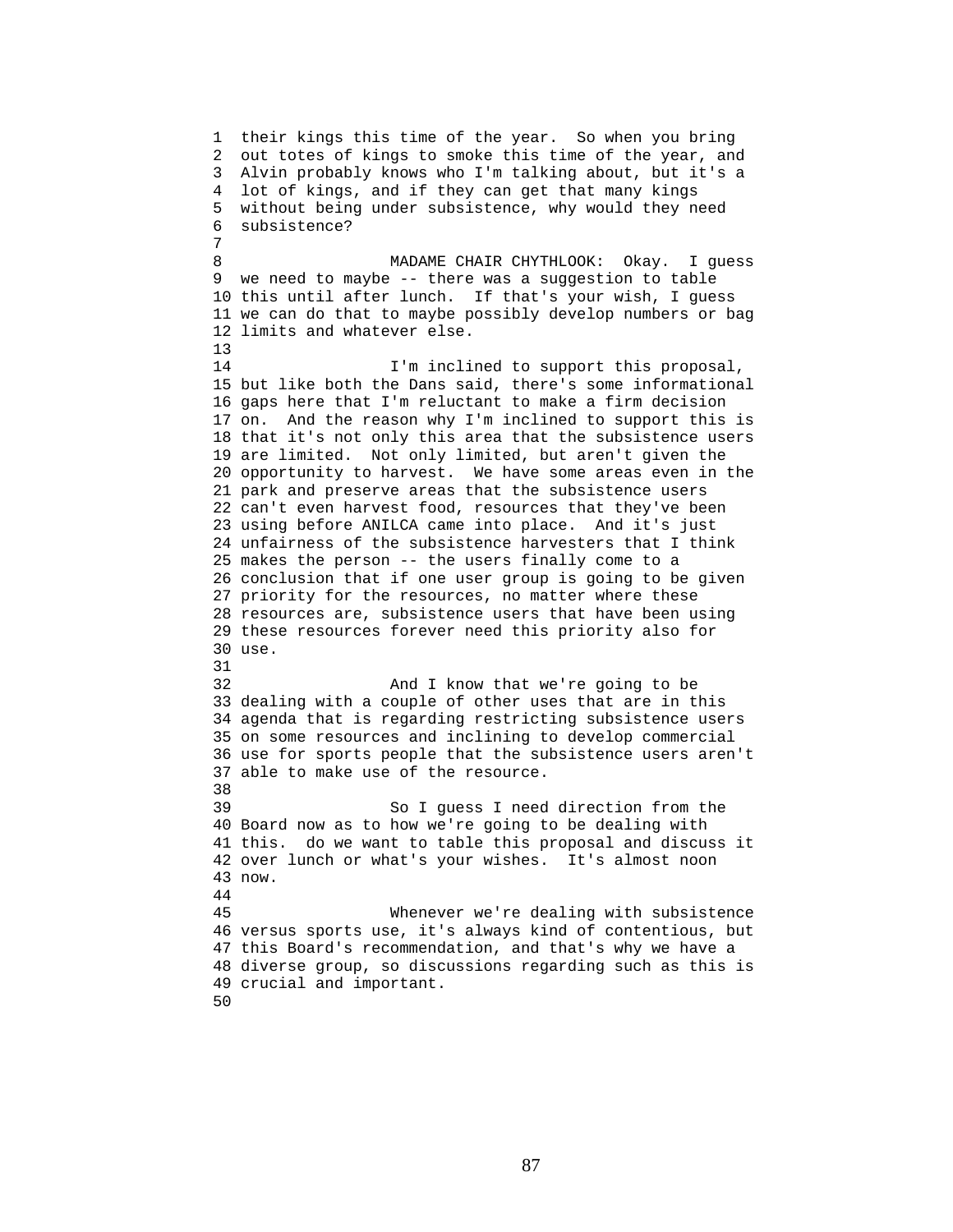1 Richard. 2 3 MR. WILSON: Madame Chair. I'd be in 4 favor of, if so choose, to table this until after 5 lunch. We can get together and get some real language 6 behind this proposal that we can --just for time's 7 sake. 8 9 MR. O'HARA: I'd second the motion 10 also. 11 12 MADAME CHAIR CHYTHLOOK: Okay. There's 13 been a motion and seconded to table this proposal until 14 after lunch. And do we want to pick it up right after, 15 as soon as we get back from lunch. 16 17 MR. O'HARA: Yes, ma'am. And we can do 18 other work between now and lunch, too, you know. 19 20 MADAME CHAIR CHYTHLOOK: Okay. There's 21 been a motion and seconded to table this proposal. All 22 in favor of tabling this proposal say aye. 23 24 IN UNISON: Aye. 25 26 MADAME CHAIR CHYTHLOOK: Any 27 opposition. 28<br>29 (No opposing votes) 30<br>31 MADAME CHAIR CHYTHLOOK: Okay. This 32 proposal's been tabled, and we can probably pick up 33 another agenda item. 34<br>35 What time is it now? Is it 20? 36 37 The next one is going to be the review 38 and draft memorandum of understanding between the 39 Federal Subsistence Board, and this is an action item. 40 And I guess we could probably start on it, or break for 41 lunch until -- because this probably going to be a 42 longer discussion. So my recommendation is to go ahead 43 and break for lunch and back -- what time is it now? 44 45 MS. MORRIS LYON: 20 till. 46 47 MADAME CHAIR CHYTHLOOK: 20 till. 48 What's your wishes. I guess we can start on this. I 49 need a recommendation from..... 50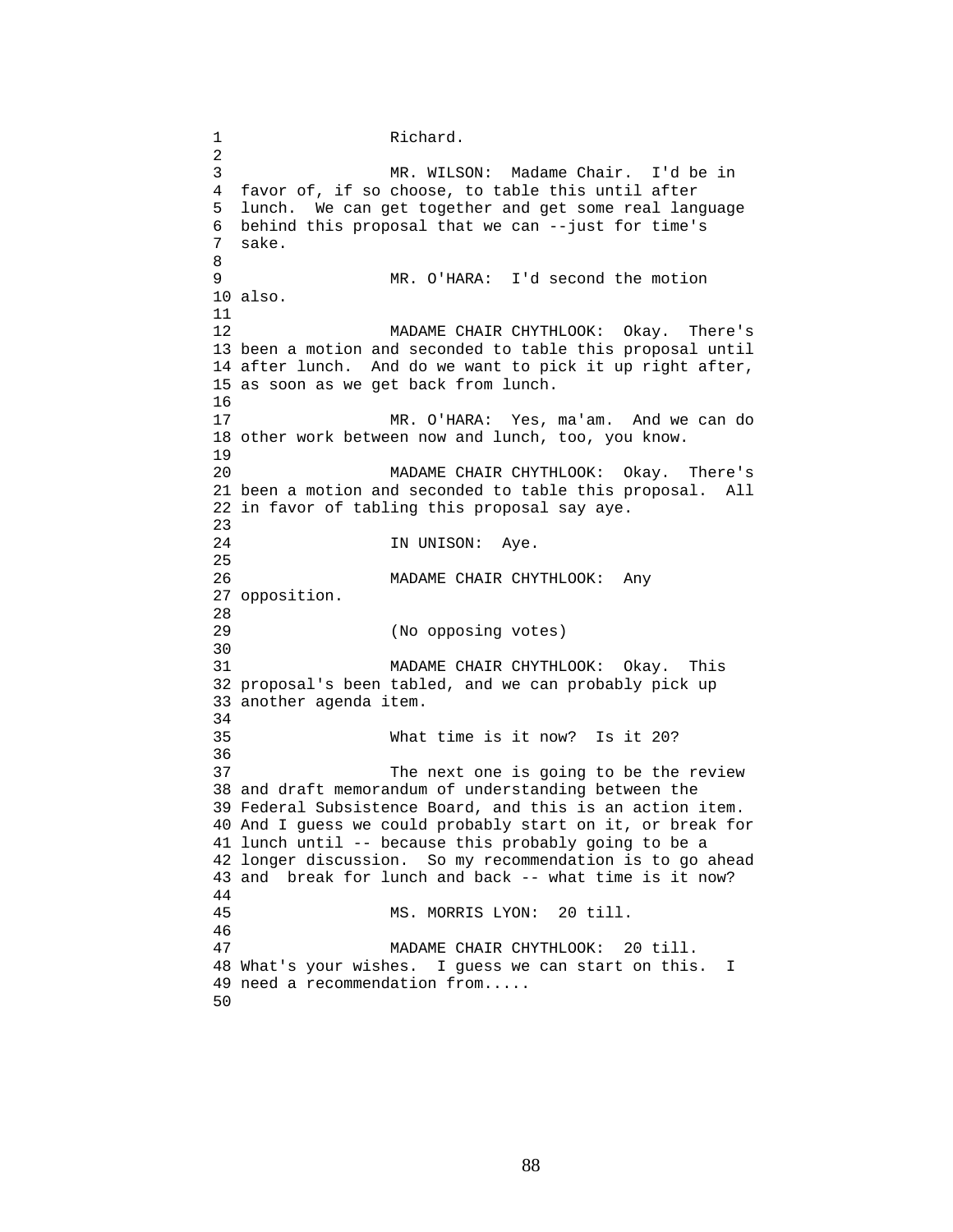1 MS. MORRIS LYON: Madame Chair. I 2 guess I would be interested in at least having the 3 basics put in front of us so that we could perhaps 4 think about it over lunch, to get it started, and to 5 possibly, you know, deliberate on it a little bit. 6 7 MADAME CHAIR CHYTHLOOK: Okay. The 8 MOU. Who is going to be dealing with this. Susan, are 9 you going to be dealing with this. 10 11 MS. JENKINS BRITO: My name is Susie 12 Jenkins Brito with Fish and Game. 13 14 What I wanted to let the RAC know is 15 that Jennifer Yuhas, who's a working group member from 16 the Alaska Department of Fish and Game, has made 17 herself available to call in to the RAC meetings and 18 the regional Fish and Game Advisory Committee meetings 19 when discussing the memorandum of understanding. And I 20 was wondering if the RAC would like her to try to call 21 in this afternoon when you are going to be going over 22 this document. 23 24 MR. DUNAWAY: Is she on line now? 25 26 MADAME CHAIR CHYTHLOOK: She's not on 27 line now? 28 29 MS. JENKINS BRITO: No. No, Ms. Chair. 30 31 MADAME CHAIR CHYTHLOOK: Okay. So I 32 guess we can't deal with this one right now anyway. 33 34 MS. JENKINS BRITO: You could. I 35 believe that there's all the information here. I was 36 just wondering if you would like me to try to get ahold 37 of Ms. Yuhas to call in this afternoon. 38 39 MADAME CHAIR CHYTHLOOK: Pat, you have 40 a comment. 41 42 MS. PETRIVELLI: Well, if you want, I 43 could just introduce the information and then you could 44 just deal with it if you want, and have Jennifer Yuhas 45 -- and then other members of the working group, we 46 could make sure they're on line also, with the Federal 47 part. But I cold just go over and walk you through 48 what's in the book. 49 50 MADAME CHAIR CHYTHLOOK: Okay. That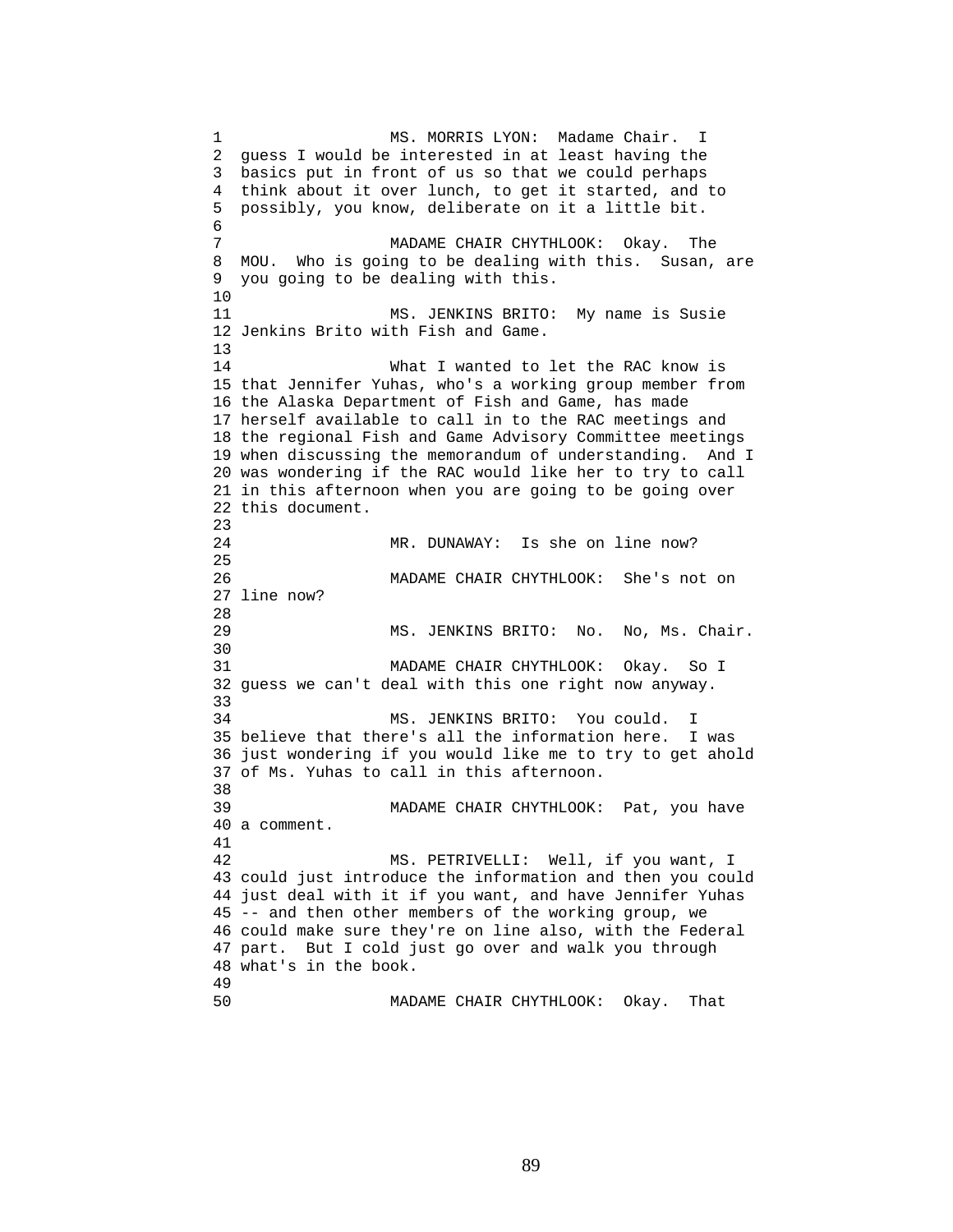1 will work. 2 3 MS. PETRIVELLI: Okay. Hello. My name 4 is Pat Petrivelli, and I'm with the Bureau of Indian 5 Affairs. And sometimes I stand in for Glenn Chen who's 6 the InterAgency Staff Committee member for BIA. And so 7 I ended up attending this meeting instead of him. 8 9 But the members of the working group 10 that dealt with this issue were Steve Kessler, Jerry 11 Berg, Sandy Rabinowitch on the Federal side, and then 12 Jennifer Yuhas was on the State side, and she 13 represented not only the Department, but the Board of 14 Fish and Board of Game. 15 16 And when you last looked at this issue 17 was last January I think, and you made your 18 recommendations. And they're on Page 48, the specific 19 recommendations that you made. 20 21 And so the working group through 22 negotiated -- they just sat and they talked about how 23 to make those changes. So they took all the specific 24 comments from the Councils and went through the 25 document. 26 27 One thing that they wanted to -- or 28 there were some universal things, and those start on 29 Page 44, the general changes. And that's at the bottom 30 of 44. And one that several councils made was to use 31 plain language. And so they went through the whole 32 document, and where they could agree between the 33 different agencies and the State, they tried to make 34 the language plain. And, of course, they had to 35 involve lawyers, but they did their best. 36 37 The second thing was reordering some of 38 the topics in the MOU. In that MOU, because this MOU 39 is a memorandum of understanding between the Federal 40 program and the State program to deal with -- well, 41 with our Federal Board, but just to deal with just 42 subsistence matters, but they reformatted consistently 43 to put the Federal language first, because it's 44 focusing on the Federal Subsistence Program. And I 45 think that would address some of the concerns about the 46 tone. But when you read through it, I guess you'll 47 see. 48 49 And then some Councils -- or there was 50 just a general concern about glossary and definitions.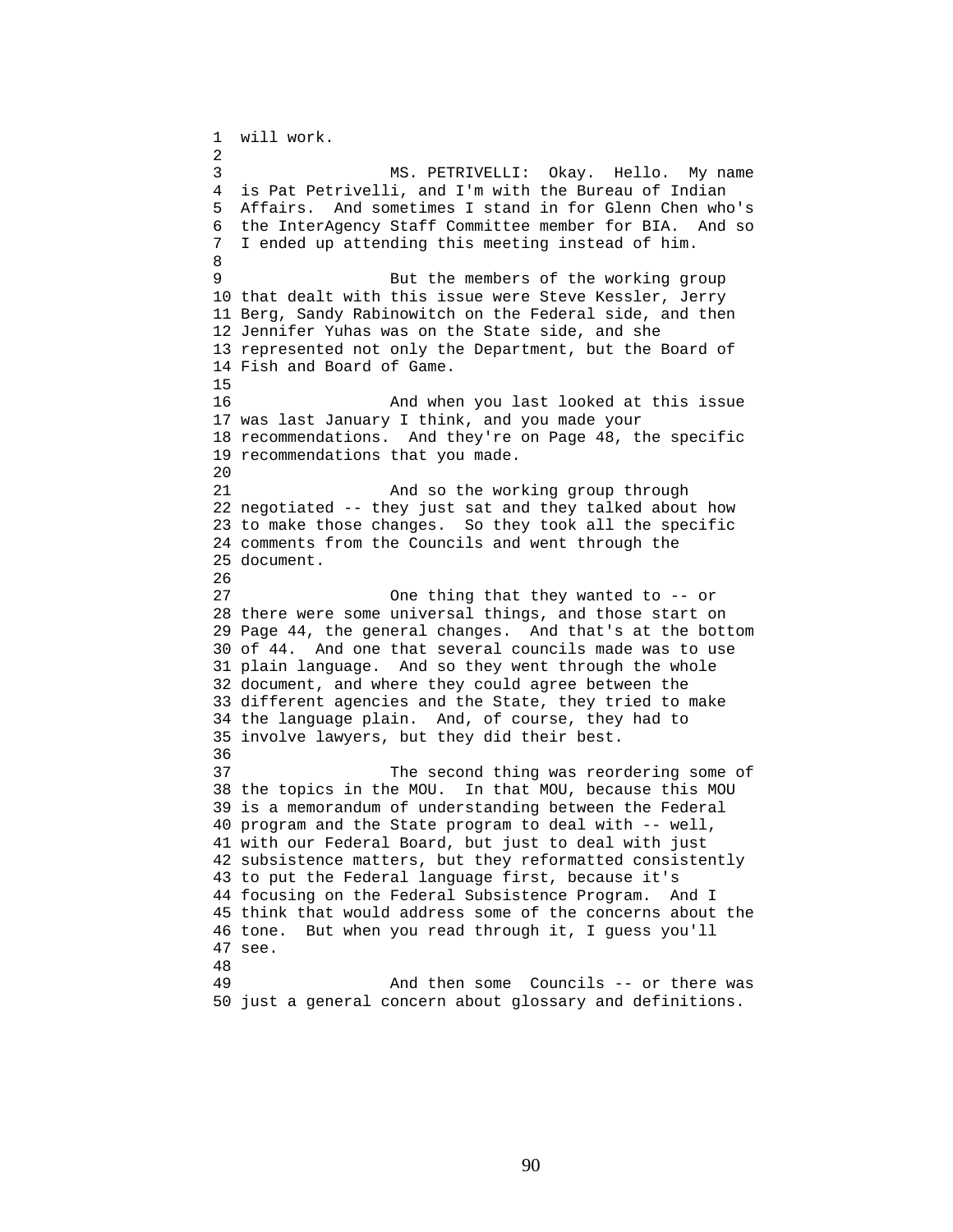1 And what we did was just actually spell -- get rid of 2 all the acronyms and spell out the words and tried to 3 use plain language. 4 5 And then the specific changes that were 6 mae, and this one, traditional ecological knowledge, 7 many Councils besides your own wanted TEK added 8 whenever scientific knowledge was used. And because -- 9 and I'm an anthropologist, and I understand how TEK can 10 become local traditional knowledge. TEK, traditional 11 knowledge, but just a whole bunch of different terms, 12 and it's hard to know what people are talking about. 13 Since this is implementing the subsistence priority, in 14 ANILCA it has the words customary and traditional uses. 15 What they decided to do was knowledge of customary and 16 traditional uses will be used rather than go into a 17 scientific term. 18 19 The next topic, number 5, about 20 predator management, because many Councils brought that 21 up, it was decided that since the Federal Subsistence 22 Board does not implement Federal subsistence management 23 activities, they have no authority to do so, they just 24 make regulations for hunting and fishing uses, and it's 25 up to, because of the different missions of the 26 agencies, it's up to the individual management agencies 27 to make their decisions about whether they'll carry out 28 those management activities. And that's in the 29 predator management policy that the Board has adopted. 30 So we decided to make it clear to the State and to the 31 Councils that the Board will follow the predator 32 management policy. So that's in the management 33 agreement now. And that it is up to the individual 34 agencies to deal with those issues on the case-by-case 35 basis. 36 37 Then number 6 was State management 38 plan. The current MOU states that State fish and 39 wildlife management plans will be used as the initial 40 basis. And we changed that to show that we -- in the 41 agreement we'll use Federal, State, and cooperative 42 plans, so that it's not just -- that our hands are not 43 tied to only follow State management plans. 44 45 And then number 7, with evaluating the 46 MOU, the Southeast Regional Advisory Council wanted a 47 way to evaluate the MOU to see whether it is 48 accomplishing the goal of implementing the priorities. 49 And there was specific language inserted that will say 50 that the Councils will review the MOU every year. So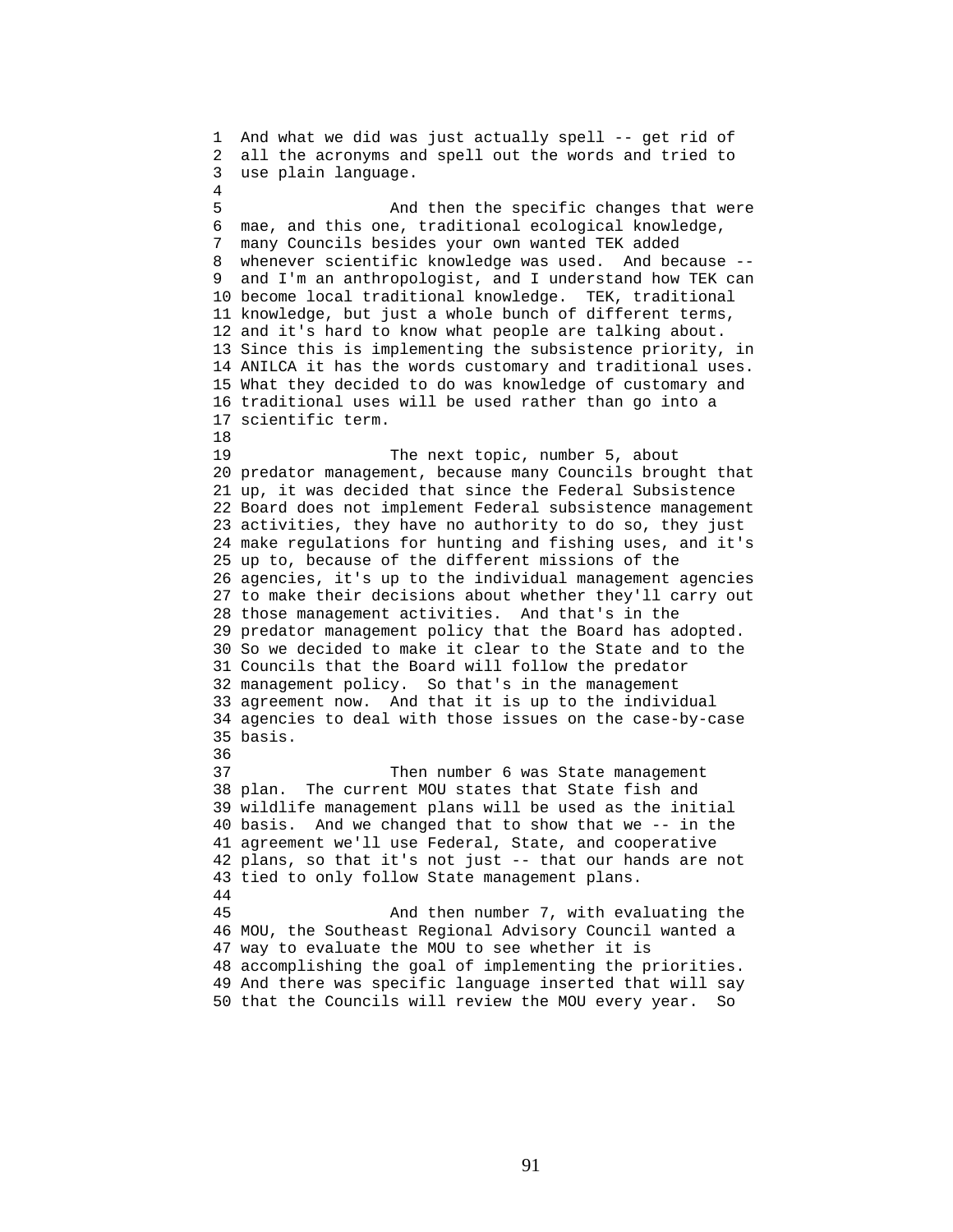1 you'll have a chance to -- so this will be an agenda 2 topic every year to look at the MOU agreement and just 3 get your input and feedback. 4 5 And then the last item was the existing 6 protocols. And here it says the intent to follow up a 7 review of these protocols after adoption of this 8 updated MOU. Some protocols were already adopted and 9 put into place for like information sharing, and then 10 on the cooperative fisheries management for sure on the 11 Yukon fisheries are, there was the agreement 12 specifically how to put in place where the Federal and 13 State managers will work together. Particularly with 14 fisheries management, those in-season actions, it's 15 good to have it concerted, and like the concern that 16 John Jones was affected, you know, just the 17 recognitions that Federal in-season managers have that 18 same authority to close fishing seasons when necessary. 19 But those protocols, some have been worked on and some 20 haven't, and, of course, with the budget climate about 21 how many more of those will be developed is still up in 22 the air, but the goal is that a lot will be developed, 23 will be worked on as budget permits. 24 25 But as you go through, besides the 26 specific comments on Page 47 and 48, on Page 50 there's 27 the actual memorandum of understanding and in the gray-28 shaded area, there's a comment wherever changes were 29 made. And we apologize for the small print, but it 30 will say why the change was made, and which Council 31 made the recommendation. 32 33 And I think with your Council's 34 comments, starting on Page 52, comments 11 and 12, I 35 think -- well, that predator management activity was in 36 response to your Council. And then the traditional 37 ecological knowledge is number 12. And then I think 38 there were two other specific comments. And I meant 39 to try to find them, but I only realized I was going to 40 have to do this a few minutes ago. But I've heard it 41 done by..... 42 43 MR. BOSKOFSKY: What about 14. 44 45 MS. PETRIVELLI: 14 was yours, too? 46 Oh, okay. Another TEK one. 47 48 And I think there's one more that you 49 said. Let's see, let's find it. Oh, the designate 50 tribal or local, so section number 9. Let's see. With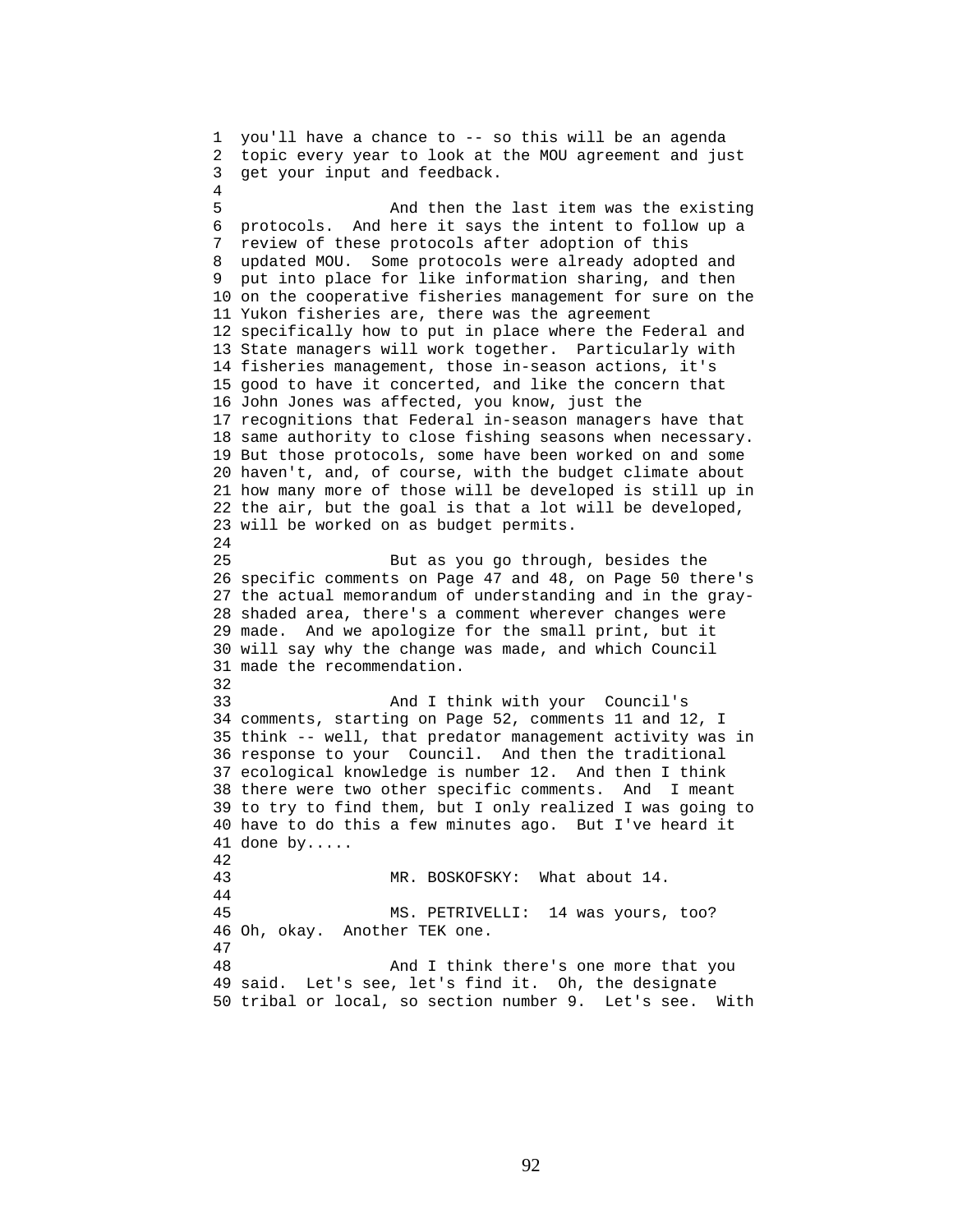1 -- designate liaison's for -- instead of -- I think 2 they just put -- they just reworded that, because there 3 was a confusion, and it's comment 17, about designating 4 the tribal, local, but they just made it clear what 5 that liaison was supposed to do. So I think it wasn't 6 quite sure what they meant by it, but I think they 7 reworded it so that it's more clear. And then they did 8 put in tribal things in other places also. And I don't 9 think they -- but I forget which Council mentioned 10 that, but they do say local or tribal input, and that's 11 in different places throughout the MOU, in light of the 12 new tribal consultation policy that the Board's 13 following. 14 15 So if you have time to look through it 16 or for sure we'll make sure Jerry Berg or one of the 17 people that were on the actual working group, and then 18 Jennifer Yuhas has comments, and then we'll make sure 19 they're all on the teleconference this afternoon to 20 answer specific questions about why certain changes 21 were made or not made. 22 23 And then the next step is once we get 24 input back from the Councils, then I think the State 25 was going to run this by the Fish and Game Advisory 26 Committees also, and then hopefully as this reviews and 27 revisions again will be completed and it could be 28 signed by the Boards in January. With the hope. And, 29 of course, even if it's signed in January you'd be 30 reviewing it again next year. 31 32 MADAME CHAIR CHYTHLOOK: Okay. Any 33 questions for Pat, Board members. 34 35 MR. O'HARA: Yeah, I have one. 36 37 MADAME CHAIR CHYTHLOOK: Dan. 38 39 MR. O'HARA: I think in the changes, 40 the numbers that we went through, is the MOU actually 41 going to deal with predator control on the Federal 42 side. 43 44 MS. PETRIVELLI: Well, in this MOU it 45 will just say that the Board will follow its own 46 predator management policy, and that the Federal Board 47 will not deal with predator management, that that's up 48 to the individual agencies to follow their own, because 49 they all have different policies that are in 50 legislation.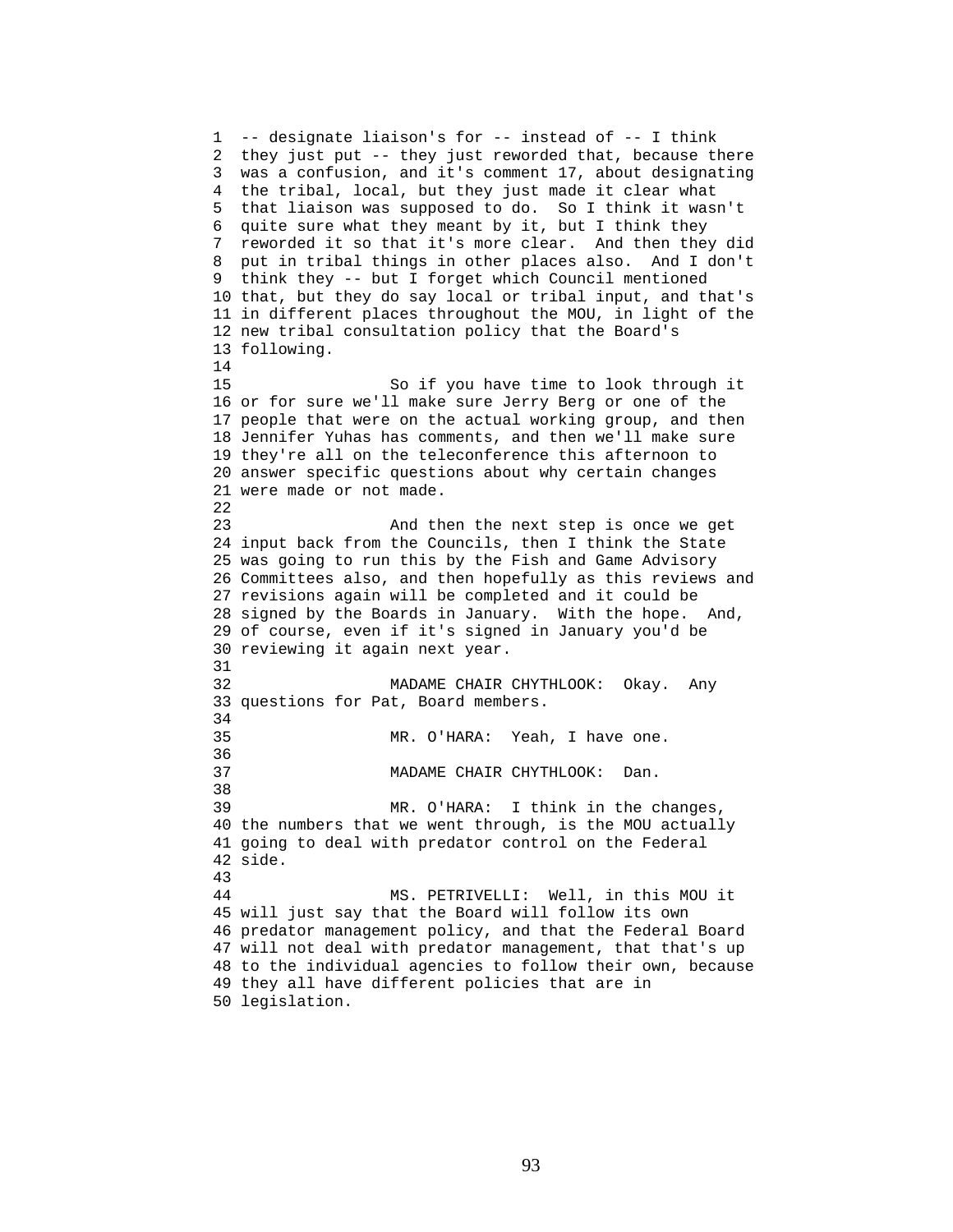1 Oh, and I forgot to mention that when 2 those other people are here also, and then if there are 3 people in the public, that this is the time for public 4 review of this MOU also for tribes and public. So I 5 apologize about that. 6 7 MADAME CHAIR CHYTHLOOK: Okay. Any 8 questions or comments. 9 10 (No comments) 11 12 MADAME CHAIR CHYTHLOOK: I guess if 13 not, we -- what is that? 14 15 MS. MORRIS LYON: Frank Woods has a 16 comment I think. 17 18 MADAME CHAIR CHYTHLOOK: Oh. I didn't 19 see you. Frank, did you have a comment. 20 21 MR. WOODS: Is this public? 22 23 MADAME CHAIR CHYTHLOOK: Yeah, it's -- 24 well, it sounds like according to Pat that once we deal 25 with this this afternoon, that the Board and also the 26 pubic could make recommended comments, but if you have 27 -- do you have a question. 28 29 That was your question. 30<br>31 MR. WOODS: Thank you. 32 33 MADAME CHAIR CHYTHLOOK: Okay. 34 35 MS. PETRIVELLI: It might be better 36 have the members of the actual working group, if there 37 are comments, and then if they have -- the public has 38 questions of those people, then they could answer -- 39 ask them also. 40 41 MADAME CHAIR CHYTHLOOK: Okay. Any 42 additional. Susan. 43 44 MS. JENKINS BRITO: Just in 45 response..... 46 47 MADAME CHAIR CHYTHLOOK: Do you want to 48 come up and state your name. 49 50 MS. JENKINS BRITO: This is Susie with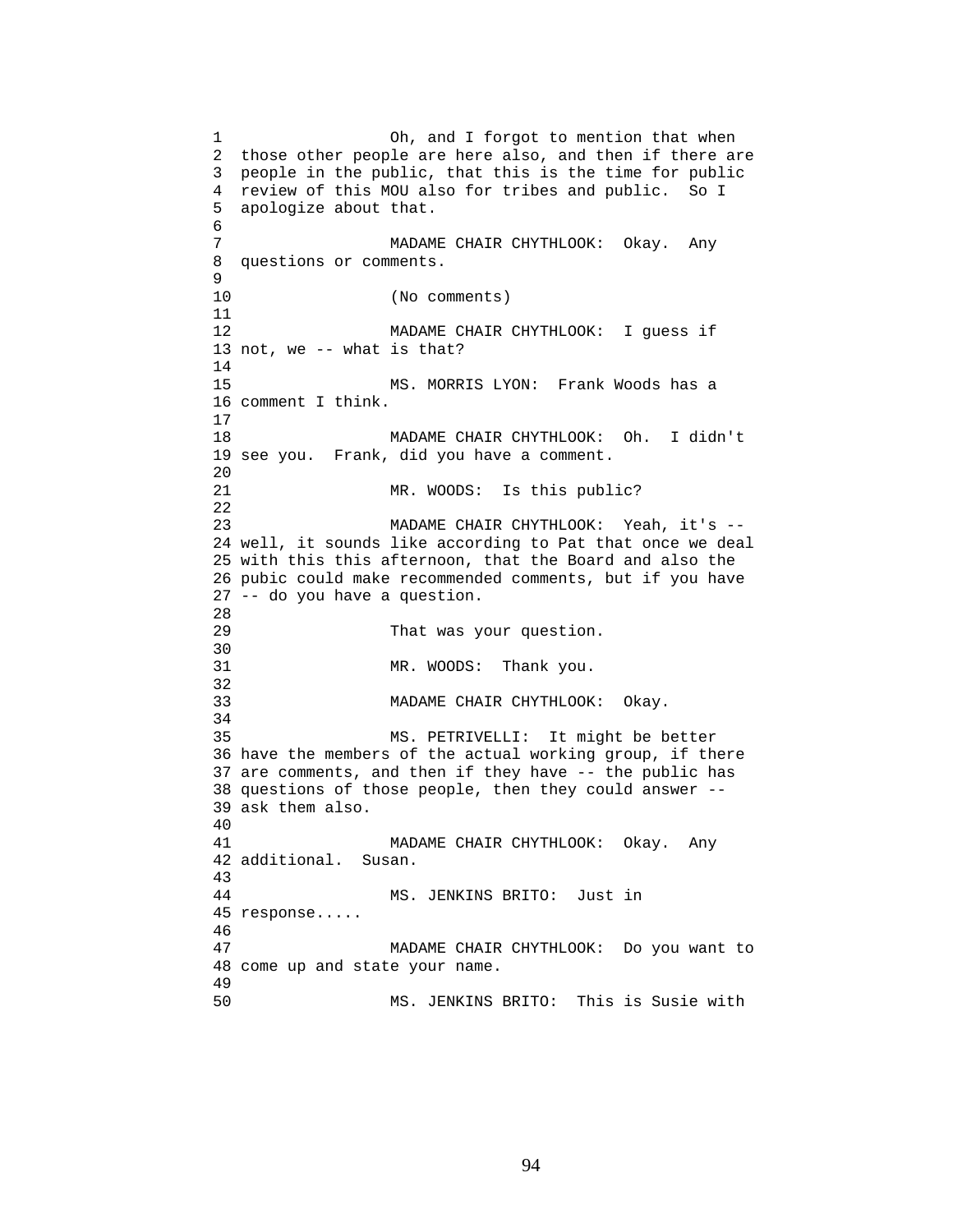1 Fish and Game. 2 3 Just in response to Frank Woods' 4 question. This memorandum of understanding is 5 available for public review and comment. I do have an 6 electronic document of it that I an forward to anybody 7 who would like it electronically. 8 9 And as stated previously by Pat and 10 myself, it will go before the State's Advisory 11 committees, the Fish and Game Advisory Committees, and 12 they will have the option to comment on this MOU as 13 well. So it is a public document, and it's out there. 14 15 And if anybody does want an electronic 16 version or a paper copy that's not already in the book, 17 I would be happy to send it their way. 18 19 That was all. 20 21 MADAME CHAIR CHYTHLOOK: Okay. Dan, 22 did you have a -- yeah. I know that the Advisory 23 Councils here in our regions have started, and this is 24 going to be signed in January 2013, is it. And have 25 you -- has this been on the agenda of the other 26 advisory? Okay. So they have an understanding that 27 they can make comments regarding this. Pardon? 28 29 MS. MORRIS LYON: An understanding of 30 the understanding. 31 32 MADAME CHAIR CHYTHLOOK: Yeah. 33 34 (Laughter) 35 36 MADAME CHAIR CHYTHLOOK: Okay. If 37 there's no more comments, questions, let's break for 38 lunch, and when do we want to get back. 1:00 o'clock, 39 1:30. 40 41 MR. ABRAHAM: 1:30. 42 43 MADAME CHAIR CHYTHLOOK: 1:30. Is that 44 too long. 45 46 MR. O'HARA: Yeah. Way too long. 47 48 MADAME CHAIR CHYTHLOOK: So 1:00 49 o'clock. 1:00 o'clock. Okay. Recess until 1:00 50 o'clock.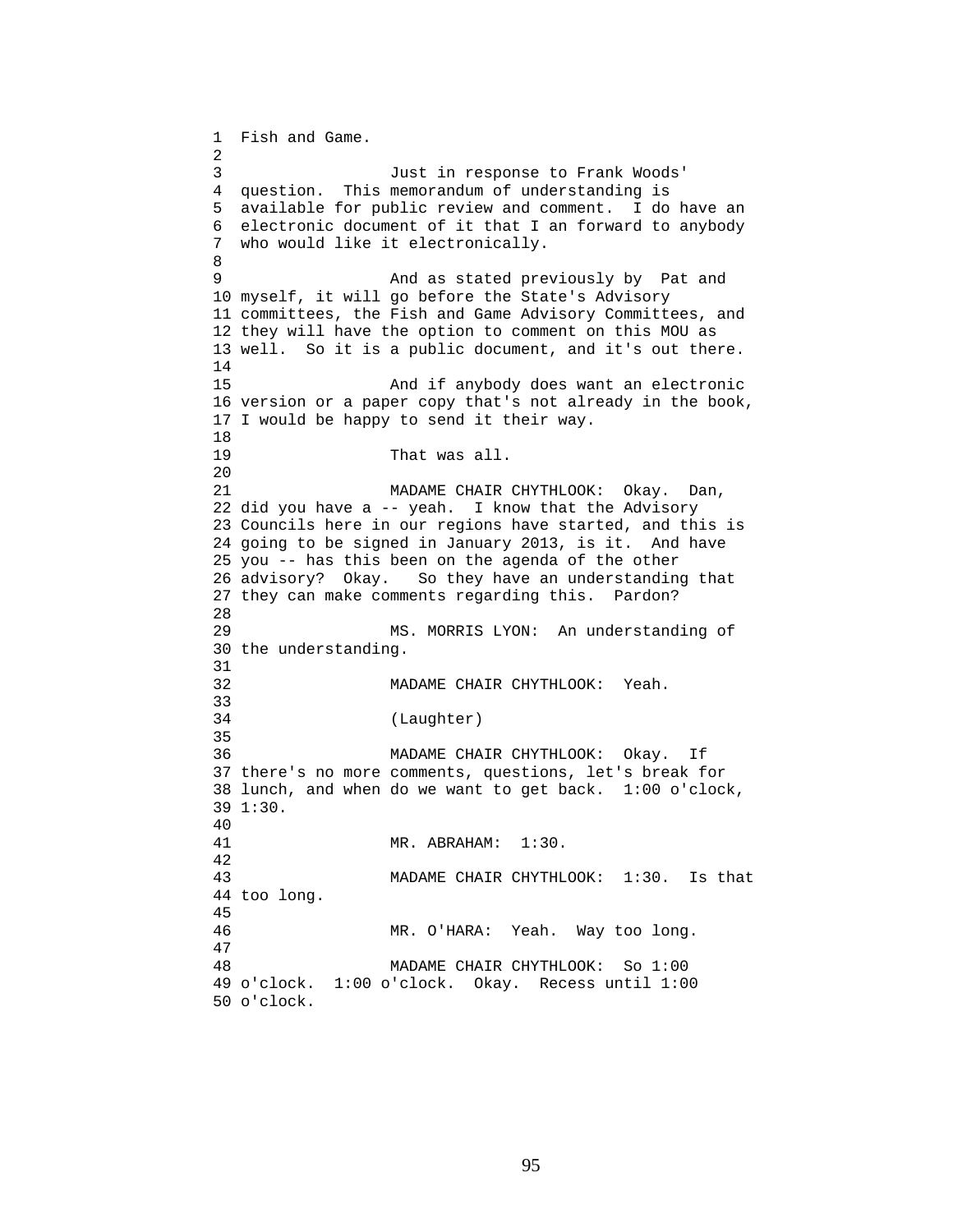1 (Off record) 2 3 (On record) 4 5 MADAME CHAIR CHYTHLOOK: Okay. I'm 6 going to call to order the meeting to order at 1:00 -- 7 I can't see the clock. 8 9 MS. MORRIS LYON: 1:10. 10 11 MADAME CHAIR CHYTHLOOK: 1:10. I guess 12 now we'll pick up the proposal that we tabled during -- 13 when we recessed for lunch. And that will be the 14 agenda item for now. And at this point -- well, I 15 guess we'd still be on the Regional Council 16 recommendation, discussion.  $\frac{17}{18}$ MR. O'HARA: Madame Chair. 19 20 MADAME CHAIR CHYTHLOOK: Dan. 21 22 MR. O'HARA: The maker of the motion 23 needs to make a motion to take it off the table. Who 24 made the motion, was that you, Richard? 25 26 MADAME CHAIR CHYTHLOOK: The main -- I 27 think Alvin -- wasn't Alvin the one that made the 28 motion? 29 30 MR. O'HARA: No. Well, when you table 31 a motion, whoever tabled the motion needs to make a 32 motion to bring it back on the floor, because it was 33 tabled. 34 35 MADAME CHAIR CHYTHLOOK: Okay. I think 36 it was..... 37 38 MR. O'HARA: Richard. 39 40 MADAME CHAIR CHYTHLOOK: Was it 41 Richard. 42 43 MR. O'HARA: Yeah. So you've got to 44 make a motion to bring it back on the table. 45 46 MR. WILSON: Madame Chair. At this 47 time then I'll make a motion to bring Proposal 13-13 48 back on the table. 49 50 MR. O'HARA: I'll second that motion.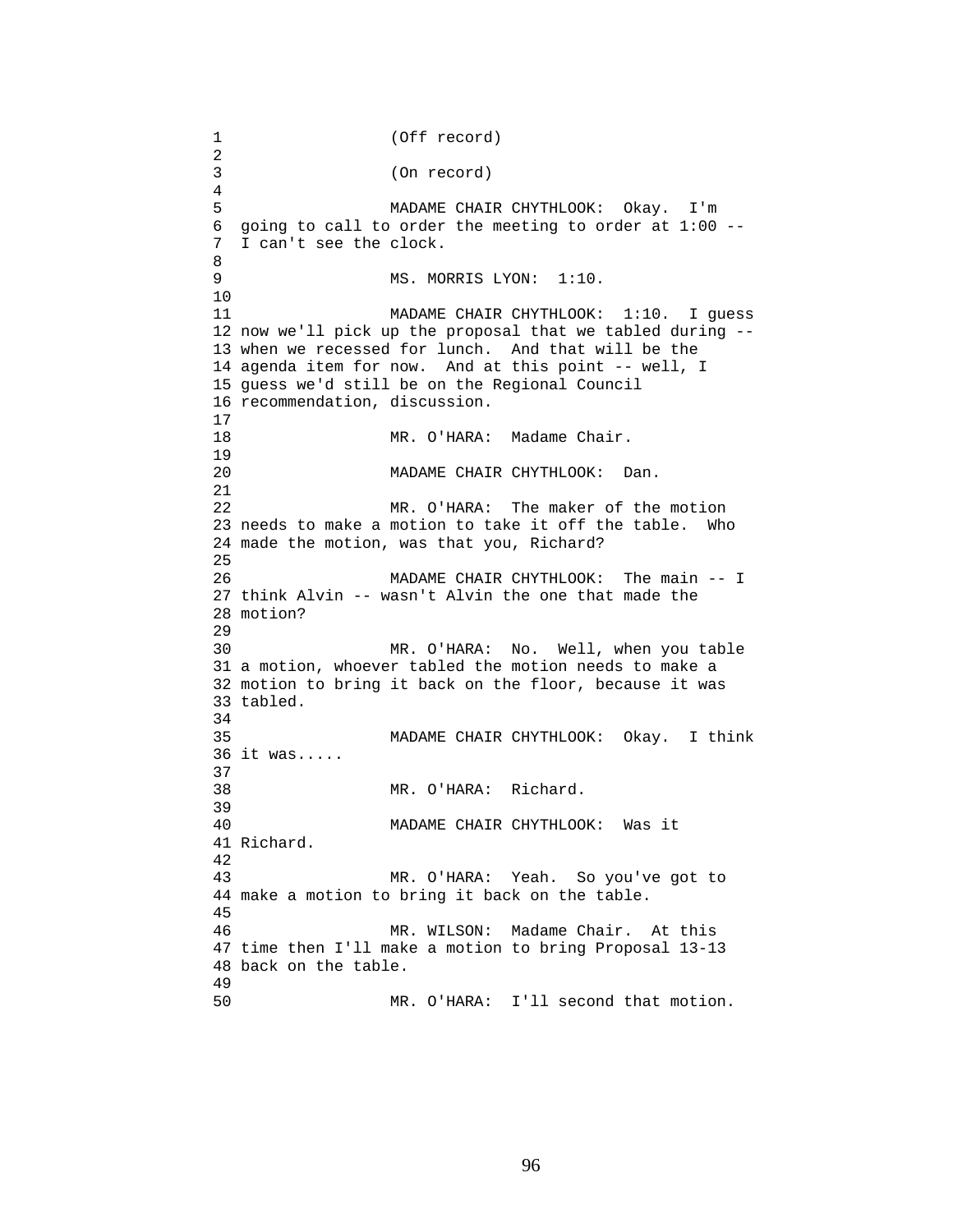1 I second the motion. 2 3 MADAME CHAIR CHYTHLOOK: Okay. There's 4 been a motion to bring the FP13-13 proposal back on the 5 table. 6 7 MR. O'HARA: Call for the question. 8 9 MADAME CHAIR CHYTHLOOK: The question's 10 been called. All in favor say aye. 11 12 IN UNISON: Aye. 13 14 MADAME CHAIR CHYTHLOOK: Any 15 opposition.  $\frac{16}{17}$ (No opposing votes) 18 19 MADAME CHAIR CHYTHLOOK: Seeing none, 20 we have this proposal back on the table for discussion, 21 recommendation. 22 23 Donald. 24 25 MR. MIKE: Thank you, Madame Chair. At 26 lunch break Mr. Dan Dunaway brought some information 27 for the Council to review. Maybe I'll have Dan 28 summarize what he found for the Council. 29 30 Thank you, Madame Chair. 31 32 MADAME CHAIR CHYTHLOOK: Okay. Dan. 33 34 MR. DUNAWAY: Madame Chair. Thanks. 35 36 Well, I'm sorry to say that this might 37 not be all that helpful. It was what I could grab 38 really fast going to the Fish and Game office. And 39 I've got a couple of tables that show the annual area, 40 Chignik management area Chinook salmon harvest up 41 through 2011. And then also another one, estimated 42 Chignik River Chinook, coho, pink and chum salon daily 43 Dolly Varden escapement through 2011. Just so I was 44 thinking maybe that would give us some sense of the 45 quantities of fish we're talking about. 46 47 Table 13 has a thing called home pack 48 on it, which is a term I'm -- I know what it means to 49 me, but I never saw it in a Fish and Game report 50 before.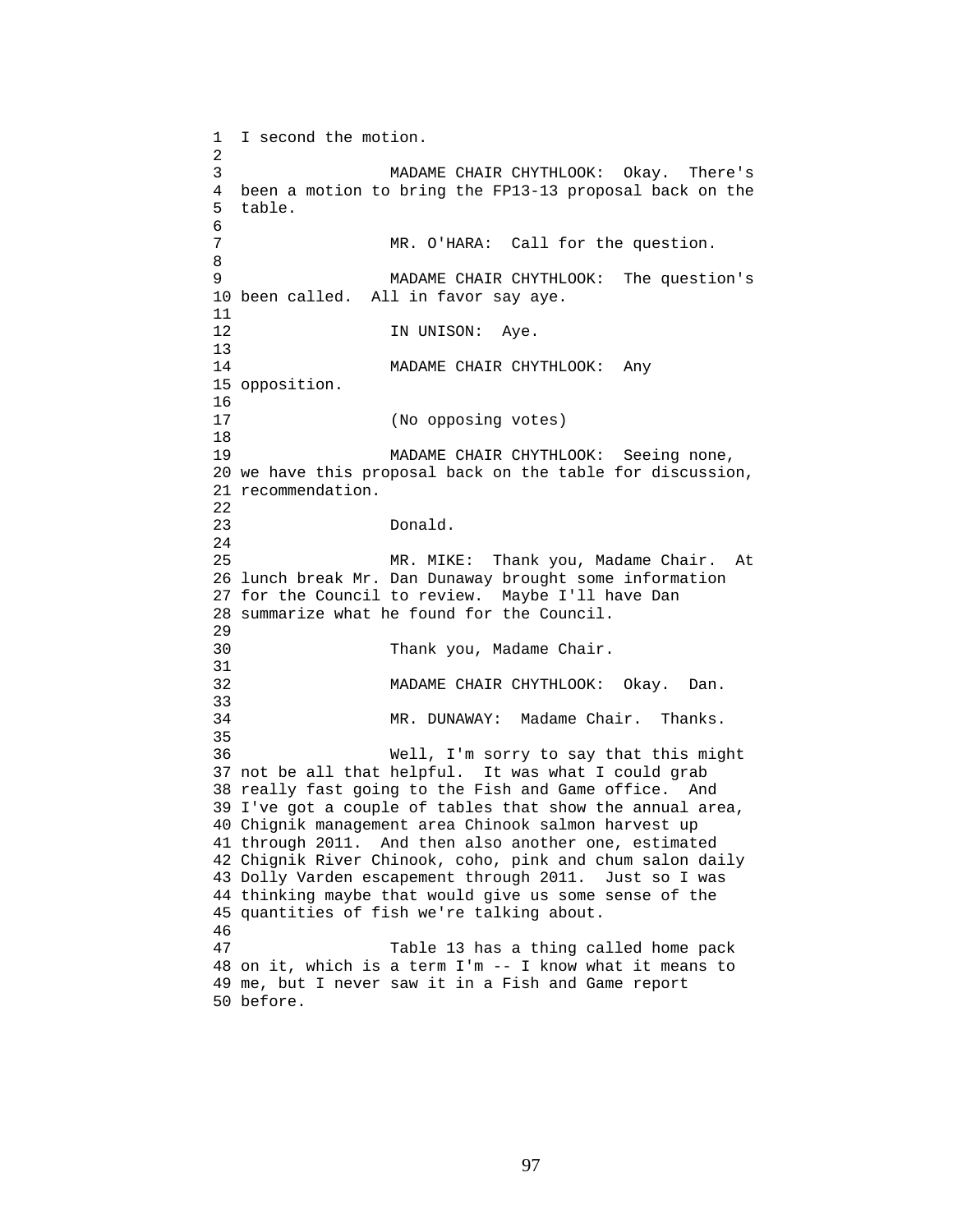1 I was not able to locate sport harvest 2 effort or catch for the Chignik area, or any sportfish 3 management report about how the king fishery's managed, 4 or like I did -- also I got a sportfish regulation 5 book, and it shows in fact that the Chignik king salmon 6 sportfishing season stays open until August 9, while 7 the entire rest of the Kodiak/Alaska Peninsula area -- 8 or, no, Alaska Peninsula/Aleutians area closes to a 9 spawning ground closure on July 25th. 10 11 So not being from that area, and it was 12 lunchtime and all the Fish and Game guys are out to 13 lunch, or there's a great big fisheries conference for 14 a fisheries society in Kodiak right now, trying to find 15 biologists to get some insight on how sport and 16 commercial are managed is pretty much impossible. I 17 was really hoping to find something that shed a little 18 more light on what's going on. Hopefully I just didn't 19 add more confusion. But it's what I could find. 20 21 MADAME CHAIR CHYTHLOOK: John. 22 23 MR. JONES: The home pack deal is what 24 you see on a fish ticket, you know, when you record 25 fish that aren't being sold, but yet they're documented 26 on how many pounds you're taking home, and that's where 27 you get that number from. 28 29 MR. DUNAWAY: Like the king. 30<br>31 MR. JONES: Yeah. 32 33 MR. DUNAWAY: Madame Chair. Like the 34 kings that you've reported. 35 36 MR. JONES: Yeah. 37 38 MR. DUNAWAY: Yeah. 39 40 MR. JONES: And even if you take reds 41 home during that period, you do the same thing. 42 43 And the answer to your other question 44 is the people in Kodiak, they come out with the report 45 on how many fish, kings, sportsfishing in January, or 46 after January. 47 48 MADAME CHAIR CHYTHLOOK: Okay. Any 49 other discussions. 50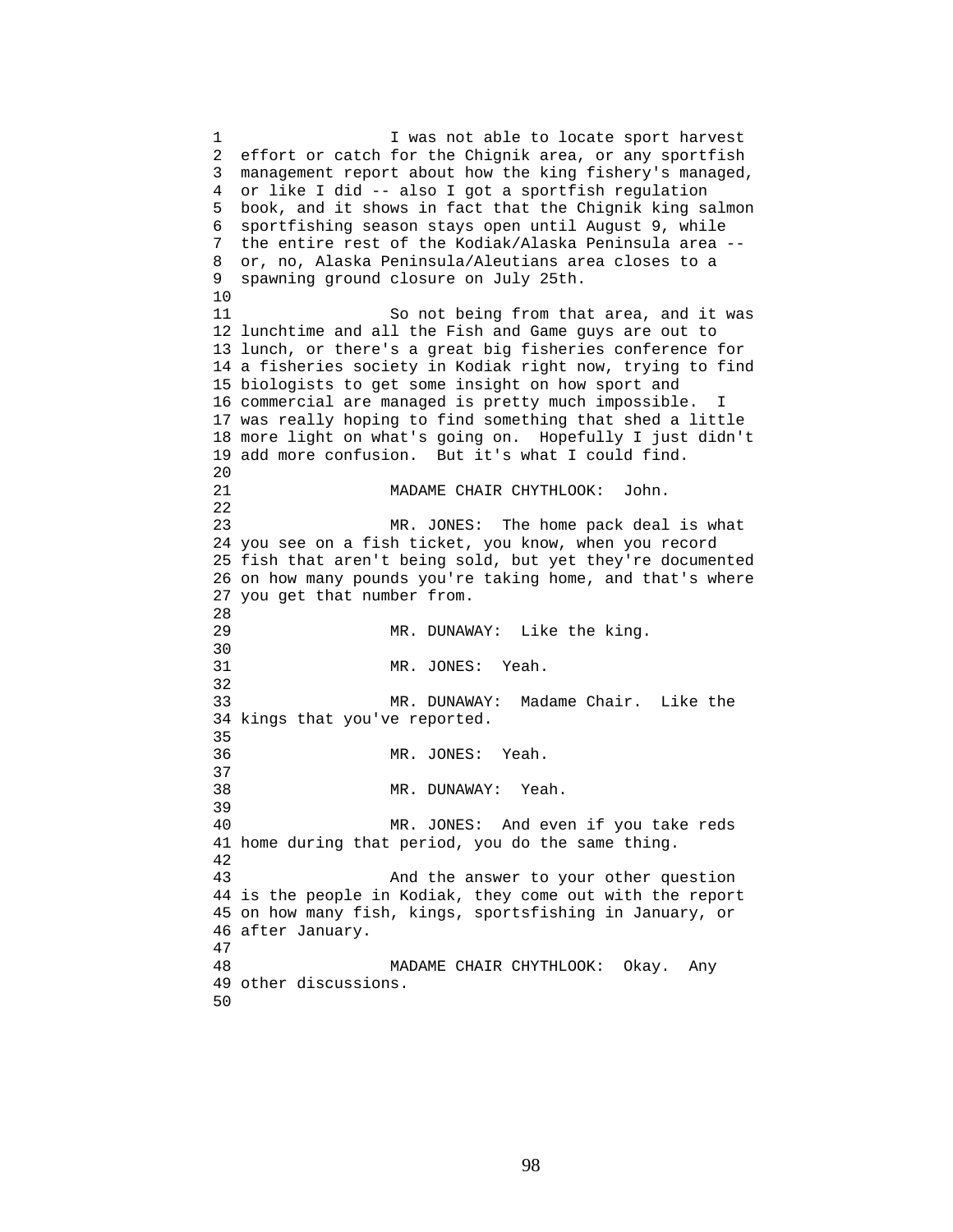1 MR. JONES: I have one more thing to 2 say. I was talking with Dan down here. You know, 3 there is no support for this here to find any of the 4 history and all this stuff on this to tell you exactly 5 what's happening in there. And I think what this 6 should be done is it should be put away and then have 7 local advisory committees go over it and then have it 8 come back with a better -- instead of what I know, what 9 Alvin knows, what everybody knows, I think that maybe 10 it should go to everybody that wants to put their input 11 on it and make it a topic wherever you have your 12 meeting at. You have that in Port Heiden this year or 13 where, Dan? 14 15 MR. O'HARA: I don't know whether -- 16 they didn't have one. 17 18 MR. JONES: They didn't have one? 19 20 MR. O'HARA: (Indiscernible - mic not 21 on) keep talking about it though. 22 23 MR. JONES: So AC or whatever? 24 25 MR. O'HARA: SRC. 26 27 MR. JONES: Yeah. 28 29 MR. O'HARA: They didn't have one, 30 because they didn't have a quorum. 31 32 MR. JONES: They didn't have a quorum? 33 Well, you know, I think that the input on it should 34 have been -- Fish and Game should have been up to bat 35 and say, well, this is not a problem or is. You know, 36 I've attended a lot of Board of Fish meetings and Fish 37 and Game usually is neutral on most of our discussions, 38 so, I don't know. 39 40 MADAME CHAIR CHYTHLOOK: Nanci. 41 42 MS. MORRIS LYON: Thank you, Madame 43 Chair. 44 45 I have the gold mine sitting in front 46 of me thanks to one of our audience members, and I have 47 got a whole entire book giving us data from about '77 48 through 2008 on how many fish, what type , and here I 49 just found another one where it's even got it broken 50 down to gear type per area and fish, including which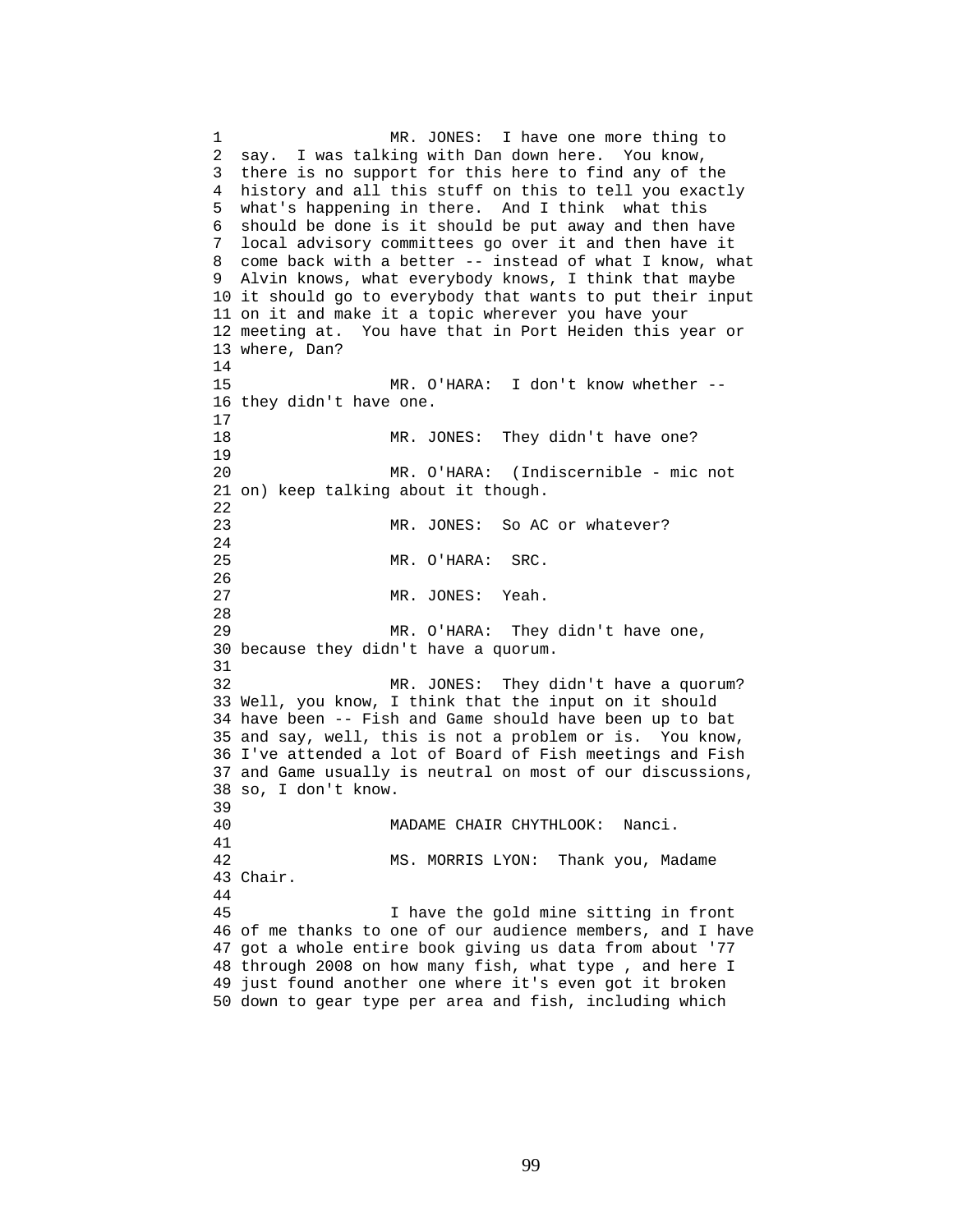1 village used what. So this information is available. 2 I don't know though what the wishes of the Board would 3 be as far as making a quick analysis or making multiple 4 copies of this to analyze if we wanted to come up with 5 numbers, or if we wanted to broaden the proposal with 6 an amendment, or if we wanted to table it for 7 consideration by the SRCs, or whatever, but the 8 information is right here, which is kind of cool. 9 10 I'll share it. I've been hogging it. 11 12 MR. O'HARA: Madame Chair.  $\frac{13}{14}$ MADAME CHAIR CHYTHLOOK: Dan. 15 16 MR. O'HARA: Yeah, I think I would like 17 to have this go back to the State advisory board which 18 you have in Chigniks. I think you have a State -- I'm 19 sure they must have it, yeah. And then an SRC really 20 needs to look at this and give us their recommendation. 21 So I will not be supporting the proposal, because I 22 think it needs to go back and be revisited, but I'd 23 sure like to see it come back again in -- is it 24 February or March that we meet? 25 26 MR. MIKE: March. 27 28 MADAME CHAIR CHYTHLOOK: So, Dan, are 29 you inclined to make a motion to table this until 30 March? 31 32 MR. O'HARA: Are you putting words in 33 my mouth? 34 35 MADAME CHAIR CHYTHLOOK: Yeah. 36 37 (Laughter) 38 39 MR. O'HARA: We have a motion on the 40 floor (indiscernible - mic not on). 41 42 REPORTER: Your microphone. 43 44 MR. O'HARA: We have a motion on the 45 floor. We should probably vote on the motion and make 46 another motion. I don't think we can ignore the motion 47 on the floor unless they want to withdraw it, so..... 48 49 MR. BOSKOFSKY: You know, it would be 50 all right to take to SRC if we could have a meeting.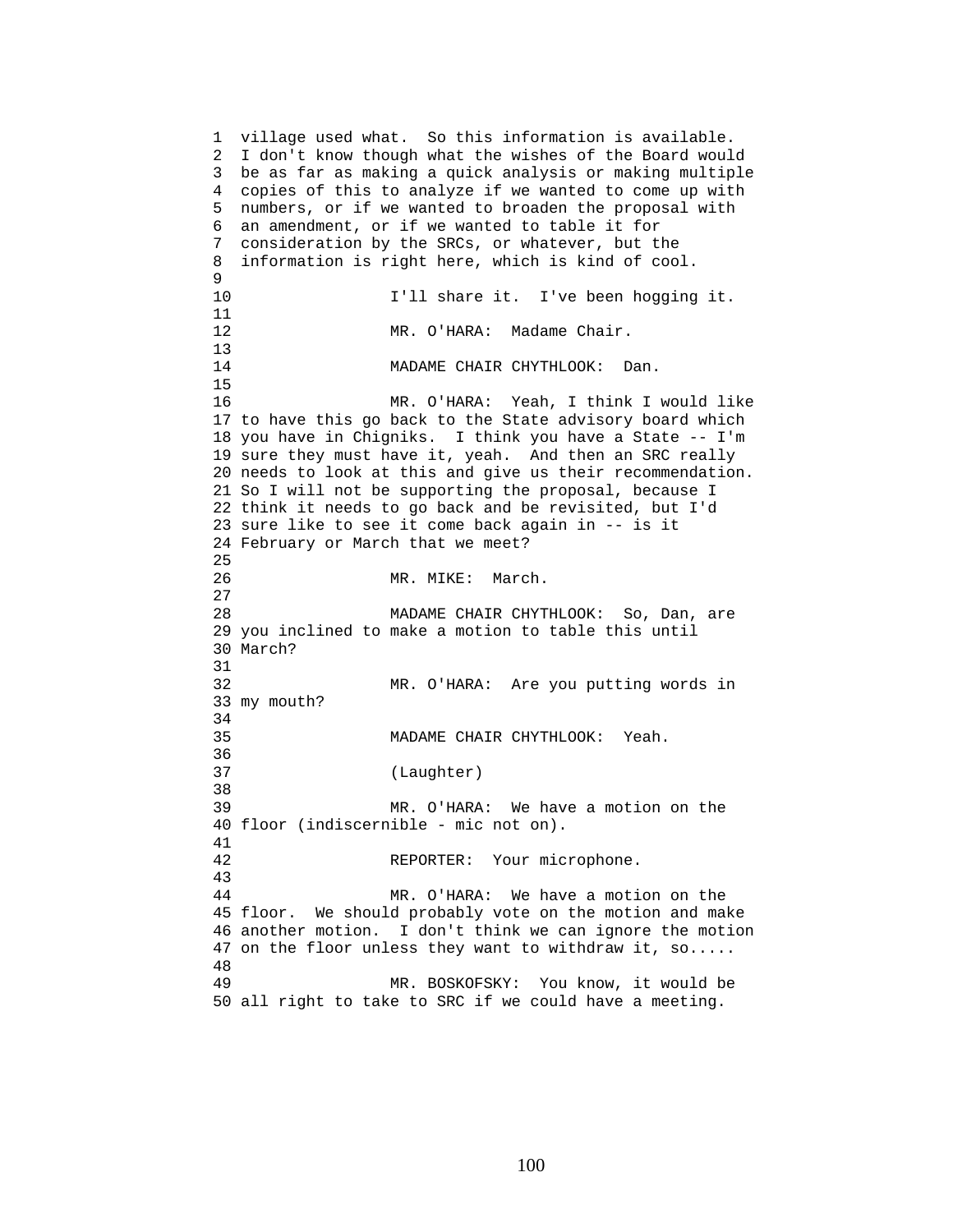1 We haven't been able to get quorum for the past I think 2 it's going on four years now. It would be hard to take 3 it to SRC if you can't meet. The theory is, you know, 4 we're supposedly supposed to deal with subsistence 5 issues, and this is a subsistence issue. And, you 6 know, I'd like to see it dealt with. 7 8 MR. O'HARA: Call for the question. 9 10 MADAME CHAIR CHYTHLOOK: Okay. There's 11 been a question. I guess would it be all in favor of 12 Dan O'Hara's motion to table this resolution? No, no, 13 no, it's not. 14 15 MR. JONES: You can't bring that up. 16 17 MR. O'HARA: We have a motion on the 18 floor on the proposal that we need to deal with. Then 19 we can make another motion after that. 20 21 MADAME CHAIR CHYTHLOOK: Okay. So that 22 first motion was from Alvin. 23 24 Carl, did you have a comment. 25 26 MR. JOHNSON: Just a procedural note 27 for the Council, Madame Chair. 28 29 So your pending motion is to support 30 this proposal. If the Council chooses to vote down 31 that motion, the next step from what I'm hearing, the 32 Council wants to hear from some other bodies first; 33 however, the Board will be wanting to hear a 34 recommendation for its January meeting. So most likely 35 the appropriate motion would be to defer action on the 36 proposal, at which time then the Board, the Federal 37 Subsistence Board would not hear again on this proposal 38 until its winter 2015 meeting, which will be the next 39 time the Federal Subsistence Board acts on fisheries 40 proposals. They do sometimes take things out of cycle 41 depending on the history, the procedural history of the 42 issue, but you're next motion then most appropriately 43 would be a motion to defer action until such time, if 44 you want to hear from other advisory bodies. 45 46 Thank you, Madame Chair. 47 48 MADAME CHAIR CHYTHLOOK: Okay. Dan. 49 50 MR. O'HARA: Yeah. So the Federal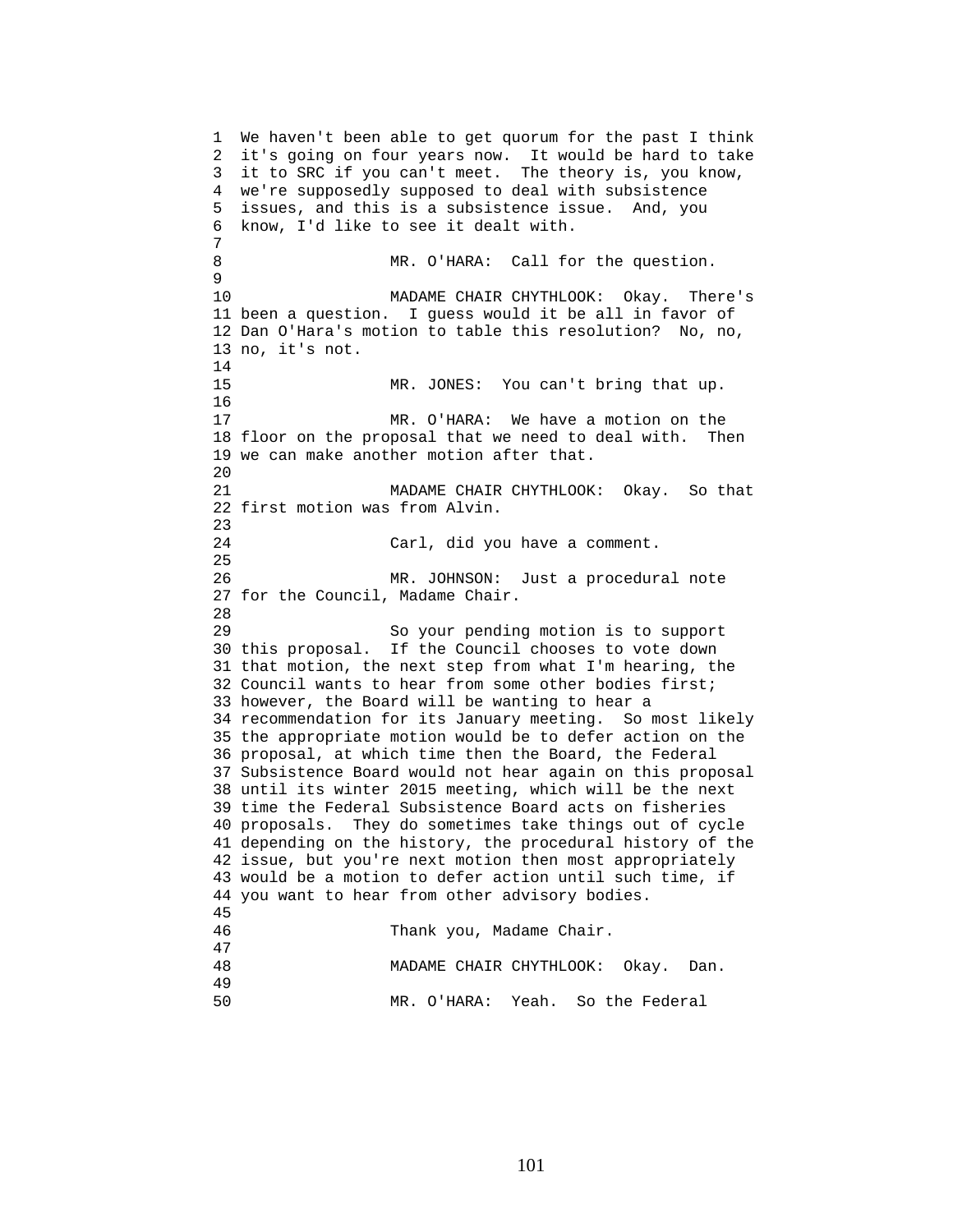1 Board is on a three-year cycle on fin fish? 2 3 MR. JOHNSON: It's every two years for 4 fisheries, shell fish. Every two years. 5 6 MR. O'HARA: Oh, every two years. 7 8 MR. JOHNSON: For fisheries and every 9 two years for wildlife. So on even years it takes 10 fisheries proposals, acts on them on odd years, so 2012 11 it's taking fisheries proposals, and then it will act 12 on them at its winter 2013 meeting. And then, you 13 know, likewise next year it takes wildlife proposals 14 and acts on them at its 2014 meeting. So it's every 15 two years for fisheries/shellfish. 16 17 MR. O'HARA: Oh, I'm sorry. That's a 18 long time to wait on subsistence issues. 19 20 MS. MORRIS LYON: Alvin, would you be 21 interested in creating any sort of an amendment that 22 would include any kind of dates or limitations that we 23 might consider along with this motion that might 24 provide some confidence so that we didn't have to wait 25 another two years before it was listened to, and we in 26 the meantime could still approach the SRCs and ACs in 27 the area in the areas and see over the next two years 28 if there was better solutions or better opportunities 29 that came out of the proposal to perhaps mold it or 30 shape it in a fashion that could e perfected. 31 32 MR. BOSKOFSKY: Yeah, I don't see where 33 there would be anything wrong with putting dates in 34 there, just as long as we're able to get rights to 35 fish. 36 37 MR. JONES: And would it be possible to 38 put gear types in there, too. 39 40 MR. BOSKOFSKY: I don't think so. I 41 think we should stick with what our gear types call for 42 now for subsistence. 43 44 MADAME CHAIR CHYTHLOOK: So, Alvin, do 45 you have ideas of -- do you want to match the dates for 46 what are sportsfish dates that they have down, or are 47 there seasons for Chinooks that would be more 48 appropriate to harvest. 49 50 MR. BOSKOFSKY: I guess John is the one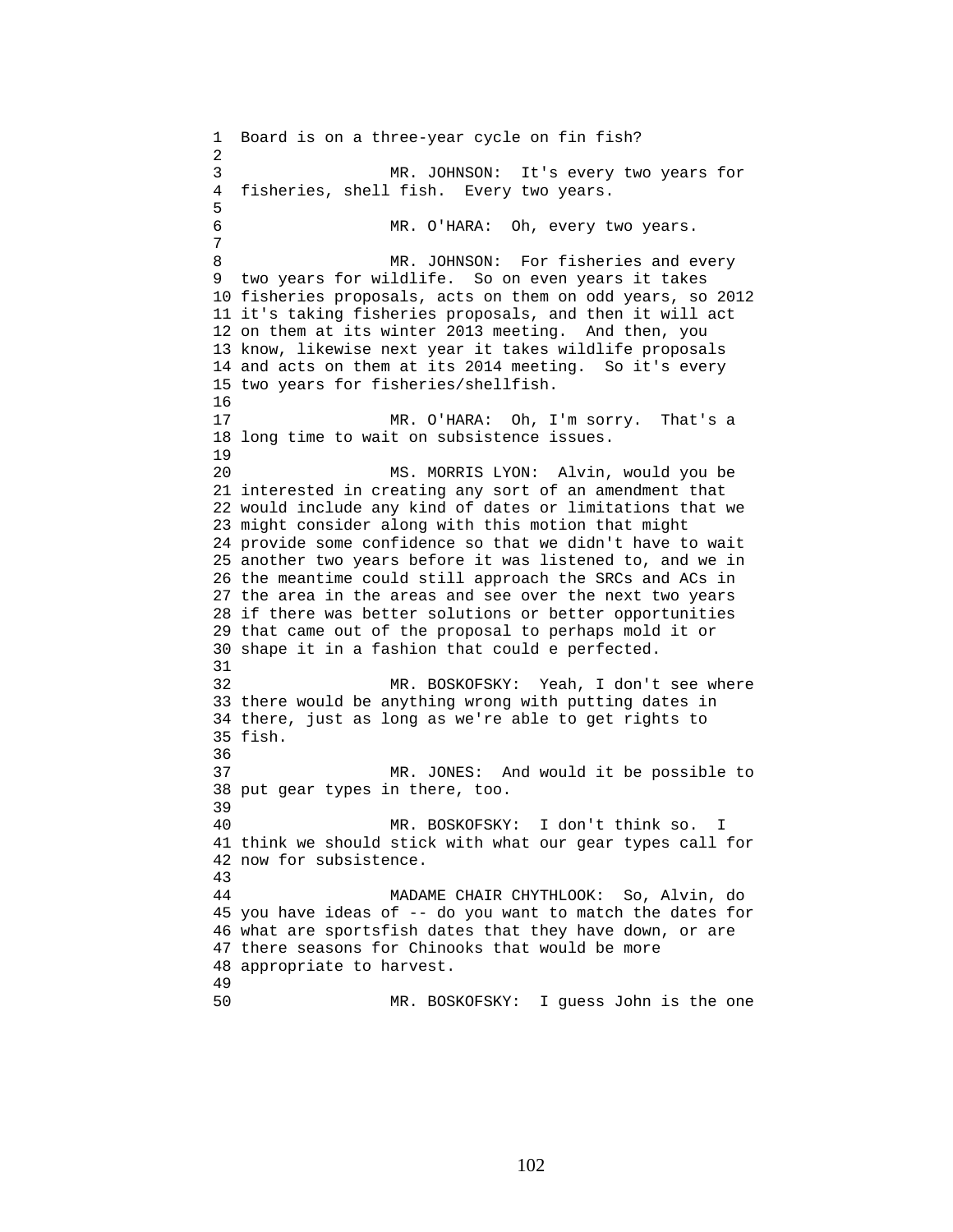1 that's talking about dates, so he'd have to come up 2 with something. 3 4 MR. JONES: Well, to answer that, I was 5 commenting on when they had it closed is not a very 6 appropriate time to be fishing them. So I wouldn't see 7 no big deal of opening it up when sportsfish opening, 8 and close it down when sportsfishing's closed for 9 kings. And that would still allow you to subsistence 10 fish in that river for reds and Dollies or whatever you 11 wanted to do. But you'd have to have a time limit or a 12 window of some type for the kings, because if you're 13 harvesting those past into their spawning time, it's 14 going to wipe them out and then nobody will have to 15 worry about it. 16 17 So that's one of my concerns is wiping 18 it out. It wouldn't bother me one bit if it was -- 19 that's why I was asking about gear type, you know. You 20 want to gillnet for them in there and, you know, you're 21 going to have a lot of conflict in between the -- not 22 the sportsfishermen themself; you're going to have a 23 conflict with the guy that's running up and down that 24 river during that sportsfishing fishing trying to give 25 you a ticket for what are you doing, sportsfishing or 26 are you subsistence fishing. And that turns into a big 27 issue as I see it, but maybe I'm wrong. 28 29 MR. BOSKOFSKY: We don't only get 30 kings; we get reds, we'll get pinks, dogs that come in, 31 we'll get them, too, so, you know, it's all the 32 different fish that come in, we harvest. 33 34 MR. JONES: That's why I'm saying 35 during the king part of it, Alvin, is when the kings 36 for August 9th or 10th, whatever it is in the book, 37 closes, then that part of the king fishery is closed, 38 but yet you can still subsistence fish for your reds 39 and whatever else you're doing in that river system. 40 41 MR. BOSKOFSKY: And I don't see nothing 42 wrong with it closing on August 9th, you know, but 43 we've never harvested red kings. We always harvest 44 bright kings for smoking. 45 46 MR. JONES: But still, you know, what 47 you're doing is the guy that goes, well, I didn't get 48 my kings early enough, you know, and here's August and 49 the season's closed, but the kings are still in the 50 river. You know they're in there and I know they're in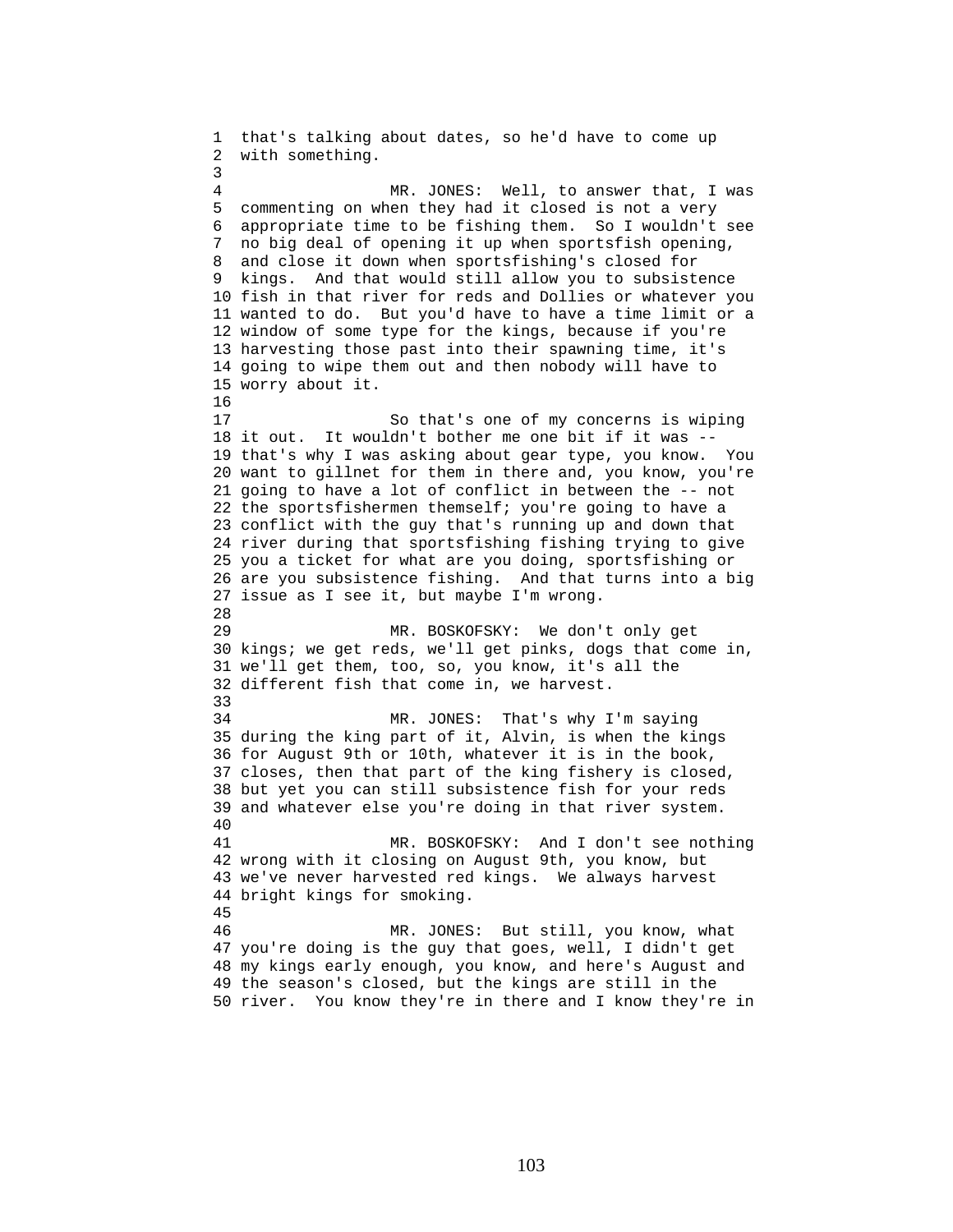1 there. That means that that guy can go out there and 2 get those -- there's nothing wrong with them, they're 3 just not bright silver, you know. They're still a good 4 king. 5 6 But once you start taking them when the 7 season is done for sportsfishing, that's their spawning 8 time is what I'm worried about is, you know, if you get 9 into harvesting kings for subsistence when it's closed, 10 you're cutting down on that, so say in five years, I 11 don't know what a cycle is for a king to come back into 12 the river systems, but whenever they return, they're 13 going to be less because we're fishing them subsistence 14 when they spawning, you know. 15 16 I'll tell you for a fact you can go up 17 there -- I was up there flyfishing, which I'm not a 18 very good flyfisherman, and I caught a king not too 19 long ago here and it wasn't really too bad. I could 20 have took that one home and cooked him up under 21 subsistence. 22 23 MR. BOSKOFSKY: Like I just said we 24 don't take the red kings. We don't touch them when 25 they're spawning. We take the bright kings for 26 smoking. 27 28 MADAME CHAIR CHYTHLOOK: Nanci. 29 30 MS. MORRIS LYON: So it sounds like if 31 we implemented the date restrictions, that the same 32 restrictions sportsfishery has, it would serve your 33 purpose, correct, as well as fulfilling your concern? 34 35 MR. JONES: For the kings. 36 37 MR. BOSKOFSKY: Yeah, that's right. I 38 mean, I could live with that. 39 40 MR. JONES: I guess I'd have to agree 41 with him just as long as we weren't fishing them until 42 they're gone. 43 44 MR. BOSKOFSKY: So what do we do. 45 46 MS. MORRIS LYON: Make a formal 47 amendment. Well, I was looking for these guys, I don't 48 know what the dates are. 49 50 MR. O'HARA: Give us a date, guys.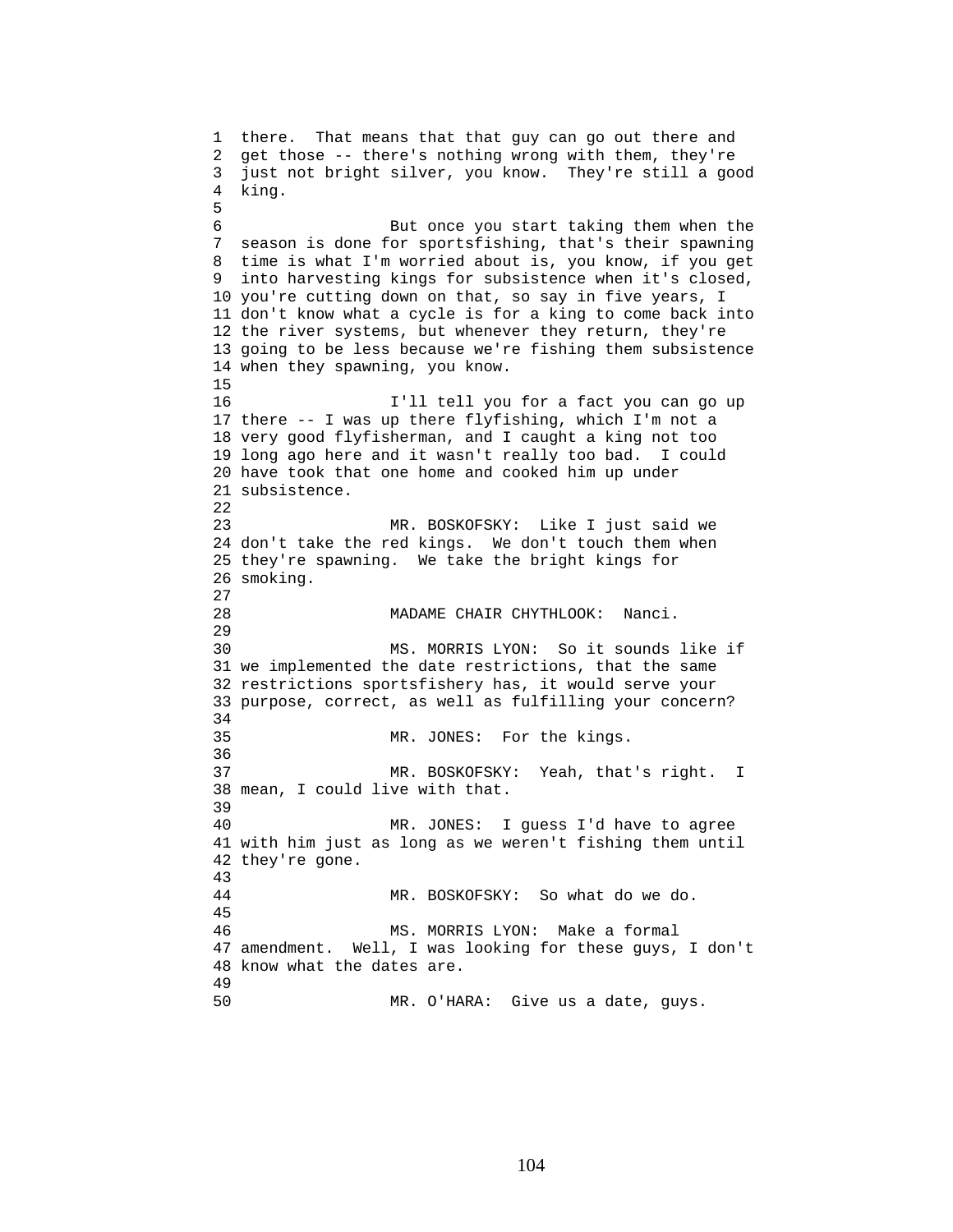1 MR. JONES: Well, I would suggest from 2 the end of June to it closes on August 9th for your 3 kinds alone and subsistence. And then after August 9th 4 you would be done taking kings, but you could still 5 take your other red salmon and Dollies or whatever you 6 want to do. 7 8 MR. O'HARA: Madame Chair. Is that a 9 motion? Is that an amendment? 10 11 MR. JONES: I guess so. I'll make it 12 an amendment of those dates. 13 14 MR. O'HARA: And I'll second that. And 15 we'll act on the amendment first and then on the main 16 motion. 17 18 MADAME CHAIR CHYTHLOOK: Okay. John 19 made an amendment with dates coinciding with the sports 20 dates. And Dan O'Hara seconded that amendment. 21 22 MS. MORRIS LYON: Question. 23 24 MADAME CHAIR CHYTHLOOK: And the 25 question has been called. All in favor say aye. 26 27 IN UNISON: Aye. 28 29 MADAME CHAIR CHYTHLOOK: Any 30 opposition. 31 32 (No opposing votes) 33 34 MADAME CHAIR CHYTHLOOK: Okay. Hearing 35 none, the ayes have it. Thank you. 36 37 Now need a main motion -- or make a 38 motion. 39 40 MS. MORRIS LYON: No, it's on the 41 table. 42 43 MADAME CHAIR CHYTHLOOK: Sorry. Okay. 44 There's a motion to -- what was that? 45 46 MS. MORRIS LYON: Support 13-13. 47 48 MADAME CHAIR CHYTHLOOK: Support 13-13 49 with the amendments that were -- amended dates that we 50 just passed.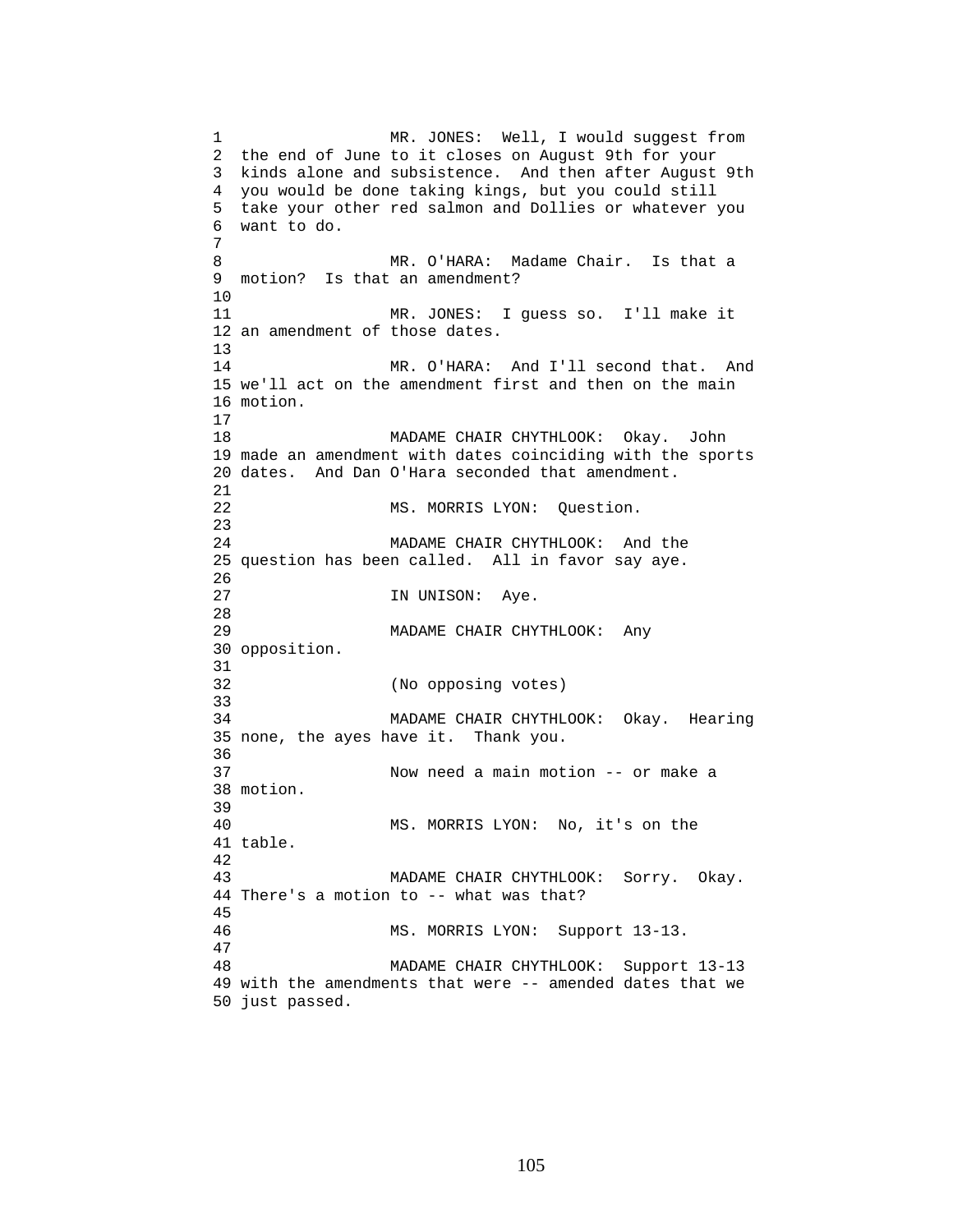1 Dan.  $\frac{2}{3}$ MR. O'HARA: Call for the question. 4 5 MADAME CHAIR CHYTHLOOK: There's been a 6 question called. Okay. There's been a question. 7 8 And, Donald, we'll do a roll call on 9 this. 10 11 MR. MIKE: Thank you, Madame Chair. 12 Motion to adopt FP13-13 as amended by Mr. John Jones 13 with a starting date June 30th through August 9th, and 14 after August 9th, no harvest of Chinook. And this will 15 be a main motion vote for FP13-13 as amended.  $\frac{16}{17}$ Mr. Pete Abraham. 18 19 MR. ABRAHAM: Yes. 20 21 MR. MIKE: Mr. Dan O'Hara. 22 23 MR. O'HARA: Aye. 24 25 MR. MIKE: Ms. Nanci Morris Lyon. 26 27 MS. MORRIS LYON: Yes. 28 29 MR. MIKE: Ms. Molly Chythlook. 30<br>31 MADAME CHAIR CHYTHLOOK: Yes. 32 33 MR. MIKE: Mr. Alvin Boskofsky. 34 35 MR. BOSKOFSKY: Yes. 36 37 MR. MIKE: Mr. John Jones. 38 39 MR. JONES: Yes. 40 41 MR. MIKE: Mr. Dan Dunaway. 42 43 MR. DUNAWAY: I abstain. 44 45 MR. MIKE: Mr. Moses Toyukak's absent. 46 Mr. Thomas Hedlund.  $\frac{47}{48}$ MR. HEDLUND: I abstain, too. 49 50 MR. MIKE: Mr. Richard Wilson.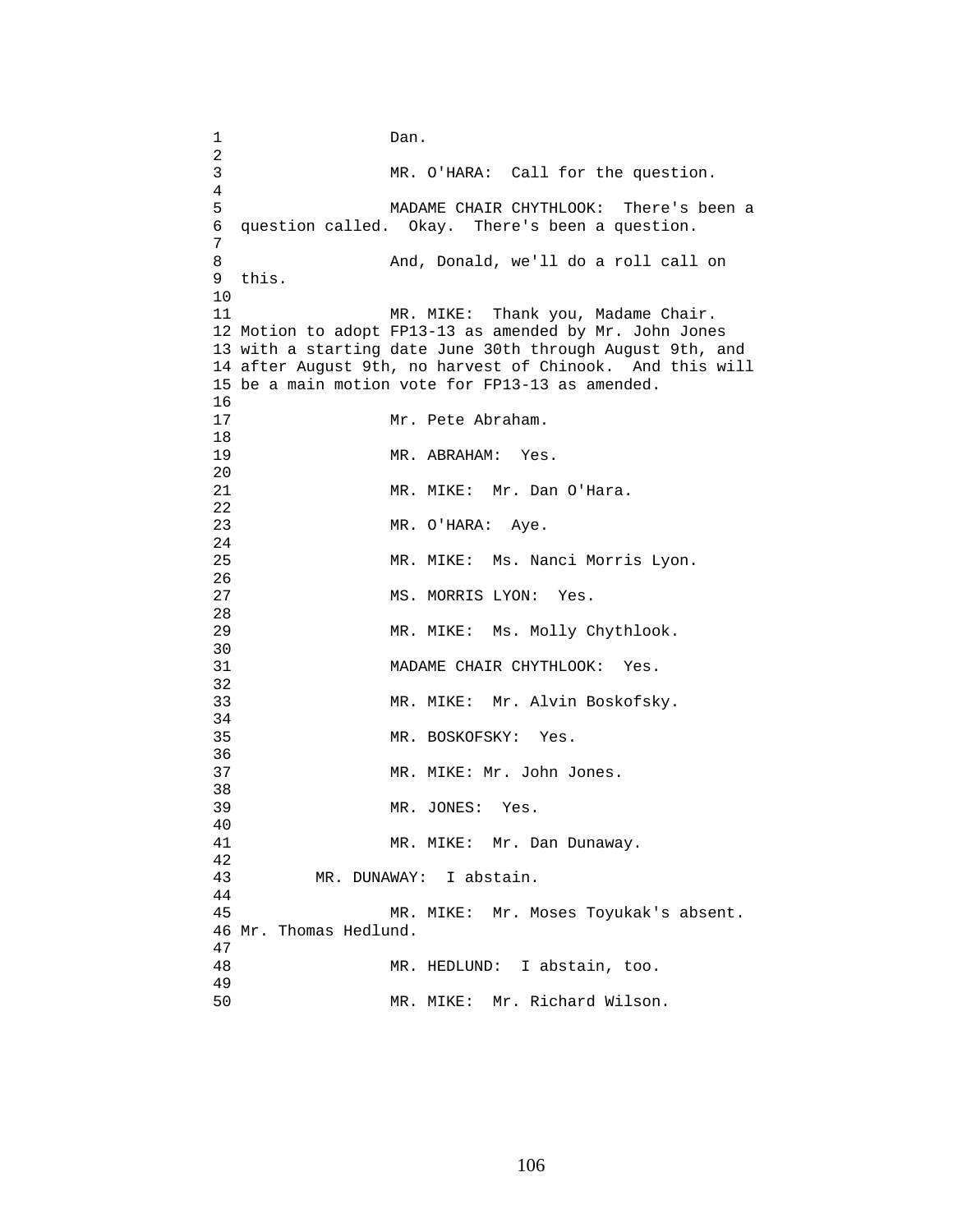1 MR. WILSON: Yes. 2 3 MR. MIKE: Madame Chair, a vote of 4 seven yeses and two abstaining and one absent. 5 6 MR. O'HARA: One what? 7 8 MR. MIKE: Absent. 9 10 MR. O'HARA: One absent. Madame Chair. 11 12 Just so that the abstainers know, your 13 vote goes with whichever the vote goes, that's the way 14 you guys, too. 15 16 MADAME CHAIR CHYTHLOOK: Okay. I guess 17 we can move on. Okay. Then the next -- I guess we can 18 continue. We need to -- we'll get back to the MOU. 19 20 Do we have some -- it looks like Susan 21 isn't here. Oh, she's -- so are these people that are 22 supposed to be calling, are they on board. I forgot to 23 check to see if they were on line. 24 25 MS. JENKINS BRITO: I believe that Drew 26 should be on the phone from ADF&G, as well as Jennifer 27 Yuhas. 28<br>29 MADAME CHAIR CHYTHLOOK: Okay. Drew. 30<br>31 MS. YUHAS: Madame Chair. This is 32 Jennifer. 33 34 MADAME CHAIR CHYTHLOOK: Okay. Drew 35 and Jennifer are on line. 36 37 MS. YUHAS: I am, Madame Chair. This 38 is Jennifer. 39 40 MADAME CHAIR CHYTHLOOK: Okay. We'll 41 continue with the MOU discussion. 42 43 MS. YUHAS: Thank you, Madame Chair. 44 Thank you for the ability to teleconference in. I wish 45 I was able to make another trip back out to the Bay. 46 It was so pretty when I was there last summer, but as 47 many of you know, when you're wearing multiple hats, 48 not all the meetings are in the same part of the state 49 at the same time. 50

107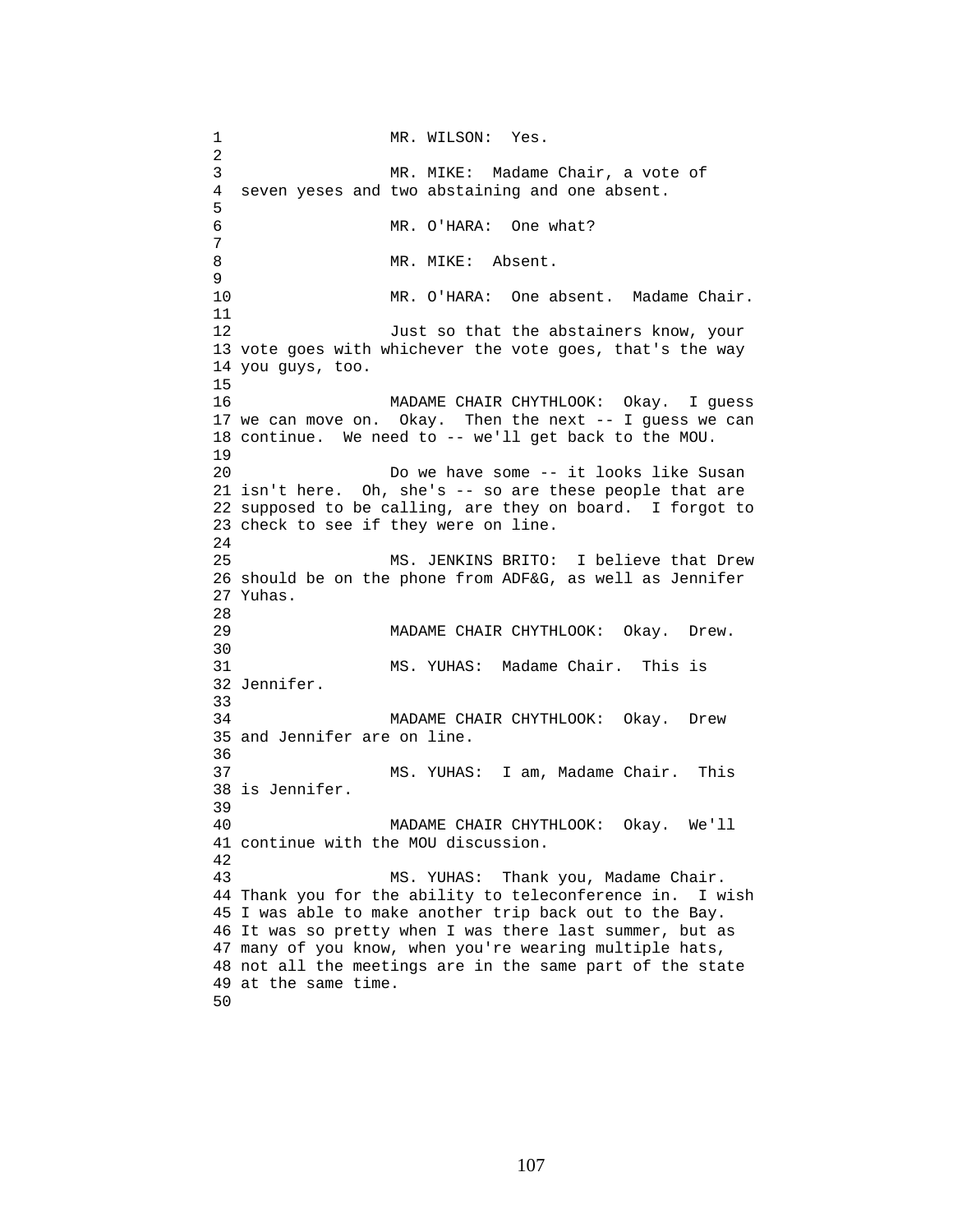1 So I appreciate the opportunity to give 2 you the report from the State's half of the working 3 group. Pat Petrivelli let you know what the process 4 was like. 5 6 One thing that has been different for 7 this working group has been the previous years we've 8 opened the MOA or MOU, have had a representative of the 9 Board of Fish and a representative of the Board of Game 10 and someone representing the Department. This year the 11 Board of Fish and the Board of Game both designated me 12 to be their representative, so at each of these 13 meetings I've been wearing three hats and representing 14 all three of the State's signatories. And there has 15 been a few people who have asked about that. I wanted 16 to make that clear before we got started. 17 18 Pat did a good job of explaining the 19 language. The MOU working group, all of us agreed to 20 put this language in front of you for circulation. 21 22 I have been letting the RACs know that 23 on the briefing paper that shows some specific changes, 24 on item number 7 where we've incorporated the idea to 25 evaluate the MOU on a yearly basis, we have a little 26 bit of concern on the State side that people might 27 think that means there's going to be an open period and 28 a closed period for comments and that we're studying 29 something new that would be more bureaucratic. We've 30 always had the MOA and the MOU open at any time so any 31 member of the public, any RAC could pose a change to 32 the MOU, and that would need to be considered for the 33 Board to be rejected or incorporated into the document. 34 So we do want to make that clear in the amended 35 language so that we aren't starting a precedent of 36 having an open and a closed period for comments. 37 38 The language that you have in front of 39 you is what we have agreed to. The State also needs to 40 be clear that we are evaluating whether or not we will 41 sign the MOU on two other factors. 42 43 One of those is that funding for the 44 liaison office at the State comes through the Office of 45 Subsistence Management. That started in 2008 when the 46 MOU was signed. Previous to that we just had a 47 memorandum of agreement that had initials on it. We've 48 been let know that that funding is in jeopardy due to 49 the Federal budget cuts and so that those possibly 50 remove a layer of obligation for the State if the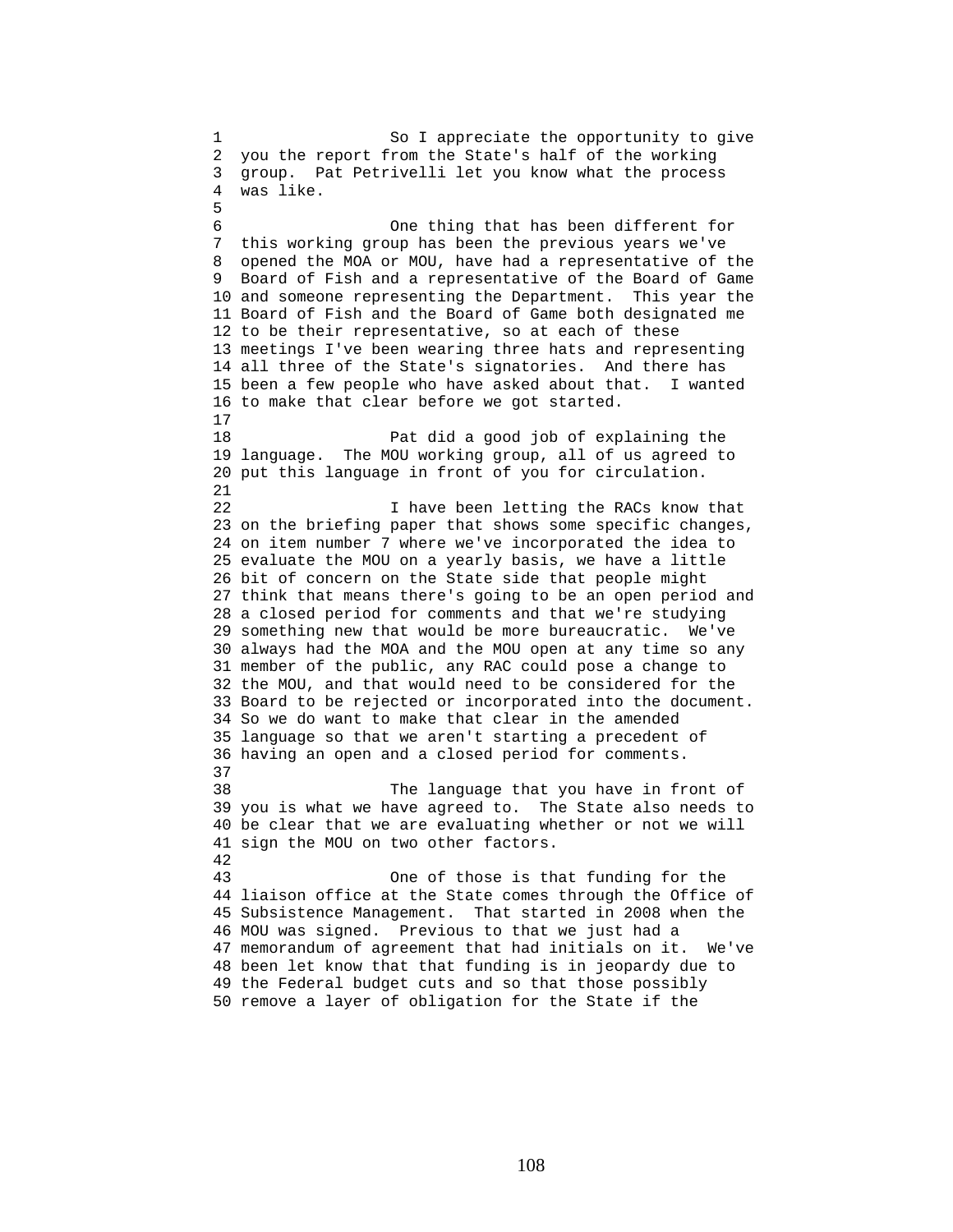1 funding is not coming through. 2 3 We're also evaluating the document 4 based on how well we're implementing it. 5 6 So the language we've all agreed to. 7 We do have a few kinks to work out as far as whether 8 it's being followed on a regular basis between the two 9 entities, whether we're adhering to protocol, whether 10 we're including each other in meetings. And so we're 11 taking a very hard look at that before we sign. 12 13 That concludes my portion of the State 14 report, unless the RAC has questions, Madame Chair. 15 16 MADAME CHAIR CHYTHLOOK: Okay. Do we 17 have any questions from the Board. 18 19 (No comments) 20 21 MADAME CHAIR CHYTHLOOK: Okay. Seeing 22 none, I guess we have Susie, do you want to continue 23 with your comment.  $2.4$ 25 MS. JENKINS BRITO: Sure. This is kind 26 of off topic from the MOU that Jennifer was speaking 27 about. 28 29 The pamphlets that were just 30 distributed are the copy of the moose management plan 31 for you guys to look over and reconvene about later. 32 33 MADAME CHAIR CHYTHLOOK: Oh, I'm sorry. 34 Okay. 35 36 Okay. Do we have any more discussions 37 regarding this MOU. Any questions. Okay. Nanci. 38 39 MS. MORRIS LYON: Thank you, Madame 40 Chair. 41 42 I would just like to say that I think 43 that I really commend the committee for going back and 44 taking all of the RAC's concerns into consideration and 45 identifying each one of them, and at least attempting 46 to address the issues that we felt needed to be further 47 addressed before they moved forward. I'm supposing 48 that probably a few members of this Council, including 49 myself, are probably still not quite satisfied with the 50 predator control language or decisions that were made,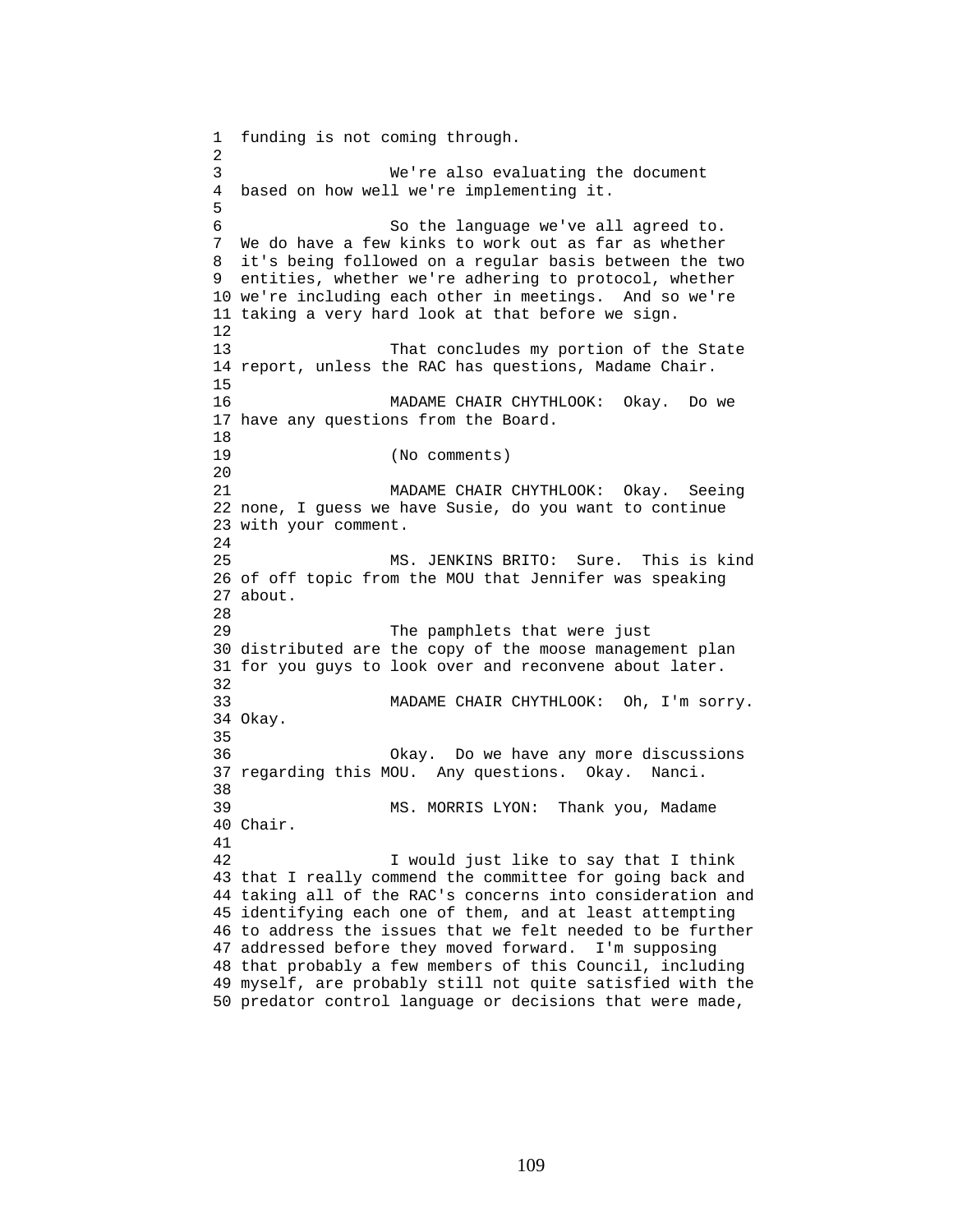1 but I would commend them for their work and tell them 2 that I feel like this document is definitely something 3 that we can work with at this point. 4 5 MADAME CHAIR CHYTHLOOK: Okay. Any 6 other comments. 7 8 (No comments) 9 10 MADAME CHAIR CHYTHLOOK: Okay. Let's 11 see. This is an action item, so we need a motion. 12 13 Donald. 14 15 MR. MIKE: Thank you, Madame Chair. 16 17 This is an opportunity for the Council 18 to further comment on the MOU. If they have any 19 questions or clarification on the language they'd like 20 to see on that and to be clarified, this would be an 21 opportunity for the Council to address. Is that right, 22 Pat? 23 24 MS. PETRIVELLI: (Nods affirmative) 25 26 MADAME CHAIR CHYTHLOOK: Okay. Again, 27 does the Council have any comments regarding this. 28 29 (No comments) 30<br>31 MADAME CHAIR CHYTHLOOK: My 32 prescriptive is I think that like Nanci mentioned, I do 33 appreciate the work that's been done regarding this. 34 And I think it's a good enough document that we could 35 work with the corrections, knowing that it will be 36 reviewed periodically, it sounds like yearly maybe now. 37 So I think in order to move forward with this MOU, I 38 feel comfortable to have the Council I guess make a 39 motion. 40 41 And then earlier we were told that we 42 can get some input from the public regarding this from 43 the audience. So do we have anybody here in the 44 audience that would like to make any comments regarding 45 this. 46 47 (No comments) 48 49 MADAME CHAIR CHYTHLOOK: I know we had 50 lunch and everybody looks kind of like they're not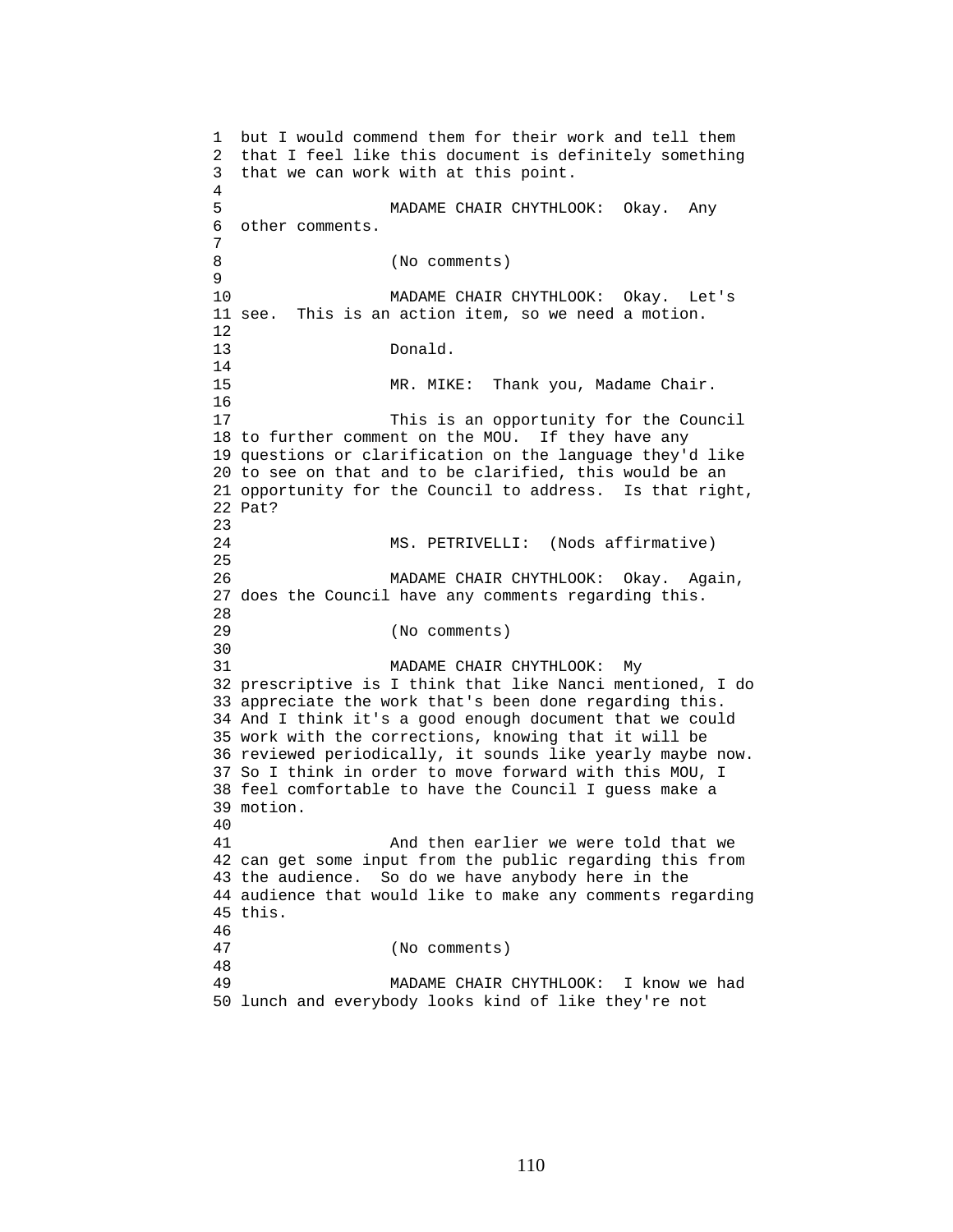1 quite awake. 2 3 (Laughter) 4 5 MADAME CHAIR CHYTHLOOK: But I don't 6 know how to make it any more exciting. 7 8 (Laughter) 9 10 MR. O'HARA: It's like the Chigniks 11 (indiscernible - mic off) 12 13 (Laughter) 14 15 MADAME CHAIR CHYTHLOOK: So seeing 16 none, I guess we need a motion. 17 18 MS. MORRIS LYON: Madame Chair. I 19 would make a motion that we accept this current version 20 of the memorandum of understanding with the 21 understanding that it is an open, working document, and 22 can be changed, revised and revisited as members of the 23 SRCs, the RACs and the entire head committee find it 24 necessary, and put it to use. 25 26 MADAME CHAIR CHYTHLOOK: Okay. There's 27 a motion on the floor to accept this.  $28$ 29 MR. O'HARA: Second the motion. 30 31 MADAME CHAIR CHYTHLOOK: And then 32 seconded by Dan O'Hara. 33 34 I guess if there's no further comments, 35 we can have a question. Dan. 36 37 MR. DUNAWAY: Just a quick one. I, 38 too, really like to see putting in the plain language. 39 It really helped a lot. And thank the committee for 40 their hard work. 41 42 MR. O'HARA: Call for the question. 43 44 MADAME CHAIR CHYTHLOOK: There's been a 45 question called. All in favor of accepting and 46 approving this MOU say aye.  $\frac{47}{48}$ IN UNISON: Aye. 49 50 MADAME CHAIR CHYTHLOOK: And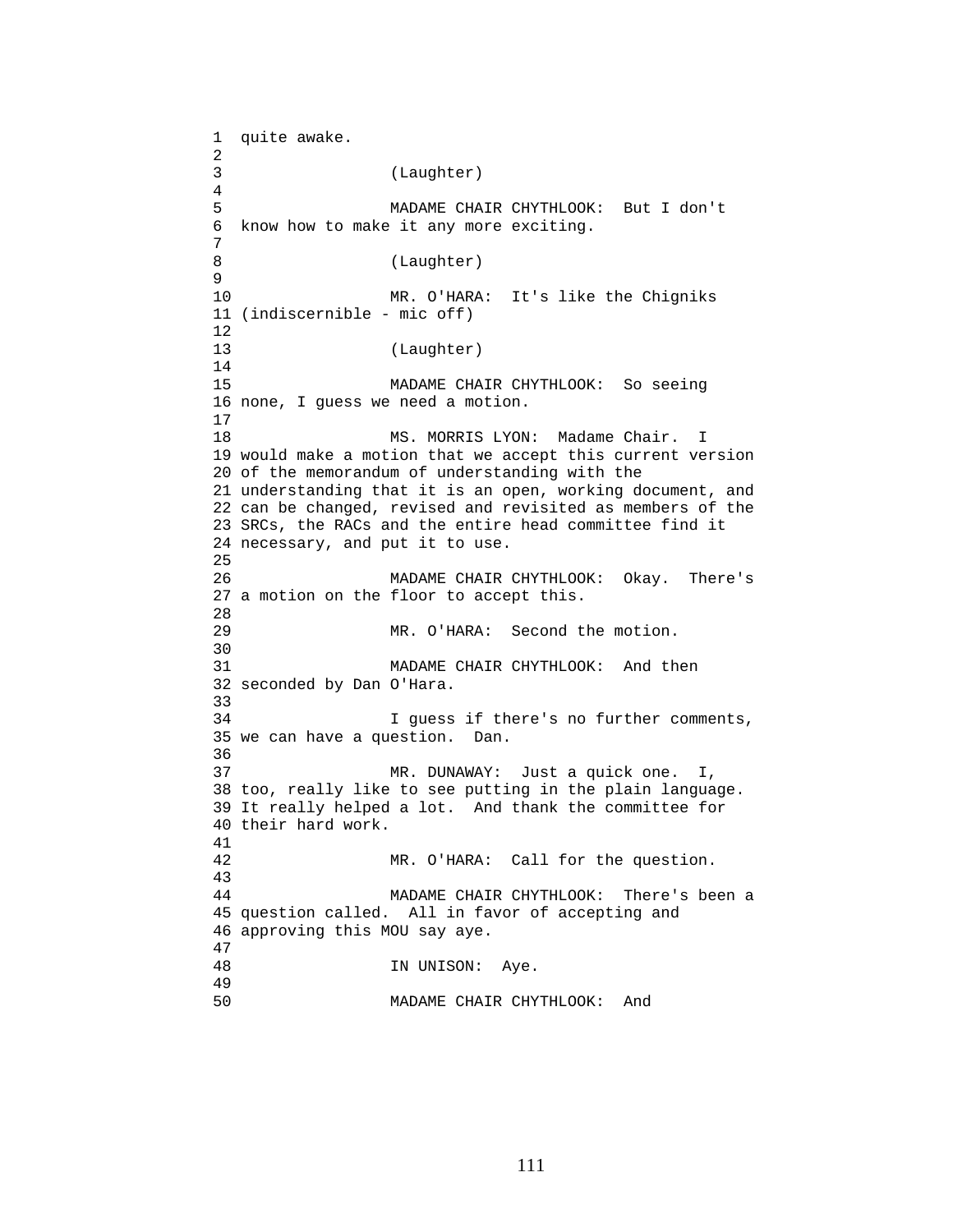1 opposition. 2 3 (No opposing votes) 4 5 MADAME CHAIR CHYTHLOOK: No opposition, 6 so thank you. 7 8 Okay. We're to the new business. A is 9 discussion of open Council application/nomination 10 period and outreach to increase the number of 11 applications/nominations for Regional Advisory Council 12 membership. And it looks like Carl is in front of us. 13 14 MR. JOHNSON: Yes, Madame Chair. Thank 15 you very much. 16 17 Madame Chair. Members of the Council. 18 The reason why I have this on the agenda, and it was on 19 the agenda for every Council meeting this cycle, is 20 over the last eight years or so there's been a 21 statewide decline among all of the Councils in the 22 number of nominations and applications that are 23 received every year. And particularly certain 24 Councils, you know, and this Council included, often 25 barely get enough applications to fill our seats, let 26 alone have a more diversity of applicants to choose 27 from. 28 29 So what I hope we can do is solicit 30 your help in doing more direct personal reach out. 31 32 Specifically what we're doing every 33 year is we sent out direct mailings to about 1500 34 individuals and organizations and agencies. We do ad 35 campaigns on, you know, public radio and on, you know, 36 GCI Channel 1, and in various newspaper outlets. But 37 that's very kind of a general broad shotgun approach. 38 39 And I'm hoping that if we can do a more 40 personal direct outreach, it might improve our chances. 41 I'm sure every one of you knows someone back in your 42 community who you think could make a good contribution 43 to this Council or maybe they know somebody who does, 44 to encourage them to apply, but also to reach out to 45 the tribal councils or organizations within your 46 community to maybe nominate someone, because it's not 47 just people that can apply themselves to be on a 48 Council, but organizations can also, or individuals, 49 can nominate someone. That's really under-utilized. 50 Of the 67 applications we had this year, only 5 were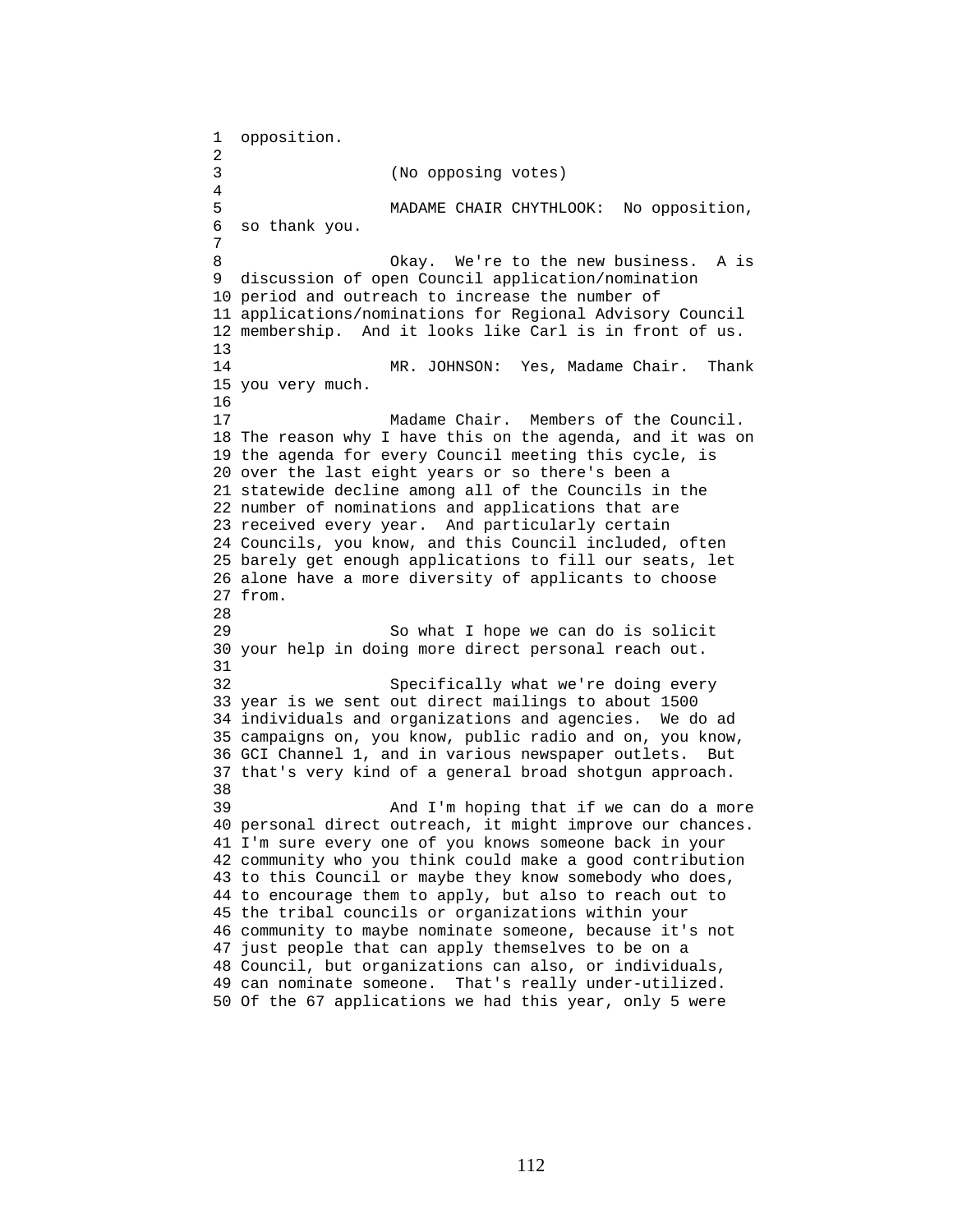1 nominations. So I think there are a lot of people out 2 there that you all know or that organizations or tribal 3 councils know who are really knowledgeable, who have 4 lived in their region for a long period of time, and 5 who can really contribute to this process. 6 7 So I'm asking members of the Council to 8 maybe assist us and work with Donald to maybe do more 9 targeted approach and reach out to specific individuals 10 to hopefully improve our applications. 11 12 Because we have, you know, for this 13 year we have one Council that did not even have enough 14 applications to fill it's empty seat, so it's still 15 going to have a vacancy after this application period 16 is done. And there was another Council that had just 17 enough applications. And then we have sometimes 18 unexpected vacancies. We had on Council with two 19 members resign this year after the application cycle 20 closed. So now that Council's also going to be a seat 21 short as a result. And I think that everybody would 22 benefit if we just had more people who were interested 23 in participating in these Councils. 24 25 And I'll be happy to respond to any 26 questions. 27 28 Thank you. 29 30 MADAME CHAIR CHYTHLOOK: Nanci. 31 32 MS. MORRIS LYON: Thank you, Madame 33 Chair. 34 35 You know, we had an interesting 36 discussion about the same thing that we were seeing 37 amongst ourselves, a few of us last night. And one of 38 the biggest weaknesses we see with this program is not 39 a lot of younger people wanting to get involved. And 40 I've been thinking on that quite heavily. 41 42 And I feel like we have some great 43 opportunities out there that we're missing. We, 44 meaning all of us. But we have places not only just, 45 you know, through the schools and perhaps leadership 46 programs they have there where we could start some 47 internships and allow students to participate, but also 48 what about the salmon and fish camps that we run around 49 -- that are around the state that are being sponsored 50 by Fish and Wildlife or the Park Service, or multiple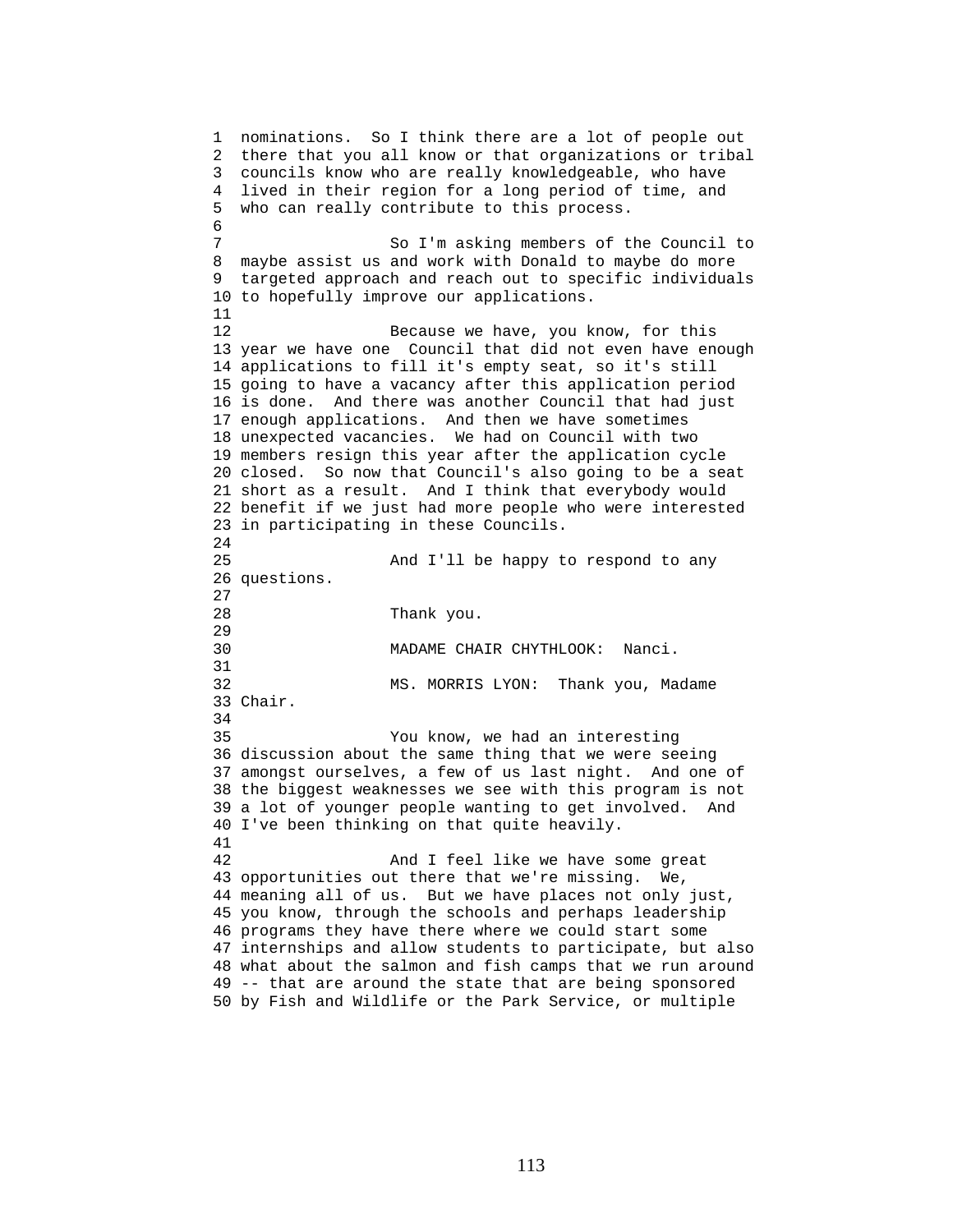1 agency organizations. I think those are excellent 2 places to start educating the younger generations about 3 the need for people to care about their resource. 4 5 My guess is right now I do an awful lot 6 of work at the schools and pretty much spend a lot of 7 hours down here every day. The kids that I work with 8 really are not aware of the fact that this is occurring 9 today until I don't show up to coach them. And then 10 they're like, where were you? 11 12 12 I think that that's our problem, that's 13 our fault. We all need to be educating the younger 14 generation that opportunities are out there. And not 15 even just opportunities, but a need for them to step up 16 and, you know, take responsibility is out there. So 17 that's one suggestion I would have, is probably to get 18 to our younger folks at an earlier age, and especially 19 in areas where they're already showing an interest, the 20 fish and salmon camps that we have. Science camps 21 even. 22 23 MADAME CHAIR CHYTHLOOK: Thank you, 24 Nanci. 25 26 MR. O'HARA: Madame Chair. 27 28 MADAME CHAIR CHYTHLOOK: Dan. 29 30 MR. O'HARA: Yeah. What's your name 31 again? 32 33 MR. JOHNSON: Carl Johnson. 34 35 MR. O'HARA: Carl Johnson. Carl, could 36 you explain a little bit of people being nominated? 37 What's -- how do you do that? 38 39 MR. JOHNSON: Through the Chair. Mr. 40 O'Hara. Essentially you use the same application form 41 that an individual would fill out to submit an 42 application to the Council, except that it's completed 43 by the, and there's a slot where you can indicate 44 whether or not you're nominating someone, and who the 45 person making the nomination is. And so you just 46 basically fill it out. 47 48 And what's key here is actually 49 communicating with the person who you're going to 50 nominate. We did have two nominees drop out. When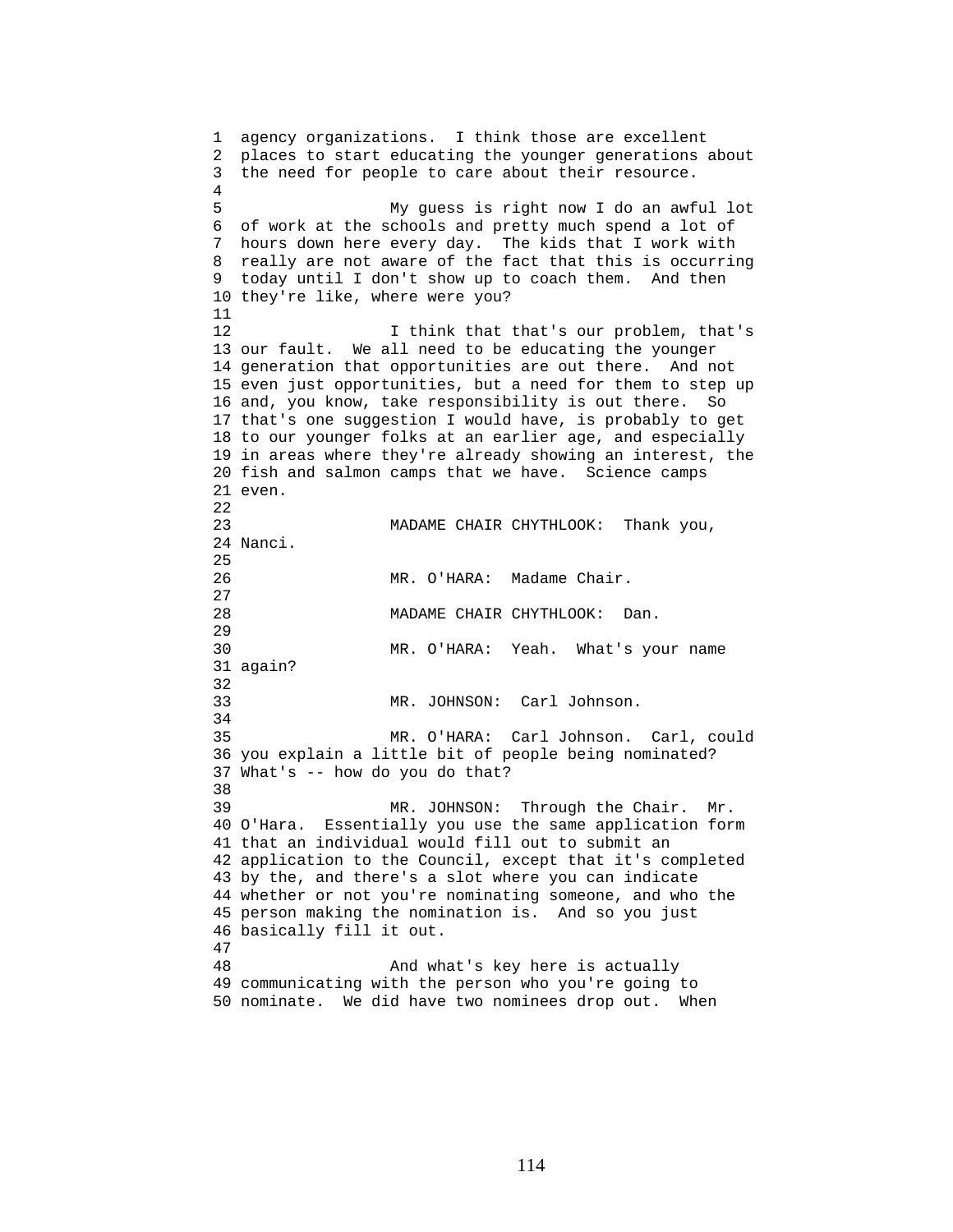1 they were first contacted to be interviewed, they said, 2 oh, I'm not interested. And I think probably what 3 happened was they were nominated without somebody 4 communicating with them that they were nominating them. 5 And, of course, then also that way you're also going to 6 get the best, because there's a part where you indicate 7 the three references who should be contacted regarding 8 the nominee. So, of course, you would want to get 9 those from the person being nominated, and again 10 communicating with them. But it is essentially the 11 same process. 12 13 MADAME CHAIR CHYTHLOOK: I've got a 14 comment. I've helped in the past people go through 15 that nomination form, and I've helped them fill out 16 everything that we thought needed to be on those forms. 17 And, lo and behold, they didn't get elected, and we 18 don't know why. We were just told, oh, they just 19 missed a few points. 20 21 I think what needs to happen is if 22 somebody doesn't get elected, those points -- an 23 explanation needs to come back to the applicant so that 24 they'll have an idea of, you know, where did I not -- 25 what information did I not provide. We put in all 26 their subsistence knowledge, all the knowledge of 27 regional information, but they weren't elected. And so 28 I think to encourage the Council members that might be 29 helping them or anybody that is interested, but never 30 got elected, you need to them and let them know exactly 31 why they weren't elected so that if they reapply, 32 they'll make sure that those missing parts are in there 33 if the credentials are there for an applicant. 34 35 And that's my suggestion. 36 37 MR. JOHNSON: And, Madame Chair, that's 38 a good point. And there is next layer in this process 39 after the application cycle closes. we form the 40 nominations review panel, so basically consists of -- 41 your Council coordinator facilitates that panel. He's 42 not actually on the panel. But the panel consists of 43 agency Staff from this region who are familiar with the 44 region. And it's their responsibility that when they 45 contact the applicant to interview them -- a lot of 46 times, yes, some people put a lot more information on 47 those applications than others. And there's a series 48 of questions that the interviewer is supposed to ask 49 the candidate that are the exact same questions that 50 are on the questionnaire so that through a process of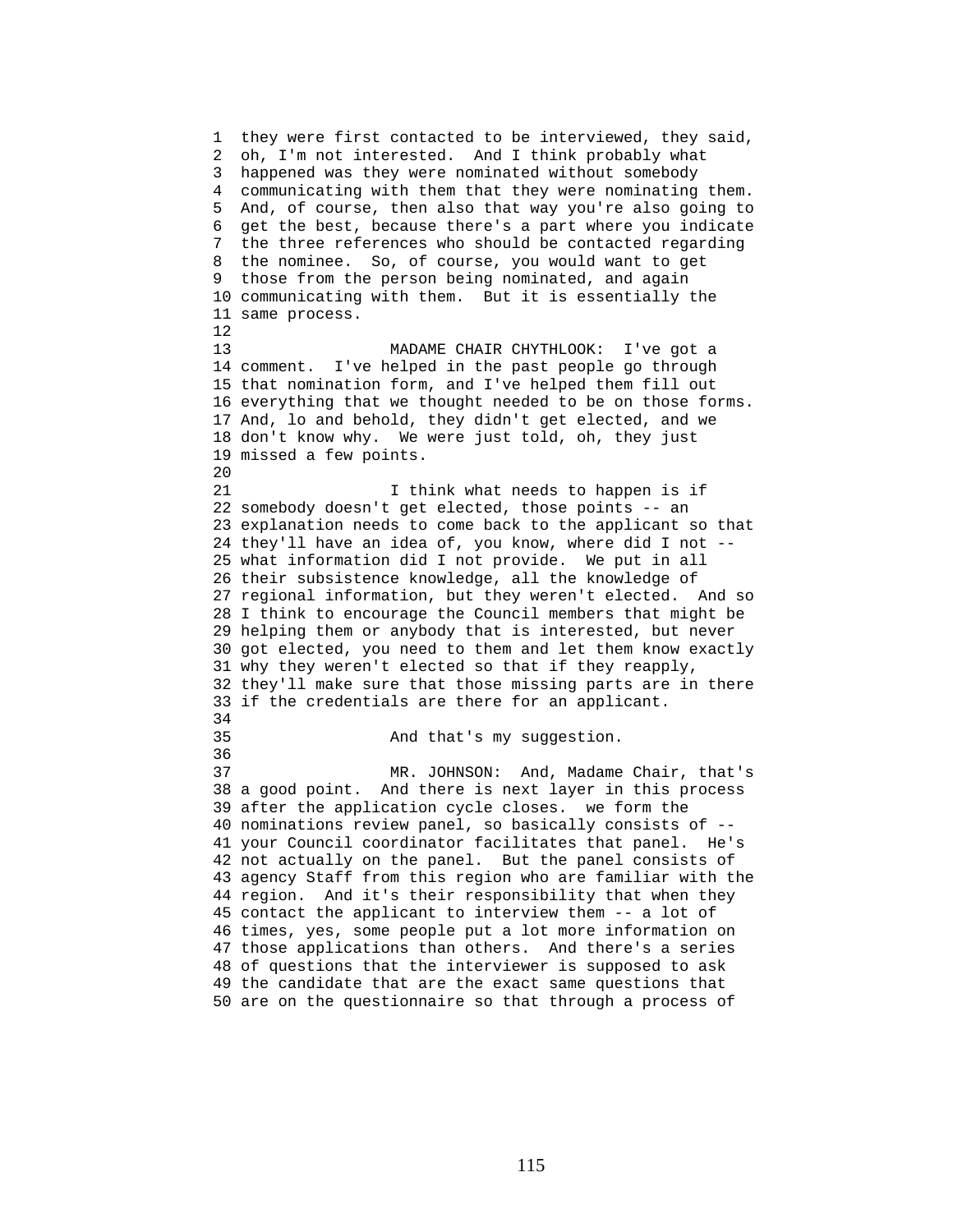1 questioning and discussing, they will hopefully bring 2 out more detail and more information. 3 4 The second part of the issue you 5 raised, however, as to why an individual wasn't 6 selected, the process, the nominations, the 7 deliberation process with both the InterAgency Staff 8 Committee and the Federal Subsistence Board is a highly 9 confidential process. And I don't know to what degree 10 it will be possible to actually release that 11 information to a particular applicant as to what the 12 deliberations resulted and why the person wasn't 13 chosen, although I'm sure it will be very possible to 14 give somebody some general tips and pointers on how to 15 provide more detailed information. But I don't know to 16 the degree of how much it would be possible to actually 17 give them specific feedback, because of the 18 confidential nature of the process. 19 20 MADAME CHAIR CHYTHLOOK: Yeah, I don't 21 know what's so secretive about an application when 22 right now we're trying to encourage, you know, more 23 applicants. And to be positive and if we're going to 24 encourage more applicants, we need to be straight 25 forward with them and let them know if they don't get 26 selected, why, and these are the points that you 27 missed. And, you know, I think that's something that 28 needs to be done, instead of, you know, leaving them in 29 the dark and thinking, well, you know, I put in 30 everything that I may have known, or should know to be 31 on the Council, and I missed something, and what did I 32 miss. 33 34 Any other comments for Carl. 35 36 (No comments) 37 38 MADAME CHAIR CHYTHLOOK: Doi. Thank 39 you. 40 41 MR. JOHNSON: And what I could do on 42 that, Madame Chair, is there is -- in addition to the 43 application, there's actually a little pamphlet that's 44 sent out that has instructions on it. And one thing, 45 you know, since I'm in the process of designing this 46 year's nominations packet, maybe include more detailed 47 instructions on, you know, tips and hints on applicants 48 on how to fill out, and what sort of information they 49 could include that could make a stronger application. 50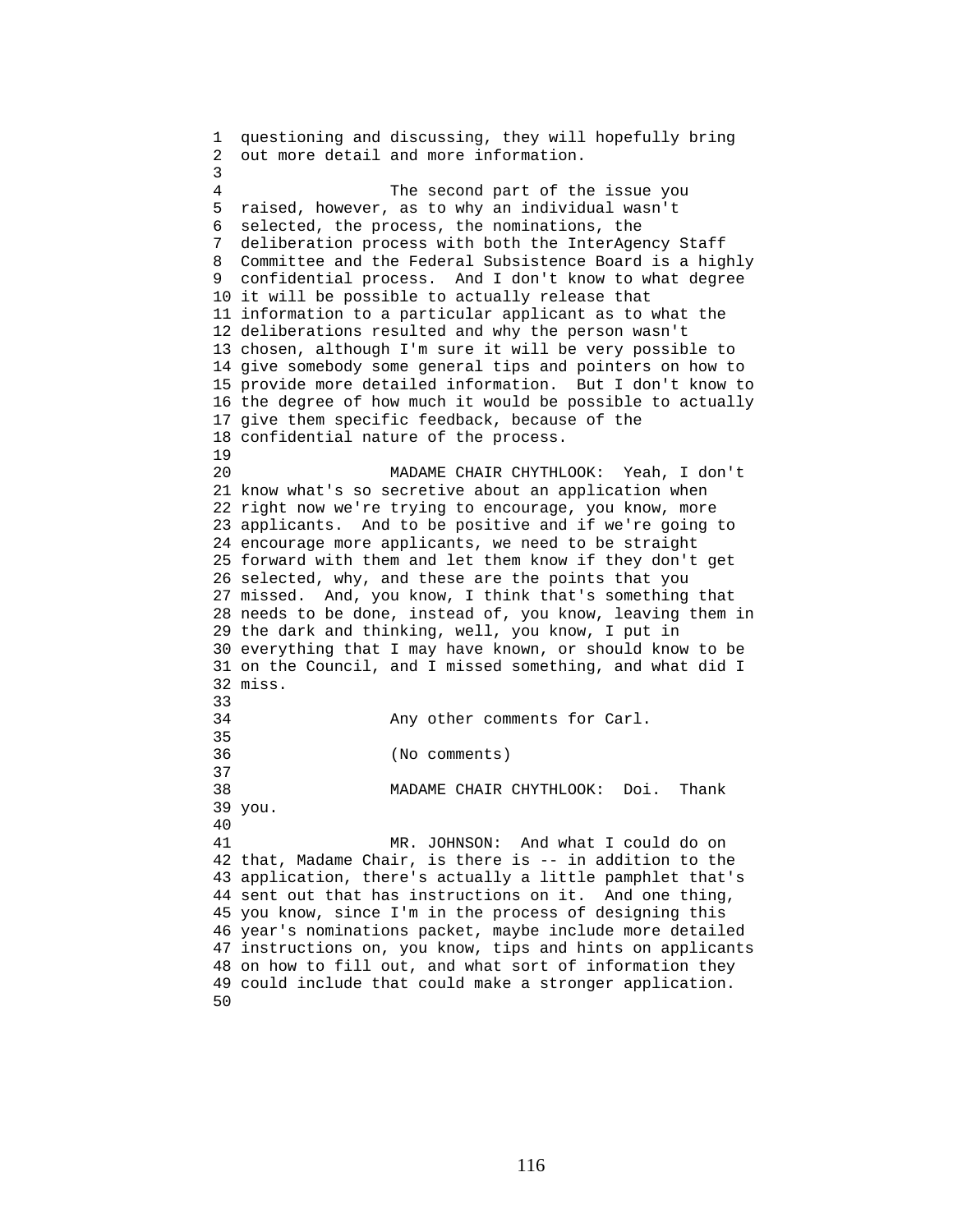1 And I just wanted to make one final 2 comment and thank the Council for its time. 3 4 And the Vice Chair's comment about more 5 involvement of youth, now, one of the things that other 6 Councils have done is actually invite classes from the 7 school where the Council is being held, from that 8 community, invite a class to come over and actually sit 9 in on the meeting as part of their regular class time 10 activities. And I'm sure that, you know, there are 11 teachers who will be really happy to have that easy 12 lesson plan taken care of for them for that day. And I 13 think it would be a good way if maybe we try to do that 14 with more Councils to have one direct way of having 15 exposure for youth to be involved in this process.  $\frac{16}{17}$ And thank you again, Madame Chair. 18 19 MADAME CHAIR CHYTHLOOK: And in fact 20 tomorrow morning at 9:45 I think we're having students 21 come in to observe. 22 23 Dan, did you have a..... 24 25 MR. O'HARA: Yeah. And we're having 26 the Board of Fish in Naknek this year from December the 27 2nd through the 14th, and it's going to be at the high 28 school auditorium. We have a nice auditorium there. 29 And it's going to be very good for the juniors and 30 seniors to get in on some of that. And it would 31 actually lead into what you're talking about today. 32 33 As the mayor of the borough, I invited 34 Bristol Bay Native Corporation to come out and have 35 their annual meeting there next year. They have it one 36 in Anchorage and one in the region. And so I wrote and 37 asked them if they would come to our community, because 38 we can support them there. And that will be another 39 opportunity for young people to get in on big 40 organizations that are moving ahead on proposals and 41 management plans and especially the upper classmen. 42 And, in fact, I think in some cases in our school they 43 get a credit, too, I think for government or something 44 to even come to the school board or the assembly and 45 take in. So those are things that could lead to what 46 you're saying here eventually to maybe this opportunity 47 of this Council. 48 So I appreciate your presentation.

50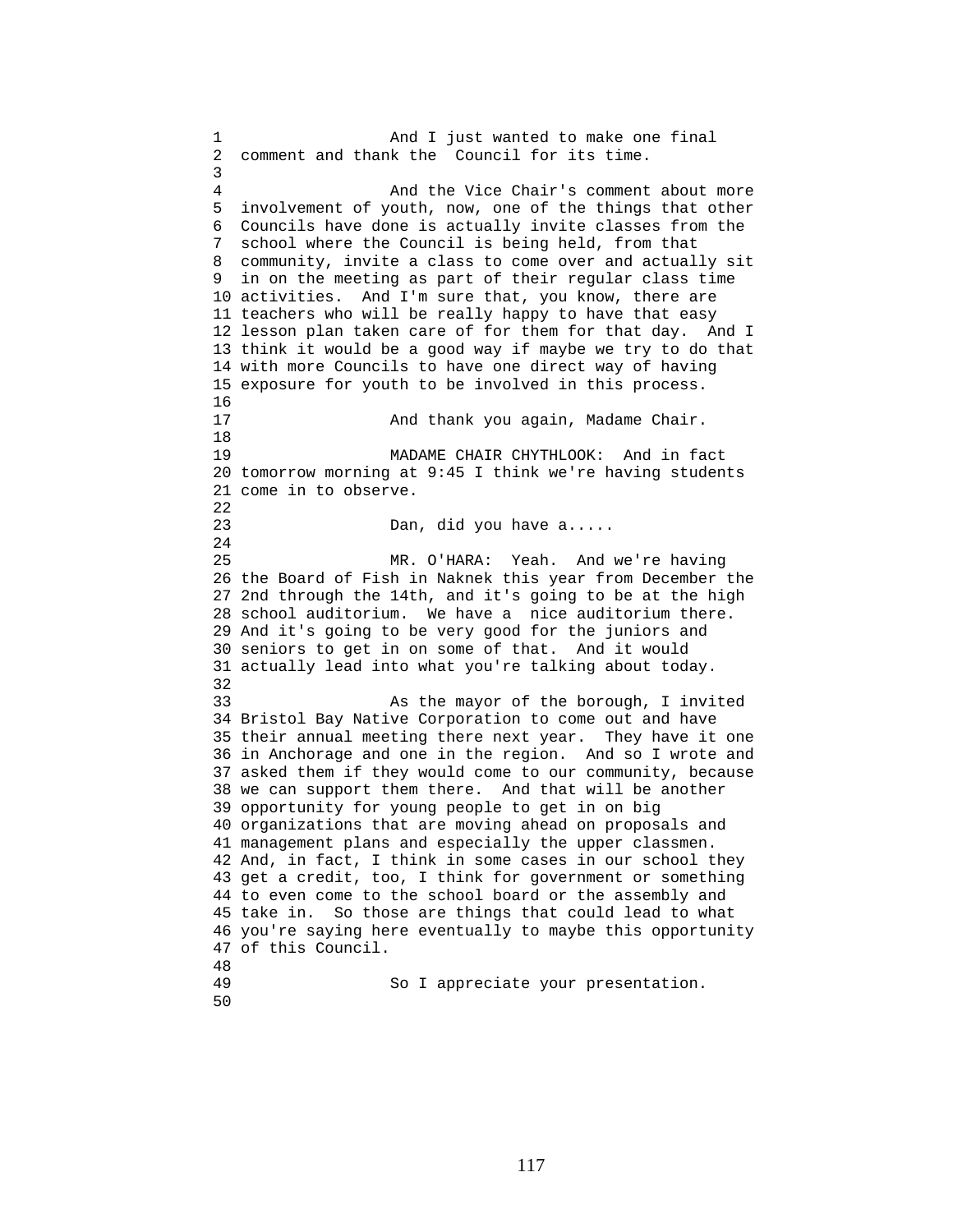1 MADAME CHAIR CHYTHLOOK: Okay. Thank 2 you, Carl. 3 4 MR. JOHNSON: Thank you. 5 6 MADAME CHAIR CHYTHLOOK: Next on the 7 agenda is the review of the Federal Subsistence Board's 8 annual report reply. Is that Donald? 9 10 MR. O'HARA: Is that Page 58? 11 12 MADAME CHAIR CHYTHLOOK: 58. Page 58. 13 14 MR. MIKE: Yeah. Madame Chair. If you 15 recall the Council submitted its annual report, and 16 they submitted two issues, redfish harvest in Naknek 17 River drainage and North Pacific Chinook bycatch. And 18 starting on Page 60 up through Page 63 you'll find the 19 Federal Subsistence Board's response. And if you have 20 any questions, we'll be happy to answer them. 21 22 Thank you. 23 24 MADAME CHAIR CHYTHLOOK: Okay. Any 25 comments regarding this. 26 27 (No comments) 28 29 MADAME CHAIR CHYTHLOOK: If not, since 30 this is not an action item, we can move on to Fisheries 31 Resource Monitoring Program priority information needs. 32 Is that Karen? 33 34 UNIDENTIFIED VOICE: What page is that 35 on? 36 37 MADAME CHAIR CHYTHLOOK: Page 64. 38 39 MS. HYER: Madame Chairman and Council 40 members. I am here to talk about our 2014 Fisheries 41 Resource Monitoring Program. And we have an every 42 other year cycle where we grant money for research and 43 fisheries projects. And in 2014 we'll have \$4.8 44 million statewide to support research projects. Now, 45 these research projects are to help Federal subsistence 46 management, and so they will be for projects that are 47 implemented on Federal public lands. 48 49 But before we actually put out our 50 request for proposals for projects, we develop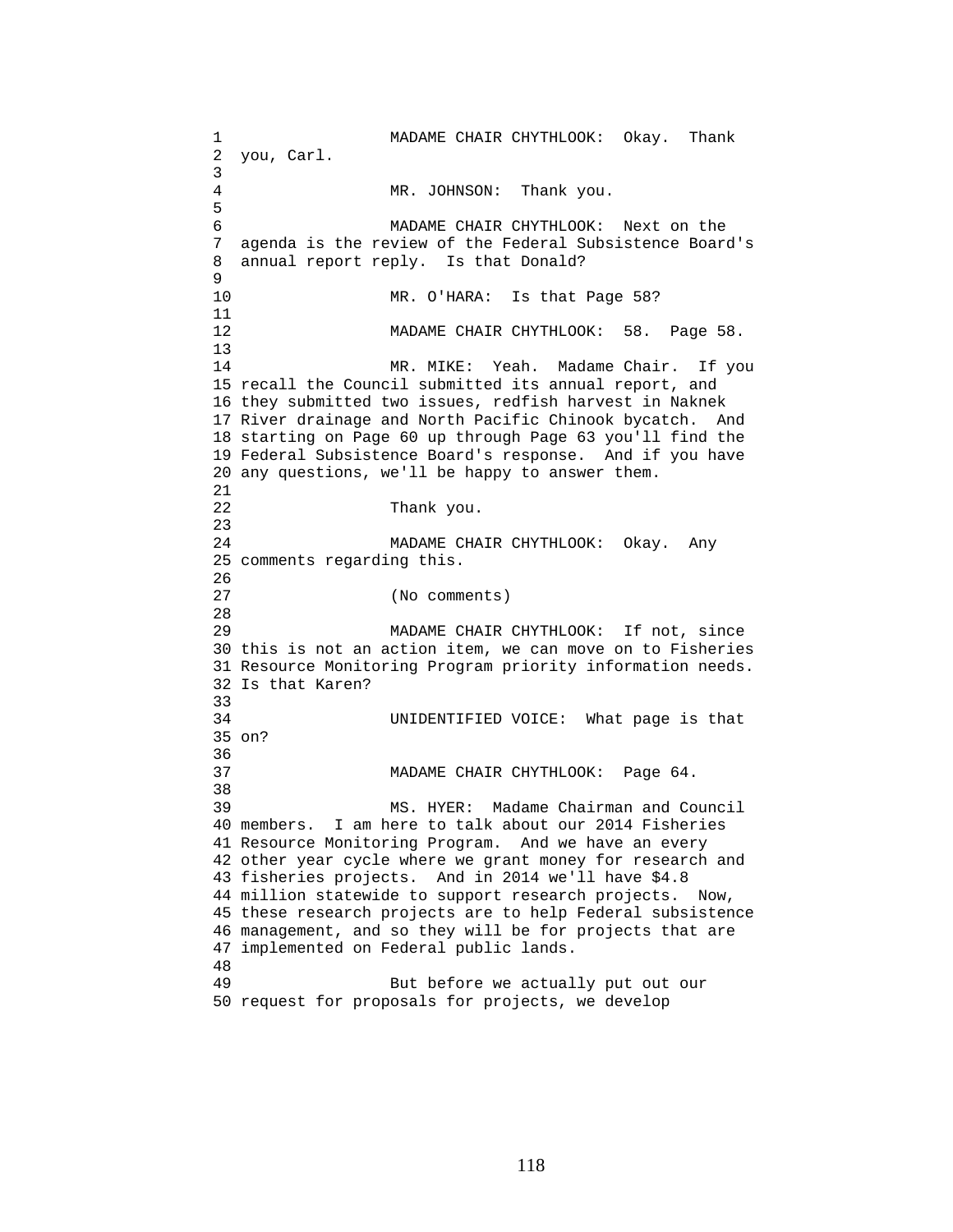1 information needs that helps guide the researchers. So 2 that is what I'm coming before you to do today, is to 3 get your input as to what you feel is a priority 4 information need in your region. And then we will post 5 that along with the request for proposals and the 6 investigators can look at that list and see where the 7 priority information needs lie. But they may also 8 submit proposals for issues that aren't on the priority 9 information needs, but if they do that, then they have 10 to -- the impetus is upon them to prove why it is a 11 priority information need. 12 13 So this is one way to help guide 14 investigators. I'll take your input back and we have a 15 Technical Review Committee that will give us input, and 16 then we'll compose a list before the call goes out. 17 18 So what we have for our draft priority 19 information needs for this region is fairly short. 20 It's on Page 68, and there's just two bullets. The 21 first one is obtain reliable Chinook salmon 22 escapements. And the second one is environmental, 23 demographic, regulatory cultural, and socioeconomic 24 factors affecting harvest levels of salmon for 25 subsistence in the Kodiak area. So that doesn't even 26 apply to the area this Board represents. 27 28 And then we also have multi-regional 29 information needs. And climate change has become an 30 issue that we're very interested in, and we have 31 proposals now that are attempting to address or partly 32 address some of the issues we're seeing with climate 33 change. But often those expend over multi-regions, so 34 we've developed a multi-regional category, too. And 35 that's on Page 69, and I'll just go ahead and read you 36 the bullets we have under that. 37 38 We have changes in subsistence fishery 39 resources and uses in the context of climate change 40 where relevant, including but not limited to fishing 41 seasons, species targeted, fishing locations, fish 42 quality, harvest methods and means, and methods of 43 preservation. And we're asking the investigators to 44 include the management implications if they submit a 45 proposal to do some research in that area. 46 47 The second bullet is develop models 48 based on long-term relationships between ocean 49 conditions and production for the Bering Sea and Gulf 50 of Alaska Chinook salmon stocks to better understand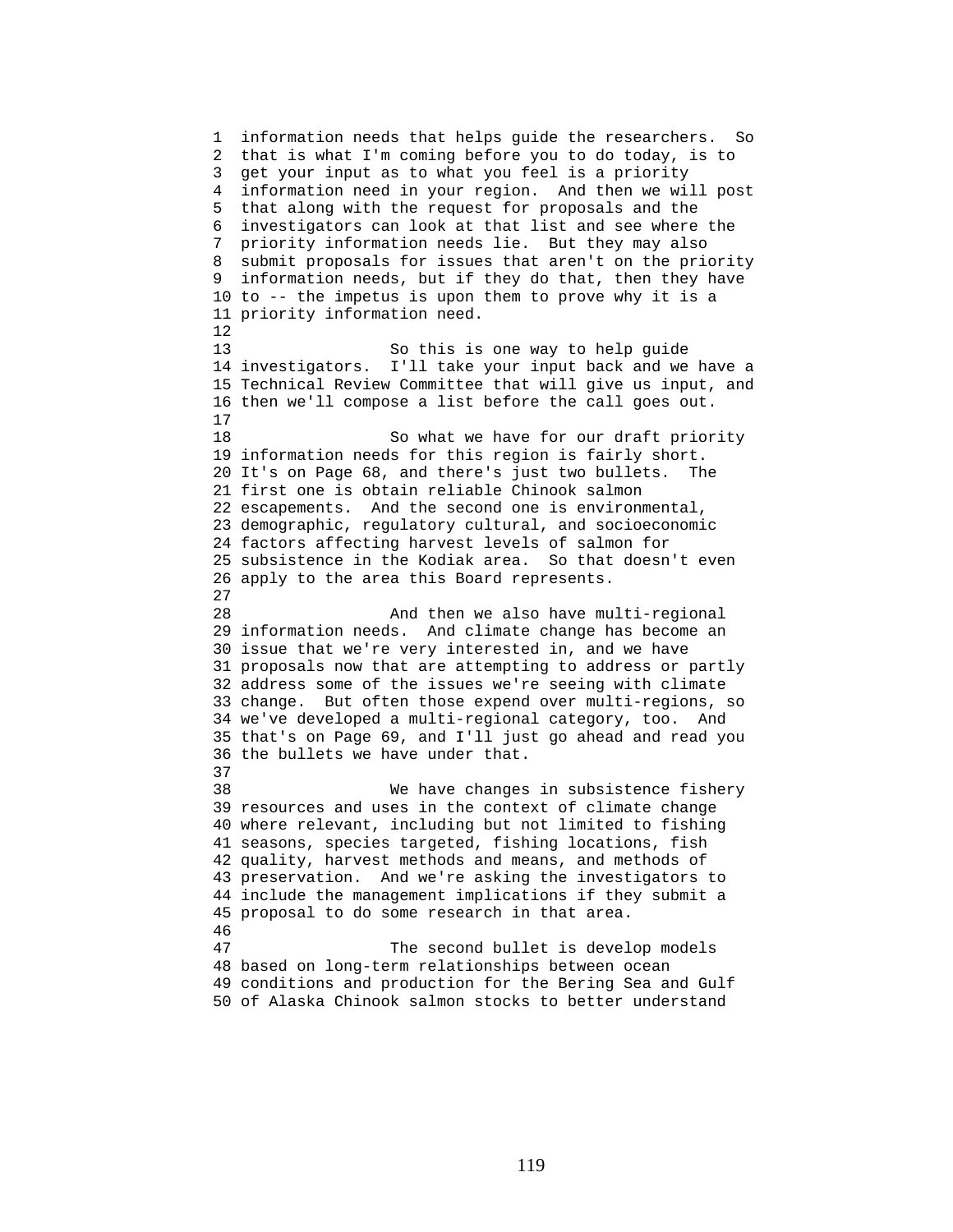1 and respond to changes in abundance. 2 3 That next bullet deals directly with 4 the Kuskokwim and the Yukon, so I'll go ahead and skip 5 that one. 6 7 And then the last one is evaluation of 8 conservation factors used to estimate edible pounds 9 from individual fish, and from unorthodox units such as 10 tubs, sacks, and buckets. 11 12 So that's what we have on our draft 13 list, and I'd be interested in the Council's input as 14 to what they feel should also be included in that list, 15 or if there are things on the list that they feel have 16 been addressed and should be removed. 17 18 And that ends my presentation, and I 19 would be interested in your input.  $20$ 21 MADAME CHAIR CHYTHLOOK: Okay. Any 22 comments. 23 24 REPORTER: Molly, your microphone. 25 26 MADAME CHAIR CHYTHLOOK: Sorry. Okay. 27 Do you have any input or comments regarding research 28 for our area. Nanci. 29 30 MS. MORRIS LYON: Thank you, Madame 31 Chair. 32 33 Yeah, I would just say that, you know, 34 we have been asking for, you know, more Chinook salmon 35 information for a long time, mostly due to the high 36 seas bycatch rate and issues we've been having, so we 37 know what we should have. For some reason, you know, 38 everything out here has pretty much been indulging the 39 sockeye returns and establishing numbers for them. And 40 in many, many of our river systems, the escapement in 41 actual biological numbers has never really been solidly 42 established for our Chinook. So I would reiterate that 43 I would feel personally, I know I've heard from a lot 44 of people in the area that they would like to know -- I 45 mean, we even heard it here today. We don't even know 46 what our take or usage or, you know, goals are 47 necessarily down in the Chignik area, much less a lot 48 of the other areas of the State. So I would say that i 49 would give some pretty heavy priority to that one if I 50 had to make a choice.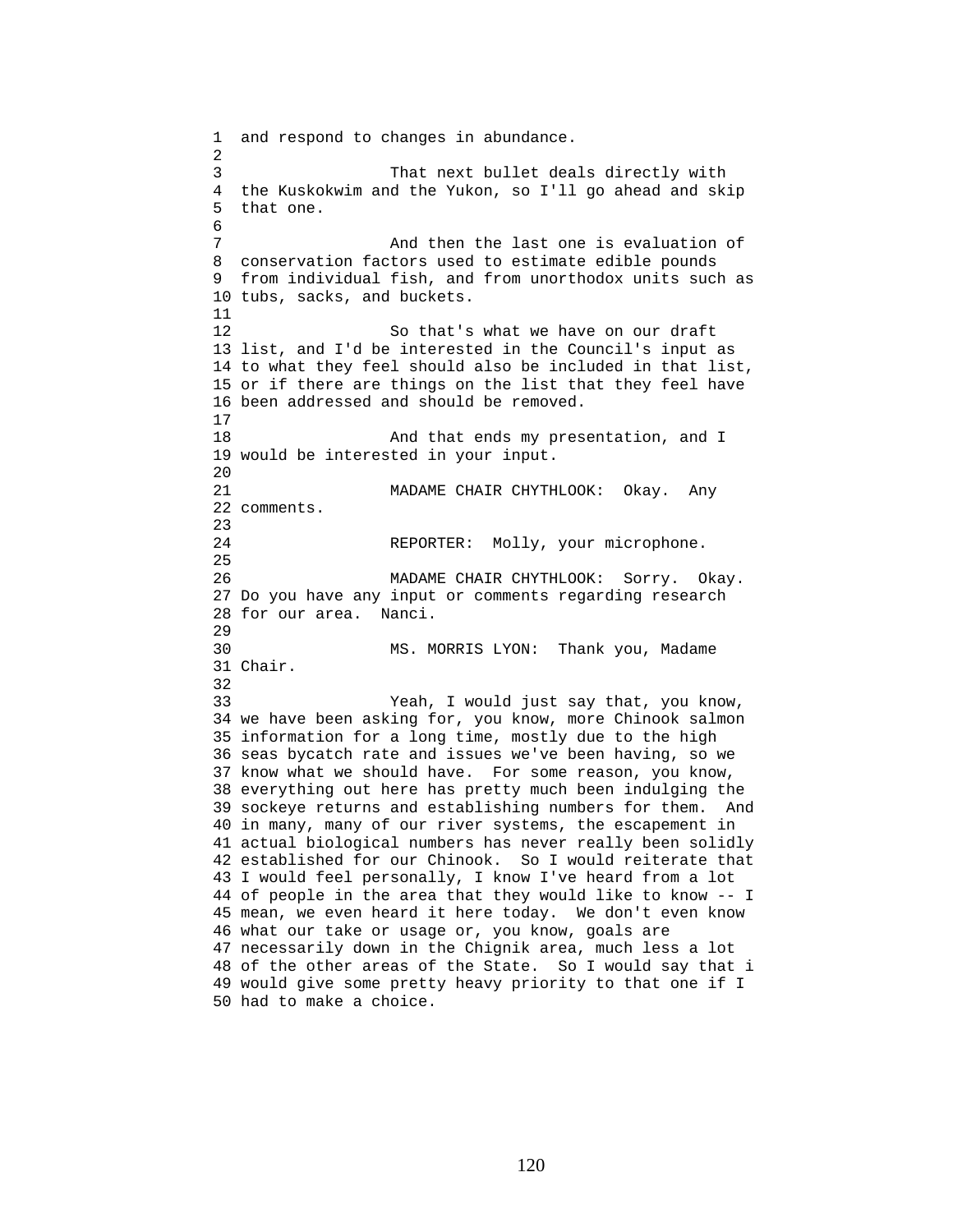1 MS. HYER: Madame Chair and Council 2 members. 3 4 I just want to add one thing, is we put 5 out a request for proposals and then we wait for the 6 proposals to come in, and often even if it's a priority 7 information need, sometimes we don't get proposals 8 addressing it. So this is just a guidance to 9 investigators, and then the investigators have to come 10 forward to do the research. So I just wanted to make 11 that clear, because sometimes these information needs 12 continue to be important. They continue to stay in the 13 call. 14 15 MADAME CHAIR CHYTHLOOK: Nancy. 16<br>17 MS. MORRIS LYON: Thank you. 18 19 Also, I had a question for you. At the 20 beginning of your presentation you said there was \$4.8 21 million available statewide. The problem we've run 22 into before with the numbers we've been given is does 23 that 4.8 million include funding projects that are 24 already under way so we're actually looking at \$1 25 million, or is that funding for new projects, period, 26 without any hidden usage? 27 28 MS. HYER: I can't answer that 29 specifically. What I can tell you is is because we're 30 funded every year and we've gone to an every other year 31 request for proposals, so the year that we're not 32 funded -- we're not asking for new proposals, we are 33 forward funding projects. So it makes it a truer 34 picture of that 4.8 million. But if there are projects 35 that are forward funded under that, I don't know that 36 specifically. I do know that we have continuing 37 projects, because we're only funding up to four years. 38 We'll have a project that is at the end of its funding 39 cycle, and it will come back and compete with new 40 projects. And I do know we are trying to forward fund 41 most of our projects through the off-year cycle. So 42 that's helped with that issue. 43 44 MR. O'HARA: Madame Chair. 45 46 MADAME CHAIR CHYTHLOOK: Dan. 47 48 MR. O'HARA: They're doing a real 49 interesting study over in the Shelikof Strait/Chigniks 50 area. Orville Lind is running a boat down there, and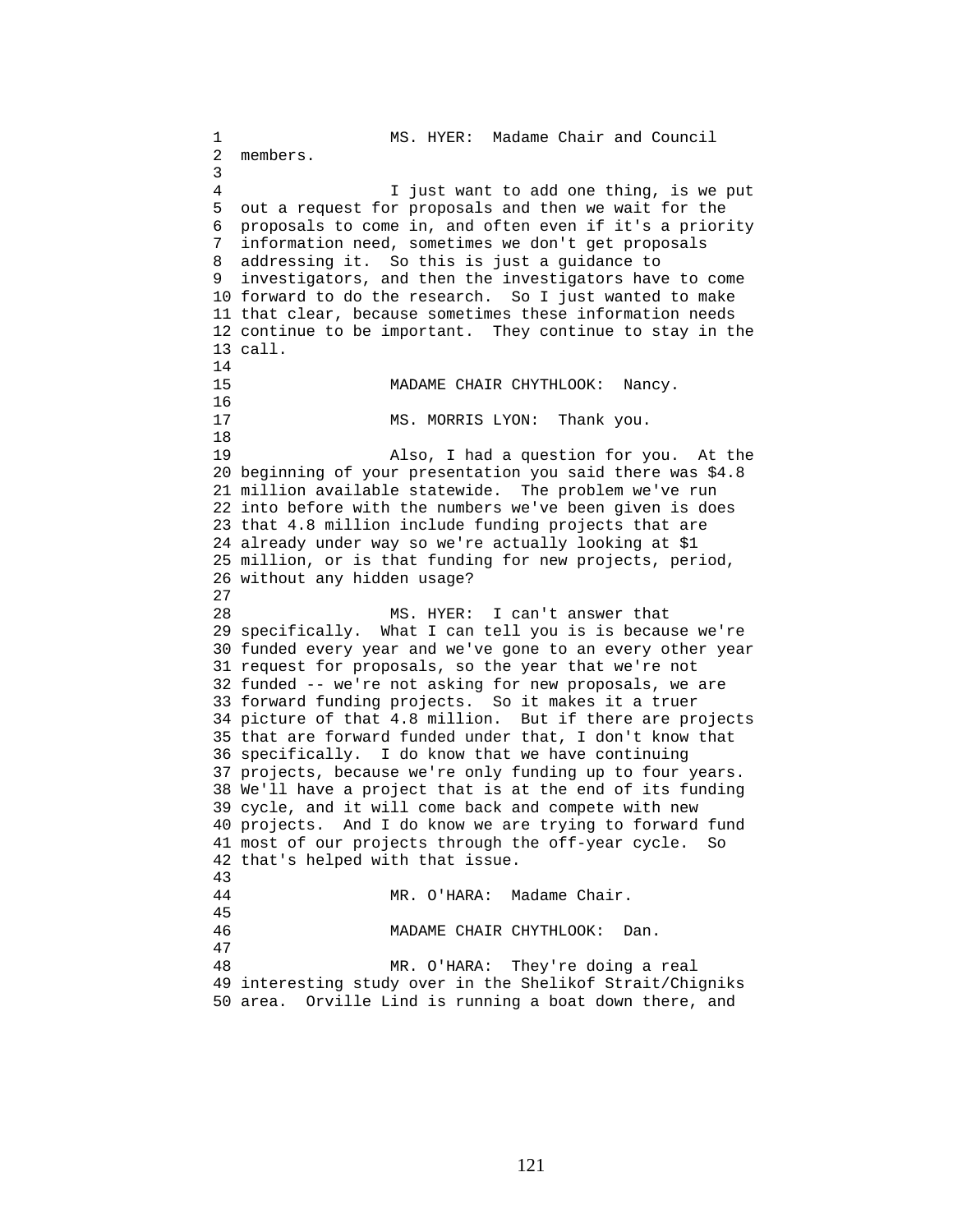1 they had a scientific group that is on that vessel, 2 looking at eel grass in the Chignik area, and that's so 3 critical to the sockeye. All species of salmon 4 actually. And we have an awful lot of eel grass 5 between Naknek and Moller. And fish for a year go 6 through the estuaries, you know, before they go out to 7 the high seas. And I don't know if the Feds are going 8 to -- U.S. Fish and Wildlife is going to take a look at 9 that or if that falls within the category of what we 10 do. 11 12 Eight years at Kvichak did not have a 13 fishery, and we were all inside the rivers for eight 14 years, and there wasn't any targeting other than Area M 15 on the Kvichak and it's just come back. It's back on 16 cycle. We don't know exactly -- biologists do not know 17 what caused that eight year decline. And all of a 18 sudden something goes away, we should have looked at it 19 and we never did look at it. 20 21 So does eel grass fall within the 22 research that you guys do, or is that not a good thing. 23 24 MS. HYER: The Federal Subsistence 25 Board at the initiation of this project had a list of 26 things that they felt didn't fall under this project, 27 and one of them was habitat and habitat assessment, 28 because they felt that was better done by the land 29 managers. So I would think eel grass would fall under 30 habitat. Now, if you wanted to look at a complete life 31 cycle, that would be different and eel grass might be a 32 part of it, but to specifically study eel grass, it 33 probably would fall under that habitat title. 34 35 The other one was hatcheries, and they 36 won't fund any research that has to do with hatcheries, 37 so those are the -- and contaminants, excuse me, 38 there's a third thing, contaminants. 39 40 So if you want to include eel grass in 41 something, it would have to be the study of a complete 42 life cycle and that component of it more than 43 specifically an eel grass study. 44 45 MADAME CHAIR CHYTHLOOK: Okay. I've 46 got a comment. We've been dealing with climate change, 47 and the subsistence users have -- I have noticed 48 changes in preservation of resources the last 10 years, 49 15 years, and more so within five years. And I think 50 it would be profitable to include climate change issues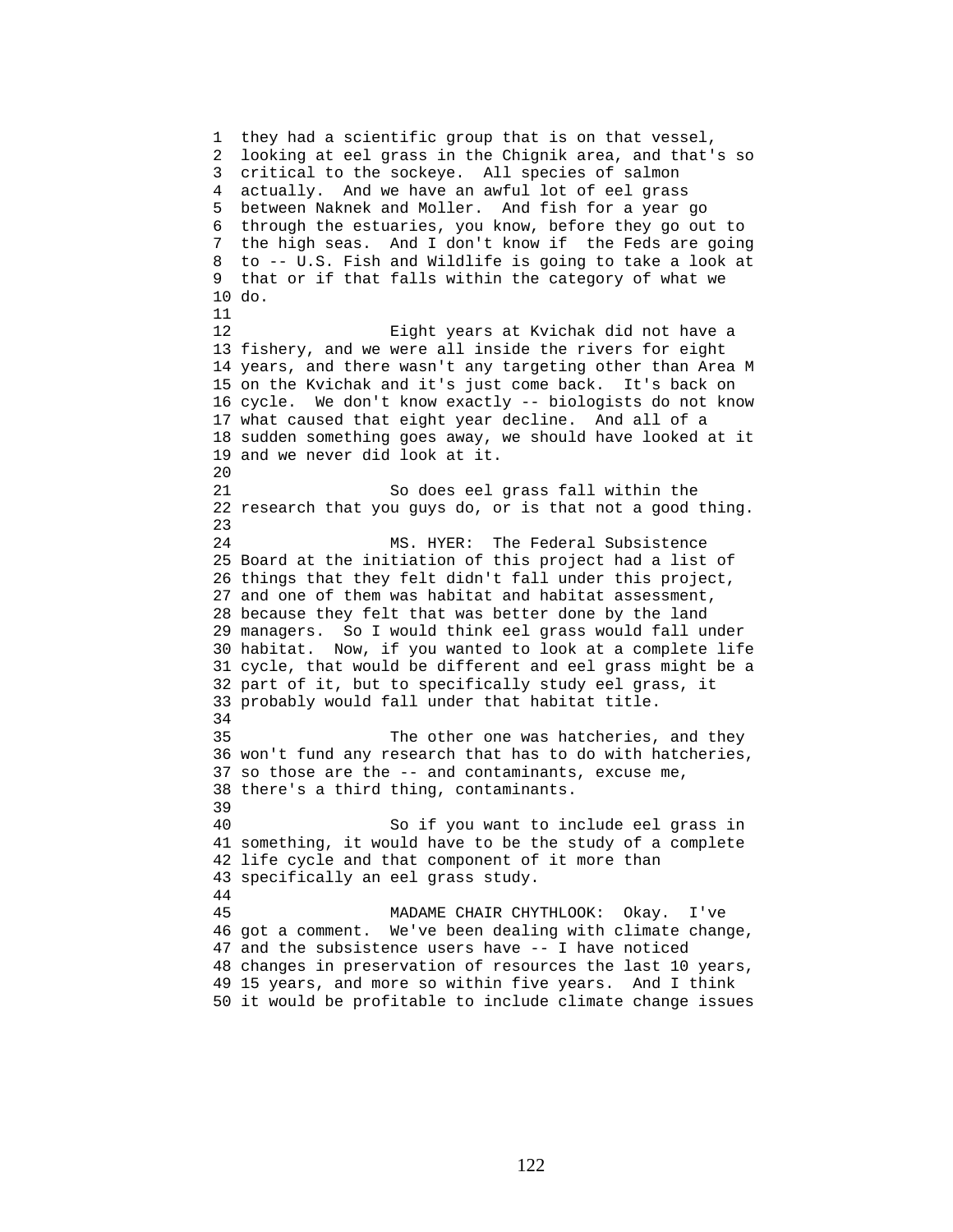1 within each research, because if you separate the 2 climate change issues, you're going to revisit the 3 resources anyway that are being affected by climate 4 change. And with our communities being surveyed out. 5 I think that because the climate change is affecting 6 all the resources, I don't see why the climate change 7 information should be separated to its own category 8 when it should be included in all the research. And, 9 you know, that would be my suggestion. And what's 10 changing the contents and conditions of all our 11 resources, subsistence resources that we're using is 12 due to climate change. 13 14 Any other comments regarding the 15 research. Dan. 16 17 MR. DUNAWAY: Yeah. Thank you, Madame 18 Chair. 19 20 I want to say I'm glad to see that you 21 are willing to address some of this climate, and that 22 when John was talking about the problems they have 23 sometimes with preserving redfish. And it seems to me 24 in these wet summers we're having, I hear across the 25 bay sometimes it's getting tough to really take care of 26 your fish, because it gets so wet and damp out there. 27 So I'm glad to see that option's open to folks. 28 29 And the other thing is that I get a 30 little nervous that I don't see many -- or I'm not 31 aware of many proposals from the Bristol Bay area for 32 some of this money, and I would want to encourage all 33 the appropriate agencies to take a hard look at what's 34 going on out there and see if there's something that 35 doesn't fall under this to get some funding, because I 36 don't want us to kind of lay back and all of a sudden 37 things kind of pile up on us and we're at the back end 38 of the line while other areas have gotten projects 39 submitted. 40 41 So that's all I'd like to say. 42 43 Thank you. 44 45 MADAME CHAIR CHYTHLOOK: Okay. If 46 there's no more questions, thank you, Karen. 47 48 (No comments) 49 50 MADAME CHAIR CHYTHLOOK: Okay. Our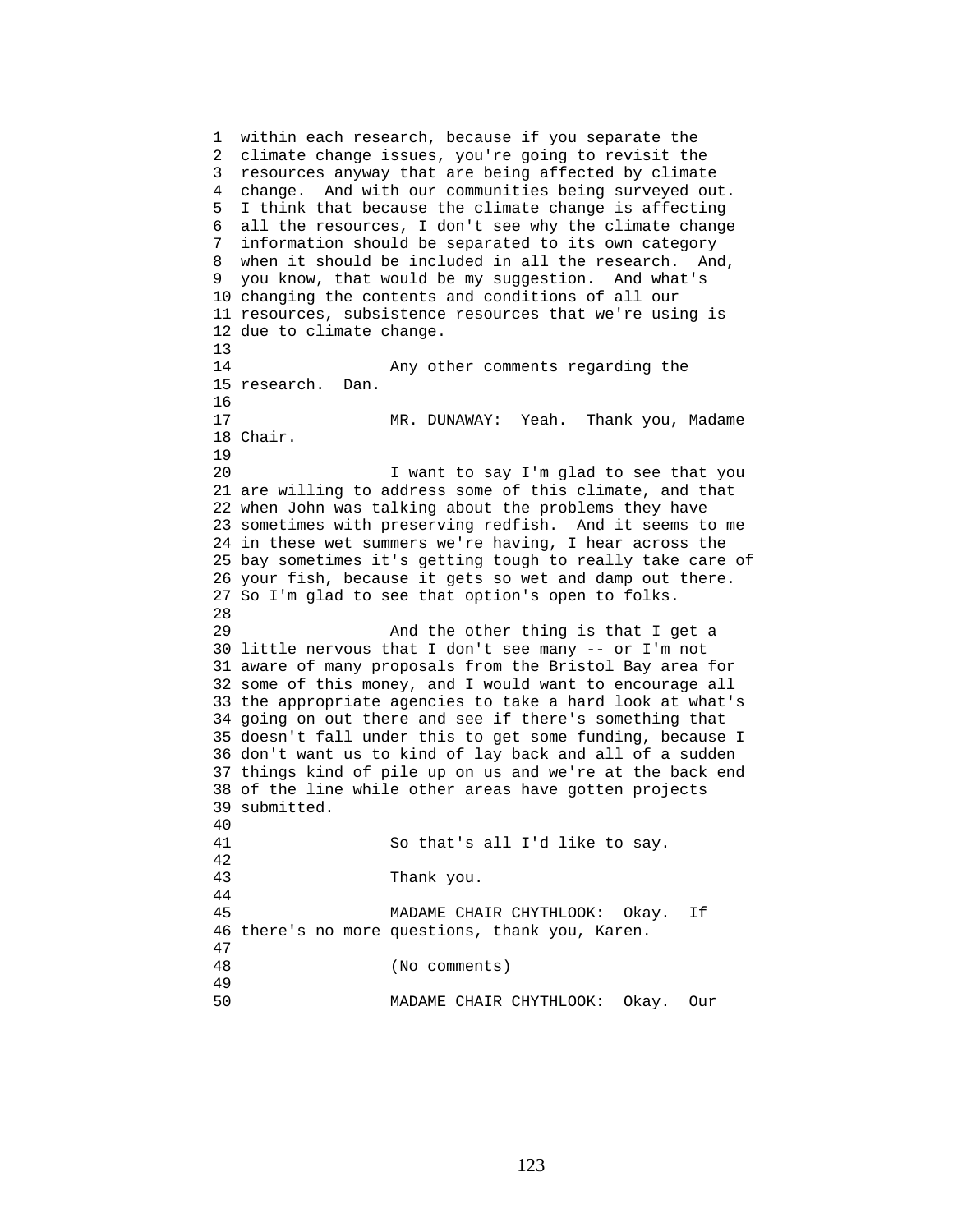1 next item on the agenda is an action item, and it's 2 regulatory cycle review. And Carl. 3 4 MR. JOHNSON: Thank you, Madame Chair. 5 What this relates to is a request that originated out 6 of a couple of the Councils to rethink the timing of 7 when we have both the Regional Advisory Council 8 meetings and also the Federal Subsistence Board 9 meeting. And the materials, there's a briefing paper 10 that starts on Page 71 of your materials. And it gives 11 a little background history on what the timing was 12 previously and when changes were made, but it's easily 13 summarized in the tables that begin on Page 73. 14 15 And in particular, if you jump to the 16 last table, table 3, it summarizes what are some of the 17 suggested changes to the regulatory cycle. And there's 18 essentially three different points. 19 20 One, expanding the fall meeting cycle 21 window for the Regional Advisory Councils to expand 22 into mid November. Currently it cuts off in mid 23 October. And if you look at the calendar, you'll 24 notice that nobody schedules their meetings for about a 25 six-week period starting in mid August to late 26 September, and that's because people are out doing a 27 lot of subsistence activity during that time. And then 28 it squeezes what's available, the available time left 29 into a very short window in October, so that's one of 30 the suggestions. 31 32 But the other suggestions are related 33 to each other, and that is how do we move the Federal 34 Subsistence Board meeting so that it's not in the 35 middle of January when some regions -- for some people 36 it's a little hazardous not only to travel, but they're 37 really reluctant to leave their family members behind 38 to go to Anchorage if they're Chairs or Vice Chair to 39 go to Anchorage for a Federal Subsistence Board meeting 40 when it's the coldest time of the year. 41 42 So how do we move the Federal 43 Subsistence Board meeting to a later time, but also fit 44 in with the regulatory needs in order to get 45 regulations past for a fisheries cycle that currently 46 begins on April 1st. So the suggestions are to move 47 instead the fisheries regulatory year to begin on July 48 1st so that it would coincide with the wildlife 49 regulatory cycle, and then that would shift the 50 fisheries Federal Subsistence Board meeting -- actually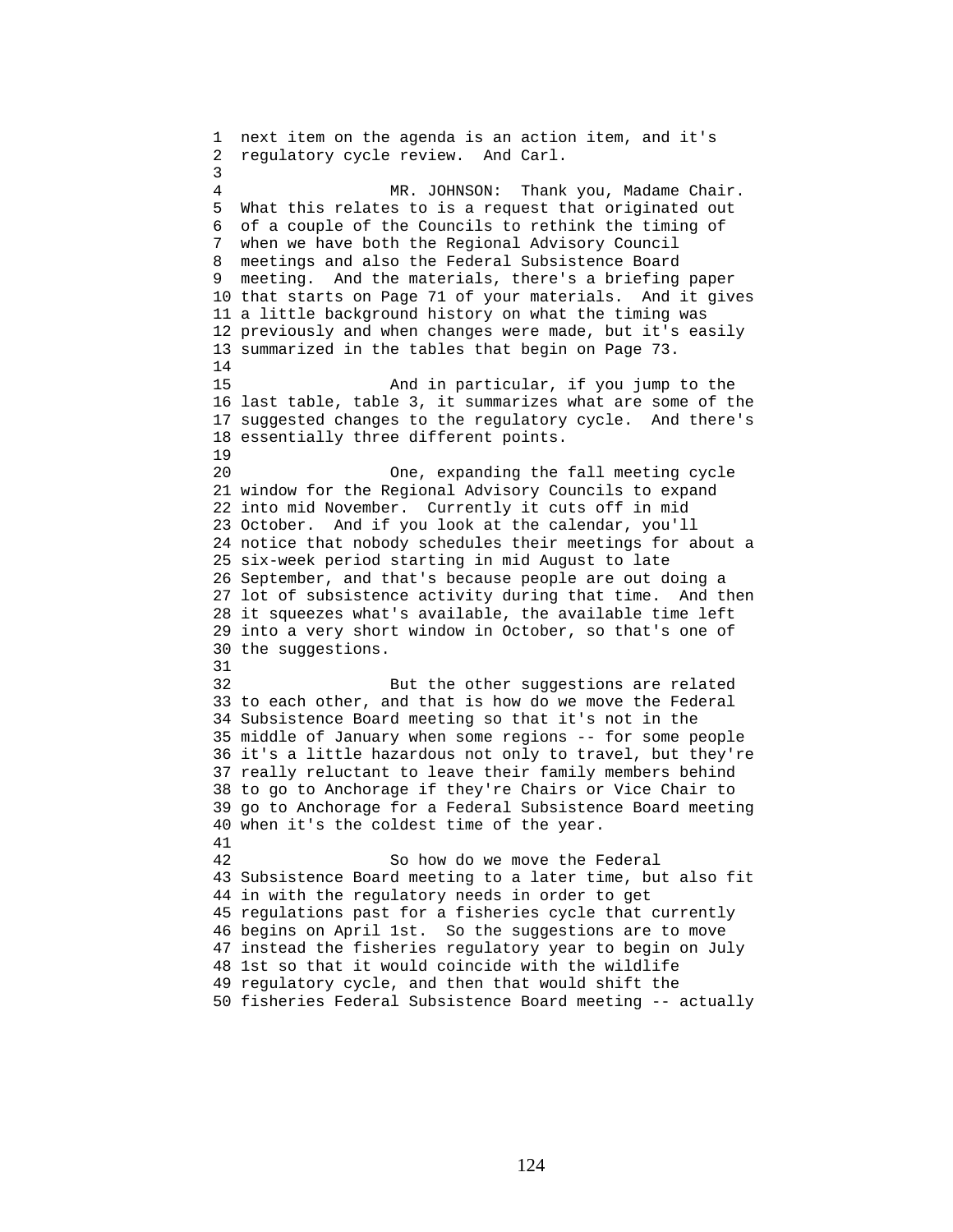1 both fisheries and wildlife Board meetings from where 2 they are now in mid to late January to April. And that 3 would then be when the Federal Board meetings would 4 occur if that, you know, fisheries cycle shifts from 5 April 1st to July 1st. 6 7 And there's been really no consensus 8 among the Councils thus far as to what to do with these 9 different options. Several of them are just happy with 10 the status quo. The Western Interior Council suggested 11 -- they agreed with the fall change of shifting the end 12 of the window cycle to November, but did not fully 13 agree with changing the fisheries cycle to July 1st. 14 They instead bumped it a month back to May 1st was 15 their recommendation. 16 17 So really this is up to this Council, 18 whatever concerns you may have about the current cycle, 19 and these are the different options that have been 20 presented as suggestions on how to address some of the 21 concerns that have been raised. 22 23 And I'm happy to respond to any 24 questions. 25 26 Thank you, Madame Chair. 27 28 MR. O'HARA: Madame Chair. 29 30 MADAME CHAIR CHYTHLOOK: Dan. 31 32 MR. O'HARA: Mr. Johnson. What 33 proposal -- what would be the date in July? What would 34 be going on in July according to table 3? 35 36 MR. JOHNSON: What would be -- right 37 now the fisheries regulatory cycle begins on April 1st, 38 so all new regulations go into effect on April 1st. 39 What would happen -- one of the suggestions then would 40 be to move that to where the regulations don't go into 41 effect until July 1st, which would then make it very 42 easy to shift the Board back a couple of -- meeting 43 back a couple of months. Because there's a lot of 44 things on the back end after the Board finishes its 45 process and makes its decisions, things that OSM has to 46 do in order to prepare those regulations, get them 47 published, and meet the requirements of the public 48 notice and the Federal Register. 49

50 MR. O'HARA: Okay. Thank you.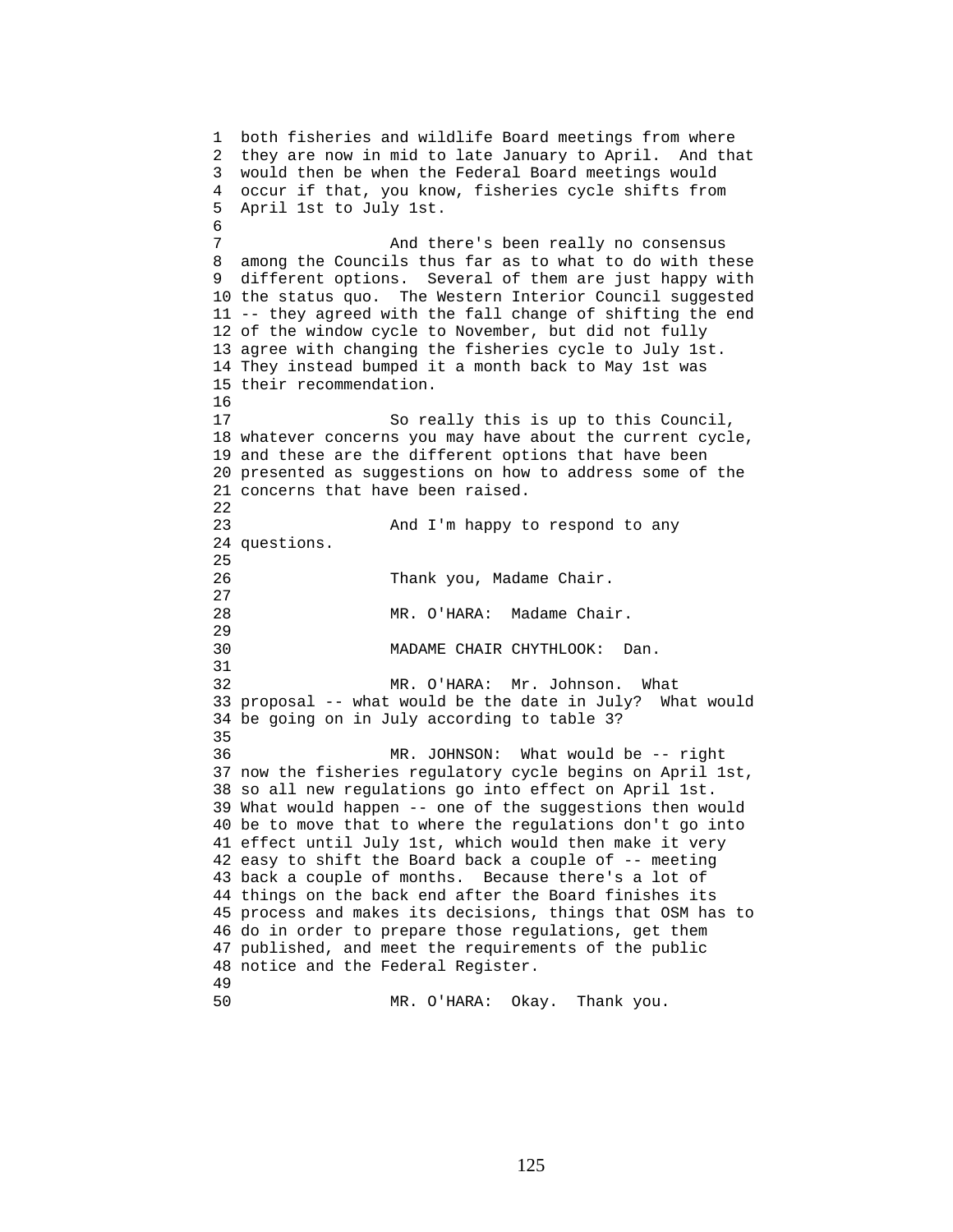1 MADAME CHAIR CHYTHLOOK: Okay. Dan. 2 3 MR. DUNAWAY: Yeah. Thank you, Madame 4 Chair. 5 6 Carl, so if we had regulations kicking 7 in July 1, we could actually start some of when the 8 salmon or other subsistence fisheries might be starting 9 in June and you actually have to shift regulations, 10 say, just for instance, July 1 could possibly happen. 11 That part really makes me pretty nervous, because 12 people are often dispersed. That May 1 that somebody 13 else proposed sounds say better to me, more workable. 14 15 And then also I really like the idea 16 of extending that fall window into November. 17 Oftentimes Tenny here is out bear hunting and stuff, 18 and we haven't been able to have him join us, and yet 19 he's got really valuable insight from a corner of the 20 world that the rest of us don't pass through real 21 often. 22 23 So yeah, I'd pretty much prefer seeing 24 something like May 1 for the fisheries, extended the 25 window. And, yeah, it is a problem in January. You've 26 got sloppy out here. You've got rally cold weather, 27 and everything. 28 29 Anyway, those are my comments. Thanks. 30<br>31 MADAME CHAIR CHYTHLOOK: Nanci. 32 33 MS. MORRIS LYON: Thank you, Madame 34 Chair. 35 36 Yeah. That was the one thing that I 37 saw. I was glad also to see the fall extended. I 38 think it's certainly necessary out here to meet our 39 hunting seasons, not even just Tenny's, but our 40 subsistence as well, our season. I mean, it wa just 41 smack dab, and we had no choices, and so nobody wanted 42 to show up. I think that will help us accommodate our 43 requirements out here on a long shot. But I think July 44 1 is just -- I think it's terrible, quite frankly. I 45 don't even think it -- yeah, I mean, it's totally mid 46 season for us. In some years it's going to even be the 47 height of the sockeye run, and I don't think it's wise 48 to try and expect people to shift gears in a lawful 49 manner in the middle of their season. Totally. 50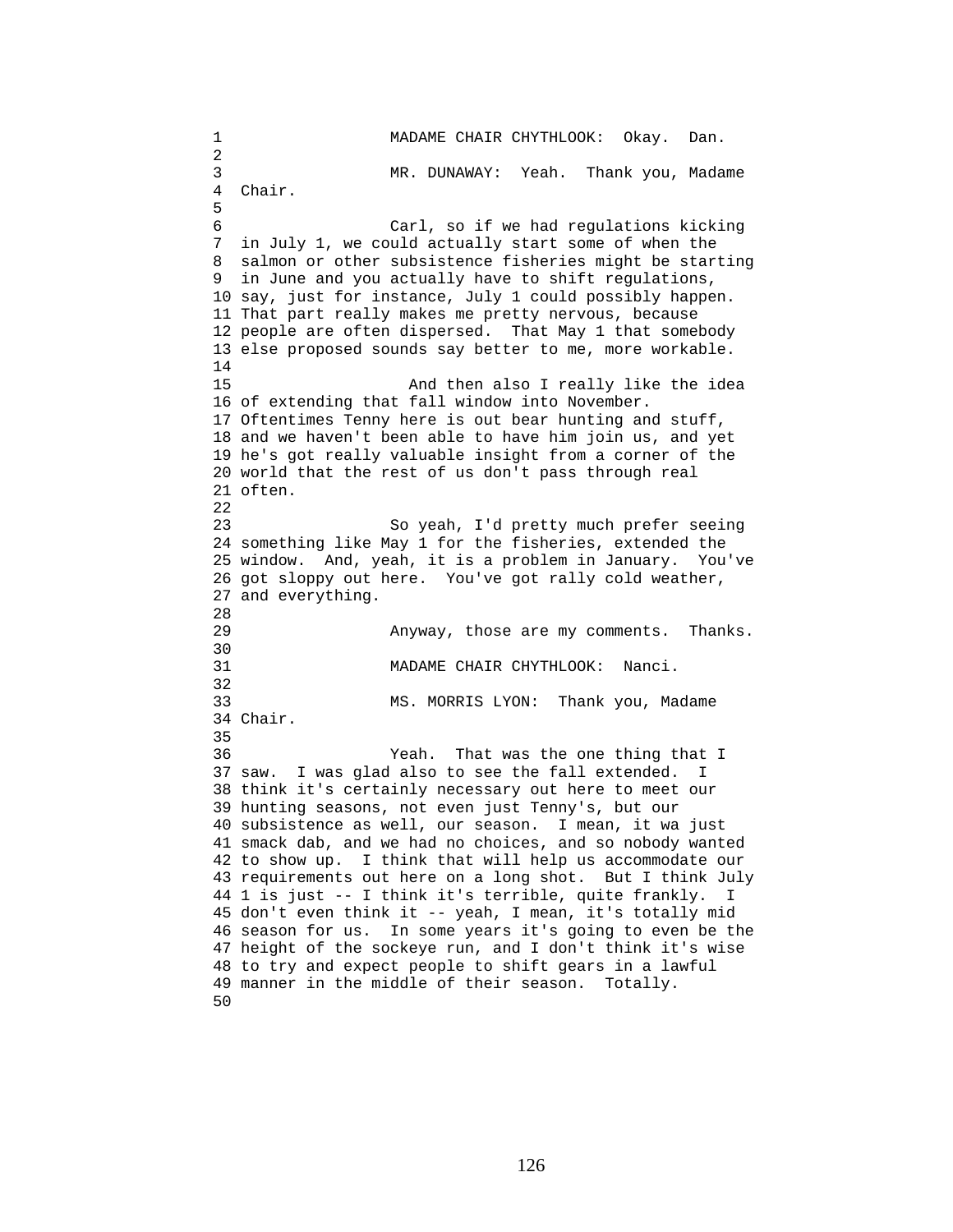1 May 1 -- I think you could even sneak 2 by with June 1 out here. I think, you know, if you 3 didn't feel like you could pass it to May 1, that June 4 1 would also workout here, because it really is before 5 things really do start happening. People are gearing 6 up for the year, but they're not necessarily in the 7 middle of the year, so I think that's literally not 8 workable out here. 9 10 MADAME CHAIR CHYTHLOOK: John. 11 12 MR. JONES: Yeah, a meeting June 1, you 13 wouldn't see me there. 14 15 (Laughter) 16 17 MS. MORRIS LYON: No, no, it's not for 18 meetings. It's for when regulations would go into 19 effect. 20 21 MR. JONES: Oh, for regulations? 22 23 MS. MORRIS LYON: Yeah. 24 25 MR. JONES: Okay. As long as it's not 26 meetings. 27 28 MS. MORRIS LYON: Yeah, me either, 29 brother. Me either. 30 31 MADAME CHAIR CHYTHLOOK: Okay. You're 32 looking for a recommendation from this Board at this 33 very moment? At this time? 34 35 MR. JOHNSON: That is correct, Madame 36 Chair. The Federal Subsistence Board plans to address 37 this issue at its January meeting, so it's looking for 38 guidance from the Councils as to any changes among 39 these recommendations or any others for different 40 dates, which has already been suggested. So any other 41 recommendations or comments you may have about what to 42 do with this regulatory cycle, that would be the time 43 to express them, and then we can make sure to get those 44 communicated to the Board for its January meeting. 45 46 MADAME CHAIR CHYTHLOOK: Okay. I think 47 we struggle with the dates that we have. And I guess 48 if this Council wishes to make additional changes, I 49 guess that could be accommodated. But like Nanci said, 50 July 1 or mid June to end of moose season, it's pretty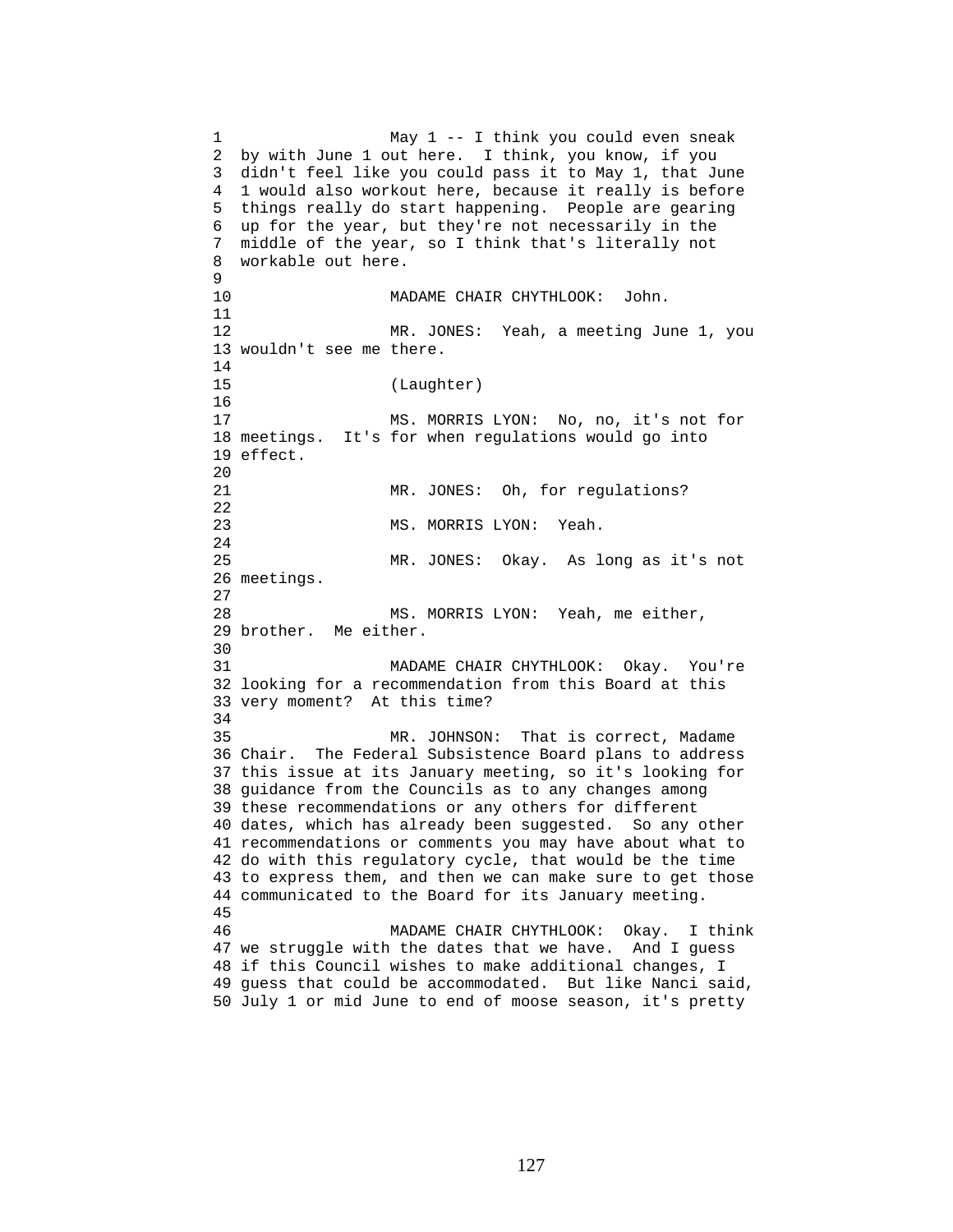1 hectic for this area. 2 3 Dan. 4 5 MR. DUNAWAY: I'd be willing to make a 6 motion to the effect that we support some of these 7 changes to the cycle as suggested with altering that -- 8 support moving the fall window to early or mid 9 November, and support the fisheries regulatory year 10 change to -- I'll throw in May 1, but I'm open to 11 friendly discussion on that. 12 13 MR. O'HARA: Is that a motion. 14 15 MR. DUNAWAY: Yeah, I'll make that as a 16 motion. 17 18 MR. O'HARA: I'll second it. 19 20 MADAME CHAIR CHYTHLOOK: Okay. There's 21 been a motion and seconded by Dan, and comments. 22 Nanci. 23 24 MS. MORRIS LYON: Actually I have a 25 question for you Carl. So if we move it to May 1 26 though, what does that back the Council meeting up to? 27 Are we right back to February? 28 29 MR. JOHNSON: Through the Chair. These 30 proposals do not contemplate changing the dates for the 31 winter meetings for the Regional Advisory Councils. 32 33 However, given my responsibilities at 34 OSM, I think it will be challenging to have a Federal 35 Subsistence Board meeting. So if we shift it back a 36 month, from April 1st to May 1, so we contemplate maybe 37 switching the Board meeting from January to February. 38 That means then the possibility exits where the Board 39 could be meeting contemporaneously with the Regional 40 Advisory Councils. So I don't know how that would 41 work, especially since there are things that the Board 42 -- actions by the Board that needs to be communicated 43 to the Councils, your .805(c) reports being a good 44 example, and how that would be accomplished. Those 45 sort of nitty-gritty details haven't been worked out. 46 I think this is more of a big picture. What are some 47 of the general issues of concern and where would the 48 Councils -- what direction would the Councils like the 49 Board to go. And after that, it will be time then to 50 figure out the details on how the timing would actually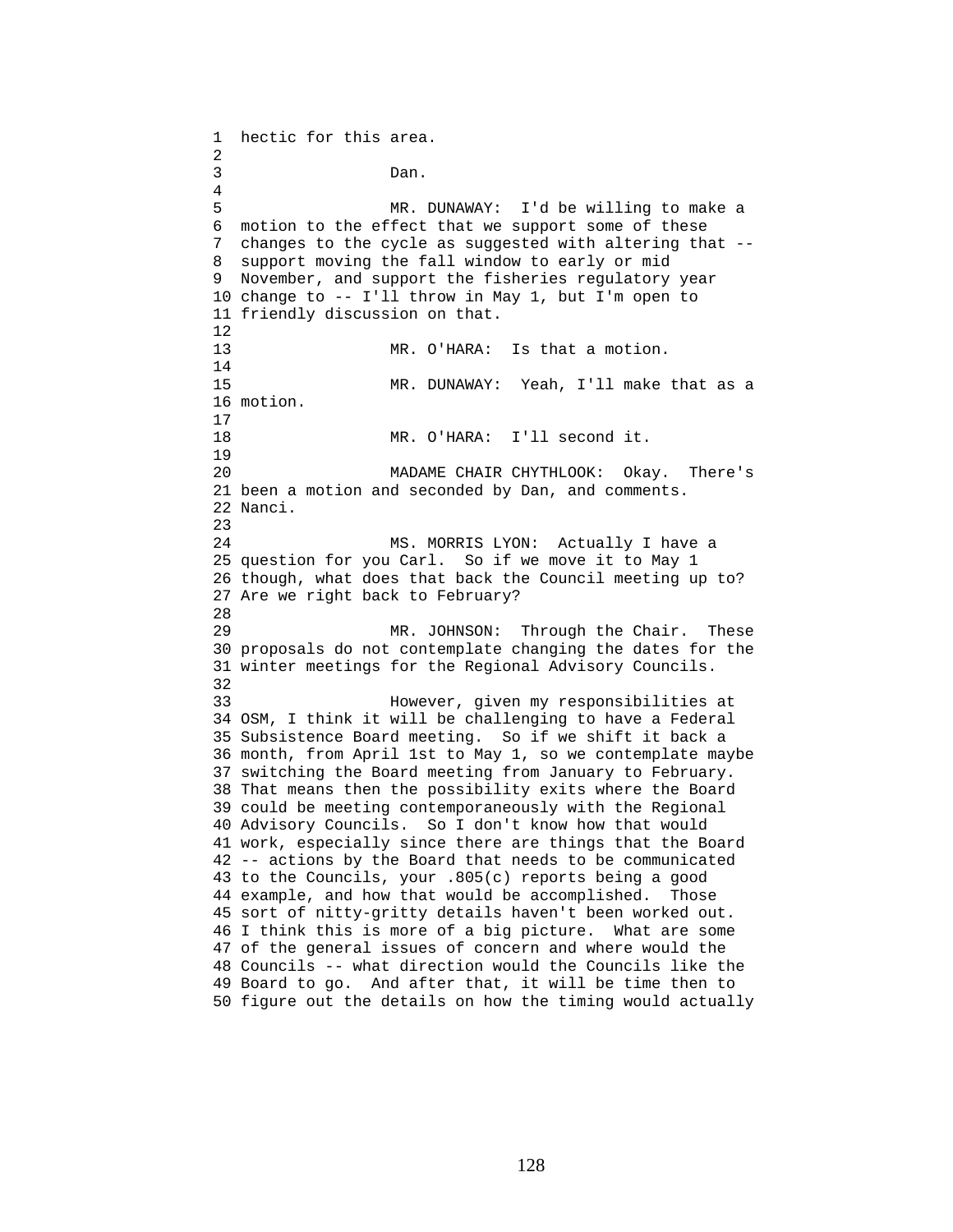```
1 work with all of the work that has to be done between 
2 the different meetings. 
3 
4 MS. MORRIS LYON: Thank you. 
5 
6 MADAME CHAIR CHYTHLOOK: Okay. There's 
7 motion on the floor to change -- or with the 
8 recommended changes that Dan suggested. 
9 
10 REPORTER: Your microphone.
11 
12 MADAME CHAIR CHYTHLOOK: Oh, sorry. 
13 There's a motion on the floor from Dan to change the -- 
14 is it the regulatory month from -- was it from -- why 
15 don't you..... 
16 
17 MR. DUNAWAY: I'm sorry, Madame Chair.
18 I never turned my mic off. 
19 
20 I was going to generally support the 
21 recommendations with the exception of that the fishery 
22 regulatory year start May 1, not July 1. And 
23 especially supporting extending the fall Council 
24 meeting window into November. 
25 
26 MADAME CHAIR CHYTHLOOK: Okay. And 
27 that was seconded by Dan. 
2829 MR. O'HARA: Yes. 
30 
31 MADAME CHAIR CHYTHLOOK: I guess we're 
32 in the discussion. Any other discussion. Dan. 
33 
34 MR. DUNAWAY: Just to speak to my 
35 motion. I just picked May 1, but, you know, I think we 
36 could flex May 15 or maybe even June like Nanci said, 
37 but since I heard another Council picked May 1, I 
38 thought I'd run with that. Because I think a little 
39 earlier is better in case we get into herring things 
40 over in Togiak or other places like that. 
41 
42 Thank you. 
43 
44 MADAME CHAIR CHYTHLOOK: Okay. And 
45 then you did have a date on the November. 
46 
47 MR. DUNAWAY: No, Madame Chair. I 
48 didn't really pick a date in November. I see it here, 
49 it says into early November. Early or mid I think 
50 there. There's a little wiggle room, and especially to
```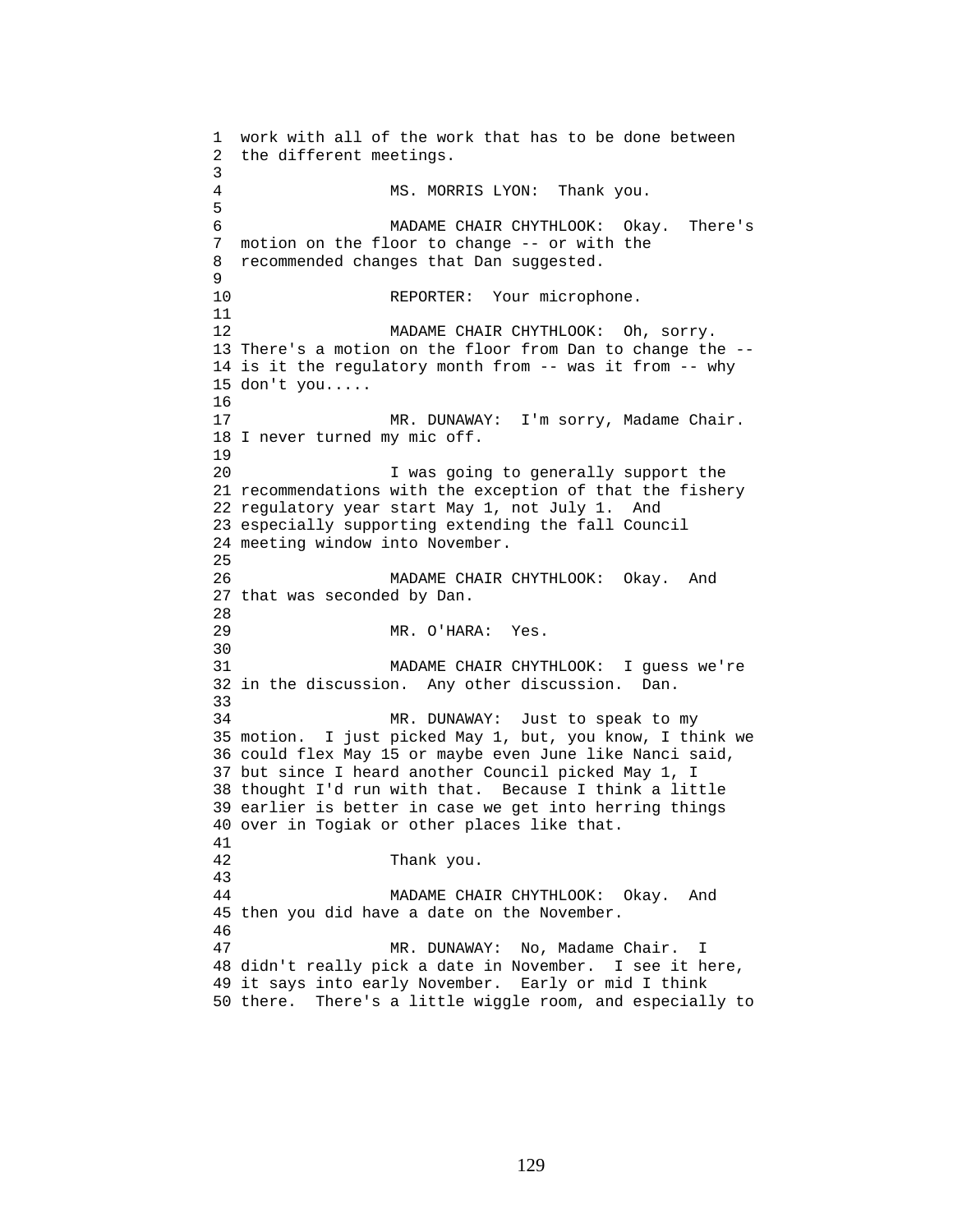```
1 allow -- there's times, some years where Nanci's had a 
2 hard time attending, because she's got fishing going 
3 on. She's probably missing a nice day today. 
4 
5 Thank you, Madame Chair. 
6 
7 MADAME CHAIR CHYTHLOOK: You know, I 
8 think if we were all so dedicated, we'd all have 
9 conflicts. 
10 
11 Motion, second.
12 
13 MS. MORRIS LYON: Question.
14 
15 MADAME CHAIR CHYTHLOOK: There's a 
16 question. All in favor of Dan's motion, say aye. 
\frac{17}{18}IN UNISON: Aye.
19 
20 MADAME CHAIR CHYTHLOOK: Any 
21 opposition. 
22 
23 (No opposing votes) 
24 
25 MADAME CHAIR CHYTHLOOK: Seeing none. 
26 Thank you. 
27 
28 Okay. Moving on to -- I'm sorry. 
29 Let's take a five-minute break and then get back to -- 
30 just long enough to stretch a little bit. 
31 
32 (Off record) 
33 
34 (On record) 
35 
36 MADAME CHAIR CHYTHLOOK: Okay. I'm 
37 going to call the meeting back to order. I think we've 
38 kind of stretched already and kind of wide awake again. 
39 So let's get started. 
40 
41 The next item on the agenda is identify 
42 FY 2012 annual report topics. This is an action item. 
43 
44 Donald. 
45 
46 MR. MIKE: Thank you, Madame Chair. 
47 It's Donald Mike. 
48 
49 And again if the Council have any items 
50 that they wish to submit as a part of their 2012 annual
```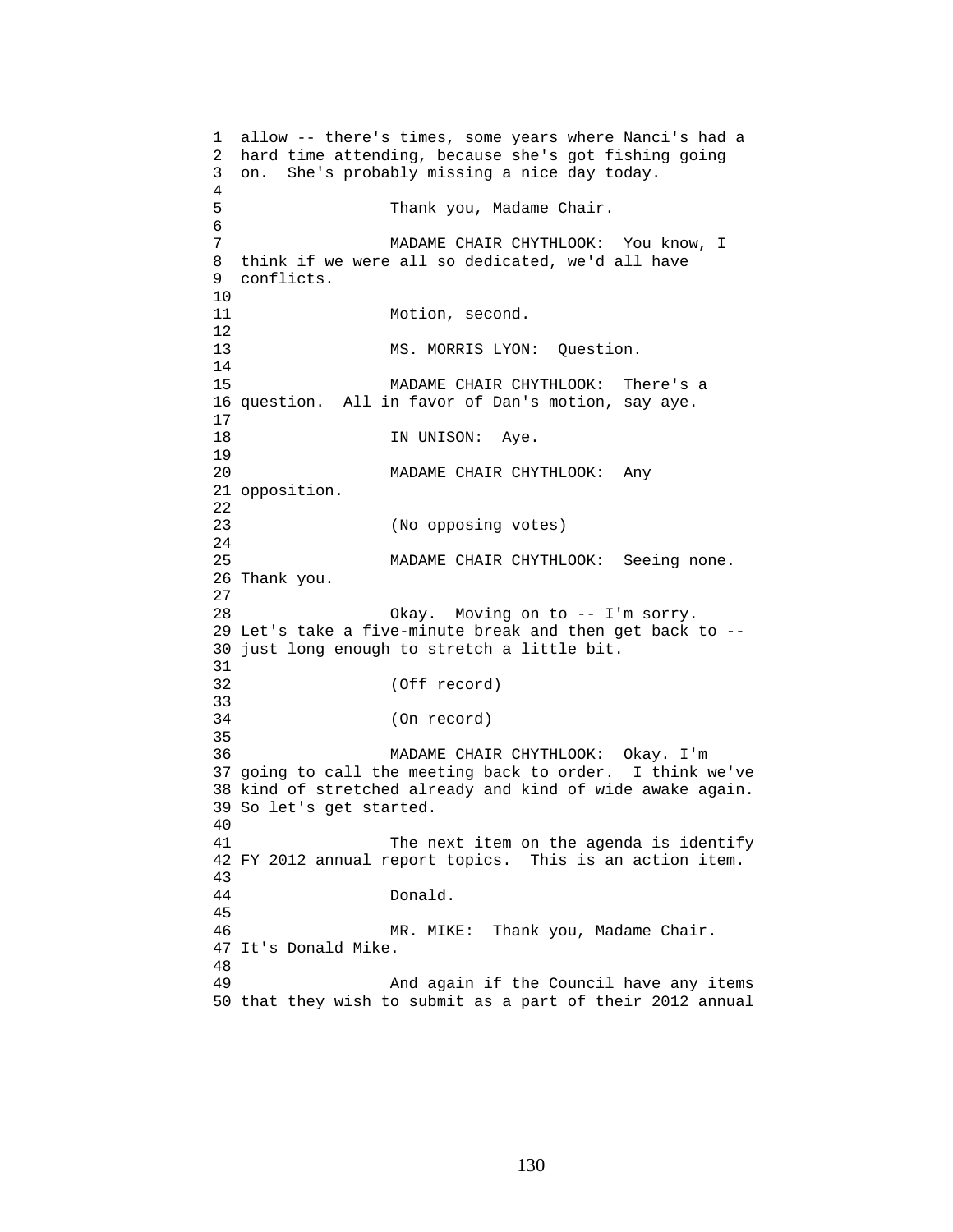1 report on any issue, this is a good time to discuss 2 them and bring them to the floor. And I'll draft a 3 letter -- or I'll draft a document and we'll have a 4 draft at our spring meeting for the Council to review 5 and adopt. So you have an opportunity to bring forward 6 any items you wish to bring to the Federal Subsistence 7 Board's attention. 8 9 Thank you, Madame. 10 11 MADAME CHAIR CHYTHLOOK: Donald, what 12 items did we have last year. Could you remember from 13 the top of your head? 14 15 MR. MIKE: The last annual report that 16 the Council submitted to the Board was the redfish 17 issue in Katmai and bycatch issue on the pollack 18 fishery. 19 20 MADAME CHAIR CHYTHLOOK: Thank you. I 21 guess because we've been discussing that redfish issue 22 for a while, I think that might have been one of the 23 items, but I guess not. 24 25 So does any of the Council members have 26 any recommendations. And I guess we can come back to 27 you not just today. Do you have a limit on this? 28 29 MR. MIKE: No, Madame Chair. Anything 30 that we discuss here, the Council has discussed during 31 this meeting, you know, like, for example, we had some 32 gap information for the Chignik fisheries, so, you 33 know, that can be an annual report item. And if any of 34 the Council members have any additional items, they can 35 let me know. 36 37 MADAME CHAIR CHYTHLOOK: Okay. Dan. 38 39 MR. DUNAWAY: Yeah. Madame Chair. 40 41 I've been kicking myself. I was kind 42 of keeping track of some of the bycatch information 43 that was here in this summer and fall. Right now I'm 44 kind of blank on it, but I'd like to keep that on the 45 books there, because it's so highly variable. And I 46 know they're trying real hard to do better, but I'd 47 like to keep the pressure on those folks to keep 48 trying. 49 50 That's all.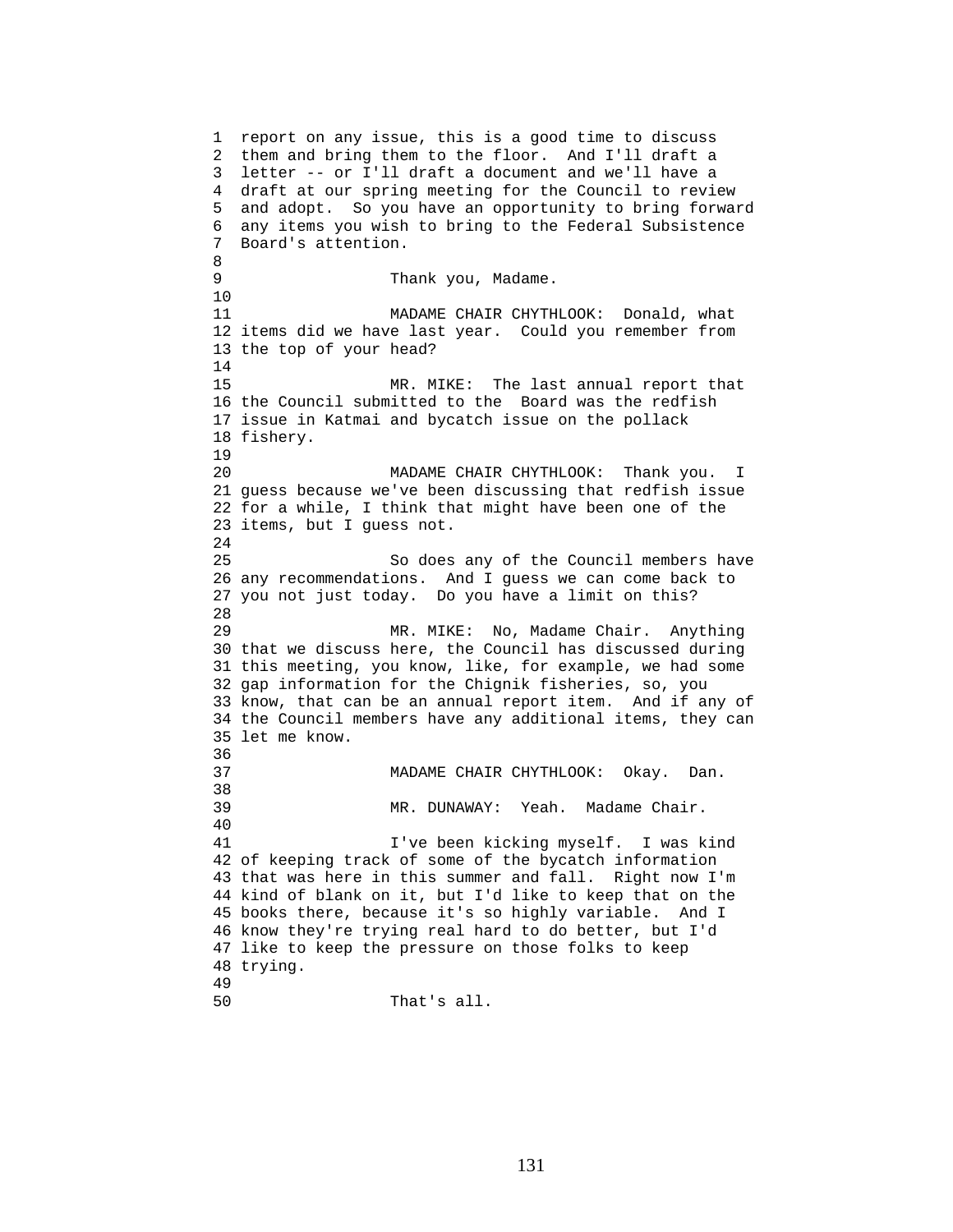1 MADAME CHAIR CHYTHLOOK: Donald. 2 3 MR. MIKE: Madame Chair. Yes, we do 4 have a person on Staff in OSM that follows the North 5 Pacific Management Council and the actions they take, 6 or any updates they have. And any information that he 7 gets from that organization, we get in our office. And 8 I don't know when was the last time we got the most 9 recent update on the bycatch issue, but I try to mail 10 out copies or email copies of those latest information 11 to the Council members. 12 13 Thank you. 14 15 MR. O'HARA: Madame Chair.  $16$ <br> $17$ MADAME CHAIR CHYTHLOOK: Dan. 18 19 MR. O'HARA: Yeah. Along that line of 20 the bycatch of kings, we were just discussing it a 21 little bit of it, or maybe I was talking about it at 22 lunch. It's the pollack, which is mid water, and the 23 hard on bottom which is cod. They both catch the 24 kings, because the king is in the mid water eating. 25 He's a predator, so he's eating pollack. And then the 26 trawler comes along on pollack, and he gets caught and 27 they're thrown away, because they're a prohibited 28 species. 29 30 Now, the hard on bottom trawl, which is 31 catching cod, that king is a very strong swimmer, and 32 he heads down. So he gets caught not only in pollack, 33 but on the cod fishery as well. So that king has a 34 double whammy as far as bycatch goes. 35 36 And the part that's difficult, and we 37 tried to handle this in the Conference of Mayors, and 38 some communities said, no, so we didn't address, but 39 you've got CDQ groups that their money comes from cod 40 and pollack. And they don't care how many kings they 41 catch. They're on the coast of Western Alaska. And so 42 we have a pretty big fight with those guys, and, you 43 know, it isn't as easy as we'd like to think it would 44 be. 45 46 It really is -- and it's not only the 47 Bering Sea, but the Gulf as well, you know. I mean, 48 Southeast gets hit just as bad as the Bering Sea. 49 50 And I think this year, Dan, there was a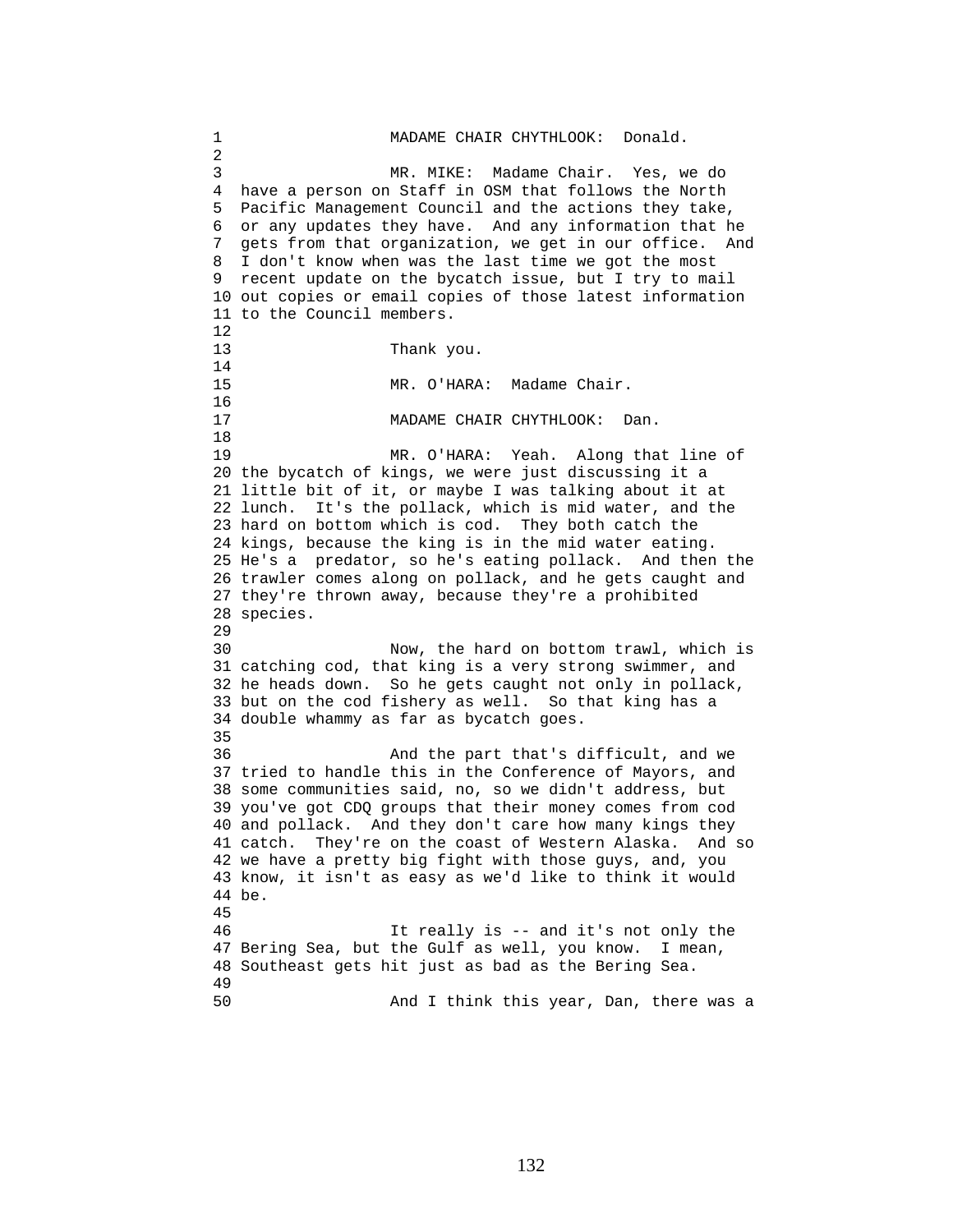1 reduction in bycatch this year, so that's progress. 2 But I think we ought to keep it on the front burner 3 always, because Nushagak is not getting their 4 escapement, and neither is the Alakanuk or the Branch 5 River. 6 7 MADAME CHAIR CHYTHLOOK: Okay. Any 8 other topics. Now we've got the Chinook and then we've 9 got the bycatch. 10 11 MR. JONES: I have a question. 12 13 MADAME CHAIR CHYTHLOOK: John. 14 15 MR. JONES: On that bycatch, do they 16 keep track of how many they catch and how many pounds 17 they just throw over the side? 18 19 MR. O'HARA: Yes, they do. They keep 20 track of the millions of tons of halibut and the number 21 of kings. And there is an observer on board and 22 they're keeping good track of the numbers, as much as 23 the people who have the high seas fisheries don't like 24 observers. Fortunately, you know, a certain length of 25 vessel, the observer is on board. Yeah, there's good 26 information on that. 27 28 MR. JONES: So where is that -- where 29 is those numbers documented at? 30<br>31 MR. O'HARA: In the office of the North 32 Pacific Council there on Fourth Avenue, old Federal 33 Building, Anchorage. Yeah, you can get ahold of -- 34 I'll give you the guy's name. He'll fax you in a 35 heartbeat all that information. 36 37 MR. JONES: Okay. 38 39 MADAME CHAIR CHYTHLOOK: Okay. Any 40 other. Alvin. 41 42 MR. BOSKOFSKY: Is it possible that -- 43 is there any way we could do anything about trying to 44 see if you could get that harvested bycatch brought 45 back up to where it's taken from, the Kuskokwim or 46 those areas? I understand, you know, they have to 47 harvest it and -- I mean, they have to process it, but 48 they give it away down in the States to charities. And 49 we've got people up here that aren't able to get their 50 subsistence, so is there any way we could do something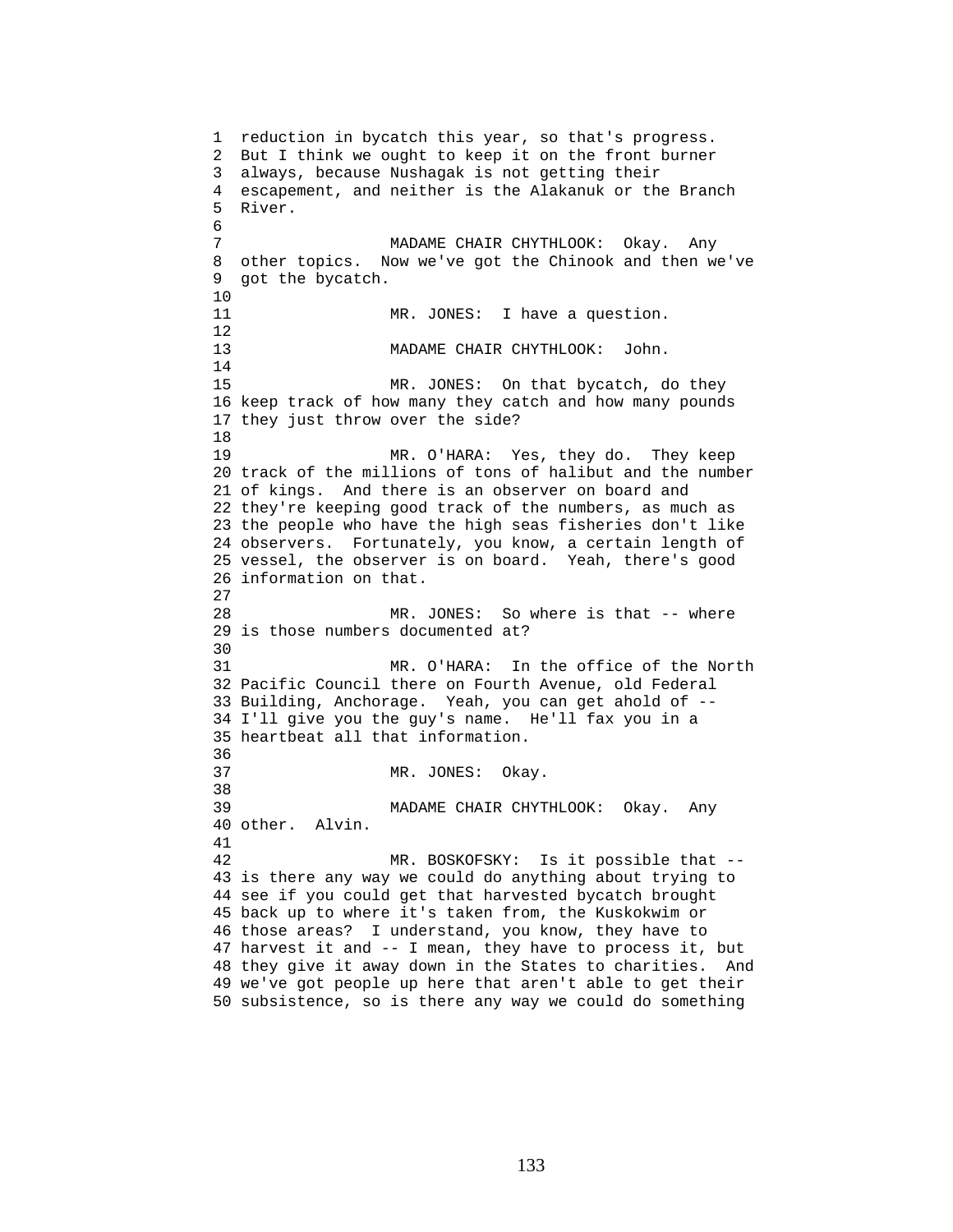1 about putting something in to see if we can have that 2 processed bycatch brought up to Alaska. 3 MR. O'HARA: Madame Chair. 5 6 MADAME CHAIR CHYTHLOOK: Dan. 7 8 MR. O'HARA: There's five prohibited 9 species. There's salmon, halibut, crab, herring, and I 10 can't remember the fifth one. 11 12 MS. MORRIS LYON: Steelhead. 13 14 MR. O'HARA: Is that what it is? Yeah. 15 they were supposed to be thrown overboard. And that's 16 kind of a difficult thing to do. but the minute you 17 start giving it to a school or a charity or some place, 18 then they target that fish more. 19 20 Now, one of these times these guys out 21 there on the Bering Sea and the Bering Sea and the Gulf 22 of Alaska are going to have to cut back on their 23 fishery they keep the bycatch going like it is, you 24 know. And it's Federal and big money, so it's really 25 hard to deal with. 26 27 But if you want to do something for 28 Alaska, if they're doing it for some place else, you 29 know, it's fine with me. I don't know how you'd do it. 30<br>31 MADAME CHAIR CHYTHLOOK: Yeah. I think 32 I've heard Alvin's concern and comment regarding that. 33 And until then I didn't realize that some of the 34 bycatch is being distributed out of state and not out 35 of here. 36 37 John. 38 39 MR. JONES: How come they don't charge 40 them for bycatch? Charge them for catching it and 41 deduct it from their quota or whatever. 42 43 MR. O'HARA: Madame Chair. We should 44 make a proposal. That sounds like a good thing to do. 45 46 MADAME CHAIR CHYTHLOOK: Yeah. That 47 could be one of our discussion items. 48 49 Dan. 50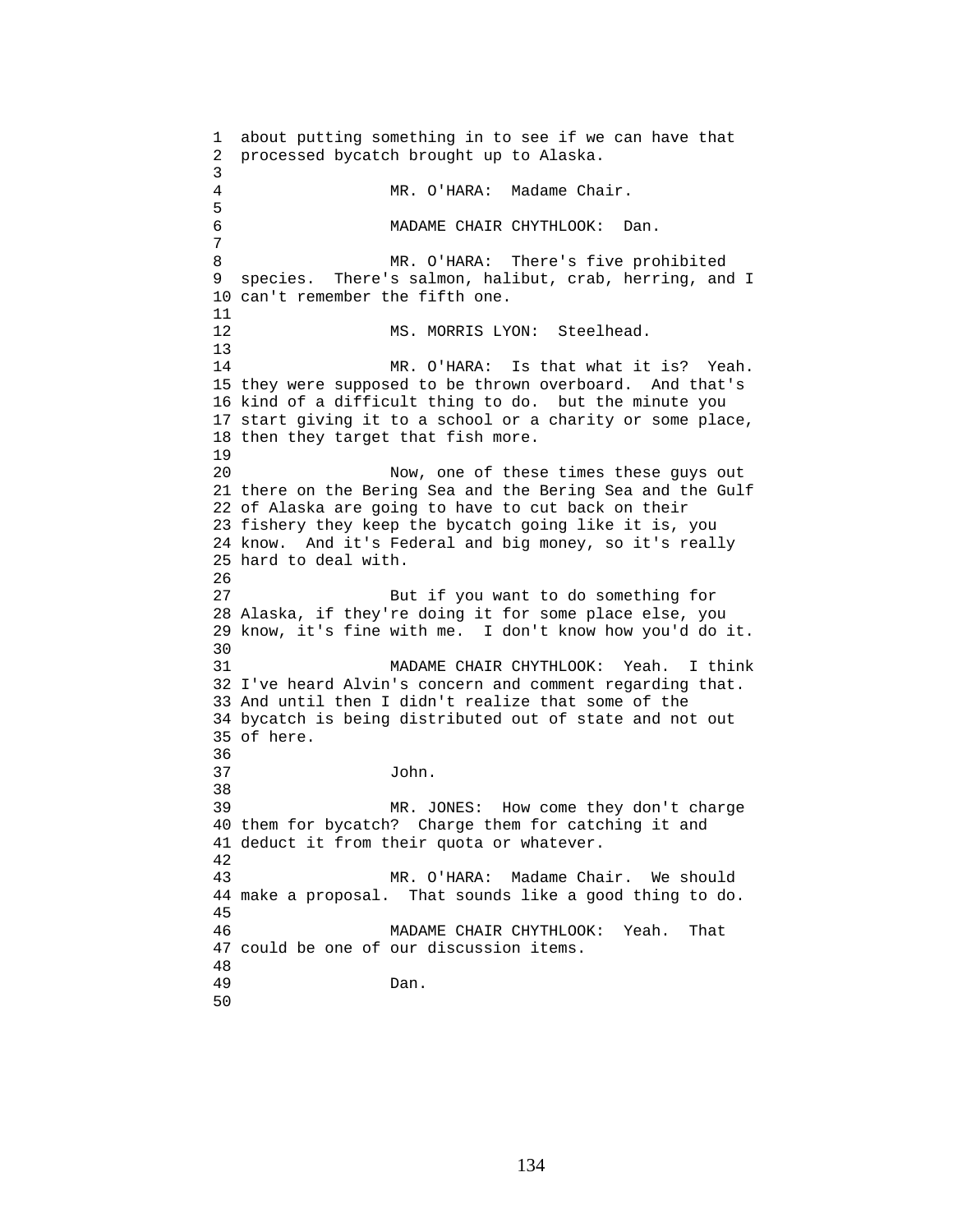1 MR. DUNAWAY: Yeah. And unfortunately, 2 John, this meeting they aren't here, but for a while we 3 had the North Pacific Fisheries, some folks from the 4 Council were coming and doing some presentations on 5 bycatch. And you might know better down there in 6 Chignik, you know, they have these rolling closures. 7 They've got a lot of different mechanisms. And in a 8 sense they're charged, because if they get too many 9 fish, in some places they just get the whole fishery 10 shut down, or they've got to move so far. And I can't 11 keep track of -- it's really complicated. And then 12 there were some proposals where people wanted them to 13 be forced to keep all the bycatch on board, and figured 14 that that would cost them money fish by making them 15 keep it on board. But again, like I say, I've lost 16 track of where it all is, but I have heard like what 17 Alvin's saying, that some of that bycatch gets hauled 18 down to Seattle and distributed to charities and 19 stuff. 20 21 And a long time ago I remember calling 22 Robin Samuelson going, we're having troubles in the 23 Yukon and these guys are catching all these fish. They 24 ought to ship them all up there. But I guess it was 25 too complicated or something. 26 27 But I agree with Alvin. Those fish are 28 in Alaska and we've got people hurting for fish. By 29 golly, I would like to see that stuff get to where it's 30 needed to go. 31 32 Thank you. 33 34 MR. O'HARA: There again you're 35 encouraging those guys to catch your kings, and that's 36 the bottom line. 37 38 MADAME CHAIR CHYTHLOOK: Carl. 39 40 MR. JOHNSON: Thank you, Madame Chair. 41 42 I may be a little untimely. I 43 originally came up here. But I just wanted to -- there 44 was a suggestion that maybe that some of the Council 45 members could later on bring topics, but I really want 46 to encourage the Council to discuss its annual report 47 items here at the meeting, because it's a lot easier 48 for us to have an understanding of what the Council's 49 intentions are and concerns are if you're all 50 discussing it at a meeting rather than after the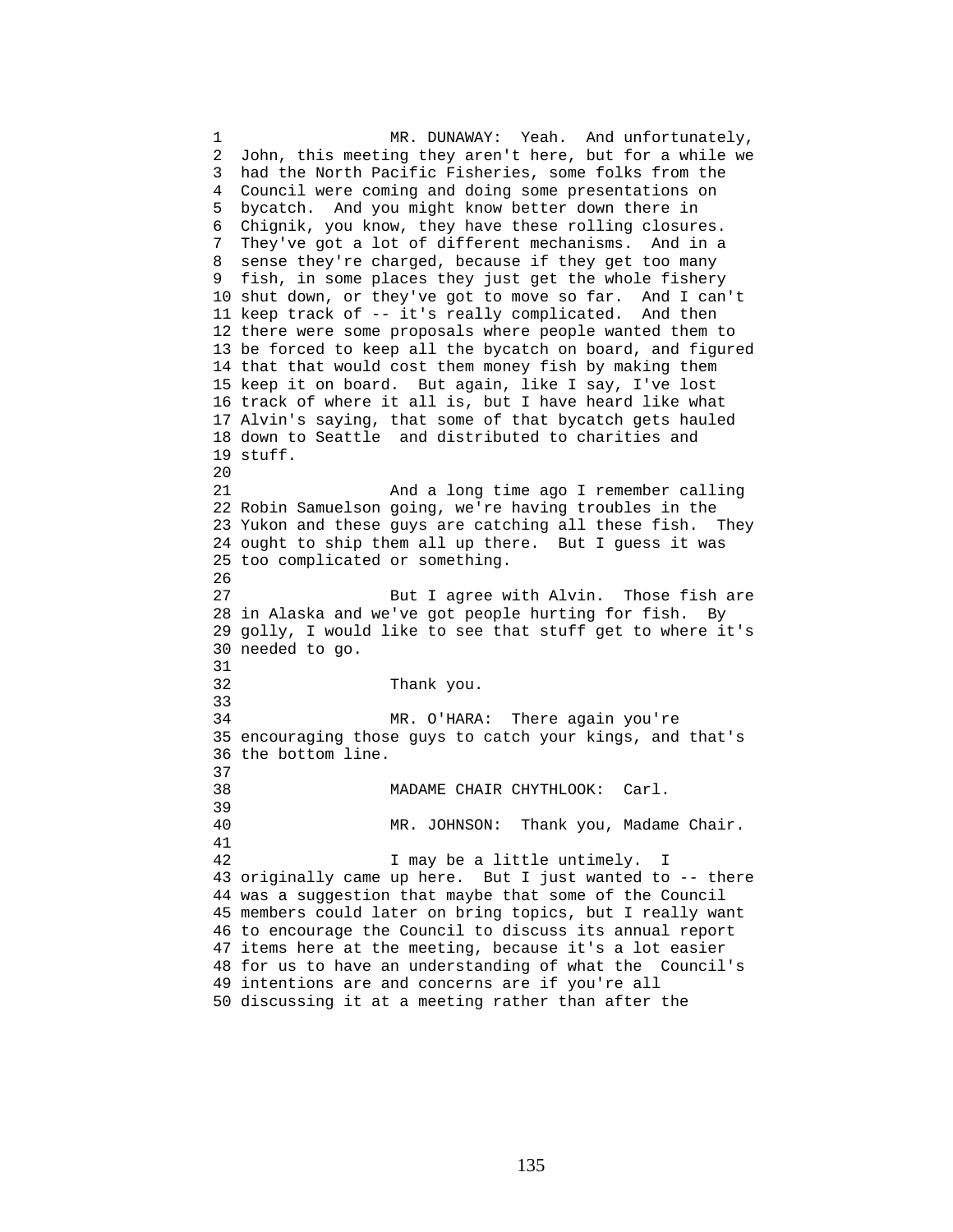1 meeting. 2 3 And also I think it's very helpful that 4 when you do have issues of concern to come up with 5 specific recommendations, and I'm hearing a couple of 6 specific recommendations here. It's a good practice, 7 because then the Board knows what it -- where to 8 respond, you know. If you have a recommendation, then 9 that's a starting point. And even if it is an issue 10 that's not the Board's jurisdiction, which bycatch 11 isn't, it's still -- one of the things we often do with 12 the annual report replies is to provide you direction 13 on, you know, the agency and the office to contact with 14 those issues. So this is very helpful to have this 15 kind of discussion on the record, and I just wanted to 16 thank the Council. 17 18 MADAME CHAIR CHYTHLOOK: Okay. Any 19 other discussions. Oh, sorry.  $20$ 21 MR. JONES: Your mic wasn't on. 22 23 MADAME CHAIR CHYTHLOOK: Yeah. Any 24 other discussions on this. 25 26 (No comments) 27 28 MADAME CHAIR CHYTHLOOK: If not, I 29 guess it's an action item. 30<br>31 What was your intention for this, 32 Donald. 33 34 MR. MIKE: Madame Chair. Any annual 35 report items that the Council discussed, I'm taking 36 note of that and then I'll draft a 2012 annual report. 37 And at our spring meeting that will come up again and 38 the Council will have an opportunity to review and 39 clarify the action item -- I m mean, annual report 40 items, and then finalize it for submission to the 41 Federal Subsistence Board. 42 43 MADAME CHAIR CHYTHLOOK: Okay. 44 Richard. 45 46 MR. WILSON: Yeah. Just, Madame Chair, 47 one final thought. Who would we get here to give us 48 updates on a regular basis here for the bycatch, you 49 know, for information, because that is stock that was, 50 you know, deemed to come to our regions. Is there ways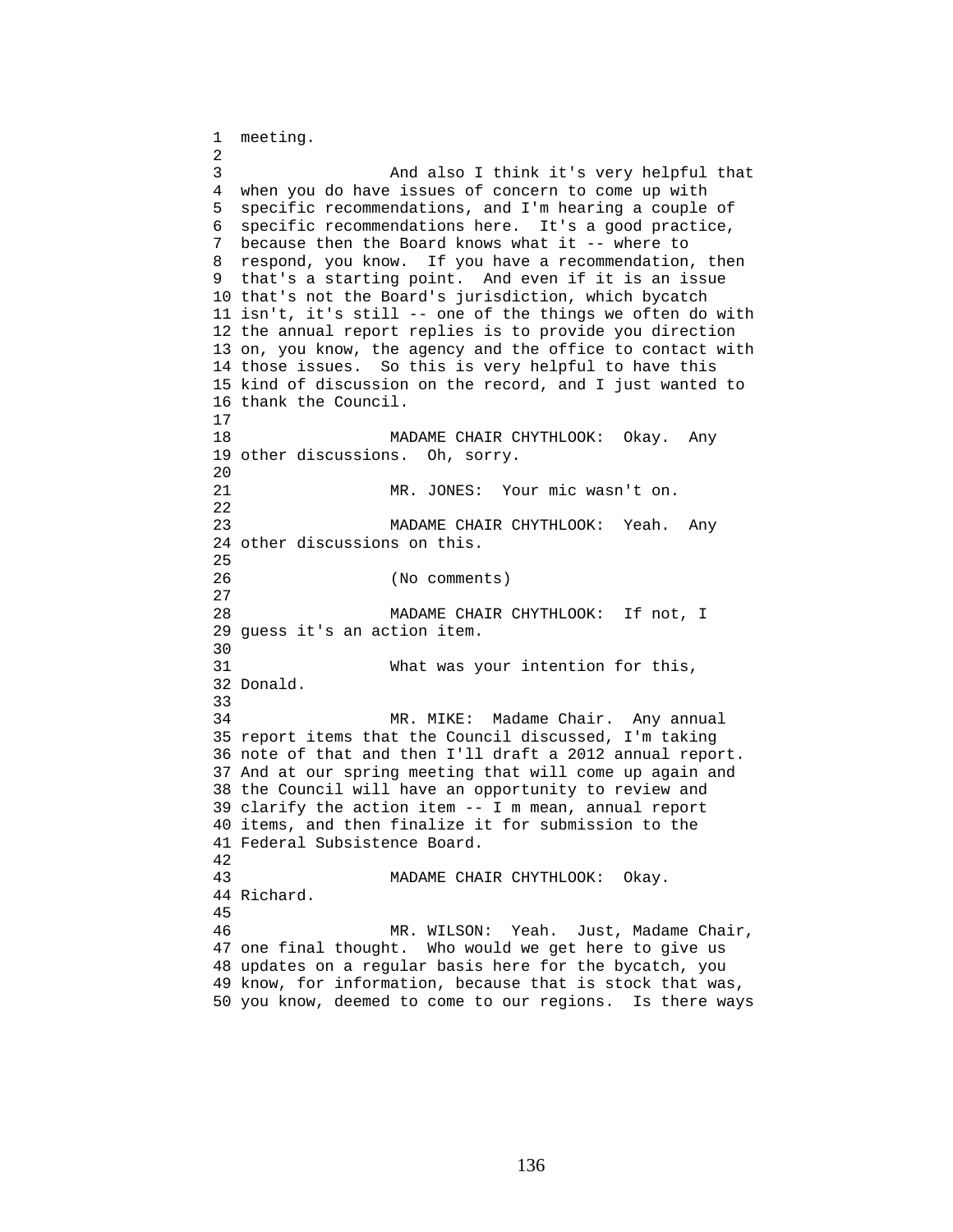1 of getting somebody here to give us information like 2 that on a regular basis. 3 4 MADAME CHAIR CHYTHLOOK: Yeah, I think 5 a year or so ago we even had the Chair person here. 6 7 MS. MORRIS LYON: That was a couple 8 years ago. 9 10 MADAME CHAIR CHYTHLOOK: A couple of 11 years ago. So I don't know how -- I don't know if it 12 was Donald, or did we just put them on the agenda and 13 invite them to come. 14 15 MR. MIKE: Yes, Madame Chair. You can 16 do an invitation to the North Pacific Management 17 Council to provide an update to the Council, or another 18 thing we can do, we have Staff in OSM that tracks the 19 North Pacific Management Council meetings and actions 20 and we can request our Staff to come to your meetings 21 and give an update to this Council, if it's the wish of 22 the Council. 23 24 MADAME CHAIR CHYTHLOOK: Okay. 25 26 MR. O'HARA: Madame Chair. When is our 27 next meeting, Donald. 28 29 MADAME CHAIR CHYTHLOOK: Is it 30 February. 31 32 MR. O'HARA: February 8th or something 33 like that. 34 35 MADAME CHAIR CHYTHLOOK: 12th and 13th. 36 37 MR. MIKE: 12th to 13th. 38 39 MR. O'HARA: 12th to 13th. That would 40 be a good time to have a staffer from the North Pacific 41 Management Council come out of Anchorage and either 42 give us a written report that you put in or else come 43 and speak to the Council. That's a good directive for 44 you. 45 46 MADAME CHAIR CHYTHLOOK: Donald. 47 48 MR. MIKE: Madame Chair. If it's the 49 wish of the Council, I can send an invitation 50 requesting that North Pacific provide an update to the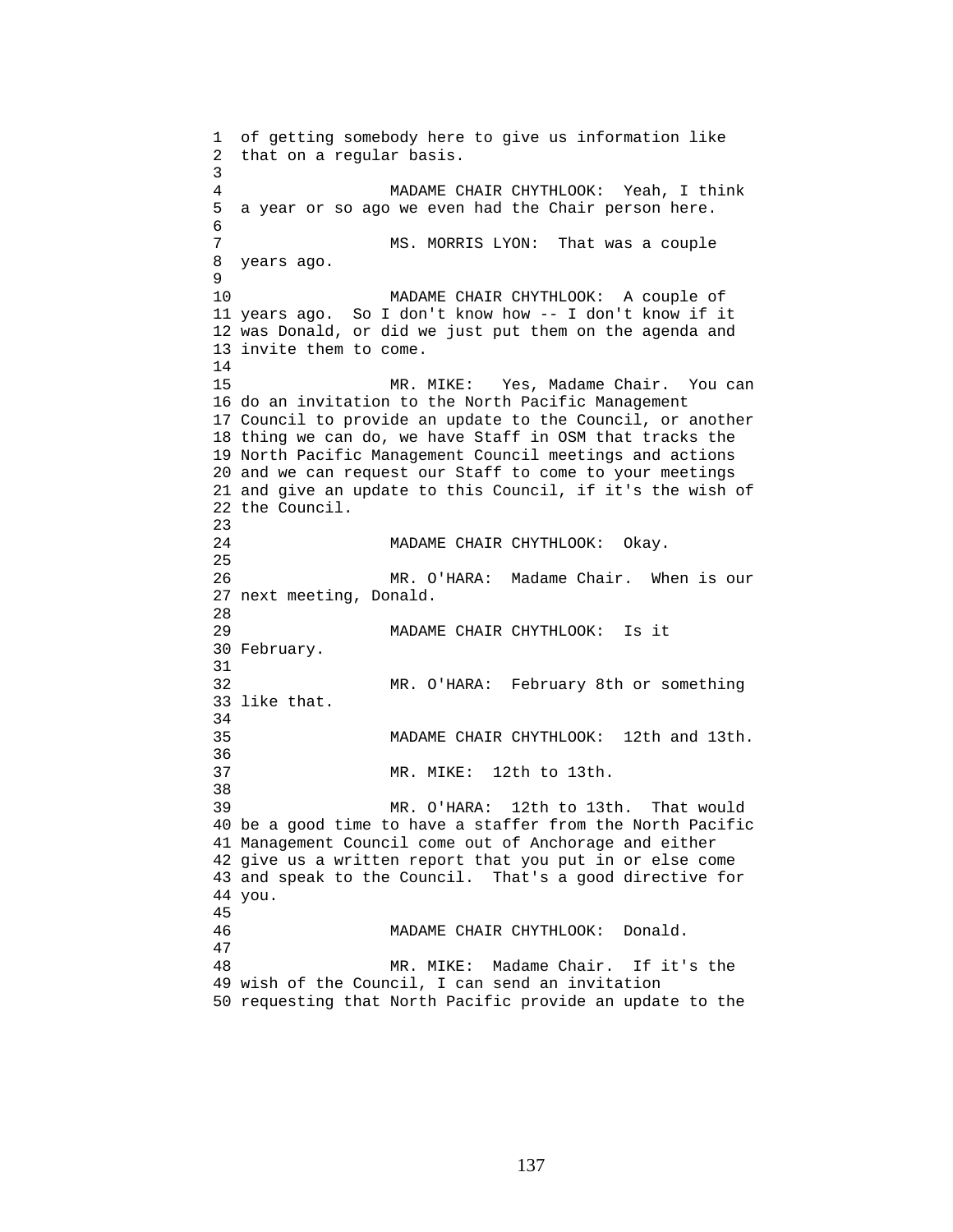1 Council and I will add them to our meeting agenda in 2 February . 3 4 MADAME CHAIR CHYTHLOOK: I think that 5 was the recommendation from Dan. I don't know if we 6 need a motion, but I think that's a good idea. 7 8 Donald. 9 10 MR. MIKE: Madame Chair. I've already 11 identified it as a potential agenda item, so I'll put 12 that on an agenda item for your review.  $\begin{array}{c} 13 \\ 14 \end{array}$ MADAME CHAIR CHYTHLOOK: Okay. Dan. 15 16 MR. DUNAWAY: Thank you, Madame Chair. 17 18 **I** just thought of another thing, and 19 tell me if this isn't the right place to put it. I've 20 been kind of struggling with it, because I don't have a 21 lot of information to go on. But I sit in on the 22 WASSIP presentation to the Board of Fish in their 23 planning meeting here in October. I sat in on it by 24 teleconference and listened to their presentation of 25 some of their beginning genetic information on possible 26 stock interceptions in the Area M and coming on up 27 through the Bristol Bay and Western Alaska. And 28 somewhere in this meeting I'm trying to figure out 29 where the right place to put it is, and what's our 30 appropriate role, but for, say, those stocks of concern 31 that may have spawning within areas of Federal 32 jurisdiction, I'm really very eager to see the full 33 report on this genetic information. There's some 34 pieces that they presented I think on the North 35 Peninsula where it appears that 50 percent of the 36 commercial catch, it's probably Bristol Bay bound fish. 37 Of that total number, if I remember right, really only 38 amounts to maybe one percent of any particular run in 39 Bristol Bay, but we get back to the Area M issue. 40 41 And we don't really tackle directly any 42 state proposals of the Board of Fish, but it's hard 43 until we get more info, and they're supposed to have 44 that here in November I think sometime, but to the 45 extent that like some of those fish are headed to Lake 46 Clark, and that was a stock of concern at one point. I 47 don't know if it still is. Some of those fish are 48 headed to Igiugig and Ugashik and other places that are 49 -- and Togiak, that fall under Federal jurisdiction. 50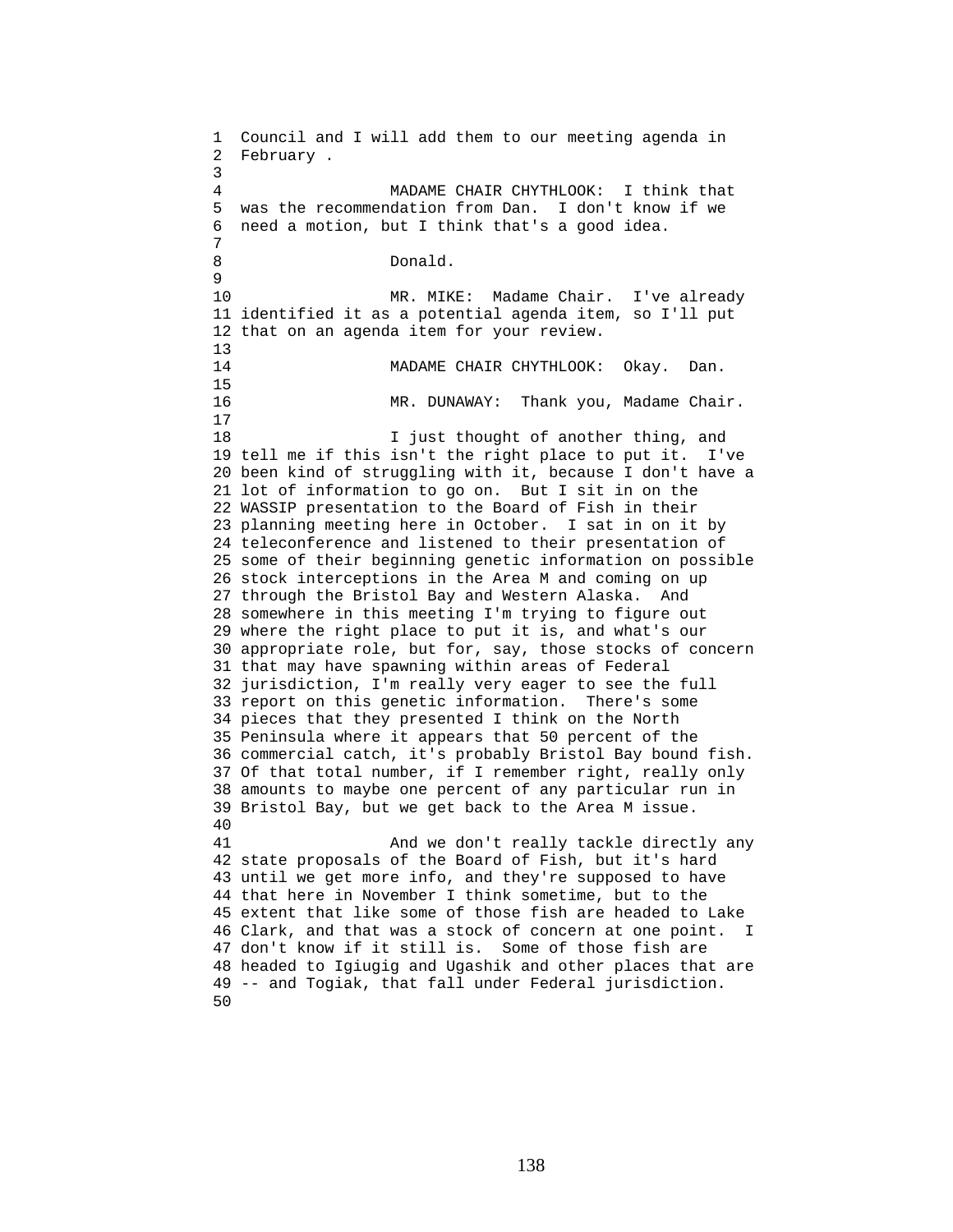1 And I don't know if we could put that 2 as an annual report point or what we want to say about 3 potential interceptions far away from the terminal 4 stock. 5 6 Thank you. 7 8 MADAME CHAIR CHYTHLOOK: Nanci. 9 10 MS. MORRIS LYON: Thank you, Madame 11 Chair. 12 13 Yeah, I would support that, Dan. And I 14 think that, you know, as member of the Subsistence 15 Council, it's part of our responsibility to try and 16 keep track of fish that are potentially intercepted 17 and/or, you know, what they're gleaning from genetics 18 that they're gaining each and every year with their 19 knowledge, so I would think that that would be a great 20 item to add to an annual report. 21 22 MADAME CHAIR CHYTHLOOK: Okay. Any 23 other reports.  $2.4$ 25 Joe and then Susie. I have to go home 26 with him, so I have to let him come first. 27 28 (Laughter) 29 30 MR. CHYTHLOOK: Madame Chair. Joe 31 Chythlook again. 32 33 Since Dan Dunaway brought up Area M and 34 interception, we've been -- Bristol Bay fishermen have 35 been battling for years. And the information that is 36 coming up, I think which may help us on this end. 37 38 But I was just wondering if the Council 39 has or has ever made I guess comments to the Board of 40 Fish on any issues like this in the past. Is that 41 permissible? 42 43 What I was thinking, I don't know 44 whether you have enough information today, but 45 oftentimes I know in the State Advisory Committee 46 system we allow certain members of the committee to 47 empower them by, you know, the rest of the Advisory 48 Committee to form a committee to follow through on any 49 unfinished business that we may have, and come up with 50 a good database and justification for your comments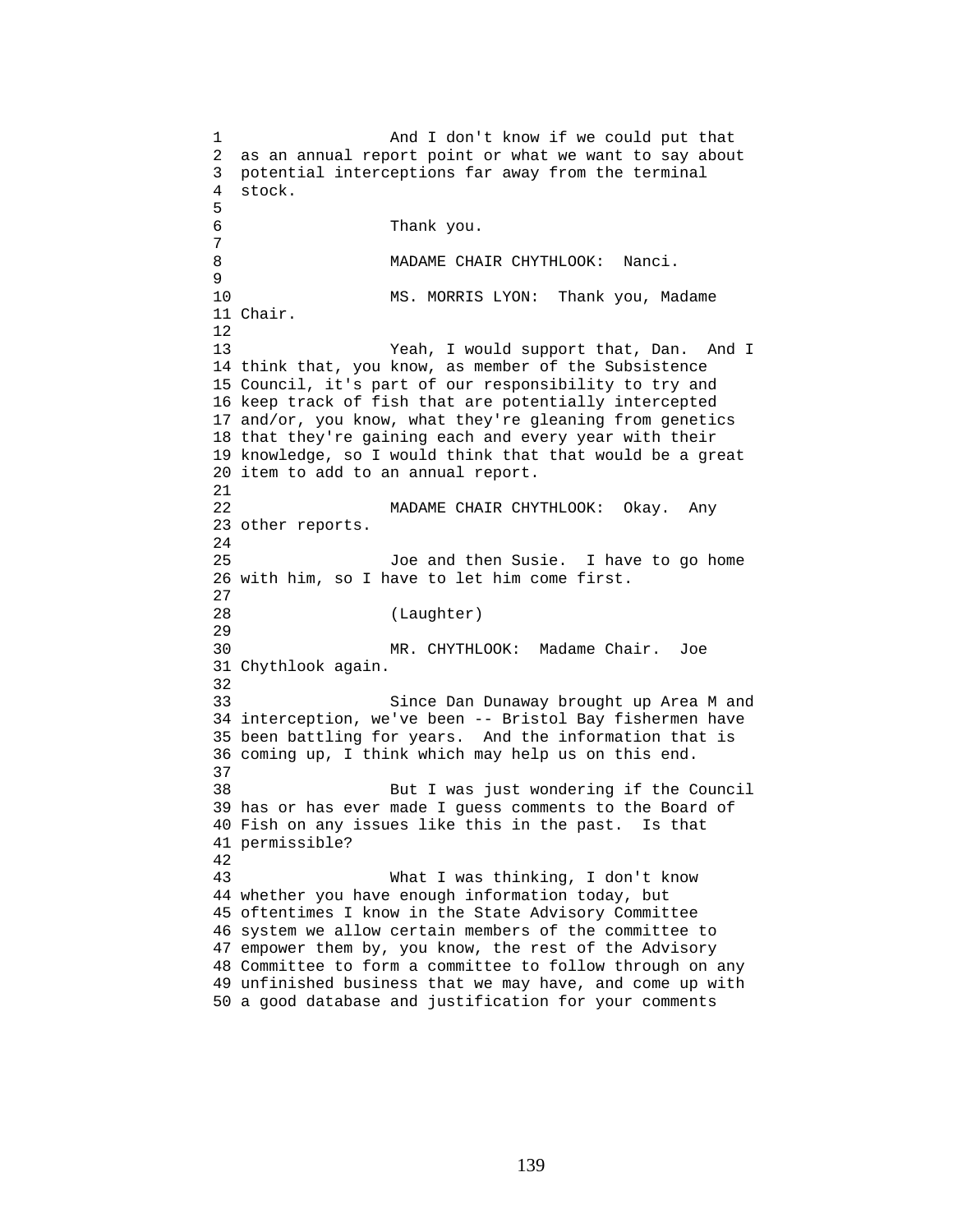1 towards any subject. So I was just wondering if you 2 guys would be willing to empower such a committee and I 3 guess understanding that some of that data from that 4 new study is not complete yet. But we have time until 5 I think February, is it, that -- I think February is 6 when the area meetings are. I know we will be 7 discussing them on Nushagak Advisory and other 8 committees, but it seem like that it would really help 9 us from our RAC to have some comments to support what I 10 think our State Advisory Committees are trying to do, 11 at least from Bristol Bay end, to combat what we've 12 been fighting against on intercept fisheries for years. 13 14 And this, as mentioned by Dan and 15 others, it affects all the different river systems 16 within Bristol Bay. 17 18 Anyway, I just thought I'd throw that 19 in for a possible workload for you guys or somebody.  $20$ 21 MR. O'HARA: Madame Chair. 22 23 MADAME CHAIR CHYTHLOOK: Dan. 24 25 MR. O'HARA: She ignored you, I guess, 26 because you're her husband, so that finally got your 27 attention here, and that's okay. 28 29 Joe, yeah, that's a good comment. 30 Since you have worked with the Fish Board for quite a 31 while, were you still working for them when they did 32 the scale sampling in Area M and they come out with the 33 results of each river system that was impacted by the 34 bycatch of Area M? The DNA testing, are you familiar 35 with that a little bit? 36 37 MR. CHYTHLOOK: No, I retired just 38 about the time they were starting into that, Dan, but I 39 understand that  $--$  I think this is the first year that 40 the Board of Fish has that tool to really start 41 analyzing, you know, the data, comparing with the old 42 data that they have from scale sampling and all that 43 stuff. So with this new tool, I think, you know, we 44 have a chance of, you know, preliminary numbers I guess 45 that have been discussed are pretty high, and if that 46 proves to be the case to where the final numbers show, 47 I think we really have a tool that we could use. 48 MR. O'HARA: Madame Chair. 50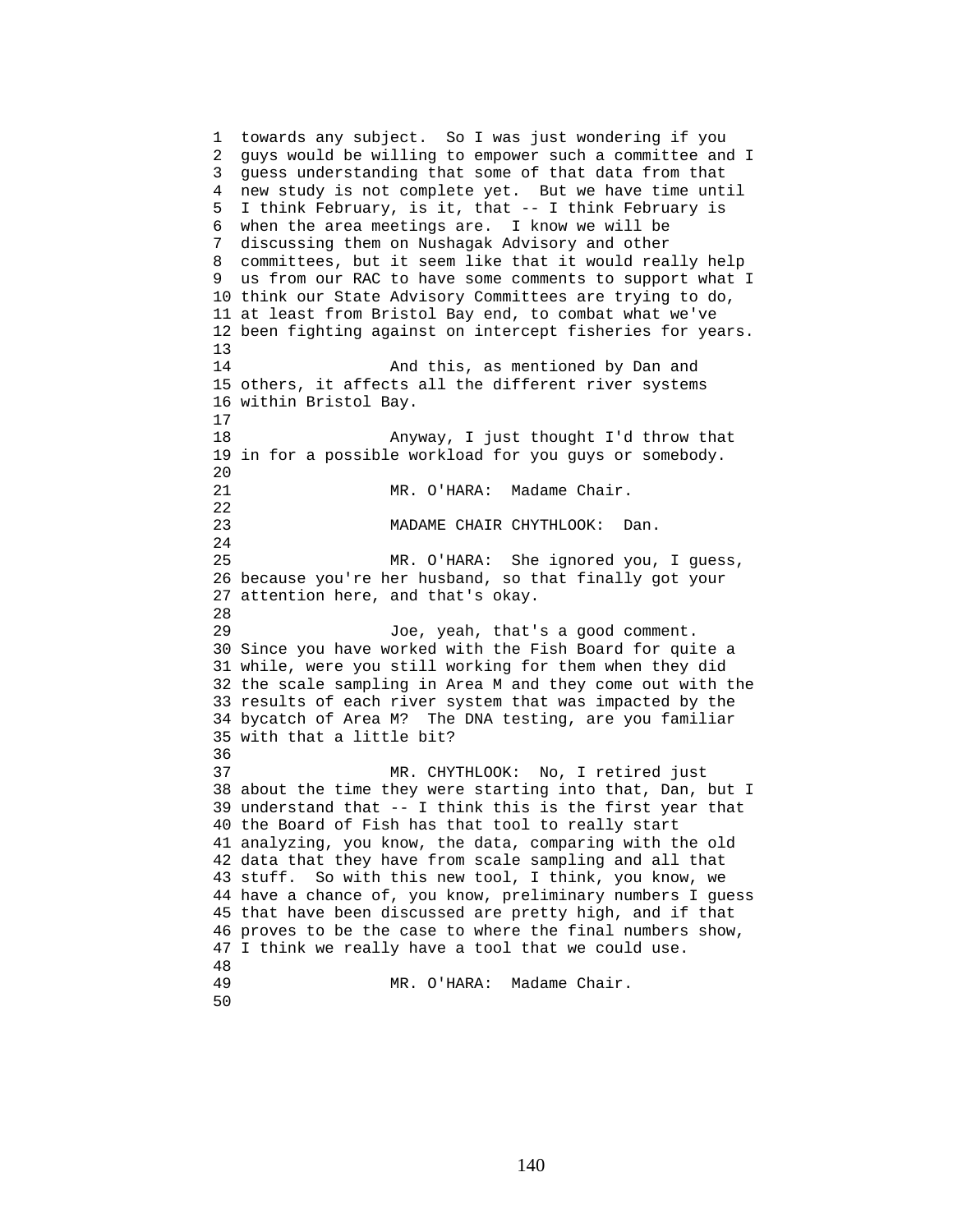```
1 MADAME CHAIR CHYTHLOOK: Dan. 
2 
3 MR. O'HARA: Joe, the Area M comes up 
4 13 miles above Moller, and they basically wiped out all 
5 the kings going into Moller. I meant Port Heiden. I'm 
6 sorry, Port Heiden. They're 13 miles above Port 
7 Heiden. They have a proposal to go all the way up to 
8 Cinder River this February, you know. So they're way 
9 into the Bristol Bay fishery. And being real familiar 
10 with many thousands of hours on the Alaska Peninsula, 
11 you go down below Strogonof, which is there at Port 
12 Heiden, and you pick up Muddy River, Cindy River, Bear 
13 River. And I was talking with the Mayor of East 
14 Aleutians Borough, and he said they didn't catch any 
15 fish this year, because they're gone. They just have 
16 gotten -- they got all of them. And so those rivers 
17 are not producing. The only thing you have left, of 
18 course, is the bycatch -- I mean, the intercept fishery 
19 of Bristol Bay. And, of course, the same thing is over 
20 in Chignik. 
21 
22 You've got the same intercept fisheries 
23 over there in the Lower Peninsula that we have in 
24 Bristol Bay. And this is part of our Council 
25 boundaries. 
26 
27 Yeah, I think that some of us who might 
28 be in interested in who might be interested in getting 
29 some of the draftings and information and this type of 
30 thing we're talking about to the Fish Board and our 
31 local advisories here shortly, maybe even tomorrow, 
32 because it looks like we're going pretty well in our 
33 agenda. 
34 
35 Thank you, Madame Chair. 
36 
37 Thank you, Joe. 
38 
39 Appreciate it. 
40 
41 MR. CHYTHLOOK: Okay, Dan. And then 
42 Madame Chair. 
43 
44 And in talking with, you know, long-
45 standing true North Peninsula fishery, which is Port 
46 Moller, and the folks there at -- what's the village 
47 there? 
48 
                 MR. DUNAWAY: Nelson Lagoon.
50
```
141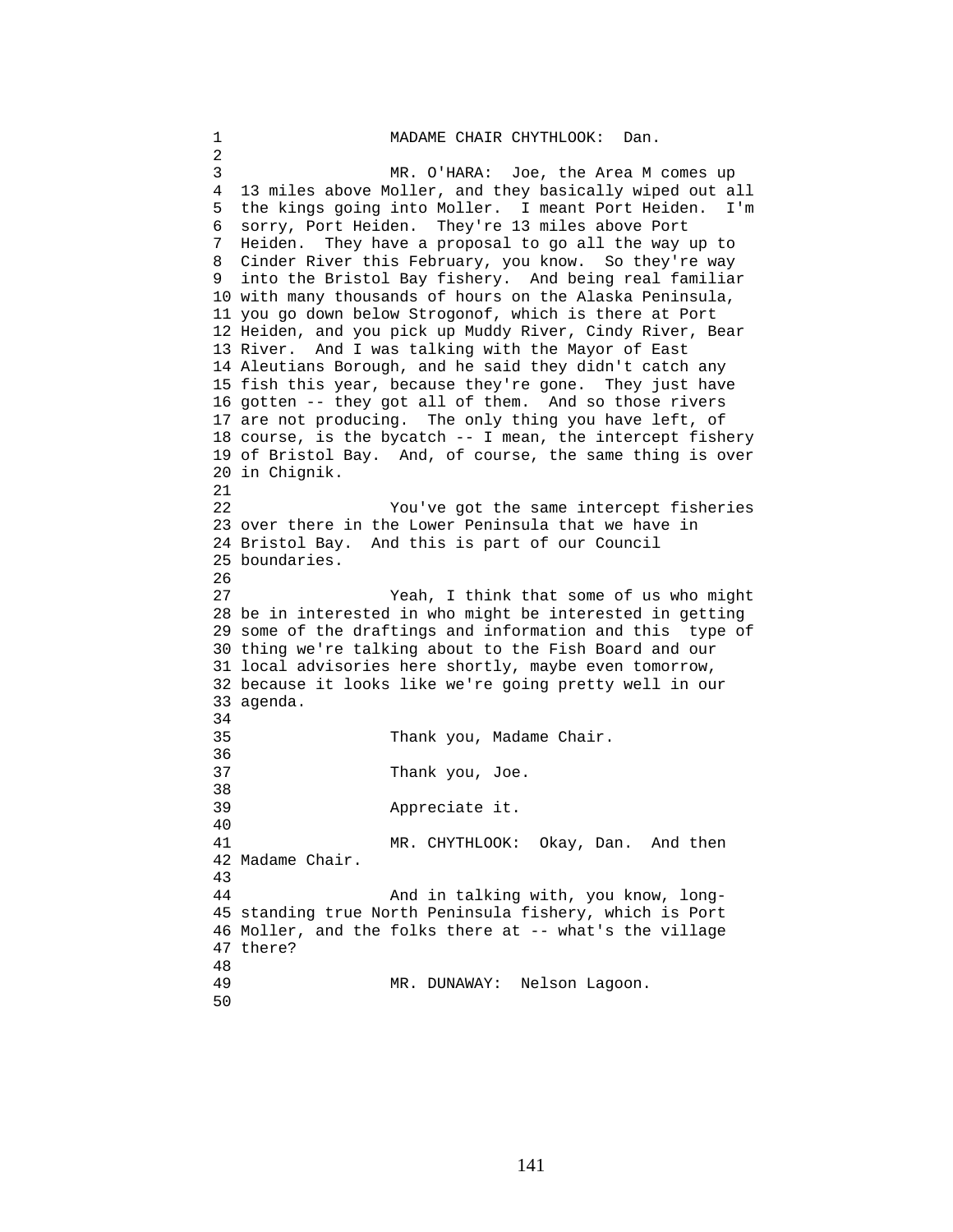1 MR. CHYTHLOOK: Yeah, Nelson Lagoon. 2 They're affected by the same fisheries that's moved up 3 within the last 15, 20 years. They don't -- their 4 escapements are probably down just like other places. 5 But anyway I think we have an ally there from folks 6 from that area. 7 8 Thank you. 9 10 MADAME CHAIR CHYTHLOOK: Okay. Susie. 11 12 MS. JENKINS BRITO: I just wanted to 13 shed a little bit of light on when the WASSIP 14 information would be available to the public. The 15 final document will be published on November 19th for 16 public review. It will be posted on the Alaska 17 Department of Fish and Game's website through the 18 Boards and also through genetics. And so that will be 19 out on November 19th. 20 21 And they will address the WASSIP 22 tentatively during the Bristol Bay Board of Fish 23 meeting in Naknek. There's a proposal place holder, 24 Proposal No. 57, through the Alaska Department of Fish 25 and Game that will allow for some discussion during the 26 Bristol Bay Board of Fish. And the geneticists will 27 also be at the Board of Fish meeting to present the 28 WASSIP findings. But they will do the majority of the 29 WASSIP covering at the area meeting which is the last 30 week of February, the first week of March, and that's 31 in Anchorage. 32 33 And as Joe was referring to, it might 34 be a good idea to empower a subcommittee. There are 35 several members of the Bristol Bay RAC that are also 36 active on our Advisory Committees for Fish and Game. 37 And I will be making sure that the WASSIP information 38 is distributed as soon as it's out through our ADF&G 39 Advisory Committees. 40 41 And so I just wanted to let you guys 42 know the date for that. And it will be out November 43 19th. 44 45 MR. O'HARA: Madame Chair. 46 47 MADAME CHAIR CHYTHLOOK: Dan. 48 49 MR. O'HARA: What is that acronym that 50 you used?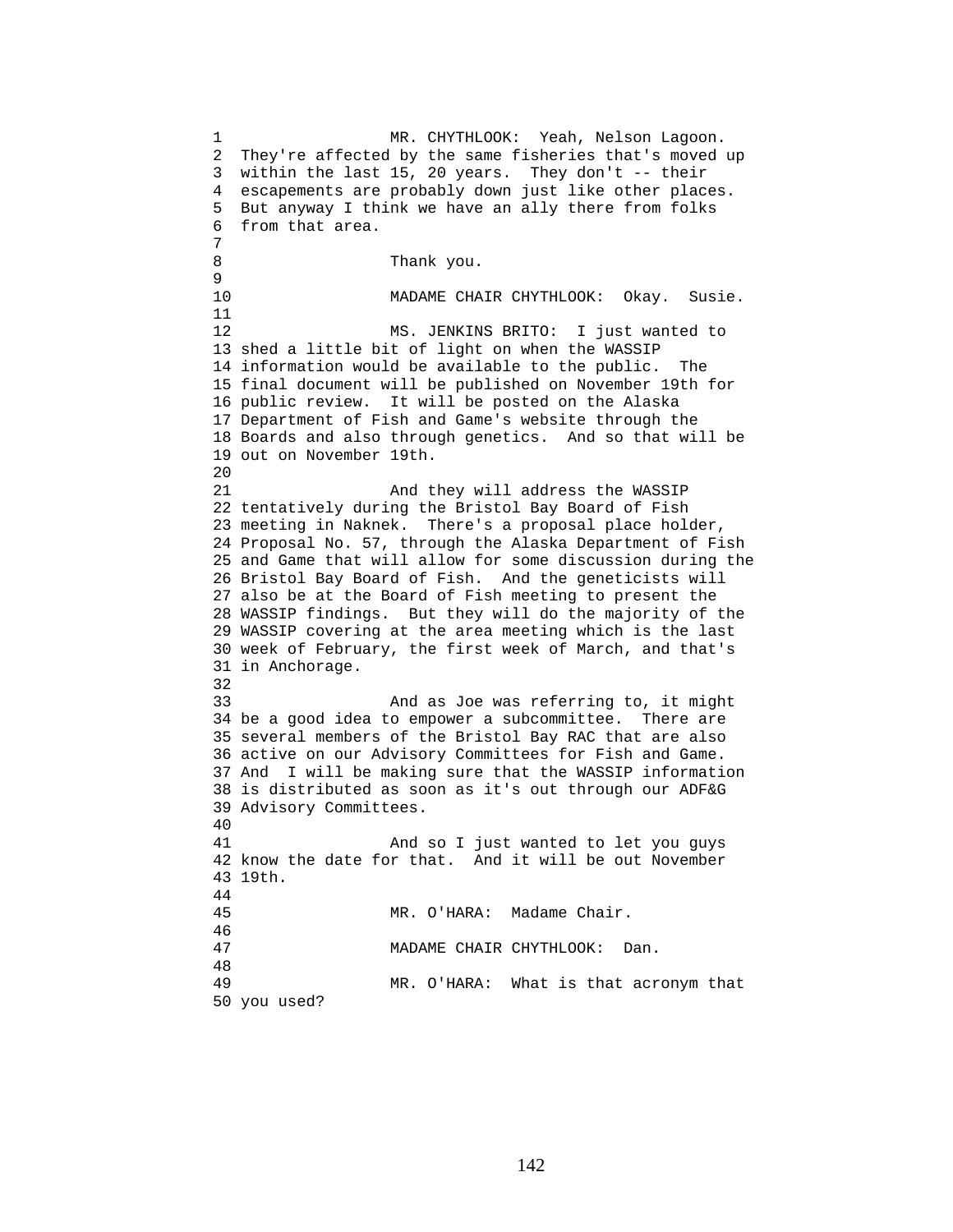1 MS. JENKINS BRITO: WASSIP? 2 3 MR. O'HARA: Yeah. What is that? 4 5 MS. JENKINS BRITO: It's Western Alaska 6 Sockeye Salmon Identification Project. So it will only 7 cover the genetic findings for sockeye salmon. It 8 won't have any of the genetics for Chinook or any other 9 species. This was just based on the sockeye salmon 10 baseline that they had , and this will only cover 11 sockeye salmon and fishery interception for Area M and 12 Bristol Bay. So none of the other species of salmon 13 will be covered under WASSIP. 14 15 MR. O'HARA: Madame Chair. 16<br>17 MADAME CHAIR CHYTHLOOK: Dan. 18 19 MR. O'HARA: It's really interesting. 20 I flew down there and I saw all these boats above Port 21 Heiden and I called the Commissioner, the guy who went 22 home too late one night, and he's working for somebody 23 else now. 24 25 MS. JENKINS BRITO: Oh, yeah. 26 27 MR. O'HARA: Anyway, so I called him 28 and I said, what are these boats doing up there above 29 Port Heiden? And he said, well, that's the latest 30 regulation of the Board. But, he said, we'll keep this 31 study going. And, of course, that was good. You know, 32 the study that you're referring to that now is, that 33 Joe said will probably be out at this Fish Board 34 meeting, is a very powerful tool. 35 36 Thank you. 37 38 MS. JENKINS BRITO: Yeah. Denby Lloyd 39 was the commissioner who had continued the WASSIP -- or 40 had urged on the WASSIP program, and now Cora Campbell 41 is our commissioner with Fish and Game, and she has 42 issued that the WASSIP findings are to be submitted to 43 the Board of Fish members November -- by November 5th, 44 and it will be out for public distribution by November 45 19th. 46 47 And so like you had referred to, with 48 the Cinder River fishery, that's a big one for the 49 folks around Port Heiden, and in the Alaska Peninsula 50 and lower Bristol Bay. And so that is one of the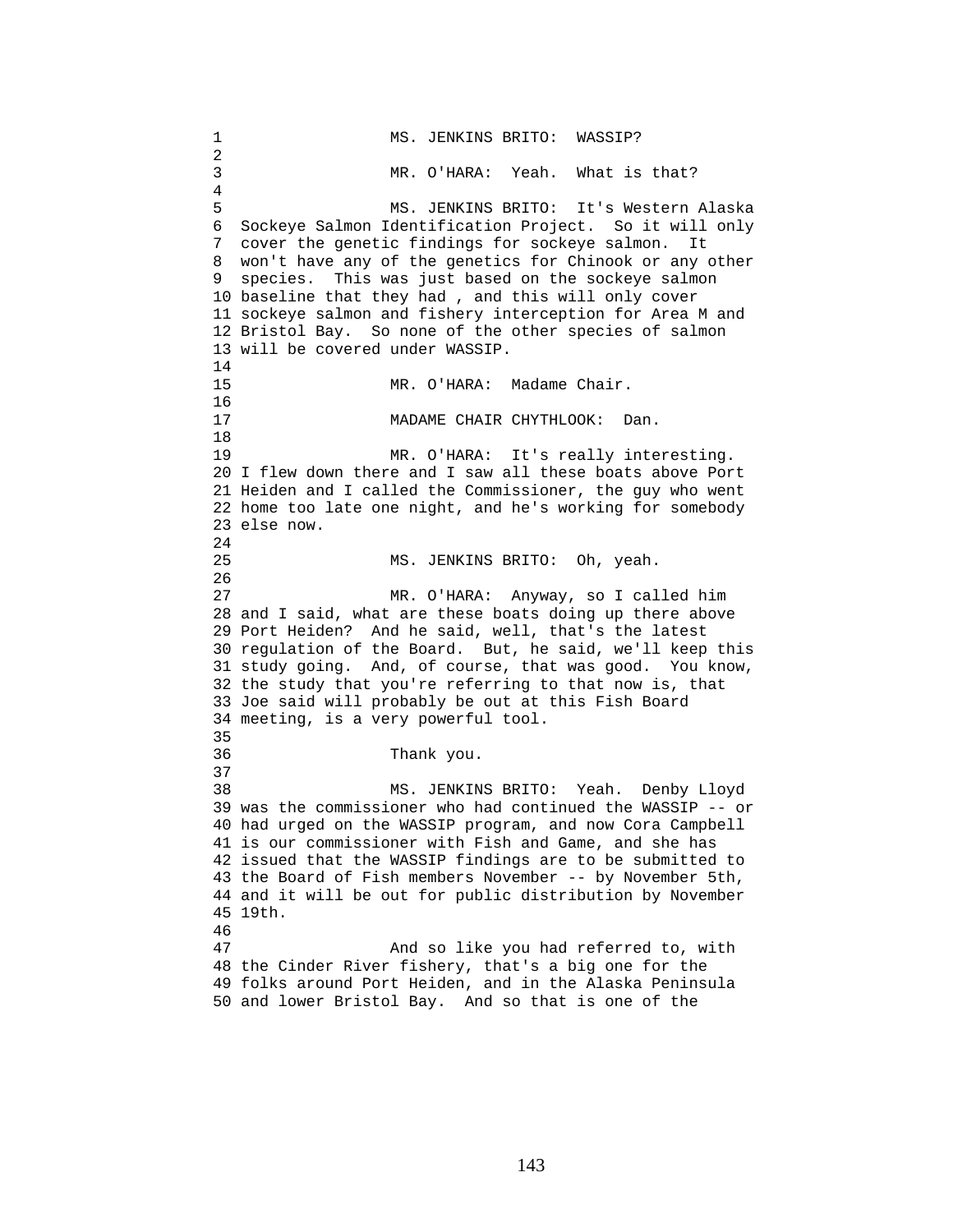1 tributaries of much interest, and it will be something 2 for this Regional Advisory Council to follow. 3 4 That's all I have. Thank you. 5 6 MADAME CHAIR CHYTHLOOK: Okay. Thank 7 you, Susan. 8 9 Okay. I guess we can move on to the 10 next agenda item, which is the Council charter review. 11 Is that Carl or is that Donald. 12 13 MR. MIKE: Thank you, Madam Chair. 14 15 The charter for the Council is on Page 16 77. And the Federal Advisory Committee Act limits the 17 term of the advisory committees to two years, so at the 18 fall meetings on even number years, each Council will 19 have a chance to review the existing charter and make 20 any recommended changes to the Federal Subsistence 21 Board. Any request to change is limited to Council 22 name, membership size, and Resource Commission 23 appointments, and any criteria for removing a member. 24 So this is an opportunity for the Council to review the 25 charter and make any recommended action or comments to 26 the existing charter. 27 28 Thank you, Madame Chair. 29 30 MADAME CHAIR CHYTHLOOK: Okay. So is 31 this information, Donald, or it has an asterisk where 32 it's recommended for action. It's an action item. 33 34 MR. MIKE: Yes, Madame Chair. This 35 Council can make any recommended changes to the Federal 36 Subsistence Board, and the Council may request to 37 change its Council name, membership size, and any 38 Subsistence Resource Commission appointments, and any 39 criteria for removing a member that the Council may 40 wish to make comments to the Federal Subsistence Board 41 for them to consider to adopt and make changes to the 42 existing charter. 43 44 Thank you, Madame Chair. 45 46 MADAME CHAIR CHYTHLOOK: Because I 47 haven't lately looked at the criteria for removal, 48 what is that? What's the criteria? Carl. 49 50 MR. JOHNSON: Madame Chair. That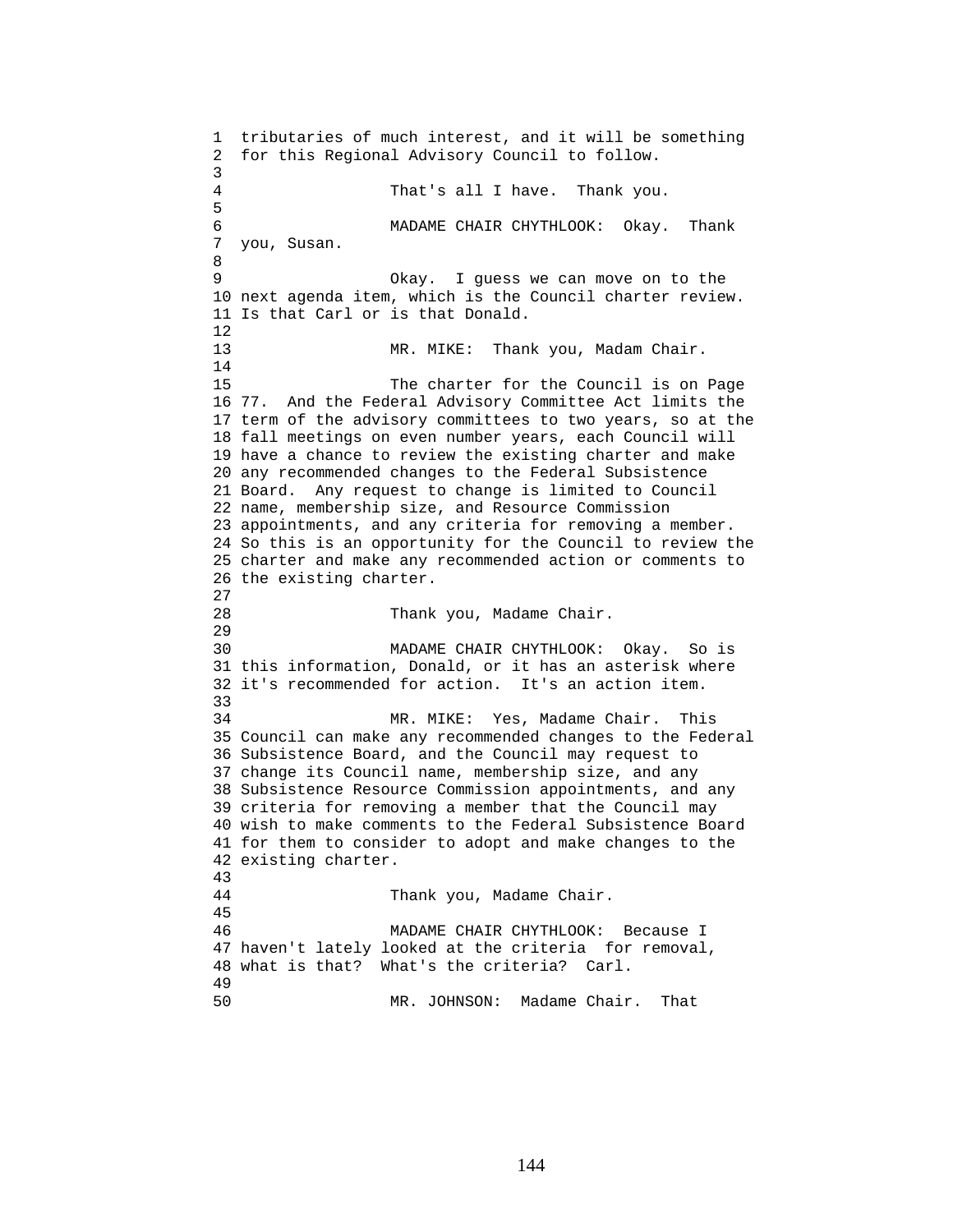1 relates to the issue, say, for example, the unexcused 2 absence policy. If you have two or more unexcused 3 absences, that would be grounds for removal of the 4 Council member. Or removal for other reasons that are 5 deemed by the Council as the types of conduct that 6 would be worthy of removal. 7 8 Now, I do want to note that several 9 Councils have made changes -- recommended changes on 10 that particular issue for the last charter review 11 cycle. However, the folks in D.C. removed the -- 12 you'll find no references in any of the charters now to 13 the grounds for removal of a Council member, other than 14 that the Council member serves at the discretion or 15 pleasure of the Secretary of Interior. 16 17 And essentially communication back to 18 us as to why they did that was removal of Council 19 members according to these folks was it should be 20 located in the Council bylaws. Councils don't have 21 bylaws. But what we do have is the Regional Advisory 22 Council Operations Manual, which is being finalized. 23 There's a whole new review process we've done on that. 24 It's being reviewed and finalized. And it will, in 25 fact, include all of that language in it that used to 26 appear in the charters that address Council removal. 27 So that will be the new location where that sort of 28 language will be held. 29 30 And, of course, any input the Council 31 may have on that issue, I would be happy to include in 32 the RAC Operations Manual. 33 34 Thank you, Madame Chair. 35 36 MADAME CHAIR CHYTHLOOK: Thank you, 37 Carl. 38 39 Any other question. Dan. 40 41 MR. DUNAWAY: Thank you, Molly. 42 43 And this might be for Carl, too, is in 44 the past this Council has touched on some issues that 45 are really controversial in this area. And after we 46 were done, I had some folks that came to me who were 47 really concerned about our process of financial 48 disclosure among the members of the Council, and 49 whether things would be disclosed on how -- whether 50 eligible to participate in a vote, say, in some cases.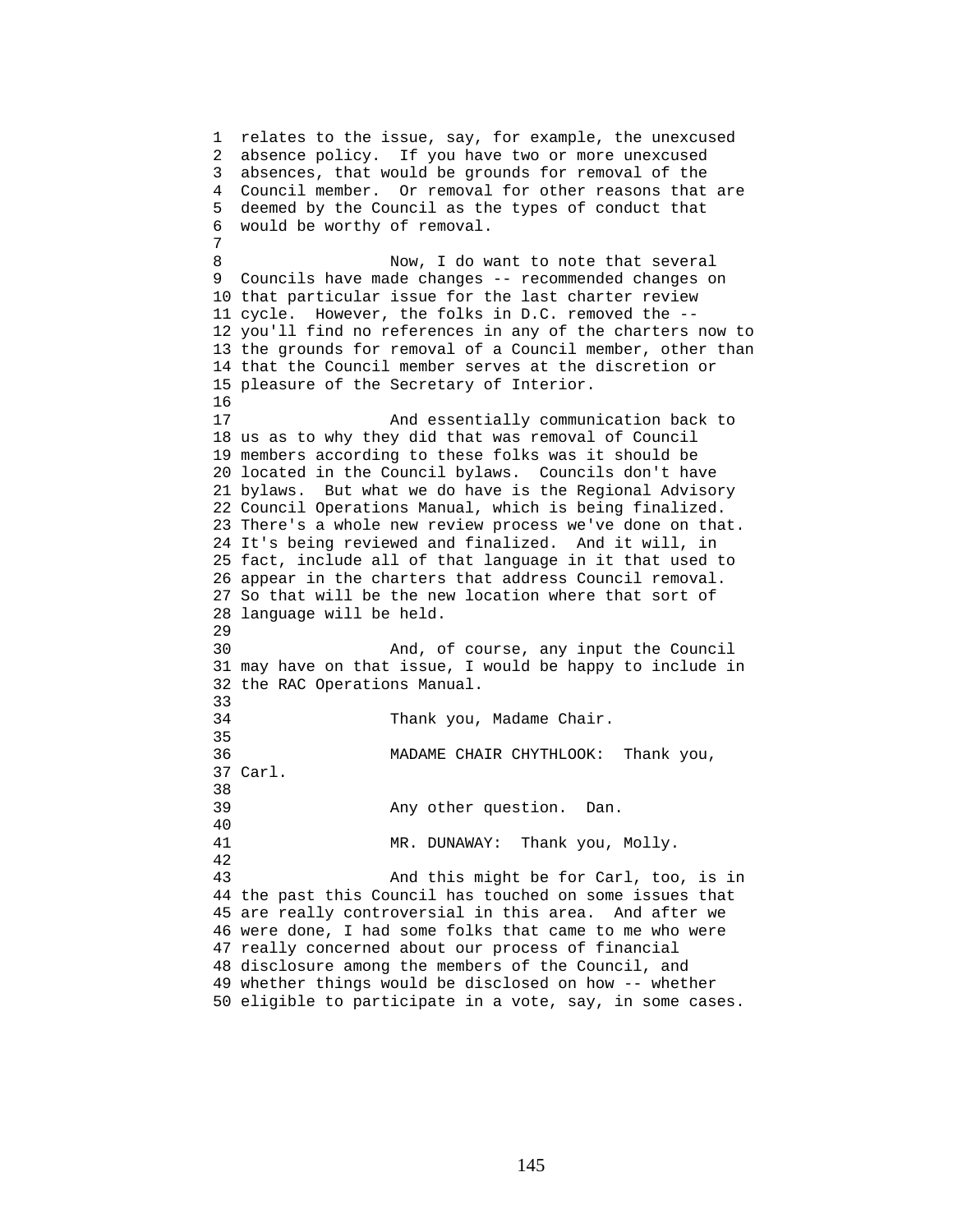1 Do we get to say anything about that or 2 comment about that here or is that kind of out or our 3 ballpark? 4 5 Thank you. 6 7 MR. JOHNSON: Through the Chair. Mr. 8 Dunaway, yeah, I know what you're referring to. 9 Actually there was somebody who after, not the last 10 meeting, but the fall meeting 2011 was unhappy with how 11 members participated in a particular vote on a 12 particular issue, and sent a letter to the Secretary of 13 Interior. And I contacted our ethics specialist who 14 referred me to the solicitor in D.C. 15 16 And essentially there are different 17 ethics rules that apply. The Department of Interior 18 employees have to follow certain ethics guidelines. 19 But you as Council members are appointed to represent 20 certain user groups. So by your very nature you're 21 appointed to be biased, because you are told you are 22 here to represent whether a subsistence user group or a 23 commercial/sport user group. And there is not at this 24 point in time a conflict of interest requirement that 25 would require you to recuse yourself if you were to 26 vote on an issue that would benefit your group. For 27 example, if there would be a vote on redfish, if we 28 somehow had a vote on redfish, you know, Mr. Wilson 29 would not have to recuse himself from that vote, 30 because he personally would benefit from a proposal 31 that could end up in his favor. So there's not a 32 requirement at this point in time that there is that 33 type of disclosure or recusal of Council members. 34 35 So that's not something that 36 necessarily would need to be included, although it 37 would be probably helpful to have guidance in the RAC 38 Operations Manual that explained the status of Council 39 members on that issue. So I could make sure that we do 40 include some language in the RAC Operations Manual to 41 that effect. 42 43 MR. DUNAWAY: Madam Chairman. 44 45 MADAME CHAIR CHYTHLOOK: Are you..... 46 47 MR. DUNAWAY: Just a real quick 48 comment. Ask Madame Chair and everybody here, there 49 for a while wasn't Cliff having each of us kind of do a 50 disclosure almost at the beginning of each meeting and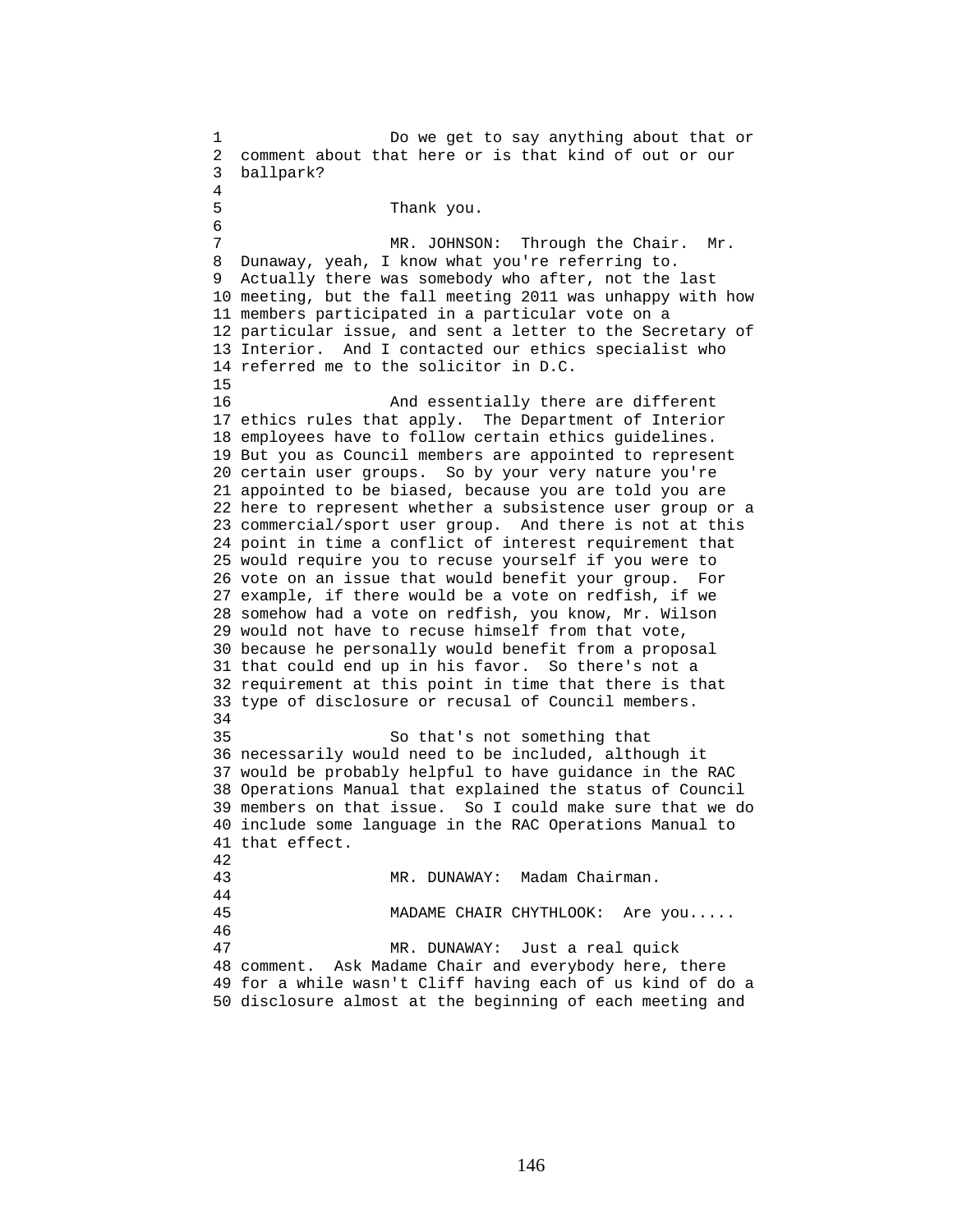1 in some ways it was a little awkward. But we were 2 doing it for a while, and then we're not, and then like 3 I say, I got my ears chewed on pretty good from a few 4 folks after one of these controversial issues, and I 5 just thought since we're dealing with the charter, this 6 might be a place to discuss it. That really helped 7 clarify a lot of it for me. 8 9 Thank you. 10 11 MADAME CHAIR CHYTHLOOK: Dan. 12 13 MR. O'HARA: Yeah. Mr. Johnson, so 14 there is not a conflict of interest clause in what 15 you're talking about then? 16 17 MR. JOHNSON: Through the Chair. You 18 know, I do not recall, but I do not think that the RAC 19 Operations Manual revisions include information for the 20 Council members on that issue, and I would be happy to 21 make sure that it does. 22 23 But as far as current Department of 24 Interior conflict of interest requirements that usually 25 require somebody to disclose a financial interest and 26 recuse themselves, from my understanding from what I am 27 told by some folks at the Solicitor's Office in D.C., 28 that does not apply to Council members, because of the 29 unique nature by which they're appointed to 30 specifically designated user group. 31 32 MR. O'HARA: Thank you. 33 34 MADAME CHAIR CHYTHLOOK: Okay. I guess 35 another comment I have, and I thought of it when you 36 were discussing the application/nomination section, 37 and, you know, we've run into some Council members that 38 aren't able to get per diem because of IRS issues, but 39 they're expected to attend without, you know, per diem. 40 It seemed like this should be cleared before they're 41 even appointed during the application period, you know, 42 when it's still confidential so that when they come in, 43 you know, they won't have this issue of expected to 44 attend without per diem, because their per diem's taken 45 because Federal Government has an issue with them 46 regarding whatever. So I think that needs to be 47 visited to make sure that when I'm appointed or when 48 somebody else is appointed that there's no issue and 49 that they would be able to get their per diem. And if 50 that's not possible, let's deal with it before a person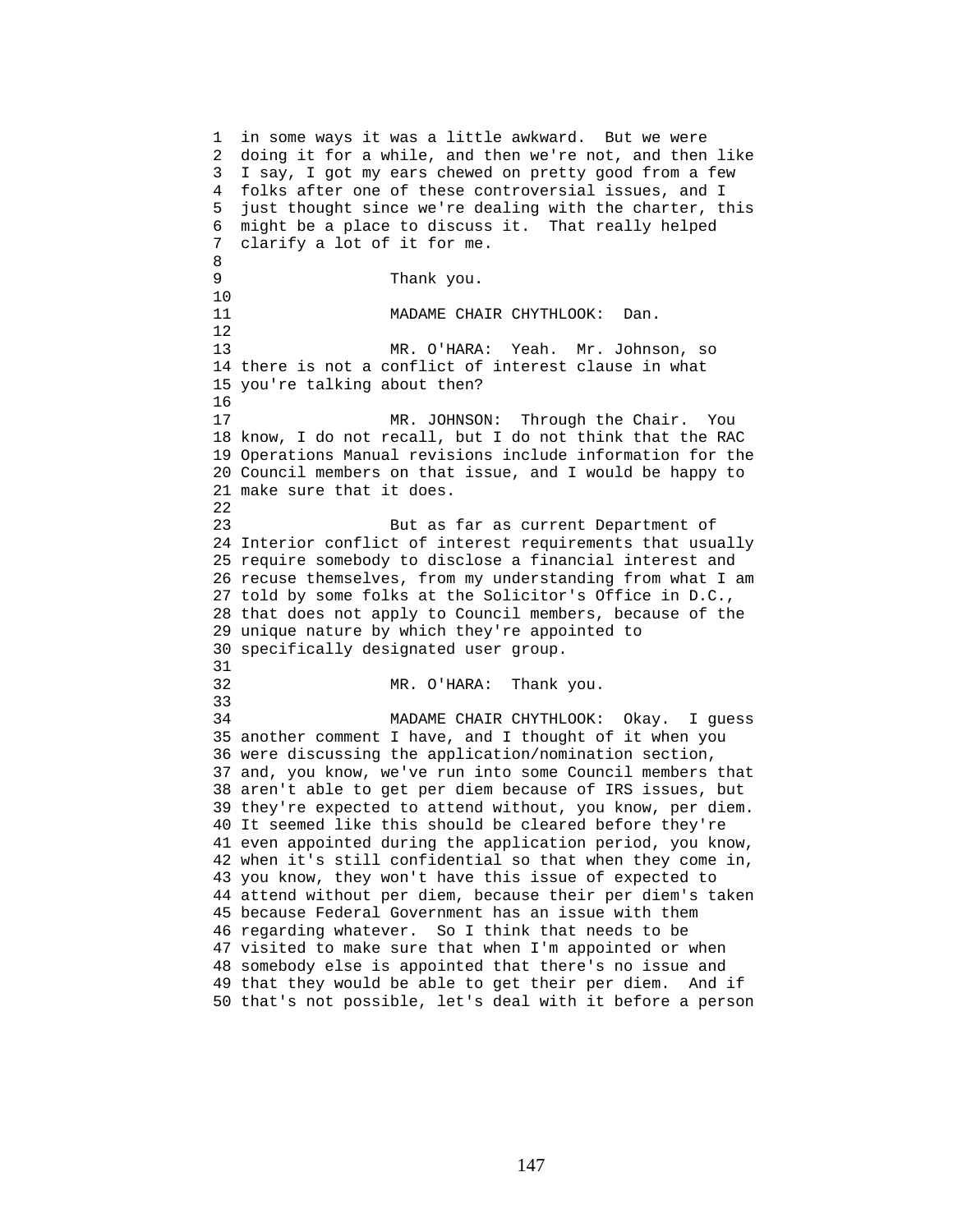1 is nominated. 2 3 That's my comment. Thanks. 4 5 MR. JOHNSON: Madame Chair. That's a 6 very good point. I do include -- there is some 7 information and discussion in the new RAC Operations 8 Manual that addresses and warns potential Council 9 members of the potential impacts of some type of 10 garnishment, whether it's a child support payment or 11 IRS garnishment, and how that will be removed from 12 their per diem and not accessible to them. 13 14 **I** could inquire and suggest the 15 possibility of including that sort of review in the 16 vetting process for new Council members; however, it 17 would only work if it's something that's in place at 18 the time. If somebody gets a new garnishment after 19 they've been appointed as a Council members, then that 20 wouldn't weed out that particular concern. But we 21 could add, the Council desires, clarifying language 22 advising that absence due to garnishment of per diem 23 would not be considered an excused absence for purpose 24 of attendance, if that's the Councils -- again to 25 stress the issue of the importance to attend regardless 26 of whether or not there is a garnishment in place. 27 28 MADAME CHAIR CHYTHLOOK: Repeat that 29 last one? That would be one of the excuses? Excused 30 excuse? 31 32 MR. JOHNSON: No, actually failing to 33 attend because of garnishment of per diem would not be 34 an -- it would not be an excused absence. 35 36 Madame Chair. 37 38 MADAME CHAIR CHYTHLOOK: I agree with 39 that, because I think it's important for elected 40 Council member to attend, but I can see why a person 41 wouldn't want to attend if they're not -- you know, if 42 they're having to pay out of pocket. So I think 43 something needs to be developed so that the Council 44 members that are elected would be able to attend 100 45 percent. Thanks. 46 47 Any other comments. Carl. 48 49 MR. JOHNSON: And I just want to add 50 one more issue regarding the garnishment. If you have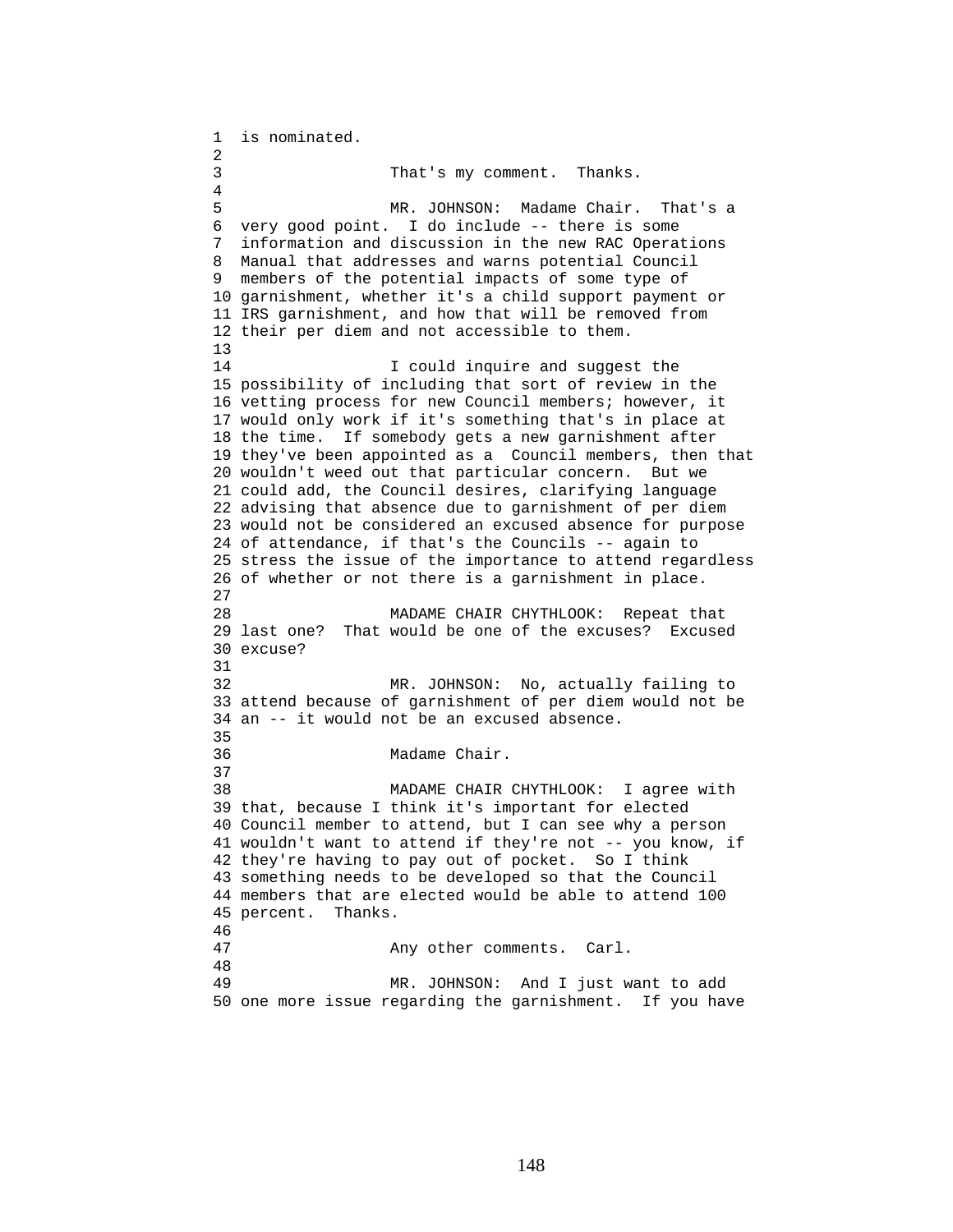```
1 a person who is, for example, a really strong candidate 
2 for a Council position, and they may have a garnishment 
3 in effect, but it may be a small garnishment, and it 
4 might be taken care of rather quickly. I think you'd 
5 want to question whether or not that issue alone would 
6 be the kind of thing that would prevent them from being 
7 a contributing Council member. It could be a factor, 
8 and I could inquire into that, but, you know, given the 
9 problems we have sometimes in getting strong candidates 
10 to apply or candidates period, I would wonder whether 
11 or not you would want to exclude them on that basis. 
12 Just my thought. 
13 
14 Thank you, Madame Chair.
15 
16 MADAME CHAIR CHYTHLOOK: Okay. Any 
17 other discussions. 
18 
19 (No comments) 
20 
21 MADAME CHAIR CHYTHLOOK: So I guess -- 
22 this is an action item and I guess we've done our 
23 action on this. 
24 
25 If there's no other -- Donald. 
26 
27 MR. MIKE: Yeah. If it's the wish of 
28 the Council, they can move to adopt the charter and 
29 just go forward with it as is to the Federal 
30 Subsistence Board. 
31 
32 MADAME CHAIR CHYTHLOOK: Donald, would 
33 we move to adopt with recommended changes? Is that 
34 what we were recommending. 
35 
36 MR. MIKE: Madame Chair. The 
37 discussion that went on didn't actually pertain to what 
38 is in our actual charter, but Mr. Johnson took note of 
39 it, and we may implement those on our Operations 
40 Manual. 
41 
42 MADAME CHAIR CHYTHLOOK: Thank you, 
43 Carl. 
44 
45 MR. O'HARA: Madame Chair. I'd make a 
46 motion that the Council -- I would make a motion that 
47 the Council accept the charter review that was just 
48 completed. 
49 
50 MADAME CHAIR CHYTHLOOK: Okay. There's
```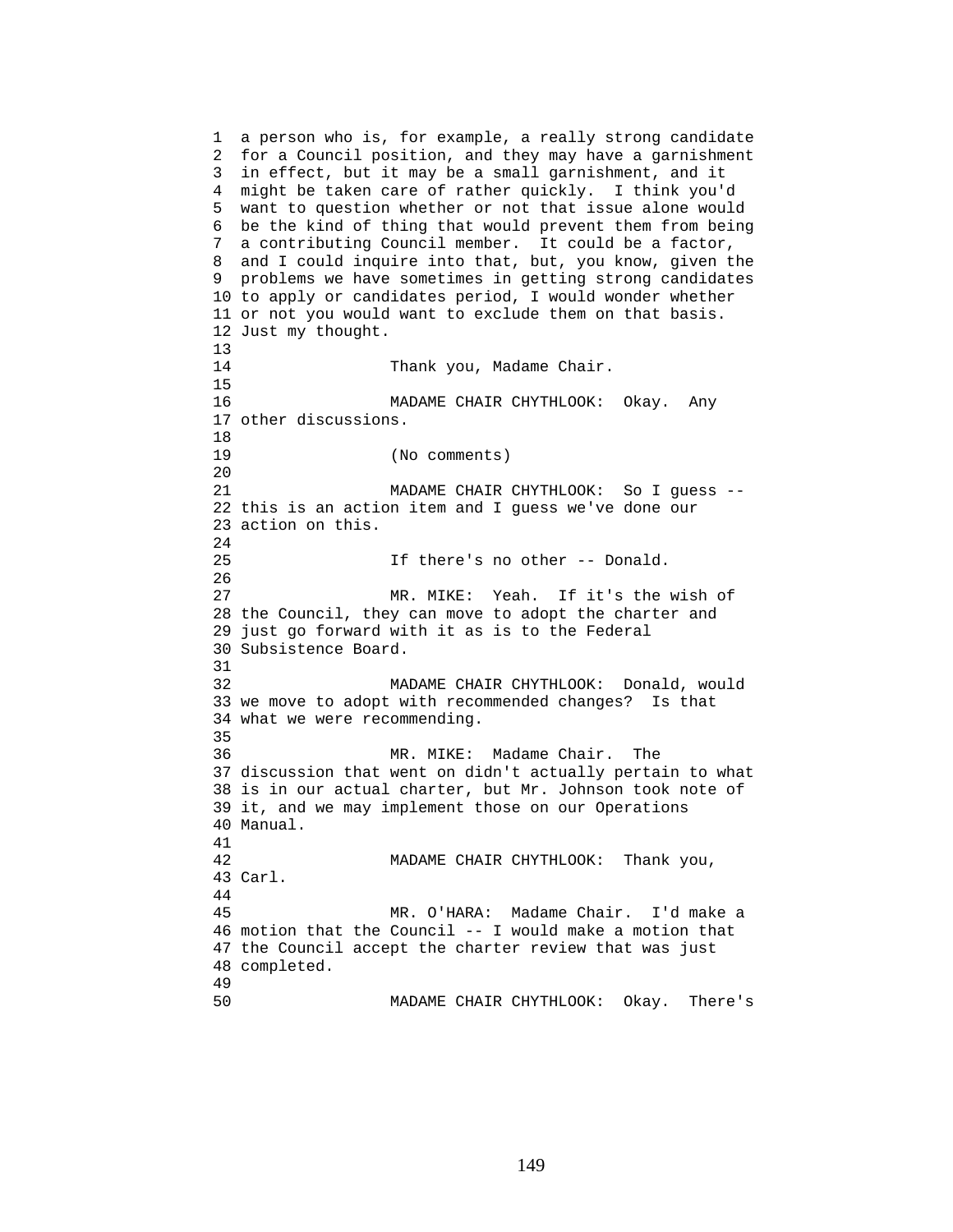1 been a motion to accept the Council charter review. 2 3 MS. MORRIS LYON: Second. 4 5 MR. BOSKOFSKY: Second. 6 7 MADAME CHAIR CHYTHLOOK: Seconded by 8 Nanci. Need a question -- or discussion. Any further 9 discussion. 10 11 MR. O'HARA: What is a DFO? 12 Designated..... 13 14 MS. MORRIS LYON: Foreign object. 15 16 (Laughter) 17 18 MR. MIKE: Yeah, DFO is..... 19 20 MR. O'HARA: I was just looking through 21 the review there. 22 23 Call for the question. 24 25 MADAME CHAIR CHYTHLOOK: Okay. There's 26 been a question. All in favor of accepting the Charter 27 review, say aye. 28 29 IN UNISON: Aye. 30<br>31 MADAME CHAIR CHYTHLOOK: Any 32 opposition. 33 34 (No opposing votes) 35 36 MADAME CHAIR CHYTHLOOK: Hearing none, 37 thank you, Carl. 38 39 Okay. We're to the agency reports. 40 OSM, staffing update. Carl. 41 42 MR. JOHNSON: That's me, Madame Chair. 43 And I do want to -- I'm just going to take a moment to 44 step backward just a second to clarify my previous 45 statement on the record. 46 47 There is language in your charter right 48 now specifically about conflict of interest and ethics, 49 but it's very narrowly tailored to whether or not you 50 would vote on a government contract in which you would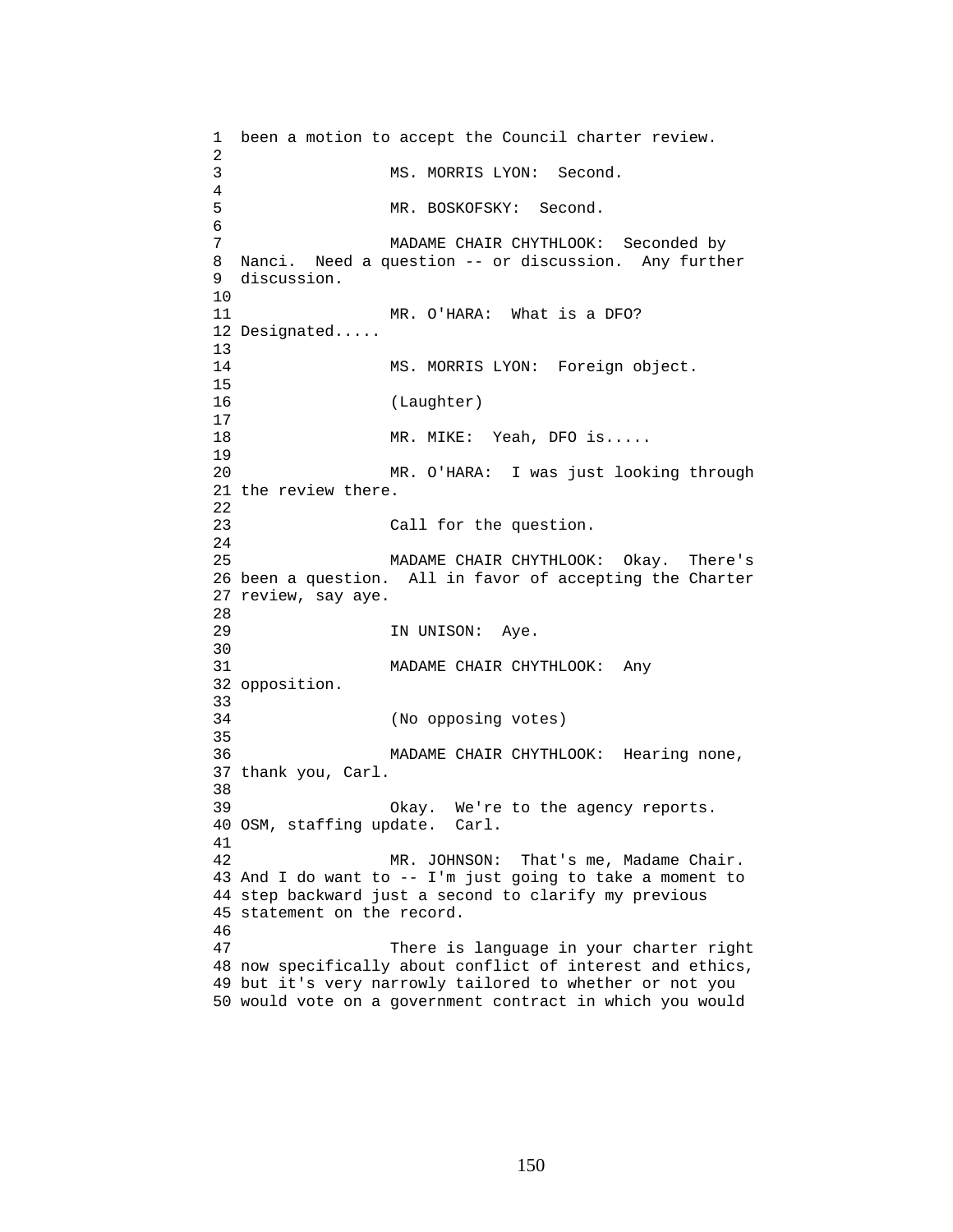1 yourself receive personal financial gain, which 2 typically doesn't ever happen with this Council's 3 business. 4 5 That would not be the same as whether 6 or not, for example, if you were to vote on a 7 subsistence proposal that might close a sport fishery 8 in order to preserve subsistence use. And then how you 9 might be financially benefit or hurt by if you have, 10 say, for example, a commercial -- you have a business 11 where you rely on sport users for your business. So 12 that's different than the ethics issue that's in your 13 charter, but I just want to make that point. 14 15 So for OSM updates, we've had a very 16 successful and busy year in hiring a lot of new great 17 people at OSM. I'm happy to say that Council 18 coordination is fully staffed, and we don't have poor 19 Donald here, for example, having to manage three 20 Councils. He now only has to handle two. 21 22 Our two new Council coordinators were 23 Melinda Hernandez who came over, we stole her from the 24 Forest Service where she started her Federal career 25 actually 10 years ago and has been working with the 26 Southeast Council for several years. And then Eva 27 Patton who was working with the Partners Program out of 28 Bethel for seven years before joining us, so she has a 29 lot of experience in rural issues, and particularly in 30 dealing with this program. 31 32 Jack Lorrigan, who you've already met, 33 is our new Native Liaison. 34 35 We also stole another employee from 36 another agency, this time George Pappas, which came 37 from the State liaison office. And he is now our 38 liaison to the State. 39 40 And some new biologists as well and 41 also a new deputy assistant regional director. 42 43 So it's been a busy year. And we're 44 looking forward to, you know, continuing to serve the 45 Councils with some re-invigorated staffing. 46 47 The budget issue that's on the item for 48 just kind of an FYI. Ad has already been discussed 49 here previously we continue to have budgets, and we 50 anticipate as much as 30 percent cut from our 2010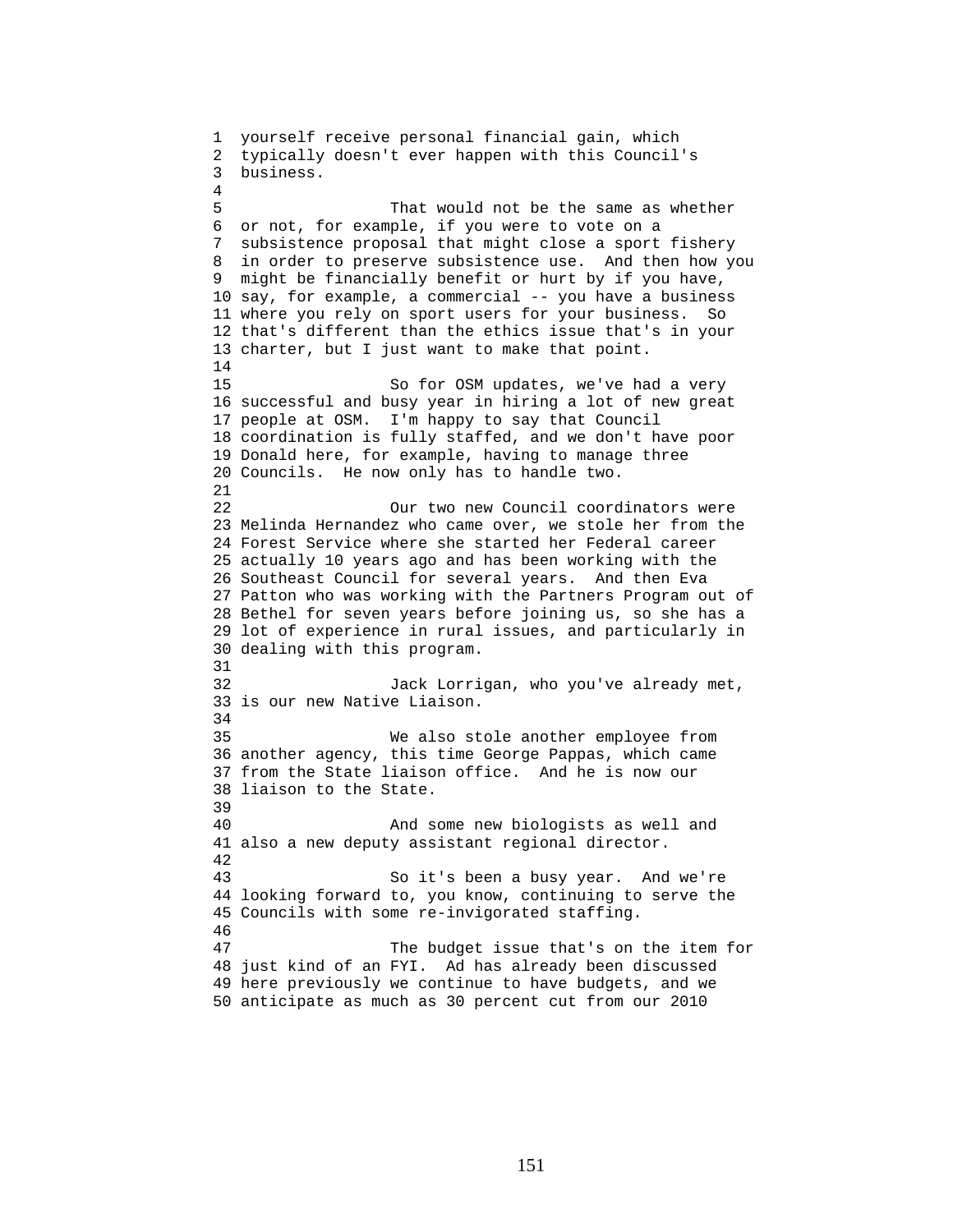1 levels in travel. And what that means for Councils is 2 the increased likelihood that our travel budget at OSM 3 will be restricted to only Council-related travel, 4 which means, for example, less likelihood of an 5 opportunity for a Council member who may want to travel 6 to attend a conference or another agency meeting on 7 behalf of this Council, and then report back to the 8 Council. Yukon Councils, for example, going to a YRDFA 9 conference or meeting. That is going to be 10 increasingly less likely in the future as we continue 11 on with our budgeting cuts. 12 13 The item for the nominations update, I 14 just wanted to inform the Council on the status of this 15 year's nominations. The packet that's going to go to 16 Washington, D.C. is being finalized right now. The 17 Federal Subsistence Board has already met. They met in 18 July and they finalized their nominations for 19 appointments for 35 individuals for this year to 20 various different positions on the Councils. 21 22 And for those of you who sought 23 re-application or know somebody who applied, you will 24 find out, they will find out on the same time that we 25 do, which is when the Secretary issues the new 26 appointments on December 3rd. And it's understandingly 27 a frustratingly slow process, because we've already 28 started receiving applications now for appointments 29 that won't be made until December of 2013. So it's a 30 long process and I just want to thank the Council and 31 people who apply for their patience. 32 33 The next item is -- this year there 34 have been a couple of meetings the Federal Subsistence 35 Board held that discussed two issues. One, the overall 36 process that the Federal Subsistence Program uses to 37 determine whether or not a community is rural for 38 purposes of a Federally-qualified user status. And, 39 two, what specific communities are deemed rural or non-40 rural under that process. 41 42 And as a result of that, and a lot of 43 it centered around the Community of Saxman in the 44 Southeast, and they're facing a de-designation as rural 45 and being returned to a non-rural status. And it led 46 to a broader discussion of perhaps we should rethink 47 what our criteria are that we use for determining rural 48 status and open it up to the public and also to the 49 Councils for their input. 50

152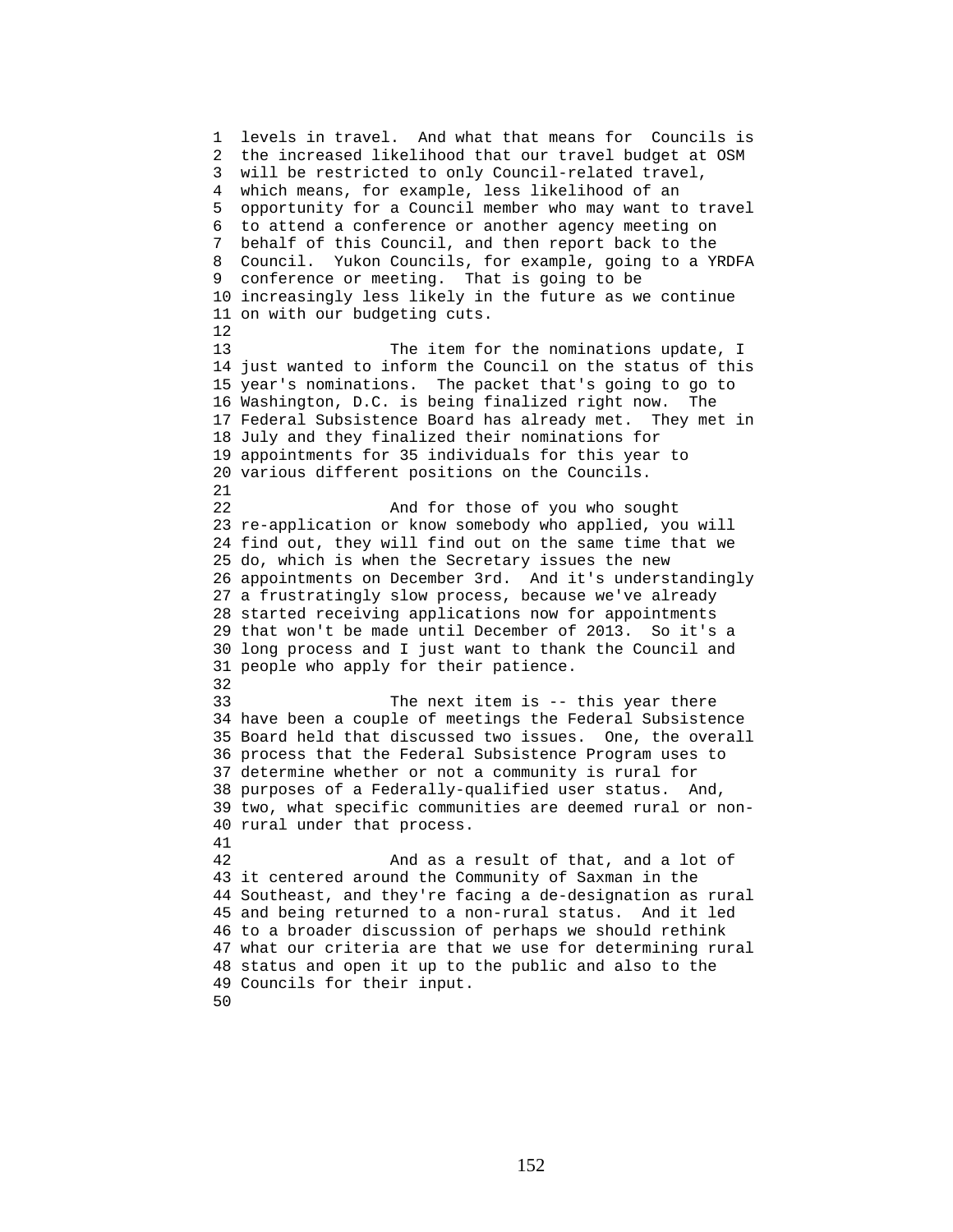1 Now, there's nothing specifically for 2 you to review at this time as to what those criteria 3 would be. We've just started the public process and 4 this process will take a couple of years. But as we 5 move along, there will be an opportunity for this 6 Council to provide feedback on specific criteria that 7 have been recommended or are being considered to 8 determine what the rural status is or non-rural status 9 is of a community. 10 11 MS. MORRIS LYON: So that will be 12 passing in front of us in the future.  $\frac{13}{14}$ MR. JOHNSON: That is correct. 15 16 And you've already heard the briefing 17 on the consultation policy, which the written materials 18 is the next part of what's in your meeting materials. 19 20 And that's all I have for the Council, 21 unless there are any questions. 22 23 MR. O'HARA: I have a question. 24 25 MADAME CHAIR CHYTHLOOK: Dan. 26 27 MR. O'HARA: Yeah. Mr. Johnson, what 28 is the number that is given to a community to 29 disqualify them from being part of the rural 30 subsistence? Is there a population number? 31 32 MR. JOHNSON: I believe that there is. 33 Population number is one of several factors that are 34 considered. But unfortunately I can't tell you what 35 that number is and hopefully maybe Pat can answer that 36 question. 37 38 MR. O'HARA: Someone like Kenai, I 39 mean, are they considered subsistence users? 40 41 MS. PETRIVELLI: The population numbers 42 that are in the current regulations, below 2500 is 43 automatically considered rural. Above 7500 is 44 automatically considered non-rural. Those are the 45 current levels. And then the Board will look at the 46 communities in between 2500 and 7500. 47 48 With the Kenai area, because they also 49 have a regulation that says, communities that are 50 economically, socially, and communally integrated shall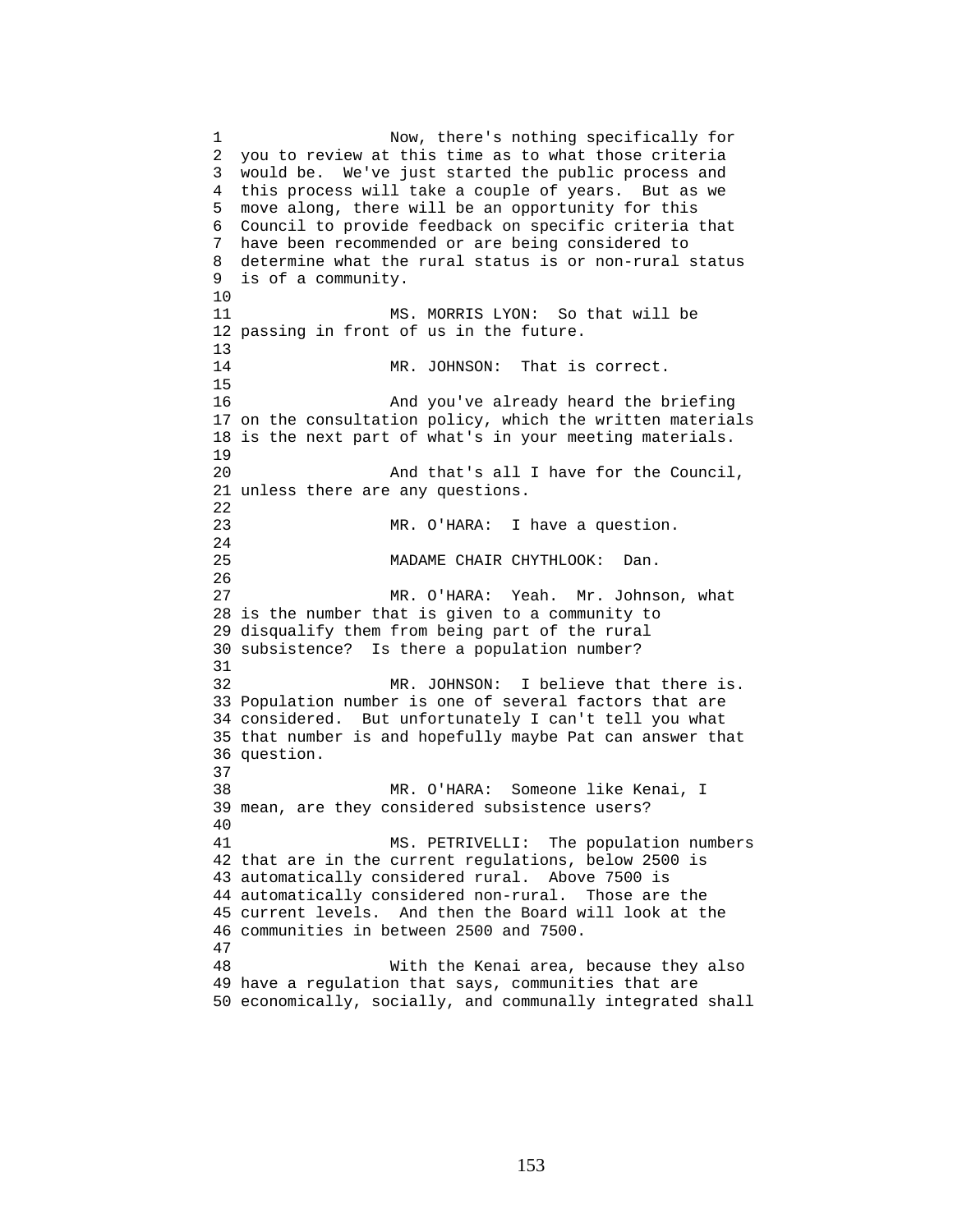1 be considered all together. So the Kenai/Soldotna area 2 gets aggregated or lumped, and their population number 3 is like 27,000. And like the Wasilla area is 50,000, 4 you know, the Wasilla/Palmer area. So those are 5 aggregates. 6 7 But the Southeast Regional Advisory 8 Council, if we're just looking at numbers, asked to 9 looked at the number 11,000 instead of 7500, because of 10 the Kodiak and Ketchikan or Sitka area, because Kodiak 11 and Sitka are like right at 7,000 and 11. But the 12 Board has the discretion for those communities, if they 13 have characteristics of a rural nature, to change, 14 because of -- for different factors. And they have 15 characteristics in the regulations that they look at. 16 Economy, subsistence use, infrastructure. But the 17 whole criteria will be up for review. The process, the 18 numbers, which communities should be or shouldn't be, 19 and that will all be on the table in January in that 20 public notice. 21 22 MR. O'HARA: One more question, Madame 23 Chair. 24 25 MADAME CHAIR CHYTHLOOK: Okay. Dan. 26 27 MR. O'HARA: What about Kenaitze 28 Indians over there in Kenai? How do they fit into the 29 Federal subsistence program with Kenai? 30 31 MS. PETRIVELLI: Well, Saxman is 32 different in the Ketchikan area, because they occupy a 33 one square mile portion, and they have distinct 34 boundaries and they have a separate city government and 35 a separate tribal government. So the State them as 36 rural, as separate from Ketchikan. 37 38 The State never found Kenaitze Indians 39 separate, because they're dispersed throughout the 40 whole Kenai area, their people are. And so the Federal 41 -- or the State always dealt with them never 42 recognizing them separately. So when the Federal 43 program took over in 1990, they looked at the Kenaitze 44 Indians and the Kenaitze Indian -- that's another 45 reason we're opening up again, because the Kenaitze 46 Indians had trouble with that aggregation. 47 48 And there are flaws in the process. 49 Even the words economically, socially and communally. 50 And so some criteria were used in 1990, we used -- we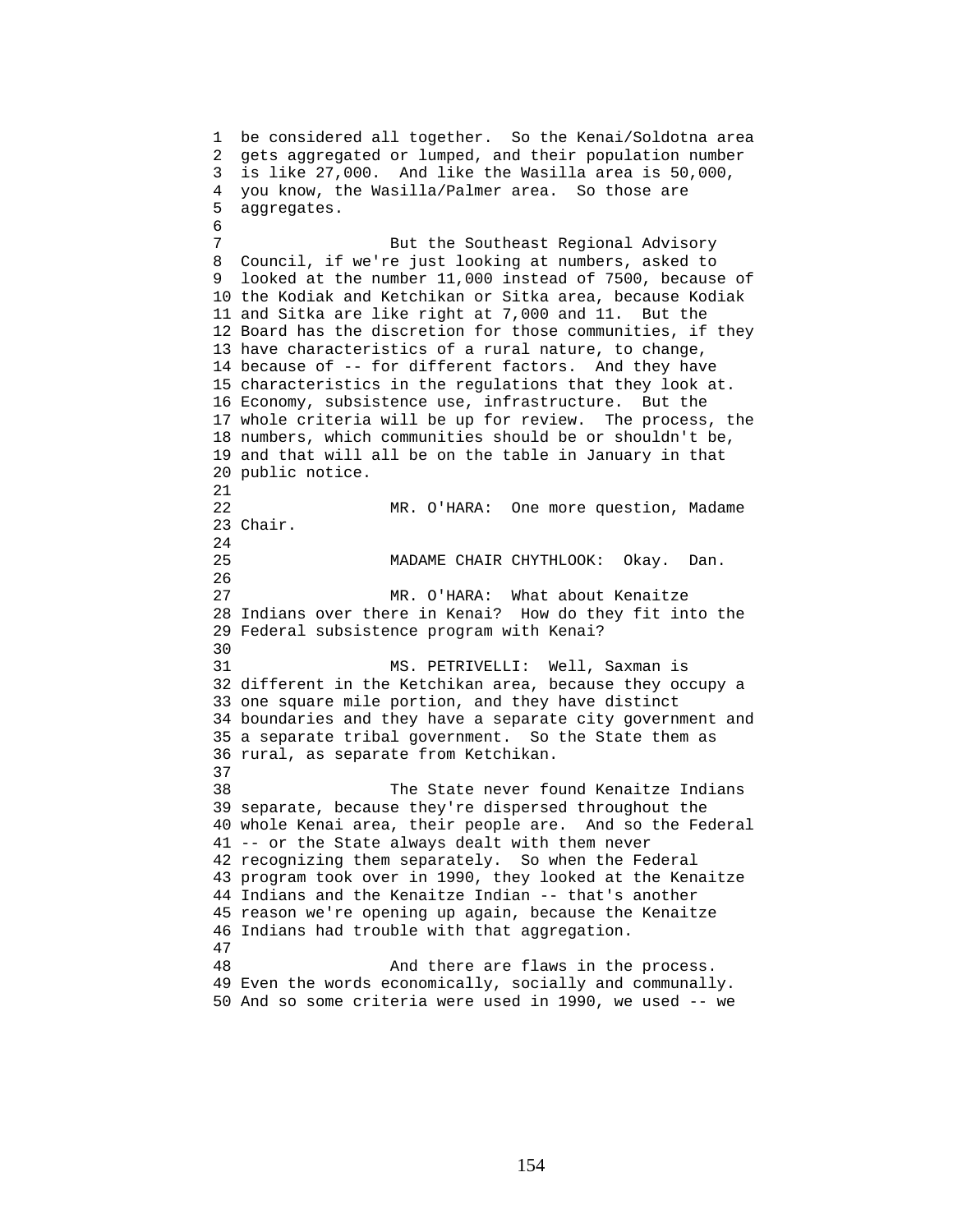1 changed them in 2000, and now we're looking at for new 2 criteria in 2010. Now, what will be used this time, 3 it's up to public input, and it's up to economics, 4 because a lot of it was from census data before and 5 readily available, and for sure we don't have the money 6 to gather new information. So a lot of those factors 7 will be worked into that consideration of rural and 8 non-rural  $\mathsf{Q}$ 10 But with the Kenaitze Indians, because 11 they were dispersed throughout that whole area, it's 12 hard to say. I mean, they have never been recognized 13 as a separate community and considered rural in the 14 history, in the State program, or by the Federal 15 program. 16<br>17 MR. O'HARA: Madame Chair. 18 19 MADAME CHAIR CHYTHLOOK: Dan. 20 21 MR. O'HARA: Kodiak. We are 22 interspersed with Kodiak. In fact right now in our 23 Borough, or Naknek is now in the Kodiak District. We 24 have a different senator now. How does -- and we talk 25 about fishery-related issues between us and Kodiak, and 26 Chigniks and Kodiak. How do they -- they must have a 27 population of 10,000 people. 28 29 MS. PETRIVELLI: For the 2000 census, I 30 think their population was around 11. 11 or 12. And, 31 of course, it goes all into like the political 32 boundaries. The City of Kodiak is 7,000 people. That 33 area around it, you know, you add it up and it becomes 34 11. 35 36 Now I know with our hunting and fishing 37 regulations, there are made distinctions about the 38 roaded area of Kodiak. 39 40 MR. O'HARA: What? 41 42 MS. PETRIVELLI: The roaded area. And 43 so -- and definitely the Federal program, all the 44 villages are separate, because they're not connected by 45 road. And that's one of the criteria is road 46 connectedness, you know, so they don't get lumped with 47 the Kodiak area, because it is that proximity question 48 or road connectedness. And so generally the history of 49 the program has just looked at Kodiak and that road 50 connected area.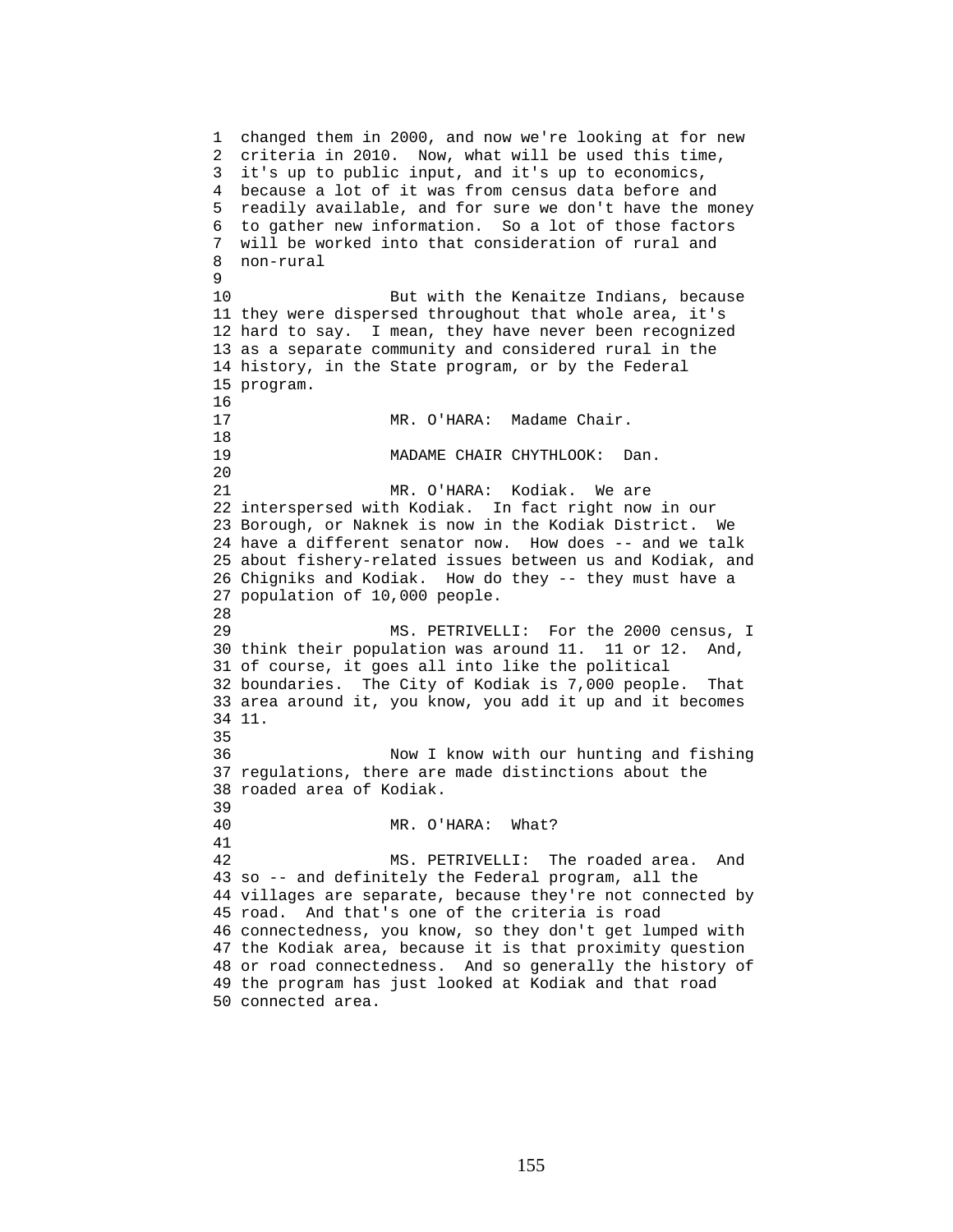1 MR. O'HARA: Madame Chair. 2 3 MADAME CHAIR CHYTHLOOK: Dan. 4 5 MR. O'HARA: I think the knotty little 6 issue of intercept, Kodiak is pretty big on that scale. 7 So we're kind of related I guess in some way to our 8 cousins down in Chigniks. 9 10 Thank you very much. Appreciate that. 11 12 MADAME CHAIR CHYTHLOOK: Okay. I 13 guess, Pat, I've got a question regarding Dillingham. 14 It sounds like there's an area where if a tribal 15 government has a self-government, that they're counted 16 a rural. In Dillingham, we're getting up there, 2500. 17 But we have, you know, a tribal government here. Does 18 that count, or is that different from -- is it Kenai 19 that you were telling us about? 20 21 Thank you. 22 23 MS. PETRIVELLI: In the legislative 24 history of ANILCA, when they said rural residents will 25 have a preference, Congress looked at some of the rural 26 areas and they said Anchorage, Fairbanks and Juneau 27 aren't rural. And then they said, rural areas like 28 Nome, Bethel, and I think Kotzebue. Now, those are -- 29 Congress called them rural. Their populations were 30 over 2500. Those are recognized hub communities, and 31 the State -- before we took it over, the State did an 32 analysis of those communities and recognized as a hub 33 community, that there are more concentrations of people 34 there, but they recognized that people from villages go 35 and work in those hub communities, because that's where 36 there's employment, but they go home and do subsistence 37 activities. 38 39 So I think the Federal Board has 40 consistently looked at those criteria and left the hub 41 communities alone. 42 43 Dillingham's never been on the -- 44 always been right at that 2500, but like Bethel is up 45 to, you know, 5,000. Nome is four. Kotzebue is four. 46 Barrow is -- you know. And these are numbers that I 47 knew a couple of years ago, so they might have changed, 48 you know, but those other hubs are above 2500, but 49 Dillingham has stayed there. But I think as 50 functioning as a hub community, I think that would be a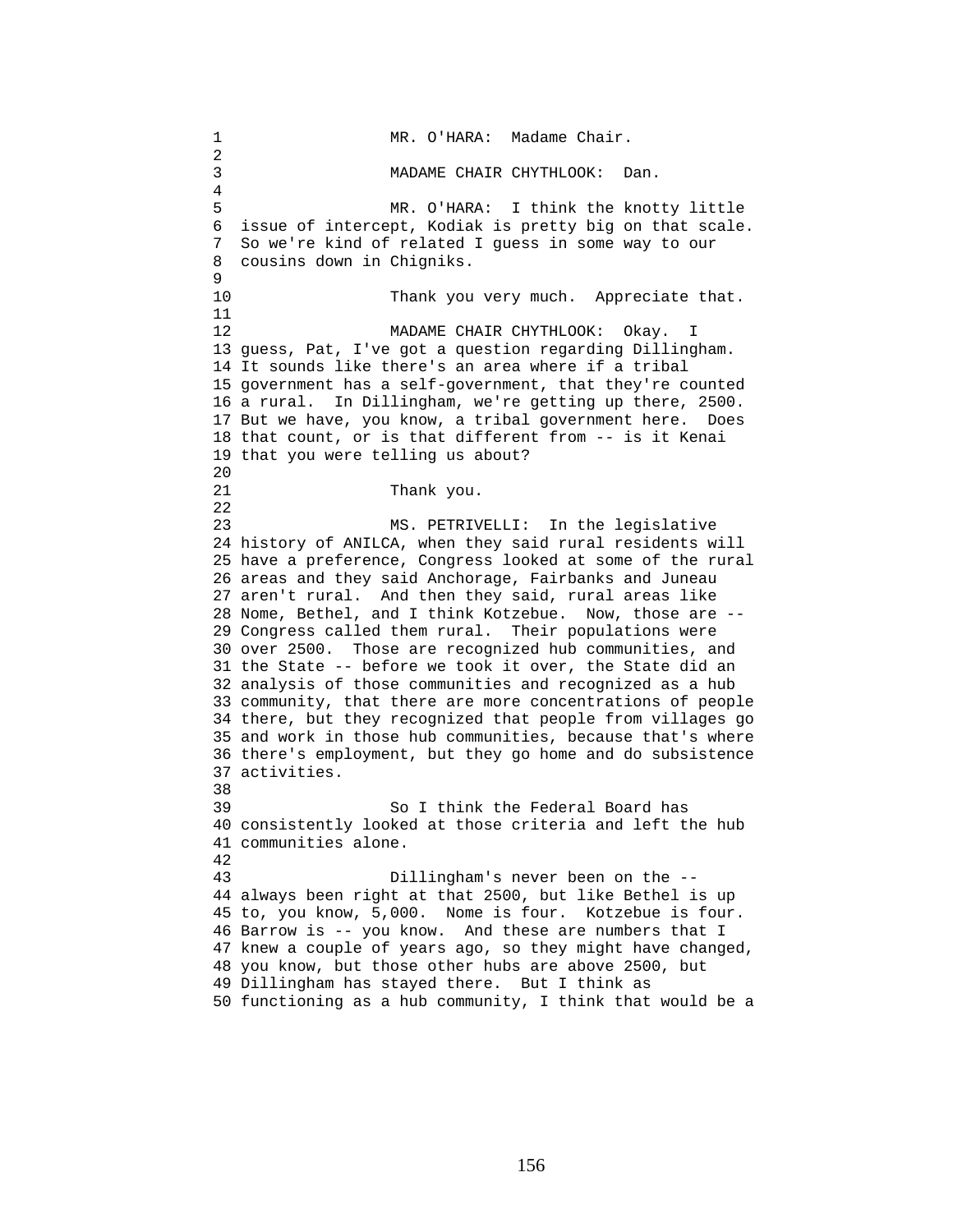1 big factor in the characteristics. That would be 2 something that the Federal Board would continue to look 3 at. 4 5 But if you wanted to be sure of that, 6 when you look at the process of definitions, I don't 7 know if it needs to be clarified in the regulations to 8 recognize hub areas, but if you need to discuss that or 9 have a workshop about it or if you really think it's 10 necessary, but you could suggest that and ask OSM to 11 look at that, of creating regulations that would 12 recognize the function, a different class of a 13 community that's a hub. 14 15 MADAME CHAIR CHYTHLOOK: From your 16 description, Anchorage sounds like a hub. 17 18 (Laughter) 19 20 MADAME CHAIR CHYTHLOOK: Okay. Any 21 other comments, questions. 22 23 (No comments) 24 25 MADAME CHAIR CHYTHLOOK: Okay. Thank 26 you. Okay. B. National Park Service. 27 28 MR. O'HARA: Oh, ma'am, did we have 29 some people come from King Salmon here since we met? 30 Is there more Fish and Wildlife personnel that needs to 31 be introduced. 32 33 MADAME CHAIR CHYTHLOOK: Yeah. That's 34 right. I think we have new faces. Could you come to 35 the mic and introduced yourself, the ones that didn't 36 introduce themselves this morning. 37 38 MS. PINNIX: Thank you. We're sorry 39 for arriving late. We'd also like to deliver apologies 40 from Refuge Manager Bill Schaff. He wasn't able to 41 come today. He and Ranger Orville Lind are over in 42 Kodiak right now winterizing our boat, which just got 43 moved out of Chignik Bay. 44 45 My name is Julia Pinnix. I work with 46 Alaska Peninsula and Becharof National Wildlife 47 Refuges, and I'm the visitor services manager. 48 49 MS. JULIAN: And I'm Liz Julian. I'm 50 the new refuge operations specialist, and I just got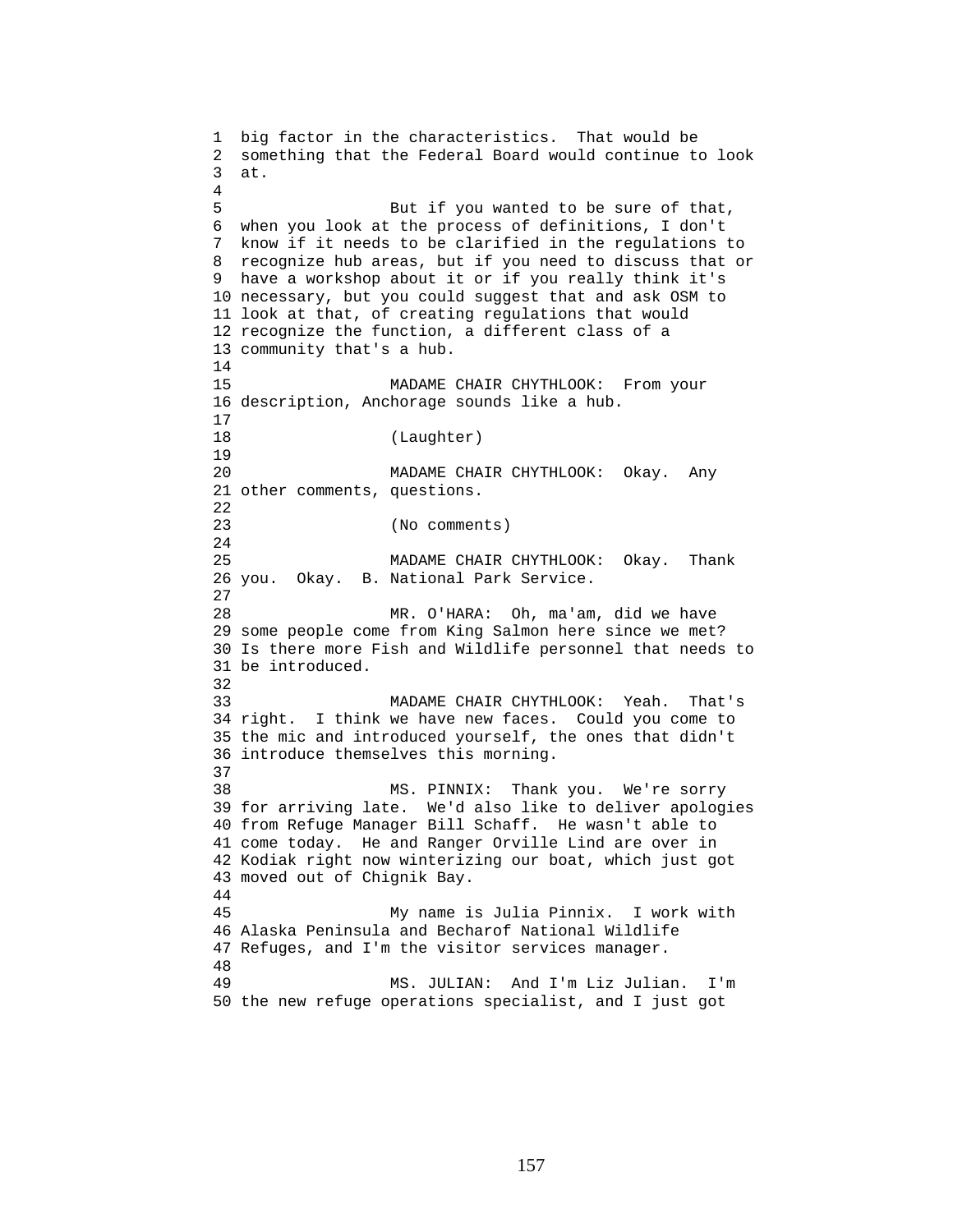1 here in March, so I'm still learning. 2 3 MS. PINNIX: We look forward to being 4 able to speak with you perhaps after Togiak has had 5 their turn. 6 7 Thank you. 8 9 MADAME CHAIR CHYTHLOOK: Okay. Welcome 10 to the meeting. 11 12 I think we have Subsistence Division 13 personnel. 14 15 MR. KRIEG: Ted Krieg, Subsistence 16 Division, Fish and Game here in Dillingham. Ted Krieg, 17 Subsistence Division, Alaska Department of Fish and 18 Game here in Dillingham. 19 20 Sorry I wasn't here this morning. I 21 was traveling. I just got in. I got here as soon as I 22 could. 23 24 MADAME CHAIR CHYTHLOOK: Okay. 25 Welcome. I think everybody else..... 26 27 MS. MORRIS LYON: No. 28 29 MADAME CHAIR CHYTHLOOK: Oh, okay. 30<br>31 MR. YOUNG: Good afternoon. My name is 32 Dan Young. I'm a fisheries biologist at Lake Clark 33 National Park from Port Alsworth, and I just came in a 34 little late, but I'm happy to be here. 35 36 MADAME CHAIR CHYTHLOOK: We'll vote for 37 you. 38 39 (Laughter)  $\begin{array}{c} 40 \\ 41 \end{array}$ MR. UNDERWOOD: And I just joined you 42 for the afternoon. My name is Tevis Underwood. I'm 43 stationed here at Togiak National Wildlife Refuge in 44 Dillingham, and I'm Paul's deputy refuge manager. 45 46 Thank you. 47 48 MADAME CHAIR CHYTHLOOK: Okay. Thanks. 49 Okay. I think we've got everybody. Okay. 50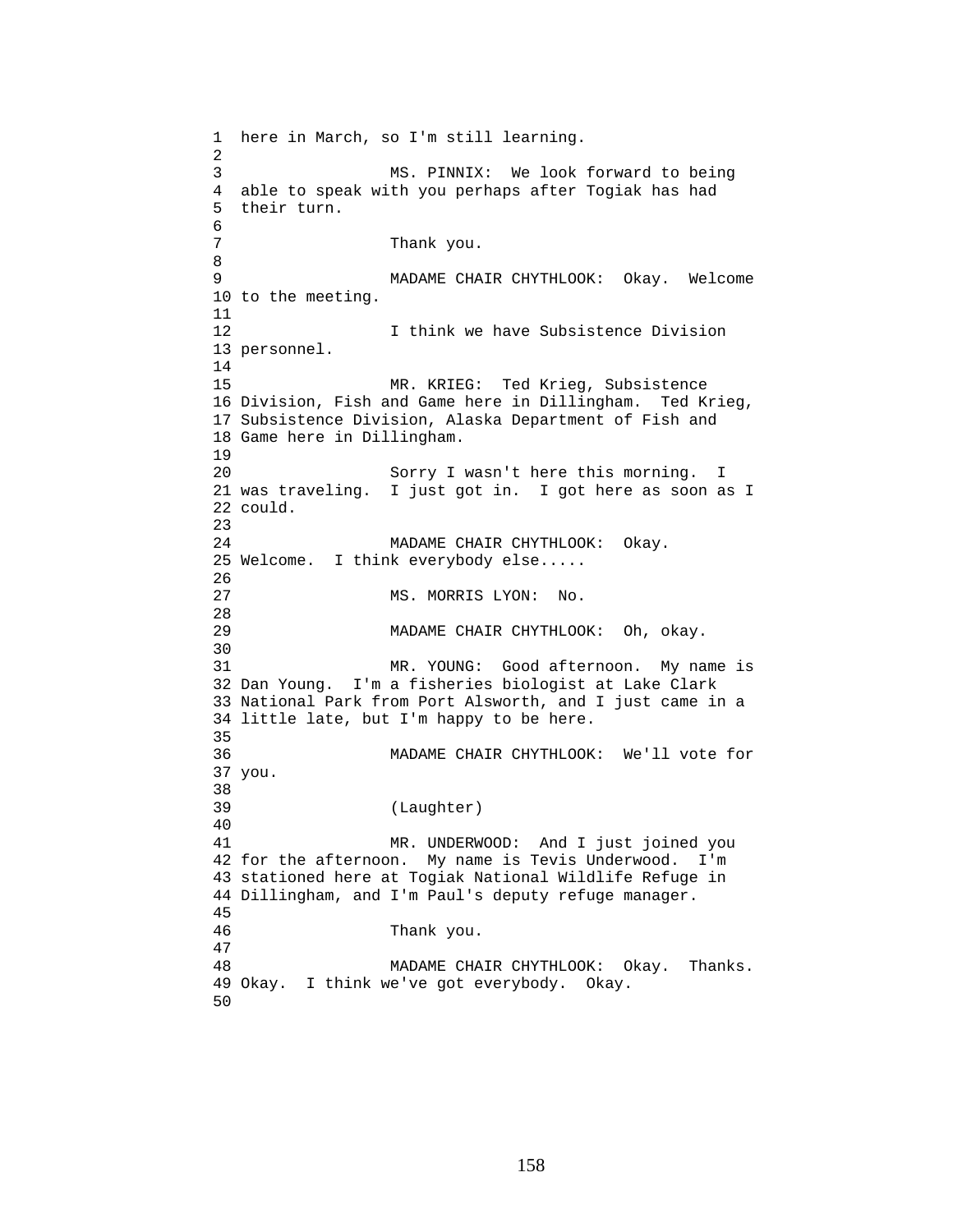1 Park Service. 2 3 MR. HAMMOND: Madame Chair. Members of 4 the Council. My name is Troy Hammond. I work for the 5 National Park Service in King Salmon, and I'll provide 6 you with a general update from our office. And I'm 7 happy to take questions at any point. 8 9 The first piece of information that I 10 think many of you already know is that our 11 superintendent has announced his retirement. I think 12 he announced it roughly six weeks ago, and he just flew 13 to Anchorage today on his way out of town. Ralph Moore 14 was the third-longest superintendent in Katmai history, 15 having served over six years, having been outdone only 16 by Gil Blend (ph) and Alan Eliason, so I can at least 17 say that for us in King Salmon we were grateful to have 18 somebody that lasted quite a while. That was good. 19 20 In the interim we will have an acting 21 superintendent. The acting superintendent is Eric 22 Veach. He is the natural and cultural resource manager 23 at Wrangell-St. Elias National Park and Preserve. He's 24 been there for about 13 years, first as a fishery 25 biologist and then as the chief of the resource 26 management division. Before that he worked for the 27 Forest Service down in Southeast. He's been in Alaska 28 quite a while, and he should be arriving in about 10 29 days. 30 31 His appointment as acting 32 superintendent is for 120 days. It will end sooner 33 than that if somebody is appointed in the permanent 34 job, but I would expect that he will be likely the 35 acting superintendent during the next Council meeting. 36 37 I think that's -- I'm sure I'm 38 forgetting some staffing, but that's the big staffing 39 issue. 40 41 The other thing that's in your packet, 42 on Page 100, is a finding of no significant impact from 43 an environmental assessment that was conducted over the 44 past year. The National Park Service in national 45 preserves has been directed by Congress to manage for 46 sport harvest of wildlife. And the way that we do that 47 is usually through the State system as far as the 48 harvest regulation, but in terms of the business 49 management, the Park Service has its own regulatory 50 process. and in order to guide or transport people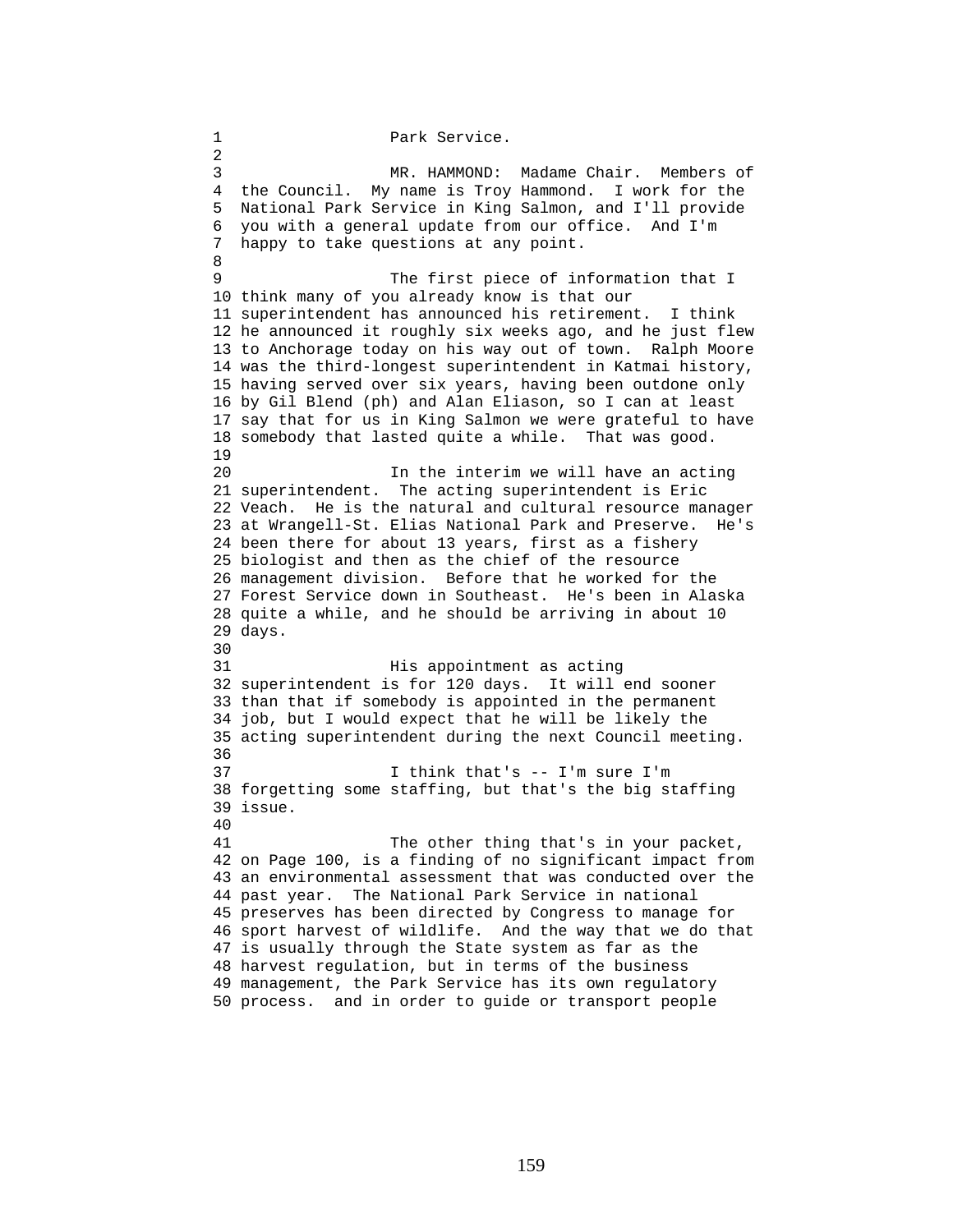1 within a National Park Service unit, you have to have a 2 business agreement with the Park Service. 3 4 We have found with hunting concessions 5 that these detailed concession plans are better than 6 commercial use authorizations, which are often in use 7 in some types of businesses in parks. 8 9 When we initially put out a newsletter, 10 there were a few changes that we were wanting to make 11 to the program. I think those changes could be 12 summarized as inequity of the two areas. One of the 13 areas was very large, had 25 clients authorized, and 14 one of the areas was very small, had only three clients 15 authorized. That wasn't a good distribution of 16 opportunity for the two businesses. It made for one 17 that was quite large and one that was small enough to 18 be questionable whether it was a viable business. So 19 one of the things we were interested in doing was 20 changing those boundaries. 21 22 The last 15 years have seen a pretty 23 large increase in salmon escapement on the Alagnak 24 River drainage at a time when there was also declining 25 for a while, now it's been rebounding, but declining 26 escapement into the Iliamna drainage. 27 28 We were seeing a lot of bears moving 29 into the preserve and the bear harvest in the preserve 30 was also going up very quickly. There was an extended 31 period of time where we didn't have data to assess the 32 number of bears. And we were concerned about whether 33 the harvest as it happened, as it increased was 34 appropriate and sustainable. 35 36 In the last seven years -- in the last 37 five years we worked pretty hard with the Department of 38 Fish and Game and within our office to fill in that 39 data gap. And we used that to evaluate some of our 40 proposals. 41 42 The newsletter that we published I 43 think about 18 months ago suggested that we were going 44 to within the contract specify the number of clients 45 that could be taken in for harvesting bears, which was 46 based on those numbers, and it would provide a 47 situation where we would not find ourselves at odds 48 with the concessionaire possibly taking more bears that 49 the local area could produce. On the one hand, those 50 numbers were probably reasonable; on the other hand,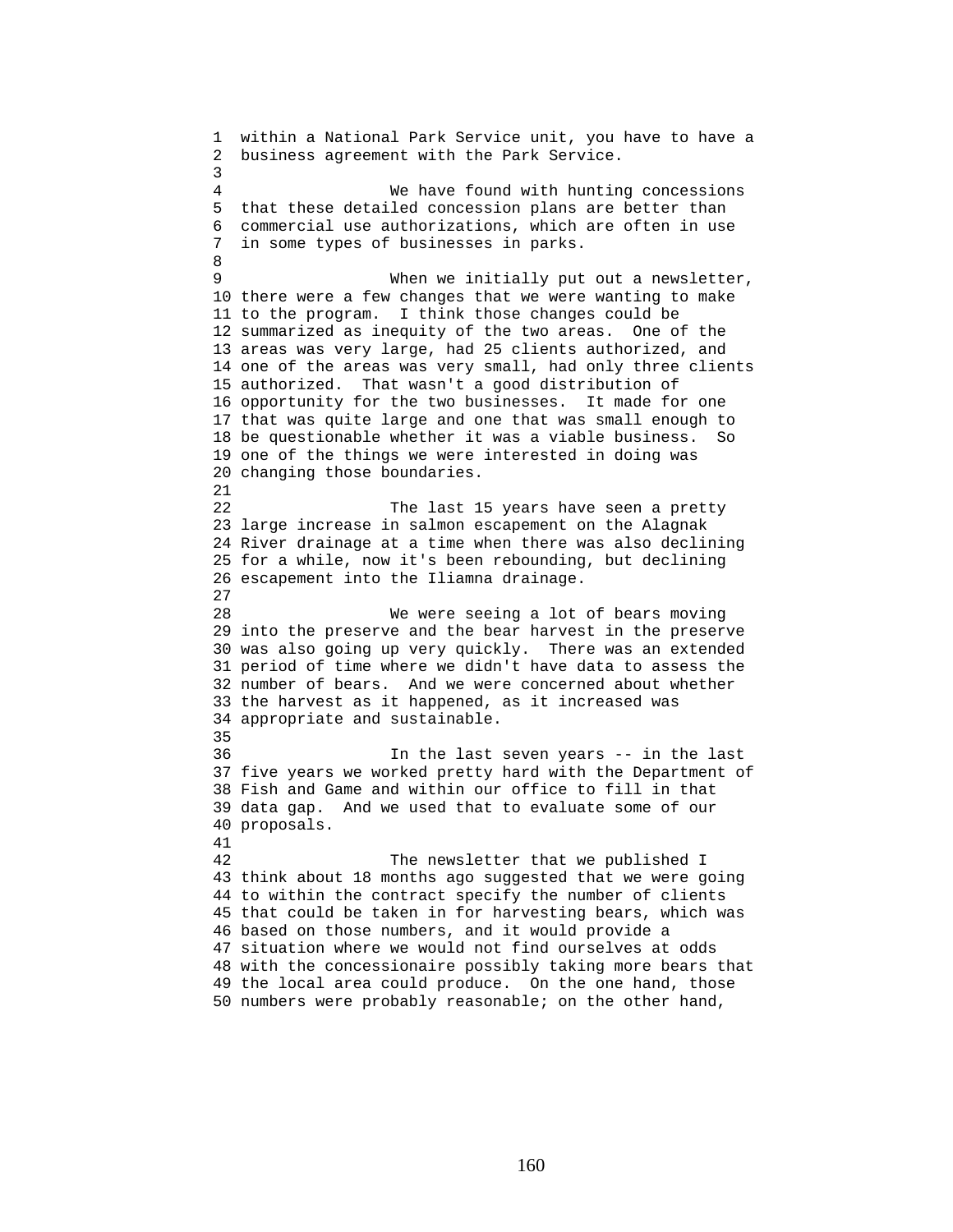1 when you look at the numbers through time, it was clear 2 that the elevated harvest hadn't caused a problem. 3 4 And so in discussion with the regional 5 office biologists and moving it around, we decided not 6 to put ourselves or the concession operator, whoever 7 that is, into a situation where we had put limits that 8 weren't appropriate. We realized that if we needed to 9 put limits on, we could do that in discussion with the 10 concessionaire as part of their operating plan without 11 having them set in stone from the get-go. 12 13 And so in the final environmental 14 assessment the decision which was made, and probably 15 the simplest thing is to look at the map on Page 107, 16 is that we drew the boundaries as you see there. The 17 boundary between the two areas follows the Alagnak 18 River and then Kukaklek Lake, and then it goes up 19 Nunuktuk Creek to the head waters. In some ways -- 20 well, that's, and I may have the numbers wrong, but I 21 think the Moraine Creek area, the area north of that 22 boundary, is going to be authorized 16 clients per 23 year, and the area south of that is going to be 24 authorized 12 clients per year. 25 26 Traditionally the bear harvest in this 27 entire area is 9 to 11 bears, and the remainder is 28 traditionally made up of caribou. That's not currently 29 available, because there's no non-resident caribou 30 harvest in this area at present I think. I could be 31 misremembering. But this way, since it's a 10-year 32 contract, we don't preclude somebody from having the 33 opportunity when caribou harvest is available. 34 35 That was put out in draft. It received 36 600 and some comments, and we went through and 37 addressed those comments. It was signed by the 38 superintendent and the regional director in mid 39 September, and it is final. 40 41 As a result of the EA being final, our 42 concession manager's preparing a concessions prospectus 43 right now. It is expected that that will go out for 44 public proposals in early November. I think not next 45 week, that would be October. I think the week after 46 next. And it should be available on fedbizops. 47 48 And our concession manager's name is 49 Lisa Fox, and I have her contact information if anybody 50 knows of interested parties. She is also available and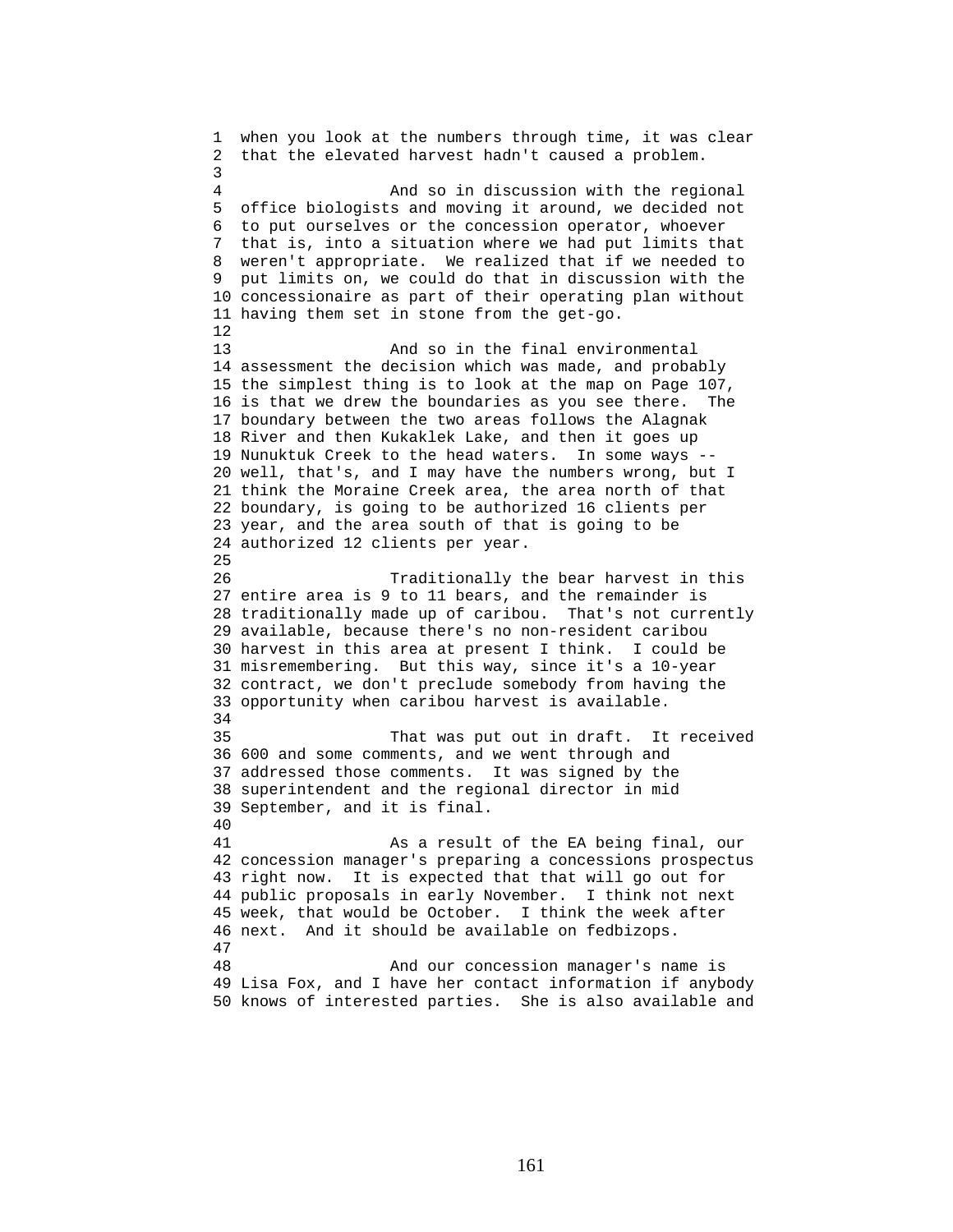1 if people have specific questions that they'd like to 2 answer that I'm not capable of responding to, we can 3 arrange to get her on the phone either possibly now or 4 in the morning for sure. 5 6 I think that's it on that hunt 7 prospectus, unless people have further questions. 8 9 The intention is to announce it now so 10 that by next fall we will have businesses selected and 11 in place for these opportunities. 12 13 MR. WILSON: I have a question. 14 15 MADAME CHAIR CHYTHLOOK: Dan. Oh, I'm 16 sorry. Richard. 17 18 MR. WILSON: Yeah, just a quick 19 question. Has there ever been any studies on how many 20 caribou, you mentioned caribou just a bit there, in the 21 NPS boundaries? 22 23 MR. HAMMOND: There have not. To my 24 knowledge there haven't been studies of caribou within 25 the NPS boundaries specifically. There is a little 26 patch of caribou that run around up in between Kukaklek 27 and Nonvianak Lakes. It's fairly small. 28 29 Right now the caribou harvest in this 30 area I'm pretty sure is only available to residents. 31 And I have not heard of any attempt to make a business 32 on that. So that could be an interesting question. 33 34 The guided caribou harvest historically 35 was part of the very large Mulchatna Herd movements. 36 And when the Mulchatna Herd was in the area, they could 37 take up to five caribou. But I'm not aware of any more 38 recent efforts in the area. 39 40 MR. JONES: I just have a question. 41 42 MADAME CHAIR CHYTHLOOK: John. 43 44 MR. JONES: So when's your next study 45 on caribou in your section there? 46 47 MR. HAMMOND: The State does an annual 48 photo census, and I won't speak to what the current 49 numbers are, because I don't have them. But they do a 50 study on the Mulchatna herd every -- I think pretty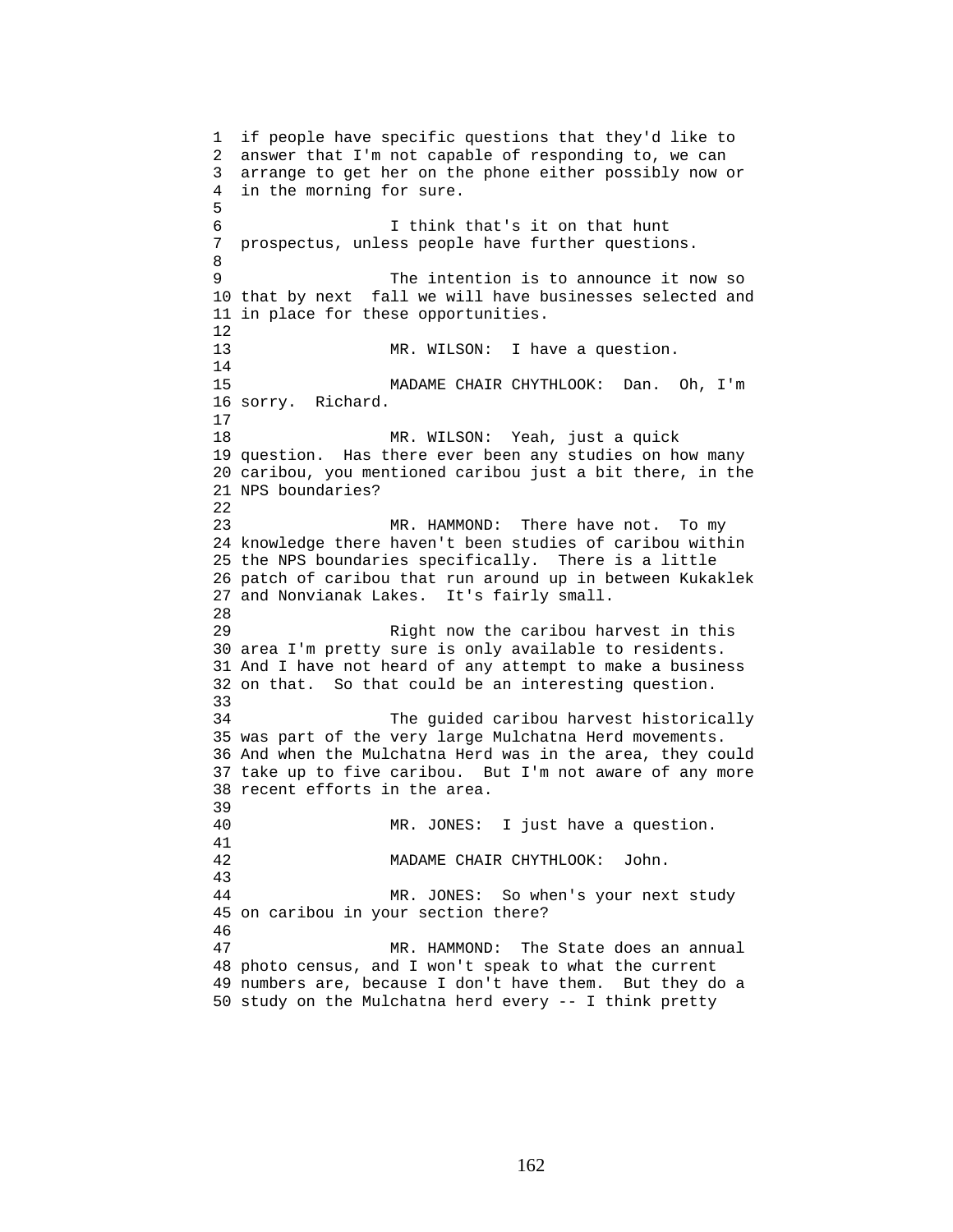1 much every spring, early summer. And there's also a 2 separate effort on the Northern Peninsula herd that is 3 conducted by the State. And actually I shouldn't just 4 say the State, because Fish and Wildlife Service 5 participates heavily in both those efforts. 6 7 Katmai is at sort of the meeting zone 8 of both of these groups, and we have so few caribou 9 specifically in the park that we haven't undertaken 10 much effort. We don't have enough -- I'll be quite 11 frank. We don't have enough resident caribou in Katmai 12 to manage a hunt on them. I mean, we're talking less 13 than 100 animals. So any work that we did on caribou 14 with an idea of managing them, we would participate in 15 the Mulchatna herd, because that larger group is what 16 would make hunting or harvest opportunities for folks. 17 18 MR. JONES: So in any of these studies, 19 do you know if it's been declining or coming up or 20 what's -- just without knowing the numbers, you don't 21 know if it's building or dying off? 22 23 MR. HAMMOND: Are you asking about 24 specifically the Mulchatna herd or the small group 25 within the park? 26 27 MR. JONES: The small herd in the park. 28 29 MR. HAMMOND: I don't know. 30 31 MR. JONES: What about your bears, your 32 population of bears going up or down. 33 34 MR. HAMMOND: I know that in the long 35 term, the population of bears in the park is definitely 36 raised from all the metrics that we have. I can tell 37 you that we spent some time this spring evaluating a 38 couple of different bear survey procedures. Part of 39 the problem with bear surveys, we have found, is that 40 they are unsustainably expensive if you do them in a 41 way that the statisticians are happy with. If you do 42 them in away that statisticians aren't happy with, 43 they're affordable, but you can't necessarily get 44 people to buy the numbers. So if you are happy with 45 the numbers the statisticians don't like, we have a lot 46 more bears now than we had in 1980 and 1990. 47 48 MR. JONES: So is your moose going up 49 or down? You don't know none of these animals, what 50 they're doing?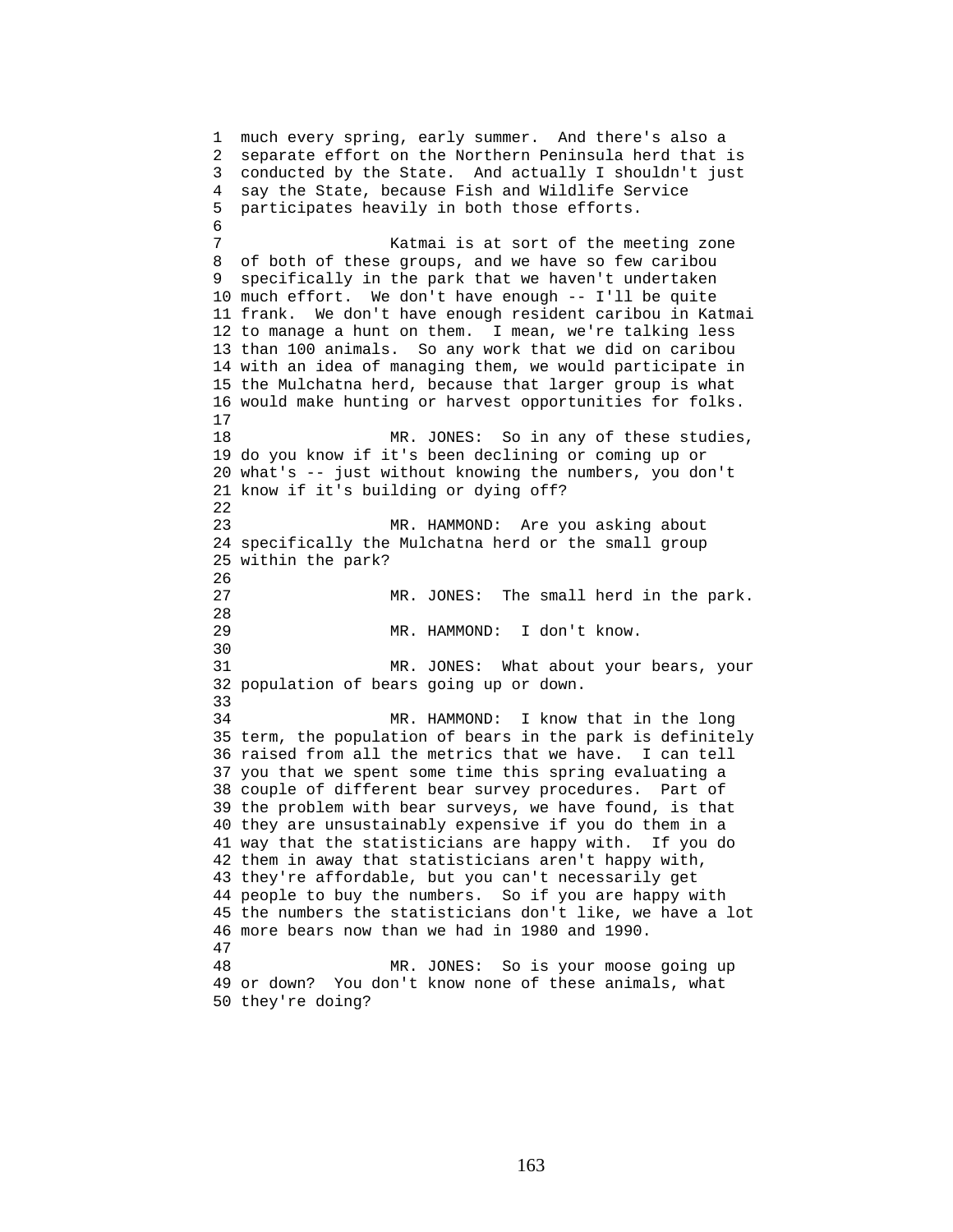1 MR. HAMMOND: Moose numbers have been 2 -- moose, we have the same issues as with bears. We 3 have a lot of numbers, but whether or not the 4 statisticians like them is another question. With 5 moose the trendering counts have generally showed they 6 were higher in the 1980s. They declined from there, 7 and they've pretty much leveled off at a very slightly 8 declining low, but basically stable number. But we 9 don't have a lot of moose, but we don't have rapidly 10 declining moose. They're fairly stable. 11 12 MR. JONES: That Park Service land goes 13 quite a ways around. I was looking at this other map 14 here, trying to figure out how far up it goes. 15 16 MR. HAMMOND: And what map? Oh, I can 17 grab one. And I have the map in front of me. Are you 18 looking at Katmai specifically or are you looking at 19 Lake Clark? 20 21 MR. JONES: Well, I was just looking up 22 here where you're at up here, you know, in 9C. You 23 know, it comes down quite a ways. And I was just kind 24 of curious what the animals were doing, you know, on 25 both sides of that, in the middle and the coast. Do 26 you guys mainly look -- where do you look for these 27 animals. 28 29 MR. HAMMOND: Our moose census areas 30 are in the Angle/Takayofo drainage, and for this map, 31 if you're looking at the words Becharof National 32 Wildlife Refuge, it's just above the Wildlife on that. 33 We have a park border area. If you look above the word 34 Becharof, it encompasses a bunch of the area both on 35 the right and left of that, mostly north/south boundary 36 of the park. And then we have an Alagnak trend area, 37 and that encompasses up in the preserve, up in Katmai 38 Preserve, from most of the western halves of Kukalklek 39 and Nonvianlik Lakes down well into the yellow BLM 40 land. A very big area. 41 42 MR. JONES: Down here in this National 43 Wildlife part here where you get down around Amalik Bay 44 and Wide Bay area, down in there, do you guys have any 45 idea what the caribou herds are doing there? 46 47 MR. HAMMOND: National Park Service, I 48 would have to say we don't. The State of Alaska and 49 the Becharof Refuge and Alaska Peninsula Refuge Staff 50 do conduct caribou monitoring in that region.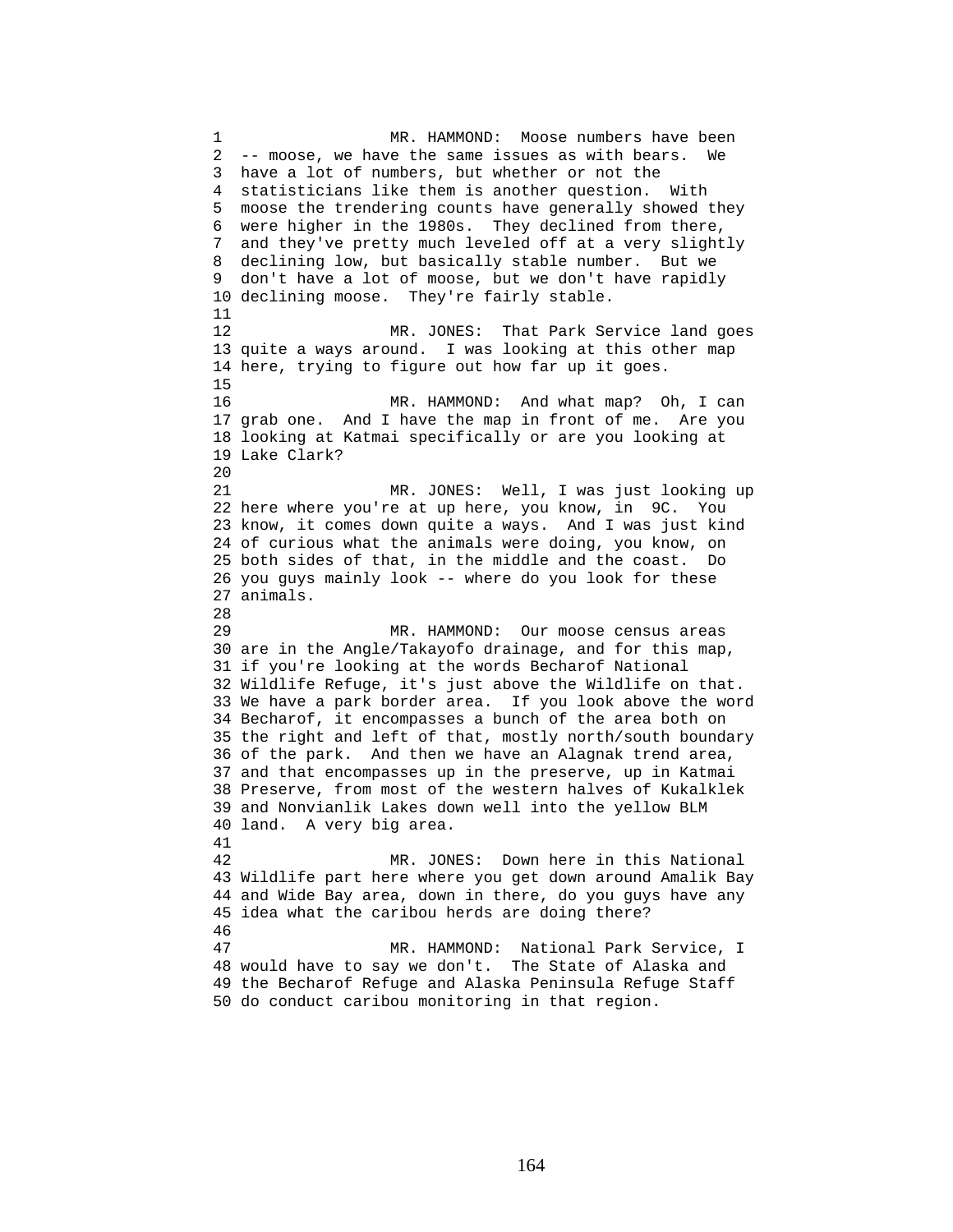1 MR. JONES: Well, I was just curious, 2 because I went through there here back a year or so, 3 and they have an island there in Wide Bay that's called 4 Slaughter Island, and it looked like a good caribou 5 hunting place for me. And I was just wondering if 6 those herds are getting bigger and bigger, seeing all 7 those islands outside of Wide Bay are full of caribou. 8 9 MR. HAMMOND: I'm not aware. That 10 would be interesting. 11 12 MR. JONES: Or maybe seeing that 13 they're off out of the water system, you know, not 14 connected to the mainland, does that mean it's open 15 range like Adak or something. 16 17 MR. HAMMOND: And I don't know the 18 answer to that. 19 20 (Laughter) 21 22 MR. JONES: I was just trying to find a 23 place to shoot a caribou. It wouldn't take me but 12 24 hours to get up there. So I was just curious if those 25 herds were monitored, because there is a lot of caribou 26 up in there. 27 28 MR. HAMMOND: Yeah. I'm not aware of 29 caribou monitoring on those islands, but it could be 30 that the current effort that the State and Refuge 31 undertake includes those areas, but I don't know the 32 answer. You'd have to check with them. 33 34 MR. JONES: Okay. I took enough of 35 your time. 36 37 MADAME CHAIR CHYTHLOOK: Dan. 38 39 MR. O'HARA: Yeah. Madame Chair. 40 41 Could you summarize the changes you've 42 made in your concessions. 43 44 MR. HAMMOND: Yes, the primary change 45 is the boundary and the numbers of clients associated 46 with those two boundaries. If you look at the map on 47 Page 107, the northern boundary of the southern unit is 48 all water. It was all water before, but it went up the 49 Alagnak River to the confluence with the Nonvianak 50 River, and then it went up the Nonvianak River to the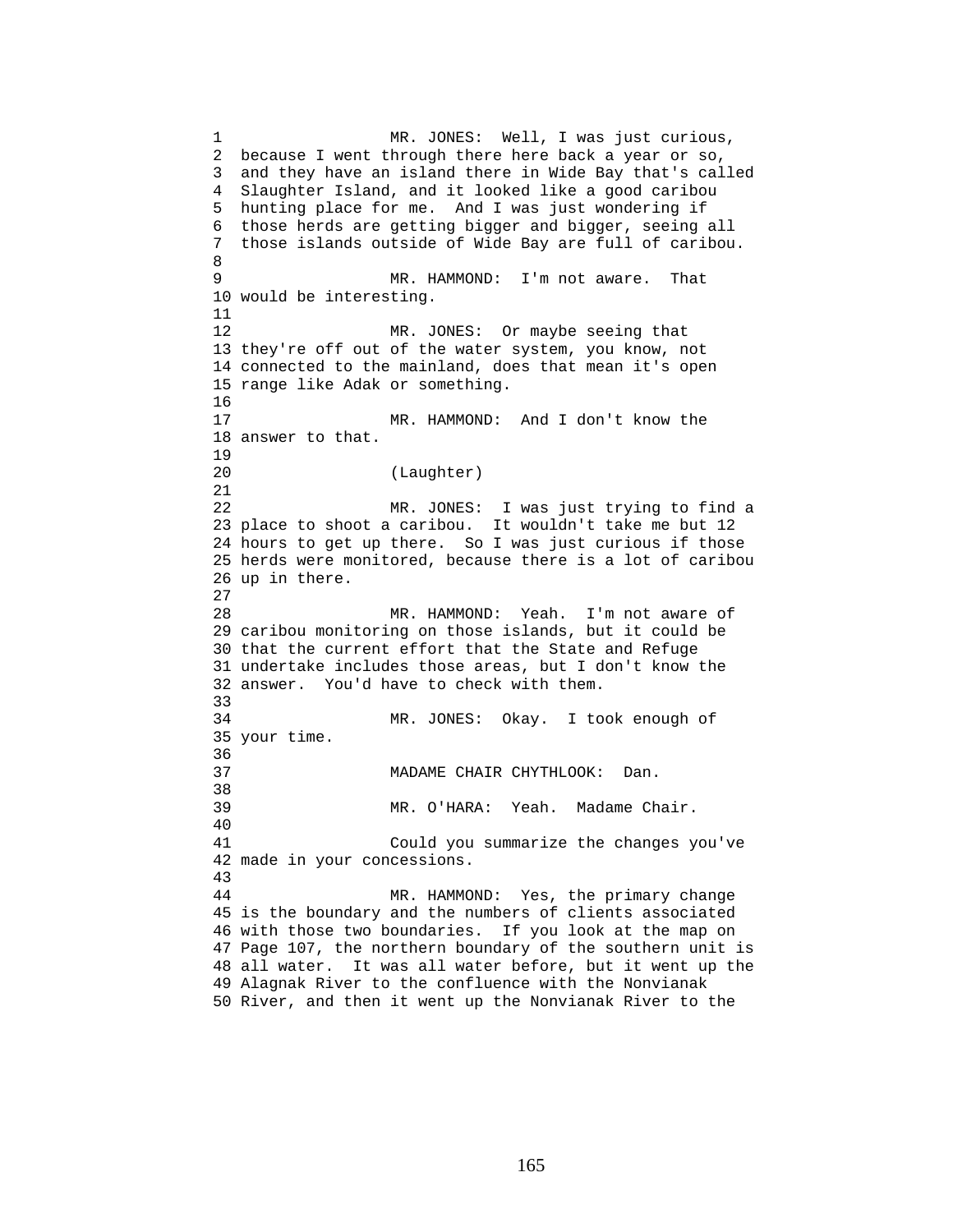1 Nonvianak Lake, and then it went on the south shore of 2 Nonvianak Lake. And so if you look at that, it's just 3 a little a little tiny sliver is what it was currently. 4 And the intention was to provide a little more 5 geographic variety. That's pretty restricted access. 6 And because of the kind of access, it had primarily 7 only been available to guides that wanted to hunt to 8 harvest moose. And so by including some of the land on 9 the north shore of Nonvianak Lake up into the tundra 10 highlands, it opens it up. It makes it so that we can 11 have a client, or a business that is more varied and 12 not just focusing on a species that's of specific 13 interest to the subsistence community, which is moose, 14 and is more likely to be able to access the bear 15 population, which is the primary wildlife feature of 16 the area, and the one that they're probably most 17 interested in as a business. 18 19 MR. O'HARA: Madame Chair. 20 21 Yeah, so you have increased the area a 22 little bit then geographically. 23 24 MR. HAMMOND: For that one, but we did 25 it by moving the boundary. There were two businesses 26 before. The other one included all of the area that 27 we've moved, so we just took some land out of the 28 larger concession and moved it into the smaller one. 29 30 MR. O'HARA: So can you hunt Klukuk 31 (ph) up there at the upper end of Nonvianak then. 32 33 MR. HAMMOND: Kukaklek? 34 35 MR. O'HARA: Kukaklek, yeah. 36 37 MR. HAMMOND: Yeah. 38 39 MR. O'HARA: Have you ever been up 40 there when the salmon are running? Those bears look 41 like rats up there. I mean, it's unbelievable. 42 43 MR. HAMMOND: There's a few. 44 45 MR. O'HARA: Just like unbelievable 46 bears. 47 48 The other question I have is, has the 49 number of concessionaires increased? 50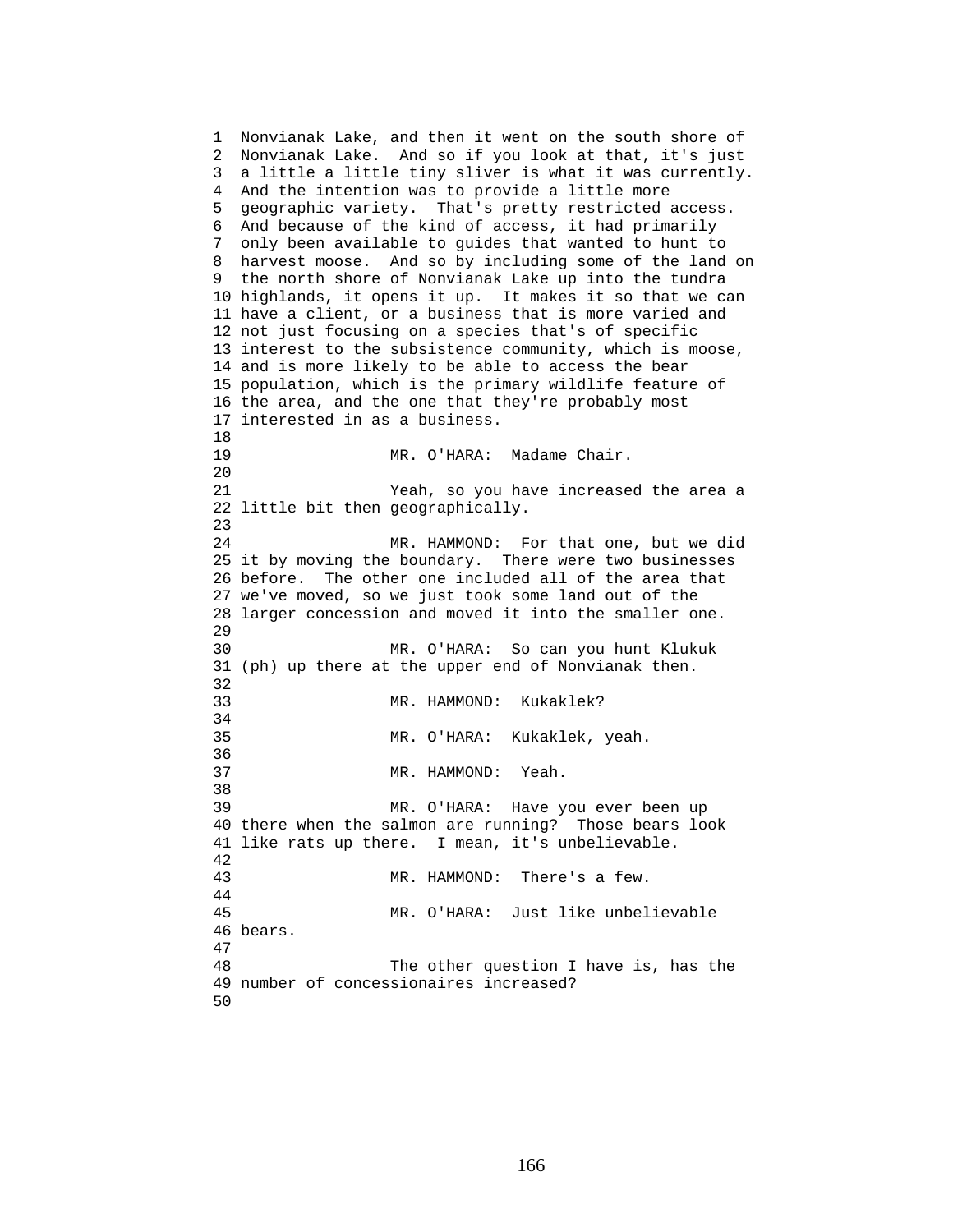1 MR. HAMMOND: The number of 2 concessionaires, are you referring to..... 3 4 MR. O'HARA: The people who can hunt in 5 there. 6 7 MR. HAMMOND: The people who can hunt. 8 No. So in the past we had at one concession that was 9 authorized to take three clients per year, and we had 10 one concession that was authorized to take 25 per year, 11 so that's a total of 28 clients per year. 12 13 What we've got now is 12 clients per 14 year on this southern business and 16 per year on the 15 northern business. So it's still 28, but it will be 16 spread out a little more on the landscape, which will 17 probably be better for the client's experience as well. 18 19 MR. O'HARA: Yeah. It's only two 20 concessionaires that go into that. 21 22 MR. HAMMOND: That's correct. 23 24 MR. O'HARA: You're not allowing any 25 more than that? 26 27 MR. HAMMOND: Well, no. And that was a 28 point -- there were many things that we discussed. 29 Some of them I didn't have any direct experience with, 30 but our concession managers in the regional office do. 31 And they have had quite a bit of experience with 32 overlapping hunting guide areas, and they've been 33 trying to remove those wherever possible, because it 34 has not generally turned out very well. And I don't 35 know why. 36 37 MR. O'HARA: The other question is a 38 former retired State biologist from King Salmon, Alaska 39 Department of Fish and Game, told me one day, he said, 40 you could kill off 25 percent of all the bears on the 41 Alaska Peninsula and it would not hurt the population. 42 That's a pretty broad statement. And because of that, 43 I won't give you his name, because they might take away 44 his retirement. But I thought that was an interesting 45 statement. 46 47 So your bear population though, it's 48 been healthy and growing. 49 50 And so you don't have the three -- you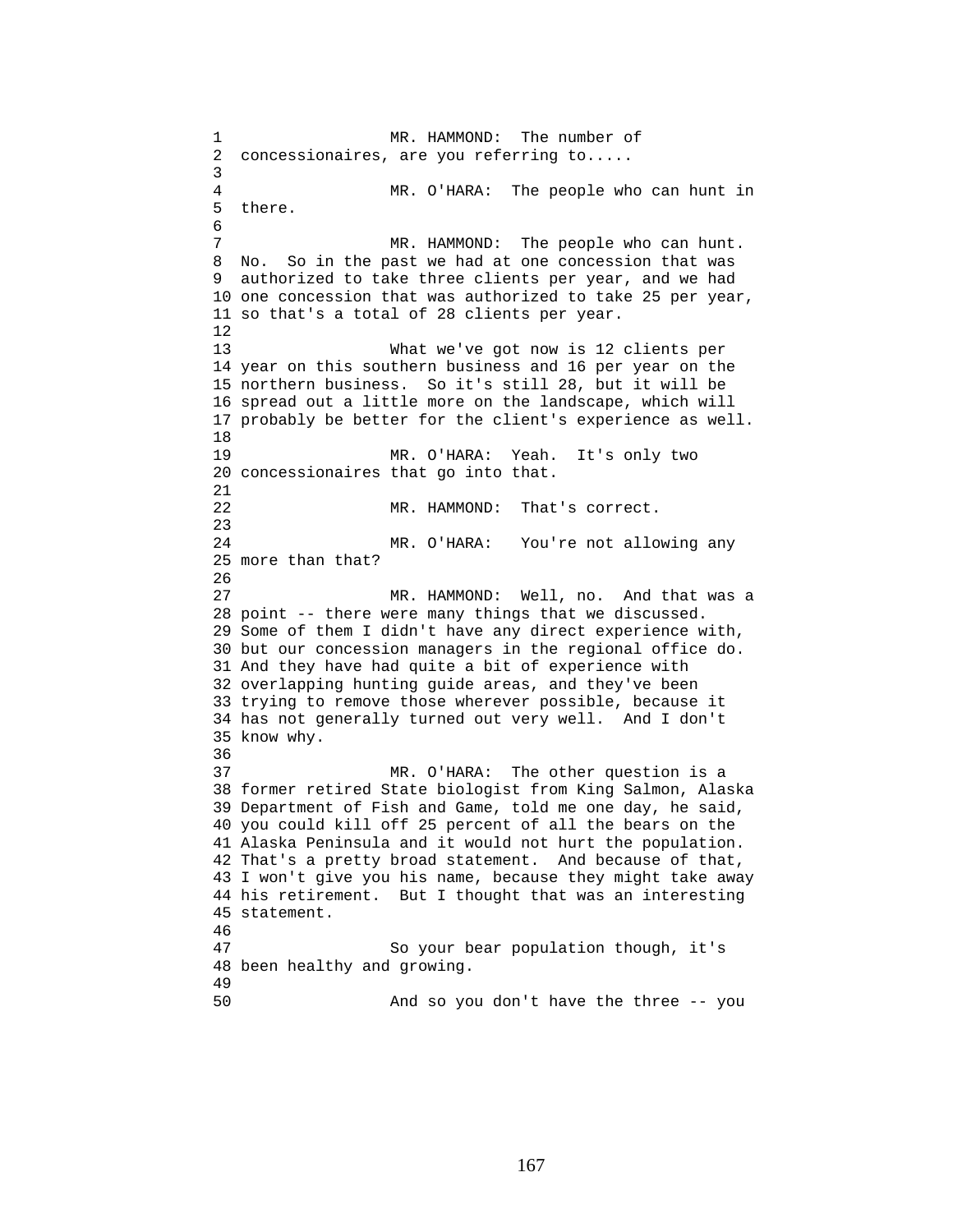1 had a number 3 and a number 16 in there; now you have 2 two with bigger numbers. 3 4 MR. HAMMOND: No, we had a 3 and a 25. 5 Now we have a 12 and a 16. 6 7 MR. O'HARA: Okay. So they have more 8 equalled out then as far as that goes. 9 10 MR. HAMMOND: Yeah. 11 12 MR. O'HARA: Well, thank you. I really 13 appreciate that. 14 15 MADAME CHAIR CHYTHLOOK: Okay. Any 16 other questions. 17 18 (No comments) 19 20 MADAME CHAIR CHYTHLOOK: I guess my 21 question would be in your alternative A, is that what 22 we're talking about? The no action, it's stating that 23 the subsistence and sports hunting with out guides 24 could continue in the area. Is that also true with the 25 other two alternatives? 26 27 MR. HAMMOND: Yes, there is no affect 28 of this action on whether subsistence and unguided 29 sport hunting is authorized. The reason it makes that 30 statement is to clarify that there's still harvest even 31 under an alternative where we don't authorize guided 32 harvest. But that unguided harvest by both subsistence 33 or unguided sport hunters is still available regardless 34 of whether we authorize the concession. 35 36 MR. O'HARA: One more. Are you still 37 going on with your report? 38 39 MR. HAMMOND: I have a few other topics 40 I can share, but if you're interested in this, anything 41 else you have on the hunt concession, now is a good 42 time. 43 44 (No comments) 45 46 MR. HAMMOND: Okay. I was going to 47 also point out to the Council that at Brooks Camp we 48 have been undergoing a fairly large project for a few 49 years now evaluating the access across the Brooks River 50 in relation to the camp. I don't want to take up too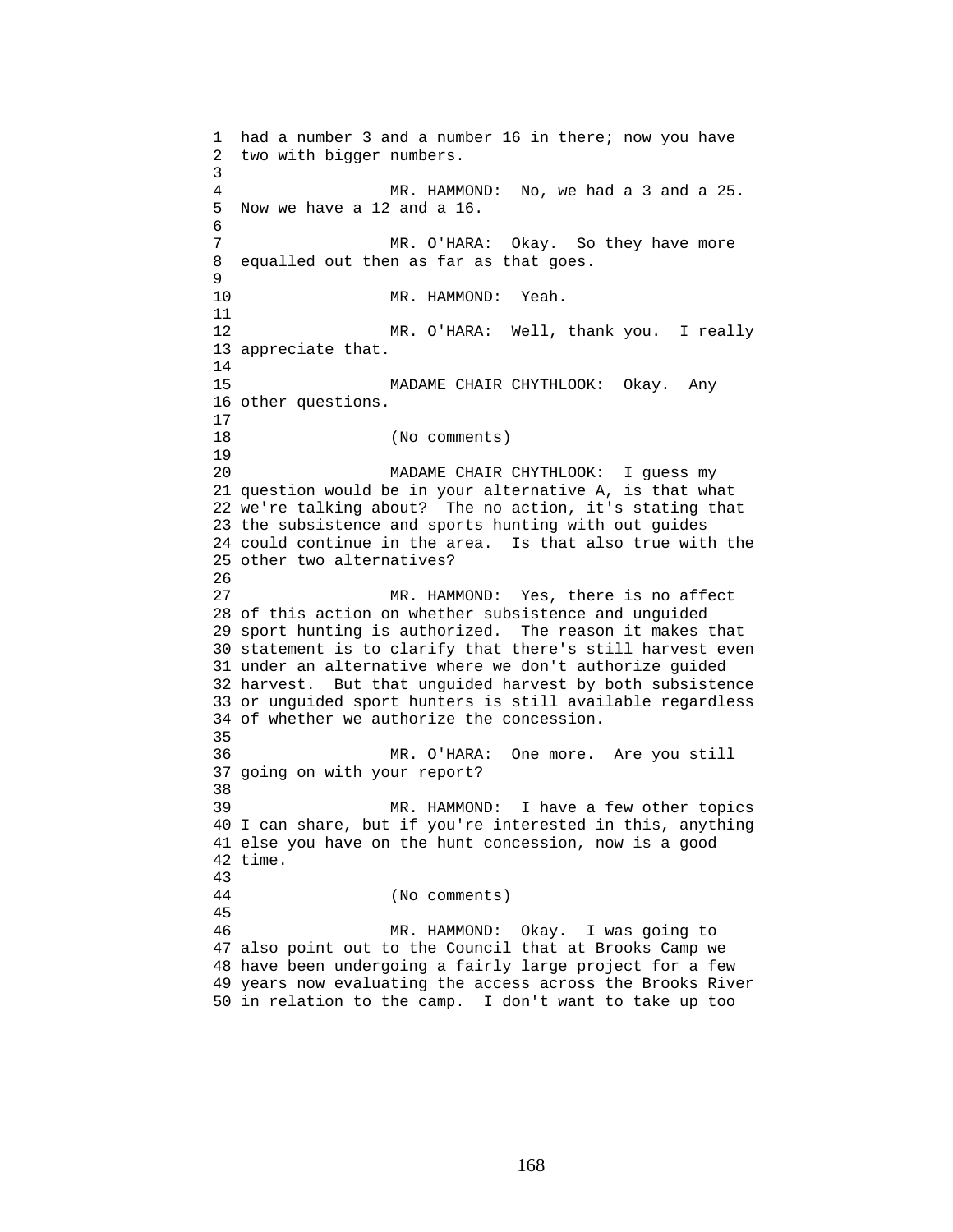1 much of your time explaining the crazy convoluted 2 history of this, but we have been evaluating putting an 3 elevated walkway across the river, and this is the same 4 area in that lower river where the current floating 5 bridge is. 6 7 And there was a environmental impact 8 statement that was prepared in draft, and we received 9 comments on that, and I just in fact sent my last 10 comments in Friday on that. Or my last responses to 11 comments. Those are being compiled. And we expect a 12 decision before summer. I suspect that they'll make a 13 decision after they get all the comments compiled, 14 sometime in the November/December time frame, but they 15 may take some time to get it all prepped before it's 16 made public. I'm not sure how that works. I haven't 17 worked on one of these before. 18 19 One comment that was sent in was asking 20 about ensuring access both during construction and 21 after construction for the redfish fishery at the mouth 22 of Brooks River. And one of the things that we were 23 looking at is making sure that it's actually part of 24 our construction contracts if we end up building is 25 that we have assurance in the construction process that 26 there's not a point where that redfish harvest wouldn't 27 be available during the times when it's authorized. 28 29 And I don't think there were any other 30 subsistence related questions that came in on public 31 comment that I saw. I didn't see them all. 32 33 We already talked about moose and bear 34 surveys. 35 36 And I guess the last two things, you 37 guys are familiar with the redfish. We've not had a 38 lot of changes. I'm not up to date on where the 39 proposal that the group sent to the State Board of Fish 40 ended up, whether it was finalized or not. And so I 41 apologize for that. Richard may be more aware of its 42 condition. 43 44 And I do know that we have not been 45 successful in getting an updated list of eligibles from 46 the Naknek Village Council and the King Salmon Tribe in 47 combination yet, but that's the current work. 48 49 I think that's it, if there's 50 questions.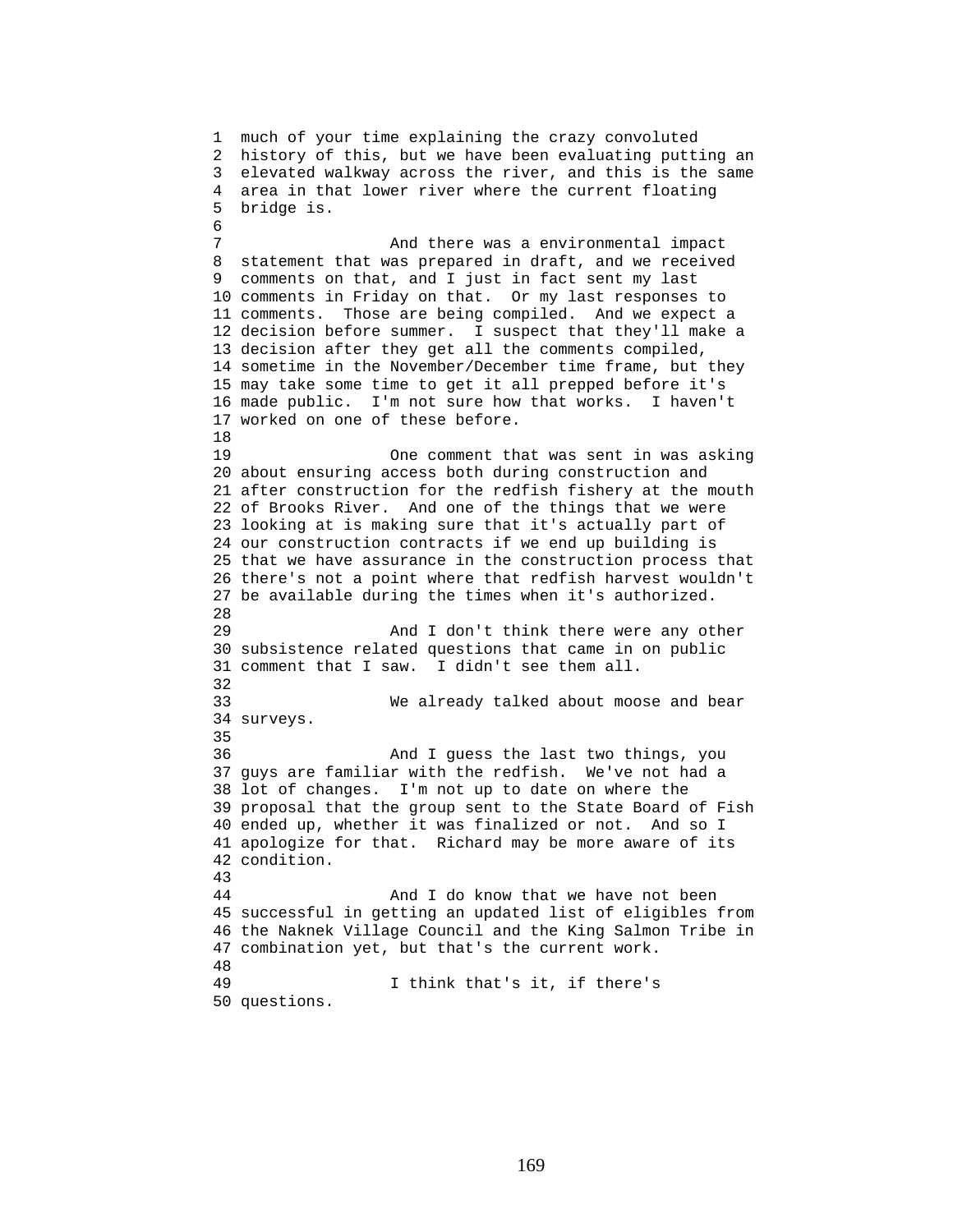1 MADAME CHAIR CHYTHLOOK: Dan. 2 3 MR. O'HARA: Yeah. Well, Troy, we 4 visited you this summer up there and I thought that -- 5 you've been there for how many years now, up at Katmai? 6 7 MR. HAMMOND: Fourteen. 8 9 MR. O'HARA: Fourteen years. So you've 10 seen between the 11th and the 14th and 15th of July is 11 when your biggest population of bears usually end up 12 there with the sockeyes coming into Brooks. 13 14 MR. HAMMOND: At Brooks, yes, sir. 15 16 MR. O'HARA: Yeah. This year on the 17 11th there wasn't too much action. I guess everything 18 was a few days late. But I was really impressed on how 19 well the Staff worked there wit the people, and there 20 was a lot of people there on the 11th when I was there 21 that day. I came in in the morning and left in the 22 afternoon. And if anybody gets a chance to visit, 23 that's an incredible, incredible opportunity to visit 24 that. And truly it's for the bears. It's not for the 25 people. People don't like hearing that, but that 26 really is the bears country. 27 28 But the interacting between people, 29 groups of people and troops bears, it's, you know, a 30 lot of park personnel to spread out and they do a good 31 job of herding those people out of there and letting 32 the bears keep going. So I really appreciated the 33 opportunity to go up there. And I saw you there at the 34 same time. 35 36 MADAME CHAIR CHYTHLOOK: Richard. 37 38 MR. WILSON: Madame Chair. 39 40 You indicated that, the way it sounded, 41 that this bridge was a go. It's beyond the comment 42 period, and it is going in or is this comment period 43 still on. 44 45 MR. HAMMOND: The comment period ended 46 in August. The comments -- so there's a team of folks 47 in Denver and in the regional office in Anchorage that 48 manage this environmental impact statement process. 49 And they went through all the comments and identified 50 parts that needed responses from which sorts of people,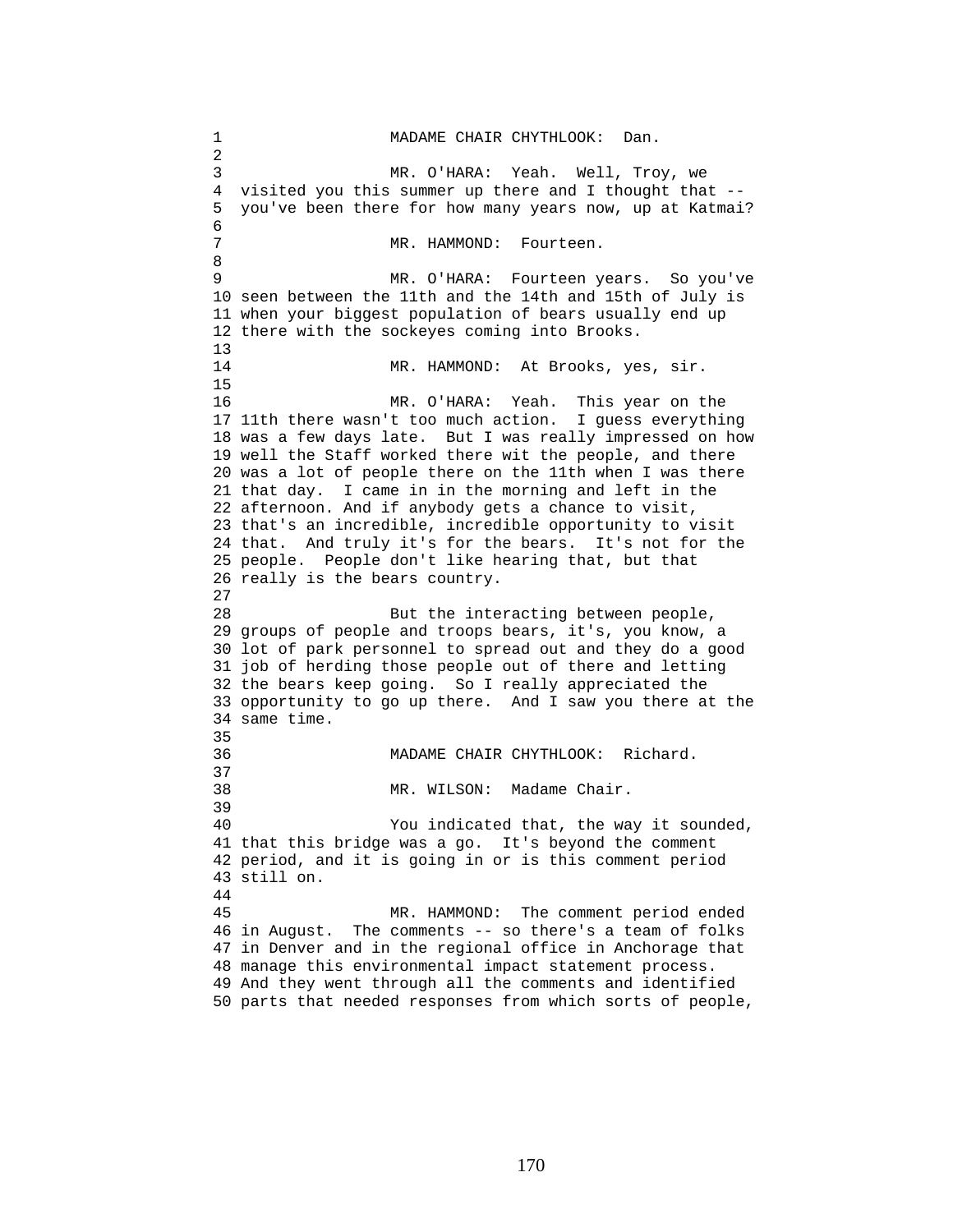1 like whose the right person to look at this and address 2 it. So comments that related to biology ended up 3 coming to me. So I've seen pieces. 4 5 But most of the comments, I don't know 6 about most. Many of the comments I haven't seen. 7 8 The decision will be made by the 9 regional director based on the body of all of those in 10 relation to what was proposed. And so the comment 11 period has ended, but, no, a decision hasn't been made. 12 We anticipate a decision, but I haven't seen the 13 comments as a body, and I don't know if there was 14 something in there that would suggest that it's -- 15 biologically I didn't see any big issue biologically, 16 but a lot of the decision process on an action like 17 this is not to do with biology. 18 19 MR. WILSON: We've discussed this quite 20 a bit actually on the local level in our corporate land 21 status, the village. You know, there's a lot of 22 dissention about putting something permanent up in the 23 park when we as a people have already been denied 24 access to that park for cabins and what have you. So I 25 was -- I think that's kind of where it lies right now. 26 27 28 And as far as the redfish goes, I don't 29 think we've really created a new list that has been 30 updated. The Park Service or the community can't seem 31 to get together to break out a new one. So we're 32 working on it, but, of course, the weather's not 33 allowing us to do much at the moment. 34 35 MR. HAMMOND: I did have one other 36 update as well when people are done with the questions. 37 38 MADAME CHAIR CHYTHLOOK: Any other. 39 40 (No comments) 41 42 MADAME CHAIR CHYTHLOOK: I guess I want 43 to expand on the redfish issue. You know, we've been 44 dealing with that. I don't know, I wasn't on the Board 45 when the issue first came on. But I don't know where 46 the listing of users came. And it's my observation to 47 this is it's going to take some time to develop a list 48 like that when they probably -- not majority, but some 49 of them are probably deceased. Descendants. I don't 50 know how you guys are going to find descendants. Seems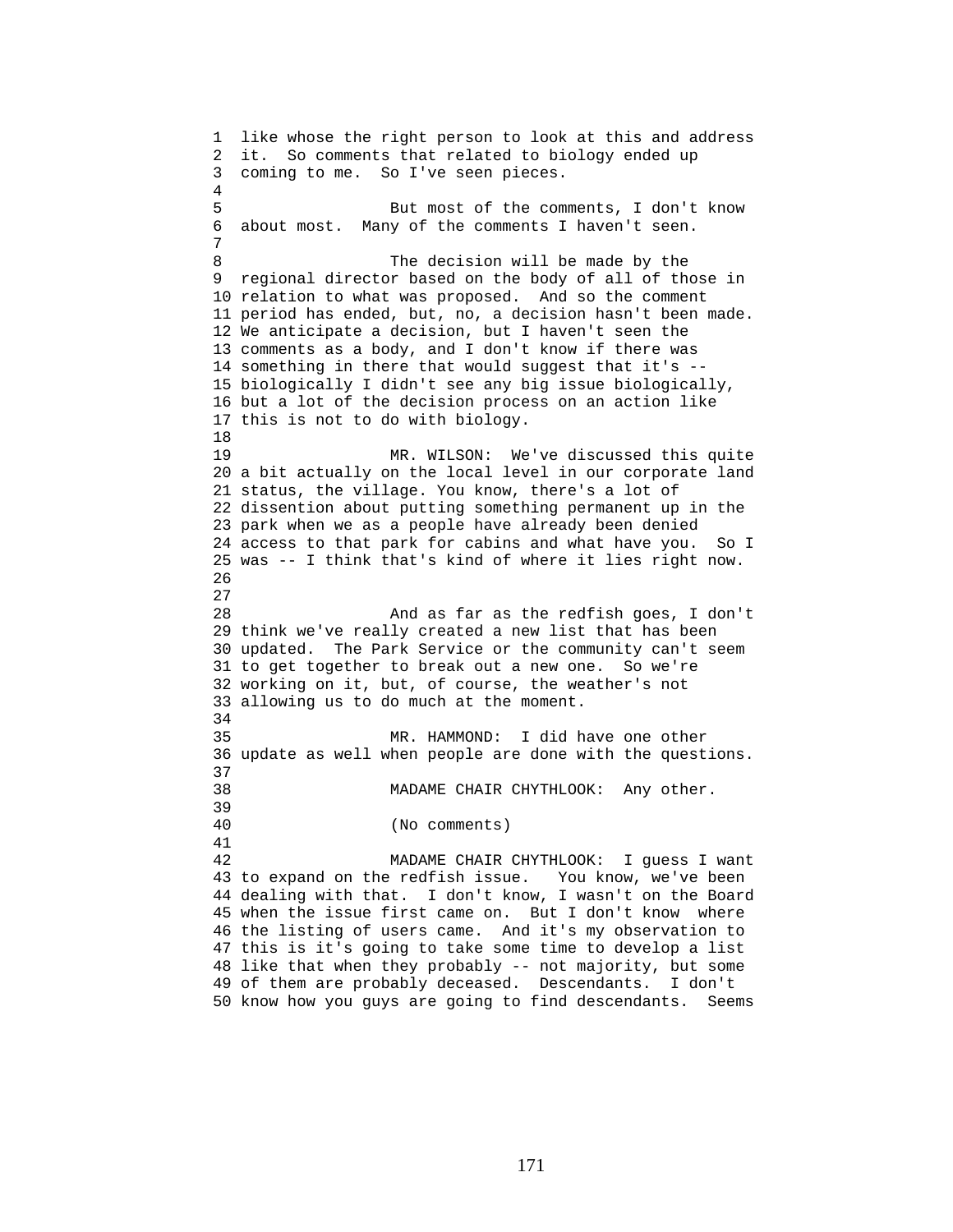1 it would just be easier to -- unless there's opposition 2 from the original users, you know, if they're still 3 alive. It seems like it would just be easier to open 4 that for traditional users of redfish. 5 6 You know, there's really no large 7 population of people that use redfish, because it's 8 spawned out and I think the only -- this is from my 9 experience, and even trying to feed my boys, because 10 when my boys were to the age where they needed to have 11 that taste of redfish, we were out of state. So we 12 come back, I process it, I have it available, but 13 there's no interest in it, because they never developed 14 a taste for that, and because it's spawned out and it's 15 processed, but, you know, it's just air dried. And 16 some people, you know, think it's not quite processed 17 enough to eat. 18 19 So in that light, it seems like you 20 wouldn't get an influx of people, users of these 21 redfish anyway. And instead of trying to develop a 22 list of original users and descendants, what -- and I 23 guess one of the main reasons why it hasn't been opened 24 for, you know, people to use is because subsistence 25 users aren't allowed, right, in the area. But I think 26 to make things easier, it seems like you should just 27 open it up for user groups that are interested in using 28 the resource. 29 30 MR. HAMMOND: Madame Chair. I fully 31 agree with you. That would be a lot simpler. The 32 situation would be a lot easier to manage in that 33 framework, just because it would be more general as far 34 as the list. The Park Service doesn't have the 35 authority to do that. 36 37 What we can do when Congress tells us 38 that you're going to let people go into the Park is we 39 can let people into the park, and then if there's too 40 many people in the park, think about Yosemite or 41 Yellowstone, we can start saying, okay. This -- you 42 can't have anybody that wants to in all of these 43 places. It has to be limited to this many people per 44 day, because we can make restrictions from what's 45 authorized in law where it's necessary for the conduct 46 of our agency business. 47 48 We can't open something that's closed 49 by law. And the problem we're dealing with here 50 specifically is that the public law that authorized the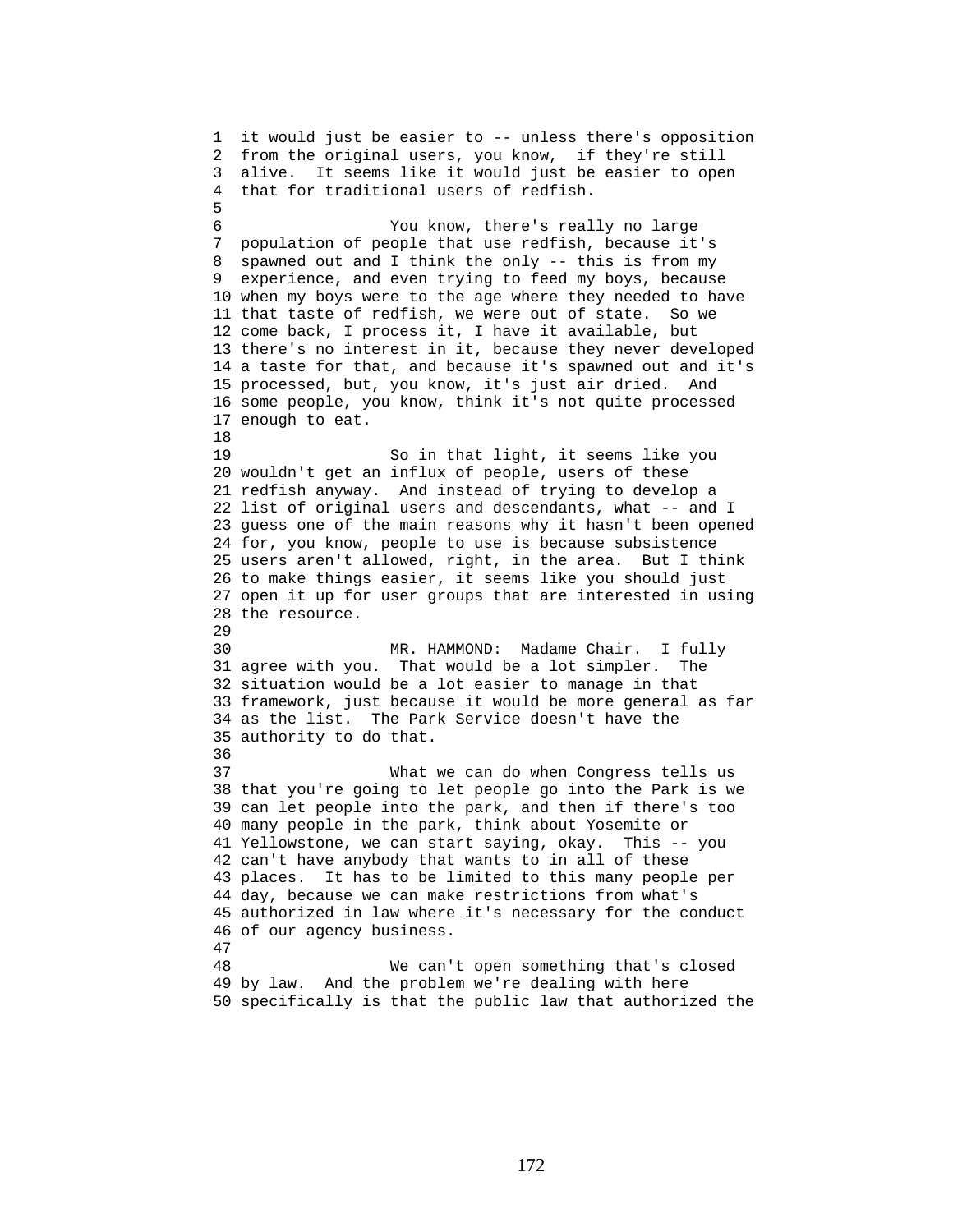1 redfish fishery, in the law specifically stated that it 2 is open to descendants of people who lived in the park. 3 And so that's -- so there's basically two ways to 4 ascertain who lived in the park. We can try to manage 5 that list in our office, which I don't think would be 6 very complete or accurate, or we can have the people 7 who live there or who are descended, get together and 8 agree on that list. 9 10 That was initially done after passage 11 of this law. So there is a list, but the list hasn't 12 been updated. There are both people that have passed 13 on and there are marriages and births and all of those 14 sorts of things that the update is the thing that we 15 were tasked or trying to work with them on, and which 16 we continue to do. 17 18 I fully agree that it would be simpler 19 and probably more productive to have it open to 20 traditional users. That's not within the National Park 21 Service purview, because of the way the authorizing law 22 is written. 23 24 MADAME CHAIR CHYTHLOOK: I guess 25 another question is, is descendants defined as 26 traditional users from that area, or is it just 27 descendants, because if it's just descendants, and a 28 person could do a descendant map, you know, eventually 29 everybody's going to be in that descendant group, 30 probably including myself. 31 32 MR. HAMMOND: You know, I actually was 33 wondering the same thing. I don't know in the -- do 34 you know, Richard, if it specifically says a local 35 descendant? I don't think it does. 36 37 MR. WILSON: Madame Chair. Troy, I was 38 actually going to hit you up with an answer. We had 39 this discussion not long ago about where does the list 40 generate from in the descendant side of things. And I 41 asked the question, so is it -- does it mean that 42 you're two extensions on the people that are restricted 43 out of that area? Are they -- is that part of the 44 descendant group, or is it just originally in the 45 Valley of 10,000 Smokes area, and the original 46 selection where this descendant list comes from. And 47 that was a question I had. 48 49 MR. HAMMOND: Well, I believe the 50 language specifically says descendants that lived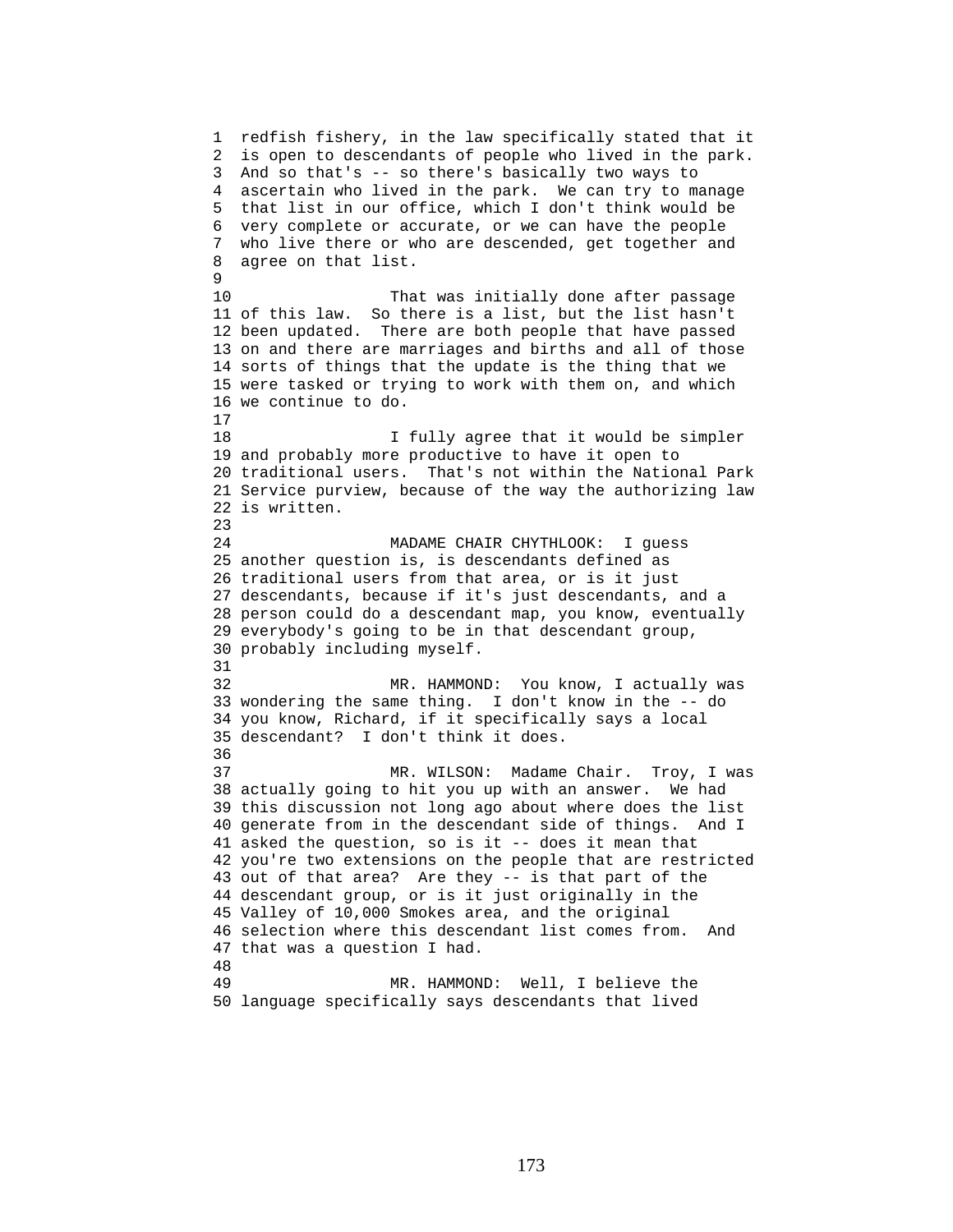1 within the boundary in the Naknek Lake and River 2 drainage, but I am not positive. I may have to have to 3 come back to you on that. I don't have it memorized. 4 5 MR. WILSON: Madame Chair. That would 6 actually help us at the village level if we knew who 7 was eligible on this list, you know. And I think it's 8 been discussed before, but I, too, don't remember.  $\mathsf{Q}$ 10 MR. HAMMOND: I can get you an answer 11 and I think I can have it to you tomorrow morning. 12 13 MADAME CHAIR CHYTHLOOK: Okay. Any 14 more redfish. 15 16 (No comments) 17 18 MADAME CHAIR CHYTHLOOK: If not, you 19 have additional information. 20 21 MR. HAMMOND: One other item I wanted 22 to share with the Council, which I forgot to put on my 23 list. It's not really a resources topic, but it's 24 something that we were very excited about at the Park. 25 We were successful in working with Alaska Geographic to 26 take the eighth class from Perryville and I believe 27 another eighth grader who is also from one of those 28 family groups from Anchorage out to the Park this year, 29 and it was the 100th anniversary of the eruption of 30 Novarupta. And our goal was to take out into the Park 31 some people who had family ties from living in the 32 Park, but hadn't been back and that -- we had people 33 from almost all divisions in the Park participating and 34 helping make that trip work. And we had a chaperon 35 from the school district down in Perryville. 36 37 They were take out -- of course, 38 getting over to the old Katmai Village site is a little 39 more complicated, and this wasn't the best weather year 40 anyway, but we were successful in getting them a chance 41 to go to Old Savonoski, and that alone was a pretty 42 involved day. We got them out into the Valley of 43 10,000 smokes. And they were at Brooks Camp for a 44 couple days. 45 46 So that was just a real highlight for 47 us, and I wanted to share it with the Council. 48 49 MADAME CHAIR CHYTHLOOK: Alvin. 50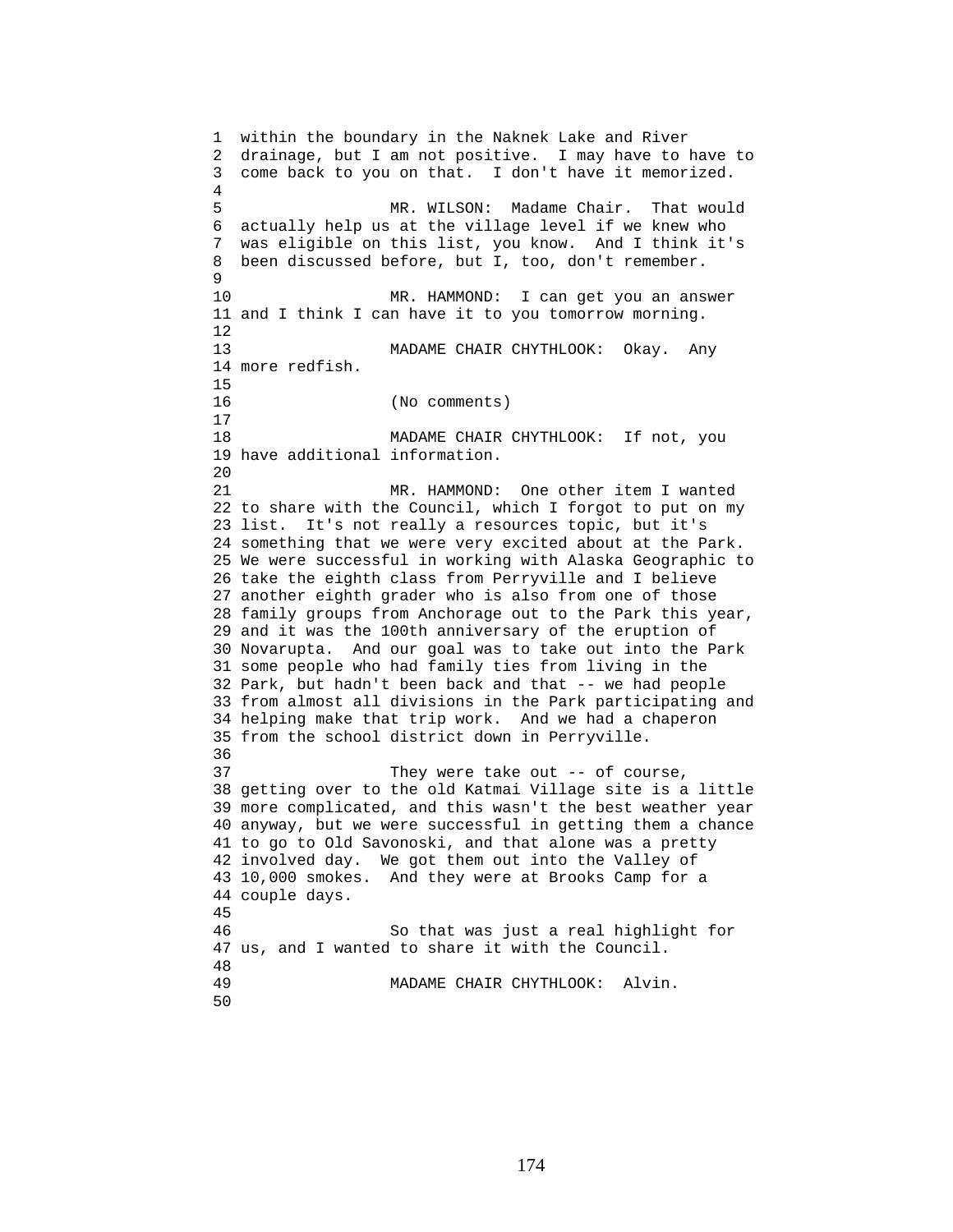1 MR. BOSKOFSKY: Yes. I spoke to Gerald 2 and he said it was very enjoyable. He said he really 3 enjoyed that trip. 4 5 MADAME CHAIR CHYTHLOOK: Okay. 6 Anything else. Any questions. 7 8 (No comments) 9 10 MADAME CHAIR CHYTHLOOK: If not, thank 11 you. 12 13 Let's take a quick five-minute, and 14 then we'll come back with the SRC membership. 15 16 (Off record)  $\begin{array}{c} 17 \\ 18 \end{array}$ (On record) 19 20 MADAME CHAIR CHYTHLOOK: Okay. I'm 21 going to call the meeting back to order. And next on 22 the agenda is SRC membership. And right after the SRC 23 membership, we'll hear from Susie regarding the moose 24 management plan and what we need to do in preparation 25 for tomorrow. 26 27 So SRC membership. SRC membership 28 update. Donald. 29 30 MR. MIKE: Thank you, Madame Chair. 31 One of the roles and responsibilities of this Council 32 is to appoint the SRC members to Lake Clark and 33 Aniakchak National Park. I think the membership for 34 Lake Clark is all up to date, and for the Aniakchak SRC 35 I think there's some members that have not attended a 36 meeting. And as an appointing source, the Bristol Bay 37 Regional Advisory Council is an appointing source for 38 the Aniakchak SRC. 39 40 I've been working with the National 41 Park Service and the State Department of Fish and Game 42 on getting a list for this Council to consider to make 43 an appointment to the Aniakchak SRC. And working with 44 the Park Service and the State, Susie Brito, Susan 45 Brito, we've identified an individual from Chignik, and 46 there's been discussion and dialogue between the State 47 and the Chignik Village Council as far as getting a 48 person nominated to sit on the Chignik Advisory 49 committee, and that's in the process of getting 50 finalized.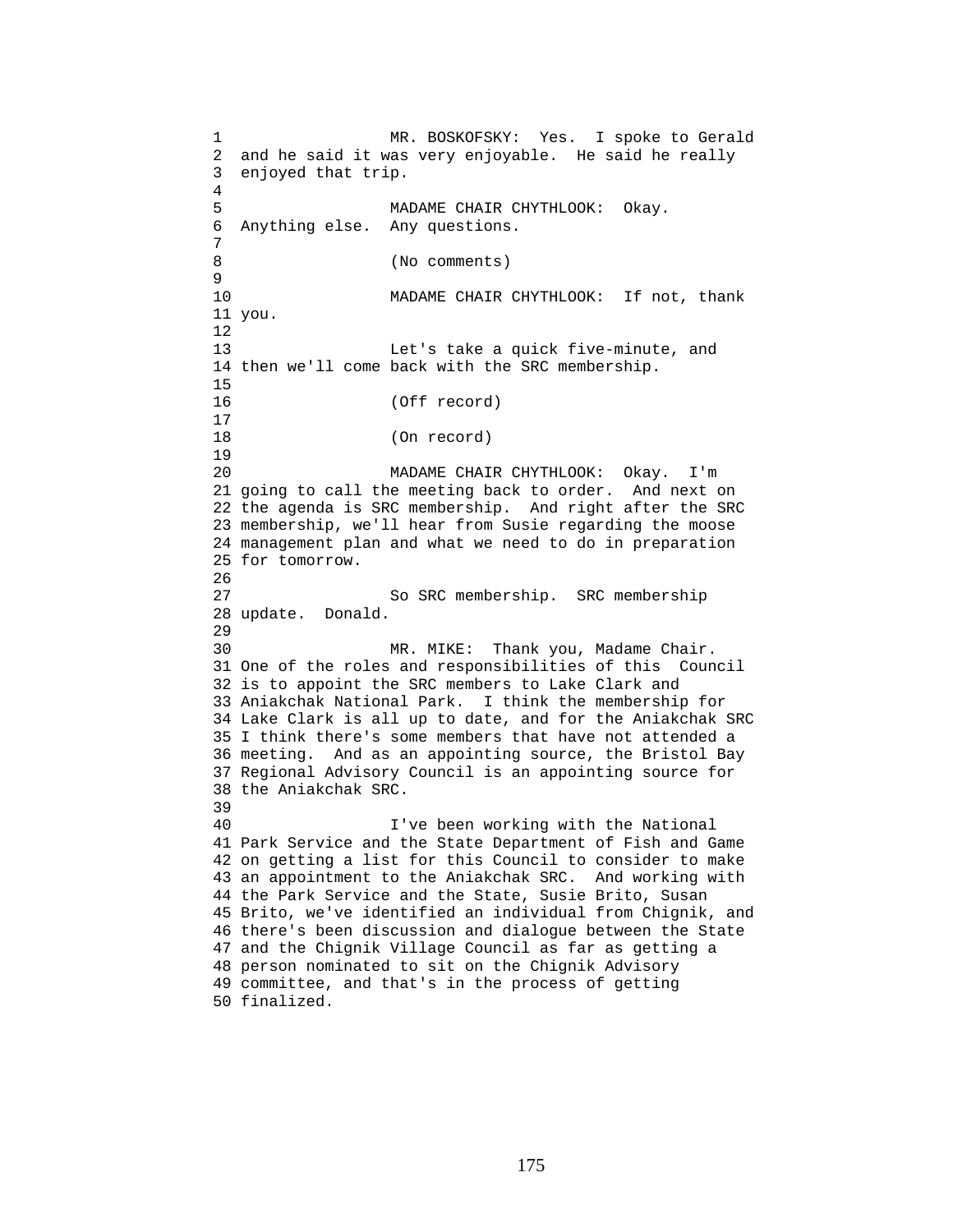1 But one of the criteria for appointing 2 a member to the SRC, the appointee has to be a sitting 3 member of a Regional Advisory Council or a current 4 member of a State Advisory Committee to have an 5 appointment from this Council to the Aniakchak SRC. 6 7 So that's where we're at right now. 8 And I've been working with Mr. Boskofsky as far as 9 trying to get names for this Council to consider and 10 make appointment to the SRC. 11 12 Alvin, do you have any more to add to 13 it? 14 15 MR. BOSKOFSKY: Yeah. We have one name 16 that's -- well, actually two people that are willing to 17 serve on the SRC. Donny Lind and Marty Kakak. 18 Clarence is working on trying to see if we could get 19 Marty into that Governor's position to replace Bobby. 20 We haven't been able to get ahold of him for years. 21 And we'd like to get Johnny Lind replaced with Donny 22 Lind. So we've been having a real hard time trying to 23 get quorum to hold a meeting.  $2.4$ 25 MADAME CHAIR CHYTHLOOK: So I guess -- 26 Donald. 27 28 MR. MIKE: Thank you, Madame Chair. 29 The current situation right now as it sits is that Mr. 30 Donny Lind that Mr. Boskofsky was just discussing, he 31 has not been officially nominated to the Advisory 32 Committee for the Chigniks, is that correct? So until 33 we hear that he is officially nominated to sit on -- or 34 nominated to sit on the Chignik Advisory Committee, and 35 if it is the wish of the Council to make this 36 appointment, he had to be officially seated as an 37 Advisory Committee member before this Council can take 38 any action. 39 40 MADAME CHAIR CHYTHLOOK: John. 41 42 MR. JONES: So you've got to have Donny 43 on the AC before you could do this, is that what you're 44 talking about? The AC? 45 46 MR. MIKE: Madame Chair. That is 47 correct. For this Council to make any official 48 appointments to the Subsistence Resource Commission, 49 the appointee has to be a member of this Council or a 50 sitting member of the State Advisory Committee before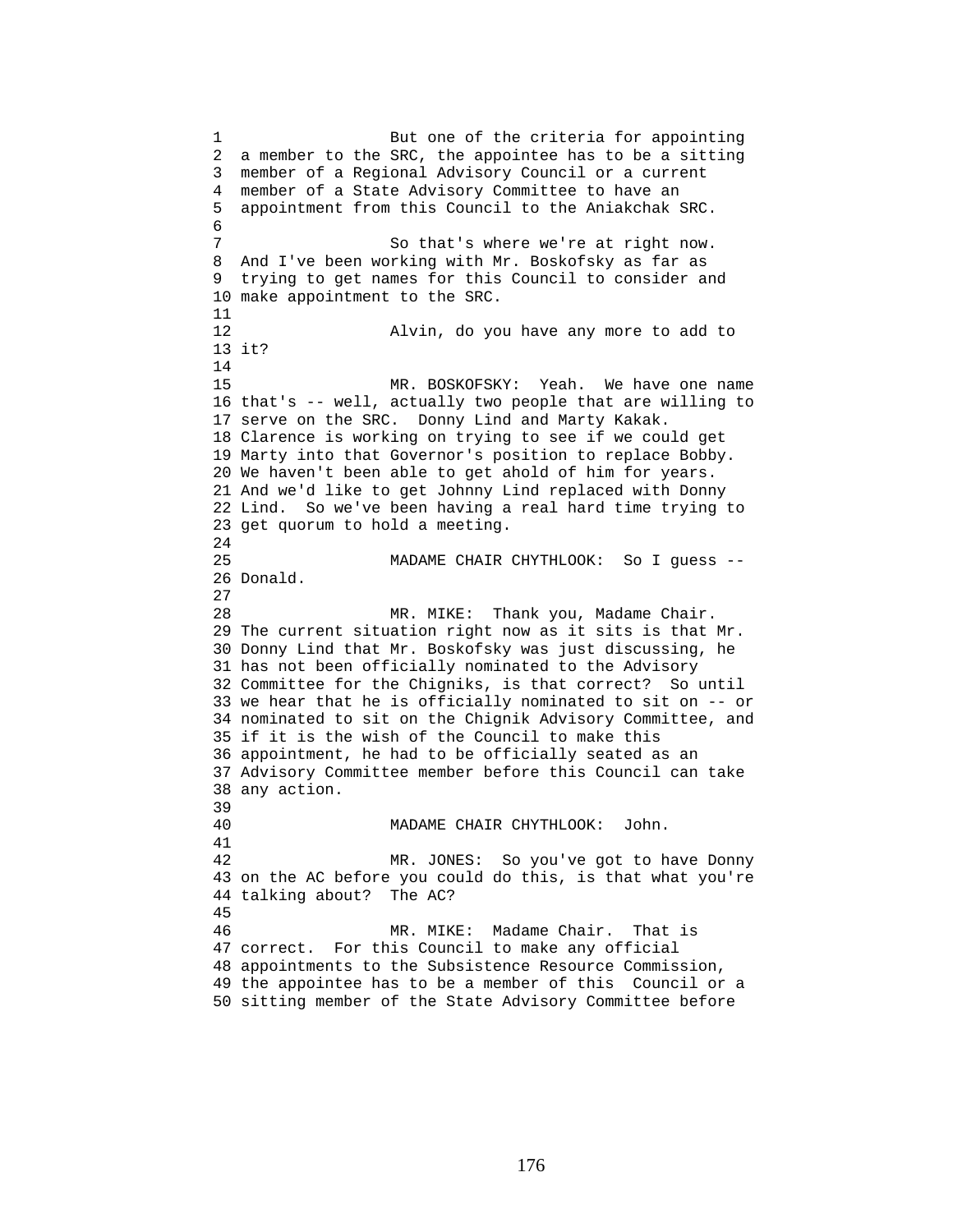1 this Council can make any official appointments to the 2 SRC. 3 4 MR. JONES: So all we have to do is 5 seat Donny at our AC meeting. 6 7 MS. JENKINS BRITO: As it stands right 8 now, I've been in touch with the tribal councils in 9 Chignik Lake, Chignik Lagoon, Ivanof Bay and 10 Perryville. And I've sent letters also to the tribal 11 and city councils in Chignik Bay. There are several 12 vacant seats on the Chignik Advisory Committee as it 13 stands right now, and several terms have lapsed. And 14 so what we're trying to do is seat some of these vacant 15 seats, and a couple members of the Advisory Committee 16 have called and resigned, specifically Johnny Lind has 17 left the Advisory Committee and what the hope is is 18 that the tribal council of Chignik Lake I believe is 19 where Johnny Lind's seat was. I'm trying to remember 20 off the top of my head. 21 22 MR. JONES: Yeah, he was the president. 23 24 MS. JENKINS BRITO: Okay. But he was 25 sitting from Chignik Lake or -- okay. So when Johnny 26 resigned, I wrote to the tribal council of Chignik Lake 27 and requested that they elect or nominated a new 28 representative for their designated seat. And the name 29 put forth of interest was Donny Lind. And I have been 30 in contact with them, and my hope was, was that we 31 could have the names from the tribal councils in the 32 Chignik area by mid November and hold the first 33 advisory committee meeting by mid December so we can go 34 over stuff for the Aleutians and fish and Board of Fish 35 -- or Board of Game. 36 37 But I had spoke with Donald that I 38 hoped to have Donny Lind sat officially on the AC by 39 mid November was the goal. 40 41 MR. JONES: So we're going to have a 42 village council meeting in Chignik Lagoon on I think 43 it's the 27th, so at that time should we try to figure 44 out -- because I know the -- I was on the AC. I think 45 I was on the AC. At one point I was the vice president 46 of it, but then all of a sudden I didn't know where I 47 was at. 48 (Laughter) 50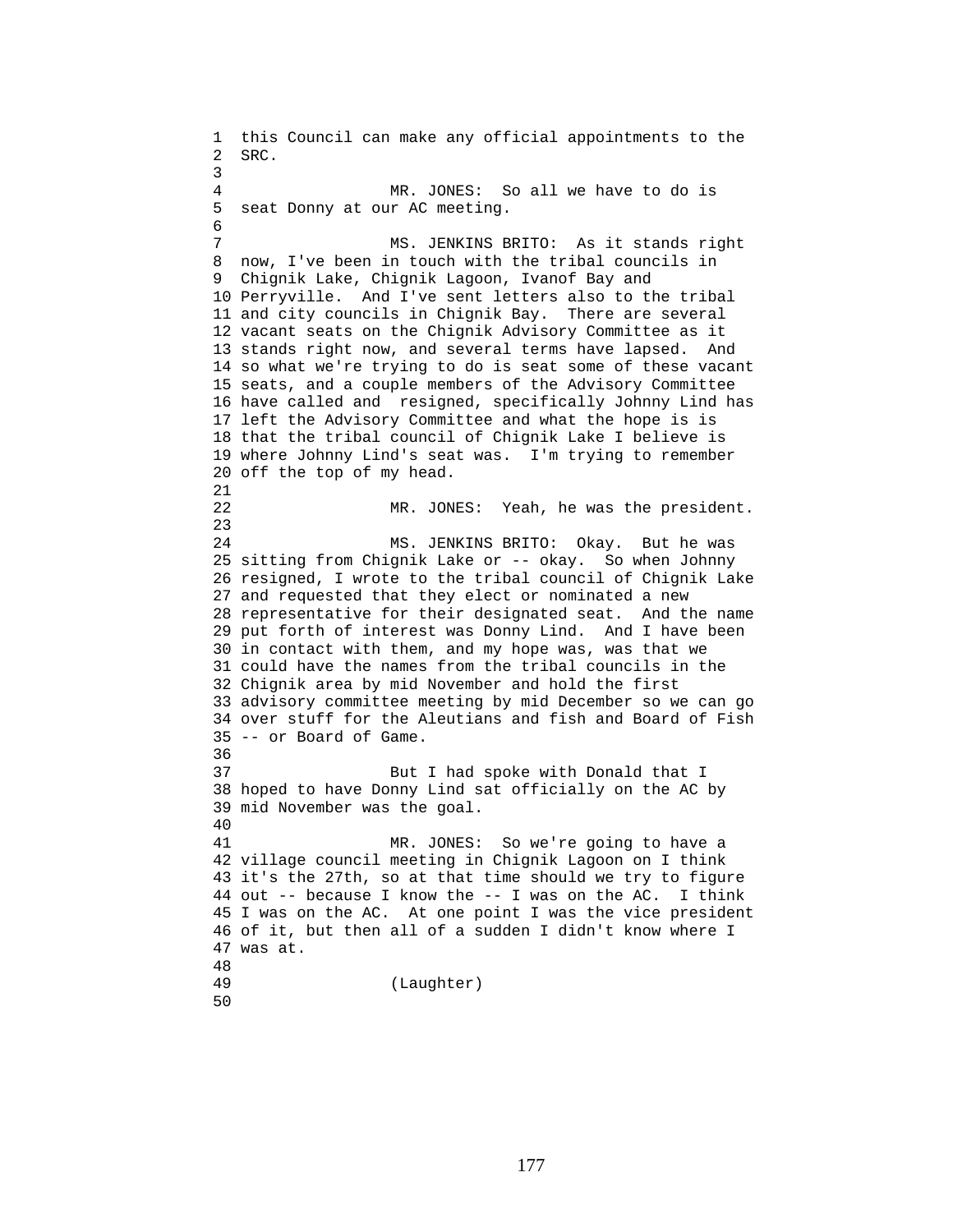1 MR. JONES: But, yeah, so we need to 2 bring that up and have that in place by when? 3 4 MS. JENKINS BRITO: The goal was mid 5 November, but if there's already a regularly scheduled 6 village council meeting, I had told the interested 7 parties that I had sent out emails to that if there's 8 already a regularly scheduled meeting coming up, that 9 that would probably be the best time to cover it. The 10 only one that we really wanted to kind of kick into 11 gear was Chignik Lake so we can get Donny sat on the 12 Advisory Committee so then he can be nominated to sit 13 on the SRC. And so the rest of the villages in the 14 Chignik area can kind of do so at their regularly 15 scheduled meetings. So if it's not until the end of 16 November, that's fine. 17 18 MR. O'HARA: Madame Chair. Probably 19 for John. Madame Chair. 20 21 You have the Chignik State Advisory, 22 the Fish and Game Board? 23 24 MR. JONES: Yeah. 25 26 MR. O'HARA: Does that take in Chignik 27 Lake, Bay, Lagoon and Perryville and Port Heiden? 28 29 MS. JENKINS BRITO: No. 30<br>31 MR. JONES: No, not Port Heiden. 32 33 MR. O'HARA: Is there a member from 34 each one of the communities on there? 35 36 MS. JENKINS BRITO: For this specific 37 Advisory Committee, the way that it is structured, the 38 joint board when this Advisory Committee was initiated, 39 they designated three seats to each community in the 40 Chignik area as follows: Chignik Bay, Chignik Lake, 41 Chignik Lagoon, Ivanof Bay, and Perryville, each have 42 three designated seats in the Advisory Committee. 43 44 Port Heiden, Pilot Point, Igiugig and 45 Ugashik are all Lower Bristol Bay Advisory Committee. 46 47 MR. JONES: I don't know why Ivanof's 48 on there, but they're there. 49 50 MADAME CHAIR CHYTHLOOK: So it sounds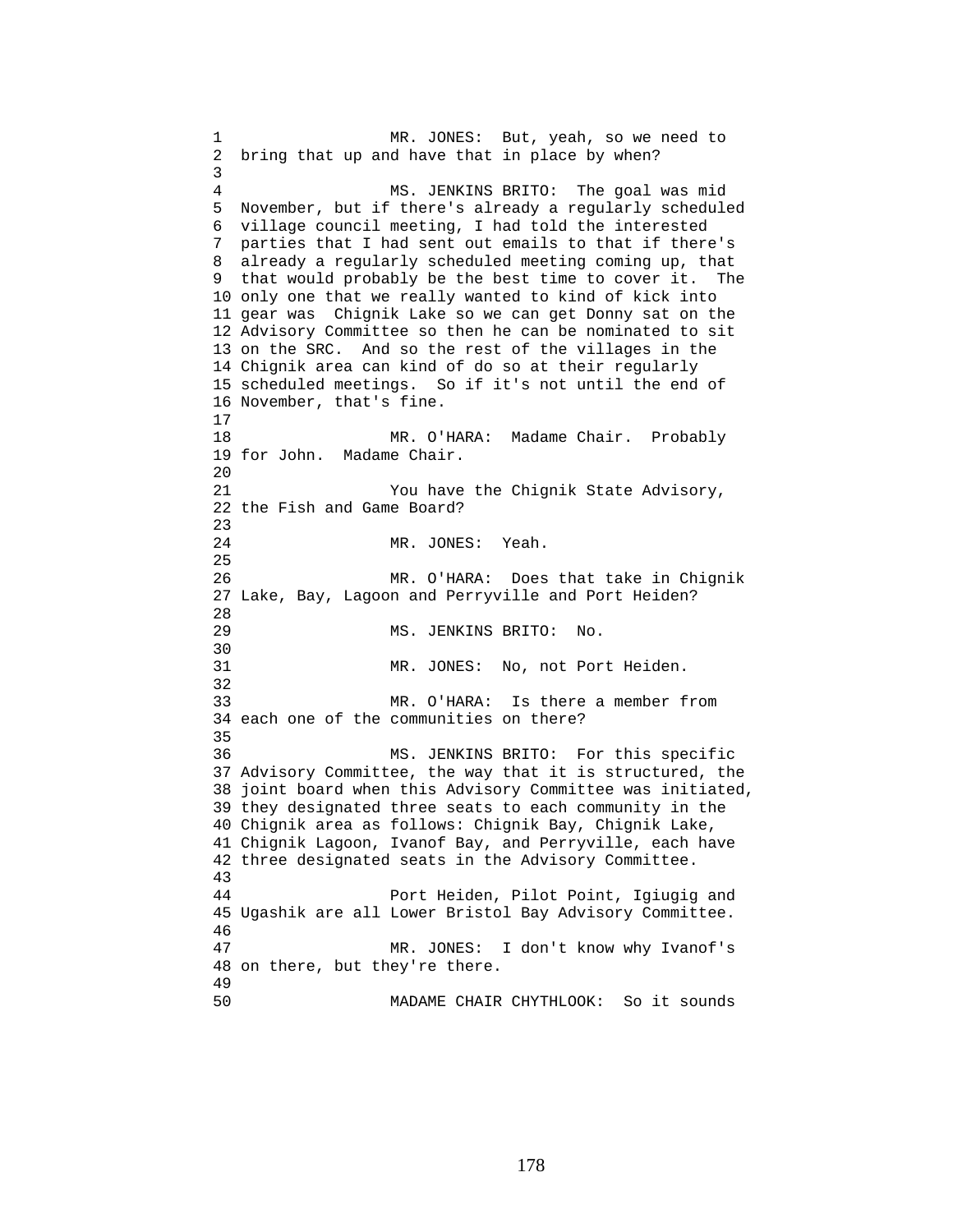1 like we don't make any actions, appointments today 2 until all the meetings that needs to go on for proper 3 election are set in place. So we table this until the 4 next, the spring meeting or how are we going to work 5 this. 6 7 MR. MIKE: Madame Chair. I'm going to 8 -- working with the Park Service and Mr. Boskofsky, Mr. 9 Don Lind is a qualified person to be appointed to the 10 SRC. As far as getting an official appointment from 11 this Council for Donny Lind to be appointed to the SRC, 12 since he is not a sitting member currently on the 13 Advisory Committee, I think it would be premature for 14 this Council to make the official appointment, unless, 15 you know, the Council could select -- elects to make 16 the appointment pending on the outcome of the village 17 council meetings designating Mr. Donny Lind as an 18 Advisory Committee member for the Chigniks. 19 20 MR. JONES: So once Donnie's seated on 21 there, we have to vote on putting him on this other 22 committee. 23 24 MR. MIKE: Madame Chair. According to 25 the -- this Council appoints members to the SRC, one 26 for Lake Clark and one for Aniakchak. And for those 27 members to be appointed to the SRC, they must be a 28 member of this Council, Bristol Bay Council, or a 29 sitting member of the State Advisory Committee. They 30 have to be seated currently, and then this Council 31 would have names presented to them for them to consider 32 to be appointed to the SRC, either to Lake Clark or 33 Aniakchak. 34 35 MR. JONES: So if Donny got on there 36 say next week or something like that, could you do a 37 phone poll or an email deal to vote for him? 38 39 MR. MIKE: I think that might be a 40 possibility, but as far as public meeting 41 announcements, this is an official chartered Council, 42 we might have to do a public notice that the Regional 43 Advisory Council is going to have a meeting, but we'll 44 work out the details. 45 46 Mr. Johnson, do you have any thoughts 47 on that. 48 49 MADAME CHAIR CHYTHLOOK: Carl. 50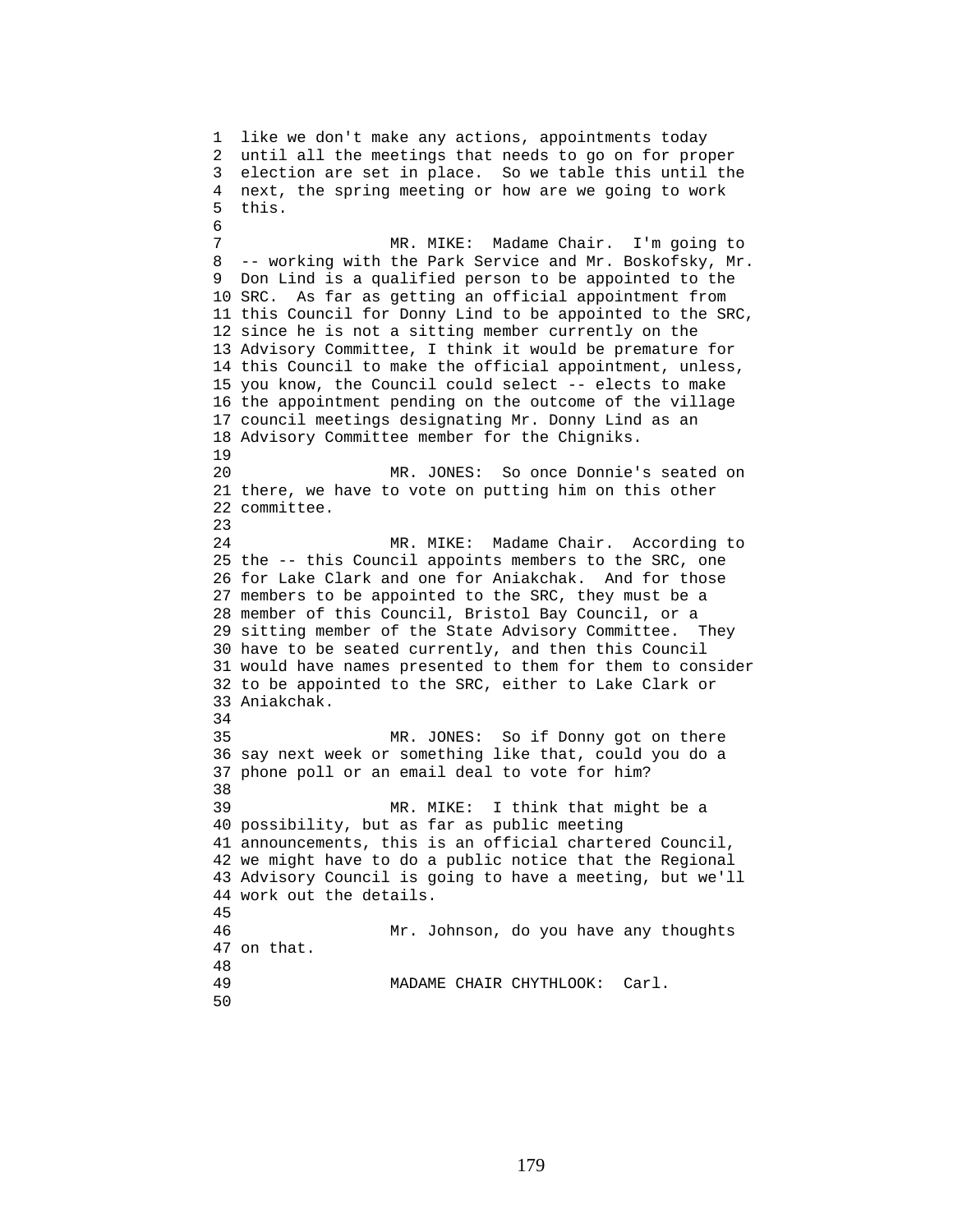1 MR. JOHNSON: Madame Chair. Thank you. 2 I'll answer couple questions. 3 4 First, to your original question, 5 Madame Chair, I think the prudent course of action 6 would be to defer this until your next meeting when you 7 actually have a formal nomination through the 8 appropriate channels, because who knows what might 9 happen between now and then. Something could come up 10 and Donnie might not be actually nominated. 11 12 But then to answer the other question, 13 the Council is capable of doing business 14 telephonically, but as your Council coordinator 15 properly counseled you, under FACA all meetings have to 16 be public and be publicly noticed. And in order for 17 that to work, you would have to state on the record 18 here that you intended to have a telephonic meeting and 19 the date of that meeting, and then we could do a 15-day 20 notice for that meeting. Otherwise, if you didn't say 21 it on the record when it would be that you would have a 22 telephonic meeting, it would have to be a 60-day 23 notice. So there are a lot of steps to follow. You 24 can't do telephonic/teleconference meetings, but there 25 are, you know, some hoops to jump in order to do that. 26 27 MR. JONES: I have one more question. 28 This would probably be for Joe out there. Would it be 29 possible for us as an AC to do a phone deal instead of 30 having a full teleconference? You know, just call and 31 have a -- or does it have to be a registered meeting 32 with minutes and -- how does that work? 33 34 MR. CHYTHLOOK: Susie will have to do 35 it, the new coordinator. 36 37 (Laughter) 38 39 MR. JONES: Oh, I'm sorry. I'm used to 40 dealing with you. Okay. 41 42 MS. JENKINS BRITO: That's all right. 43 (Indiscernible - away from microphones) 44 45 (Laughter) 46 47 MADAME CHAIR CHYTHLOOK: Come to the 48 microphone. 49 50 MS. JENKINS BRITO: John, in response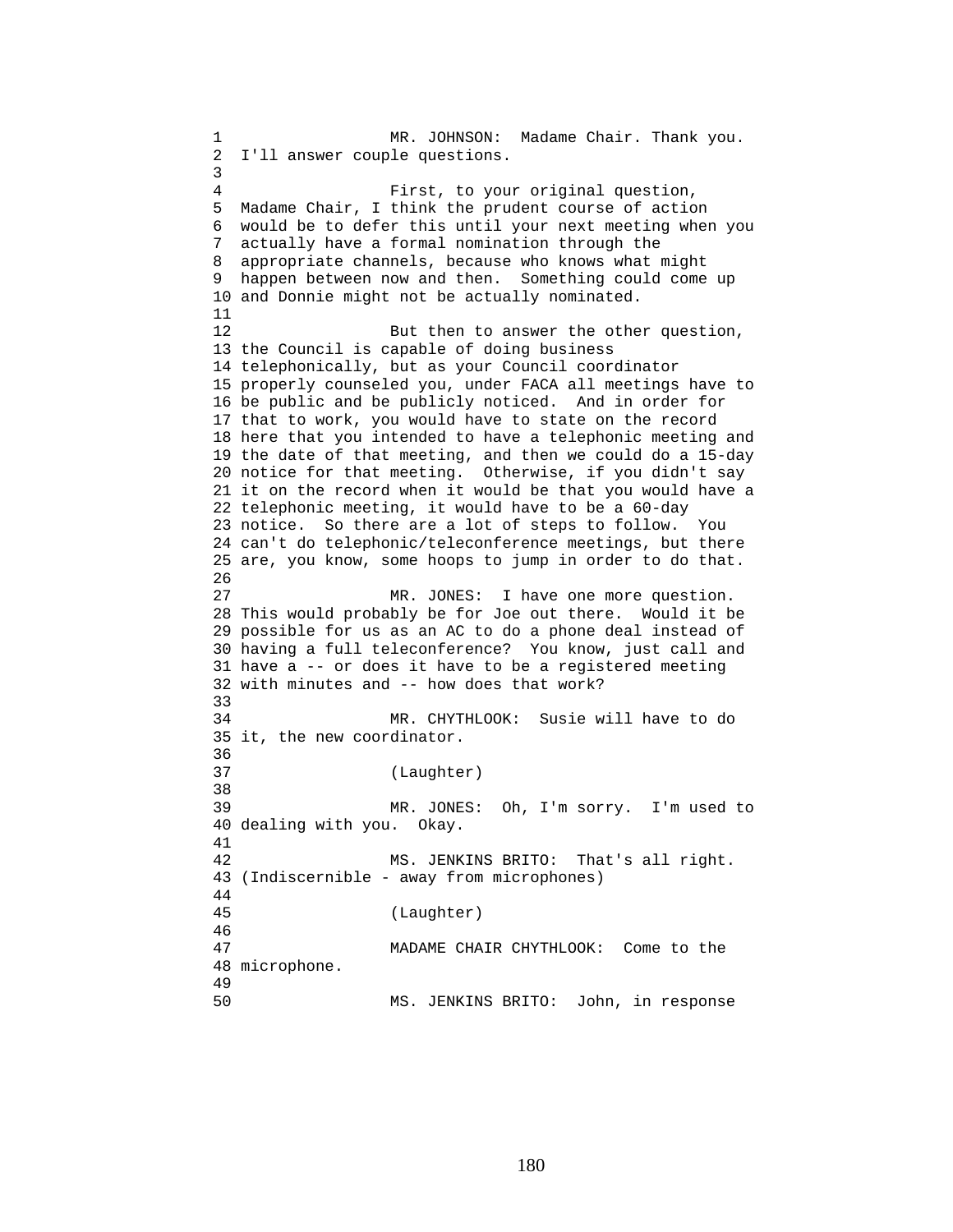1 to your question, what I had told the traditional 2 councils or the tribal councils in the Chignik area is 3 since the seats are designated seats to specific 4 villages in the Chignik region. What can happen is, 5 for instance Chignik Lake can meet as a traditional 6 council and elect their representatives, because 7 they're designated to Chignik Lake. And the same for 8 Chignik Lagoon. So the Chignik Lagoon Traditional 9 Council is going to meet as we said at the end of 10 November. It's an already noticed meeting. You can 11 put it on your agenda and just address we're going to 12 try to fill these three seats on the Chignik Advisory 13 Committee, and go forth at your regularly scheduled 14 meeting. Then once you submit those names to me with 15 their newly elected member forms, they're on the 16 Advisory Committee. Then we'll get together and have a 17 Chignik Advisory Committee meeting. 18 19 But for the purposes of the SRC, all I 20 need is that new member form from Donnie after you've 21 held your meeting saying, the Village of Chignik Lake 22 elects Donny Lind to be their representative on the 23 Chignik Advisory Committee. So it doesn't have to be a 24 meeting of the Chignik Advisory Committee before you 25 can have him on there. Do you understand kind of 26 what..... 27 28 MR. JONES: yeah, I understand. But 29 how many people -- how many positions are empty? Just 30 the one? 31 32 MS. JENKINS BRITO: As of right now, 33 all the terms on the Advisory Committee have since 34 lapsed, because there were no elections at the last 35 spring meeting. All terms have expired, and so within 36 the structure of the Advisory Committee, those three 37 seats, there's one one-year term, one two-year term, 38 and one three-year term. And I addressed it all in a 39 letter that I had submitted, which I can forward to 40 you. If you wanted to give me your contact information 41 at the end of the day, I can send you what I have. 42 43 MR. JONES: You have the village 44 council email. 45 46 MS. JENKINS BRITO: Yep, I sent it to, 47 is it Clem? 48 49 MR. JONES: The administrator's my 50 daughter, so I can get it through there.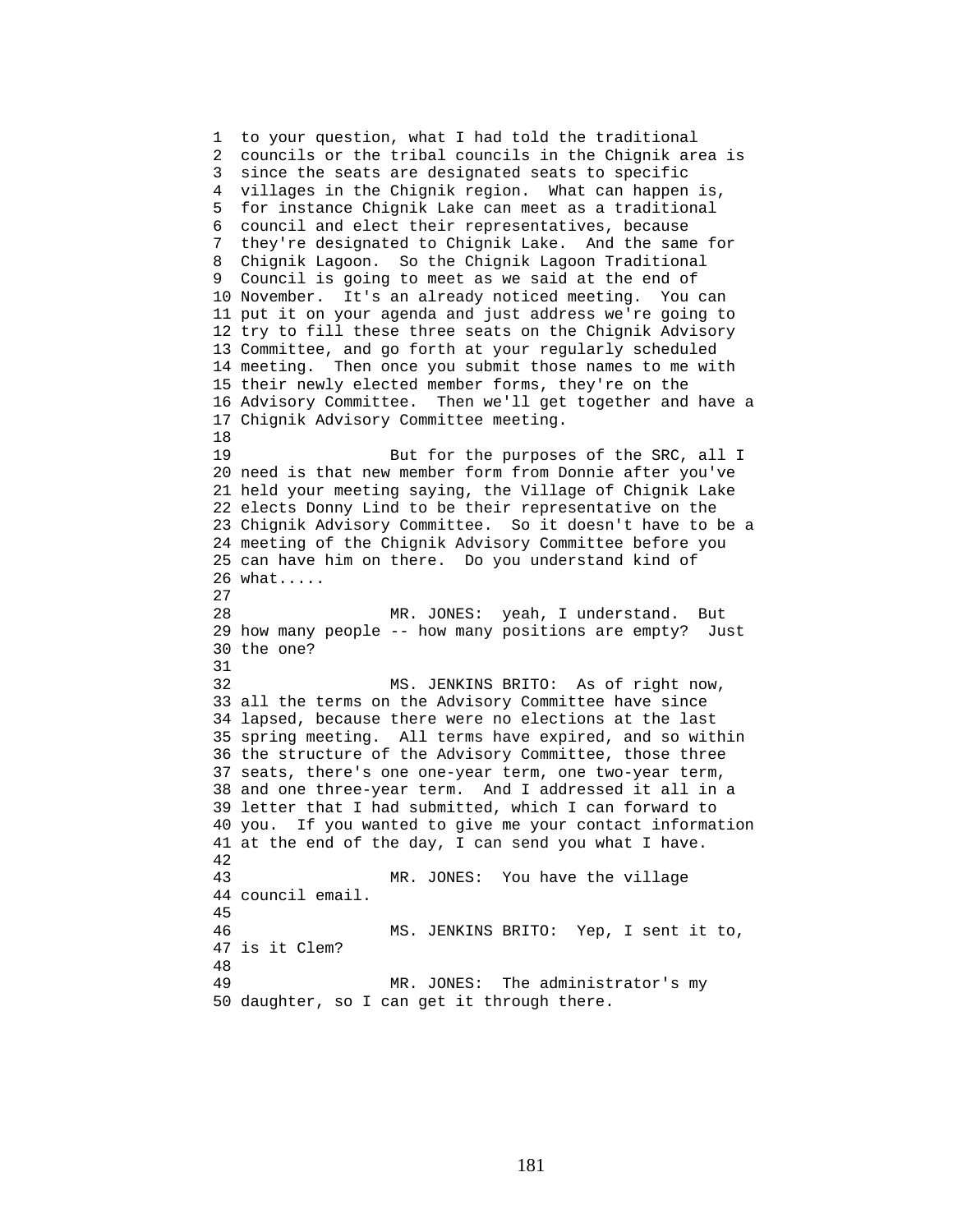1 MS. JENKINS BRITO: Okay. Great. 2 3 MR. BOSKOFSKY: And this should be 4 finalized by the 6th. 5 6 MS. JENKINS BRITO: Wonderful. So as 7 soon as I have -- I also sent in conjunction with the 8 letter to the traditional councils, the newly elected 9 member form. The only thing I need back to make it 10 official after you have your meeting, I need the newly 11 elected member form filled out with his information on 12 it. And then I can submit that to Donald, and Donald 13 can submit it to the RAC, and he'll be all set to go. 14 15 MR. BOSKOFSKY: Yeah, because I was 16 speaking with Chuck Nucolum (ph), and he asked if I 17 would be willing to sit on there, too, and I think 18 we'll need to look for one more seat besides Donnie. 19 And an alternate. 20 21 MS. JENKINS BRITO: Yeah. It's 22 important to have an alternate for each of these 23 communities as well. In the past certain communities 24 have not put forth three names, and that's also fine. 25 Getting as much participation as possible is ideal, but 26 if you can't get three names, it's not -- you know, we 27 can seat who you elect. And then we can move forward 28 that way. 29 30 And with that letter, I also submitted 31 the names of the people who were on the Advisory 32 Committee in the past and who still had interest in 33 serving on the Advisory Committee in the future. 34 35 MR. JONES: So whose names did you 36 submit? 37 38 (Laughter) 39 40 MS. JENKINS BRITO: I don't know them 41 all off the top of my head, but I believe your name was 42 on there. I know. 43 44 MR. JONES: Well, if you email that 45 there needs to be three positions in the Chignik Lagoon 46 one, you could just email all that to the village 47 office, and then I'll put it on the agenda. 48 49 MS. JENKINS BRITO: That's what I've 50 done. And they said that they would put it on their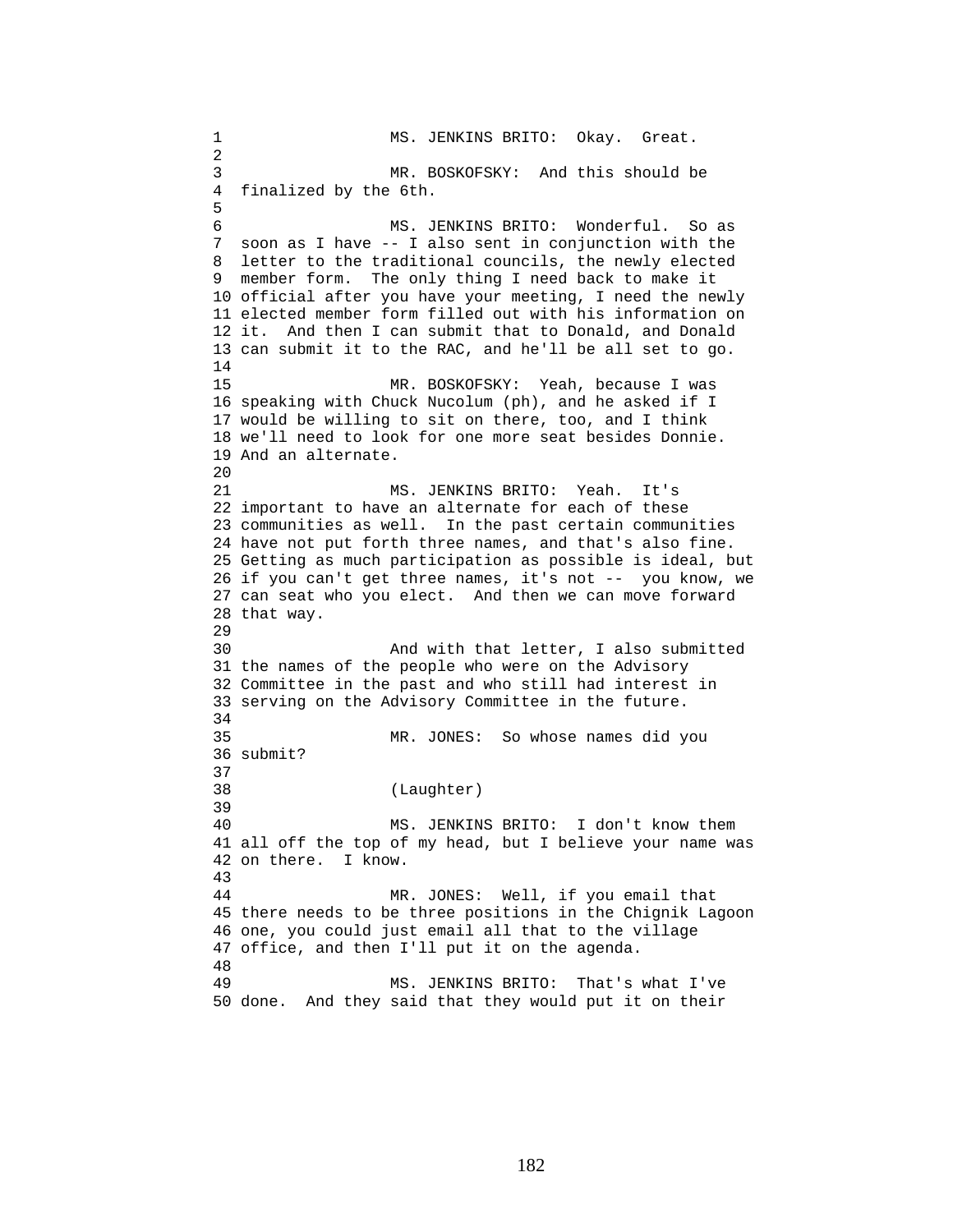1 regularly scheduled council meeting that's coming up 2 in the future, which is probably the one that you're 3 referring to. 4 5 MR. JONES: Yeah, the 27th. 6 7 MS. JENKINS BRITO: And I also told 8 them it needed to be posted publicly, and I offered to 9 assist with that. We need to put it on our online 10 public notice. And we need to, you know, notice it as 11 much as we can to get other participation from the, you 12 know, village members and interested users. 13 14 MR. JONES: Okay. Am I just an 15 alternate now? 16 17 MS. JENKINS BRITO: I'm not sure. 18 19 MR. JONES: Okay. I'd like to know 20 where I'm at. 21 22 MS. JENKINS BRITO: Sure. 23 24 MR. JONES: All right. Thanks. 25 26 MR. O'HARA: Madame Chair. 27 28 MADAME CHAIR CHYTHLOOK: Dan. 29 30 MR. O'HARA: Yeah. Mr. Johnson, so let 31 me refer to our coordinator here. So if Donny Lind 32 gets on the AC, then he's eligible to be on this..... 33 34 MR. BOSKOFSKY: SRC. 35 36 MR. O'HARA: Yeah, on the Aniakchak 37 thing. So we discussed earlier today that we felt like 38 this Aniakchak committee really needed to be overhauled 39 so we'd have people who are going to come forward and 40 work and get the work done. They could have helped us 41 out considerably today on the issue that we had before 42 us on subsistence. So it's that really critical that 43 we do that. 44 45 The question I have for Mr. Johnson 46 then is we could actually recess tomorrow and leave the 47 meeting open until he was put on there, and we could do 48 a teleconference and not have another meeting, because 49 we've still extended that meeting. We just recess, we 50 didn't adjourn. Can we do that?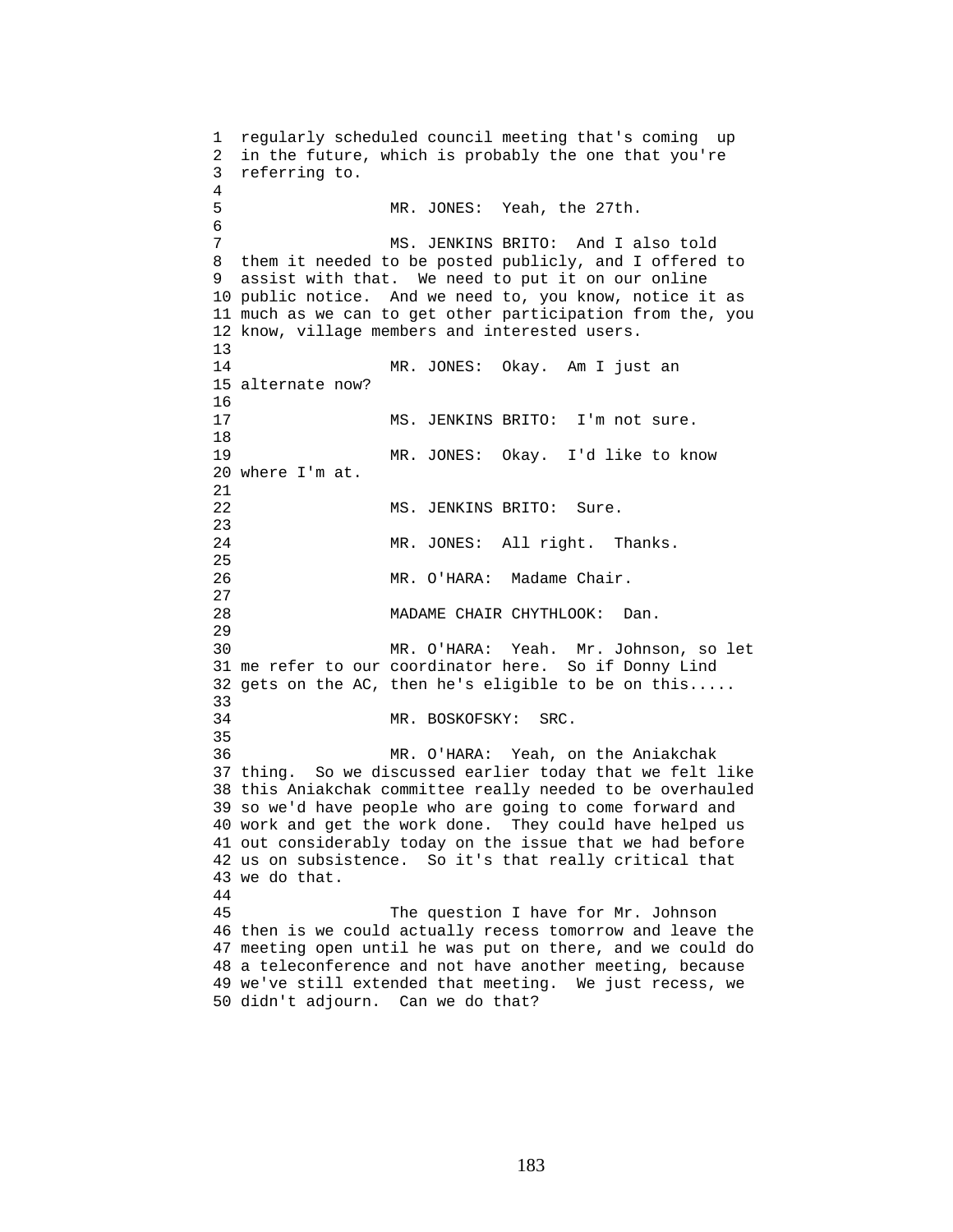1 MR. JOHNSON: I think that to answer 2 that question, I will consult with our regulations 3 specialist, Theo, who really is the expert on what our 4 requirements are about noticing public meetings. And I 5 can get you an answer for tomorrow. 6 7 MR. O'HARA: And so you understand 8 recess. 9 10 MR. JOHNSON: I do, but that is not 11 something that I've heard of being done before, about 12 recessing a meeting and then leaving it indefinitely 13 open until some later time, because again even if you 14 were to do that, my understanding is if there is going 15 to be a telephonic meeting at a later time, there still 16 has to be notice requirements that are met for the 17 Federal Register for us to put a notice out for that 18 meeting, because even though it may be a continuation 19 of the same meeting, the public still has to be noticed 20 as to when that meeting is going to occur and how they 21 can participate. So I would have to check under your 22 suggestion as to whether or not that would be -- how 23 that would work. 24 25 MR. O'HARA: Are you speaking off the 26 top of your head, or do you know for sure? 27 28 MR. JOHNSON: I know for sure about 29 what I've told you thus far, about the requirements for 30 public notice. Your suggestion about recessing and 31 then just keeping the meeting indefinitely open, I have 32 not heard of that being done before, so I'd want to, 33 you know, check back with the office and give you 34 correct advice rather than just extrapolating from what 35 I know. 36 37 MR. JONES: So to simplify things, 38 Alvin could call -- you're on the village council, 39 right, Alvin? You can call a teleconference or a 40 telephone deal with the council members and elect him 41 to that position without having a full board meeting, 42 right? I mean, we do it in the Lagoon all the time. 43 As long as he's voted in through the council. 44 45 MR. BOSKOFSKY: We have a meeting 46 coming up on the 6th. 47 48 MR. JONES: Then you can actually do 49 that like tonight and give us an answer tomorrow if the 50 council agrees on putting him on there.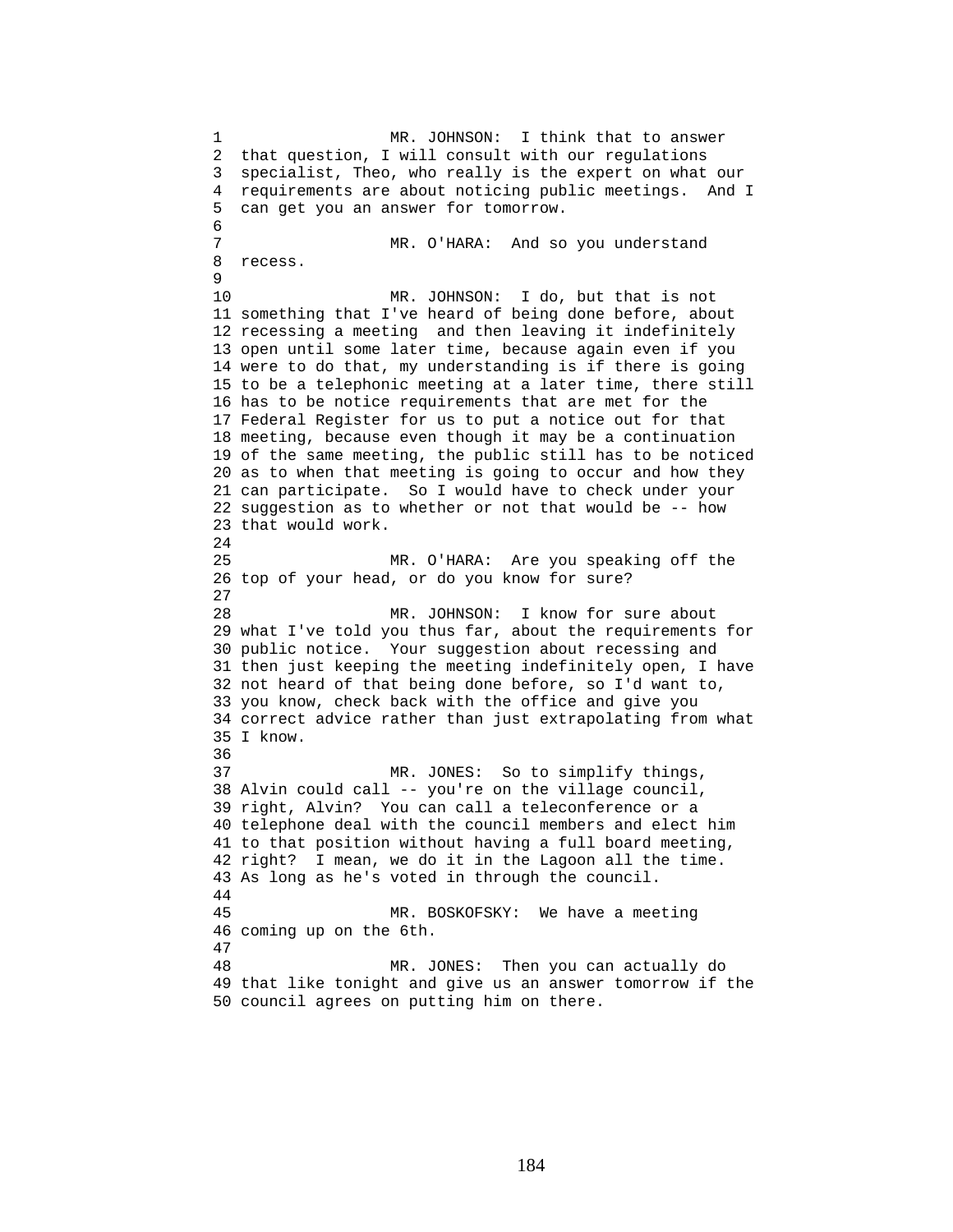1 MS. JENKINS BRITO: I just want to 2 interject here. Since it is a public committee, we do 3 want to make it open to the public for participation, 4 which is why we recommend having these elections held 5 during a regularly scheduled public meeting. I know 6 that in the past there has been some actions done by 7 the Advisory Committee that weren't exactly by 8 regulation, and that was because it was like following 9 in historical suit. Per regulation, it needs to be 10 noticed to the public. 11 12 Now, what happens, there is some leeway 13 due to a document that allows tribal governments to 14 work with state governments, and I'm kind of 15 paraphrasing here, but it has given in the past 16 Advisory Committees, like tribal councils in villages, 17 the authorization to appoint people. And the term that 18 we like to use is elect, which is what is in 19 regulations, and so what happens kind of happens in the 20 Chignik area, but I just want to have it on the record 21 there that we would like to have it open to the public 22 as much as possible. So that's all I'm going to say. 23 24 MR. JONES: You've never been to a 25 council meeting. 26 27 MS. JENKINS BRITO: Yeah. 28 29 (Laughter) 30<br>31 MADAME CHAIR CHYTHLOOK: Donald. 32 33 MR. MIKE: Thank you, Madame Chair. 34 Recognizing the need of the SRC to have a member to 35 establish quorum, I was just trying to make things run 36 smoothly. But if the Council wishes to do so, I can 37 set up a teleconference meeting. It shouldn't be more 38 than half an hour, and we can get that resolved through 39 a teleconference meeting. So it wouldn't be any 40 problem for me to set up a time certain for this 41 Council to have a teleconference meeting, and I can set 42 that up very easily, if the Council wished to do so. 43 44 Thank you, Madame Chair. 45 46 MADAME CHAIR CHYTHLOOK: So this would 47 be after the decision of electing, after the public 48 meeting. 49 50 MS. JENKINS BRITO: Yeah.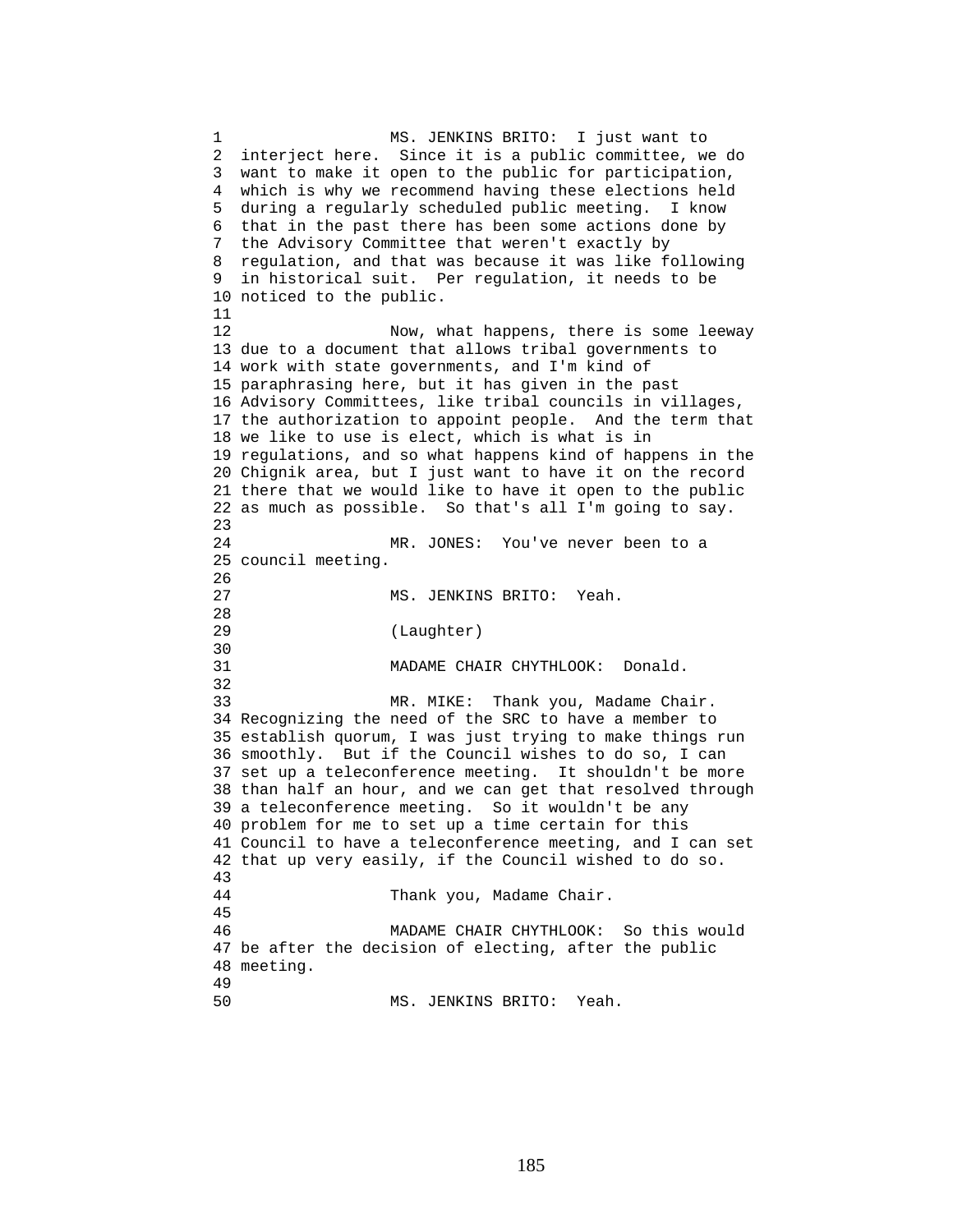1 MADAME CHAIR CHYTHLOOK: Okay. 2 3 MR. O'HARA: Madame Chair. 4 5 MADAME CHAIR CHYTHLOOK: Carl. 6 7 MR. JOHNSON: Madame Chair. Yes, and 8 so, for example, if the council would be voting, 9 Chignik council will be voting in late November, then 10 you could set up a meeting for early December, schedule 11 about a half an hour. And if you decide on the record 12 here today or tomorrow that you are going to have that 13 meeting and what date that meeting would be, then all 14 that would require is just a 15-day notice in the 15 Federal Register. And we would just put out a notice, 16 including the teleconference information that people 17 could call in and join in on the meeting. That would 18 be pretty easy to establish. 19 20 Madame Chair. 21 22 MR. BOSKOFSKY: Yeah, our Council 23 meeting is set up for November 6th.  $2.4$ 25 MS. JENKINS BRITO: And the reason why 26 we wanted to wait until the meeting on the 6th was 27 because it's already a set time. I'm hesitant to say, 28 yeah, go ahead and call everybody tonight, because it 29 wasn't an already established meeting, because through 30 my executive director, we're trying to operate under 31 the regulations as much as we possibly can. And so I 32 would be more comfortable waiting until after the 6th. 33 I know it's not what has happened in the past, but I'm 34 trying to get off on the right foot here. So it would 35 be better to wait until the meeting that had already 36 been set. 37 38 MADAME CHAIR CHYTHLOOK: Dan. 39 40 MR. O'HARA: Yeah. Mr. Johnson, I 41 think it would be a waste of your time to go back and 42 look at what I suggested, and probably recessing and 43 extending it out is not a good idea. So I think we'll 44 just forget that. 45 46 MADAME CHAIR CHYTHLOOK: Okay. I guess 47 we need, would it be a motion to set a teleconference. 48 49 MR. BOSKOFSKY: I'll make a motion to 50 set a teleconference for the 15th of November. Is that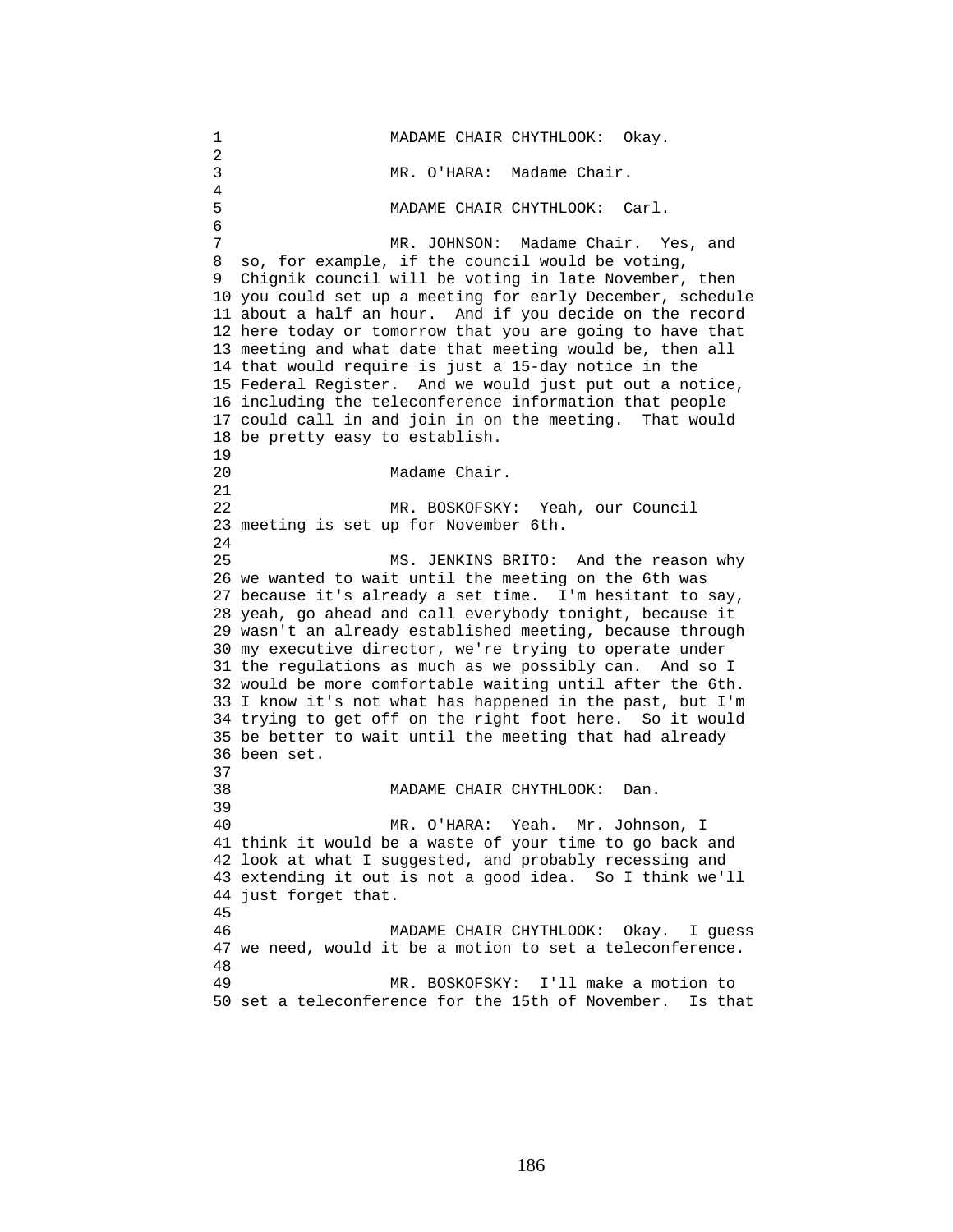1 enough time? 2 3 MS. MORRIS LYON: How many days do you 4 need? 5 6 MADAME CHAIR CHYTHLOOK: Fifteen. 7 8 MR. BOSKOFSKY: Well, what day is the 9 15th? 10 11 MADAME CHAIR CHYTHLOOK: We need 15 12 days. 13 14 MR. JOHNSON: Madame Chair. I can 15 contact our office and see how quickly we can put 16 together a -- but I would imagine November 15th I think 17 would be enough for us to put out a 15 -- prepare and 18 publish a 15-day notice. But I can't tell you for 19 sure. 20 21 MR. O'HARA: Madame Chair. As long as 22 the Green Bay Packers are not playing on a Monday night 23 football game. 24 25 (Laughter) 26 27 MADAME CHAIR CHYTHLOOK: On the 15th 28 I'm going to be in the air going towards Seattle, 29 depending what time. 30<br>31 MR. DUNAWAY: They've got phones in the 32 plane now. 33 34 (Laughter) 35 36 MADAME CHAIR CHYTHLOOK: I'll have my 37 cell. Okay. I guess that..... 38<br>39 MR. JONES: Where are you going to be 40 on the 16th? 41 42 MADAME CHAIR CHYTHLOOK: That's your 43 motion, Alvin. 44 45 MR. BOSKOFSKY: Yes. 46 47 MADAME CHAIR CHYTHLOOK: Okay. There's 48 been a motion by Alvin to set a teleconference date for 49 the 15th. So we have a time. Could we set a time 50 also.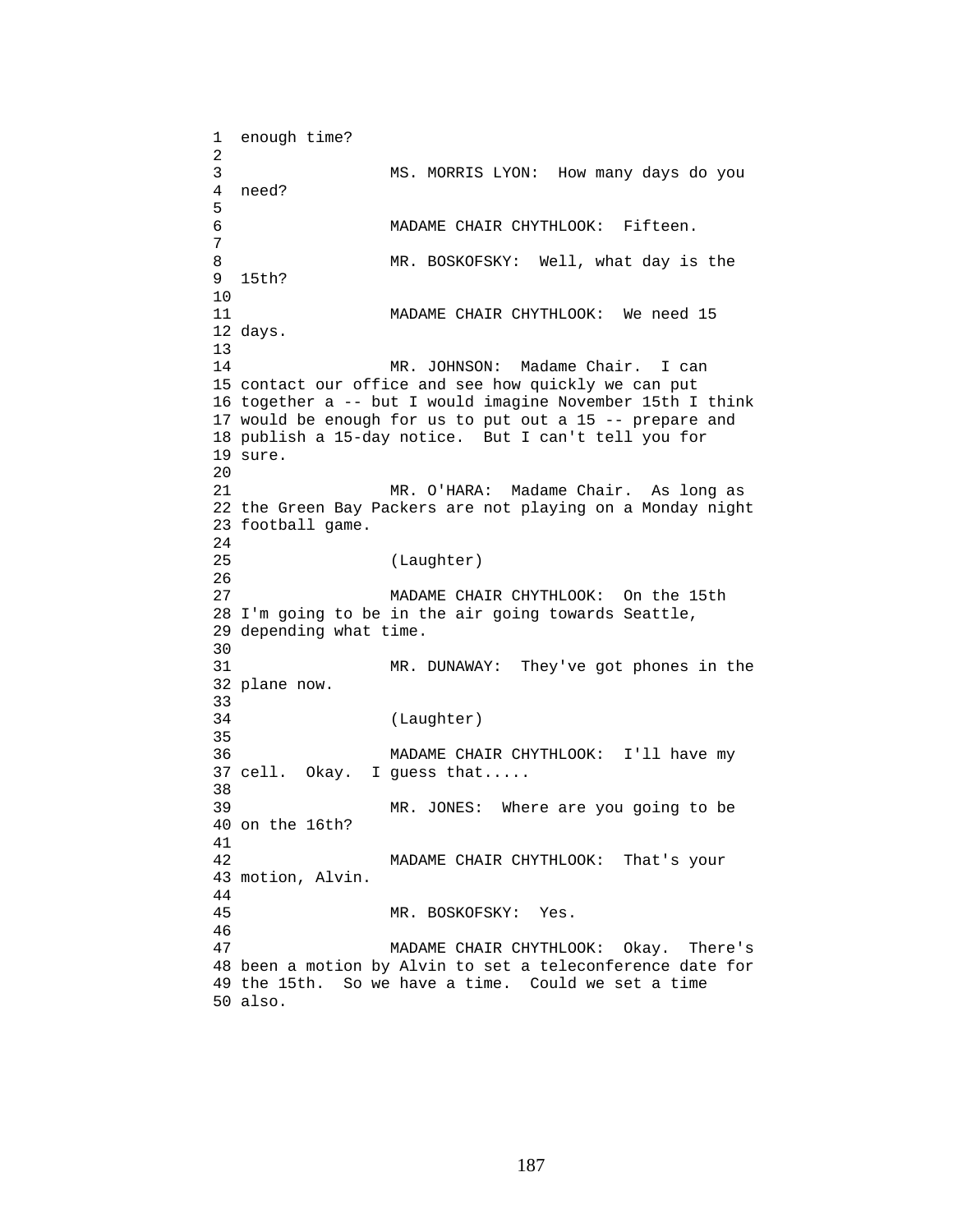1 MR. O'HARA: 9:00 a.m.  $\frac{2}{3}$ MR. JONES: In the morning? 4 5 (Laughter) 6 7 MR. DUNAWAY: I would have to fly out 8 and get him up. 9 10 MADAME CHAIR CHYTHLOOK: Okay. 11 Teleconference November 15 at 9:00 a.m. is the motion 12 from Alvin.  $\frac{13}{14}$ MR. O'HARA: I'll second that. 15 16 MADAME CHAIR CHYTHLOOK: Dan O'Hara 17 second. 18 19 **Any further discussions.** 20 21 (No comments) 22 23 MR. O'HARA: Question. 24 25 MADAME CHAIR CHYTHLOOK: The question's 26 been called. All in favor of having a teleconference 27 November 15 at 9:00 a.m. say aye. 28 29 IN UNISON: Aye. 30<br>31 MADAME CHAIR CHYTHLOOK: Opposition. 32 33 (No opposing votes) 34 35 MADAME CHAIR CHYTHLOOK: Carried. 36 Thank you. 37 38 Okay. At this time I'm going to call 39 -- I'm sorry. At this time I'm going to call Susie up 40 to go through the moose management plan in preparation 41 for what we need -- what the Council needs to do for 42 our homework maybe possibly tonight. 43 44 Thank you, Susie. 45 46 MS. JENKINS BRITO: So I handed out a 47 couple copies of this document. I thought maybe it 48 could just get circulated around. 49 50 What is before the Council is a copy of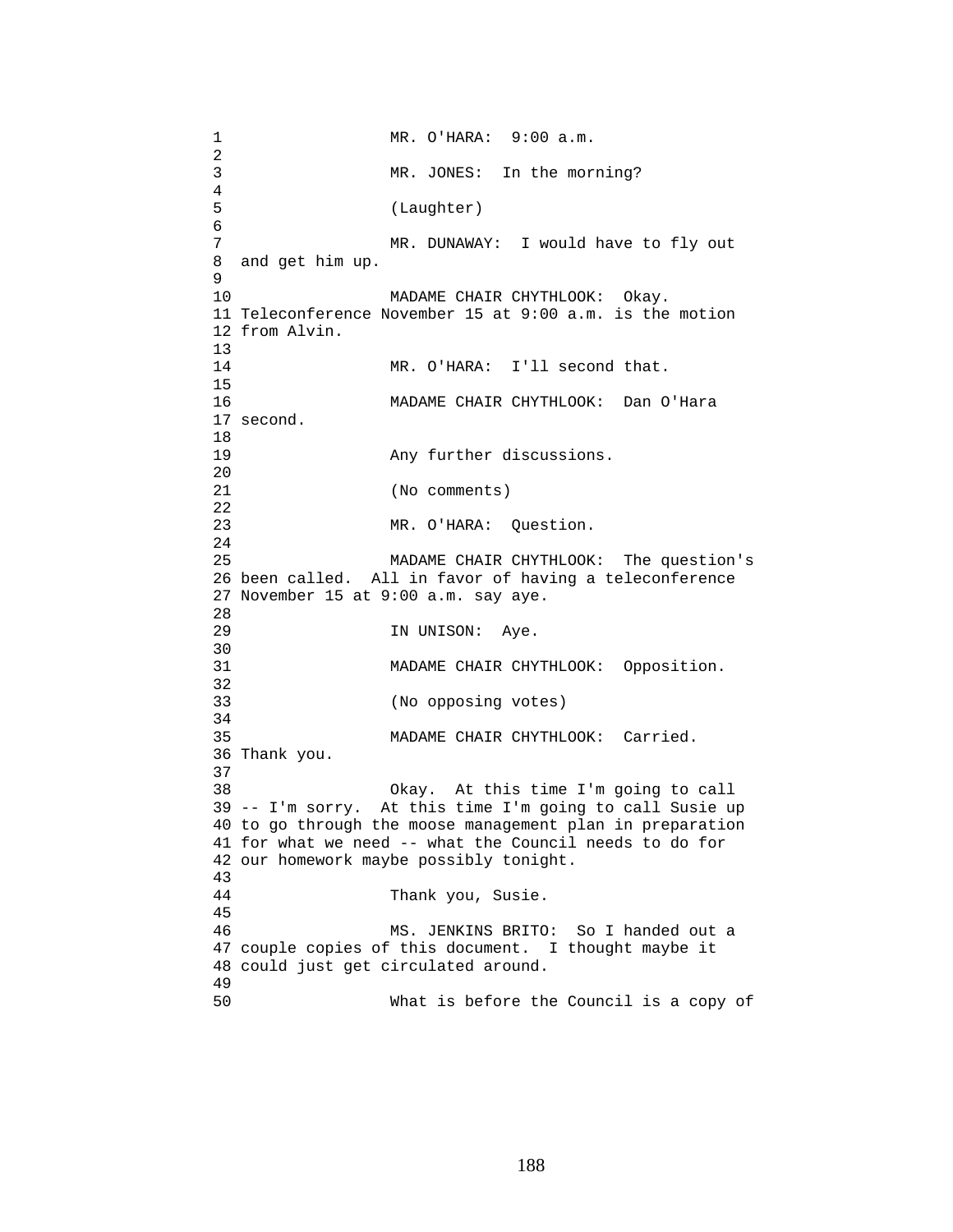1 the moose management plan draft. It was created 2 February 23rd, 2004. What the Togiak and Nushagak 3 Advisory Committees had done was write a letter to the 4 Board of Game, I have a couple copies of, telling the 5 Board of Game Acting Chair Ted Spraker that they are 6 going to sign off on the draft moose management plan. 7 Yesterday at the Togiak Advisory Committee, the Togiak 8 Chair, Jonathan Forsling, signed for the Togiak 9 Advisory Committee. Hans Nicholson, the Chair of the 10 Nushagak Advisory Committee, plans to sign on November 11 1st at the Nushagak Advisory Committee meeting. 12 13 What we're hoping to see is the Chair 14 of the RAC sign the draft as it stands that was created 15 February 23rd, 2004. 16 17 So in front of the Council is that 18 draft with some edits that U.S. Fish and Wildlife and 19 Fish and Game have put together that will not be 20 implemented into this plan under after the initial 21 draft is signed. Those edits are basically 22 housekeeping. The first edit is to replace some of the 23 verbiage in there to give the correct date for the last 24 survey conducted, and increase the moose population, 25 because it's significantly above 652 now. And the next 26 edit would be to remove this goal of growing the moose 27 population to an estimated carrying capacity. And then 28 on the next couple pages there's a couple more 29 housekeeping edits. 30 31 Basically what it does is updates it so 32 it has the most current information as possible. 33 34 Once all interested entities have 35 signed the initial draft without these edits, then we 36 hope to meet for the Togiak Advisory Committee and the 37 Nushagak Advisory Committee in January of 2013, put 38 these edits into place and resign the document to take 39 to the Board of Game. 40 41 And the reason why we want to sign it 42 before we enact these edits was because this initial 43 draft everybody had agreed upon back in 2004, but we 44 just never got together and signed it. 45 46 So what we'd like to see happen, and I 47 don't know if this is a possibility with the RAC , but 48 what we would like to see happen is the Chair sign off 49 on the draft that we gave the copy to Donald. He has 50 it over there, the one that Jonathan has already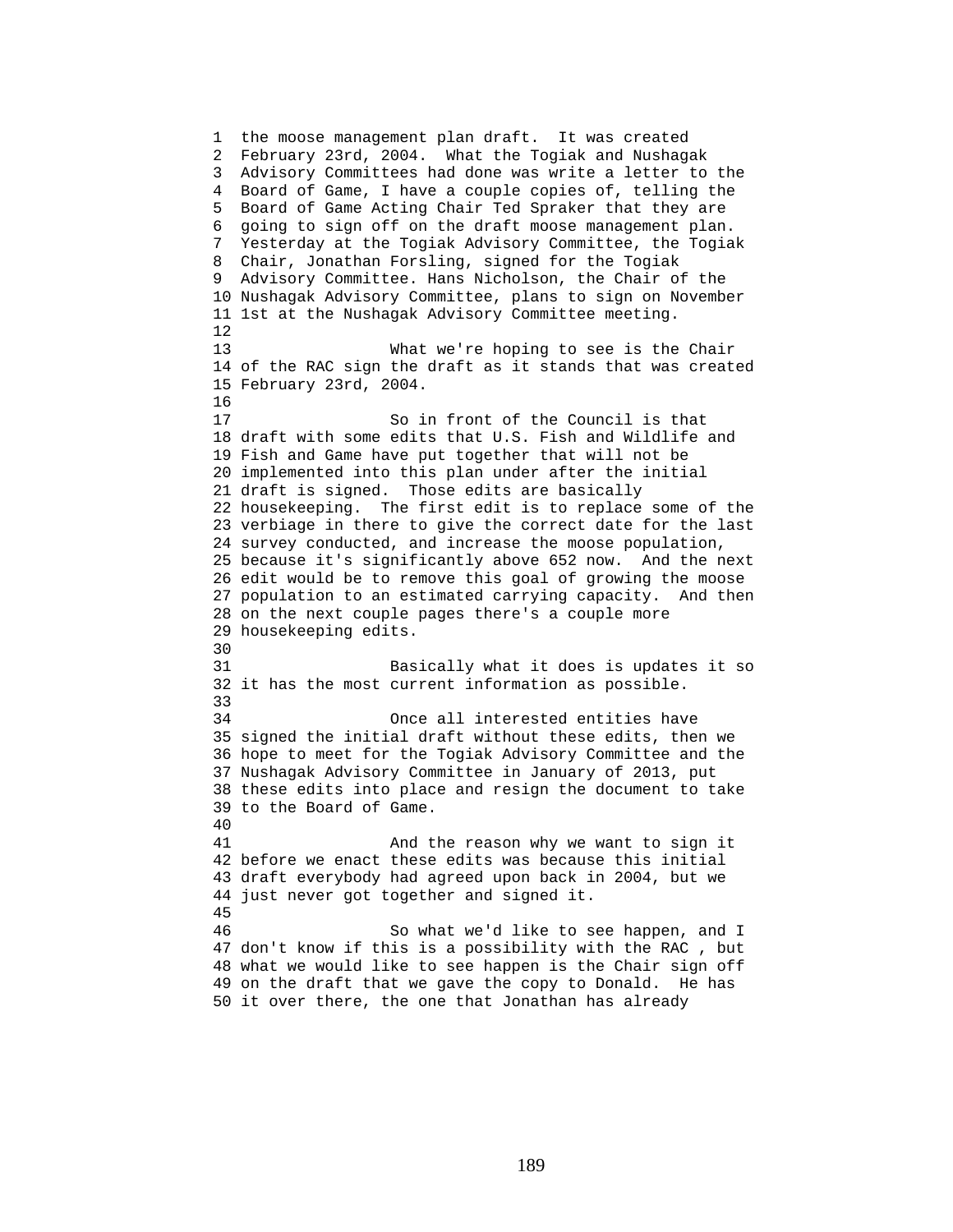1 signed. Then we will put these edits that we have 2 suggested that are in front of you into effect, and 3 then we'll resign. So what we need is an okay for 4 Molly to re-sign, if it's the Council's wish, both of 5 these, to sign this draft and then sign it again once 6 we have the edits. Because I know that the Council 7 will not meet again before the Board of Game, and we 8 don't want to take it to the Board of Game lacking a 9 signature. And we don't want to give them the draft as 10 it is right now, because it has all this misinformation 11 in it, and we want to give them the most up-to-date 12 stuff that we possibly can, because at the last Board 13 of Game cycle they wanted to open up the Unit 17A to 14 outside hunters, and this plan gives the Board of Game 15 trigger numbers to operate off of. And so this plan is 16 mainly coming from the Advisory Council -- or the 17 Advisory Committees and the Regional Council for the 18 Federal Government. And then once all those entities 19 have signed, then U.S. Fish and Wildlife and Fish and 20 Game will sign the document. 21 22 MADAME CHAIR CHYTHLOOK: Okay. Any 23 comments, questions for Susan. 24 25 MR. O'HARA: Madame Chair. 26 27 MADAME CHAIR CHYTHLOOK: Dan. 28 29 MR. O'HARA: Susan, this document which 30 when I seen the letter here, which is good, the State 31 Board of Game wants to open it to all the public, and 32 it hasn't been allowed, been that way since we 33 initiated this plan a number of years ago and grew the 34 animals to that number. What you guys are doing now, 35 is that going to still protect the subsistence rights 36 of Dillingham and Manokotak and these areas, or..... 37 38 MS. JENKINS BRITO: Nothing is planned 39 to be changed in the moose management plan except for 40 updating. Like the last survey conducted. And the term 41 we want to remove is carrying capacity, because when 42 this moose management plan draft was put together, the 43 verbiage carrying capacity was put into the plan. They 44 thought that the carrying capacity would be between, 45 and I think it's 1100 and 1700 moose, and right now 46 we're within that range. And so we want to take out 47 carrying capacity, because it's obvious that the 48 habitat over there can support the moose population. 49 And so that was an edit put forth by U.S. Fish and 50 Wildlife and Fish and Game.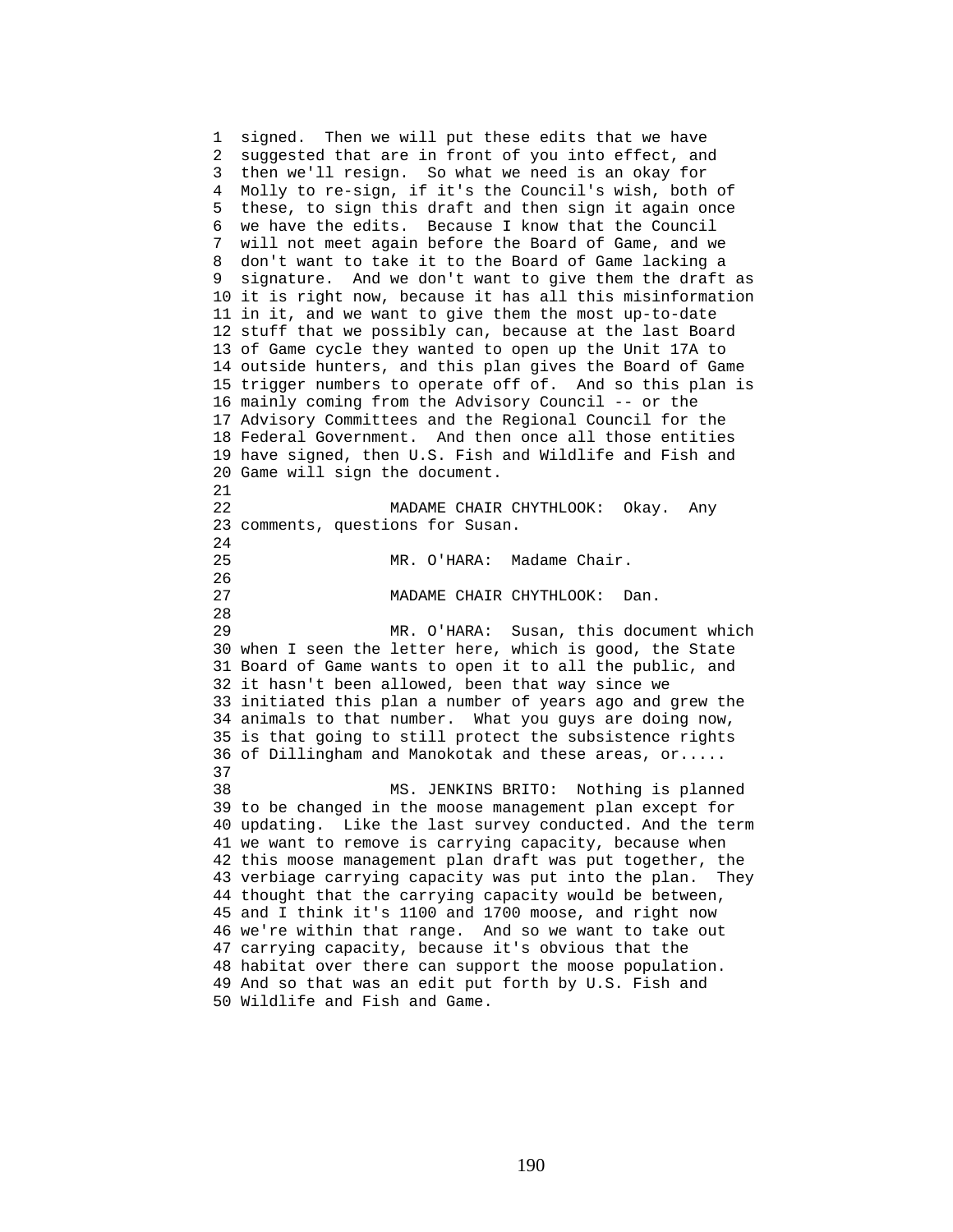1 So that would be the only change. 2 There would be no other change to access for 3 subsistence hunts. And it wouldn't change anything 4 else. The plan would stay the same other than the 5 edits that are in front of the RAC today. 6 7 MR. O'HARA: I don't know if you know 8 the answer to this or not, but has this -- this was a 9 plan that the communities worked with the Council to -- 10 and it was very successful. It was a great success 11 story. Did -- has the predators moved in over on those 12 moose or not? There wasn't any earlier. 13 14 MS. JENKINS BRITO: That would be a 15 question for Jim Wellington or Paul Liedberg/Andy 16 Aderman from the Refuge. 17 18 MADAME CHAIR CHYTHLOOK: Okay. This is 19 just information right now, but I guess what she's 20 suggesting is for the Board to see if it's okay, make a 21 motion to have my signature on this. 22 23 MR. O'HARA: I so move. 24 25 MADAME CHAIR CHYTHLOOK: Okay. There's 26 a motion by Dan. 27 28 MS. MORRIS LYON: second. 29 30 MADAME CHAIR CHYTHLOOK: And seconded 31 by Nanci. Any additional comments. 32 33 MS. JENKINS BRITO: And I just wanted 34 to clarify that we're looking for your signature twice, 35 on the document that as it stands and then the document 36 once we have enacted these edits. So it would be two 37 separate signatures. 38 39 MR. O'HARA: Okay. Could we make one 40 motion for both signatures, and that way it's clear. 41 42 MS. JENKINS BRITO: Sure. 43 44 MR. O'HARA: Okay. Thank you. Madame 45 Chair. 46 47 MADAME CHAIR CHYTHLOOK: Any additional 48 comments. 49 50 (No comments)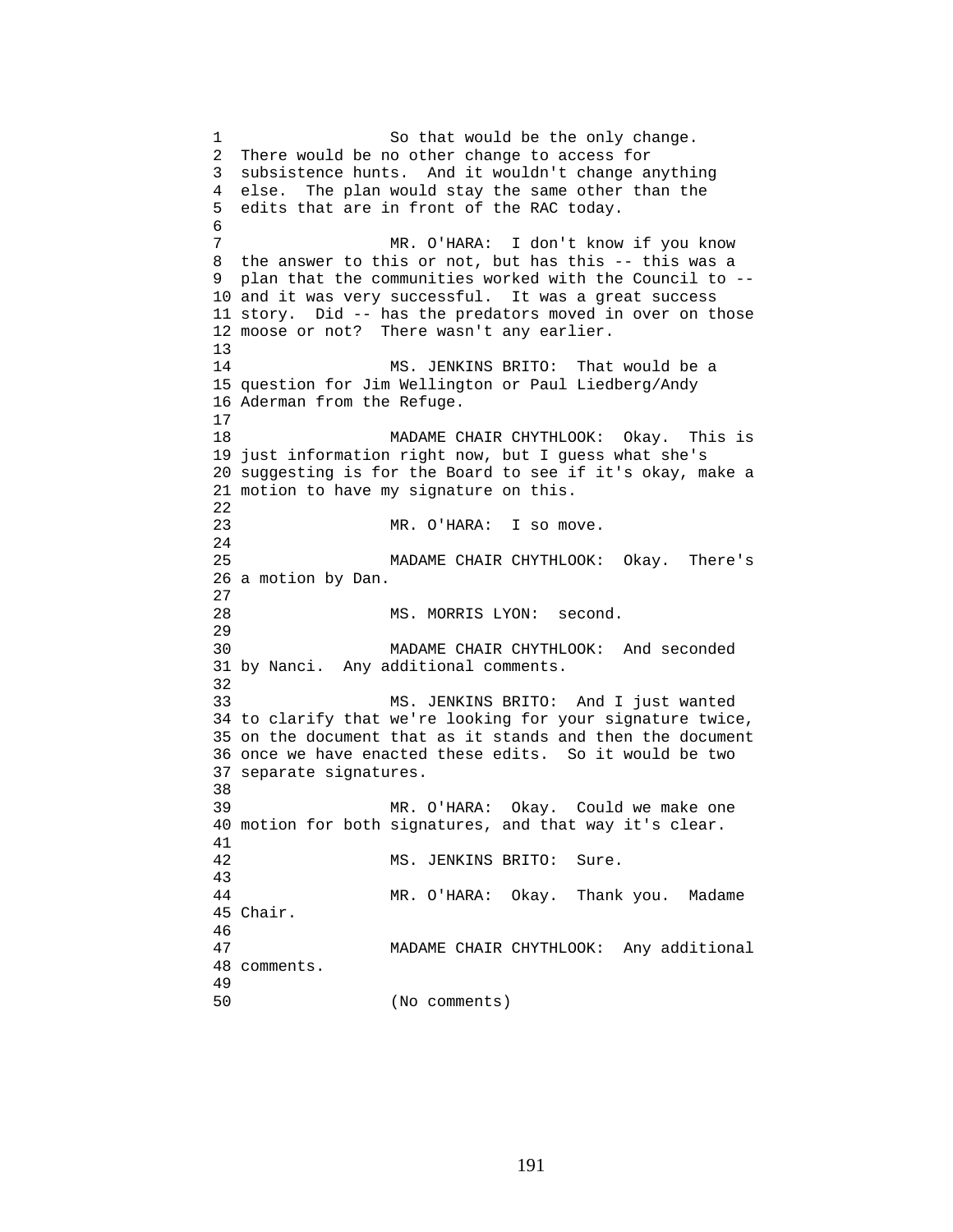1 MADAME CHAIR CHYTHLOOK: If not, we 2 need a question. 3 4 MS. MORRIS LYON: Question. 5 6 MR. O'HARA: Question 7 8 MADAME CHAIR CHYTHLOOK: Okay. 9 Question's been called. All in favor of this motion 10 for the Chair to sign two of the documents say aye. 11 12 IN UNISON: Aye. 13 14 MADAME CHAIR CHYTHLOOK: Any 15 opposition. 16<br>17 (No opposing votes) 18 19 MADAME CHAIR CHYTHLOOK: Thank you. 20 21 MS. MORRIS LYON: Told you to take your 22 pen out. 23 24 (Laughter) 25 26 MADAME CHAIR CHYTHLOOK: How long do we 27 want to go. 28 29 MR. O'HARA: 10:00 o'clock. 30<br>31 (Laughter) 32 33 MR. DUNAWAY: Madame Chair. 34 35 MADAME CHAIR CHYTHLOOK: Dan. 36 37 MR. DUNAWAY: I'd just like to make a 38 quick comment and thanks to Susie Brito. It looks to 39 me like she's trying to get a lot of T's crossed and 40 I's dotted and get things back under the right process, 41 and that can be really hard. And I want to thank her 42 for her hard work. 43 44 MADAME CHAIR CHYTHLOOK: Yeah, that's 45 what I've noticed. It seemed like we've struggled the 46 last two or three years with the Advisory, but I'm 47 impressed, Susan, and I thank you for your work. 48 49 Let's go to, I guess our next one would 50 be U.S. Fish and Wildlife Service. Do we have Andy and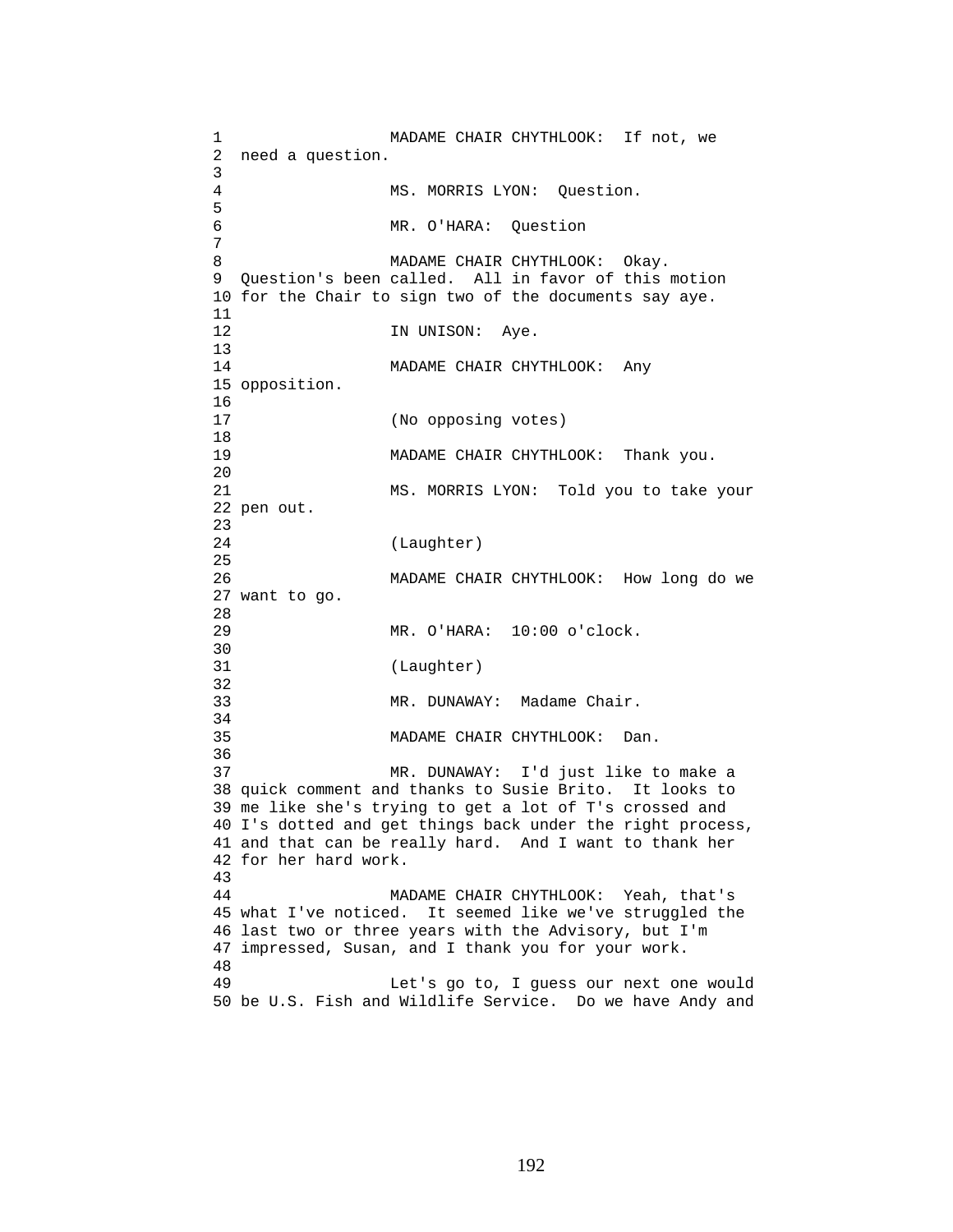1 Paul here. Paul Liedberg. 2 3 MR. LIEDBERG: Madam Chair and Council. 4 Andy's not here, because he's out doing real work 5 today, and tracking moose which we haven't been able to 6 do for a while, so he took advantage of the good 7 weather. He normally addresses the group as our 8 subsistence biologist and does a good job, but I'll try 9 to cover for him. I don't know that I can answer all 10 the questions, but I'll do my best. 11 12 As always we have prepared an 13 informational bulletin that you will find on Page 108 14 of your packets. And as normal, you know, this 15 information bulletin covers a lot of the projects that 16 we're working on. I'm just going to cover a couple of 17 them that have traditionally been of the most interest 18 to the Council, and they're the same ones that we 19 covered yesterday at the AC meeting in Togiak. 20 21 But if you look on Page 2 of that 22 report, towards the bottom there's a short discussion 23 on Nushagak Peninsula caribou. That project and that 24 population of caribou has been of interest to this 25 Council since they were introduced back in the 80s. 26 This past year since we last -- well, yes, since we 27 last met, there were 86 caribou that were harvested 28 from that population, mostly in March I guess it was. 29 Late March. That's the third highest harvest since we 30 started hunting them in 1995. 31 32 We did work on the composition as well 33 as following radio-collared animals, and this year 21 34 of the 25 radio-collared cows had calves, which is an 35 84 percent calf production from that herd. So they are 36 doing very, very well. 37 38 Last year we issued more permits for 39 harvest than we have for the last several years trying 40 to keep that population somewhat in check. Our best 41 guess is that we want somewhere between 6 and 700 42 animals down there for the habitat. So even though we 43 issued a lot of permits, we still saw the population 44 climb. And in July we did a photo census and counted 45 902 animals down there. So we will issue quite a few 46 permits down there again this year. 47 48 Probably one of the highlights of my 49 work with the communities is working with the Nushagak 50 Peninsula Caribou Herd Working Group that meets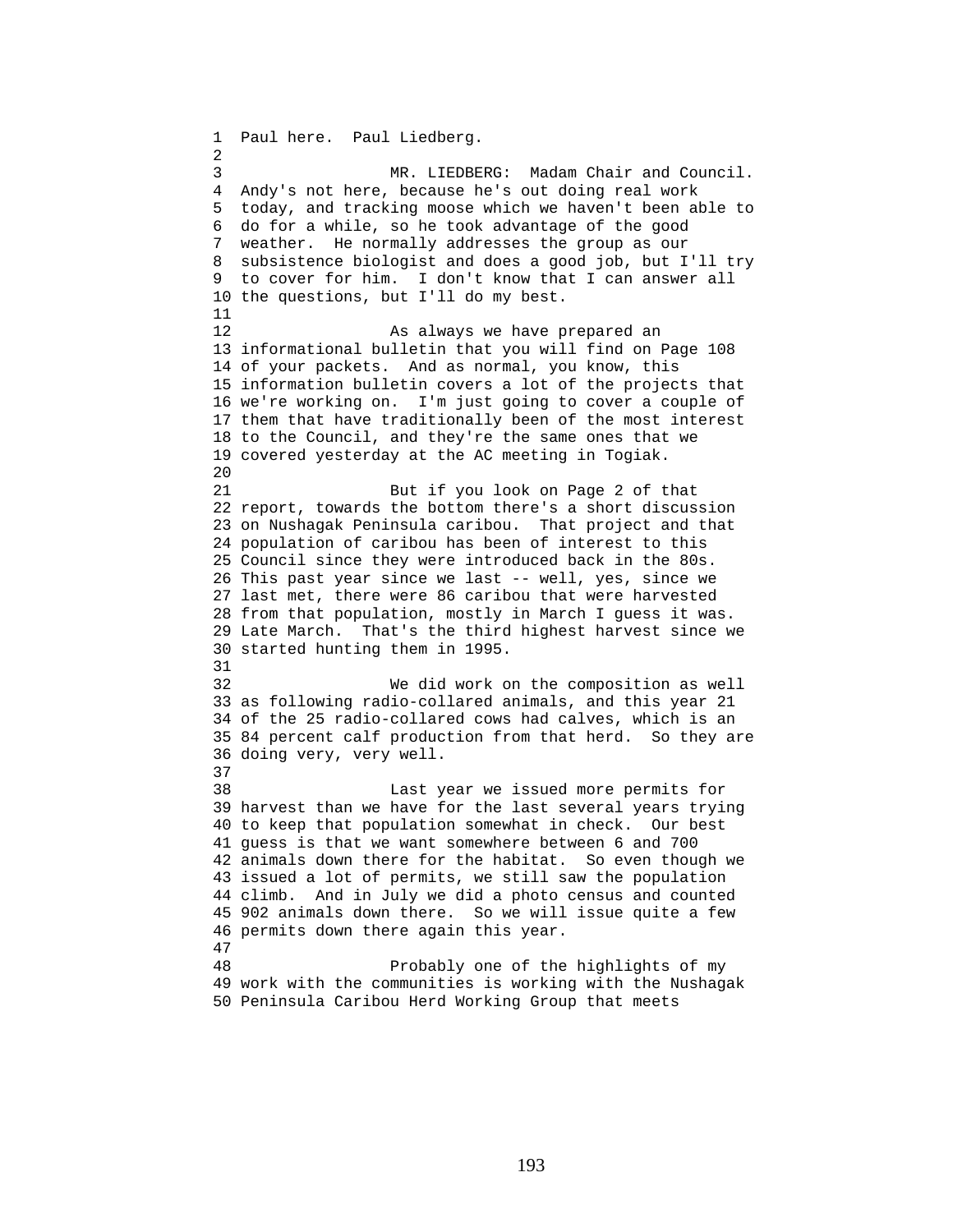1 annually or as needed to talk about updates to that 2 herd and allocate permits. And I'm the one that ends 3 up calling the number, but I don't know that I've ever 4 disagreed with what the group came up with for an 5 allocation for it. So that's worked very well. 6 7 The other project I was going to touch 8 on was moose, which is always of interest, and that's 9 on about the middle of Page 3. We have 25 radio-10 collared cows out there, or we did have before we added 11 some more this spring. And of those 25 we had 35 12 calves, so we have 140 calves per 100 cows produced 13 this year, with a twinning rate of 59 percent. So the 14 population of moose in Unit 17A, the Togiak River 15 valley for the most part is still doing very well. 16 Probably as good as anywhere in the State or better. 17 18 Although the Goodnews River drainage is 19 further to the west in Unit 18, we continue to see 20 moose population increasing over there, and some of 21 that is reproduction from animals that are there, but 22 some of it we know also is moose moving over from Unit 23 17A over to 18, and we've been able to provide a 24 harvest of moose for the Village of Goodnews Bay for 25 the most part for the last three years, and they've 26 pretty much satisfied their need for moose over there 27 for the last three years. 28 29 So, let's see, with that I think I will 30 just take questions, and certainly I can answer 31 anything, or try to answer anything else related to the 32 bulletin there or the report or any other questions 33 that you might have. 34 35 MADAME CHAIR CHYTHLOOK: Any questions. 36 37 MR. O'HARA: Oh, yes. 38 39 MADAME CHAIR CHYTHLOOK: Dan. 40 41 MR. O'HARA: Yes. The predator thing 42 that we were talking about earlier, could you answer 43 that? 44 45 MR. LIEDBERG: Well, I can answer it. 46 I'm not sure it will be as complete as you would want, 47 but we don't do any wolf surveys over there for a 48 number of reasons, but anecdotally there are increased 49 wolf populations or wolf numbers over in that area as 50 you would expect certainly with increased moose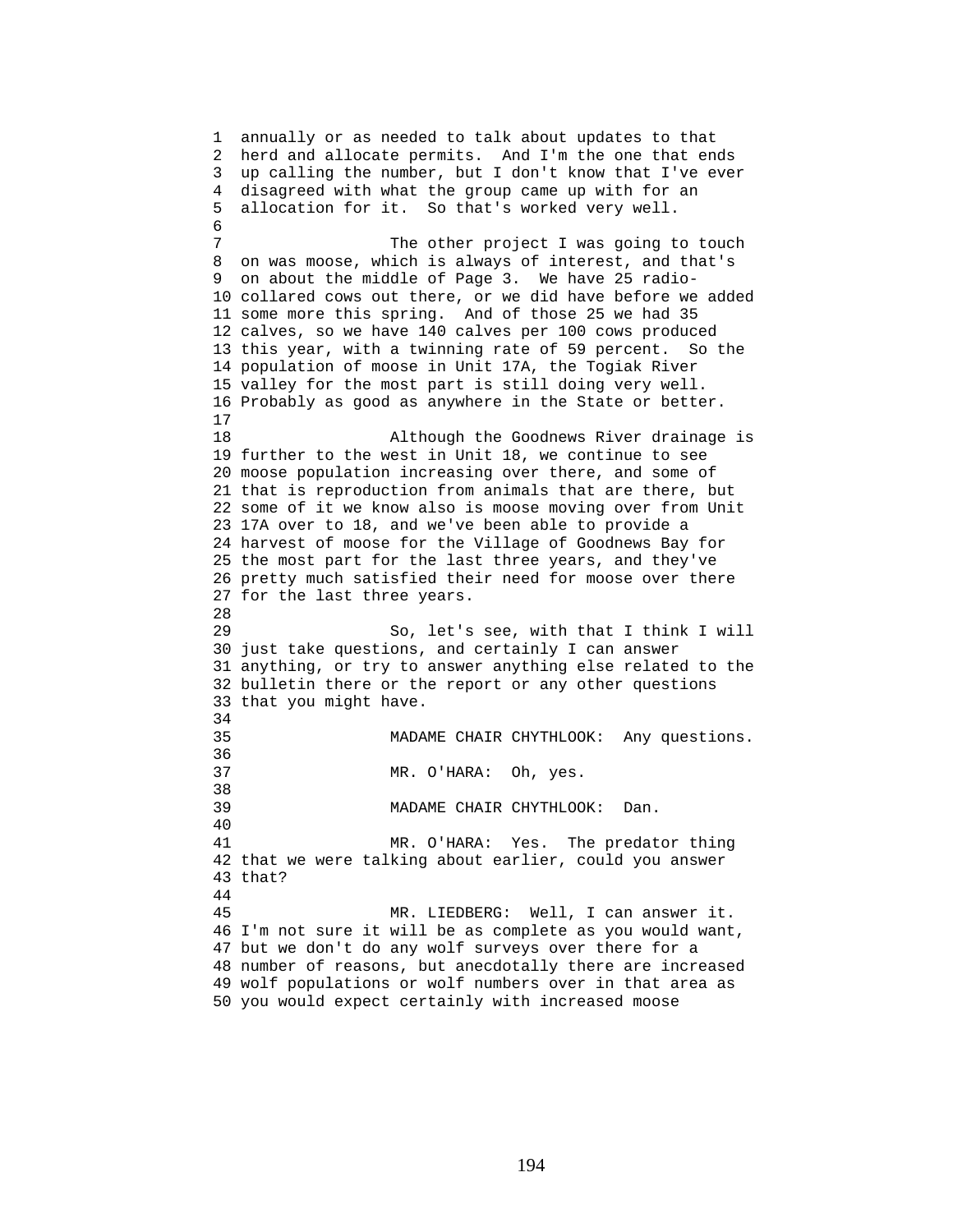1 populations over there. 2 3 MR. O'HARA: One more thing, Madame 4 Chair. 5 6 Flying in that area a lot, we don't see 7 as many bears in that drainage over there as you have 8 on this side and nothing compared to what you have on 9 the Peninsula over there, so have you kind of observed 10 that, too? 11 12 MR. LIEDBERG: Well, we did bear 13 surveys in 2004 and 5 or 3 and 4, I can't remember. It 14 took two years. A lot of flying. We did a survey that 15 met, as Troy was talking about, the statisticians rigor 16 for counting bears in a population. And we did come up 17 with a number. And, you're right, it's much less than 18 over on the Peninsula, maybe half of that, maybe a 19 quarter or 20 percent of what you would find over on 20 Kodiak. What we found was for the Togiak Refuge, as I 21 recall, the number was 600 bears in that area. 22 23 But I would also reiterate what Troy 24 said, is that extremely expensive, and I think we spent 25 almost \$200,000 over the course of two years I think it 26 was, probably a reasonable thing to do once, but I'm 27 not sure that it's in the cards anytime soon to repeat 28 that. And part of that is because even with that level 29 of rigor, I'm not sure that we could really say with 30 much accuracy that the population has changed slightly 31 up or down, you know. If we saw a huge change up or 32 down, we would be able to tell that, but a small change 33 up or down would be very costly to assess, and I'm not 34 sure how accurate it would be either. 35 36 MR. O'HARA: Thank you. 37 38 MADAME CHAIR CHYTHLOOK: Okay. Any 39 other questions for Paul. 40 41 MR. JONES: I have a question. 42 43 MADAME CHAIR CHYTHLOOK: John. 44 45 MR. JONES: When you do these surveys, 46 why don't you have like flying -- the guides that fly 47 through all these places help out on the surveys of 48 some of these animals, what they see and report, you 49 know. Wouldn't that cut your costs down? You know, 50 say they're out guiding for bear and they're flying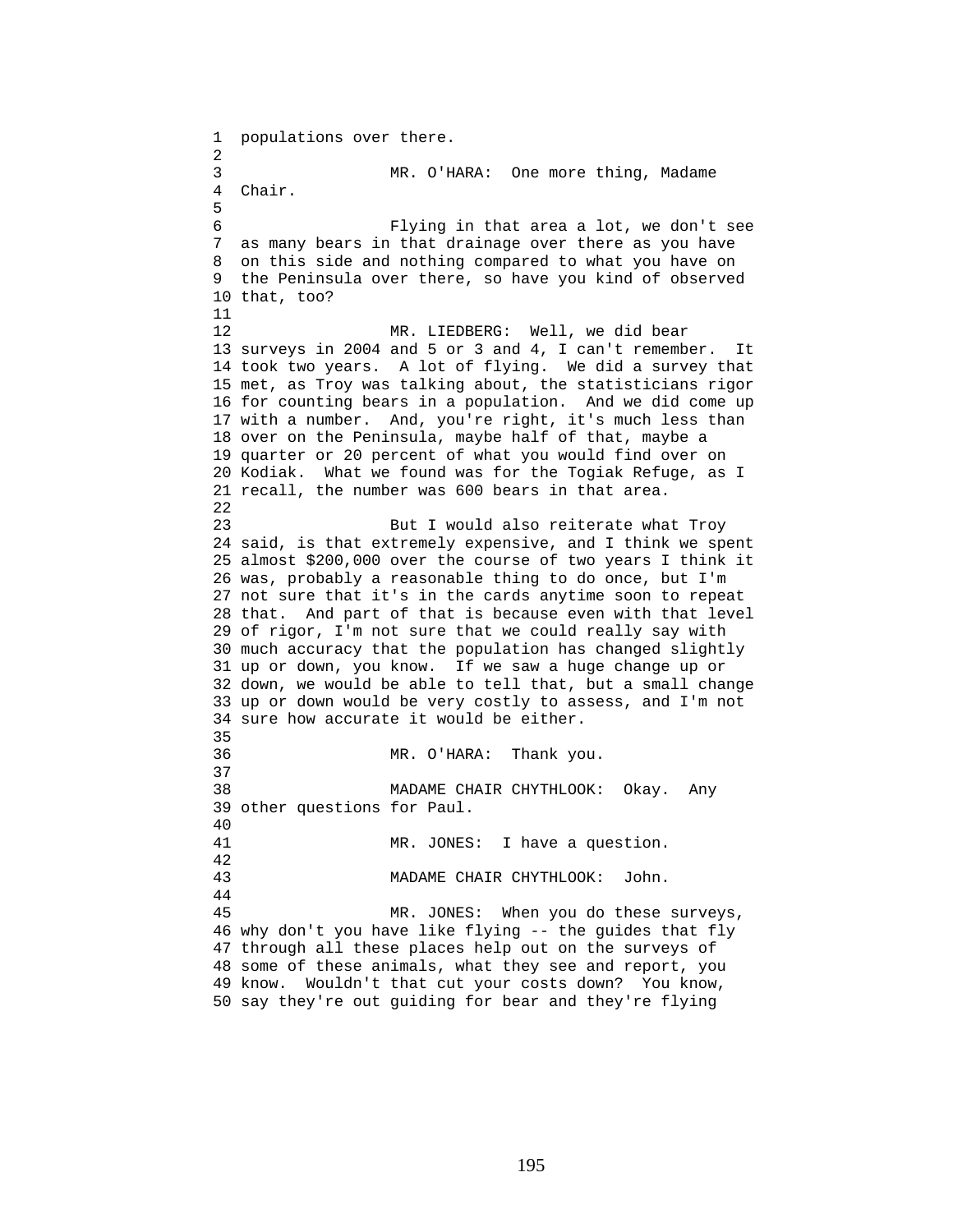1 their people into these camps, and they notice there's 2 a lot of wolves, a lot of bears, a lot of whatever out 3 in this tundra here, why don't you have those guides 4 kind of give you a hint, you know. Fill out a 5 questionnaire or do something. You know, we have a 6 bear guide down there, and I fly with him when he drops 7 all his people, and then we go play. And we fly around 8 to all these different spots here, and like I was 9 telling these guys over here, you know, there's a lot 10 of caribou that every time you guys do a survey, you 11 know, I see a sure of 200, 300 caribou in different 12 spots, you know. And, you know, they never even knew 13 they were there. It cuts costs. 14 15 MR. LIEDBERG: Madame Chair. And we do 16 that. We talk to them every year about their 17 observations on what they're seeing for bears when 18 they're out there, so that does get incorporated. It 19 doesn't get incorporated with the same rigor as a study 20 would have for sure, but it's anecdotal information 21 that we certainly take in and use and put it together 22 with not only the studies that we do, but the 23 information that we get from villagers that are out 24 using the rivers and seeing bears while they're out. 25 So it does all get put together. It probably doesn't 26 get summarized by a statistician the same way one of 27 our studies does. In fact, it doesn't get incorporated 28 that way, but the biologists and the managers without 29 question avail themselves to that kind of information 30 as well. And I consider it very valid and good 31 information. 32 33 MR. JONES: Well, the reason I bring it 34 up was, yeah, I heard a study one time for moose. They 35 only counted like 60 moose down in one area. And then, 36 you know, you see more than what the study occurred, 37 you know. And so the facts are wrong, so that comes 38 back on the hunter, no matter if he's subsistence or 39 guided or whatever he's doing. They go, oh, they're 40 getting low numbers on these here, so we're going to 41 have to cut back, close down, whatever, you know. So 42 it reflects on everybody. It's not just one 43 individual. So, you know, that looks to me like a 44 vital thing of knowing what else is out there, you 45 know, for whatever you guys are studying, have them 46 document them, and, you know, put it into your guys' 47 count or whatever, you know. Have them show you on -- 48 everybody has GPS nowadays. Show on GPS where they see 49 all these animals. And if you don't believe them, 50 check it out. It's only 50 cents instead of flying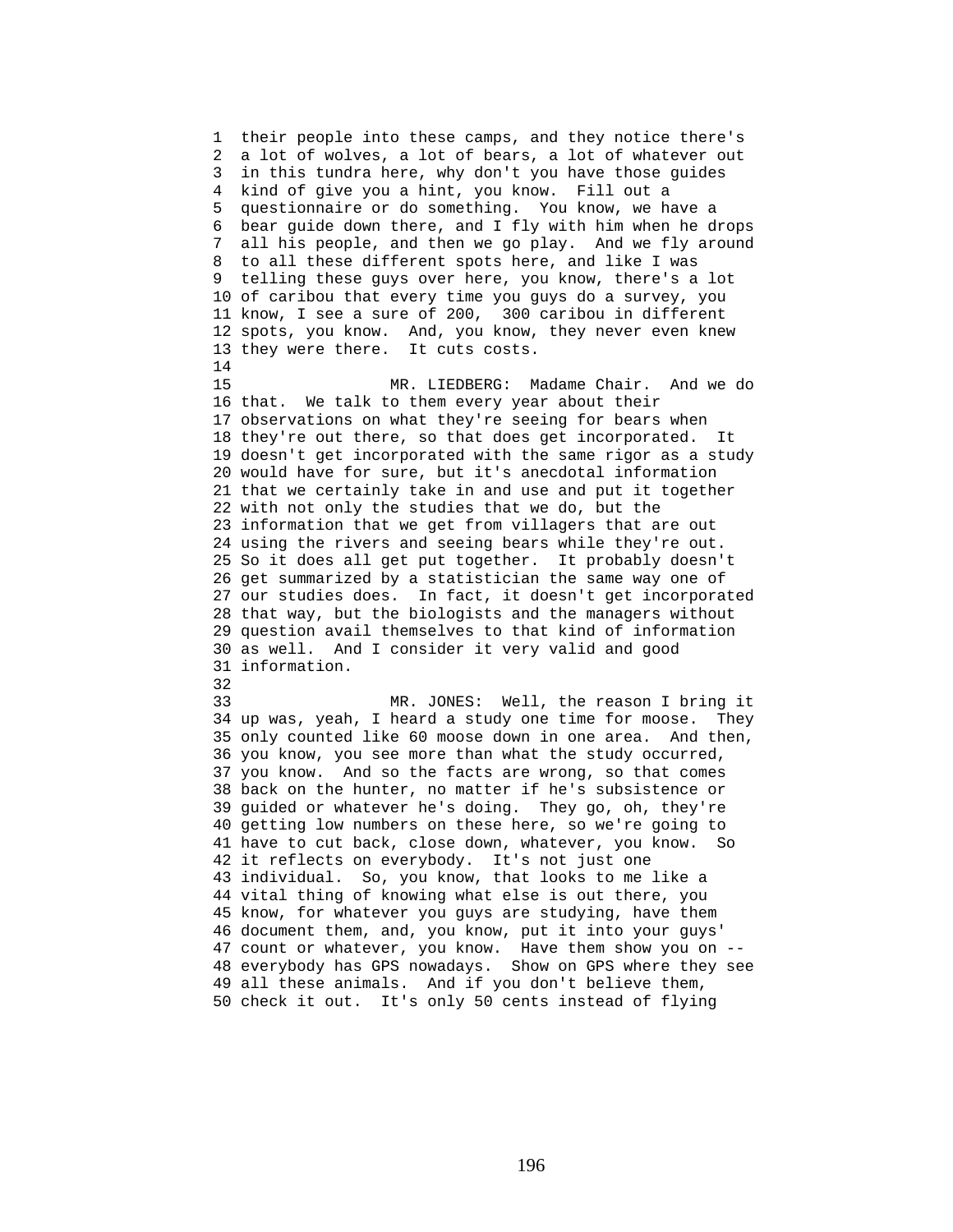1 around trying to find them. 2 3 MR. LIEDBERG: Yeah. Well, good 4 comments, and I would say that whether we re doing 5 surveys or studies, everything is -- how we do them and 6 what the results are are always available to everybody, 7 so I would encourage members of the Council or the 8 public to, yeah, ask questions or stop in and we're 9 always happy to go over what we do, how we do it, and 10 what the results are. 11 12 MR. ABRAHAM: Madame Chairman.  $\frac{13}{14}$ MADAME CHAIR CHYTHLOOK: Pete. 15 16 MR. ABRAHAM: I work with the people 17 over here, because I'm a refuge information technician. 18 Once in a while I fly with them and report to local 19 traditional council. And then we have one of the 20 better observation, counting for kind of like moose and 21 caribou over here. And then the people in this region 22 over here trust the numbers we give them, because I 23 think we are doing one of the best surveys in this 24 region over here as far as brown bear, moose and 25 caribou. So we have one of the better groups in this 26 region here, like Aderman, Pat Walsh. I'll name all of 27 them, they're right here. 28 29 They're a good group. They'll 30 complain, but they work. 31 32 Thank you. 33 34 MADAME CHAIR CHYTHLOOK: Okay. Any 35 additional comments. 36 37 (No comments) 38 39 MADAME CHAIR CHYTHLOOK: The comment I 40 want to make, and this isn't against you, but it just 41 perturbs me when people use anecdotal information when 42 they're talking about first-hand information, you know, 43 when the information is coming directly from a person 44 that directly saw or had experienced something. I know 45 when I first started working for State of Alaska, any 46 information that I collected from the communities, you 47 know, from traditional and ecological knowledge 48 information first-hand from the people. I come back 49 all excited about all this information, and it would be 50 -- it was termed anecdotal, because I guess it wasn't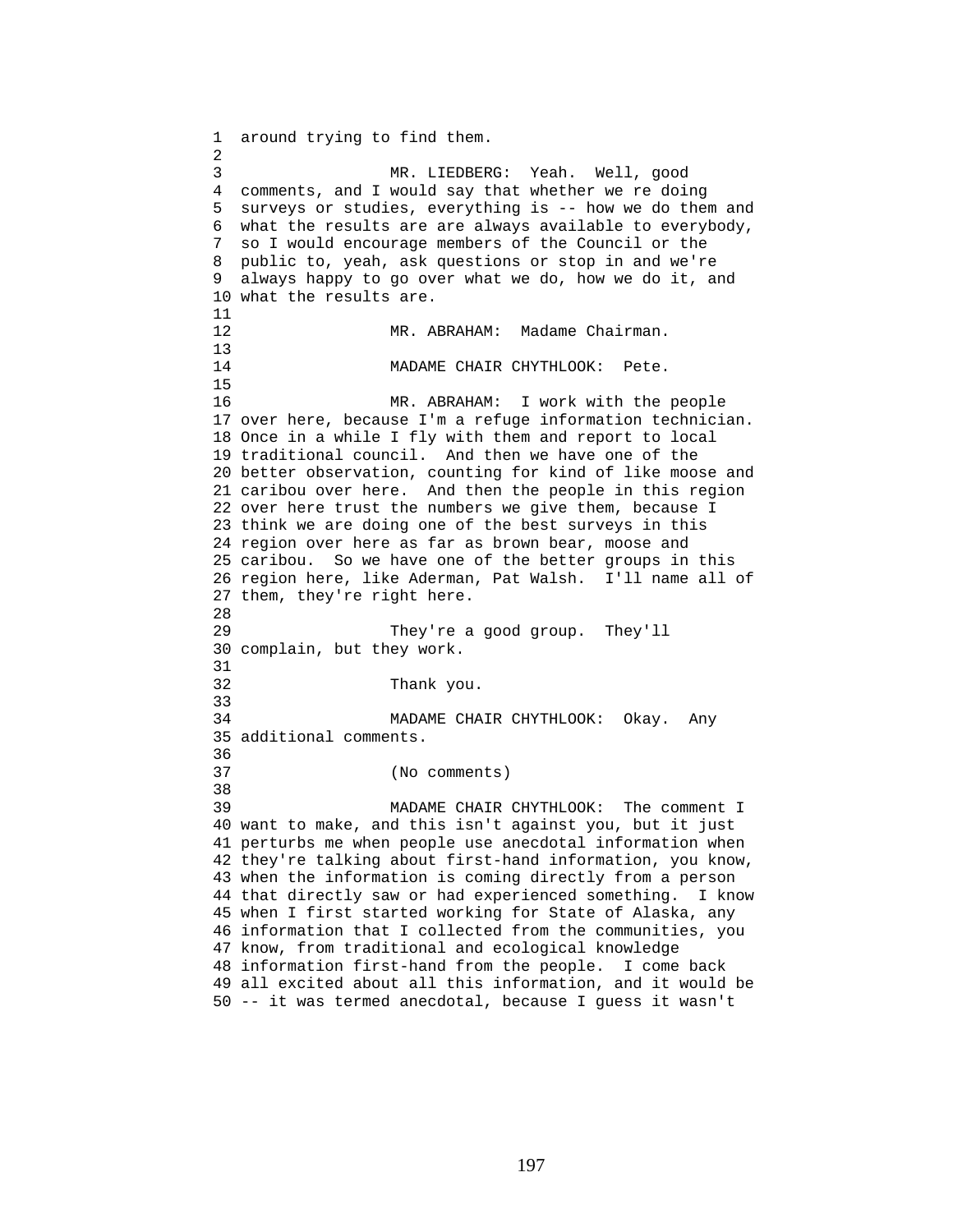1 scientific information. But it's scientific 2 information for us as Native people. That's how we 3 survived, with that information, that first-hand 4 information. So every time I hear the anecdotal 5 information, it just -- my ears start -- but that's 6 okay. 7 8 And then with that management plan in 9 Togiak, I know when I was still working for the State 10 and Joe was still on there, that process started. And 11 it's working so well. I think it's working so well, we 12 need to build a fence by Sunshine Valley up so our 13 moose won't go over there any more. We're having -- 14 we're starting to have lack of moose to harvest in our 15 lake system, because I think all the moose are going 16 over to the management plan area. 17 18 MS. MORRIS LYON: They have a better 19 party going over there.  $20$ 21 (Laughter) 22 23 MADAME CHAIR CHYTHLOOK: Yeah, I think 24 there's a better party going on over there, so we need 25 to build a fence. 26 27 But thank you, Pat -- or, yeah, Paul. 28 If there's any..... 29 30 MR. LIEDBERG: Well, if I could just 31 respond one last comment related to, yeah, your comment 32 on anecdotal information. I think what we want to do 33 is bring in information from every source possible, 34 whether it's our studies, our surveys, or observations 35 of people that are out using the land. I think it's 36 our responsibility to incorporate all of that 37 information and whether we call it first-hand or 38 anecdotal or studies, I think it's all important and 39 all good information that we as managers need to 40 incorporate and use. 41 42 Thanks. 43 44 MADAME CHAIR CHYTHLOOK: Okay. If no 45 more questions. 46 47 (No comments) 48 49 MADAME CHAIR CHYTHLOOK: Thank you, 50 Paul. And what is it.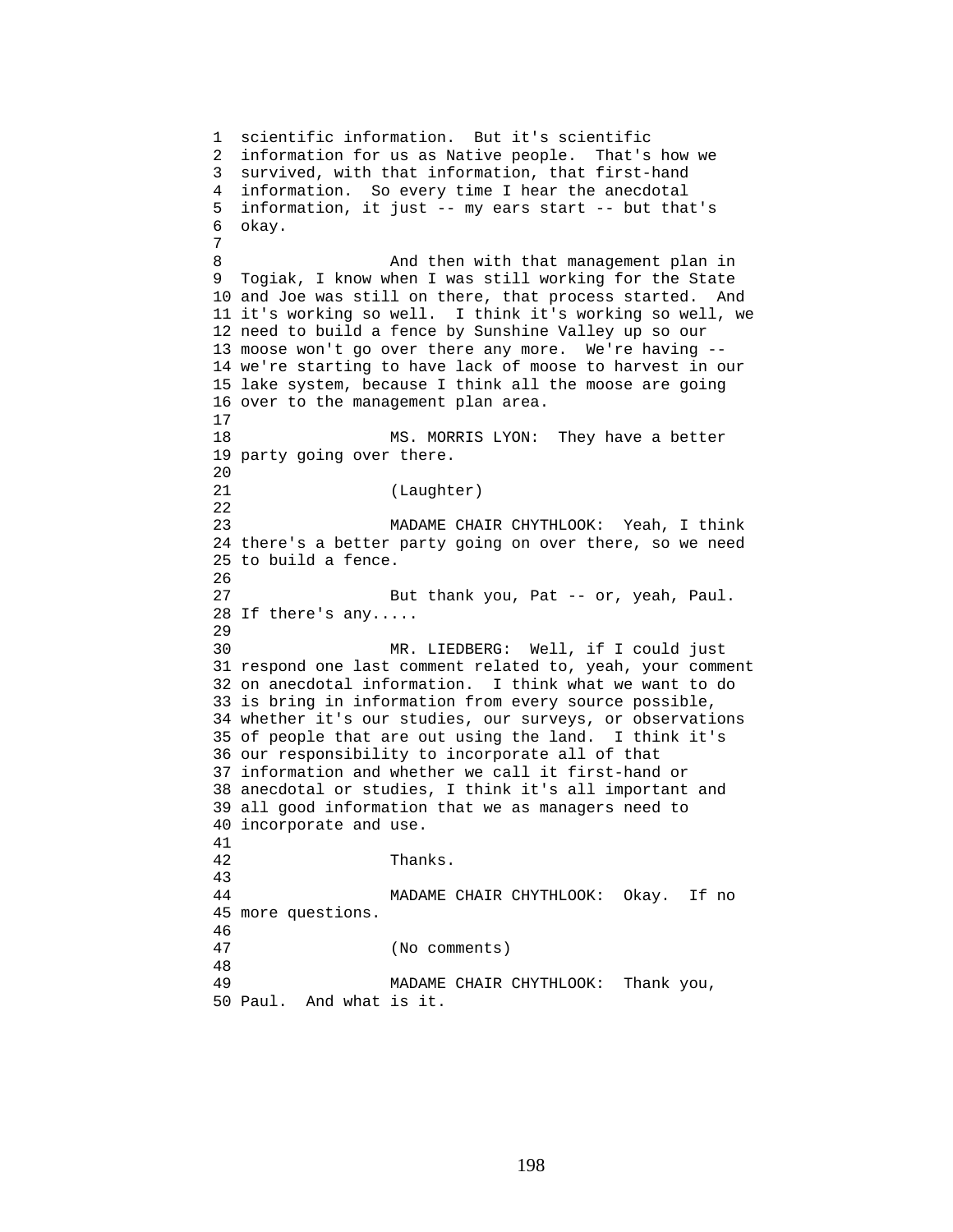1 MS. MORRIS LYON: 5:20. 2 3 MADAME CHAIR CHYTHLOOK: 5:20. 4 5 MS. MORRIS LYON: Do you want to hear 6 from other Fish and Wildlife Service people first. 7 8 MADAME CHAIR CHYTHLOOK: The what? 9 10 MS. MORRIS LYON: Fish and Wildlife 11 people. 12 13 MADAME CHAIR CHYTHLOOK: Do we have any 14 more Fish and Wildlife. 15 16 MS. JULIAN: Yeah. 17 18 MADAME CHAIR CHYTHLOOK: Oh, okay. 19 Sorry. 20 21 MS. JULIAN: No problem. Liz Julian 22 from Alaska Peninsula/Becharof National Wildlife Refuge 23 in King Salmon. Again apologies for absence on our 24 refuge manager. But I just have a little to report. 25 26 The Federal subsistence brown bear 27 season for 2011 to 2012. The fall and winter Federal 28 subsistence brown bear hunting season in Unit 19E 29 allowed harvest of one bear, except a cub or a sow with 30 cub by Federal registration permit from April 15th to 31 May 25th of 2012, and September 25th to December 31st 32 of 2012. And we are still receiving those numbers or 33 harvested bears this year. 34 35 For the Northern Alaska Peninsula 36 Caribou Herd composition surveys of 2011, Donald handed 37 out the handout earlier. And as you can see, there's 38 all the information on the composition, but we are 39 still currently in the process of gathering that 40 information. So the herd composition surveys for 2012 41 are being conducted as we speak by wildlife refuge 42 biologist Dominic Watts. 43 44 And the moose population surveys are 45 going on as well right now. And those are still being 46 conducted by Dominic. If you would like to know the 47 information that he gets, I recommend contacting him, 48 because I do not know what information he has other 49 than what has already been presented in the handout, 50 which I might add has also been added into the RAC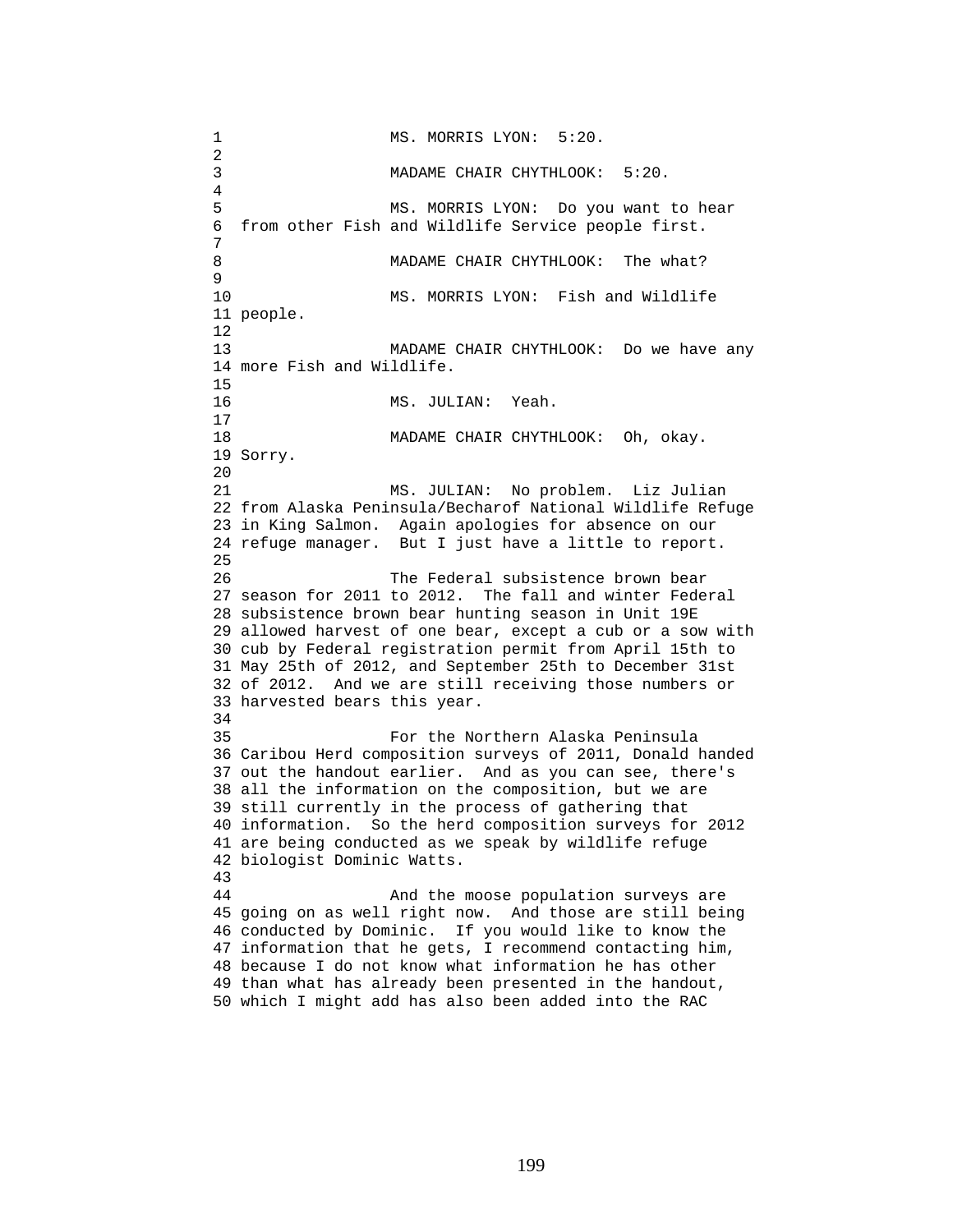1 meeting earlier this spring. And we don't have any 2 further information on those. 3 4 One new informational piece is about 5 our Arlluk, the 63-foot boat that our manager and 6 Orville Lind are actually in Kodiak right now. If you 7 want to know specifically what they've been doing you 8 may read on ahead, but the Arlluk has been just having 9 a very busy summer with a new captain, Orville Lind. A 10 number of research projects were conducted while 11 working cooperatively with faculty and staff 12 researchers from the University of Alaska's Museum of 13 the North, the Alaska Maritime National Wildlife 14 Refuge, Izembek National Wildlife Refuge, and USGS. 15 16 And that is all I have. And I 17 apologize, I do not know any more information, so I'm 18 unable to answer any of your questions. 19 20 Thank you. 21 22 MR. O'HARA: Boy I had a lot of 23 questions. 24 25 (Laughter) 26 27 MS. MORRIS LYON: You can make 28 comments. 29 30 MS. JULIAN: You can make comments, 31 certainly. 32 33 MS. PINNIX: And I just have a couple 34 of things once you're done making comments. 35 36 MADAME CHAIR CHYTHLOOK: Okay. You 37 have the floor, unless -- Nanci. 38 39 MS. MORRIS LYON: I've got a comment. 40 I was just really curious to know how many permits were 41 issued, and I wish you had that information on the bear 42 hunt. 43 44 MS. JULIAN: I'm sorry. I have been 45 nominated to take over permit issuing, but 46 unfortunately I was not given subsistence permits right 47 now, so I have not been able to do anything with 48 subsistence permits for the bear hunts. But I am still 49 getting in bear hunt reports from guided bear hunts

50 from sport hunting. But I won't have that information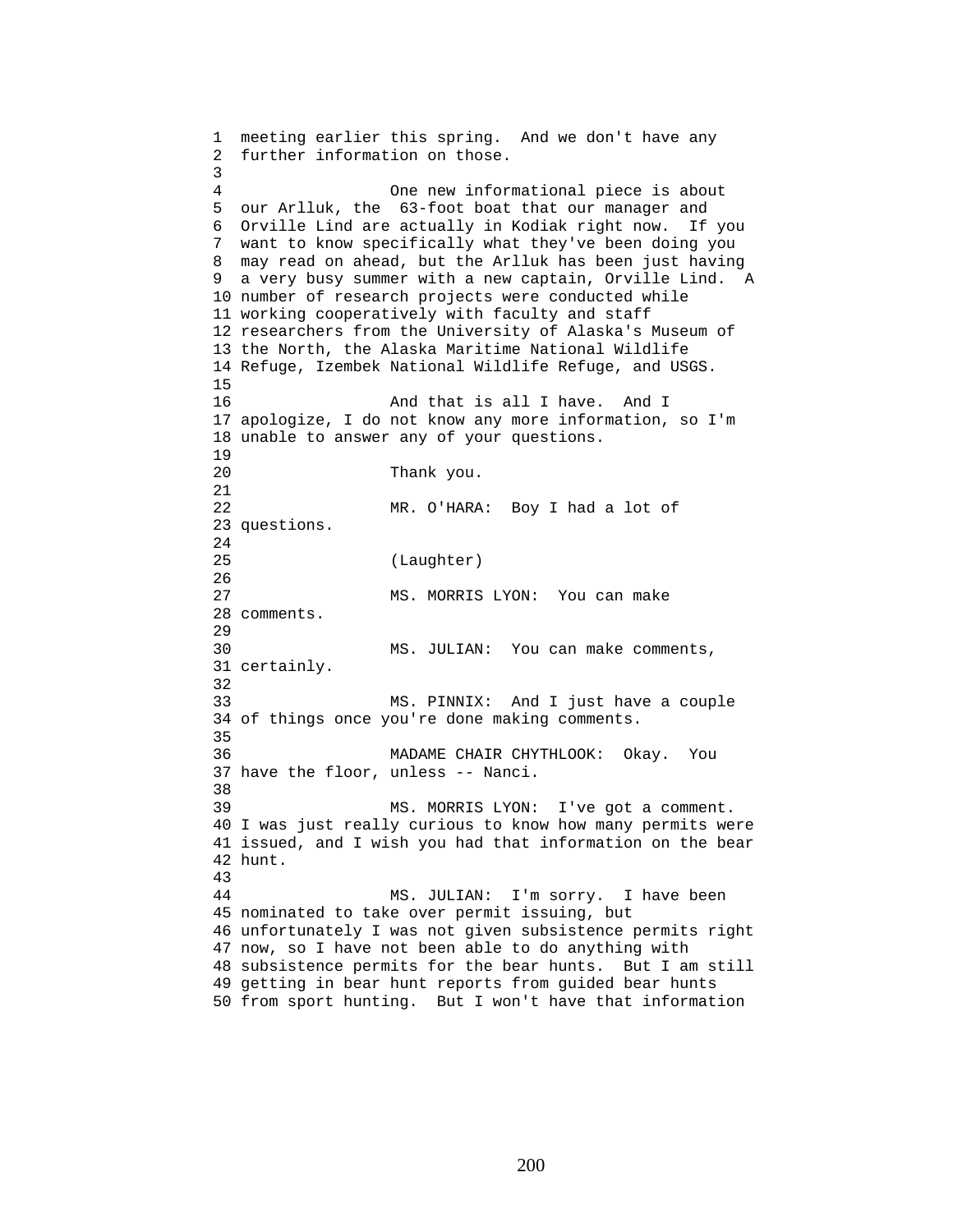1 until everybody hands it in later this year. 2 3 MR. O'HARA: Madame Chair. Are you 4 done? 5 6 MS. MORRIS LYON: Yeah, that was all. 7 8 MADAME CHAIR CHYTHLOOK: Dan. 9 10 MR. O'HARA: Liz, this handout you gave 11 us, our Bristol Bay Federal Subsistence Regional 12 Advisory Council, you have 2,395 estimated animals on 13 the North Peninsula Caribou Herd? 14 15 MS. JULIAN: Yes, that's what's added 16 into here. 17 18 MR. O'HARA: Yeah. That's up from last 19 year, so, yeah, you must have better calf ratio and 20 things going on, or better browse or habitat or 21 something, so I'm glad to see that number's going up. 22 When it was 1600 we were very nervous. So that's good. 23 24 MS. JULIAN: Yeah. It's encouraging to 25 see those numbers climb. And they're looking at calf 26 composition right now, so we're hoping that will be 27 even better. 28 29 MR. O'HARA: Yeah. Great. 30<br>31 MS. JULIAN: Any other comments. 32 33 MADAME CHAIR CHYTHLOOK: Alvin. 34 35 MR. BOSKOFSKY: On your permits, are 36 you able to get those on line, too? 37 38 MS. JULIAN: Yes, if you go to the U.S. 39 Fish and Wildlife home website, you can access special 40 use permits through there, and I believe subsistence 41 permits. 42 43 MS. PINNIX: Liz, your mic. 44 45 MS. JULIAN: Oh. Yes, you can go on 46 line and just go to the home page. You can access 47 special use permits under Region 7, and it will tell 48 you which one is appropriate for our permit. So 49 there's three specific ones, but transportation, 50 commercial, fishing or hunting, and then general use,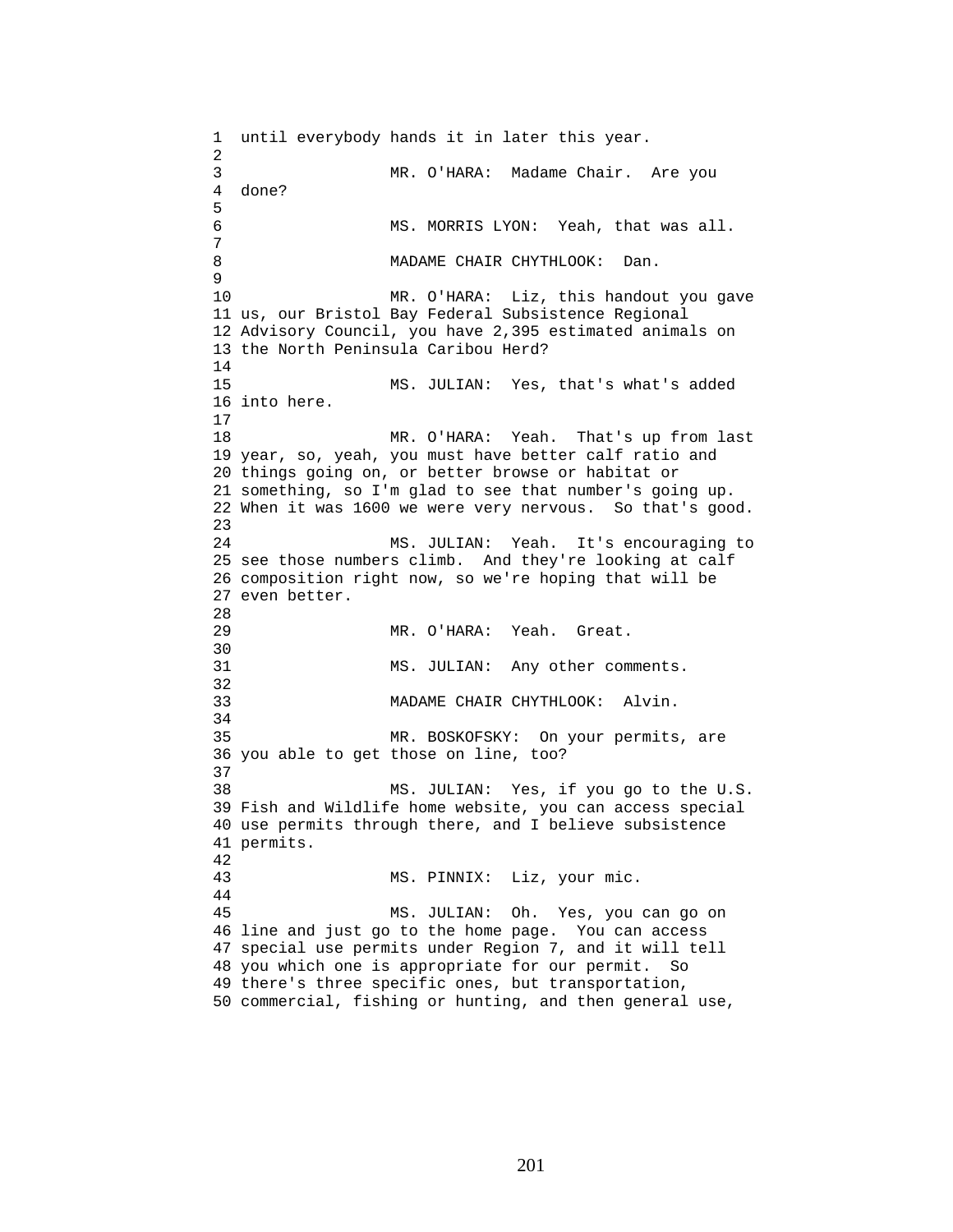1 which would be subsistence cabins or subsistence use 2 and others. 3 MADAME CHAIR CHYTHLOOK: Okay. Dan. 5 6 MR. DUNAWAY: I guess more for John, 7 but I didn't know they even had a boat down there on 8 that Shelikof side, but from what you're saying..... 9 10 MR. JONES: Them drug guys had a nice 11 boat and they got it. 12 13 MR. DUNAWAY: Oh, is that what 14 happened? 15 16 MR. JONES: Yeah. 17 18 MR. DUNAWAY: Oh, boy. You know, that 19 really perked up my ears when you said you're seeing 20 caribou on islands over there, and this boat's one 21 thing that could looking, because there was a time when 22 I was working for sportfish, and we tried to figure out 23 how to do work over there, and it's hard to get there 24 any other way without a boat. 25 26 MR. JONES: Well, my understanding of 27 that boat, it's been down on the Chain this summer. 28 It's been quite a few places. I mean, they're getting 29 their money out of it, you know, so it's actually doing 30 a good job. 31 32 MR. O'HARA: That eel grass study 33 (indiscernible - mic not on). 34 35 MR. JONES: Yeah. 36 37 MS. PINNIX: Yeah. This is the second 38 year with the eel grass study, the first on our boat. 39 We're really happy to have that vessel, because it 40 completely changes our options for what we can do, and 41 one of the projects was to visit some of the islands 42 near Perryville for the first time. That's part of 43 Alaska Maritime, not part of our Refuge per se, but we 44 cooperated in the study that was taking place there. 45 So, yeah, we have more possibilities now than we used 46 to. 47 48 MR. JONES: So how far down did that 49 boat go? 50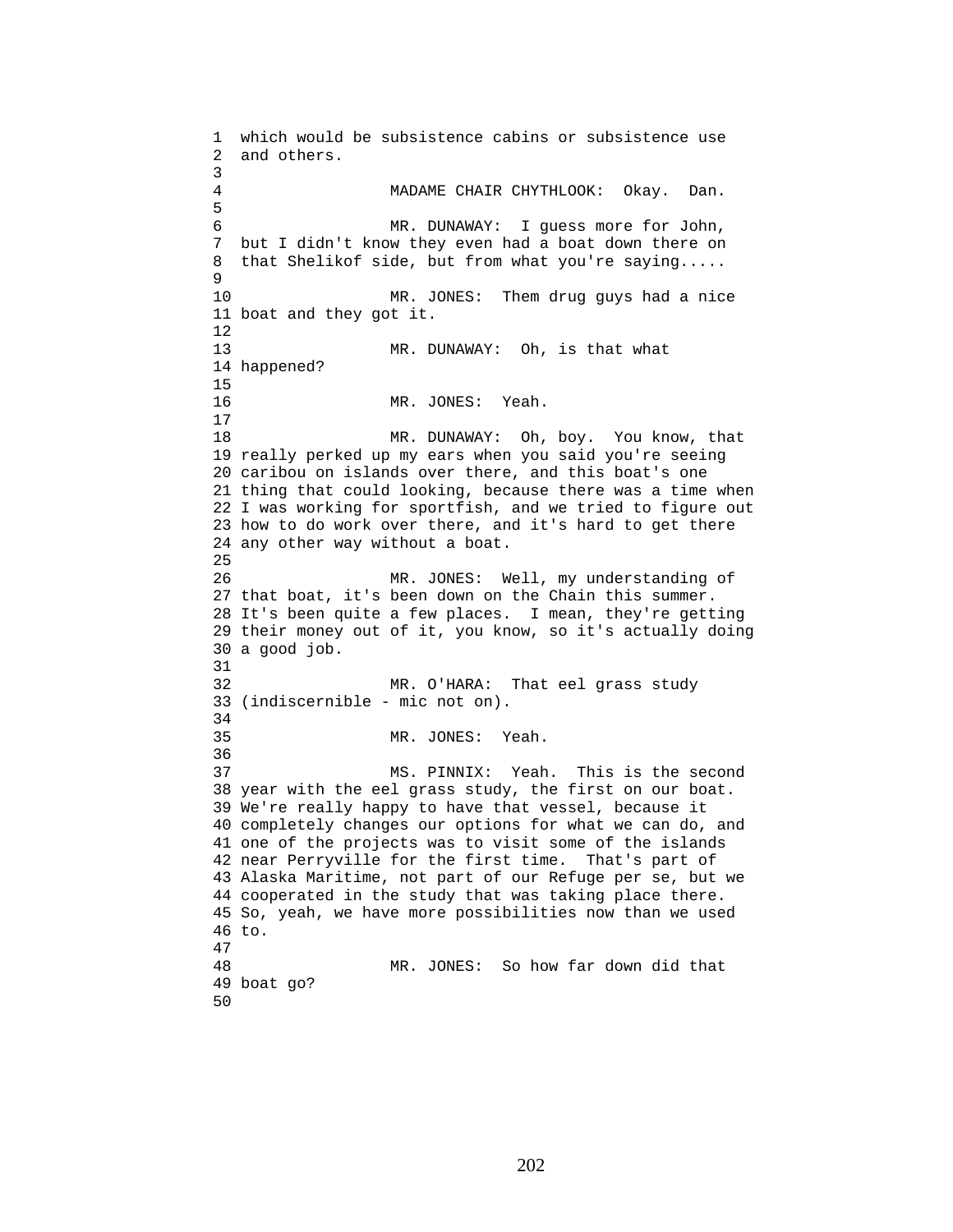1 MS. PINNIX: It went all the way down 2 to Cold Bay and around -- farther south of there, too, 3 I think a little bit in some of the bays. 4 5 MR. JONES: It's a nice boat. 6 7 MS. PINNIX: Yeah, it's very nice. 8 9 MR. JONES: It's not for Chignik waters 10 though, but it's nice. 11 12 MR. DUNAWAY: How big is it? 13 14 MR. JONES: 46, 48-foot. 15 16 MS. JULIAN: Was the question how long 17 is it? 18 19 MR. JONES: Yeah. 20 21 MS. JULIAN: It's a 63-foot boat, but 22 if you add on that front little piece, it's up to 70. 23 24 MR. DUNAWAY: It's pretty little darn 25 for that country. 26 27 MS. PINNIX: It's pretty little, yeah. 28 29 MR. JONES: It doesn't have keels on 30 it, it's a straight shafts on the bottom of it. 31 32 MS. PINNIX: We have a good captain, so 33 it's working out. But it's a challenge. 34 35 MR. DUNAWAY: It's heading for the 36 rocks. 37 38 MS. PINNIX: Yeah. 39 40 (Laughter) 41 42 MADAME CHAIR CHYTHLOOK: Okay. Do you 43 have something for us. 44 45 MS. PINNIX: I have a couple things. 46 This is the first year that I've been able to be a part 47 of our science and culture camp. It's been running 48 since 1997, and we have not been able to do it for the 49 past two years. We didn't have a place for it in 2010 50 in our Refuge so we tried to hold it in Ivanof Bay, and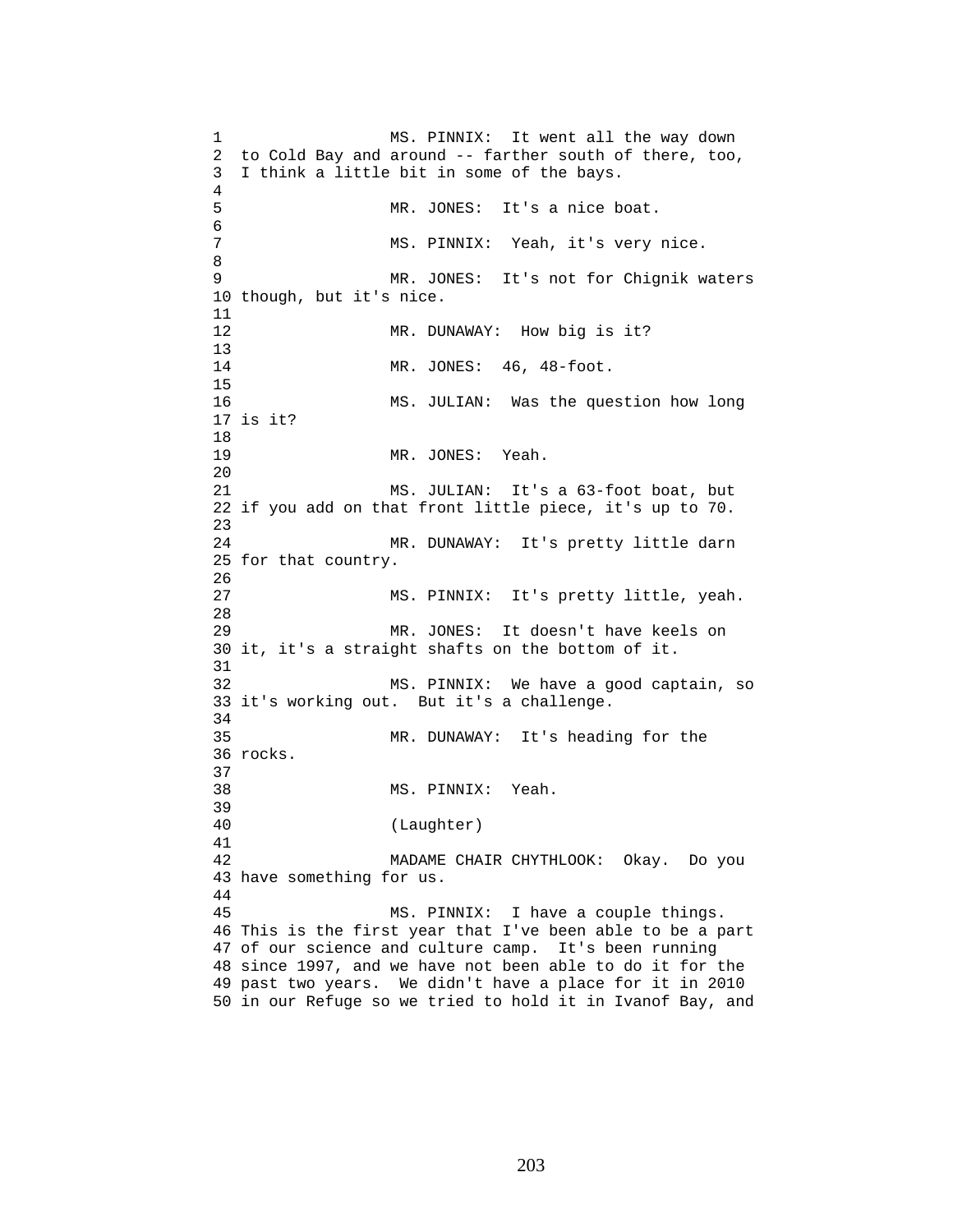1 I'm sure you all remember what a terrible summer that 2 was, and how many plane crashes there were, and people 3 finally decided they didn't want to put their kids on 4 planes. And I can't blame them for that. 5 6 Last year we weren't able to hold it in 7 our Refuge, because our buildings weren't ready. We 8 had a contaminants problem. Buildings were old. Lead 9 paint and diesel fuel in the soil. We just needed to 10 do some cleaning up. 11 12 Now those buildings are in much better 13 condition than they were, and we held a science and 14 culture camp there in September. We had 10 students 15 and eight adults out there and it went really well. My 16 understanding's a bear has already ripped the back off 17 one of the cabins again. So it's an ongoing problem 18 keeping those places up. But we're very happy that 19 that happened. 20 21 One of our observations was that many 22 of the students that were involved did not have the 23 level of outdoor experience that I would have expected, 24 so we have a very cooperative deputy refuge manager. I 25 think you met Kelly Chase in the spring. And Kelly has 26 given us a green light to do any kind of educational 27 programs we can that will get kids out there and 28 involved in traditional outdoor activities. So we're 29 definitely looking for any way we can make that happen. 30<br>31 The second thing I want to share with 32 you is the Ugashik Narrows field project. I think we 33 have something passed out to you for that. I was 34 thinking about this when you were talking about 35 anecdotal evidence. We've been hearing from people 36 that there are too many people at Ugashik Narrows, too 37 many people fishing. And that means we need to get out 38 there and see it. 39 40 So I recruited a couple of volunteers 41 to spend their summer down there talking to the people 42 who came to go fishing and find out how many people 43 were down there, what they're catching, whether they're 44 catching it and taking it with them, or whether they're 45 releasing the fish, what kind of tackle they're using 46 for that project. And we've done that before in 1988. 47 We did it in 1998. And now we did it again, so we had 48 some numbers to compare with. 49 50 And I just would like to point out a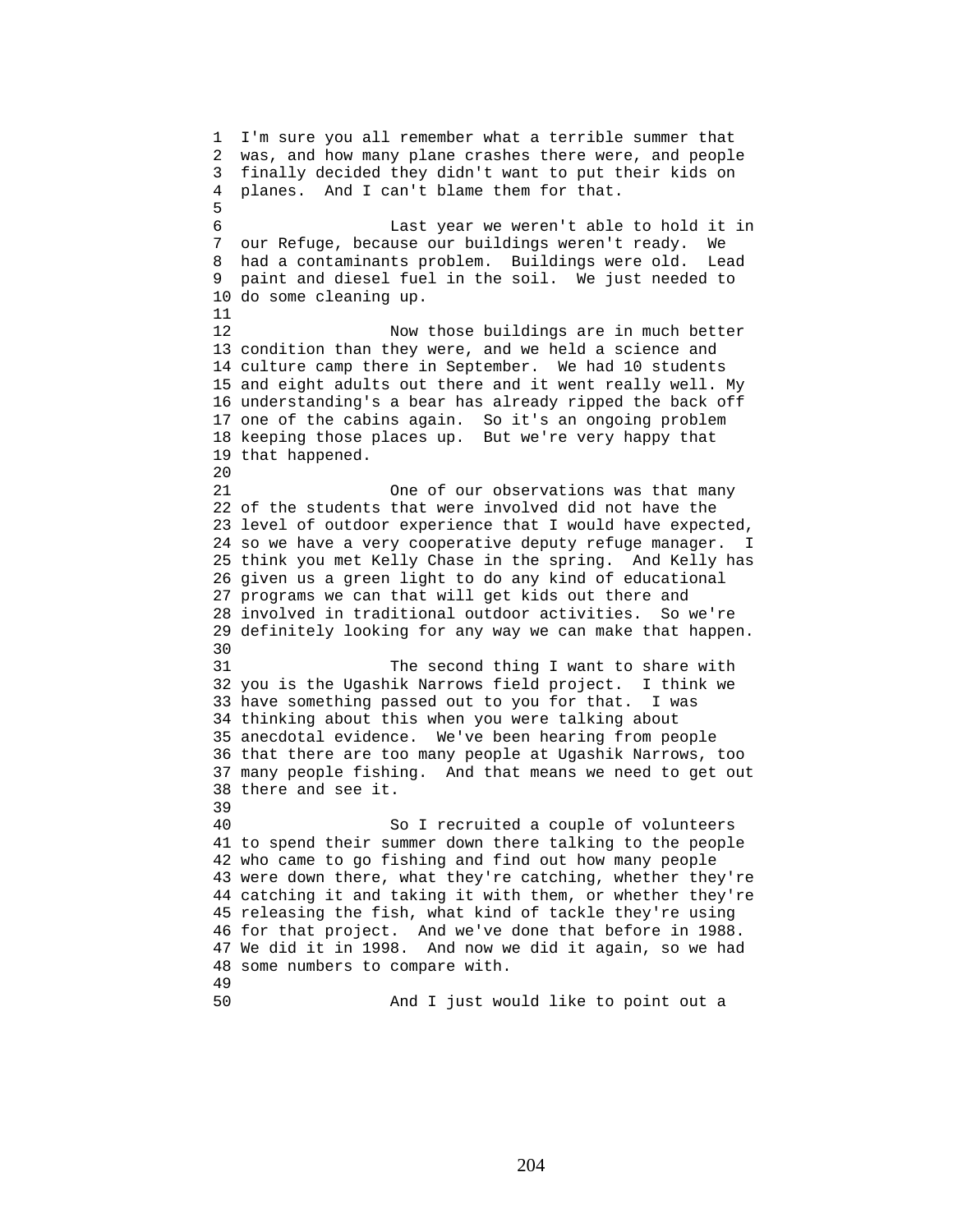1 couple of interesting numbers. It looks like we're not 2 really getting any more anglers than we had in the 3 other studies, but they are spending much longer, so 4 they're spending a day there. They're not coming in 5 for a couple of hours and moving on to another spot. 6 7 And what they're catching is very 8 different as well. The number of grayling has gone 9 down. It sort of went up in the 90s and then now we're 10 down below 1998 levels. But the Dolly Varden and 11 Arctic char have really gone up. 4,000 fish were 12 caught out there, and the vast majority of these are 13 being released, which is very interesting. We asked 14 about tackle. There's no particular regulations for 15 that spot, but most people are choosing to use fly rods 16 with single barbless hooks. So that was very 17 encouraging. That at least causes somewhat less damage 18 to the fish. 19 20 We don't know why the numbers and types 21 of fish have changed with time. We don't have any 22 studies that can tell us that. We can just tell you 23 that it's different and that people are catching a 24 whole lot of Arctic char and Dolly Varden. Mostly 25 Dolly Varden. 26 27 If you look at our tables in here, 28 you'll see there's a few time periods that we missed. 29 We just had two volunteers to help us with this, and 30 there was a period of time when they were not out at 31 camp, so we missed some days we really would have liked 32 to have had. And we know for sure that there were 33 people out there and that they were catching a lot of 34 fish, so the numbers that we show are low. There were 35 probably more people fishing and more fish caught. But 36 it's a pretty interesting little report. 37 38 If you have any questions, I'd be happy 39 to answer them. 40 41 MADAME CHAIR CHYTHLOOK: Nanci. 42 43 MS. MORRIS LYON: Thank you. Yeah, 44 thanks for your report. I have used that area as a 45 fishery for even more years than you've studied it. 46 47 MS. PINNIX: I'm sure. 48 49 MS. MORRIS LYON: And I could have 50 easily told you actually what your conclusions were,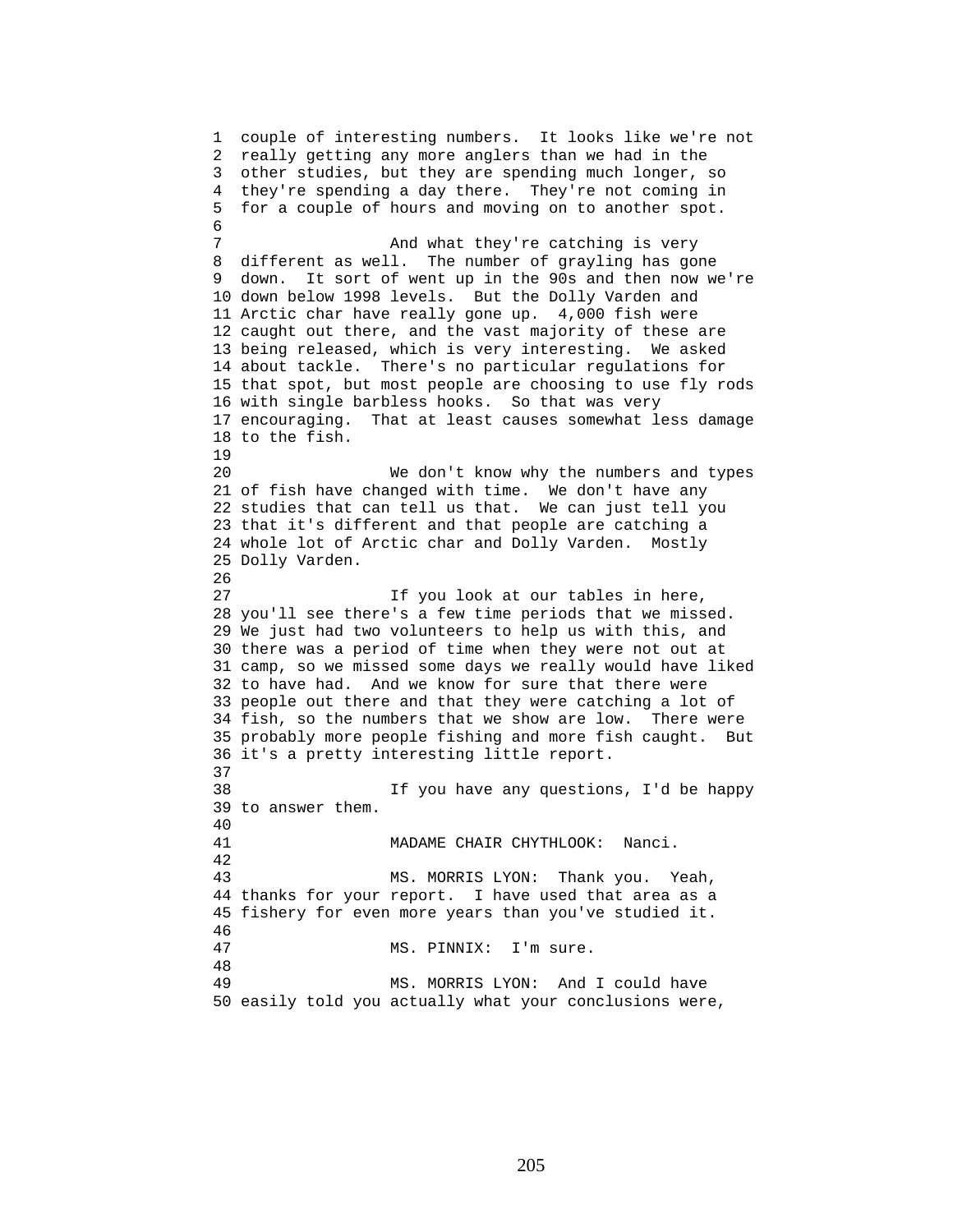1 which I'm fine though. I mean, it's nice to have it on 2 paper and have the numbers in front of you. And I 3 would be really curious to know if you've done any 4 follow up or if you would consider doing any follow up 5 with all the water studies that were done out there, 6 because not only do you have a much higher number of 7 Dolly Varden, Arctic char versus the grayling, but you 8 also have a huge size differential that did not use to 9 be there. 10 11 MS. PINNIX: Yes. 12 13 MS. MORRIS LYON: I mean, there's more 14 than even what's here on paper. And have you done any 15 of that yet, and have any ideas or drawn any 16 conclusions or done any research? 17 18 MS. PINNIX: We haven't done any of 19 those studies. We don't have anybody on our Staff 20 who's fisheries based. Our chief biologist, Ron 21 Brittain, has been trying to get somebody in fisheries 22 to come over and conduct studies like these. We 23 haven't had any luck so far getting someone to join our 24 Staff. But with this in hand, we might be able to 25 interest somebody in coming to do a project. We've 26 talked some with ADF&G about coming out and doing a 27 study as well. So I hope we will be able to follow up 28 on this. 29 30 MS. MORRIS LYON: If I may. And one 31 other thing, too. I commend you on the science camp 32 and having more interest in getting kids out in the 33 outdoors. And I have been working on having a 34 flyfishing guide academy every year out there. And I 35 would be very interested in talking to you obviously 36 off of this forum about, you know, continuing or 37 expanding or enhancing something. 38<br>39 MS. PINNIX: That would be fabulous. I 40 would love to talk to you about it. Uh-huh. 41 42 MR. O'HARA: Madame Chair. 43 44 MADAME CHAIR CHYTHLOOK: Dan. 45 46 MR. O'HARA: What area is this you were 47 talking about? I missed that. 48 49 MS. PINNIX: Oh, I apologize for that. 50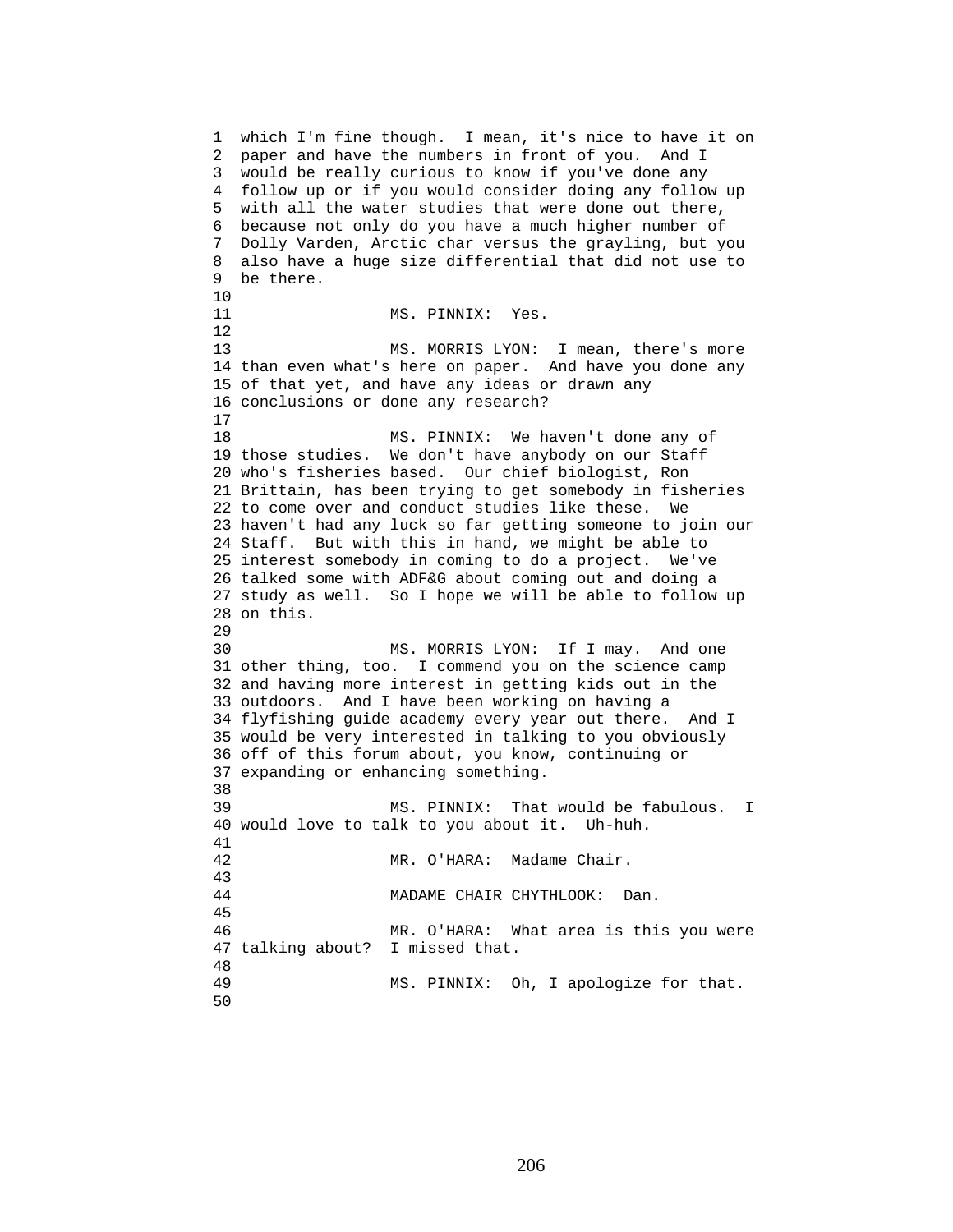1 MR. O'HARA: No, I missed it. 2 3 MS. PINNIX: This is in Alaska 4 Peninsula National Wildlife Refuge, in the northern 5 unit, which is abutting Becharof National Wildlife 6 Refuge. So if you fly past Mount 7 Peulik, the two big Ugashik Lakes. 8 9 MR. O'HARA: Oh, Ugashik 1 or 2. Yeah. 10 11 MS. PINNIX: And right where they're 12 hooked together at the narrows is where we did the 13 study. 14 15 MR. O'HARA: Yeah. Oh, yeah, that's 16 really exciting. 17 18 MS. PINNIX: Yeah. A beautiful area. 19 20 MR. O'HARA: Too bad that Bible camp 21 building burned down. It was 70 by 30, and you could 22 have just covered up the walls. I mean, you would have 23 had a kitchen and play and research and study.  $2.4$ 25 MS. PINNIX: That was very distressing. 26 27 MR. O'HARA: And just really -- I was 28 disappointed that some camper burned..... 29 30 MS. PINNIX: And it burned down during 31 the time period we were doing the contaminant surveys 32 and we have no idea why. 33 34 MR. O'HARA: Somebody came and burned 35 it down. 36 37 MS. PINNIX: Yeah, somebody did. I'm 38 researching right now to see if we're allowed to 39 rebuild it, because it's in wilderness area, which puts 40 a lot of restrictions on what we can do. In some 41 wilderness areas that I know of, they have been able to 42 rebuild on the direct footprint, as long as you kept it 43 as the same footprint for the next building, but I'm 44 not sure if we can or not. So that's something for me 45 to learn. 46 47 MR. O'HARA: Paul Peskatio (ph) would 48 be happy to build it for you without any (indiscernible 49 - mic off) 50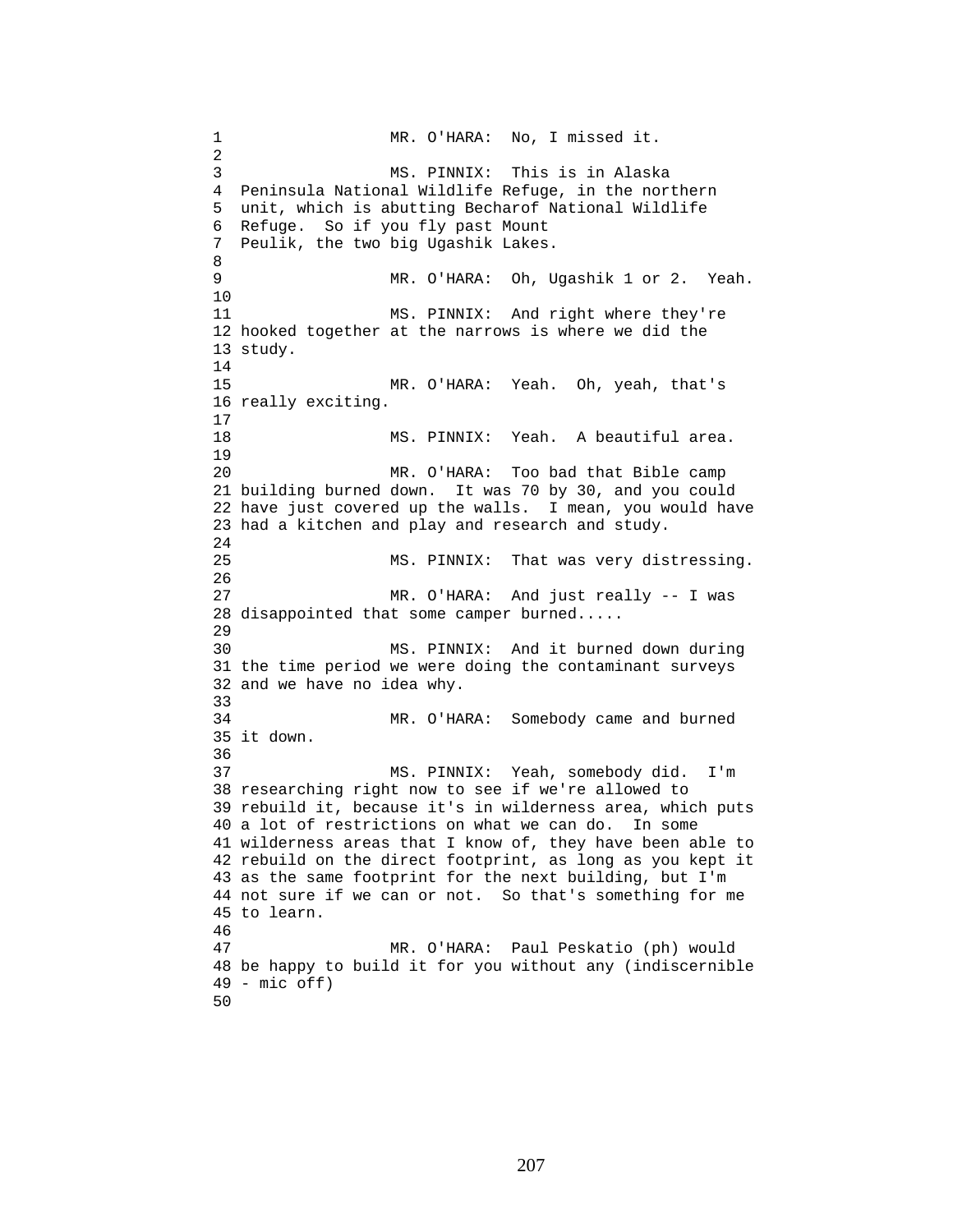1 MS. PINNIX: That would be great. I 2 need to sit down and talk with you more about that. 3 Yeah. 4 5 MADAME CHAIR CHYTHLOOK: Dan. 6 7 MR. DUNAWAY: Yeah. Thank you, Madame 8 Chair. 9 10 Julia? 11 12 MS. PINNIX: Yes. 13 14 MR. DUNAWAY: Have you coordinated on 15 this creel survey at all with Fish and Game folks? 16 Sportfish Fish and Game guys that are based here in 17 Dillingham? 18 19 MS. PINNIX: Not yet. I called them 20 this spring to see if there was a way that they could 21 join in, but, you know, their budget was not very 22 flexible. And they face some restrictions about 23 working with volunteers as well that are different from 24 the restrictions that we have. So we weren't able to 25 work anything out with them for this summer. But maybe 26 another time. 27 28 MR. DUNAWAY: Well, that's unfortunate, 29 because I think I was involved with the '98 one, and I 30 got here right after the '88 one was done by a starving 31 grad student I think. Yeah, there's things here that 32 would -- have you offered or requested a review of 33 your work from them at all just to have..... 34 35 MS. PINNIX: Not yet. We just got the 36 report in, because I've been gone all month. But we 37 just got it together, and I'm definitely planning on 38 sending it around. Yeah. 39 40 MR. DUNAWAY: Okay. Because, yeah, I 41 look at some of these numbers and I go, what is going 42 on. And one of the things that I'd want to look at 43 pretty close is what's the sockeye escapement done over 44 that same time period and things like that. 45 46 MS. PINNIX: Uh-huh. A lot of concern 47 about people trampling through that area, and that's 48 right where the sockeye are spawning, so, yeah. 49 50 MR. DUNAWAY: Well, yeah. That's not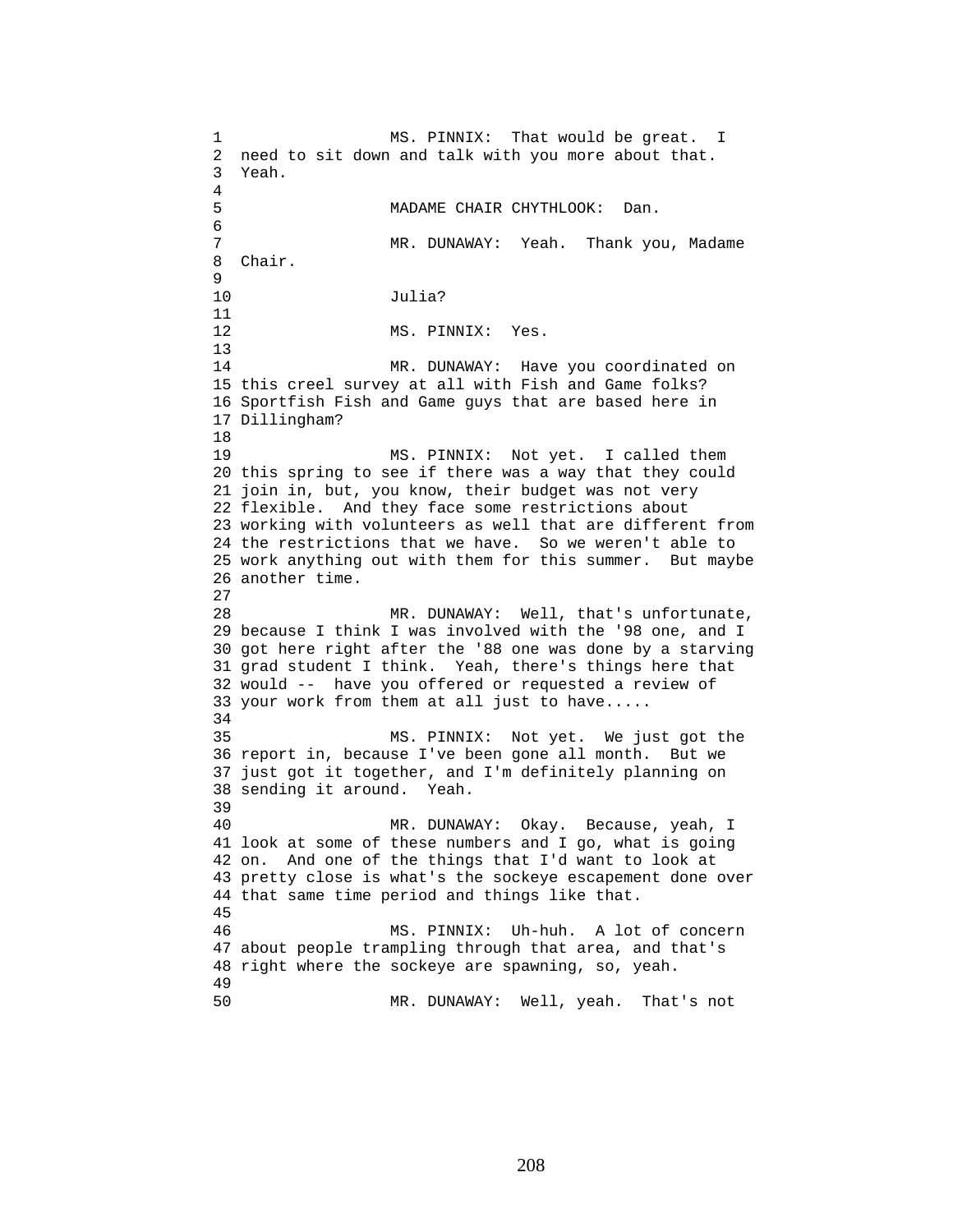1 the biggest concern I would have. I would just wonder 2 if you have a higher escapement, you might have a whole 3 lot more food. I also would wonder just how your whole 4 creel survey was conducted. If people actually -- are 5 Dollies easier to catch? Are they maybe directed more 6 to where the Dollies might be. But I know, Nanci, 7 you're there. And I know when I was trying to catch 8 grayling there, I was catching char some years ago. 9 10 Okay. Well, thanks. 11 12 MS. PINNIX: Yeah, you're welcome. Any 13 other questions or comments. 14 15 MADAME CHAIR CHYTHLOOK: Yeah, I've got 16 a question. The fish harvested here, are these taken 17 for home use or are these catch and release? 18 19 MS. PINNIX: Almost all of these are 20 catch and release. Let's see. If you look under fish 21 catch, that means those are the ones that were actually 22 on a line. Fish harvest, those are the ones that went 23 home. And then all the others were released. So only 24 94 fish that we know of that were taken home. 25 26 MS. MORRIS LYON: And they were 27 predominantly the silver salmon is my guess. 28<br>29 MS. PINNIX: I'm sure they were. Yeah. 30 31 MR. DUNAWAY: Oh, this isn't broke down 32 by species. 33 34 MS. PINNIX: No. And I don't believe 35 the earlier studies were either, which is why we lumped 36 them. The Dolly Varden and Arctic char, for instance, 37 are -- or, excuse me, those are broken down, you're 38 right. The total fish harvest hasn't been. But Dolly 39 Varden and Arctic char were put together because there 40 was confusion over identification on those. 41 42 MR. DUNAWAY: They're too hard to sort. 43 44 MS. PINNIX: Yeah. Yeah, but you're 45 right, under fish harvest, I'm not sure which species 46 were taken home. I'm not sure if we have that on our 47 survey forms or not. I'll have to go back and look and 48 see if I can tease that out. But I don't believe it 49 was. I think we just asked, did you keep them, did you 50 send them home, and it was just a number. But I can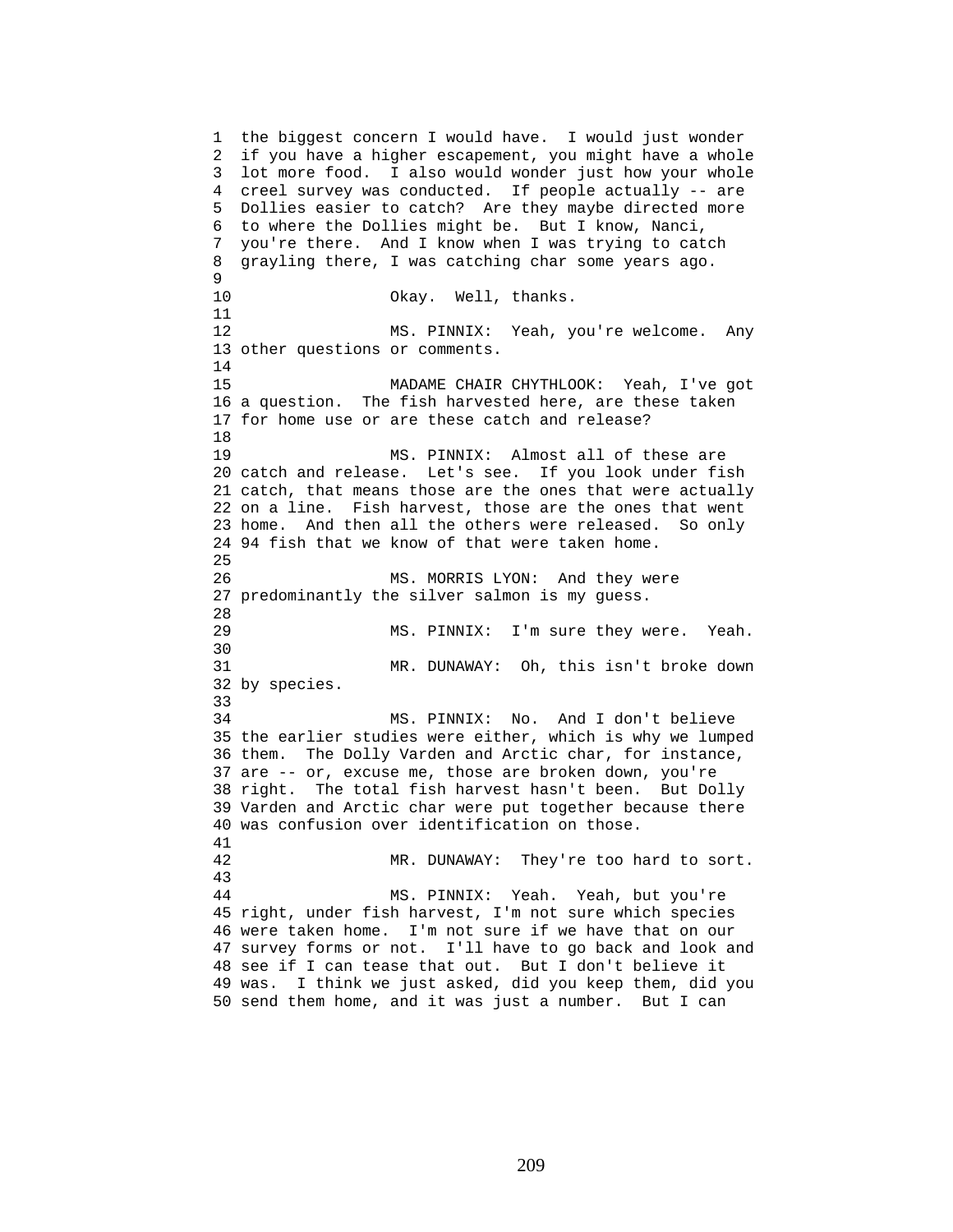1 doublecheck that. 2 3 MADAME CHAIR CHYTHLOOK: Dan. 4 5 MR. DUNAWAY: Yeah. I think I'm going 6 to pester Jason about he could at least have provided 7 you with some forms I would think. That stuff would be 8 -- and we got -- or I used to have all kinds of 9 incredible rigor and forms and analysis and all that 10 would help you sort a lot of that stuff out. 11 12 MS. PINNIX: Yeah. We had a form from 13 I think it was from 1998 is the one that we were 14 working with. Yeah. 15 16 MR. DUNAWAY: It was probably the same 17 one. 18 19 MS. PINNIX: It's very likely. 20 21 MR. DUNAWAY: Okay. Thanks. 22 23 MADAME CHAIR CHYTHLOOK: Pete, you have 24 a comment. Question. 25 26 MR. ABRAHAM: (In Yup'ik) 27 28 MADAME CHAIR CHYTHLOOK: Pete's comment 29 is it's time to quit. 30<br>31 (Laughter) 32 33 MADAME CHAIR CHYTHLOOK: Any more 34 comments, questions. 35 36 (No comments) 37 38 MADAME CHAIR CHYTHLOOK: If not, thank 39 you. 40 41 MS. PINNIX: Thank you. 42 43 MS. JULIAN: Thanks. 44 45 MADAME CHAIR CHYTHLOOK: What's the 46 Council's wishes. It's 5:30. 47 48 MS. MORRIS LYON: Well, remember, too, 49 we've got Tenny having to leave by 10:00 o'clock 50 tomorrow morning, so if we adjourn until then, we'd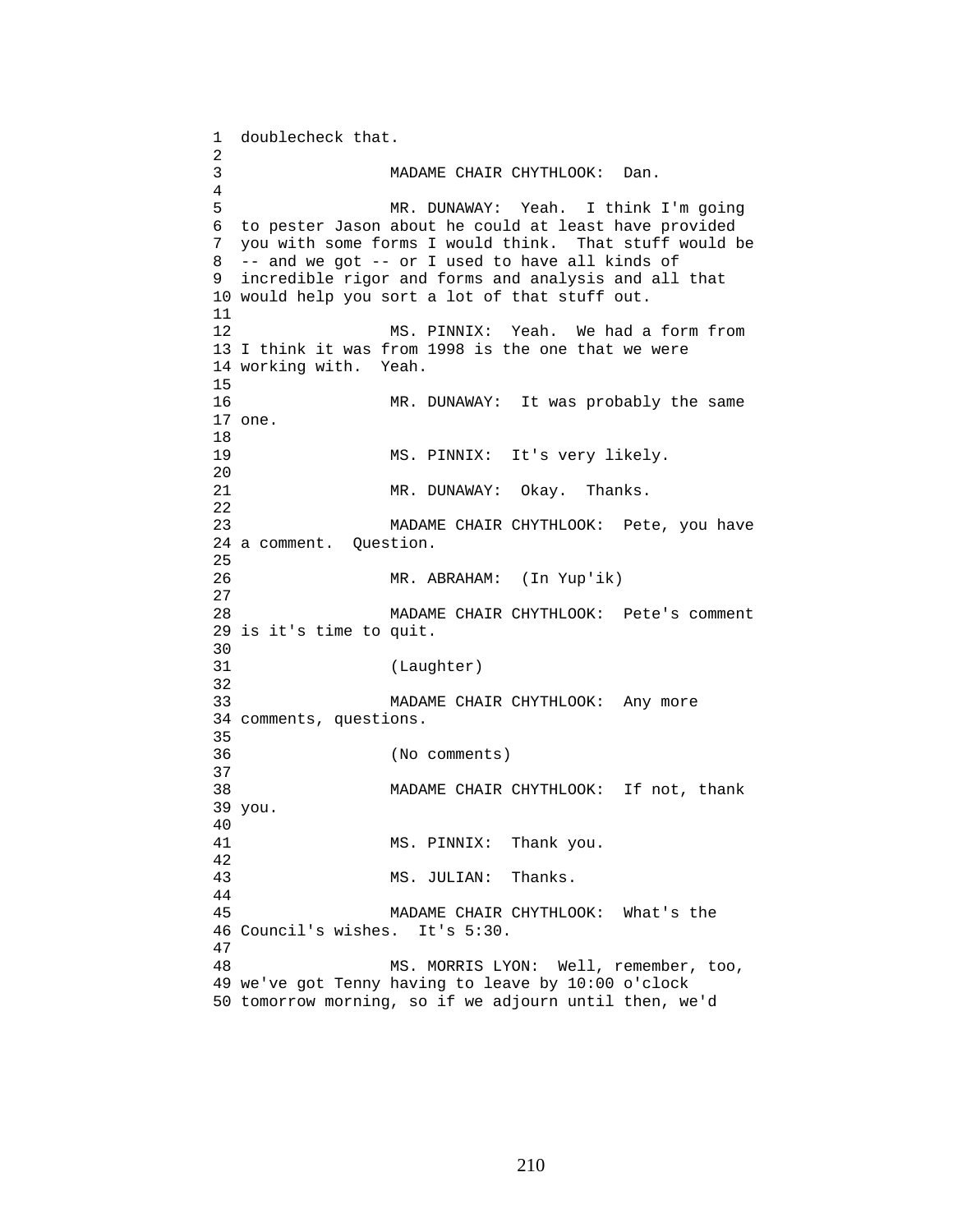```
1 certainly turn to our action items first. We just have 
2 the two on dates right there is all. 
3 
4 MADAME CHAIR CHYTHLOOK: Okay. We'll 
5 probably reconvene at 8:30. Okay. 
6<br>7
                MR. JONES: A very short agenda for
8 tomorrow. 
9 
10 MADAME CHAIR CHYTHLOOK: Yeah. Very. 
11 
12 MR. JONES: And you've got a school 
13 group coming in. 
14 
15 MADAME CHAIR CHYTHLOOK: They're just 
16 coming in to observe. They're not doing any 
17 presentation. 
18 
19 So I guess maybe we could adjourn -- I 
20 mean, recess, sorry. Recess for this evening until 
21 8:30 tomorrow morning. 
22 
23 (Off record) 
24 
25 (PROCEEDINGS TO BE CONTINUED)
```